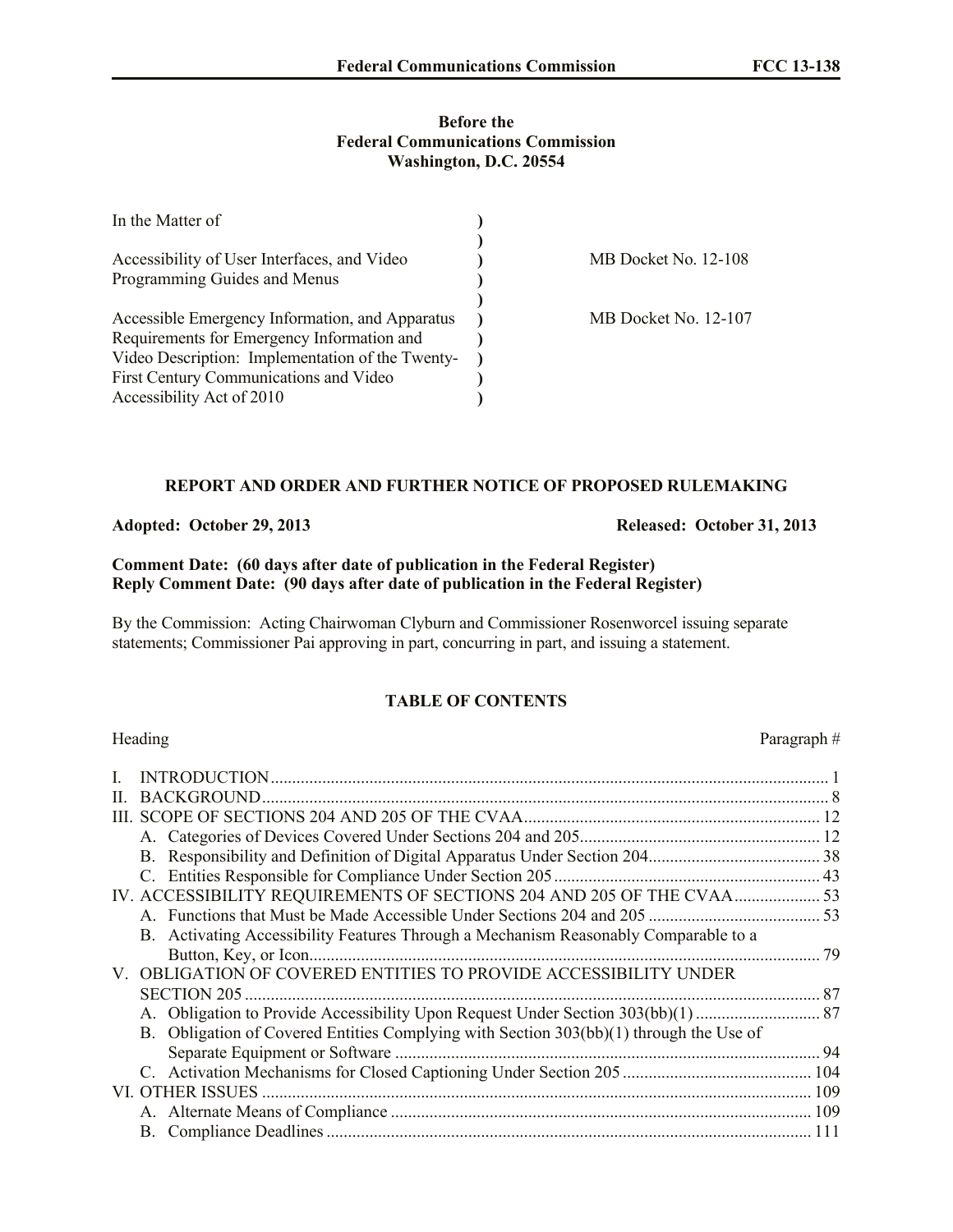|                                                                                        | 120                                                                                                |
|----------------------------------------------------------------------------------------|----------------------------------------------------------------------------------------------------|
| D.                                                                                     |                                                                                                    |
|                                                                                        |                                                                                                    |
|                                                                                        |                                                                                                    |
|                                                                                        |                                                                                                    |
|                                                                                        |                                                                                                    |
|                                                                                        |                                                                                                    |
|                                                                                        |                                                                                                    |
|                                                                                        |                                                                                                    |
|                                                                                        |                                                                                                    |
|                                                                                        |                                                                                                    |
|                                                                                        |                                                                                                    |
|                                                                                        |                                                                                                    |
|                                                                                        |                                                                                                    |
| <b>APPENDIX A - List of Commenters</b>                                                 |                                                                                                    |
| <b>APPENDIX B - Final Rules</b>                                                        |                                                                                                    |
| APPENDIX C - Final Regulatory Flexibility Act Analysis for the <i>Report and Order</i> |                                                                                                    |
|                                                                                        |                                                                                                    |
| APPENDIX E - Initial Regulatory Flexibility Act Analysis for the <i>Further Notice</i> |                                                                                                    |
| APPENDIX F - Relevant Portions of the CVAA                                             |                                                                                                    |
|                                                                                        | ELIMINATION OF ANALOG CLOSED CAPTIONING LABELING REQUIREMENT<br><b>APPENDIX D - Proposed Rules</b> |

### <span id="page-1-0"></span>**I. INTRODUCTION**

 $\overline{a}$ 

1. Pursuant to the Twenty-First Century Communications and Video Accessibility Act of 2010 ("CVAA"),<sup>1</sup> this *Report and Order and Further Notice of Proposed Rulemaking* adopts rules requiring the accessibility of user interfaces on digital apparatus and navigation devices used to view video programming. The rules we adopt here will effectuate Congress's goals in enacting Sections 204 and 205 of the CVAA by: 1) enabling individuals who are blind or visually impaired to more easily access video programming on a range of video devices; and 2) enabling consumers who are deaf or hard of hearing to more easily activate closed captioning on video devices.

As discussed in Section III below, we delineate the types of devices that are covered under Sections 204 and 205 and discuss the responsible entities under each section. Specifically, we:

- Conclude that Section 205 of the CVAA applies to "navigation devices" as defined by Section 76.1200 of the Commission's rules – that is, devices and other equipment used by consumers to access multichannel video programming and other services offered over multichannel video programming systems.
- Find that under current marketplace and technological conditions, consumers generally only access multichannel video programming and other services offered over multichannel video programming systems through the use of devices that have built-in capability to use a conditional access mechanism, and therefore, Section 205 only applies to devices manufactured with a CableCARD slot or other conditional access technology; this includes devices such as set-top boxes, digital cable ready televisions, devices with pre-installed MVPD applications, and cable modems.
- Conclude that Section 204 of the CVAA applies to all other "digital apparatus designed to receive or play back video programming transmitted in digital format simultaneously with sound."

<sup>&</sup>lt;sup>1</sup> Pub. L. No. 111-260, 124 Stat. 2751 (2010) (as codified in various sections of 47 U.S.C.). *See also* Amendment of Twenty-First Century Communications and Video Accessibility Act of 2010, Pub. L. No. 111-265, 124 Stat. 2795 (2010) (making technical corrections to the CVAA). The foregoing are collectively referred to herein as the CVAA. The CVAA was enacted on October 8, 2010.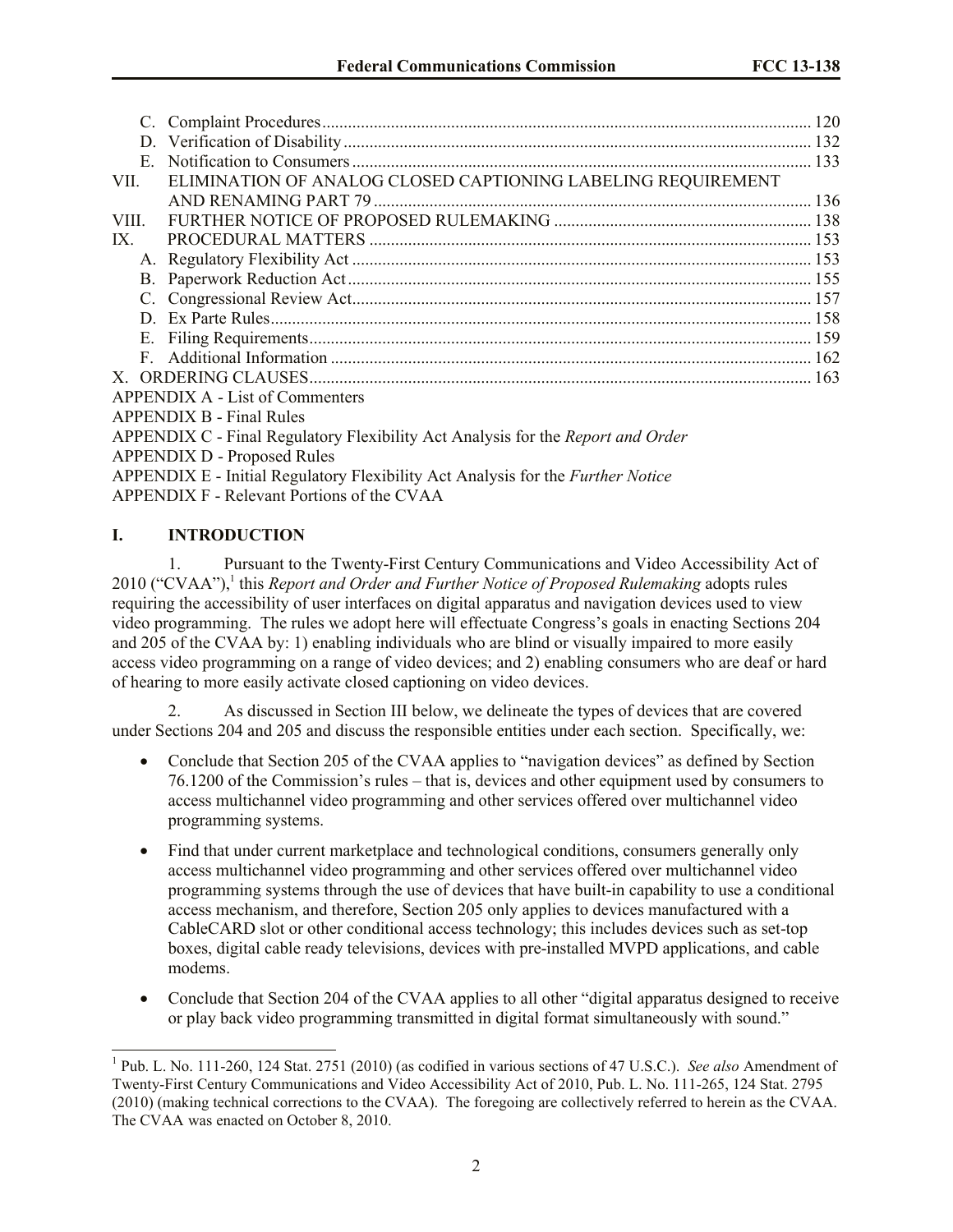Interpret this phrase the same as a comparable phrase in Section 203 was interpreted in the *IP Closed Captioning Order*, but excluding navigation devices. Thus, this class of devices includes televisions and computers without conditional access capability, mobile devices (such as tablets and smartphones) that do not have pre-installed MVPD applications, and removable media players.

- Conclude, consistent with the Commission's approach in implementing Section 203 in the *IP Closed Captioning Order*, that Section 204 applies to the video players and user interfaces of video applications, such as Netflix, Hulu, and Amazon, when such applications are pre-installed on digital apparatus by the manufacturer.
- Find that professional and commercial equipment and public safety and enterprise equipment are outside the scope of Sections 204 and 205.
- Defer the compliance deadline by an additional five years for display-only monitors and video projectors and devices, such as digital cameras, that are subject to the waiver granted in the *IP Closed Captioning Reconsideration Order*.
- Determine that under Section 204, the entities responsible for compliance are digital apparatus manufacturers.
- Determine that under Section 205, the entities responsible for compliance are MVPDs leasing or selling navigation devices, equipment manufacturers of navigation devices that place devices into the chain of commerce for sale to consumers, and other manufacturers of navigation device hardware and software.
- Find that MVPDs and other manufacturers of software installed on devices by a device manufacturer that provides on-screen text menus and guides for the display or selection of multichannel video programming, such as applications offered by MVPDs to view multichannel video programming, are responsible for compliance with Section 205, including both audible guide and menu accessibility and ensuring the software's closed captioning capability can be activated through a mechanism reasonably comparable to a button, key, or icon.

3. As discussed in Section IV below, we specify the accessibility obligations of devices covered under Sections 204 and 205. Specifically, we:

- Under Section 204, require apparatus designed to receive or play back video programming transmitted simultaneously with sound to make "appropriate" built-in functions (*i.e.*, those used for the reception, play back, or display of video programming) accessible to individuals who are blind or visually impaired.
	- o Conclude that, at this time, the 11 essential functions identified by the VPAAC are the "appropriate" built-in functions under Section 204.
	- o Conclude that, if the "appropriate" built-in functions are accessed through on-screen text menus or other visual indicators built in to the apparatus, such functions must be accompanied by audio output.
- Under Section 205, require navigation devices to make on-screen text menus and guides for the display or selection of multichannel video programming audibly accessible.
	- o Conclude that nine of the 11 essential functions identified by the VPAAC are used for the display or selection of video programming and must be made audibly accessible on navigation devices under Section 205 to the extent they are accessed through on-screen text menus and guides.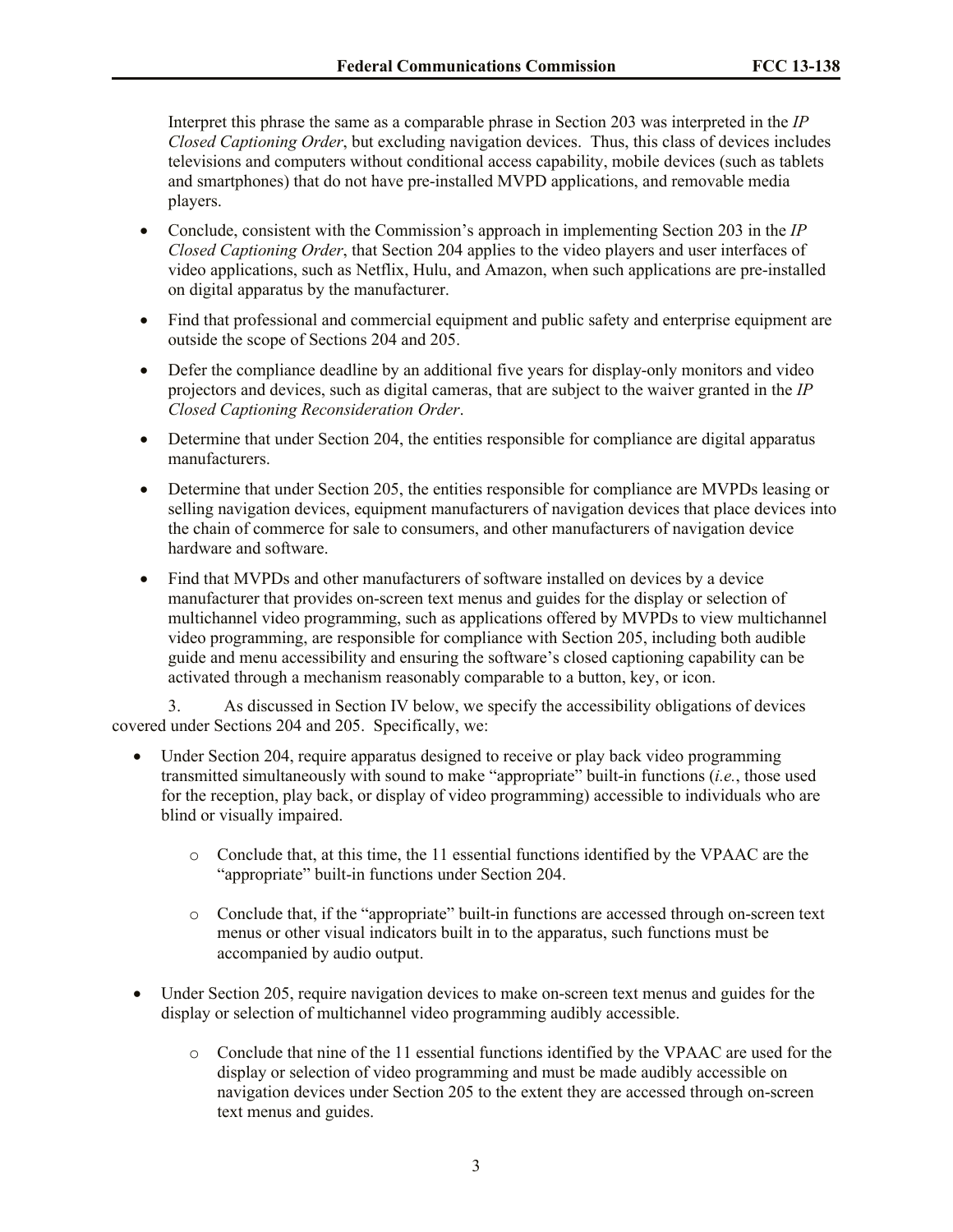- o Conclude that the remaining two VPAAC functions power on/off and volume adjust/mute – must be made accessible (but not necessarily *audibly* accessible) to individuals who are blind or visually impaired on navigation devices under Section 205 because they are controls necessary to access covered functions.
- Recognize that a covered apparatus or navigation device may not include all of the functions required to be accessible and is not required to add any of these functions, but to the extent the apparatus or navigation device *does include* any of these functions, they must be made accessible in accordance with our rules.
- Do not adopt technical standards or other technical requirements for compliance with the accessibility mandates in Sections 204 and 205, but apply the definition of "accessible" in Section 6.3(a) of the Commission's rules for guidance on how to make functions generally accessible.
- Implement the same rules as in other CVAA contexts for determining whether compliance with Section 204 and 205 accessibility requirements is "achievable."
- Require apparatus covered by Section 204 to provide access to closed captioning and video description through a mechanism for each that is reasonably comparable to a button, key, or icon.
- Require navigation devices covered by Section 205 to provide access to closed captioning (but not, at this time, video description) through a mechanism reasonably comparable to a button, key, or icon.

4. As discussed in Section V below, we set forth the compliance obligations of entities subject to Section 205 of the CVAA ("covered entities") to provide accessibility "upon request." Specifically, we:

- Require a covered entity to provide accessible navigation devices to requesting blind or visually impaired individuals "within a reasonable time," defined as a time period comparable to the time that it takes such entity to provide navigation devices generally to other consumers;
- Conclude that a covered entity must permit blind or visually impaired consumers to request compliant devices through any means that it generally makes available to other consumers that request navigation devices;
- Conclude that a manufacturer that provides navigation devices at retail to requesting blind or visually impaired consumers must make a good faith effort to have retailers make available compliant navigation devices to the same extent they make available navigation devices to other consumers generally; and
- Conclude that any means that a covered entity employs to accept requests for accessible devices may not be more burdensome to blind or visually impaired individuals than the means the entity employs to provide navigation devices generally to other consumers, *e.g.*, if a covered entity establishes a website through which blind or visually impaired consumers can request accessible devices, such website must be screen-readable.
- With respect to a covered entity that relies on separate equipment or software ("separate solution") to achieve accessibility under Section 205(b)(4) of the CVAA, we:
	- o Conclude that a covered entity that relies on a separate solution to achieve accessibility is responsible for providing such solution to a requesting blind or visually impaired individual;
	- $\circ$  Require that if a non-compliant navigation device has any functions that are required to be made accessible pursuant to the rules we adopt in this *Report and Order*, any separate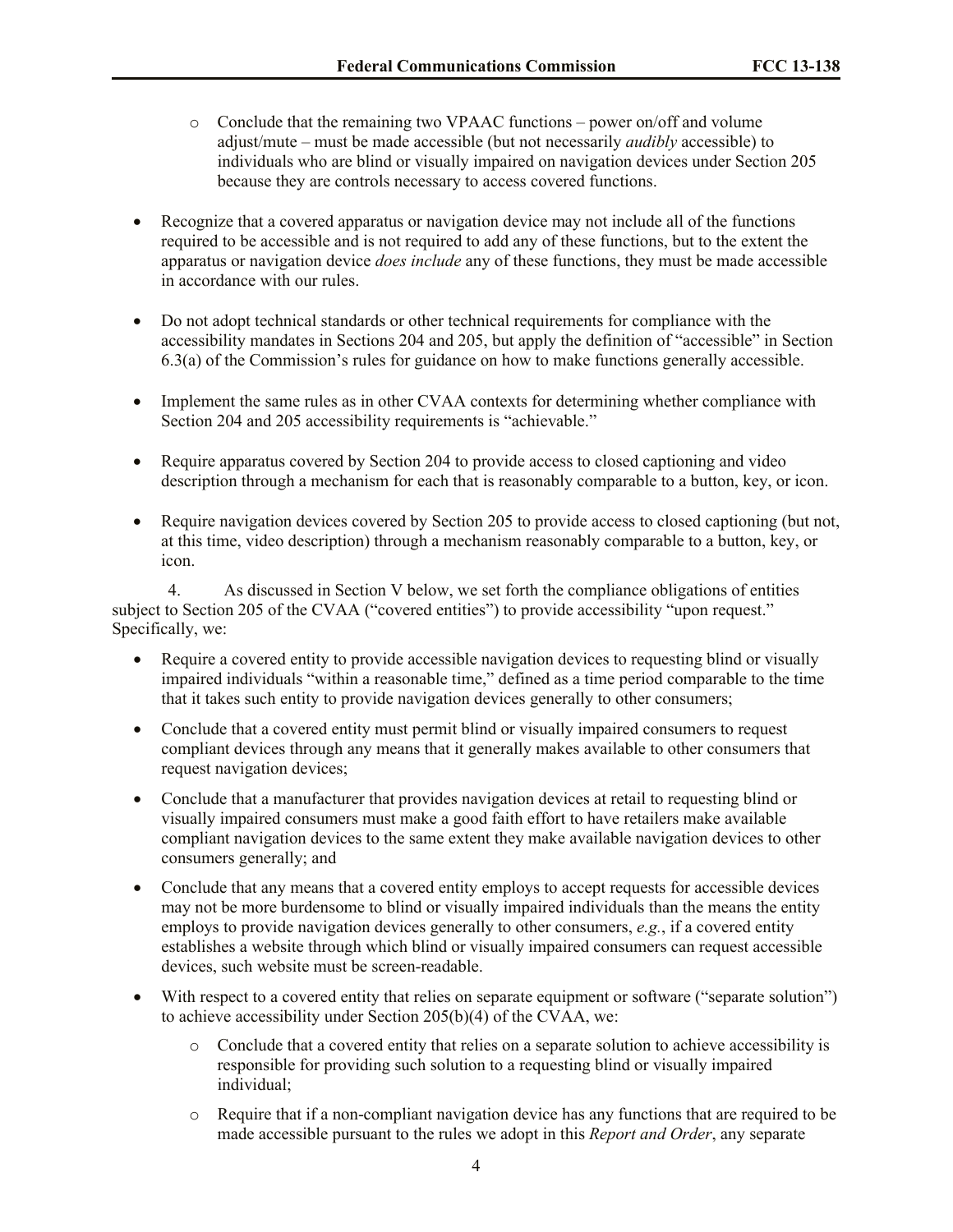solution relied upon to achieve accessibility must make all of those functions accessible or enable the accessibility of those functions;

- o Require that a separate solution be provided in a manner that is not more burdensome to requesting blind or visually impaired individuals than the manner in which other consumers generally obtain navigation devices;
- o Require that a covered entity relying on a separate solution must make available such solution "within a reasonable time," defined as a period of time comparable to the time in which it generally provides navigation devices to consumers who are not blind or visually impaired;
- o Conclude that a covered entity that provides separate equipment or software may not impose on a requesting blind or visually impaired consumer any charges beyond those it has imposed for the non-compliant navigation device. In cases where an entity provides accessibility functionality in only select devices, this constitutes an "other solution" under Section 205(b)(4)(B) for which an entity can impose no additional charge. For example, if a covered entity's only solution is to provide a sophisticated navigation device (one with enhanced features and functions) to a consumer that requests a less sophisticated device, it cannot charge the consumer more than the price of the less sophisticated device; and
- o Conclude that if a covered entity's chosen manner of compliance involves a software solution that must be operated on a third-party device (*e.g.*, a laptop, tablet, smart phone) or if additional services are required to make use of the device, this manner of compliance constitutes an "other solution" under Section  $205(b)(4)(B)$ ; thus, the covered entity must provide that solution  $-i.e.,$  the software, third-party device, and any service needed to use the accessibility features – to the requesting individual at no additional charge.
- Require a covered entity to ensure that activation mechanisms comparable to a button, key, or icon for built-in closed captioning are provided on all its navigation devices (*i.e.*, such mechanisms are not subject to the statutory "upon request" language in Section 205).

5. As discussed in Section VI below, we address a number of other issues related to our implementation of Sections 204 and 205. Specifically, we:

- Conclude that MVPDs must clearly and conspicuously inform consumers about the availability of accessible navigation devices when providing information about equipment options in response to a consumer inquiry about service, accessibility, or other issues, and also must provide such notice on their official websites.
- Allow covered entities to require verification of eligibility (as an individual who is blind or visually impaired) to the extent the covered entity chooses to rely on an accessibility solution that involves providing the consumer with sophisticated equipment and/or services at a price that is lower than that offered to the general public.
- Permit Section 204 covered entities to comply with the new requirements by alternate means, as provided in the CVAA.
- Adopt procedures for consumer complaints alleging a violation of the new requirements.
- Set a three-year compliance deadline by which covered entities must generally comply with the requirements of Sections 204 and 205.
- Set a five-year compliance deadline by which certain mid-sized and smaller MVPD operators (400,000 or fewer subscribers) and small MVPD systems (20,000 or fewer subscribers that are not affiliated with an operator serving more than 10 percent of all MVPD subscribers) must comply with the requirements of Section 205.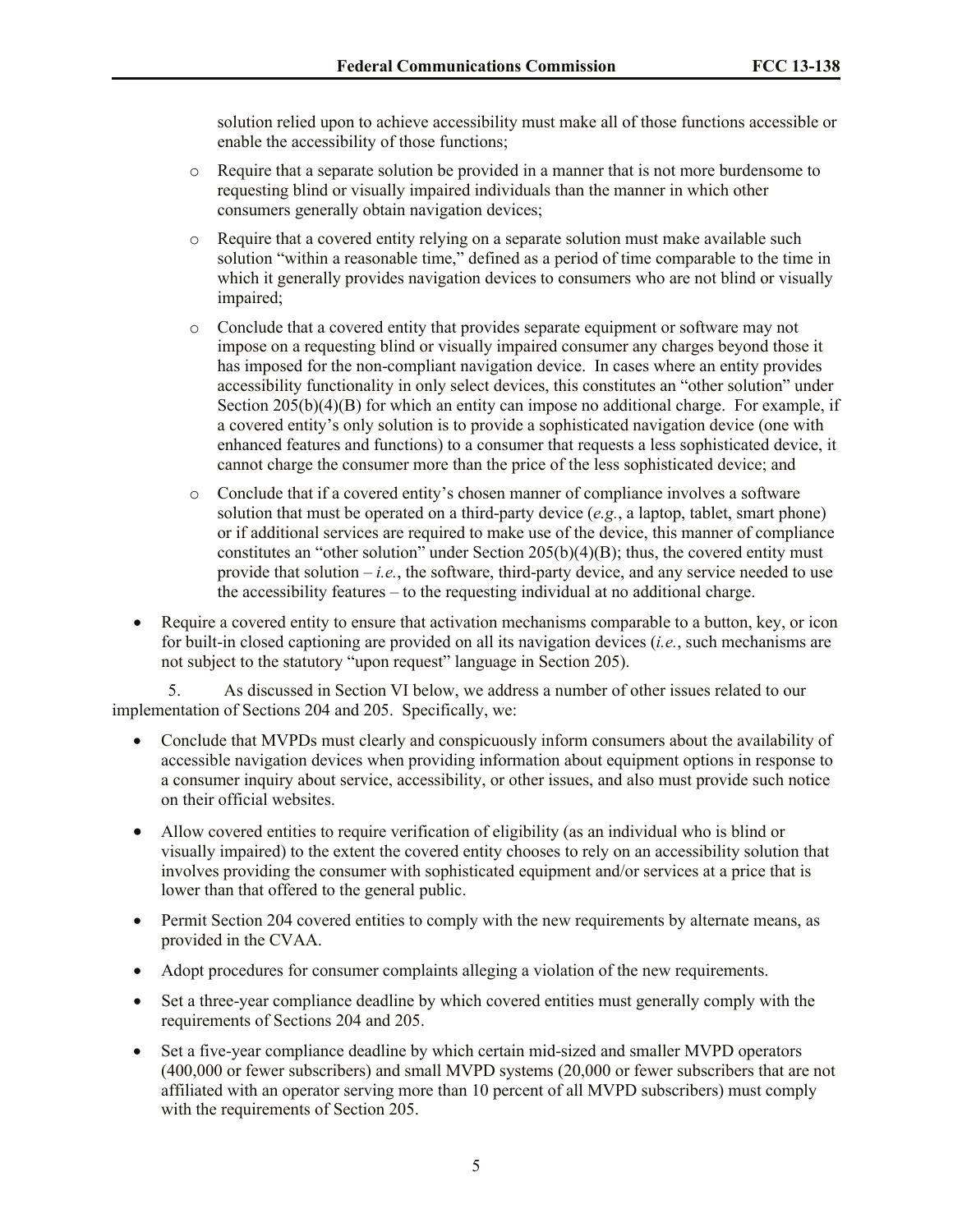Decline at this time to adopt a permanent exemption for small cable systems of 20,000 or fewer subscribers, as permitted by Section 205(b)(2).

6. In addition, as discussed in Section VII, we eliminate the analog closed captioning label requirement in our rules and we reorganize Part 79 of our rules to assist readers in browsing and locating our accessibility rules.

7. Finally, as discussed in Section VIII, we adopt a *Further Notice of Proposed Rulemaking* ("*Further Notice*") in which we:

- Propose to implement the requirement that covered apparatus make appropriate built-in functions "usable by" individuals who are blind or visually impaired, by defining the term "usable" and adopting information, documentation, and training requirements, analogous to rules the Commission has adopted in other CVAA contexts.
- Seek comment on whether the phrase "accessibility features" in Sections  $303(aa)(3)$  and 303(bb)(2) of the Act includes user display settings for closed captioning and whether those sections can be interpreted to require covered entities to ensure that consumers are able to locate and control such settings.
- Seek comment on possible sources of authority for requiring MVPDs to include specific information for public, educational, and government ("PEG") programming in video programming guides and menus, as well as on the technical issues and costs for MVPDs to comply with such requirements.
- <span id="page-5-0"></span> Seek comment on whether Section 203 of the CVAA provides the Commission with authority to require covered apparatus to make the secondary audio stream used for audible emergency information accessible through a mechanism reasonably comparable to a button, key, or icon (MB Docket No. 12-107).
- Seek comment on whether we need to impose additional notification requirements on MVPDs and, if so, what those requirements should be.
- Tentatively conclude that equipment manufacturers subject to Section 205 should be required to inform consumers about the availability of accessible devices and accessibility solutions and propose that equipment manufacturers must prominently display accessibility information on their official website, and seek comment on whether additional notification requirements are necessary and, if so, what those requirements should be.
- Seek comment on whether we need to impose notification requirements on equipment manufacturers subject to Section 204 that will not be making all of their apparatus accessible to ensure consumers with disabilities are informed about which products contain the required accessibility features and which ones lack such features.

# **II. BACKGROUND**

8. Section 204 of the CVAA, entitled "User Interfaces on Digital Apparatus," portions of which were codified as Section 303(aa) of the Communications Act of 1934 ("the Act"), directs the Commission to require "if achievable (as defined in section 716) that digital apparatus designed to receive or play back video programming transmitted in digital format simultaneously with sound" be built in a way so that "control of appropriate built-in apparatus functions are accessible to and usable by individuals who are blind or visually impaired."<sup>2</sup> Section 204 states that the Commission "may not specify the technical standards, protocols, procedures, and other technical requirements for meeting this requirement."<sup>3</sup> Section 204 also specifies that if "on-screen text menus or other visual indicators built in

 $\overline{a}$  $2$  47 U.S.C. § 303(aa)(1).

<sup>3</sup> *Id*.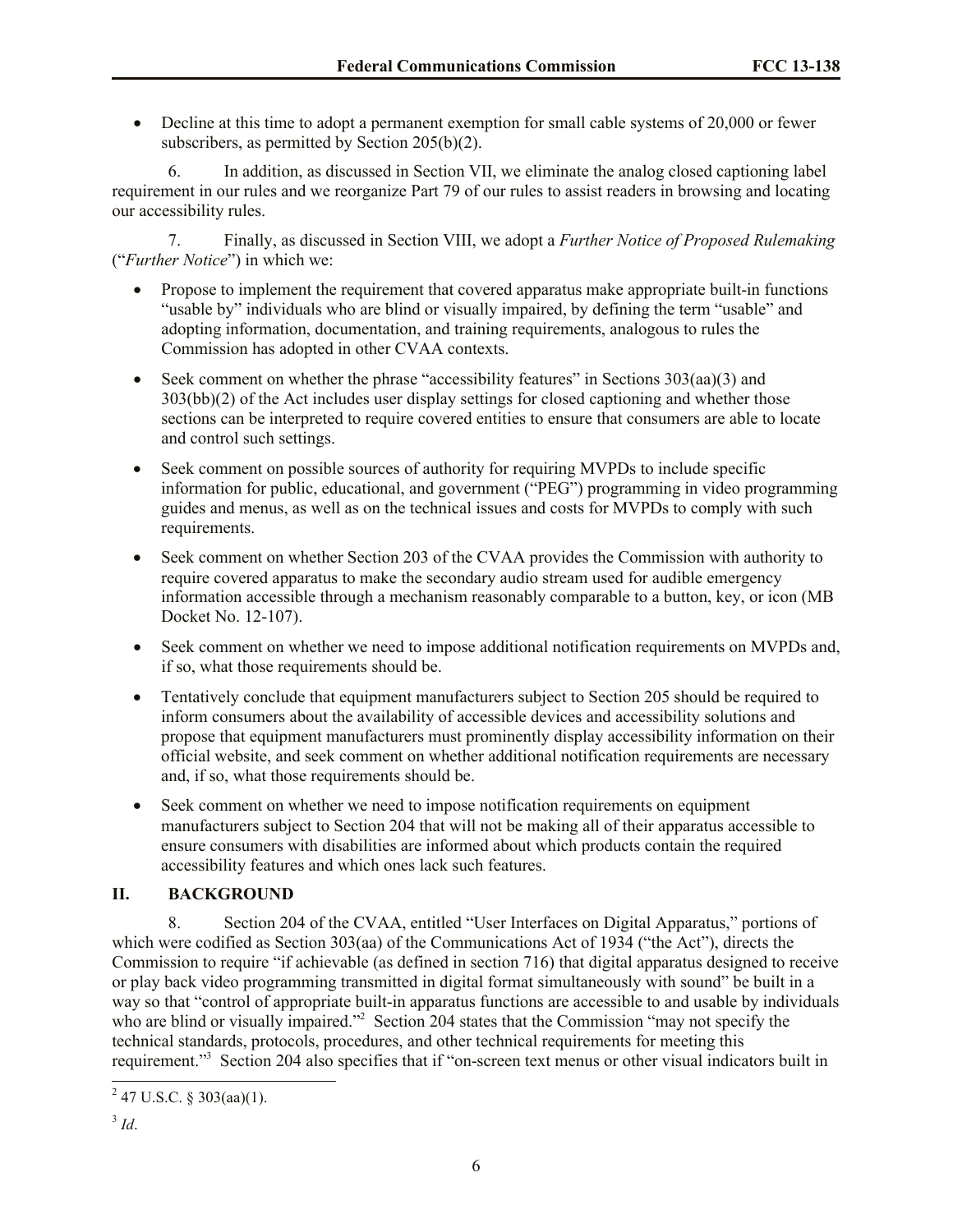to the digital apparatus are used to access the functions of the apparatus . . . such functions shall be accompanied by audio output that is either integrated or peripheral to the apparatus" so that they are accessible to and usable by individuals with visual disabilities in real-time.<sup>4</sup> Further, Section 204 directs the Commission to require covered digital apparatus to "buil[d] in access to those closed captioning and video description features through a mechanism that is reasonably comparable to a button, key, or icon designated for activating the closed captioning or accessibility features."<sup>5</sup> Section 204 states that "in applying this subsection the term 'apparatus' does not include a navigation device, as such term is defined in section 76.1200 of the Commission's rules." 6

9. Section 205 of the CVAA, entitled "Access to Video Programming Guides and Menus Provided on Navigation Devices," portions of which were codified as Section 303(bb) of the Act, imposes requirements relating to "navigation devices." It directs the Commission to require, "if achievable (as defined in section 716), that the on-screen text menus and guides<sup>7</sup> provided by navigation devices (as such term is defined in section 76.1200 of title 47, Code of Federal Regulations) for the display or selection of multichannel video programming are audibly accessible in real-time upon request by individuals who are blind or visually impaired."<sup>8</sup> Section 205 states that the Commission "may not specify the technical standards, protocols, procedures, and other technical requirements for meeting this requirement."<sup>9</sup> Section 205 also directs the Commission to require, "for navigation devices with built-in closed captioning capability, that access to that capability through a mechanism is reasonably comparable to a button, key, or icon designated for activating the closed captioning, or accessibility features."<sup>10</sup>

10. The CVAA directed the Chairman of the Commission to establish an advisory committee known as the Video Programming Accessibility Advisory Committee ("VPAAC"), with representatives from the industry and consumer groups.<sup>11</sup> The VPAAC was directed to develop a report recommending standards, protocols, and procedures to enable user interfaces and video programming guides and menus to be accessible to individuals who are blind or visually impaired.<sup>12</sup> The VPAAC submitted its statutorily mandated report addressing user interfaces and video programming guides and menus to the Commission

 $<sup>5</sup>$  *Id*. § 303(aa)(3).</sup>

 $<sup>7</sup>$  In this context, we interpret the term "guides" to mean "video programming guides," which is the complete phrase</sup> used in the title of Section 205. Pub. L. No. 111-260, § 205.

 $847$  U.S.C. § 303(bb)(1).

9 *Id*.

 $10$  *Id.* § 303(bb)(2).

 $11$  Pub. L. No. 111-260, § 201(a). Although the CVAA refers to this advisory committee as the "Video" Programming and Emergency Access Advisory Committee," the Commission shortened its working name to the "Video Programming Accessibility Advisory Committee" to avoid confusion with the "Emergency Access Advisory Committee" established under Section 106 of the CVAA.

<sup>12</sup> *Id.* § 201(e)(2). Section 201(e)(2) also required the report to include information related to the provision of emergency information and video description, which is part of a separate Commission rulemaking proceeding that addresses Sections 202 and 203 of the CVAA. *See Accessible Emergency Information, and Apparatus Requirements for Emergency Information and Video Description: Implementation of the Twenty-First Century Communications and Video Accessibility Act of 2010; Video Description: Implementation of the Twenty-First Century Communications and Video Accessibility Act of 2010*, MB Docket Nos. 12-107, 11-43, Report and Order and Further Notice of Proposed Rulemaking, 28 FCC Rcd 4871 (2013) ("*Emergency Information/Video Description Order*").

 4 *Id*. § 303(aa)(2).

 $6$  *Id.* § 303(aa)(4). Section 76.1200 of the Commission's rules defines "navigation devices" to include "[d]evices such as converter boxes, interactive communications equipment, and other equipment used by consumers to access multichannel video programming and other services offered over multichannel video programming systems." 47 C.F.R. § 76.1200(c).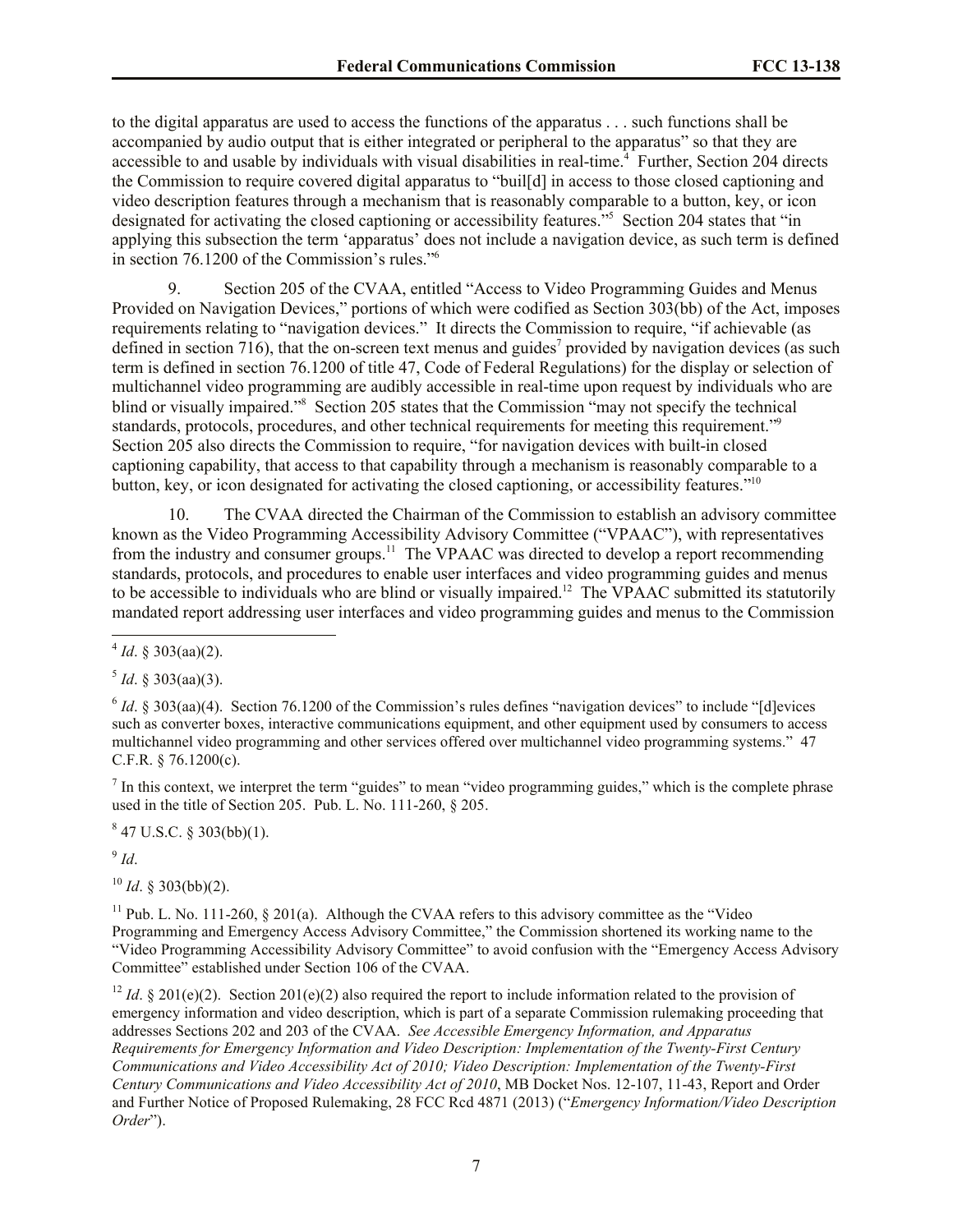on April 9, 2012.<sup>13</sup> The *VPAAC Second Report: User Interfaces* defined the functional requirements needed to implement Sections 204 and 205 of the CVAA, including a list of 11 functions that the VPAAC determined are essential for making digital apparatus and navigation devices accessible to individuals with disabilities.<sup>14</sup> In April 2012, the Media Bureau and the Consumer and Governmental Affairs Bureau issued a Public Notice seeking comment on the *VPAAC Second Report: User Interfaces*, and the comments and reply comments received in response to the Public Notice helped inform the *NPRM*. 15 The Commission released the *NPRM* on May 30, 2013.<sup>16</sup> Sections 204(b) and 205(b) of the CVAA provide that "[w]ithin 18 months after the submission to the Commission of the [*VPAAC Second Report: User Interfaces*], the Commission shall prescribe such regulations as are necessary to implement" Sections 204 and 205. 17

11. To fulfill these statutory mandates, we adopt the rules discussed below. By imposing new requirements with regard to the accessibility of user interfaces and video programming guides and menus, the regulations adopted herein further the purpose of the CVAA to "update the communications laws to help ensure that individuals with disabilities are able to fully utilize communications services and equipment and better access video programming."<sup>18</sup>

### **III. SCOPE OF SECTIONS 204 AND 205 OF THE CVAA**

#### **A. Categories of Devices Covered Under Sections 204 and 205**

12. We conclude, consistent with the text of Sections 204 and 205, and the definition of "navigation devices" set out in Section 76.1200 of our rules, that "devices such as converter boxes, interactive communications equipment, and other equipment used by consumers to access multichannel video programming and other services offered over multichannel video programming systems"<sup>19</sup> are subject to the requirements of Section 205. As we discuss below, based on current marketplace and technological conditions, we interpret the term "navigation devices" to encompass devices that have builtin capability to use a conditional access mechanism in order to access MVPD video programming and other services. All other "digital apparatus designed to receive or play back video programming transmitted in digital format simultaneously with sound" that are not navigation devices as defined by Section 76.1200 of our rules are subject to the requirements of Section 204. We also conclude that an individual device can be subject to the requirements of Section 204 or Section 205 depending on its classification as a digital apparatus or navigation device, but cannot be subject to the requirements of both sections.

l

 $19$  47 C.F.R. § 76.1200(c).

<sup>&</sup>lt;sup>13</sup> Second Report of the Video Programming Accessibility Advisory Committee on the Twenty-First Century Communications and Video Accessibility Act of 2010: User Interfaces, and Video Programming and Menus, Apr. 9, 2012, *available at* http://apps.fcc.gov/ecfs/document/view?id=7021913531 ("*VPAAC Second Report: User Interfaces*").

<span id="page-7-0"></span><sup>14</sup> *Id.* at 8.

<sup>15</sup> Public Notice, *Media Bureau and Consumer and Governmental Affairs Bureau Seek Comment on Second VPAAC Report: User Interfaces, and Video Programming Guides and Menus*, MB Docket No. 12-108, 27 FCC Rcd 4191 (2012).

<sup>16</sup> *See Accessibility of User Interfaces, and Video Programming Guides and Menus*, MB Docket No. 12-108, Notice of Proposed Rulemaking, 28 FCC Rcd 8506 (2013) ("*NPRM*").

<sup>&</sup>lt;sup>17</sup> *See* 47 U.S.C. § 613(g); Pub. L. No. 111-260, § 203(d)(2). As noted, the VPAAC submitted its report to the Commission on April 9, 2012. We note that the deadline set forth by statute for prescribing regulations, October 9, 2013, fell during a shutdown of the Federal government due to a lapse in appropriations, during which time the Commission could not conduct normal business operations.

 $^{18}$  H.R. Rep. No. 111-563, 111th Cong., 2d Sess. at 19 (2010) ("House Committee Report"); S.Rep. No. 111-386, 111th Cong., 2d Sess. at 1 (2010) ("Senate Committee Report").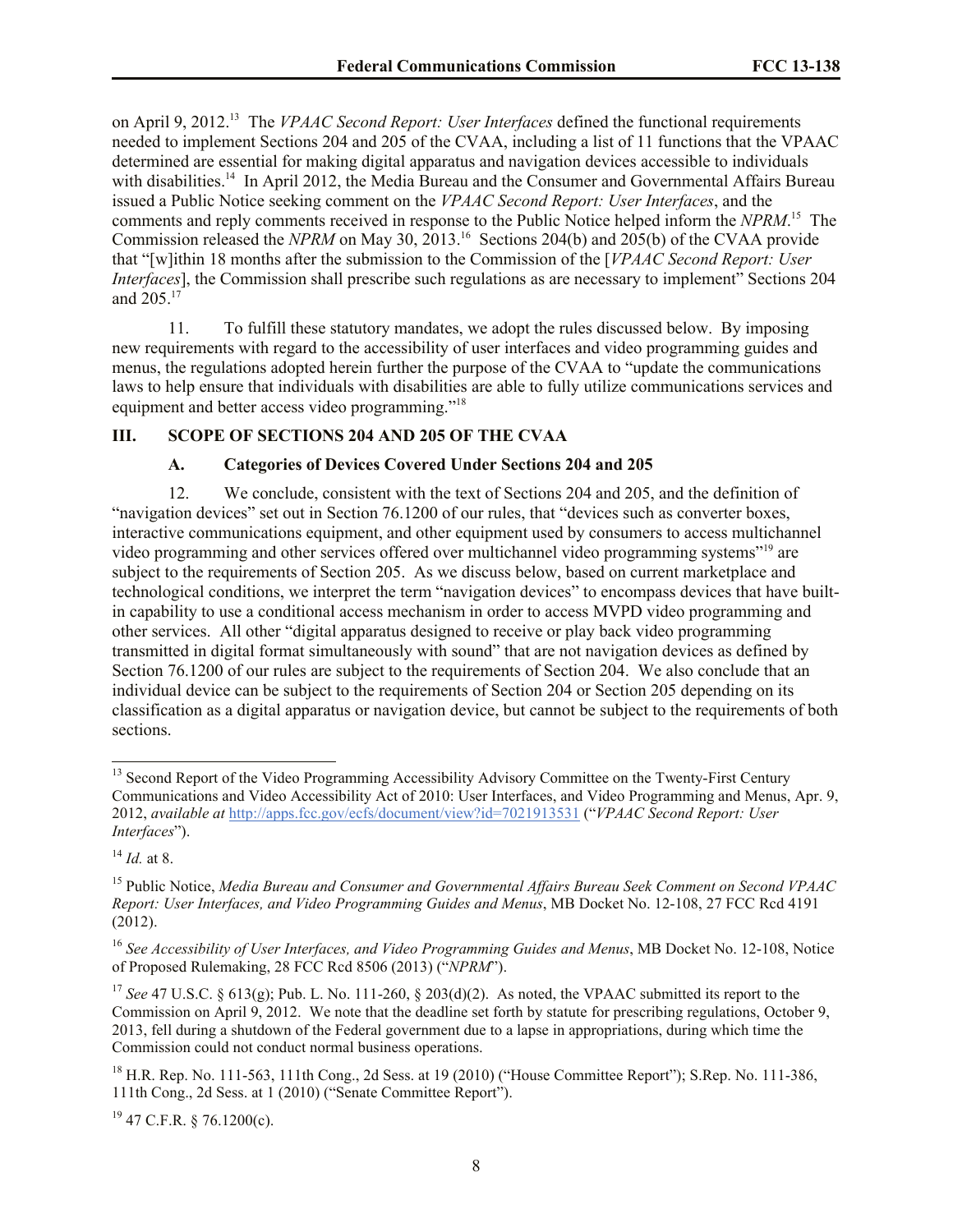13. The *NPRM* set out two general approaches for how the Commission might categorize the devices subject to Sections 204 and 205.<sup>20</sup> Under one approach, the Commission would apply Section 205 only to the navigation devices provided by MVPDs to their subscribers or, in a variation on this approach, to MVPD-provided devices and "to retail set-top boxes such as TiVos," while applying Section 204 to all other navigation devices and digital apparatus.<sup>21</sup> Under the second approach, the Commission would apply Section 205 to the full range of devices that qualify as "navigation devices" as that term is defined in Section 76.1200 of our rules, and Section 204 only to the digital apparatus that are not navigation devices.<sup>22</sup>

14. Several commenters support the MVPD-provided devices approach. For example, the American Foundation for the Blind ("AFB"), the National Association of the Deaf in conjunction with several consumer groups ("NAD/Consumer Groups"), and dozens of individuals with visual disabilities express the view that Section 205's provisions should apply only to MVPD-provided equipment.<sup>23</sup> These commenters contend that such an approach would better effectuate Congress's intent in enacting the CVAA by making more devices subject to Section 204's requirements, which require accessibility without requiring consumers to request an accessible solution.<sup>24</sup> In contrast, other commenters assert that the statute gives the Commission no discretion to limit the definition of "navigation device" to only those devices provided by MVPDs and requires that any device that meets the definition of navigation device under Section 76.1200 be covered by Section  $205.^{25}$ 

15. Manufacturers and MVPDs have taken the position that the term "navigation devices" is not as wide-ranging as we presumed in the *NPRM*. <sup>26</sup> According to these commenters, the term "navigation devices" includes all devices that are designed to be used by consumers to access multichannel video programming and other services offered over multichannel video programming systems using conditional access technology; thus, they assert, Section 205 should apply to both MVPD-

 $\overline{a}$ 

<sup>23</sup> *See* Comments of the National Association of the Deaf *et al*. at 3-4 ("NAD/Consumer Groups Comments"); Reply Comments of the American Foundation for the Blind at 1-3 ("AFB Reply"). *See also, e.g.*, Reply Comments of Mary Carla Hayes (urging FCC not to apply "upon request" provision of Section 205 beyond MVPDs); Reply Comments of DeAnna Noriega (same); Reply Comments of Ellen P. Grundt (same). *See also* Comments of Panasonic Corporation of North America at 7-9 ("Panasonic Comments").

<sup>24</sup> *See* AFB Reply at 2-3. *See also, e.g.*, Reply Comments of Virginia Laky (arguing that the CVAA requires universal accessibility of products, not accessibility only upon request); Reply Comments of Christopher Millsap (arguing that accessibility for blind and visual impaired users should be built in); Reply Comments of Elizabeth Aldworth (arguing that "TVs and TV-like equipment" need to be "accessible by default" but cable and satellite operators can provide accessible equipment upon request).

<sup>25</sup> Comments of DISH Network L.L.C. & EchoStar Technologies L.L.C. at 2-4 ("DISH/EchoStar Comments"); Comments of AT&T Services, Inc. at 4-5, 7 ("AT&T Comments"); Comments of Rovi Corporation at 3, 7 ("Rovi Comments").

<sup>26</sup> *Compare NPRM*, 28 FCC Rcd at 8512,  $\P$  16 (stating that "any device that has a tuner, an audiovisual input, or IP connectivity could be considered a navigation device"), *with* Letter from Julie M. Kearney, Vice President, Regulatory Affairs, CEA, to Marlene H. Dortch, Secretary, FCC, at 2-3 (Sept. 16, 2013) ("CEA Sept. 16 *Ex Parte* Letter") (encouraging the Commission to interpret Section 76.1200 to apply to "devices that are *actually configured* to operate as navigation devices"), *and* Letter from Rick Chessen, Senior Vice President, Law & Regulatory Policy, NCTA, to Marlene H. Dortch, Secretary, FCC, at 2-3 (Sept. 12, 2013) ("NCTA Sept. 12 *Ex Parte* Letter") (stating that "the Commission has consistently and repeatedly applied the definition of 'navigation device' to equipment, such as cable set-top boxes, used to access Title VI cable services that are made available by a cable operator."). In the *NPRM*, we stated that "every device that uses Internet access service could be considered a navigation device." *NPRM*, 28 FCC Rcd at 8512, n. 41.

<sup>20</sup> *See NPRM*, 28 FCC Rcd at 8509-14, ¶¶ 7-23.

<sup>21</sup> *See id.* at 8509-13, ¶¶ 7-20.

<sup>22</sup> *See id.* at 8513-14, ¶¶ 21-22.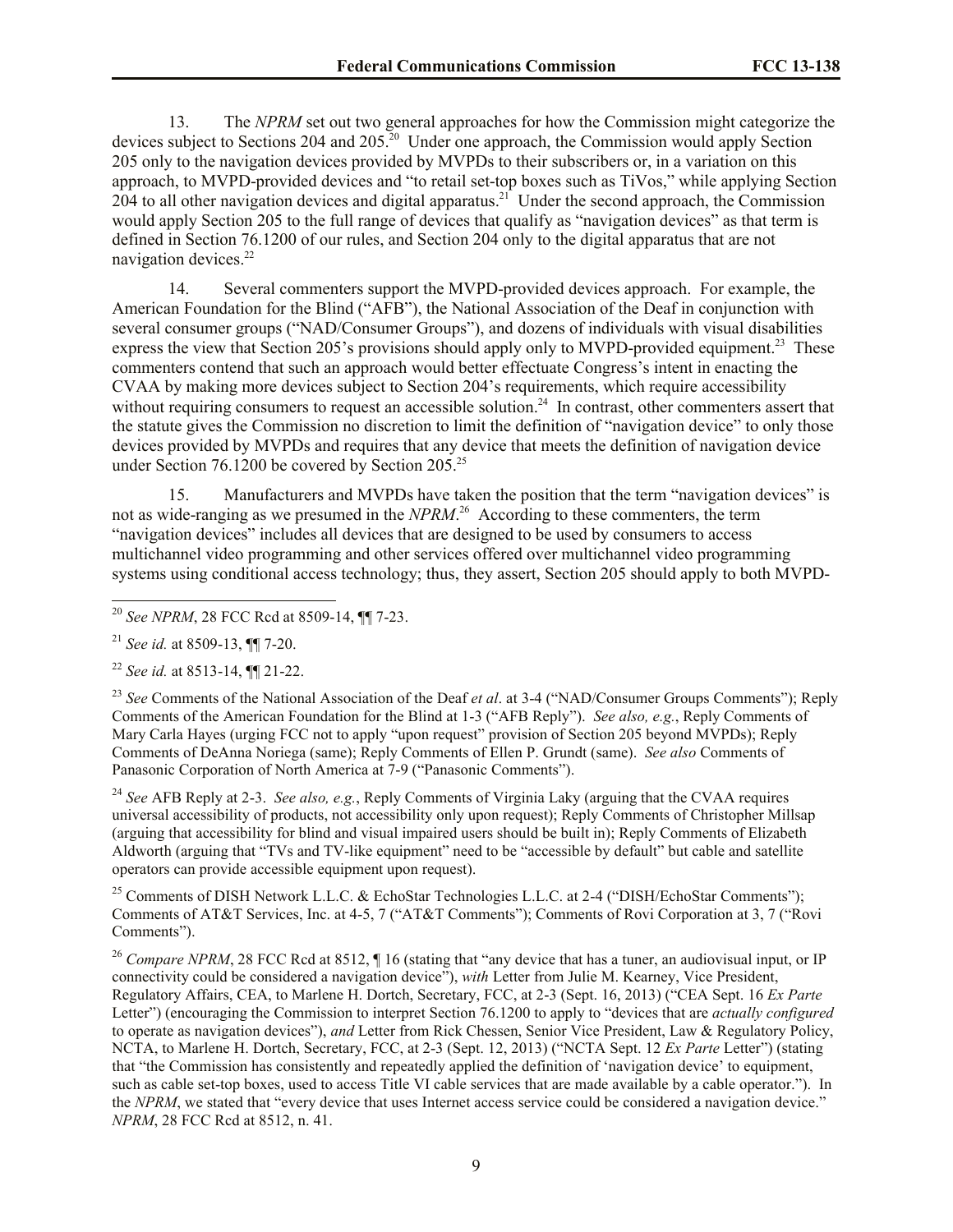provided devices and those retail devices that use conditional access to reach MVPD services, consistent with congressional intent.<sup>27</sup> The Consumer Electronics Association ("CEA"), after initially supporting a broader interpretation of the term "navigation devices" as used in Section 76.1200,<sup>28</sup> now supports a reading of that term to include only "devices that are *actually configured* to operate as navigation devices comparable to MVPD-furnished devices."<sup>29</sup> Verizon takes a similar position, arguing that Section 205 should be applied only to "traditional" navigation devices, which Verizon defines as "set-top boxes and related equipment used in the home by consumers to access MVPD services" that are either MVPDprovided or purchased at retail.<sup>30</sup> Verizon submits that such an approach is consistent with the language of the *VPAAC Second Report: User Interfaces* and Congressional intent in enacting the CVAA.<sup>31</sup> Panasonic Corporation of North America ("Panasonic") suggests, along the same lines as CEA and Verizon, that Section 205 should apply only to MVPD-provided or retail equipment employing CableCARDs that "enable a consumer to control the display or selection of multichannel video programming."<sup>32</sup> Panasonic argues that, without the use of a CableCARD, a device cannot provide the "on screen text menus and guides" which must be made accessible under Section 205.<sup>33</sup> Several other commenters take no position as to whether Section 205 should apply to devices other than set-top boxes, but do argue that Section 205 should apply not just to MVPD-provided equipment but also to comparable equipment sold at retail.<sup>34</sup> The National Cable & Telecommunications Association ("NCTA") also initially took no position as to the scope of devices subject to Section 205,<sup>35</sup> but later argued that, "[i]nterpreting 'navigation device' so broadly as to cover equipment that does not perform the functions of a traditional set-top box but simply contains an Internet connection (by which any mobile device or any other equipment theoretically could access cable broadband service) would stray beyond Congress' intent in the CVAA."<sup>36</sup>

<sup>29</sup> CEA Sept. 16 *Ex Parte* Letter at 2-3. CEA states that this position is consistent with an agreement that it reached with AFB and ACB, in which CEA stated that it "would be agreeable to the Commission proceeding to apply section 205 of the CVAA only to MVPD-provided equipment, as well as to equipment that is similar in kind to MVPD-provided equipment (i.e., set-top boxes) made available to consumers via retail outlets." CEA/AFB Aug. 16 *Ex Parte* Letter at 2.

<sup>30</sup> Comments of Verizon and Verizon Wireless at 3 ("Verizon Comments").

<sup>31</sup> *Id.* at 3-4.

 $\overline{a}$ 

<sup>32</sup> Panasonic Comments at 7-9.

<sup>33</sup> *Id.* at 8.

<sup>36</sup> *See* NCTA Sept. 12 *Ex Parte* Letter at 2. *See also* Letter from Rick Chessen, Senior Vice President, Law & Regulatory Policy, NCTA, Mark Richert, Director, Public Policy, AFB, and Eric Bridges, Director of External Affairs and Policy, ACB, to Marlene H. Dortch, Secretary, FCC, at 2 (Sept. 12, 2013) ("NCTA/AFB/ACB Sept. 12

(continued....)

<sup>27</sup> CEA Sept. 16 *Ex Parte* Letter at 2-3; NCTA Sept. 12 *Ex Parte* Letter at 2-3. We note that while AFB and the American Council of the Blind ("ACB") do not agree that Section 205 should apply to set-top boxes sold at retail that use conditional access mechanisms to allow consumers to access MVPD programming and other services, such as TiVo boxes, the approach that we adopt is otherwise consistent with AFB and ACB's position in that consumer electronics equipment sold at retail that does not use conditional access mechanisms to access MVPD programming and other services will be subject to Section 204. *See* Letter from Julie M. Kearney, Vice President, Regulatory Affairs, CEA, and Mark Richert, Director, Public Policy, AFB, to Marlene H. Dortch, Secretary, FCC, at 2 (filed Aug. 16, 2013) ("CEA/AFB Aug. 16 *Ex Parte* Letter").

<sup>28</sup> *See* Comments of the Consumer Electronics Association at 6-9 ("CEA Comments"); Reply Comments of the Consumer Electronics Association at 5-6 ("CEA Reply").

<sup>34</sup> *See* Comments of the American Cable Association at 3 ("ACA Comments"). *See also* Reply Comments of the AllVid Tech Company Alliance at 2 ("AllVid Reply"); Reply Comments of CenturyLink, Inc. at 1-2 ("CenturyLink Reply").

<sup>35</sup> *See* Comments of the National Cable & Telecommunications Association at 7 ("NCTA Comments").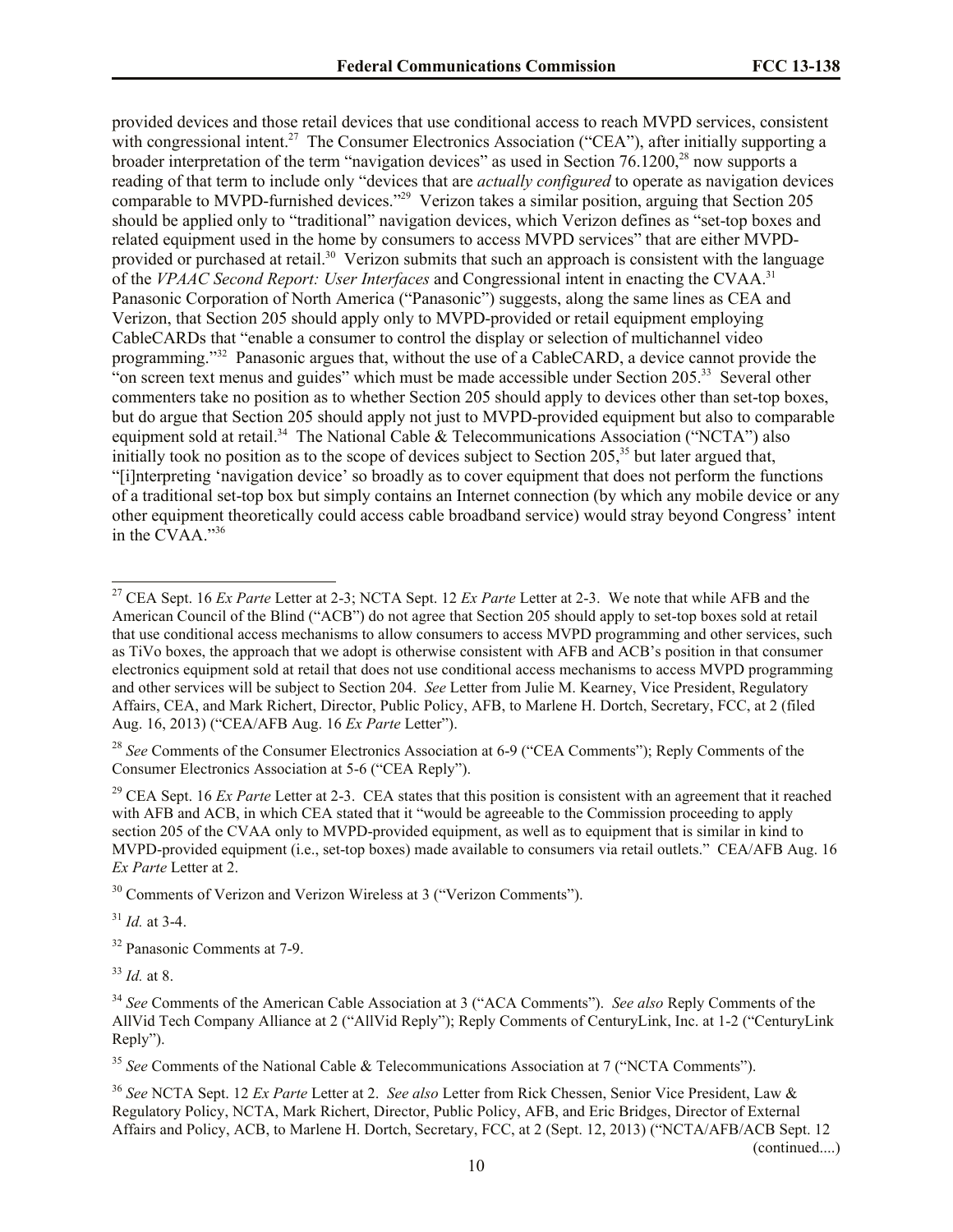16. Based on our review of the statutory language and the record, we conclude that the soundest approach is to follow one of the paths suggested in the *NPRM* by applying Section 205 to all devices that qualify as "navigation devices" as that term is defined in Section 76.1200 of our rules, and Section 204 only to digital apparatus that are not navigation devices.<sup>37</sup> In Sections 204 and 205, the term "navigation devices" is repeatedly modified by the phrase "as such term is defined in Section 76.1200 of the Commission's rules." <sup>38</sup> As the *NPRM* discussed, some elements of Section 205 could be read to suggest that Congress meant for Section 205 to apply only to MVPD-provided equipment, but we find that there is nothing in the statute or legislative history expressly indicating that Section 205 should be applied only to a particular subset of navigation devices. Although the *NPRM* observed that certain statutory phrases "appear to presume a preexisting relationship between the individual requesting or using the device, menu and/or guide and the entity providing it,"<sup>39</sup> as described in more detail below, we conclude that these statutory phrases can also be applied to situations involving no preexisting relationship, such as when an individual purchases an accessible device at retail.<sup>40</sup> Had Congress intended for Section 205 to apply only to MVPD-provided equipment, as some commenters suggest, we believe that Congress would have used different terminology in Sections 204 and 205 than the phrase "navigation device" with a direct citation to Section 76.1200 of our rules. Accordingly, consistent with

*Ex Parte* Letter") (expressing NCTA's support for the CEA/AFB agreement under which "Section 205 would apply to MVPD-supplied navigation devices while Section 204 would apply to non-MVPD devices sold at retail."). NCTA recognized that AFB and CEA could not come to agreement on whether non-MVPD provided retail set-top boxes should be covered under Section 205, which NCTA presumably still supports. *See id.*

<sup>37</sup> *See NPRM*, 28 FCC Rcd at 8513-14.

<sup>38</sup> *See* 47 U.S.C. §§ 303(aa)(4) ("the term 'apparatus does not include a navigation device, as such term is defined in section 76.1200 of the Commission's rule (47 CFR 76.1200)"); 303(bb)(1) (requiring accessibility of "the on-screen text menus and guides provided by navigation devices (as such term is defined in section 76.1200 of title 47, Code of Federal Regulations) for the display or selection of multichannel video programming"); Pub. L. No. 111-260, § 206(6) ("The term 'navigation device' has the meaning given such term in section 76.1200 of title 47, Code of Federal Regulations"). The legislative history provides no additional insight into Congress's selection of the term "navigation devices." *See NPRM*, 28 FCC Rcd at 8513, 19.

<sup>39</sup> *NPRM*, 28 FCC Rcd at 8509-10, 18. In addition, as NCTA points out, some devices that are sold at retail, such as a TiVo, include subscriptions and create a relationship between the customer and the device manufacturer. *See*  NCTA Comments at 8, n. 26.

<sup>40</sup> The *NPRM* also discussed how the phrase "placing in service" in Section 205(b)(6) might suggest that the provision was directed at MVPD-provided equipment. *See NPRM*, 28 FCC Rcd at 8510, ¶ 10, citing 47 C.F.R. § 76.1204 (MVPDs may not "place in service" devices with integrated security). We agree with NCTA that the Commission's rules use similar phrasing in other areas "wholly unrelated to MVPD-provided service." NCTA Comments at 7, n. 26, citing 47 C.F.R. §§ 25.216(a)-(d), (f) (limiting emissions from terrestrial receivers and transmitters "placed in service" in satellite networks); § 32.9000 (defining "times of installation" as the date on which a telecommunications plant is "placed in service"); § 80.953(a) (requiring inspections of maritime radio equipment after the equipment is "placed in service");  $\S$  101.141(a)(2) (requiring fixed microwave facilities for voice transmission to be "placed in service, authorized, or applied for" by a certain date). The *NPRM* also pointed to the fact that Section 205(b)(2) authorizes us to create an exemption for cable systems with fewer than 20,000 subscribers as evidence that Section 205 applied to MVPDs. *See NPRM*, 28 FCC Rcd at 8510, ¶ 11. While such a statement does suggest that Section 205 applies to MVPDs, it does not foreclose the Commission from also applying Section 205 to other covered entities, such as manufacturers of navigation devices placed into the chain of commerce for sale and other navigation device hardware and software manufacturers. *See* NCTA Comments at 7, n. 26.

<sup>(</sup>Continued from previous page)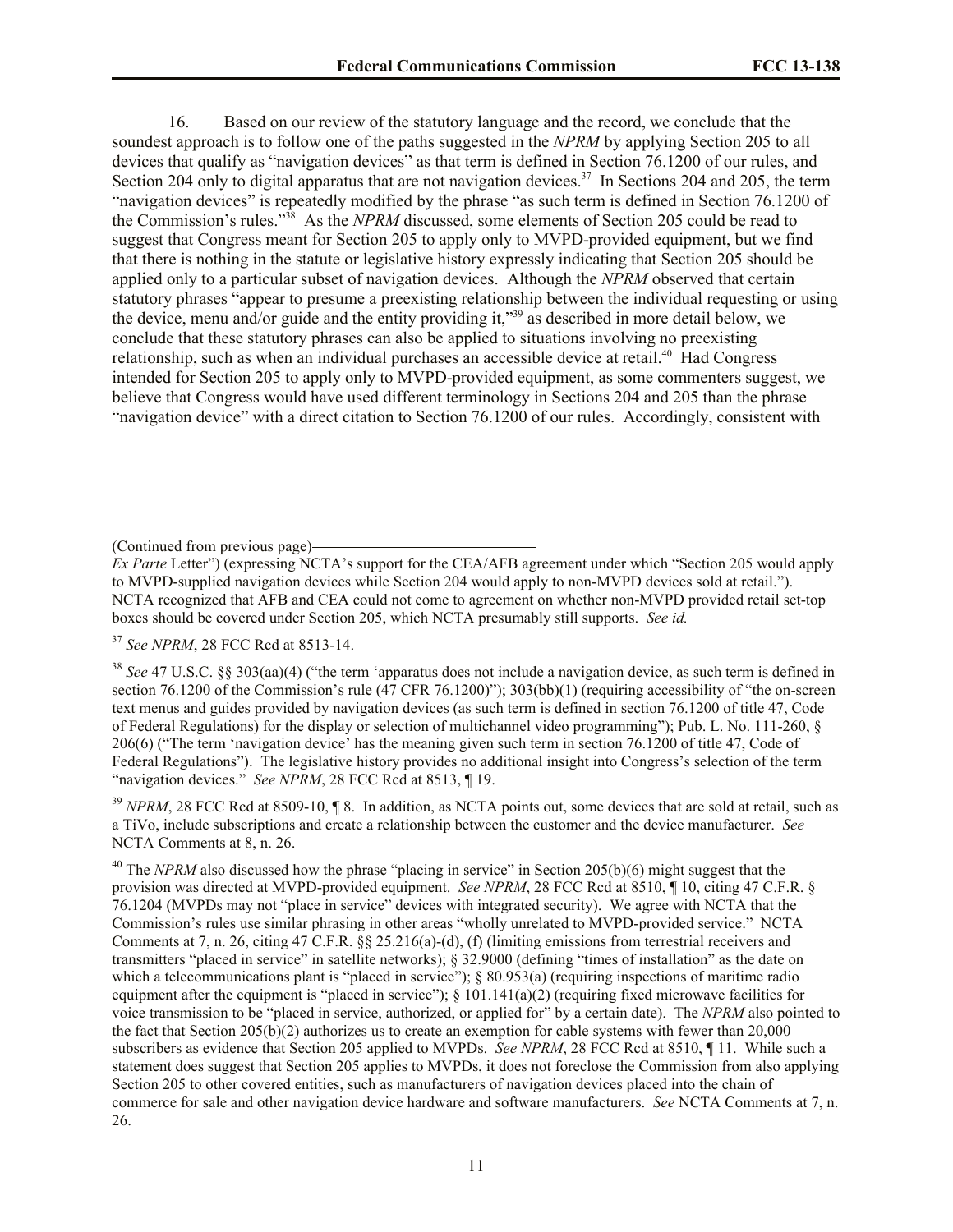Congress's repeated citations, in multiple sections of the CVAA,<sup>41</sup> to our definition of navigation device in Section 76.1200, we interpret the term in accordance with the definition contained in our rules. $42$ 

17. Therefore, consistent with a literal interpretation of the statute and in accordance with the Commission's definition of navigation device, Section 205 will apply to any device that can be "used by consumers to access multichannel video programming and other services offered over multichannel video programming systems."<sup>43</sup> We recognize that this definition uses broad language to describe what constitutes "navigation devices," and that in the *NPRM* we proposed to interpret this phrase to cover a broad array of devices. <sup>44</sup> The *NPRM* also sought comment on the correct reading of the term "navigation devices" as defined under Commission rules.<sup>45</sup>

18. We have closely examined the arguments made in the record of this proceeding<sup>46</sup> and met with representatives of consumer groups and all sectors of the industry, and have been persuaded that our understanding of the term "navigation devices" must be clarified in light of intervening marketplace and technological changes.<sup>47</sup> We do not believe that the Commission intended the term to encompass every device with the ability to access the Internet; nor do we believe that under current marketplace and technological conditions such a broad definition of navigation devices is reasonable. We also believe that Congress, in drafting the CVAA, understood the Commission's definition of navigation devices to be narrower, because otherwise the exemption in Section 204 for "navigation devices" would have largely nullified that section.<sup>48</sup> This is the first time it has been necessary for us to delineate more precisely the

<sup>43</sup> 47 C.F.R. § 76.1200(c).

<sup>44</sup> *See, e.g.*, *NPRM*, 28 FCC Rcd at 8511-12, ¶ 15 (internal footnotes omitted) ("The Commission has interpreted this term to encompass a broad array of 'equipment used to access multichannel video programming or services.' For example, televisions, personal computers, cable modems, and VCRs all fall under the Commission's navigation devices definition."); *id.* at 8512, ¶16 (internal footnote omitted) ("any device that has a tuner, an audiovisual input, or IP connectivity could be considered a navigation device").

<sup>45</sup> *See, e.g.*, *id*. at 8513, ¶ 17 (observing that "nearly any device that can display video programming using Internet protocol could use Internet protocol to access MPVD programming or other services, thereby making that device a navigation device under the broad reading of that term" and seeking comment on this interpretation); *id*. at 8514, n. 55 (seeking comment on whether Section 204 would cover digital apparatus other than DVD and Blu-ray players if the "navigation devices" exception contained in that section were broadly applied); *id*. at 8514, n. 56 (seeking comment on (i) whether to interpret "navigation device" to mean a device used by consumers to access *both* multichannel video programming *and* other services offered over multichannel video systems, (ii) whether, under that interpretation, a cable modem or a device that streams Internet video, but cannot be used to access multichannel video programming, would be considered a "navigation device;" (iii) how this interpretation would be reconciled with Commission precedent; and (iv) whether this interpretation would apply only for purposes of the CVAA); and *id*. at 8514,  $\P$  23 (seeking comment on "whether the text of the CVAA would permit the Commission to amend its definition of 'navigation devices' so that, for this specific purpose, the definition would cover only MVPD-supplied navigation devices").

<sup>46</sup> *See, e.g.*, CEA/AFB Aug. 16 *Ex Parte* Letter at 1-2 (agreeing that Section 205 should only apply to a narrow class of devices, while Section 204 should apply to a broader class of devices); NCTA/AFB/ACB Sept. 12 *Ex Parte* Letter at 2 (expressing NCTA's agreement with CEA and AFB that Section 205 should apply to a narrow class of devices); NCTA Sept. 12 *Ex Parte* Letter at 2 (arguing that Commission adoption of a broad definition of "navigation device" would be inconsistent with Congress's intent in enacting the CVAA).

<sup>47</sup> *See NPRM*, 28 FCC Rcd at 8512, 116 (internal footnote omitted) ("any device that has a tuner, an audiovisual input, or IP connectivity could be considered a navigation device").

<sup>48</sup> *See id.* Moreover, as noted in the *NPRM*, interpreting "navigation devices" to apply to "every device with Internet (continued....)

 $\overline{a}$ <sup>41</sup> *See* 47 U.S.C. §§ 303(aa)(4), 303(bb)(1); Pub. L. No. 111-260, § 206(6).

 $42$  AFB suggests that the Commission could, through the use of a Further Notice of Proposed Rulemaking, revise the definition of navigation device "for the limited purpose of sorting out the application of sections 204 and 205." AFB Reply at 5-6. We find no compelling reason to do so, and therefore decline this request.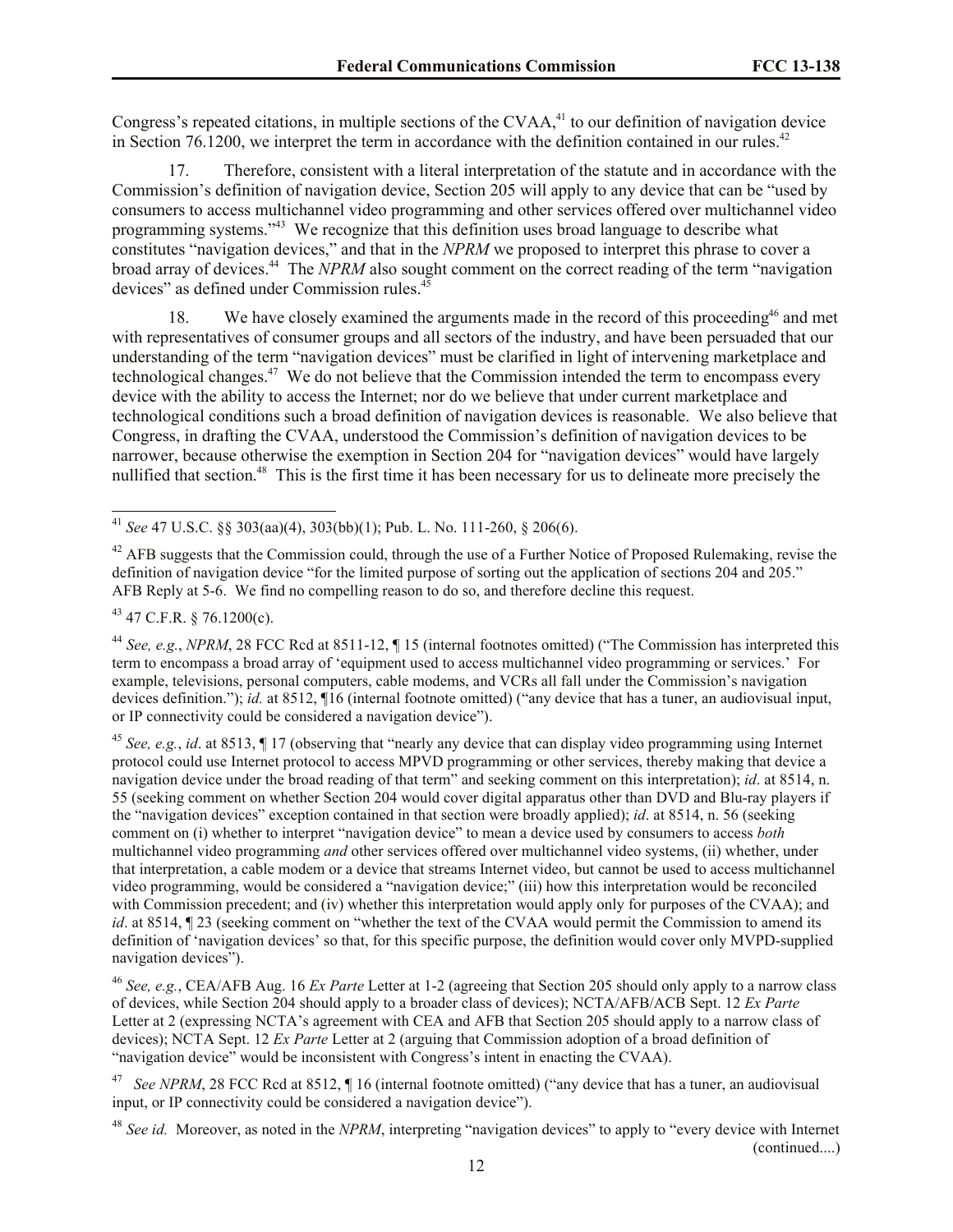outer boundaries of the term "navigation devices."<sup>49</sup> After consideration of the record on this issue, we thus clarify the meaning of the term "navigation devices," taking into consideration current marketplace and technological conditions, and in a manner that will give meaning and effect to each section of the CVAA.

19. As noted, Section 76.1200 defines navigation devices as "devices such as converter boxes, interactive communications equipment, and other equipment used by consumers to access multichannel video programming and other services offered over multichannel video programming systems."<sup>50</sup> The Commission derived this definition from the text of Section 629 of the Act, added by the Telecommunications Act of 1996,<sup>51</sup> which directed the Commission to adopt rules "to assure the commercial availability" of such devices "from manufacturers, retailers, and other vendors not affiliated with any" MVPD.<sup>52</sup> When the Commission adopted Section 76.1200 in 1998, consumers used a wide variety of equipment to access multichannel video programming and other services.<sup>53</sup> For example, at that time many consumers could connect analog "plug and play" televisions, video cassette recorders ("VCRs"), and personal computers directly to the cable and access cable programming without the need for a cable set-top box.<sup>54</sup> Thus, at that time, the Commission contemplated that some devices that lack the ability to perform conditional access – such as these analog "plug and play" televisions – were navigation devices.<sup>55</sup> We no longer believe that to be the case, given the current state of technology. Nearly all MVPD services are encrypted today, and devices that do not perform conditional access can access at most a *de minimis* amount of MVPD programming, and that amount is decreasing rapidly, as discussed below. Accordingly, we construe the phrase "used by consumers to access" in the definition of "navigation devices" to refer to the access that MVPDs control when using conditional access technology

(Continued from previous page)

<sup>49</sup> The Commission in 2010 sought comment on the various types of devices covered under the term "navigation" devices," but has not had the occasion to address the issue since then. *Video Device Competition; Implementation of Section 304 of the Telecommunications Act of 1996; Commercial Availability of Navigation Devices; Compatibility Between Cable Systems and Consumer Electronics Equipment*, MB Docket No. 10-91, CS Docket No. 97-80, PP Docket No. 00-67, Notice of Inquiry, 25 FCC Rcd 4275, 4288, ¶ 40 (2010) ("Traditionally, the Commission and interested parties have considered the term navigation devices to include televisions, set-top boxes (including DVRs), and home theater computers. Do these devices comprise the universe of navigation devices, and if not, what other devices could perform navigation device functions? Are there specific minimum functions that a navigation device needs to perform?").

 $50$  47 C.F.R. § 76.1200(c).

<sup>51</sup> Pub. L. No. 104-104, 110 Stat. 56 (1996), § 629, codified at 47 U.S.C. § 549.

<sup>52</sup> 47 U.S.C. § 549.

<sup>53</sup> *See Basic Service Tier Encryption*, MB Docket No. 11-169, PP Docket No. 00-67, Report and Order, 27 FCC Rcd 12786, 12796-97, ¶ 15 (2012) ("*Encryption Order*") (explaining that since the 1990s, consumers have lost the ability to connect their televisions "directly to a coaxial cable without the need for a set-top box").

<sup>54</sup> That is, subscribers could simply plug the cable into the back of their TV sets or other devices; conditional access was performed by means of traps installed outside the home. *Encryption Order*, 27 FCC Rcd at 12796-97, 12789, ¶ 15, n. 15. When the cable operator granted access to its programming, through the removal of a trap, both cable operator-provided set-top boxes and retail devices could access the programming. Today, cable operators rely on encryption rather than traps to protect themselves from theft of service, and encryption requires hardware inside the consumer's home to perform the decryption functions. *See Encryption Order*, 27 FCC Rcd at 12789-90, ¶ 4.

<sup>55</sup> *See* 47 C.F.R. § 76.1202.

connectivity" would have "render[ed] meaningless Section 204's statement that digital apparatus include 'apparatus designed to receive or display video programming transmitted in digital format using Internet protocol'. . . ." *Id.* at 8514, ¶ 22.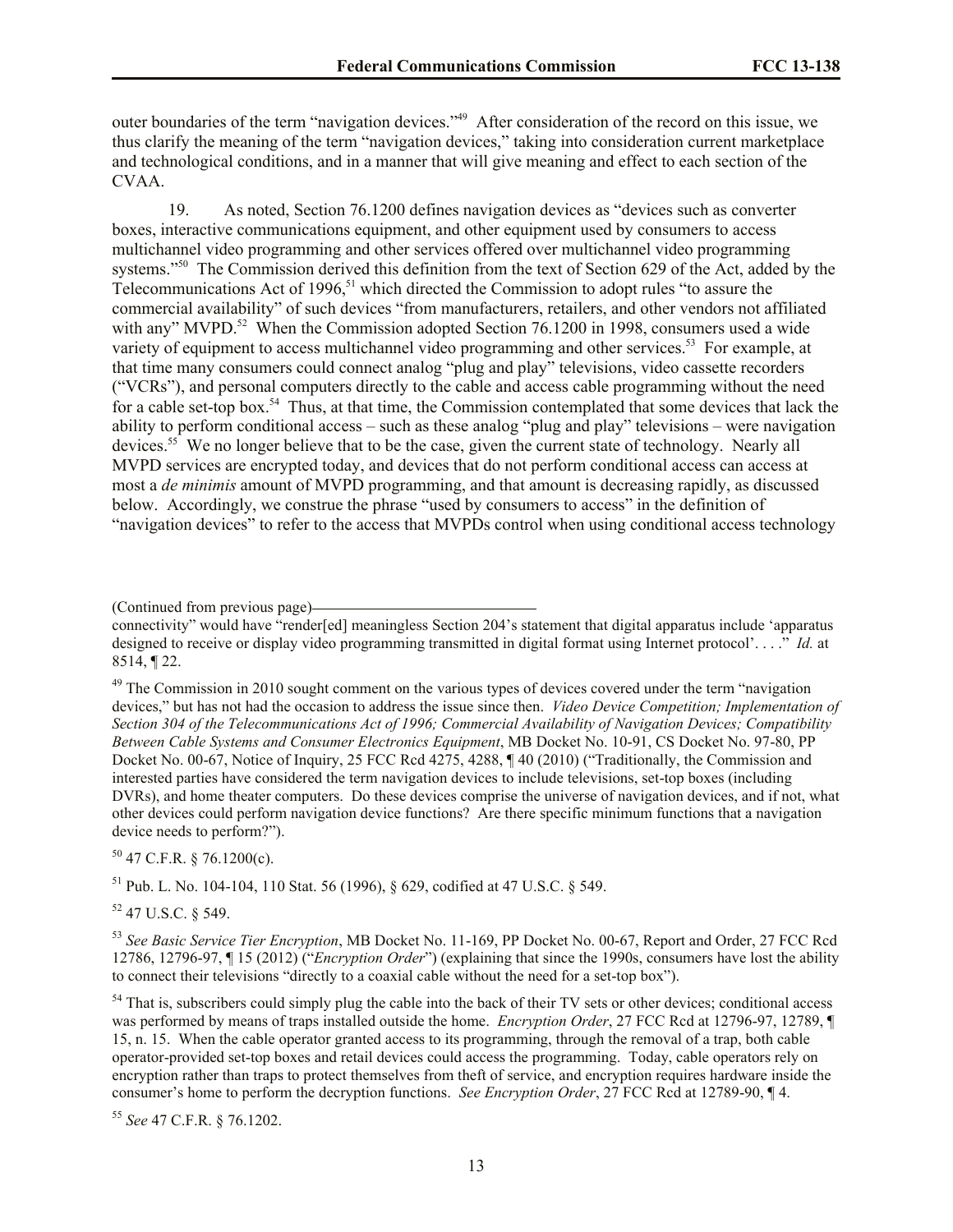as a prerequisite to receive MVPD-offered multichannel video programming and other services. Indeed, in 2010, the Commission recognized that conditional access is an essential part of "access."<sup>56</sup>

20. The Commission has recognized that, in the past, most cable signals were transmitted in the clear and that subscribers with analog "plug and play" television sets would not need cable set-top boxes to view subscribed-to programming.<sup>57</sup> Beginning in the mid-1990's, however, cable operators began to upgrade their systems to offer digital cable service in addition to analog cable service (hybrid cable service).<sup>58</sup> Even more recently, many cable operators have transitioned to more efficient all-digital service, freeing up cable spectrum to offer new or improved products and services.<sup>59</sup> At each stage of the transition from all-analog to all-digital cable service, cable operators have increasingly used conditional access to protect more types and tiers of programming from unauthorized access.<sup>60</sup> Nearly all MVPD services today use some form of conditional access to prevent unauthorized access, and encryption of the program signal has proven to be an indispensable aspect of controlling access to MVPD services as it ensures that no signal can be viewed without digital permissions individually issued by the MVPD. The Commission recognized as much in its recent *Encryption Order*, when it observed that "relaxing the encryption prohibition for all-digital systems will have minimal impact on consumers because most subscribers do not rely on the clear-QAM tuners in their devices to access basic tier signals."<sup>61</sup> As of October 2012, when the Commission released the *Encryption Order* permitting cable operators to encrypt the basic service tier under certain conditions,<sup>62</sup> few subscribers were accessing cable programming without the use of a set-top box. Further, subscribers to direct broadcast satellite ("DBS") and Internet protocol television ("IPTV") operators have never been able to use televisions to access service; rather, they must use a set-top box.<sup>63</sup> The Commission concluded that allowing all-digital cable operators to

<sup>57</sup> *See Implementation of Section 17 of the Cable Television Consumer Protection and Competition Act of 1992; Compatibility Between Cable Systems and Consumer Electronics Equipment*, ET Docket No. 93-7, First Report and Order, 9 FCC Rcd 1981, 1990-92, ¶¶ 49-59 (1994).

<sup>58</sup> *See Encryption Order*, 27 FCC Rcd at 12788, ¶ 3.

<sup>59</sup> *Id*.

<sup>60</sup> *See* "Comcast is Going to Start Encrypting Basic Cable," http://Gizmodo.com/5994680/comcast-is-going-to-startencrypting-basic-cable-data (last accessed Sept. 17, 2013); "Digital cable" http://en.wikipedia.org/wiki/Digital-cable (last accessed Sept. 17, 2013) ("Most digital cable signals are encrypted, which reduced the high incidence of cable theft which occurred in analog systems"); "Television encryption"

http://en.wikipedia.org/wiki/Television\_encryption (last accessed Sept. 17, 2013) ("The early cable-based Pay TV networks used no security. This led to problems with people connecting to the network without paying. Consequently, some [conditional access] methods were developed to frustrate these self-connectors.").

<sup>61</sup> *Encryption Order*, 27 FCC Rcd at 12798,  $\P$  17. In 2010, the Media Bureau granted Cablevision a waiver to allow it to encrypt its basic service tier on its New York City systems, which at the time was otherwise prohibited. *Cablevision Systems Corporation's Request for Waiver of Section 76.630(a) of the Commission's Rules*, MB Docket No. 09-168, Memorandum Opinion and Order, 25 FCC Rcd 134, ¶ 1 (MB 2010). The Media Bureau issued the waiver because it would allow Cablevision to enable and disable cable service remotely, permitting "reduced costs for Cablevision, improved customer service, and reduced fuel consumption and CO2 emissions." *Id*. at 139, ¶ 12. As a condition of the waiver, Cablevision offered free equipment to every subscriber in New York City that was not using some form of conditional access equipment to access its video programming services. *Id*. at 140, ¶ 15. Only one-tenth of one percent of subscribers sought that equipment. *Encryption Order*, 27 FCC Rcd at 12798, ¶ 17.

<sup>62</sup> *Encryption Order*, 27 FCC Rcd at 12794, 12797-98, ¶¶ 11, 16.

<sup>63</sup> *See id*. at 12788, ¶ 3, n. 11.

 56 *Implementation of Section 304 of the Telecommunications Act of 1996; Commercial Availability of Navigation Devices; Compatibility Between Cable Systems and Consumer Electronics Equipment*, CS Docket No. 97-80, PP Docket No. 00-67, Fourth Further Notice of Proposed Rulemaking, 25 FCC Rcd 4303, 4303, ¶ 2, n. 3 (2010) ("*CableCARD FNPRM*") ("The term 'conditional access element' refers to a piece of equipment that handles the security functions that allow a set-top box or television set to access subscription video services (*e.g.*, decryption of scrambled content).").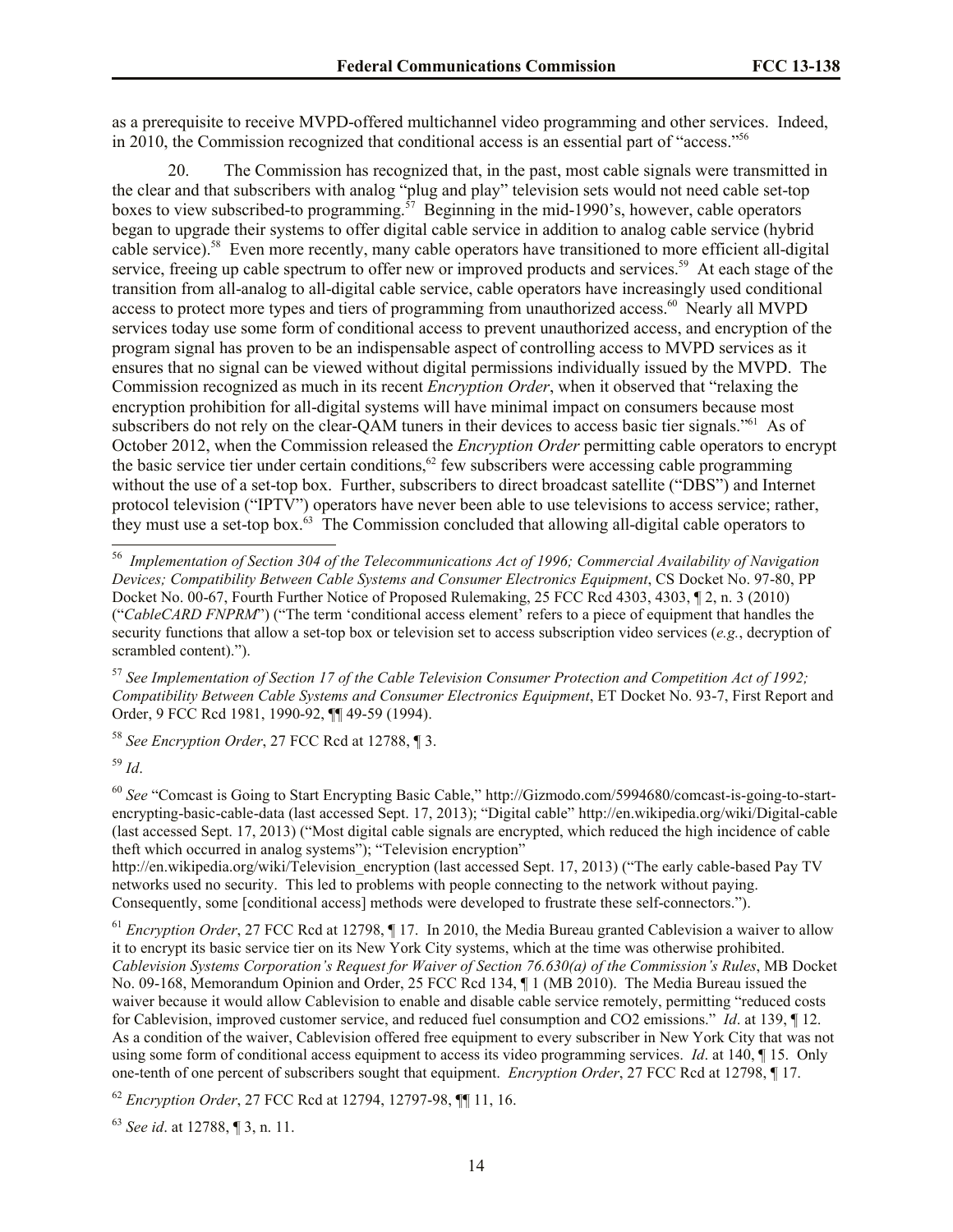encrypt the basic service tier served the public interest because it would have a *de minimis* impact on subscribers to these systems,  $64$  while having significant additional benefits.  $65$ 

21. Therefore, the phrase "other equipment used by consumers to access multichannel video programming and other services offered over multichannel video programming systems," in today's MVPD market, means more than mere passive display made possible through the use of an intermediary device. For a consumer to "use" a device to "access" MVPD services, the device must employ some kind of access control to "unlock" the services and make them available for the consumer's use. For example, a television set with a CableCARD supports "conditional access" such that an MVPD can control which channels or services a device receives. In contrast, a television without a CableCARD cannot access encrypted cable channels without an intermediary device—*e.g.*, a set-top box—that controls access to the content; the television can merely display the content that the set-top box sends to it. In the latter example, the set-top box is a navigation device but the television is not because the consumer could not use it to "access" cable service. As Panasonic states, "absent the use of a CableCARD, the Commission's rules do not ensure the availability of the channel information necessary for independent manufacturers to design 'navigation devices.'" 66

22. Cable operators also control access to their broadband services through an authentication scheme similar to that used for video services, reinforcing our view that "navigation devices" require the use of conditional access. The navigation device definition includes devices consumers use to access "other services offered over multichannel video programming systems," which would include broadband data services.<sup>67</sup> Cable modems must be "initialized" – a process involving authentication and registration – before the cable operator grants the modem access to the broadband network.<sup>68</sup> Although an Internet Protocol ("IP")-enabled device may use Internet services by connecting through a cable modem, consumers do not use the IP-enabled device itself to access the broadband service. Rather, the device uses the cable modem to access the Internet. In this example, the cable modem is a navigation device, but the IP-enabled device is not.

23. Given the widespread and routine practice of cable operators controlling access to all of their programming and other services, and the fact that DBS operators universally use encryption to control access to their programming, we expect that shortly virtually all MVPDs will control access to their programming and services through some sort of conditional access technology. 69 Thus, we interpret

 $\overline{a}$ 

(continued....)

 $64$  This is because all-digital cable operators indicate that all of their subscribers have at least one set-top box or retail CableCARD device in their homes. *Encryption Order*, 27 FCC Rcd at 12798, ¶ 4 & n. 20.

 $65$  We note that since the advent of encryption of the basic tier on all-digital cable systems, the Commission has received only one complaint from an aggrieved consumer. *See* Letter from Lee L. Selwyn, President, Economics and Technology, Inc., to Marlene H. Dortch, Secretary, FCC (July 23, 2013).

<sup>66</sup> Panasonic Comments at 7-8.

<sup>67</sup> 47 C.F.R. § 76.1200(c); *Annual Assessment of the Status of Competition in the Markets for the Delivery of Video Programming*, CS Docket No. 99-230, Sixth Annual Report, 15 FCC Rcd 978, 1066, ¶ 206 (1999) ("These technologies allow MVPDs to deliver additional video options and other services (*e.g*., data access, telephony) to their customers.").

<sup>&</sup>lt;sup>68</sup> For instance, the DOCSIS specifications define a procedure for initializing a cable modem that involves authentication and registration. *See* Cisco, Cable Modem Initialization Wallchart, http://www.cisco.com/image/gif/paws/12199/initialization\_pdf\_wallchart.pdf.

 $69$  It is conceivable that some cable systems will still exist three years from now, at the time of our compliance deadline, that do not use any encryption; thus, in some cases consumers may still be able to plug televisions directly into the cable to receive service. As explained, however, we expect such systems to be rare, and the subscribers who choose to use such devices without a set-top box to be rarer still. *See supra* ¶ 20. Moreover, these systems are likely to be very small systems subject to the extended Section 205 compliance date that we adopt herein. *See infra*  ¶ 114. They are also likely to be analog systems. Because television broadcast receivers will no longer be required to include analog tuners after September 1, 2015 due to the low power television transition to digital television, we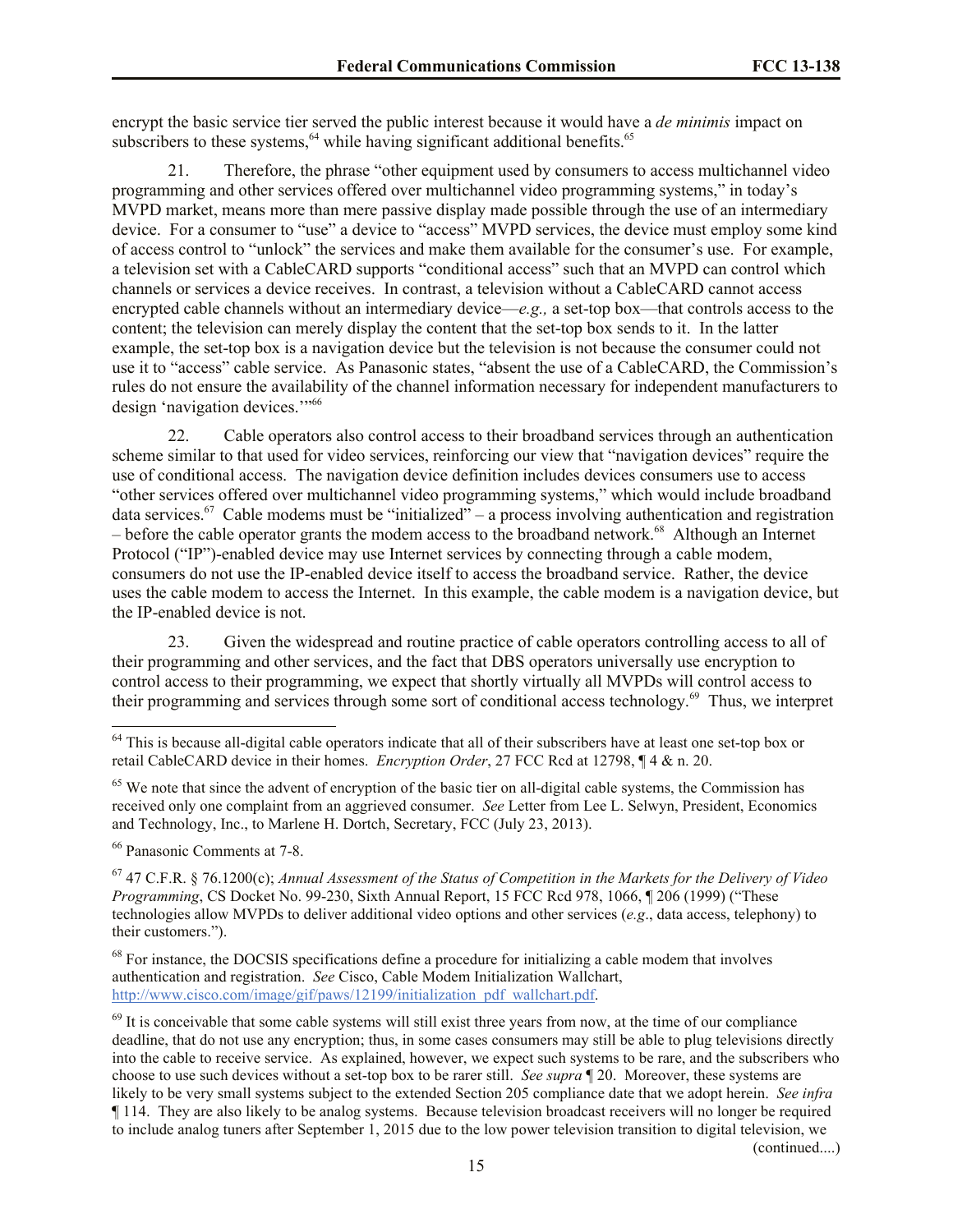the term "navigation devices" as encompassing only devices that support conditional access to control consumer access to programming and services. Based on our interpretation, we find that navigation devices subject to Section 205 are those devices manufactured with a CableCARD slot, CableCARD's successor technology, or other conditional access capabilities.<sup>70</sup> Thus, the following are navigation devices: digital cable ready televisions (*i.e.*, televisions with CableCARD slots), set-top boxes (including those provided by MVPDs as well as consumer-owned CableCARD-ready devices), computers with CableCARD slots, and cable modems. The Commission has consistently recognized that these are navigation devices throughout the past 15 years since adoption of our navigation device rules.<sup>71</sup> Thirdparty devices with MVPD applications that are installed by the device manufacturer are also navigation devices because the MVPD application performs conditional access functions in a software-based manner

#### (Continued from previous page)

believe it is likely that many manufacturers will cease including analog reception capability in devices sold after that date. *See* 47 C.F.R. § 74.731(l); *id*. § 15.117(b). Thus, it is unlikely that subscribers to all-analog cable systems will use devices manufactured after the effective date of these rules to access analog cable service. We do not believe it would be reasonable to subject retail devices – which are manufactured for nationwide distribution – to a set of rules designed for these corner cases. Nor would it be appropriate to expect manufacturers to spend their resources designing their products based on a technology that we expect to be essentially outdated by the time of our compliance deadline. *See Closed Captioning of Internet Protocol-Delivered Video Programming: Implementation of the Twenty-First Century Communications and Video Accessibility Act of 2010*, MB Docket No. 11-154, Report and Order, 27 FCC Rcd 787, 859, ¶ 122 (2012) ("*IP Closed Captioning Order*") (recognizing that it generally takes two years to design, develop, test, manufacture, and make available for sale new products). Rather, to give manufacturers certainty as to their compliance obligations we will uniformly subject only devices using conditional access to regulation under Section 205 based on our predictive judgment about how the marketplace is developing.

70 We note that in *EchoStar Satellite L.L.C. v. FCC,* 704 F.3d 992 (D.C. Cir. 2013) ("*EchoStar*"), the D.C. Circuit vacated the Commission's *CableCARD Order*, 18 FCC Rcd 20885 (2003), which effectively vacated the rules adopted in the *CableCARD Order*, including the technical standards for CableCARD (47 C.F.R. §§ 76.602 and 76.640). Although the rule requiring reliance on the specific CableCARD standard was vacated in *EchoStar*, given that nearly all cable operators use CableCARDs as their means to comply with the integration ban, we believe that CableCARD use will continue for the foreseeable future. *See Adams Cable Equipment, Inc.; Request for Waiver of Section 76.1204(a)(1) of the Commission's Rules*, CS Docket No. 97-80, Memorandum Opinion and Order, 28 FCC Rcd 11011, 11014, n. 16 (MB 2013). *But see Charter Communications, Inc. Request for Waiver of Section 76.1204(a)(1) of the Commission's Rules*, MB Docket No. 12-328, Memorandum Opinion and Order, 28 FCC Rcd 5212 (MB 2013) (granting Charter a waiver of the Commission's integration ban rule while it deploys a downloadable conditional access system).

<sup>71</sup> *See*, *e.g.*, *Implementation of Section 304 of the Telecommunications Act of 1996; Commercial Availability of Navigation Devices; Compatibility Between Cable Systems and Consumer Electronics Equipment*, CS Docket No. 97-80, PP Docket No. 00-67, Third Report and Order and Order on Reconsideration, 25 FCC Rcd 14657, 14658, ¶ 1 (2010) ("[W]e remedy shortcomings in our CableCARD rules in order to improve consumers' experience with retail navigation devices (such as set-top boxes and digital cable-ready television sets)."); *CableCARD FNPRM*, 25 FCC Rcd at 4304,  $\P$  2 ("The CableCARD is a security device provided by the cable provider and inserted into a retail navigation device (including digital cable ready televisions) bought by a consumer in the retail market or a settop box leased from the cable provider."); *Implementation of Section 304 of the Telecommunications Act of 1996; Commercial Availability of Navigation Devices; Compatibility Between Cable Systems and Consumer Electronics Equipment*, CS Docket No. 97-80, PP Docket No. 00-67, Second Report and Order and Second Further Notice of Proposed Rulemaking, 18 FCC Rcd 20885, 20888, ¶ 5 (2003) ("Section 629 covers not just equipment used to receive video programming, but also equipment used to access other services offered over MVPD systems, including televisions, VCRs, set-top boxes, personal computers, program guide equipment, and cable modems."); *Implementation of Section 304 of the Telecommunications Act of 1996; Commercial Availability of Navigation Devices*, CS Docket No. 97-80, Report and Order, 13 FCC Rcd 14775, 14778, ¶ 8 (1998) ("*Section 629 Implementation Order*") ("Section 629 covers not just equipment used to receive video programming, but also equipment used to access 'other services offered over multichannel video programming systems.' Such equipment includes televisions, VCRs, cable set-top boxes, personal computers, program guide equipment, and cable modems. The focus of Section 629, however, is on cable television set-top boxes, devices that have historically been available only on a lease basis from the service provider.").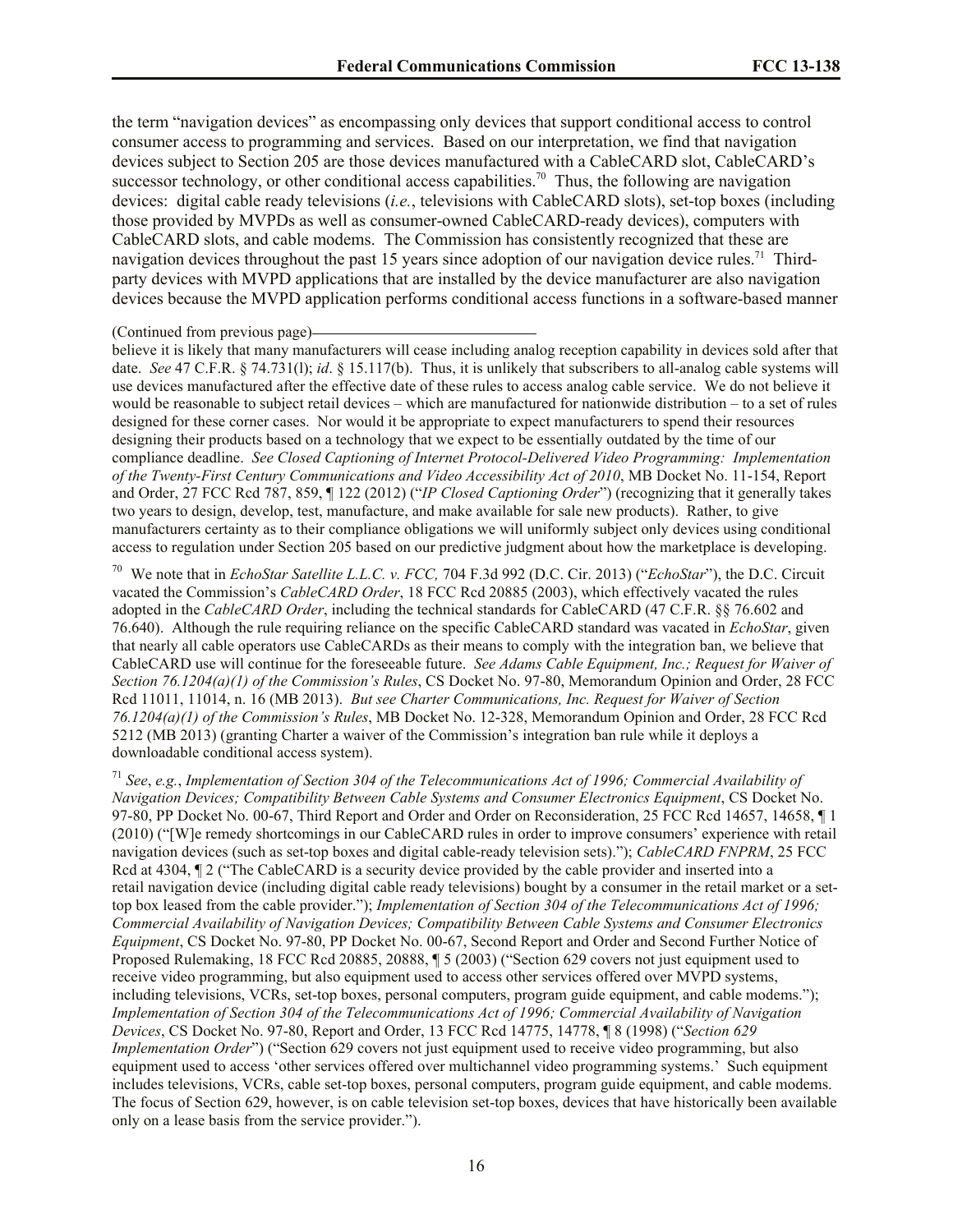that allows consumers to access multichannel video programming.<sup>72</sup> Devices that do not contain support for conditional access functionality at the time of manufacture will be classified as "digital apparatus" and covered by Section 204.

24. Our task in implementing Sections 204 and 205 of the CVAA requires that we identify for manufacturers which section governs their equipment. To give certainty to manufacturers, we conclude it is appropriate to take a snapshot view of the equipment at the time the manufacturer releases it into the stream of commerce, and to describe now, before the devices are designed and manufactured, the parameters we will use for determining whether a device is a navigation device. Accordingly, for purposes of Sections 204 and 205 of the CVAA, and consistent with our application of other provisions of the CVAA,<sup>73</sup> we will look to the device's *built-in functionality* at the time of manufacture to determine whether a device is classified as a "navigation device" for purposes of determining which section of our rules will apply.Under this approach, we will not require manufacturers to anticipate possible adjustments that a consumer may independently make to the equipment after sale (for example, by installing an application post-sale).<sup>74</sup> Looking at the functionality that a manufacturer itself has chosen to include in a piece of equipment will bring certainty to industry and consumers alike as to what obligations apply to particular equipment.<sup>75</sup>

25. We conclude that the interpretation described above is consistent with both the language and the intent of Section 629 of the Act and Section 76.1200 of our rules. We have discretion to interpret statutory language that Congress left undefined, such as the language used in Section 629 and echoed in the Commission's definition of "navigation devices." Neither Congress nor the Commission has previously specified what the phrase "used by consumers to access" in the definition means, and our interpretation, described above, gives meaning to the term based on current market and technological considerations. Moreover, our interpretation is consistent with the other terms in the definition referring to "converter boxes" and "interactive communications equipment." Those terms were also not defined by Congress or the Commission, but we believe that the term "interactive communications equipment" is most reasonably interpreted to mean equipment used for services such as video-on-demand and television-based commerce. Today, unlike at the time Section 629 was adopted, these functions are performed by the majority of today's set-top boxes.<sup>76</sup> The term "converter box" refers to simpler equipment, more commonplace in 1998, that merely converts signals from the cable operator's format to a format that could be received by legacy televisions – a function that digital tuning adapters ("DTAs")

<sup>75</sup> *Id*.

 $\overline{a}$ 

 $72$  CenturyLink, Inc. states that it "is not aware of any navigation device manufacturers that either pre-install MVPDprovided mobile applications for accessing MVPD-delivered programming or require end users to install such applications after sale." CenturyLink Reply at 3-4. To eliminate uncertainty in the event that this does happen, however, we clarify that such a device would be a navigation device under the rules we adopt in this *Report and Order*.

 $<sup>73</sup>$  Classifying a device based on its capabilities at the time of manufacture is consistent with our implementation of</sup> other CVAA provisions. *See*, *e.g.*, *IP Closed Captioning Order*, 27 FCC Rcd at 841, ¶ 94; CEA Comments at 24- 25.

 $74$  This also addresses the concerns of commenters who contend that they cannot "control the design of third-party devices running their apps" because those commenters can test their applications to ensure accessibility on the thirdparty devices before choosing to allow the manufacturers to pre-install the applications. *See* NCTA Sept. 12 *Ex Parte* Letter at 2. *See also* Letter from Natalie G. Roisman, Counsel to EchoStar, to Marlene H. Dortch, Secretary, FCC (Sept. 3, 2013).

<sup>76</sup> *See* SNL Kagan, Media Trends: Actionable Metrics, Benchmarks, & Projections for Major Media Sectors, 72 (2012) ("The combined installed base of basic, standard-definition, stand-alone HD and SD and HD DVRs is expected to reach nearly 82 million at the end of 2012, accounting for 71% of the total devices installed for U.S. cable operators.").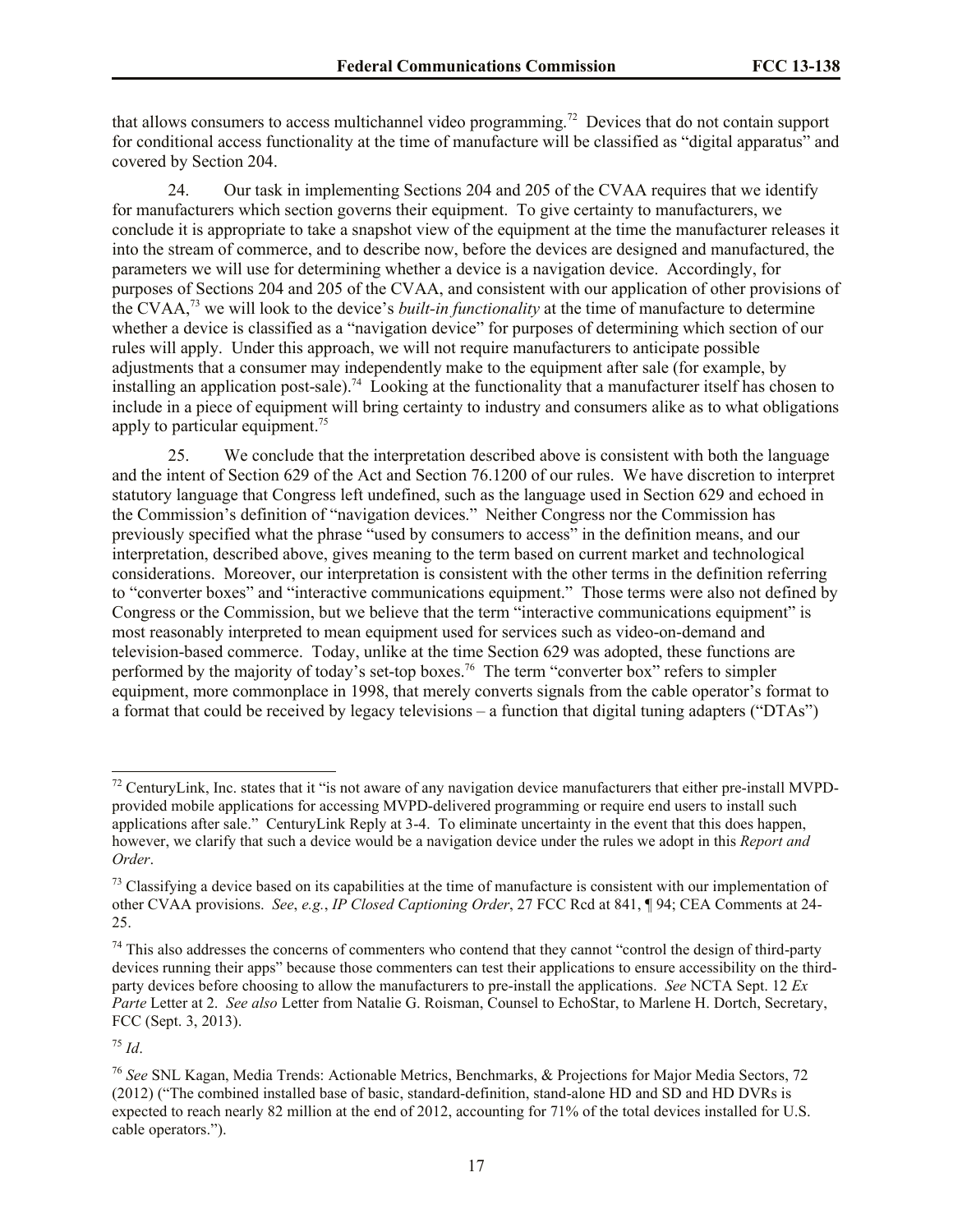and similar devices perform today.<sup>77</sup> These interpretations are consistent with what the Commission envisioned when first adopting its definition of "navigation devices."<sup>78</sup>

26. Our interpretation of the definition of "navigation devices" is also consistent with the intent of Congress that the scope of the term change over time as technology changes. Congress recognized the rapidly evolving nature of MVPD and consumer electronics technology. The portion of the Conference Report for the 1996 Telecommunications Act discussing navigation devices stated that, in implementing Section 629, the Commission should "avoid actions which could have the effect of freezing technologies and services. . . . Thus, in implementing this section, the Commission should take cognizance of the current state of the marketplace and consider the results of private standards setting activities."<sup>79</sup> Similarly, in implementing Section 629, the Commission stated: "We do not believe, however, that our work with respect to these issues is complete. The markets involved are in the early stages of becoming competitive, and the participants in these markets are on the precipice of a change from analog to digital communications. . . . Our objective thus is to ensure that the goals of Section 629 are met without fixing into law the current state of technology."<sup>80</sup> More recently, in the *AllVid NOI*, adopted in 2010, the Commission stated that "[t]raditionally, the Commission and interested parties have considered the term navigation devices to include televisions, set-top boxes (including DVRs), and home theater computers," and sought comment on whether "these devices comprise the universe of navigation devices, and if not, what other devices could perform navigation device functions."<sup>81</sup> The fact that the Commission in 2010 asked about the scope of the term "navigation devices" underscores that the definitions of the terms used in Section 629 and 76.1200(c) have not been definitively fixed and may change over time.<sup>82</sup>

27. Our interpretation of "navigation devices" is also consistent with the language of Sections 204 and 205 as well as Congress's goals in enacting them. As compared with our proposal to apply Section 205 only to MVPD-provided navigation devices, this approach better honors the literal meaning of the terms of the provision. At the same time, it avoids the perverse outcome that would have resulted from an overly broad reading of "navigation devices" that would have largely nullified Section 204, thwarting Congress's effort to craft different requirements for different categories of devices.<sup>83</sup> For example, this interpretation gives meaning to the provision that states that Section 204 applies to certain apparatus, "including apparatus designed to receive or display video programming transmitted in digital

l

 $^{77}$  *Id.* at 74 ("Low-cost DTAs are proving a durable component of the cable industry's push to phase out analog delivery. Although we initially framed the units as a stop-gap measure because of their one-way limitations, as the installed base pushes beyond 32 million in 2012, the argument for their staying power has been cemented.").

<sup>78</sup> This interpretation is consistent with the Commission's *Seventh Video Competition Report*, which stated "in the last year, interactive television ('ITV') services are beginning to be offered through cable, satellite, and terrestrial technologies. ITV provides or has the potential to provide a wide range of services, including video on demand ('VOD'), e-mail, TV-based commerce, Internet access, and program-related content, using digital set-top boxes and other devices that interface with television receivers. . . ." *Annual Assessment of the Status of Competition in the Market for the Delivery of Video Programming*, CS Docket No. 00-132, Seventh Annual Report, 16 FCC Rcd 6005, 6014, ¶ 15 (2001).

<sup>79</sup> S. Conf. Rep. 104-230, 104th Cong., 2d Sess. 181 (1996).

<sup>80</sup> *Section 629 Implementation Order*, 13 FCC Rcd at 14781, ¶ 16.

<sup>81</sup> *Video Device Competition; Implementation of Section 304 of the Telecommunication Act of 1996*, MB Docket No. 10-91, CS Docket No. 97-80, PP Docket No. 00-67, Notice of Inquiry, 25 FCC Rcd 4275, 4288, ¶ 40 (2010) ("*AllVid NOI*"). *See also Section 629 Implementation Order*, 13 FCC Rcd at 14785, ¶ 26 (recognizing that the market for navigation devices is subject to "technical innovations not foreseeable at this time").

<sup>&</sup>lt;sup>82</sup> We also note that the *AllVid NOI* was adopted only months before enactment of the CVAA, which suggests that Congress was aware that the definition of "navigation devices" was continuing to evolve.

<sup>83</sup> *See supra* ¶ 18.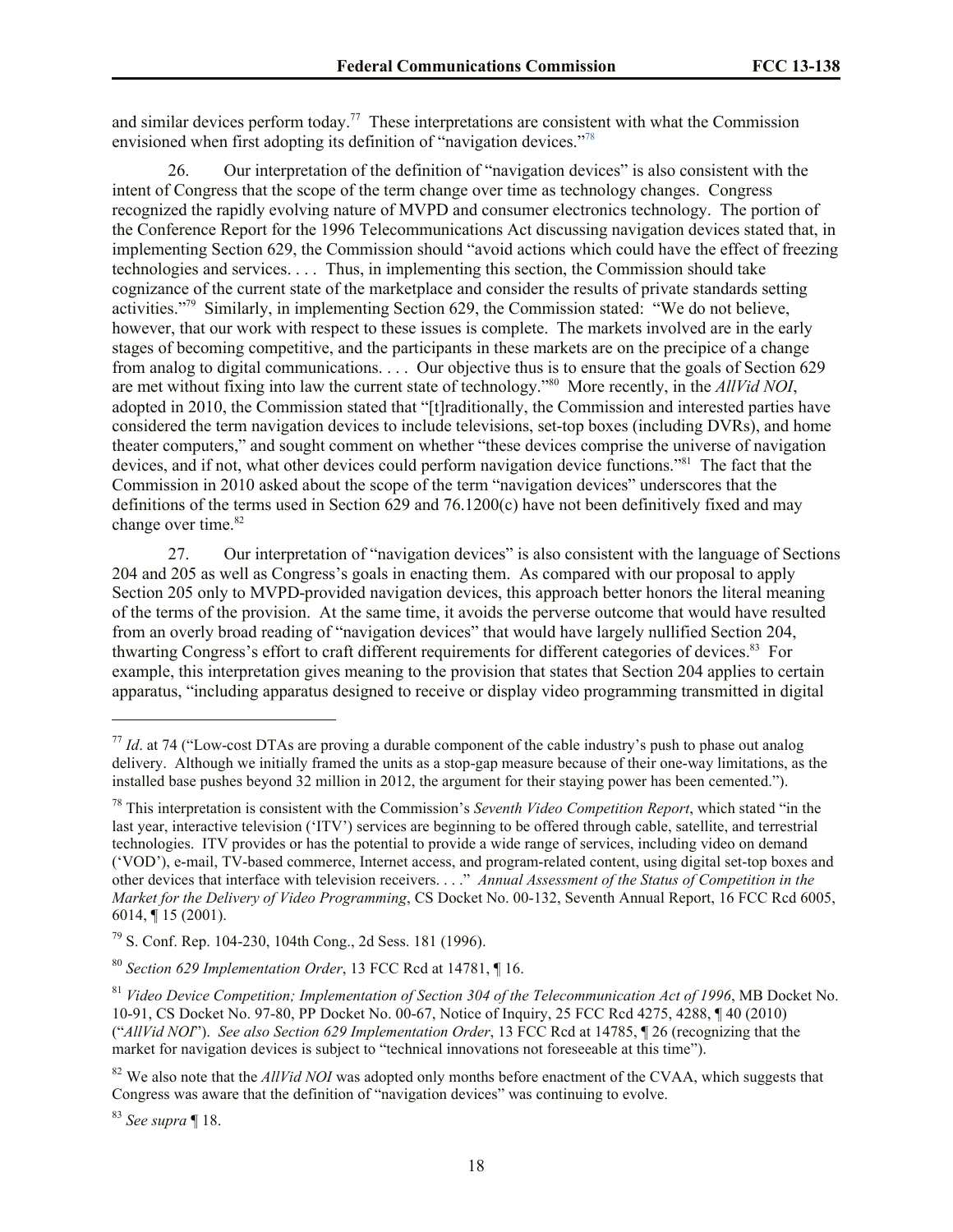format using Internet protocol;<sup>384</sup> under this approach not all devices that can display video programming will be deemed to be navigation devices and thus excluded from coverage under Section 204, a result we think would be at odds with Congress's intent.<sup>85</sup> Thus, our approach gives meaning and effect to both Sections 204 and 205.

28. Having determined which devices are excluded from coverage under Section 204, we conclude that Section 204 will apply to "digital apparatus," as defined in that section, that are not used by consumers to access multichannel video programming or other services offered over multichannel video programming systems, such as televisions and PCs without CableCARD or other conditional access technology, mobile devices (*i.e.*, tablets and smartphones) without MVPD applications pre-installed by the manufacturer, and removable media players. <sup>86</sup> We adopt the *NPRM*'s analysis that the references in Sections 204 and 205 to navigation devices were "designed to prevent overlap in coverage between Sections 204 and 205; that is, a device can be a Section 204 device or Section 205 device, but not both."<sup>87</sup> AFB suggests that a single device may have accessibility requirements under both Sections 204 and 205 because a device can be both a "digital apparatus" and a "navigation device."<sup>88</sup> AFB argues that the Commission has taken a similar approach in the past when implementing Section 716(f) of the Act, added by Section 104 of the CVAA, finding that a device could have obligations under both Section 716(f) and Section 255.<sup>89</sup> Other commenters that address the issue agree with the *NPRM* that Sections 204 and 205 are mutually exclusive in their coverage of devices.<sup>90</sup> We agree with CEA that the language from Section 716(f) that AFB cites in support of its position is distinguishable from "Section 204's clear exclusion of navigation devices from its coverage and Section 205's express application to navigation devices."<sup>91</sup> While Section 205 applies to "navigation devices (as such term is defined in section 76.1200 of title 47, Code of Federal Regulations) for the display or selection of multichannel video programming,"<sup>92</sup> Section

<sup>87</sup> *NPRM*, 28 FCC Rcd at 8512, ¶ 17.

 $\overline{a}$ 

<sup>88</sup> AFB Reply at 4-5. *See also* Comments of the American Council of the Blind at 3-5, 11 ("ACB Comments") (suggesting that a device can be both a digital apparatus and a navigation device).

<sup>89</sup> AFB Reply at 5, citing 47 U.S.C. § 617(f) ("The requirements of this section shall not apply to any equipment or services, including interconnected VoIP service, that are subject to the requirements of section 255 on the day before the date of enactment of the Twenty-First Century Communications and Video Accessibility Act of 2010. Such services and equipment shall remain subject to the requirements of section 255."). *See also Implementation of Sections 716 and 717 of the Communications Act of 1934, as Enacted by the Twenty-First Century Communications and Video Accessibility Act of 2010*, CG Docket Nos. 10-213, 10-145, WT Docket No. 96-198, Report and Order and Further Notice of Proposed Rulemaking, 26 FCC Rcd 14557, 14570-73, ¶ 37 (2011) ("*ACS Order*") ("With respect to multipurpose devices, including devices used for both telecommunications and advanced communications services, we agree with the vast majority of commenters that argued that Section 255 applies to telecommunications services and to services classified as interconnected VoIP as of October 7, 2010, as well as to equipment components used for those services, and Section 716 applies to non-interconnected VoIP, electronic messaging, and interoperable video conferencing services, as well as equipment components used for those services.").

<sup>90</sup> *See* AT&T Comments at 7; CEA Comments at 6-7; CEA Reply at 6-7; DISH/EchoStar Comments at 4-5; Comments of the Entertainment Software Association at 2 ("ESA Comments"); Rovi Comments at 3.

<sup>91</sup> CEA Reply at 7.

 $92$  47 U.S.C. § 303(bb)(1).

<sup>84</sup> 47 U.S.C. § 303(aa)(1); *NPRM*, 28 FCC Rcd at 8512-13, ¶ 17 (seeking comment on how to give meaning to that clause if every IP-enabled device is a navigation device).

<sup>85</sup> *See, e.g.*, NAD/Consumer Groups Comments at 3-4; AFB Reply at 1-3.

<sup>&</sup>lt;sup>86</sup> As we discuss further below, video programming applications that are installed by the manufacturer (or those that the manufacturer directs consumers to install), such as Netflix, Hulu, and Amazon, must also be made accessible under Section 204. *See infra* ¶ 39.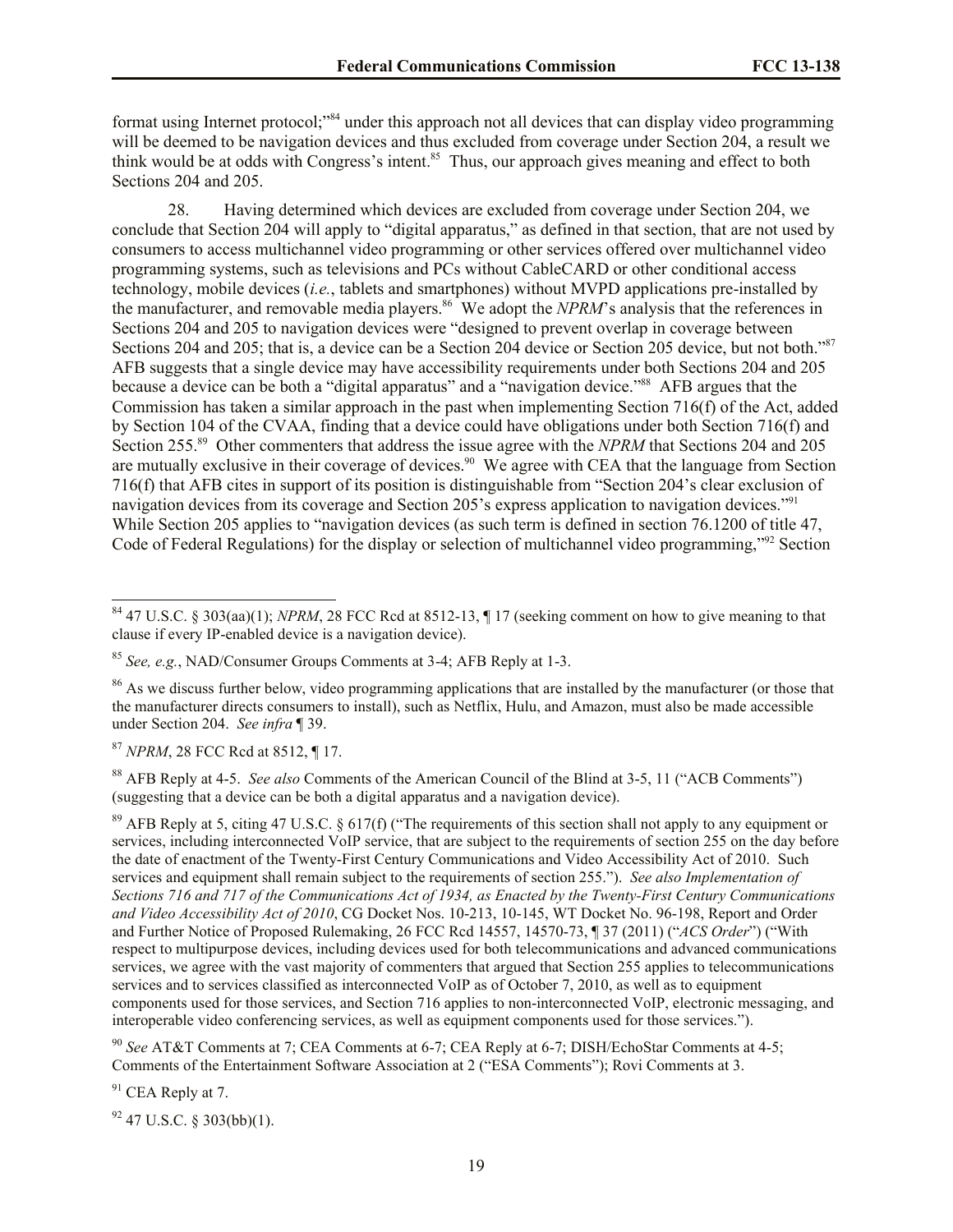204 categorically excludes navigation devices. Therefore, it follows that a device cannot be subject to the requirements of both Section 204 and 205.

29. Several commenters seek an exemption or waiver from the requirements of Sections 204 and 205 for certain classes of equipment or otherwise request a determination that certain equipment is outside of the scope of Sections 204 and 205. Before discussing these specific types of equipment, we note that, unlike in other device-related provisions of the CVAA, such as Section 203,<sup>93</sup> Congress did not provide the Commission with authority to grant exemptions from or waive the statutory requirements imposed by Sections 204 and 205. Accordingly, we do not exempt otherwise covered devices from the statutory requirements of Sections 204 and 205.

30. *Professional and commercial equipment.* We conclude that professional and commercial video equipment, including professional movie theater projectors and studio-grade video monitors and recorders, is not subject to the requirements of Section 204 or 205.<sup>94</sup> As the Commission has found in the past, the CVAA is intended to address the accessibility needs of individual consumers.<sup>95</sup> Therefore, as the Commission found in the *IP Closed Captioning Order*, professional and commercial equipment is outside of the CVAA's scope.<sup>96</sup> Significantly, no commenters argue that the Commission's rules should cover this equipment. As the Commission did in the *IP Closed Captioning Order*, we note that other federal laws may impose accessibility obligations "to ensure that professional or commercial equipment is accessible to employees with disabilities or enables the delivery of accessible services."<sup>97</sup>

31. *Public safety and enterprise equipment*. We also find that public safety and enterprise equipment is not subject to the requirements of either Section 204 or 205.<sup>98</sup> Motorola Solutions, Inc. ("Motorola") requested such a determination, and its request was not opposed. Motorola correctly observes that nothing in Sections 204 or 205 evidences Congressional intent to cover these devices, which are not provided to individuals but rather are marketed or sold to "state or local governments, public safety organizations or other enterprise customers."<sup>99</sup> Therefore, we find that public safety and enterprise equipment is outside the scope of Section 204 or 205 of the CVAA.<sup>100</sup>

32. *Broadband equipment*. We agree with Panasonic that "general purpose broadband equipment," such as routers,<sup>101</sup> does not fall under Section 204 or Section 205 because it is not designed to display or play back video content and cannot be used by consumers to access MVPD services.<sup>102</sup> As we describe above, in the case of Internet service offered by MVPDs, the navigation device is the cable modem, as that device is the only device consumers use to access the MVPD's Internet service.<sup>103</sup>

 $\overline{a}$ 

<sup>98</sup> *See ACS Order*, 26 FCC Rcd at 14630-31, ¶ 172.

<sup>99</sup> Reply Comments of Motorola Solutions, Inc. at 2, 4-5.

<sup>100</sup> This approach is consistent with the Commission's actions in the ACS Order. *See ACS Order*, 26 FCC Rcd at 14630-31, ¶ 172.

<sup>101</sup> A router is a device that connects two or more computer networks together, such as by connecting a home network to a broadband network.

<sup>102</sup> Panasonic Comments at 6.

<sup>103</sup> *See supra* ¶ 22.

<sup>&</sup>lt;sup>93</sup> *See id.* § 303(u)(2) (providing the Commission with authority to exempt "display-only video monitors with no play back capability" and "waive the requirements of this subsection" for certain types or classes of apparatus).

<sup>94</sup> *See* CEA Comments at 10; Panasonic Comments at 6.

<sup>95</sup> *See IP Closed Captioning Order*, 27 FCC Rcd at 846-47, ¶ 101.

<sup>96</sup> *See id.*

<sup>97</sup> *Id*. at 847, ¶ 101, citing 42 U.S.C. §§ 12111-12117, 12181-12189; *Nondiscrimination on the Basis of Disability; Movie Captioning and Video Description*, 75 Fed. Reg. 43467 (July 26, 2010).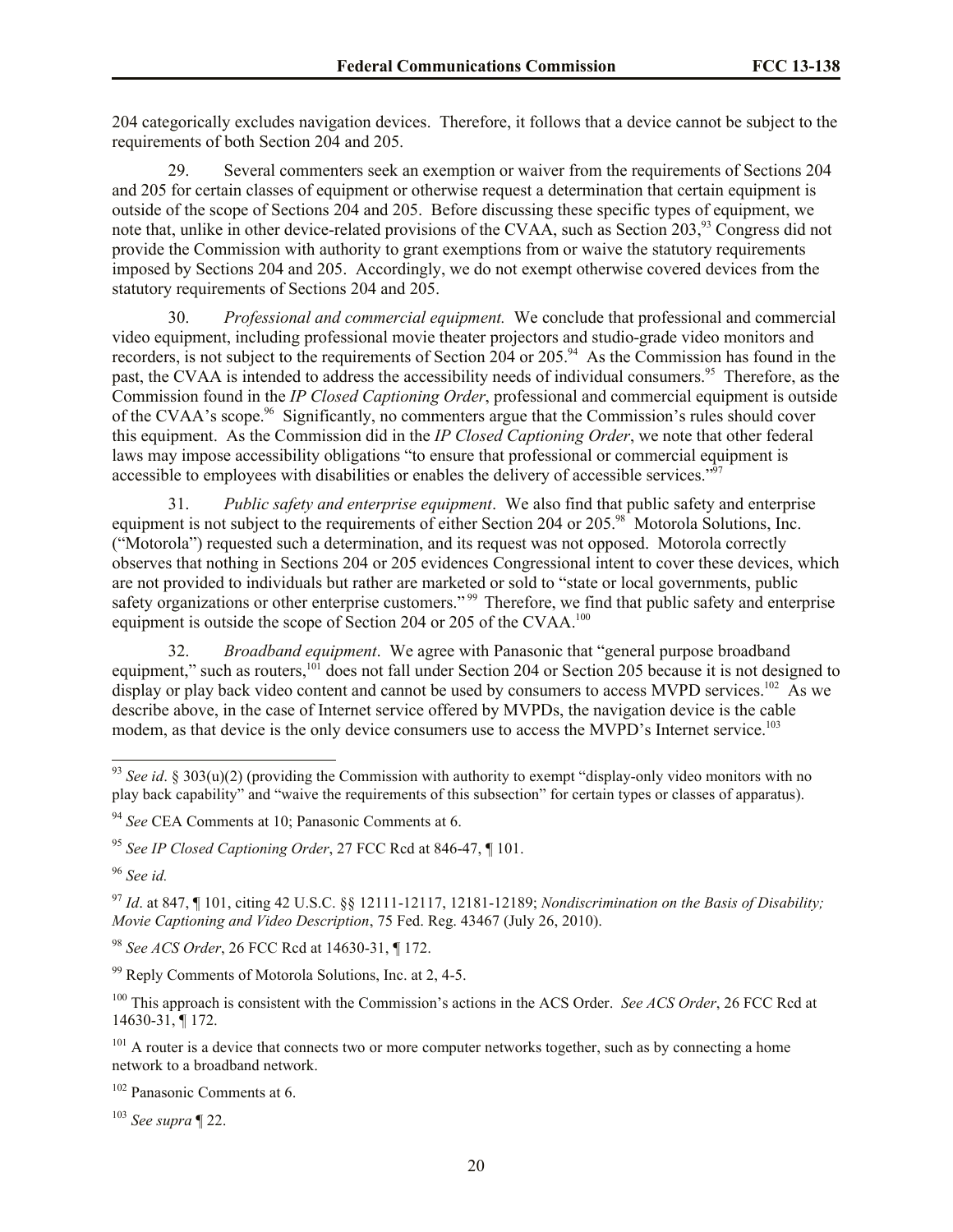Routers and other equipment that interact with the cable modem are outside the scope of Section 205 because consumers do not use that equipment to access the MVPD's service. With respect to cable modems, although they are navigation devices, we find that because cable modems cannot display or select multichannel video programming and do not have "built-in closed captioning capability," cable modems have no compliance obligations under Section 205.<sup>104</sup>

33. *Removable media players.* We reject Panasonic's request that we find that removable media players, such as DVD and Blu-ray players, are not subject to Section 204.<sup>105</sup> Removable media players are designed to "play back" video programming simultaneously with sound<sup>106</sup> and Panasonic does not appear to dispute this. Instead, Panasonic argues that the inclusion in Section 204 of the clause "including apparatus designed to receive or display video programming transmitted in digital format using Internet protocol" signifies that Congress intended the word "transmitted" to mean "the conveyance of content from a video programming provider (*e.g.* a broadcast) to a receiver or recorder which in turn plays back or displays the content to be viewed by a consumer."<sup>107</sup> Panasonic argues that removable media players do not "transmit" video programming and therefore fall outside the scope of Section 204.<sup>108</sup> We disagree with Panasonic's interpretation of Section 204. In interpreting a similar provision, the Commission found in the *IP Closed Captioning Order*, and recently reiterated in the *IP Closed Captioning Reconsideration Order*, that the word "transmitted" is best interpreted to "describe how the video programming is conveyed from the device (*e.g.*, DVD player) to the end user . . ., rather than describe how the video programming arrived at the device."<sup>109</sup> We see no reason to deviate from this settled interpretation here. Accordingly, because removable media players can "play back video programming transmitted in digital format," we find that they are subject to the requirements of Section 204.<sup>110</sup>

<sup>106</sup> *See* 47 U.S.C. § 303(aa)(1) (requiring "if achievable (as defined in section 716) that digital apparatus designed to . . . play back video programming transmitted in digital format simultaneously with sound" be built in a way so that "control of appropriate built-in apparatus functions are accessible to and usable by individuals who are blind or visually impaired"); *IP Closed Captioning Order*, 27 FCC Rcd at 845, ¶ 99; *Closed Captioning of Internet Protocol-Delivered Video Programming: Implementation of the Twenty-First Century Communications and Video Accessibility Act of 2010*, MB Docket No. 11-154, Order on Reconsideration and Further Notice of Proposed Rulemaking, 28 FCC Rcd 8785, 8794-95, ¶¶ 17-18 (2013) ("*IP Closed Captioning Reconsideration Order*").

<sup>107</sup> Panasonic Comments at 6.

<sup>108</sup> *Id.*

 $\overline{a}$ 

<sup>109</sup> *IP Closed Captioning Order*, 27 FCC Rcd at 845-46, ¶ 99; *IP Closed Captioning Reconsideration Order*, 28 FCC Rcd at 8795, ¶ 17, n. 57.

<sup>110</sup> Panasonic also submits that "[i]n the case of DVD and Blu-Ray Disc™ players, these devices depend on disc content authors to provide audio tags that are included in a disc's menus in order to provide audio output for the onscreen text or visual indicators. The techniques for authoring accessible media are well known and accessible DVDs are widely available in the marketplace. For Blu-Ray Discs™, the Blu-Ray Disc™ Association allows 'button sounds' for the creation of accessible interactive menus. Therefore, if the Commission finds that standalone removable media players are subject to Section 204 (a point on which we disagree, as noted above), the Commission should recognize that this support for accessible menus in removable media already complies with this Section. Removable media players cannot support a requirement to enable accessibility of media content menus because such menus are not under the control of the equipment manufacturer." Panasonic Comments at 11 (internal citations omitted). We agree. Section 303(aa)(2) of the Act only applies to "on-screen text menus or other visual indicators

(continued....)

<sup>&</sup>lt;sup>104</sup> *See* 47 U.S.C. § 303(bb)(1) (requiring that "on-screen text menus and guides provided by navigation devices . . . for the display or selection of multichannel video programming" be made "audibly accessible");  $\S$  303(bb)(2) (requiring accessibility of the closed captioning activation mechanism for "navigation devices with built-in closed captioning capability").

<sup>&</sup>lt;sup>105</sup> Panasonic Comments at 5-6. Panasonic does not argue that removable media players with IP connections or tuners should be excluded from coverage. *See* Panasonic Comments at 6. Rather, Panasonic argues that removable media players without a tuner or an IP network connection are not covered under either Section 204 or 205. *See id.*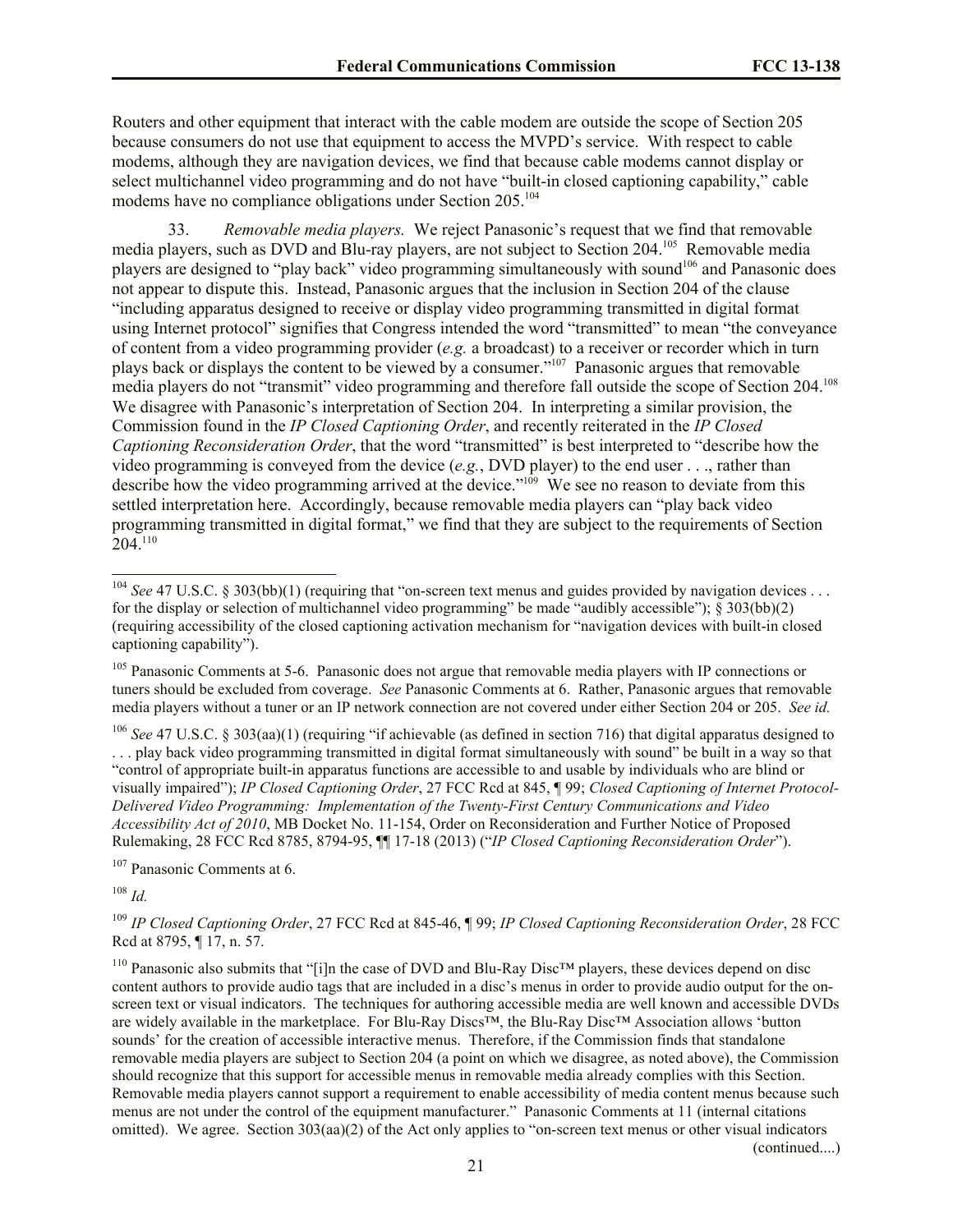34. *Display-only monitors and video projectors*. We conclude that display-only monitors and video projectors qualify as covered digital apparatus under Section 204, consistent with the Commission's analysis in the *IP Closed Captioning Order*, because the term "apparatus" includes "physical devices capable of displaying video."<sup>111</sup> However, as discussed below, we will defer the compliance deadline under Section 204 for a period of five additional years for these devices.<sup>112</sup>

35. Panasonic argues that these devices should not be covered by Section 204 on the same grounds they argue that removable media players should not be covered, and we reject that argument for the same reasons described above.<sup>113</sup> CEA argues that under the language of Section  $303(aa)(1)$  of the Act, a digital apparatus must be able independently to "receive or play back video programming," and display-only monitors do not have this capability." 114 We adopt the same analysis used in the *IP Closed Captioning Order*, in which the Commission determined that a device that is "capable of displaying video" is "designed to receive or play back video programming" and thus an apparatus under Section 203.<sup>115</sup> We believe that the language in Section 204, which states that a "digital apparatus" is a device "designed to receive or play back video programming," language that also is used in Section 203, should be interpreted in the same manner as in the *IP Closed Captioning Order*. Thus, because display-only monitors and video projectors can display video programming simultaneously with sound, such devices fall under Section 204. The Information Technology Industry Council ("ITIC") argues that the Commission should adopt a display-only monitor exemption in this proceeding similar to the exemption adopted in the *IP Closed Captioning Order*.<sup>116</sup> However, the display-only monitor exemption adopted by the Commission in the *IP Closed Captioning Order* relied on a specific statutory provision contained in Section 203 applicable to display-only monitors.<sup>117</sup> Section 204 lacks an analogous provision. We believe the inclusion of such an exemption in Section 203 and the omission of such an exemption in Section 204 evidences an intent on the part of Congress to include display-only monitors under Section

<sup>(</sup>Continued from previous page)

*built in to* the digital apparatus." 47 U.S.C. § 303(aa)(2) (emphasis added). Because the menus of the removable media itself (*e.g.*, a Blu-Ray disc) are not "built-in" to the digital apparatus, the manufacturer of the removable media player does not have a compliance obligation under Section 204 to make such menus accessible. The manufacturer of the removal media player does have an obligation under Section 204 to make accessible the "builtin" text menus and other visual indicators of the removable media player and any other "appropriate built-in apparatus functions." *Id*. § 303(aa)(1), (2). *See also infra* Section IV.A.1. This would include, for example, making accessible the text menus and other visual indicators of video applications, such as Netflix, Hulu, and Amazon, when such applications are pre-installed on the removal media player by the manufacturer.

<sup>111</sup> *IP Closed Captioning Order*, 27 FCC Rcd at 840, ¶ 93.

 $112$  The video projectors that we refer to in this section are those available for purchase by individual consumers, not professional projectors, such as movie theater projectors, which we find are outside the scope of Sections 204 and 205. *See supra* ¶ 30.

<sup>113</sup> Panasonic Comments at 5-6. *See also supra* ¶ 33.

<sup>&</sup>lt;sup>114</sup> CEA Comments at 11. CEA also argues, and we agree, that display-only monitors are not navigation devices as they cannot independently access MVPD programming or other services and must rely on another device to provide access to MVPD programming or other services. *See id.* at 9.

<sup>115</sup> *IP Closed Captioning Order*, 27 FCC Rcd at 840, ¶ 93.

<sup>116</sup> Comments of the Information Technology Industry Council at 3 ("ITIC Comments").

<sup>&</sup>lt;sup>117</sup> *See* 47 U.S.C. § 303(u)(2) ("notwithstanding paragraph (1) of this subsection  $-$ , ... (B) any apparatus or class of apparatus that are display-only video monitors with no playback capability are exempt from the requirements of such paragraph."); *IP Closed Captioning Order*, 27 FCC Rcd at 850, ¶ 108. The *IP Closed Captioning Order* did not apply the display-only monitor exemption to video projectors. *See id.*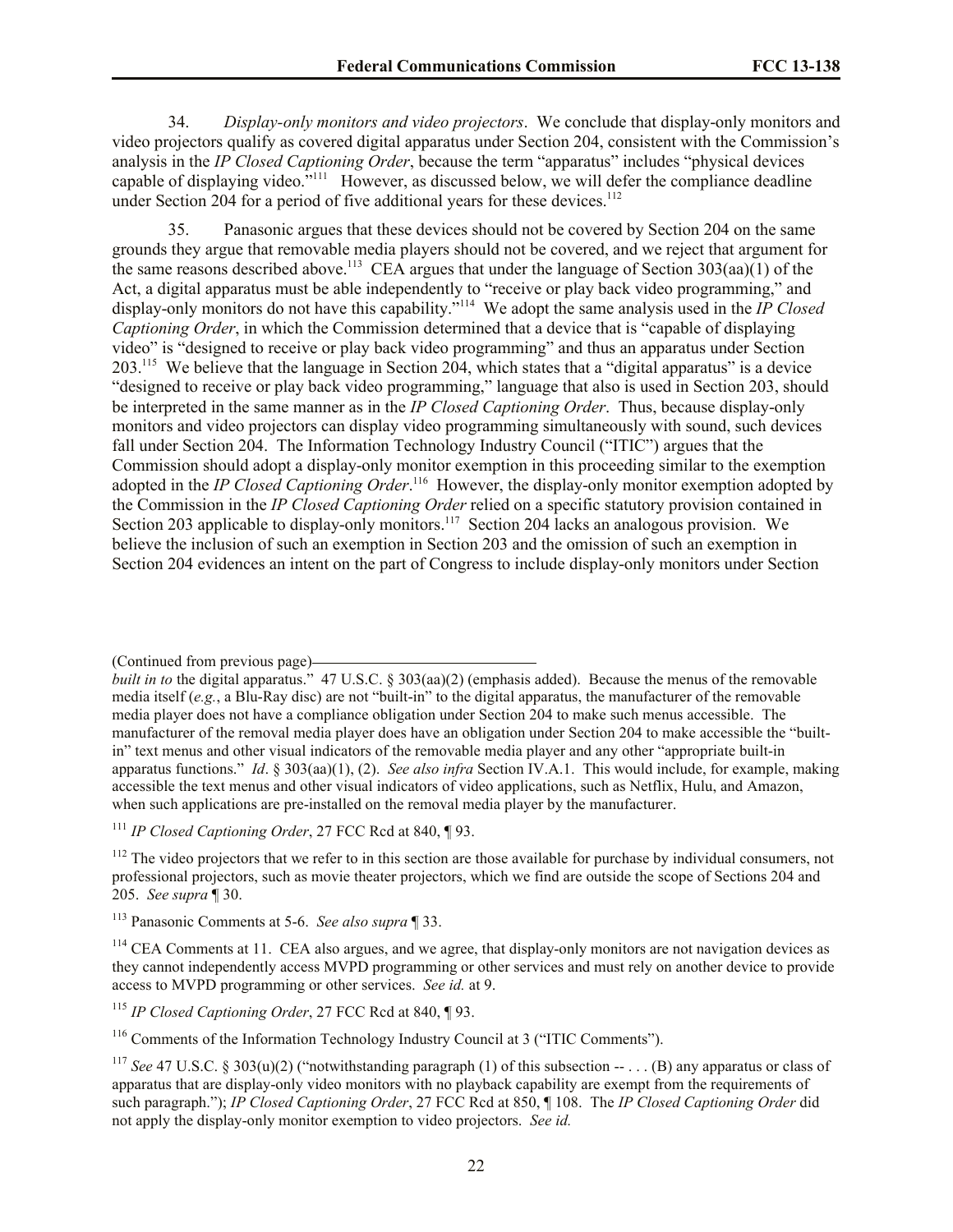204.<sup>118</sup> Nevertheless, we observe that the record lacks evidence that individuals with disabilities rely upon display-only monitors and video projectors to watch video programming. And, significantly, the requests to exempt display-only monitors and video projectors from Section 204 were supported by ACB and AFB and not otherwise opposed.<sup>119</sup>

36. Although we do not believe we have the statutory authority under Section 204 to exempt display-only monitors and video projectors, we will defer the compliance deadline under Section 204 for five additional years (eight years after publication of the rules in the *Federal Register*) to allow consumer electronics manufacturers to focus on making accessible other devices, such as televisions, that blind and visually-impaired consumers commonly use. As discussed further below, we believe Congress's omission of a specific compliance deadline under Section 204 affords broad discretion to the Commission to establish an appropriate deadline.<sup>120</sup>

37. *Digital cameras and similar equipment subject to waiver under the IP Closed Captioning Reconsideration Order*. We will also defer compliance under Sections 204 for a period of five additional years (for a total of eight years after the rules are published in the *Federal Register*) for the devices, such as digital cameras and baby monitors, that received a waiver in the *IP Closed Captioning Reconsideration*  Order pursuant to the Commission's authority under Section 203 of the CVAA.<sup>121</sup> CEA asks that we "clarify" that these devices are not subject to the rules adopted under Sections 204 and 205 and claims that the Commission has "ample authority" to use its waiver authority under Section 1.3,<sup>122</sup> or general rulemaking authority to exempt this equipment from Section 204 or 205 obligations.<sup>123</sup> As we stated earlier, $124$  we disagree that we have the authority to provide exemptions from the statutory requirements for devices covered under Sections 204 and 205. The waiver adopted in the *IP Closed Captioning Reconsideration Order* was pursuant to the explicit statutory waiver authority provided under Section

<sup>120</sup> *See infra* ¶ 111. The only guidance that Congress provided with respect to compliance deadlines in Section 204 is mandating that the section's requirements not go into effect for a minimum of 24 months for mobile TV devices. *See* Pub. L. No. 111-260, § 204(d).

<sup>121</sup> *IP Closed Captioning Reconsideration Order*, 28 FCC Rcd at 8790-93, **[1]** 11-15. Under its authority pursuant to Section 203, the Commission granted waiver for two classes of devices: (1) devices that are primarily designed to capture and display still and/or moving images consisting of consumer generated media, or of other images that are not video programming as defined under the CVAA and Commission rules, and that have limited capability to display video programming transmitted simultaneously with sound; and (2) devices that are primarily designed to display still images and that have limited capability to display video programming transmitted simultaneously with sound. *Id.* at 8790-91, ¶ 12. The first category includes, for example, digital still cameras, digital video cameras, baby monitors, security cameras, digital video camera microscopes, digital playback binoculars, and digital probes for viewing and playing video of enclosed spaces. *Id.* at 8791, ¶ 12, n. 40. The second category includes, for example, digital picture frames, but not those that are primarily designed to display both still photographs *and* video. *Id.* at 8791,  $\P$  12, n. 41. We also note that devices with general purpose operating systems, such as Android or Windows, that can receive content from the Internet and easily display video programming transmitted simultaneously with sound, were not subject to the waiver granted in the *IP Closed Captioning Reconsideration Order* and similarly will not be subject to the deferred compliance deadline provided by this *Report and Order*. *See id.* at 8791-92, ¶¶ 13-14.

 $122$  47 C.F.R. § 1.3.

 $\overline{a}$ 

<sup>123</sup> CEA Comments at 25-26.

<sup>124</sup> *See supra* ¶ 29.

<sup>118</sup> *See I.N.S. v. Cardoza-Fonseca*, 480 U.S. 421, 430, 432 (1987) ("Where Congress includes particular language in one section of a statute but omits it in another section of the same Act, it is generally presumed that Congress acts intentionally and purposely in the disparate inclusion or exclusion.").

<sup>119</sup> *See* CEA/AFB Aug. 16 *Ex Parte* Letter at 2 ("CEA, AFB, and ACB agreed that certain simple consumer electronics devices, such as display-only video monitors, should be exempt from coverage under Sections 204 and 205.") (internal citation omitted).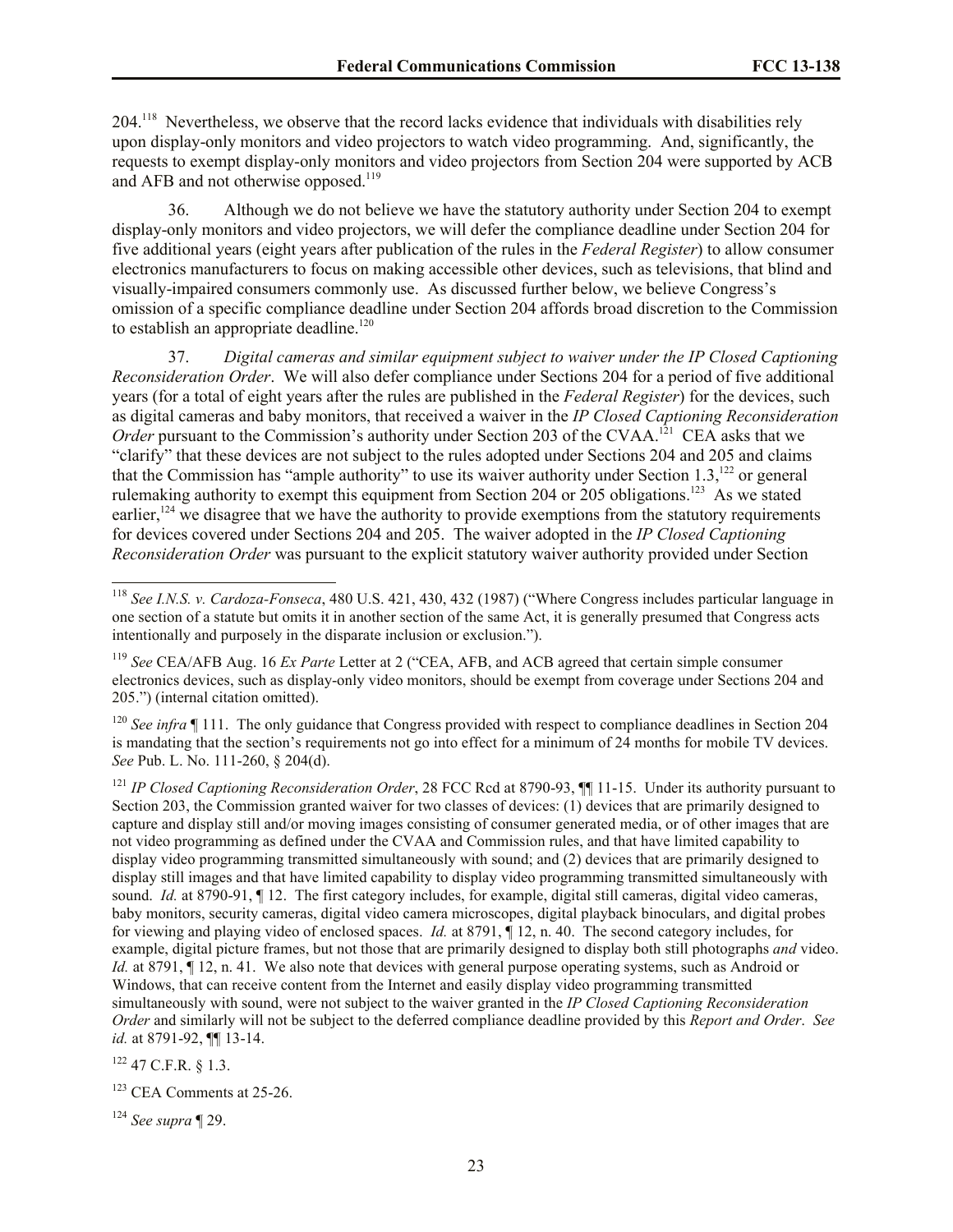203,<sup>125</sup> and Congress did not provide analogous authority in Sections 204 or 205. We find that these devices are "digital apparatus" under Section 204 because they can be used to "receive or play back video programming transmitted in digital format simultaneously with sound."<sup>126</sup> We note, however, that CEA's request that these devices be excluded from coverage under Section 204 is supported by ACB and AFB<sup>127</sup> and is not otherwise opposed. We are persuaded that a deferral of the compliance deadline is appropriate in this case because consumers are unlikely to use these devices to watch video programming due to the limited ability of these devices to access video programming, the inconvenience of configuring these devices to view video programming, and the inefficiency of actually viewing video programming on these devices.<sup>128</sup> As noted above with respect to display-only monitors and video projectors, we believe the focus of consumer electronics manufacturers at this time should be on making accessible other devices that will provide a greater benefit to consumers in the manner envisioned by Congress in enacting the CVAA.

#### **B. Responsibility and Definition of Digital Apparatus Under Section 204**

38. We find that digital apparatus manufacturers have the responsibility to comply with Section 204. We also adopt the tentative conclusions in the *NPRM* to interpret the meaning of "apparatus" and the scope of Section 204 the same way the Commission interpreted the scope of Section 203 in the *IP Closed Captioning Order*, but excluding navigation devices that are subject to Section 205<sup>129</sup>

39. We find that Section 204 applies to the manufacturers of "digital apparatus" as we define that term below. Section 204 requires that digital apparatus be designed, developed and fabricated in a way that ensures that "built-in apparatus" functions are accessible.<sup>130</sup> Manufacturers of digital apparatus are uniquely positioned to design, develop, and fabricate the built-in functions of the devices they manufacture.<sup>131</sup> Furthermore, Section 204, unlike Section 205, does not explicitly address responsibility under that section for multiple different entities, such as manufacturers of software and manufacturers of hardware, suggesting that Congress intended for the requirements of Section 204 to apply to one entity.<sup>132</sup> CEA and the individual consumer electronics manufacturers that commented do not dispute that they are responsible for the accessibility compliance of the digital apparatus they manufacture.<sup>133</sup> We adopt the *NPRM*'s tentative conclusion to define the term "digital apparatus" as used in Section 204<sup>134</sup> the same way that the Commission defined the term "apparatus" when implementing Section 203,<sup>135</sup> but excluding

 $\overline{a}$ 

<sup>130</sup> 47 U.S.C. § 303(aa)(1).

<sup>131</sup> *See ACS Order*, 26 FCC Rcd at 14582, ¶ 63.

 $134$  47 U.S.C. § 303(aa)(1).

 $^{135}$  *Id.* § 303(u)(1).

<sup>125</sup> *See IP Closed Captioning Reconsideration Order*, 28 FCC Rcd at 8790-91, ¶ 12 (granting waiver pursuant to 47 U.S.C. § 303(u)(2)(C)(i)).

 $126$  47 U.S.C. § 303(aa)(1).

<sup>127</sup> *See* CEA/AFB Aug. 16 *Ex Parte* Letter at 2.

<sup>128</sup> *See IP Closed Captioning Reconsideration Order*, 28 FCC Rcd at 8791, ¶ 13.

<sup>129</sup> *NPRM*, 28 FCC Rcd at 8515-17, ¶¶ 25-29.

<sup>132</sup> *See* 47 U.S.C. § 303(bb)(3) (discussing responsibilities of software and hardware manufacturers); Pub. L. No. 111-260, § 205(b)(3) (discussing responsibility of "entities" that provide devices to requesting blind and visually impaired individuals).

<sup>133</sup> *See, e.g.*, CEA Comments at 18-23 (discussing manufacturer obligations under Sections 204 and 205); ESA Comments at 2-6 (same); Comments of the Telecommunications Industry Association at 6-9 ("TIA Comments") (same).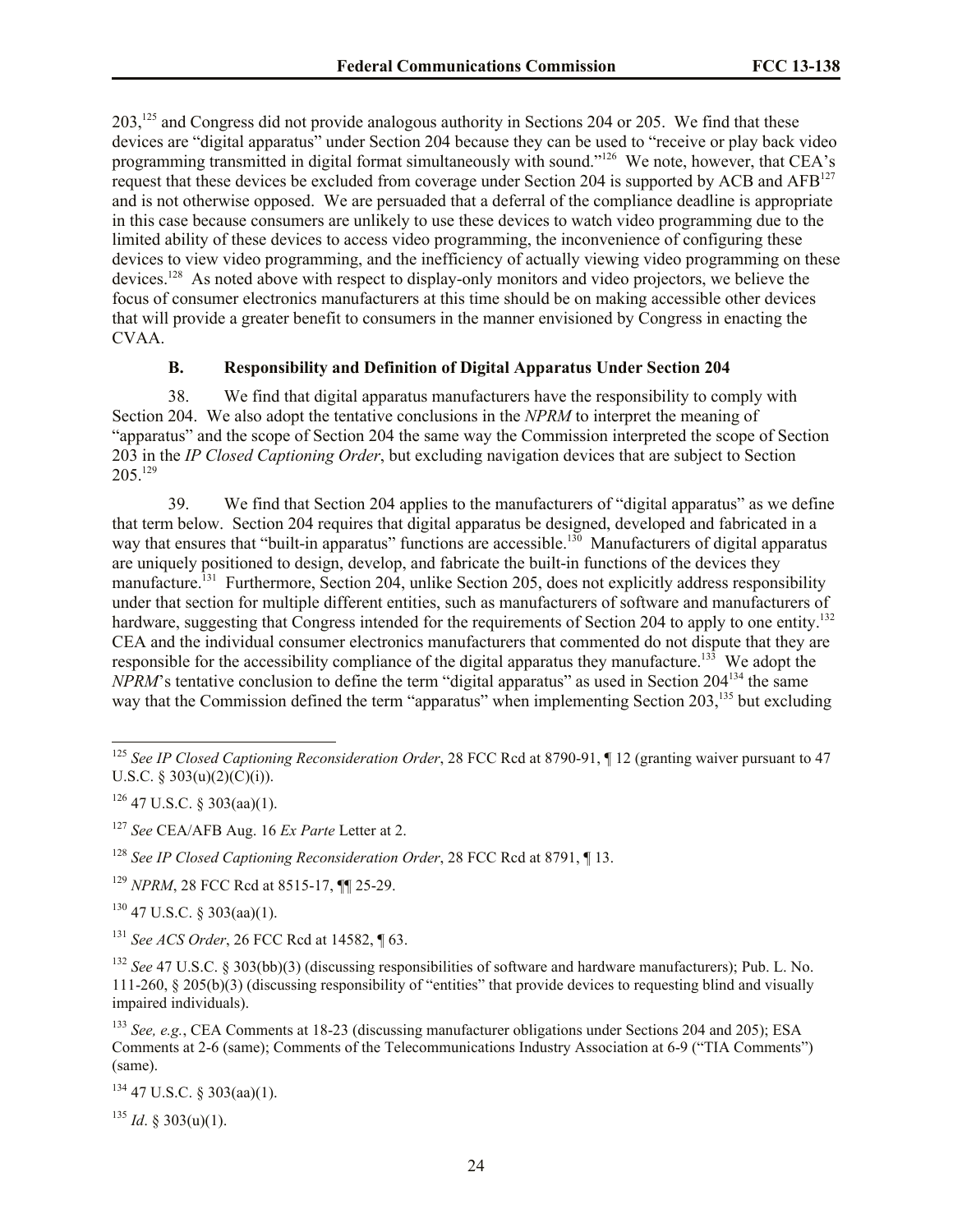navigation devices that are subject to Section 205, as specifically provided in Section 204.<sup>136</sup> Therefore, consistent with the analysis in both the *IP Closed Captioning Order* and the *ACS Order*, we find that the term digital apparatus should be defined to include "the physical device and the video players that manufacturers install into the devices they manufacture (whether in the form of hardware, software, or a combination of both) before sale, as well as any post-sale video players that manufacturers direct consumers to install."<sup>137</sup> Included in the scope of digital apparatus are the video players that manufacturers embed in their devices, video players designed by third parties but installed by manufacturers in their devices before sale, and video players that manufacturers direct consumers to add to the device after sale in order to enable the device to play video.<sup>138</sup> We clarify that this includes the video players that are part of third-party applications that provide video programming, such as Netflix, Hulu, and Amazon, if those applications are pre-installed on digital apparatus or manufacturers direct consumers to install such applications. We find that Section 204 requires the manufacturer of the digital apparatus on which these types of video applications are pre-installed to ensure that the application's user interfaces are accessible.<sup>139</sup> We expect in these instances that the manufacturers of the pre-installed video applications will cooperate with the device manufacturers to ensure the accessibility of such applications. Not included in the definition of a digital apparatus under Section 204 is any "third-party software that is downloaded or otherwise added to the device independently by the consumer after sale and that is not required by the manufacturer to enable the device to play video."<sup>140</sup>

40. Consumer electronics manufacturers and commenters representing manufacturers support the Commission's tentative conclusion to adopt the same definition of digital apparatus in Section 204 as adopted for apparatus in Section  $203$ ,<sup>141</sup> while consumer groups representing individuals with disabilities urge the Commission to include third-party software and other methods of viewing video programming, such as video players on websites, within the scope of Section  $204$ <sup>142</sup> While we are sympathetic to the concerns of the disability community with respect to accessibility of third-party software, we do not think that it would be reasonable to hold equipment manufacturers responsible for software components over which they have no control, nor do we think Congress intended that result.<sup>143</sup> Unlike Section 205, which

<sup>138</sup> *NPRM*, 28 FCC Rcd at 8516, ¶ 25, citing *IP Closed Captioning Order*, 27 FCC Rcd at 840, ¶ 93. In addition, if a manufacturer offers updates or upgrades to a video player component of a device, it must also ensure that those updates or upgrades meet the accessibility requirements of Section 204.

<sup>139</sup> *See infra* note 220.

 $\overline{a}$ 

<sup>140</sup> *NPRM*, 28 FCC Rcd at 8516, ¶ 25, n. 65, quoting *IP Closed Captioning Order*, 27 FCC Rcd at 840, ¶¶ 93-94. Consistent with the approach taken in the *IP Closed Captioning Order* and *ACS Order*, we find that digital apparatus manufacturers are also responsible for software upgrades made available by the manufacturers for download. *IP Closed Captioning Order*, 27 FCC Rcd at 841, ¶ 94, n. 370, citing *ACS Order*, 26 FCC Rcd at 14588-89, ¶ 13.

<sup>141</sup> *See, e.g.*, CEA Comments at 11-12; ITIC Comments at 2-3; Verizon Comments at 3, 6; Reply Comments of CTIA—The Wireless Association at 10-13 ("CTIA Reply"); Reply Comments of the National Cable & Telecommunications Association at 12 ("NCTA Reply").

<sup>142</sup> *See* ACB Comments at 8; NAD/Consumer Groups Comments at 4.

<sup>143</sup> *See ACS Order*, 26 FCC Rcd at 14588, ¶¶ 77-78.

<sup>136</sup> *NPRM*, 28 FCC Rcd at 8515-16, ¶ 25.

<sup>137</sup> *Id.* at 8516, quoting *IP Closed Captioning Order*, 27 FCC Rcd at 840, ¶ 93. *See also ACS Order* 26 FCC Rcd at 14582, ¶ 63. We find that Section 204's inclusion of the term "digital" to modify the term apparatus, a modifier not present in Section 203, does not require that we establish a different definition for purposes of Section 204, given that all apparatus are digital apparatus and no purely analog apparatus are currently being manufactured. Indeed, the only two commenters to directly address the modifier's inclusion, ACB and NAD/Consumer Groups, agreed that the term's inclusion does not require a different implementation of Section 204 from that used for Section 203. *See*  ACB Comments at 9; NAD/Consumer Groups Comments at 5.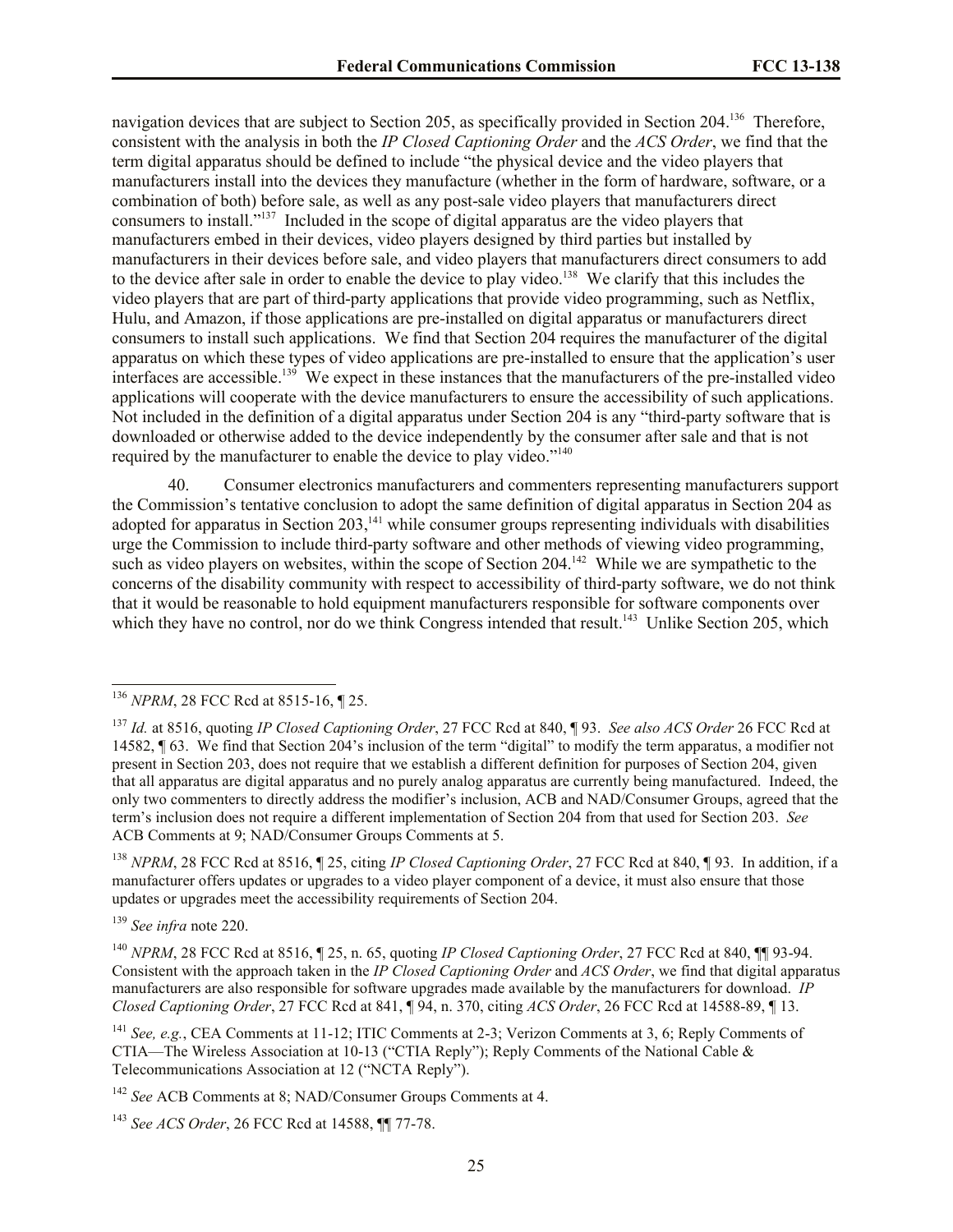directly addresses the responsibility of software manufacturers,<sup>144</sup> Section 204 has no such parallel language, and therefore we believe it is more appropriate to follow the same approach used in the *ACS Order* and *IP Closed Captioning Order*.

41. We also adopt the *NPRM*'s tentative conclusion that the inclusion of the phrase "including apparatus designed to receive or display video programming transmitted in digital format using Internet protocol," a phrase not included in Section 203, should not result in a different interpretation of the scope of Section 204. As the *NPRM* stated, we believe this phrase is best interpreted as a clarification that Section 204 applies not only to traditional video-programming apparatus without IP functionality, such as non-IP enabled televisions, but also to devices with IP-functionality, such as "smart" TVs, tablets, and smartphones.<sup>145</sup> No commenters objected to this tentative conclusion.

42. In addition, we adopt the *NPRM*'s tentative conclusion to interpret the term "designed to," as used in Section 204, the same way that the Commission interpreted that term in the *IP Closed*  Captioning Order.<sup>146</sup> There, the Commission concluded that "to determine whether a device is designed to receive or play back video programming, and therefore covered by the statute, we should look to the device's functionality, *i.e.*, whether it is capable of receiving or playing back video programming."<sup>147</sup> The consumer groups support this interpretation,<sup>148</sup> but both Panasonic and the Telecommunications Industry Association ("TIA") argue that the design intent of the manufacturer should play a role in determining whether devices are covered under Section 204.<sup>149</sup> The Commission recently reaffirmed the interpretation of "designed to" made in the *IP Closed Captioning Order* and we see no reason to deviate from that interpretation here.<sup>150</sup> We believe interpreting the phrase "designed to" to focus on a device's capability rather than the intent of the manufacturer provides more regulatory certainty for manufacturers and consumers.<sup>151</sup> Conversely, Panasonic and TIA's interpretation could harm consumers by allowing the manufacturer to dictate unilaterally whether a device falls within the scope of the statute by claiming that they did not intend that a device be used for a particular purpose even if it in fact has that capability, which could render the accessibility requirements of Section 204 effectively voluntary.<sup>152</sup> We do not believe that Congress intended to allow manufacturers to evade the statutory requirements. No commenters addressed the *NPRM*'s proposal to apply to Section 204 the limitation in Section 203 to apparatus "manufactured in the United States or imported for use in the United States."<sup>153</sup> We believe it is appropriate to apply such a limitation to Section 204 in our implementing rules to clarify that our rules only apply to devices manufactured in the United States or imported for domestic use.

## **C. Entities Responsible for Compliance Under Section 205**

43. We conclude that both MVPDs leasing or selling navigation devices to their subscribers and equipment manufacturers placing navigation devices into the chain of commerce for purchase by

 $\overline{a}$ 

<sup>&</sup>lt;sup>144</sup> 47 U.S.C. § 303(bb)(3) ("with respect to navigation device features and functions – (A) delivered in software, the requirements set forth in this subsection shall apply to the manufacturer of such software").

<sup>145</sup> *NPRM*, 28 FCC Rcd at 8516-17, ¶ 28.

<sup>146</sup> *Id*. at 8517, ¶ 29, citing *IP Closed Captioning Order*, 27 FCC Rcd at 842, ¶ 95.

<sup>147</sup> *IP Closed Captioning Order*, 27 FCC Rcd at 842, ¶ 95.

<sup>148</sup> *See* ACB Comments at 9; NAD/Consumer Groups Comments at 5-6.

<sup>149</sup> *See* Panasonic Comments at 5; TIA Comments at 5.

<sup>150</sup> *See IP Closed Captioning Reconsideration Order*, 28 FCC Rcd at 8788-89, ¶¶ 6-7.

<sup>151</sup> *See IP Closed Captioning Order*, 27 FCC Rcd at 842, ¶ 95.

<sup>152</sup> *See IP Closed Captioning Reconsideration Order*, 28 FCC Rcd at 8788-88, ¶ 7, citing *Emergency Information/ Video Description Order*, 28 FCC Rcd at 4916, ¶ 64.

<sup>153</sup> *NPRM*, 28 FCC Rcd at 8517, ¶ 29.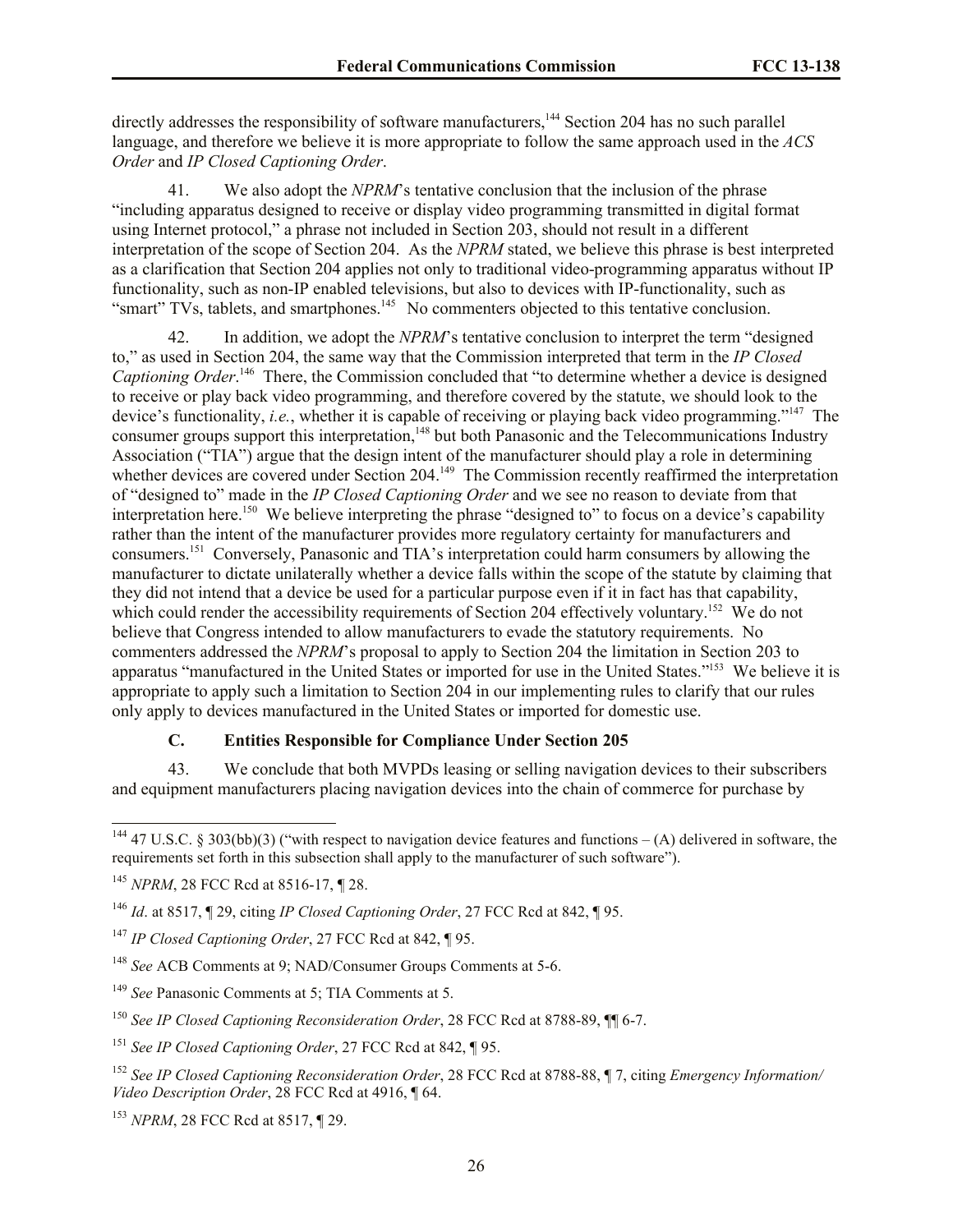consumers are responsible for complying with Section 205.<sup>154</sup> In addition, we conclude that Section 205 imposes responsibilities on manufacturers of navigation device hardware and software.

44. *Responsibility Under Section 303(bb)(1) of the Act For Making On-Screen Text Menus and Guides Audibly Accessible*. Section 303(bb)(1) of the Act states, that "if achievable (as defined in section 716), that the on-screen text menus and guides provided by navigation devices (as such term is defined in section 76.1200 of title 47, Code of Federal Regulations) for the display or selection of multichannel video programming are audibly accessible in real-time upon request, except that the Commission may not specify the technical standards, protocols, procedures, and other technical requirements for meeting this requirement[.]"<sup>155</sup> We find that both MVPDs that provide navigation devices to their subscribers and the manufacturers of navigation devices, such as retail set-top boxes with CableCARDs (*e.g.*, TiVo boxes), that sell such devices to consumers at retail are responsible for providing compliant equipment under Section 303(bb)(1) of the Act.<sup>156</sup> Section 205(b)(3) provides that "[a]n entity shall only be responsible for compliance with the requirements added by the section with respect to navigation devices that it provides to a requesting blind or visually impaired individual."<sup>157</sup> Section 205 does not define the terms "provide" and "entity" used in this provision. We believe the most reasonable interpretation of the word "provide" is to offer a navigation device to customers for lease or to place a navigation device into the chain of commerce for sale to consumers. It follows that the most reasonable interpretation of the word "entity" is an MVPD providing navigation devices for lease or purchase, and a navigation device manufacturer that places its navigation devices into the chain of commerce for sale to consumers. No commenters object to holding MVPDs and navigation device manufacturers responsible for compliance under Section 205, <sup>158</sup> and commenting MVPDs and manufacturers of retail navigation devices appear to accept that they have the responsibility to provide compliant devices in accordance with the requirements of Section  $303(bb)(1)$  of the Act.<sup>159</sup> We clarify

 $\overline{a}$ 

(continued....)

<sup>&</sup>lt;sup>154</sup> We find that the requirements of Section 205 would also apply to MVPDs in situations in which the MVPDs lease or otherwise give equipment to customers at no charge.

 $155$  47 U.S.C. § 303(bb)(1).

<sup>&</sup>lt;sup>156</sup> We clarify, as requested by the American Cable Association ("ACA"), that Section 205 does not apply to a cable channel providing program listings, often in the form of a scrolling grid. *See* Reply Comments of the American Cable Association at 6 ("ACA Reply"). ACA requested clarification that the requirements of Section 205(a) do not apply to "a separate video channel that displays over the course of a few minutes the title of the program currently playing on each network carried by the system." *Id.* While Section 205 applies accessibility requirements to "the on-screen text menus and guides *provided by navigation devices*," *see* 47 U.S.C. § 303(bb)(1), ACA explains that the information offered on such a programming channel "is provided entirely by equipment in the cable headend, and not by any navigation device on the customer's premises that has been provided by the cable operator." ACA Reply at 6. Therefore, a cable channel providing program listings is not required to be made accessible by Section 205. Similarly, as requested by ACA, *see id.*, we clarify that, to the extent that an MVPD does not provide navigation devices to its subscribers, it is not directly subject to the requirements of Section 205. We note that no party opposed ACA's requests for clarification.

 $157$  Pub. L. No. 111-260, § 205(b)(3).

<sup>&</sup>lt;sup>158</sup> We note that both AFB and NAD/Consumer Groups generally object to including navigation devices other than MVPD-provided navigation devices within the scope of Section 205, but would have the Commission hold the manufacturers of these non-MVPD-provided navigation devices responsible for compliance under Section 204. *See*  NAD/Consumer Groups Comments at 3-4; AFB Reply at 2-4.

<sup>159</sup> *See, e.g.*, ACA Comments at 5 (discussing MVPD compliance obligations under Section 205); AT&T Comments at 6-7 (recognizing MVPD obligation to provide compliant devices under Section 205); CEA Comments at 18-23 (discussing manufacturer obligations under Sections 204 and 205); Comments of DIRECTV, LLC at 3-8 ("DIRECTV Comments") (discussing MVPD compliance obligations under Section 205); DISH/EchoStar Comments at 5-6, 13 (discussing manufacturer compliance obligations under Section 205 and observing that MVPDs have compliance obligations under Section 205); NCTA Comments at 2 (stating that cable operators and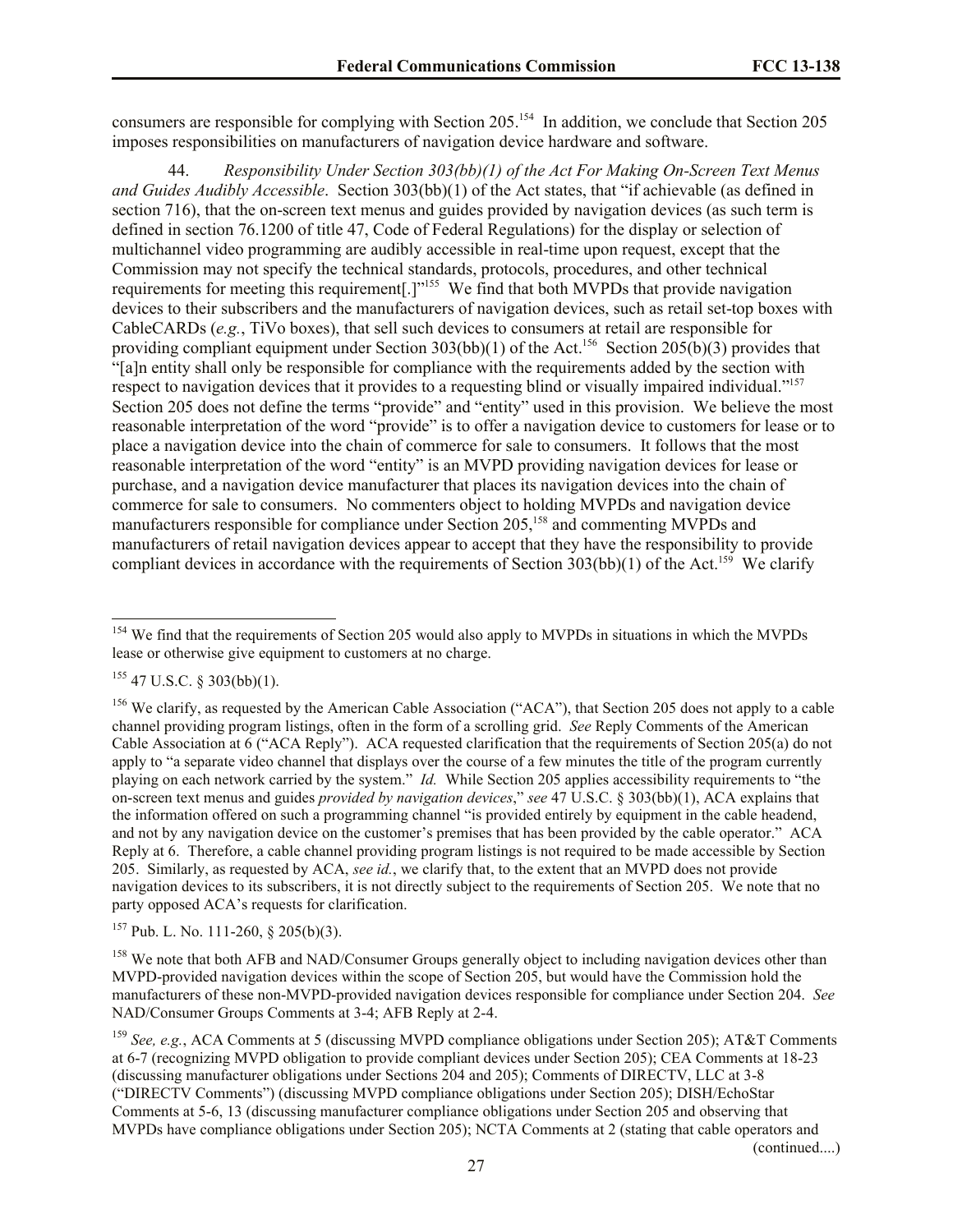that MVPDs bear responsibility under Section 205(b)(3) only for the devices they directly provide to customers.<sup>160</sup> Therefore, an MVPD would not be responsible for ensuring the compliance of a device that one of its customers procures at retail or through some other means and then uses to obtain MVPD service, because the MVPD is not providing that device. We note that the navigation device manufacturer would have compliance responsibilities under Section 205 in the event the customer purchases at retail a CableCARD-compatible set-top box or other device containing conditional access functionality for use in obtaining MVPD service.

45. *Responsibility Under Section 303(bb)(2) of the Act for Providing Ready Access to Captions.* Section 303(bb)(2) of the Act provides that "for navigation devices with built-in closed captioning capability, [] access to that capability through a mechanism is reasonably comparable to a button, key, or icon designated for activating the closed captioning or accessibility features[.]"<sup>161</sup> We find that both MVPDs that provide navigation devices to their customers (either for purchase or lease) and the manufacturers of navigation devices that place devices into the chain of commerce for sale to consumers are the entities responsible for providing compliant equipment – including the mechanism required under Section 303(bb)(2) of the Act. No commenters argue that MVPDs and navigation device manufacturers should not be held responsible for compliance under Section 205 and we believe the most reasonable approach in implementing Section 205 is to hold those entities responsible for providing devices that comply with both Sections 303(bb)(1) and 303(bb)(2) of the Act as these entities are best positioned to ensure that the devices they lease or manufacture have a compliant closed captioning activation mechanism.

46. *Responsibility of Manufacturers of Navigation Device Hardware and Software.* In addition to our finding that Section 205 imposes responsibilities on MVPDs who lease or sell navigation devices and on manufacturers who sell navigation devices at retail, we also find that Section 205 imposes responsibility on the manufacturers of navigation device hardware and software, even if they are not the entity that leases or sells the navigation device to consumers. Section 303(bb)(3) of the Act provides that "with respect to navigation device features and functions-- (A) delivered in software, the requirements set forth in this subsection shall apply to the manufacturer of such software; and (B) delivered in hardware, the requirements set forth in this subsection shall apply to the manufacturer of such hardware."<sup>162</sup> The *NPRM* requested comment on the meaning of this provision.<sup>163</sup> We find that these provisions require that manufacturers of navigation device hardware and software each have responsibility to ensure that the navigation device accessibility features are functional.<sup>164</sup> For instance, if the navigation device uses a hardware-based solution to enable accessibility, the manufacturer of the navigation device's hardware has responsibility for ensuring that solution works correctly.

47. We agree with Verizon's formulation that this provision should be interpreted consistent with other provisions of the CVAA so that the Commission has the authority to "assign entities"

 $161$  47 U.S.C. § 303(bb)(2).

 $162$  47 U.S.C. § 303(bb)(3).

<sup>163</sup> *NPRM*, 28 FCC Rcd at 8513, ¶ 20.

<sup>(</sup>Continued from previous page)

other MVPDs must satisfy Section 205 requirements); Rovi Comments at 3-5 (stating that Section 205 can apply to MVPDs and manufacturers); Verizon Comments at 12 (recognizing MVPD obligation to provide compliant devices under Section 205).

<sup>160</sup> *See* Verizon Comments at 12. As we discuss below, MVPDs may also have separate Section 205 compliance responsibilities pursuant to Section 303(bb)(3)(A) of the Act if the MVPD is the manufacturer of navigation device hardware or software, including pre-installed MVPD applications. *See infra* ¶¶ 46-51.

<sup>&</sup>lt;sup>164</sup> Such a responsibility also includes ensuring that any updates or upgrades that a manufacturer may offer meet the accessibility requirements of Section 205.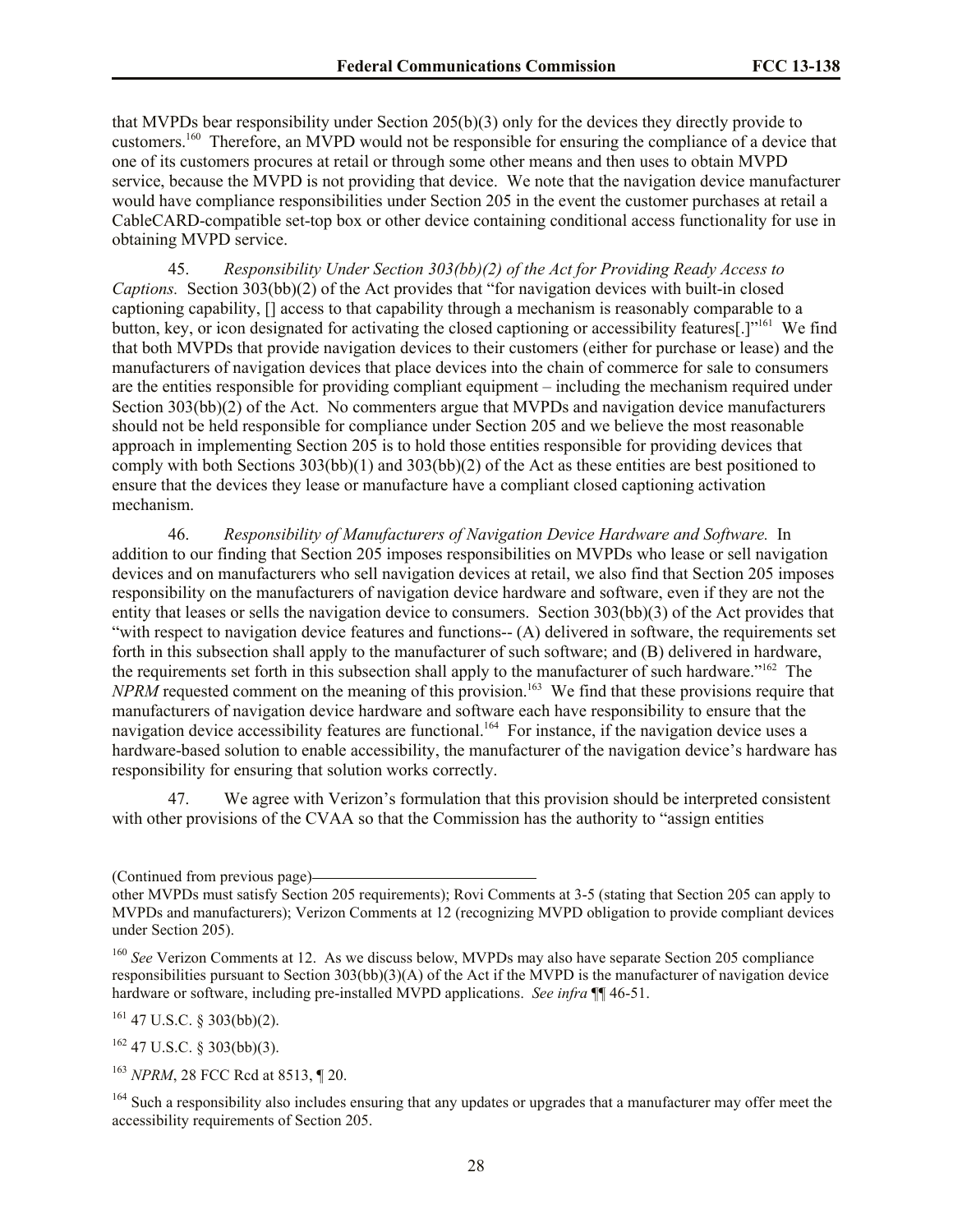responsibility for compliance in accordance with their roles in any alleged noncompliance."<sup>165</sup> Therefore, when the Commission receives a complaint regarding a violation of Section 205, the Commission will determine which entity (or entities), if any, is potentially responsible for the violation.<sup>166</sup> The Commission will undertake this effort because it is better positioned than individual consumers to determine the potentially responsible entity. As discussed above, we find that the entity that provides a navigation device to a requesting blind or visually impaired individual (whether an MVPD or equipment manufacturer that places navigation devices into the chain of commerce) has a responsibility to provide that consumer with an accessible device. At the same time, we believe that the language of Section 303(bb)(3) of the Act requires us to recognize that MVPDs or manufacturers that supply navigation devices are not the only entities responsible for compliance under Section 205. Rather, there may be some instances in which the manufacturer of navigation device hardware or software fails to meet its Section 205 compliance responsibility and bears liability in addition to, the MVPD or manufacturer supplying the navigation device.<sup>167</sup> We intend to investigate complaints and determine violations under Section 205 on a case-by-case basis.<sup>168</sup> In adopting this interpretation of Section 205, we emphasize that even if a complaint proceeding results in a finding that a violation stems from a failure by the manufacturer of hardware or software included in navigation devices provided by MVPDs or sold at retail, such a finding would not relieve the MVPD or equipment manufacturer that placed the navigation device into the chain of commerce of its distinct and separate responsibility under Section 205 to ensure that a consumer is provided with an accessible device.<sup>169</sup> Pursuant to the terms of Section 205, we have the authority to impose liability on any responsible party (or parties) that we find violate Section 205.<sup>170</sup>

48. When a device that would otherwise be a digital apparatus becomes a navigation device because the device manufacturer installs an application that performs conditional access so that a consumer can access multichannel video programming or other services offered over multichannel video

<sup>166</sup> *See infra* ¶¶ 123, 125*.*

 $\overline{a}$ 

<sup>168</sup> *See infra* ¶ 127*.*

<sup>170</sup> *See* AT&T Comments at 13; Verizon Comments at 13; CTIA Reply at 12-13 (all arguing that joint and several liability is inappropriate under Section 205).

<sup>165</sup> Verizon Comments at 13, citing *Emergency Information/Video Description Order*, 28 FCC Rcd at 4899-900, ¶ 36. *See also* CTIA Reply at 12-13 (agreeing with Verizon approach); TIA Comments at 9-10 (submitting that hardware and software manufacturers have separate responsibilities under Section 205).

<sup>&</sup>lt;sup>167</sup> ACB argues that MVPDs should not be able to shift responsibility onto manufacturers or software developers under Section 205 for the equipment the MVPD distributes. ACB Comments at 7. As our discussion herein indicates, MVPDs will not be able to shift responsibility for providing accessible devices to consumers onto navigation software and hardware manufacturers; however manufacturers of navigation device hardware and software also have compliance responsibilities under Section 205.

<sup>&</sup>lt;sup>169</sup> For example, an MVPD that provided a device to a requesting blind or visually impaired subscriber that the MVPD believed was accessible but had a hardware or software malfunction that rendered the device inaccessible would still be responsible for providing that subscriber with a working device that provided accessibility; it could not merely point to the hardware or software manufacturer and escape liability for its own obligations. *See supra* ¶¶ 44-45, 47 and n. 167, 169; Pub. L. No. 111-260, § 205(b)(3). Similarly, if a hardware or software failure on a retail navigation device occurred that rendered the device inaccessible, the manufacturer that placed the navigation device into the chain of commerce would have responsibility under the Act to ensure that the customer had a functioning accessible device. In a situation in which a device is classified as a navigation device because it has a pre-installed MVPD application, *see supra* ¶ 23, the equipment manufacturer of that navigation device is responsible for providing accessible devices to requesting blind or visually impaired individuals, and would not be relieved of that responsibility by virtue of the fact that the device was not compliant as a result of a software problem with the MVPD application that caused the application itself to become inaccessible. As discussed, in all these instances the entity providing the device, the hardware manufacturer, and the software manufacturer are all potentially liable for violations of Section 205. Of course, in many instances, the manufacturer of the hardware or software in a given device may be the MVPD or navigation device manufacturer itself.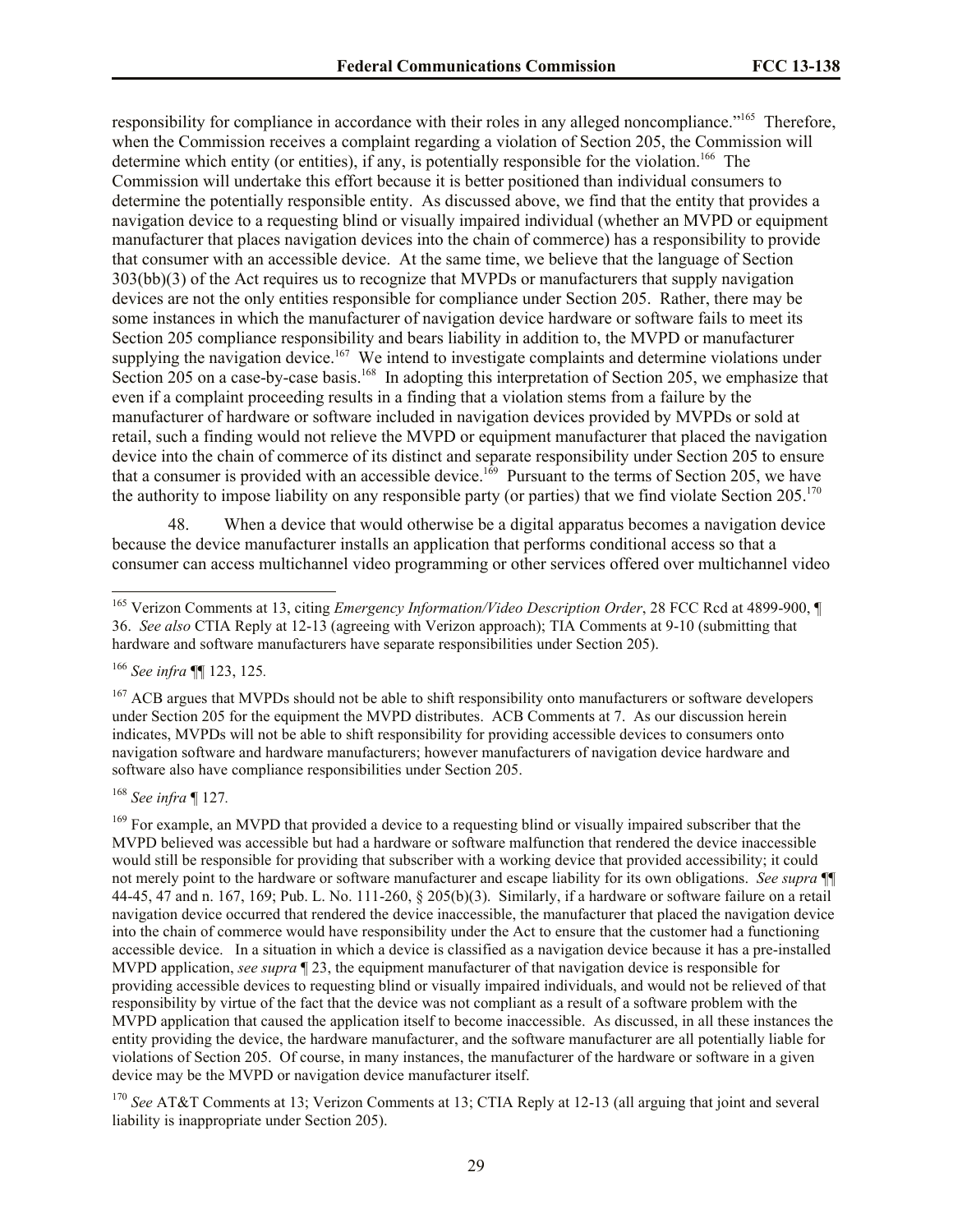programming systems (hereinafter collectively referred to as "MVPD applications"), we find that pursuant to Section  $303(bb)(3)(A)$ , Section 205 applies.<sup>171</sup> Therefore, to the extent that an MVPD application makes use of "text menus and guides" "for the display or selection of multichannel video programming," such text menus and guides must be made audibly accessible.<sup>172</sup> In addition, if the device on which the MVPD application is installed has built-in closed captioning,<sup>173</sup> the application must have a "mechanism reasonably comparable to a button, key, or icon designated for activating the closed captioning."<sup>174</sup> For instance, an application offered by an MVPD that enables subscribers to watch multichannel video programming on a mobile device that was pre-installed by the mobile device manufacturer would need to be made accessible pursuant to the requirements of Section 205.<sup>175</sup>

49. NCTA argues that "if a non-MVPD provides a navigation device to a consumer (even if pre-loaded at sale with an MVPD app), the non-MVPD would be responsible for providing a requesting consumer with an audibly accessible on-screen text menu or guide."<sup>176</sup> As discussed above,<sup>177</sup> we agree

 $172$  47 U.S.C. § 303(bb)(1).

 $\overline{a}$ 

<sup>173</sup> After the effective date of the regulations adopted under Section 203 of the CVAA in the *IP Closed Captioning Order*, new navigation devices with video players that are capable of downloading MVPD-provided applications will generally have built-in closed captioning capability. We also note that MVPDs are required under the rules adopted by the *IP Closed Captioning Order* to pass through or render closed captioning on MVPD applications. *See IP Closed Captioning Order*, 27 FCC Rcd at 796-97, 805-06, ¶¶ 12, 27. In requiring that pre-installed MVPD applications make the closed caption activation mechanism accessible, our rules are ensuring that Sections 202, 203, and 205 of the CVAA are working in tandem to make the captioning both available on the hardware and software and easily accessible.

 $174$  47 U.S.C. § 303(bb)(2). NCTA argues that even if MVPD applications are subject to Section 205, those applications would not be required to provide a closed captioning activation mechanism reasonably comparable to a button, key, or icon because Section 303(bb)(2) of the Act only applies to "navigation devices with *built-in captioning capability*" and MVPD applications downloaded on a third-party device are not "built-in" to the device. NCTA Reply at 12 (emphasis original). We disagree with NCTA's interpretation. Section 303(bb)(3)(A) of the Act applies the accessibility requirements of Section 205, including the closed captioning activation mechanism requirement, to the manufacturers of software to the extent a navigation device's features and functions are being delivered in software. *See* 47 U.S.C. § 303(bb)(3)(A). The pre-installed MVPD application itself need not be considered a navigation device for the manufacturers of the application's software to have compliance responsibilities under Section 303(bb)(3)(A) of the Act. *See infra* ¶¶ 50-51.

<sup>175</sup> Similar applications to those offered by MVPDs that use text menus and guides for the display or selection of multichannel video programming and allow consumers to access multichannel video programming and other services, such as the TiVo application for smartphones and tablets, would also need to be made accessible under Section 205 if such applications were pre-installed by the device manufacturer. *See* TiVo, TiVo app for smartphones and tablets, http://www.tivo.com/discover/mobile. We are not addressing here other services that provide access to video programming, such as Netflix, Hulu, and Amazon, though we note pursuant to our Section 204 analysis that these video applications must be made accessible under Section 204 if pre-installed by the digital apparatus manufacturer. *See supra* ¶ 39.

<sup>176</sup> Letter from Rick Chessen, Senior Vice President, Law & Regulatory Policy, NCTA, to Marlene H. Dortch, Secretary, FCC, at 1 (Oct. 24, 2013) ("NCTA Oct. 24 *Ex Parte* Letter"). *See also* Verizon Comments at 5 (under Section 205, the entity providing the navigation device is not responsible "for making accessible any device purchased by a consumer that can access video programming through an MVPD's application, widget or Internet solution.") (internal citation omitted).

<sup>177</sup> *See supra* ¶¶ 44, 47.

<sup>&</sup>lt;sup>171</sup> NCTA agrees that when an MVPD application is pre-installed on a device, its on-screen text menus and guides must be made accessible. *See* Letter from Rick Chessen, Senior Vice President, Law & Regulatory Policy, NCTA, to Marlene H. Dortch, Secretary, FCC, at 1-2 (Oct. 23, 2013) ("NCTA Oct. 23 *Ex Parte* Letter") ("Thus, we stated that if a non-MVPD provides a navigation device to a consumer (even if pre-loaded at sale with an MVPD app), the non-MVPD would be responsible for providing a requesting consumer with an audibly accessible on-screen text menu or guide.").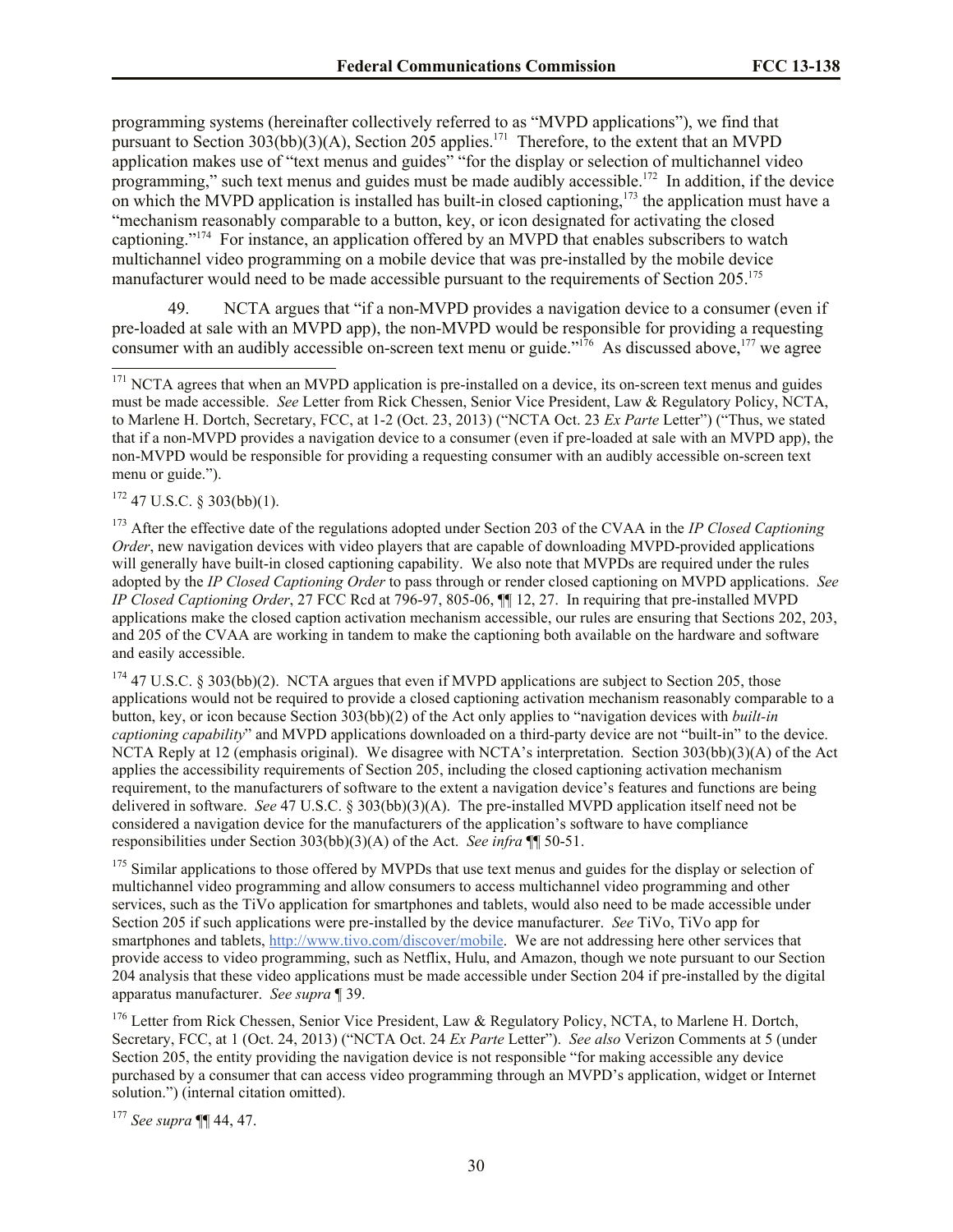that the non-MVPD manufacturer in this scenario is responsible for complying with Section 205(b)(3) by providing an accessible navigation device to a requesting blind or visually impaired individual. We do not agree, however, that this precludes the Commission from holding MVPDs responsible under Section 205 for the accessibility of pre-installed MVPD applications' on-screen text menus and guides. We believe such a reading of Section 205 would render meaningless Section 303(bb)(3) of the Act, which explicitly states that "the requirements of this subsection shall apply to the manufacturer of . . . software" when "navigation device features and functions" are "delivered in software" and "shall apply to the manufacturer of . . . hardware" when "navigation device features and functions" are "delivered in hardware."<sup>178</sup> If Congress intended the only responsible entities under Section 205 to be those that provided navigation devices to requesting blind or visually impaired individuals, there would have been no need for Congress to include the provisions of Section 303(bb)(3) of the Act. We believe our interpretation of Section 205 is more reasonable as it gives effect to all provisions of the statue.<sup>179</sup> That is, under our interpretation, both the manufacturer of the navigation device and the manufacturer of the software application are held responsible for ensuring compliance with Section 205's requirements.

50. We note that the entity providing the navigation device with the pre-installed MVPD application (which may be an MVPD, but in most cases we anticipate will be the equipment manufacturer that placed the navigation device into the chain of commerce) will be responsible for ensuring the accessibility of on-screen text menus and guides for the display or selection of multichannel video programming on its device to requesting blind or visually impaired individuals.<sup>180</sup> In the event that the

 $\overline{a}$ 

<sup>180</sup> *See Pub. L. No.* 111-260, § 205(b)(3). Pursuant to the Act, the entity providing the navigation device to the consumer is obligated to provide audible accessibility of the MVPD application's text menus and guides "upon request" to individuals who are blind or visually impaired and has the maximum flexibility in determining the manner by which the MVPD application is made audibly accessible. *See* 47 U.S.C. § 303(bb)(1); Pub. L. No. 111- 260, §§ 205(b)(3), (4). *See also* NCTA Oct. 23 *Ex Parte* Letter at 2 (arguing that entities required to provide CVAA-compliant navigation devices "must be given 'maximum flexibility' to determine how to provide this accessibility").

 $178$  47 U.S.C. § 303(bb)(3).

<sup>179</sup> Prior to NCTA's October 24, 2013 *ex parte* letter on this issue, NCTA, AFB, and ACB, stated that "Section 205 grants MVPDs maximum flexibility to provide a requesting customer an accessible solution and should not be construed to require that MVPD-provided apps running on third-party devices must be accessible regardless of whether the MVPD provides the customer with another accessible solution." NCTA/AFB/ACB Sept. 12 *Ex Parte* Letter at 2. While we appreciate the industry working to achieve consensus with the organizations representing individuals with disabilities, we do not believe this agreement represents the correct legal interpretation of Section 205. As an initial matter, we note that the provisions of Section 205 that grant "maximum flexibility" to the entity responsible for compliance grant such maximum flexibility to "the entity providing the navigation device." *See* Pub. L. No. 111-260, §§ 205(b)(3), (b)(6). When an MVPD application is pre-installed on a device by that device's manufacturer, the device manufacturer is the "entity providing the navigation" device and is entitled to the maximum flexibility in complying with Section 205, not the MVPD. The MVPD in this example, as the manufacturer of the pre-installed application, is the manufacturer of a "navigation device feature and function delivered in software." 47 U.S.C. § 303(bb)(3)(A). Under Section 205, the software manufacturer is not given "maximum flexibility" to select the manner of compliance. Instead, Section 303(bb)(3)(A) of the Act simply requires the software manufacturer to make its software functionality compliant. *See id.* In other words, unlike with respect to the entity providing the consumer with the navigation device, Section 205 gives no leeway to the software manufacturer to provide a separate solution to comply with the CVAA's requirements. In any event, even if the "maximum flexibility" provision of Section 205 were to apply here, it would give the entity flexibility to select the "manner of compliance," not to select whether or not to comply. *See* Pub. L. No. 111-260, § 205(b)(6). Moreover, the fact that an MVPD may provide compliant navigation devices to its subscribers that choose to lease or purchase such a device from the MVPD, does not relieve the MVPD from its potential separate compliance obligation as a software manufacturer of a pre-installed MVPD application to make such an application accessible. We observe that NCTA's subsequent *ex parte* submissions appear to acknowledge that MVPD applications must be made accessible if pre-installed; they argue the responsibility for ensuring such accessibility is on the navigation device provider. *See* NCTA Oct. 23 *Ex Parte* Letter at 1-2; NCTA Oct. 24 *Ex Parte* Letter at 1.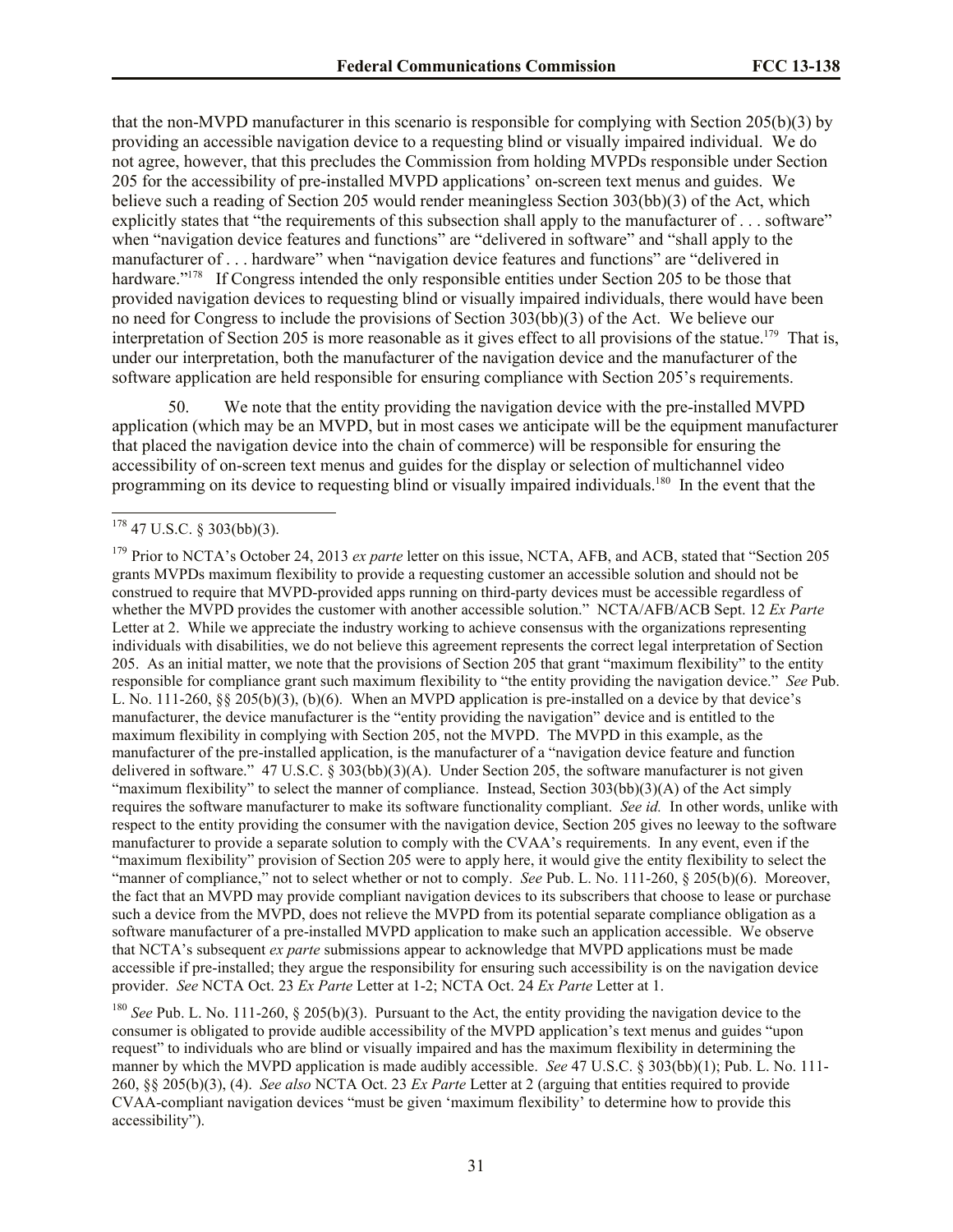provider of the navigation device and the software manufacturer of the MVPD application use an accessibility solution that incorporates the accessibility into the application itself, the software manufacturer would also have responsibility for compliance under Section  $303(bb)(3)(A)$ .<sup>181</sup> In such circumstances, we believe that the most reasonable interpretation of Section  $303(bb)(3)(A)$  is to find that the MVPD itself is the "manufacturer" of its software application because under the current marketplace reality, the MVPD has exclusive rights to offer such software for use by its subscribers.<sup>182</sup> Therefore, the MVPD, as the software manufacturer, has a responsibility under Section 303(bb)(3)(A) of the Act for ensuring that its pre-installed software applications meet the accessibility requirements of Section 205.<sup>183</sup> Similarly, the hardware manufacturer of the navigation device with the pre-installed MVPD application has a responsibility under Section 303(bb)(3)(B) of the Act for ensuring that the device's hardware allows for the accessibility of the pre-installed MVPD application.

51. While some commenters would have us apply Section 205 to all MVPD applications,<sup>184</sup> regardless of whether they are pre-installed by the manufacturer of the device or later downloaded by the consumer after purchase, at this time, we only impose obligations under Section 205 on MVPD applications that are pre-installed on devices. We believe such an approach is reasonable because in these instances, the manufacturer will only be responsible for ensuring the accessibility of applications that it chooses to pre-install on devices. Moreover, MVPDs will have consented to such pre-installation and will be well positioned to work with manufacturers to ensure the accessibility of pre-installed applications. Such an approach is also consistent with the approach taken in the *IP Closed Captioning Order* and *ACS Order*, where the Commission found that the CVAA provisions being implemented in those proceedings did not apply to "third-party software" the installation of which is not controlled or

 $\overline{a}$ 

<sup>&</sup>lt;sup>181</sup> *See* 47 U.S.C. § 303(bb)(3)(A). We find that an MVPD application that allows a consumer to access and navigate an MVPD's video programming is delivering "navigation device features and functions" within the meaning of Section 303(bb)(3)(A) of the Act because the installation and use of applications is a feature or function of a navigation device with the MVPD application pre-installed by the device manufacturer. NCTA is correct that Section 205 does not require the MVPD application itself to provide accessibility; the entity providing the navigation device can choose the means by which the text menus and guides of the application are made accessible. *See* NCTA Oct 23 *Ex Parte* Letter at 2.

<sup>&</sup>lt;sup>182</sup> *Cf. ACS Order*, 26 FCC Rcd at 14587, ¶ 75 (concluding that a manufacturer has "direct control over the products produced, and provides a ready point of contact for consumers and the Commission in getting answers to accessibility questions and resolving complaints").In the case of a third-party application that offers access to multichannel video programming but is not provided by the MVPD, such as the TiVo application, the third-party provider of the application would be the "manufacturer" under Section 205. For instance, using the example of TiVo's application referenced above, *see supra* note 175, TiVo would be the responsible entity under Section 205.

<sup>&</sup>lt;sup>183</sup> Some MVPD commenters argue that imposing accessibility requirements on MVPD applications will stunt the development of this type of software as it will require MVPDs to ensure that their applications are accessible across numerous platforms. *See* DIRECTV Comments at 20; NCTA Reply at 6. However, MVPDs will only have compliance obligations in relation to MVPD applications that are pre-installed on devices. In these circumstances, the MVPD will have already consented to have its application pre-installed, and thus presumably has coordinated with the device manufacturer. To the extent that, in certain circumstances, an MVPD believes that it will not be "achievable" to build accessibility into its application as installed on certain platforms, it is free to seek a determination that it is not "achievable." *See infra* ¶¶ 77-78*.* DIRECTV, LLC ("DIRECTV") argues that it would be "grossly unfair" to require MVPDs to design accessible software under Section 205 while other non-MVPD distributors of video programming would not be required to provide accessible software applications. *See*  DIRECTV Comments at 21. To the contrary, we find that our approach treats both MVPD applications and other video applications similarly. As our above discussion of Section 204 explains, pre-installed video applications on digital apparatus subject to Section 204 must be made accessible similarly to how pre-installed MVPD applications on navigation devices must be made accessible under Section 205.

<sup>184</sup> *See* ACB Comments at 4-5, 8; NAD/Consumer Groups Comments at 4-5, 7; Comments of Montgomery County, Maryland at 6 ("Montgomery County Comments"); Reply Comments of the Rehabilitation Engineering Research Center for Wireless Technologies at 3-4 ("Wireless RERC Reply").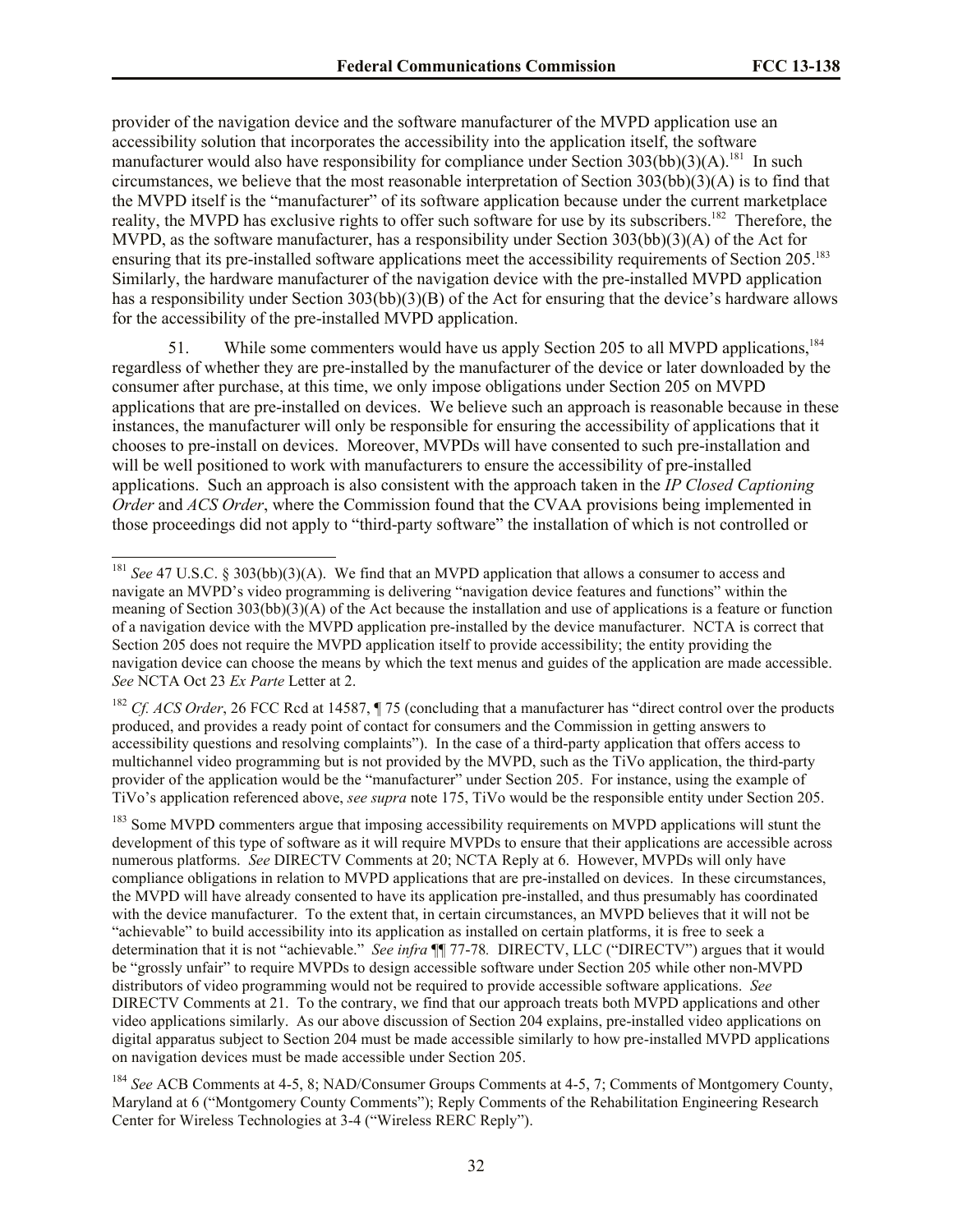directed by the manufacturer.<sup>185</sup> MVPD commenters and CEA argue that Section 205 does not provide the Commission with authority to regulate software applications because MVPD applications are not "devices" or "equipment" and therefore do not meet the definition of a navigation device under Section  $76.1200(c)$  of the Commission's rules.<sup>186</sup> However, our conclusion that pre-installed MVPD applications must be covered under Section 205 is not predicated on MVPD applications themselves being navigation devices,<sup>187</sup> it is predicated on MVPD applications being a "navigation device feature[] or function[]" that is "delivered in software" under Section 303(bb)(3)(A) of the Act, which imposes responsibility for compliance under Section 205 directly on the manufacturers of navigation device software.<sup>188</sup> With respect to MVPD applications that are not pre-installed by the device manufacturer, but rather installed by consumers after purchase, the record indicates that MVPDs and software application manufacturers will face significant technical challenges in ensuring that consumer-installed MVPD applications comply with Section 205 on all devices.<sup>189</sup> Given these technological challenges, we believe at this time it is not appropriate to impose compliance obligations under Section 205 on MVPD applications that are not preinstalled by device manufacturers.<sup>190</sup>

52. *Other Entities.* We disagree with AFB that Section 205(b)(3) requires that we impose Section 205 requirements on businesses such as restaurants and bars because such business make "navigation devices . . . available to their customers" and therefore "must provide accessible equipment upon the request of a customer who is blind or visually impaired."<sup>191</sup> We also decline to impose obligations on consumer electronics retailers, as AT&T Services, Inc. ("AT&T") suggests. <sup>192</sup> There is no indication that Congress intended to apply Section 205 to any entities other than MVPDs and manufacturers of hardware and software included in navigation devices. If Congress had intended to extend Section 205's reach to cover retailers or businesses such as those in the travel, entertainment, or food industries that purchase or lease navigation devices for the use of their customers, we believe it would have done so explicitly. As noted above, however, other federal laws may impose accessibility obligations on some of the businesses that AFB discusses that are not contemplated by the provisions of the CVAA.<sup>193</sup>

 $187$  Rather, the navigation device is the device that includes the pre-installed MVPD application.

 $188$  47 U.S.C. § 303(bb)(3)(A).

 $\overline{a}$ 

<sup>189</sup> *See* DIRECTV Comments at 20; NCTA Reply at 6. *See also* CTIA Reply at 11 (submitting that ensuring the accessibility of software on all devices would require extensive coordination between parties that at best have an arm's length relationship); DiMA Sept. 6 *Ex Parte* Letter at 2 (discussing difficulty of ensuring compliance when applications can run on thousands of different devices using "a myriad of proprietary platforms"). Commenters that support requiring the accessibility of all MVPD applications do not provide countervailing evidence.

<sup>190</sup> We will continue to monitor the development of accessible technology in this area and will reevaluate whether we should require the accessibility of consumer-installed MVPD applications at a later date if it appears necessary to ensure access to MVPD programming by people who are blind or visually impaired.

<sup>191</sup> *See* AFB Reply at 4*.*

<sup>185</sup> *IP Closed Captioning Order*, 27 FCC Rcd at 840, ¶ 93; *ACS Order* 26 FCC Rcd at 14582, ¶ 62.

<sup>186</sup> *See* NCTA Comments at 8-9; DIRECTV Comments at 20; Reply Comments of AT&T Services, Inc. at 3 ("AT&T Reply"); CenturyLink Reply at 3-4; Letter from Alison A. Minea, Director and Senior Counsel, DISH Network, and John Card II, Director of Standards and Technology, EchoStar, to Marlene H. Dortch, Secretary, FCC, at 2-3 (Aug. 21, 2013) ("DISH/EchoStar Aug. 21 *Ex Parte* Letter"); Letter from Gregory Alan Barnes, General Counsel, Digital Media Association ("DiMA"), to Marlene H. Dortch, Secretary, FCC, at 2 (Sept. 6, 2013) ("DiMA Sept. 6 *Ex Parte* Letter").

<sup>&</sup>lt;sup>192</sup> AT&T Comments at 6-7. We also disagree with AFB that a literal interpretation of Section 205(b)(3) would require that the Commission impose obligations on resellers of used consumer electronics, such as Goodwill. *See*  AFB Reply at 4.

<sup>&</sup>lt;sup>193</sup> *See supra* note 97 and accompanying text.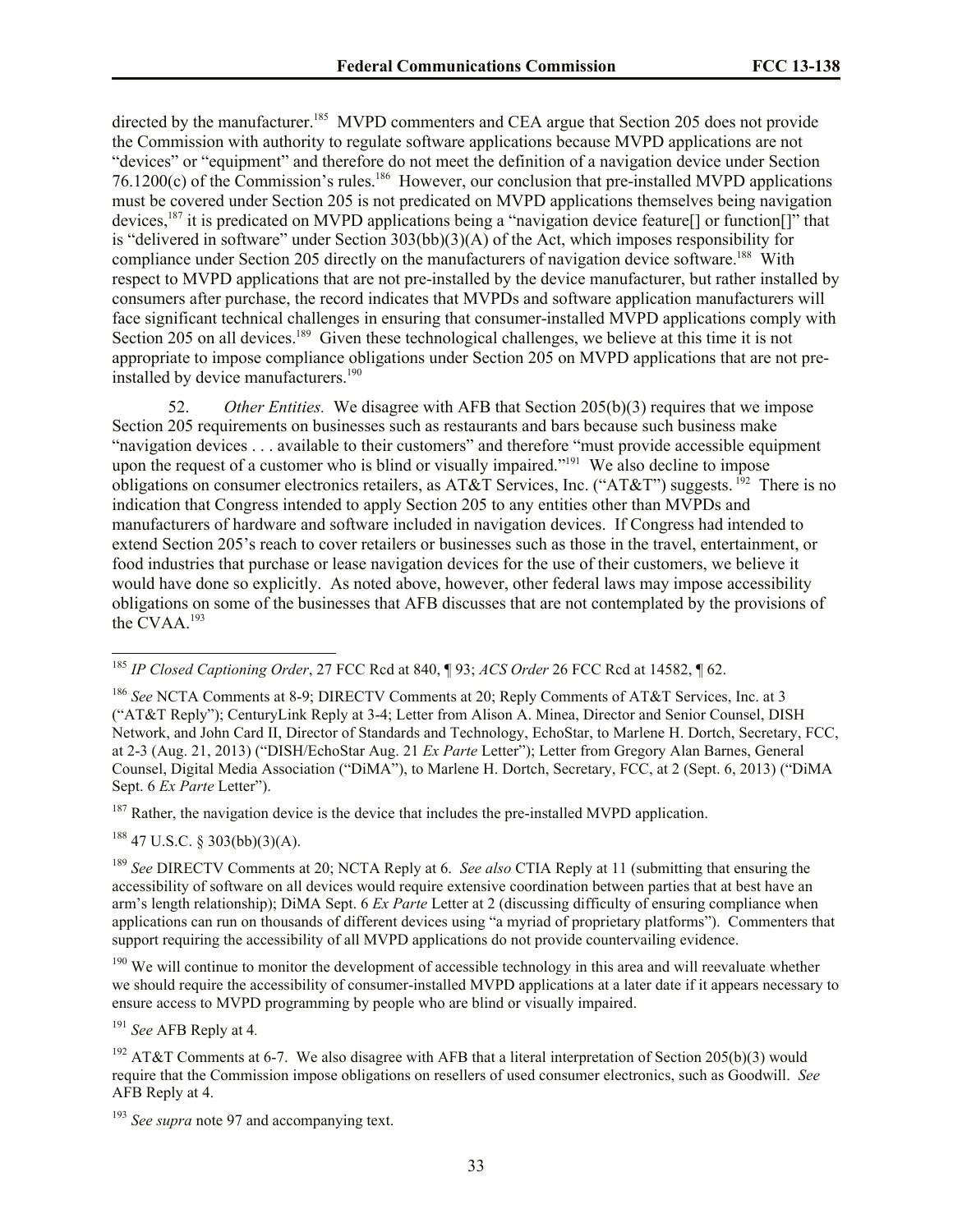#### **IV. ACCESSIBILITY REQUIREMENTS OF SECTIONS 204 AND 205 OF THE CVAA**

### **A. Functions that Must be Made Accessible Under Sections 204 and 205**

#### <span id="page-33-2"></span><span id="page-33-1"></span><span id="page-33-0"></span>**1. Section 204 Requirements for Digital Apparatus**

53. As mandated by Section 204, we adopt rules requiring that covered "digital apparatus" "if achievable . . . be designed, developed, and fabricated so that control of appropriate built-in apparatus functions are accessible to and usable by individuals who are blind or visually impaired."<sup>194</sup> We also adopt rules to ensure that "if on-screen text menus or other visual indicators built in to the digital apparatus are used to access the [appropriate built-in] functions of the apparatus . . . such functions shall be accompanied by audio output that is either integrated or peripheral to the apparatus, so that such menus or indicators are accessible to and usable by individuals who are blind or visually impaired in realtime."<sup>195</sup> In the discussion that follows, we set forth the compliance requirements for manufacturers of covered apparatus with regard to accessibility of appropriate built-in functions and related on-screen text menus and visual indicators.

54. *Accessibility of Appropriate Built-In Apparatus Functions.* We require that covered digital apparatus "if achievable . . . be designed, developed, and fabricated so that control of appropriate built-in apparatus functions are accessible to and usable by individuals who are blind or visually impaired.<sup>7196</sup> As discussed more thoroughly below, we find that the "appropriate" built-in apparatus functions are those functions that are used for the reception, play back, or display of video programming and that, at this time, those are limited to the VPAAC  $11$  essential functions.<sup>197</sup> Further, we clarify that an apparatus covered by Section 204 is not required to include all 11 functions if those functions are not otherwise included in the device generally. That is, we do not impose an obligation on a manufacturer to add any of the 11 functions; rather, we require only that those functions that are already included in the device be made accessible.

55. In the *NPRM*, we tentatively concluded that the "appropriate" functions that must be made accessible under Section 204 include *all* user functions of a covered device, with the exception of diagnostic and debugging functions.<sup>198</sup> ACB, Verizon, and the Rehabilitation Engineering Research Center for Wireless Technologies ("Wireless RERC") agree that all user functions on a covered device should be made accessible.<sup>199</sup> However, a number of industry commenters explain that multipurpose

 $\overline{a}$ 

<sup>198</sup> *NPRM*, 28 FCC Rcd at 8517, ¶ 30.

<sup>199</sup> *See* ACB Comments at 9-10 ("[I]t should be sufficient to provide to the manufacturers the information that all functions, if they happen to have been included on a device or software, must be accessible."); Verizon Comments at 6-7 ("agree[ing] with the . . . conclusion that all user controls and functions on a device subject to either Section 204 or 205 must be accessible to visually-impaired consumers") (footnote omitted); Wireless RERC Reply at 4 ("[T]o ensure parity across the continuum of the viewing experience, from program selection to malfunction remediation, it is essential that *all available* functions be made accessible.") (emphasis in original). ACB and the Wireless RERC disagree with the *NPRM*'s tentative conclusion to the extent that it excludes diagnostic and debugging functions from accessibility requirements. *See* ACB Comments at 9; Wireless RERC Reply at 4. We address this issue below. *See infra* note 221. Although AFB's reply comments expressed support for the proposal in the *NPRM* that all functions must be made accessible under Section 204, a later *ex parte* letter that AFB filed jointly with CEA states that the 11 essential functions identified by the VPAAC are the set of functions subject to Section 204 accessibility requirements. *See* AFB Reply at 5; CEA/AFB Aug. 16 *Ex Parte* Letter at 1-2; *infra* ¶ 58.

 $194$  47 U.S.C. § 303(aa)(1).

<sup>195</sup> *Id*. § 303(aa)(2).

<sup>196</sup> *Id*. § 303(aa)(1).

<sup>197</sup> As described herein, in the *VPAAC Second Report: User Interfaces*, the VPAAC "define[d] the set of [11] functions considered essential to the video consumption experience." *VPAAC Second Report: User Interfaces* at 8. *See infra* ¶ 58.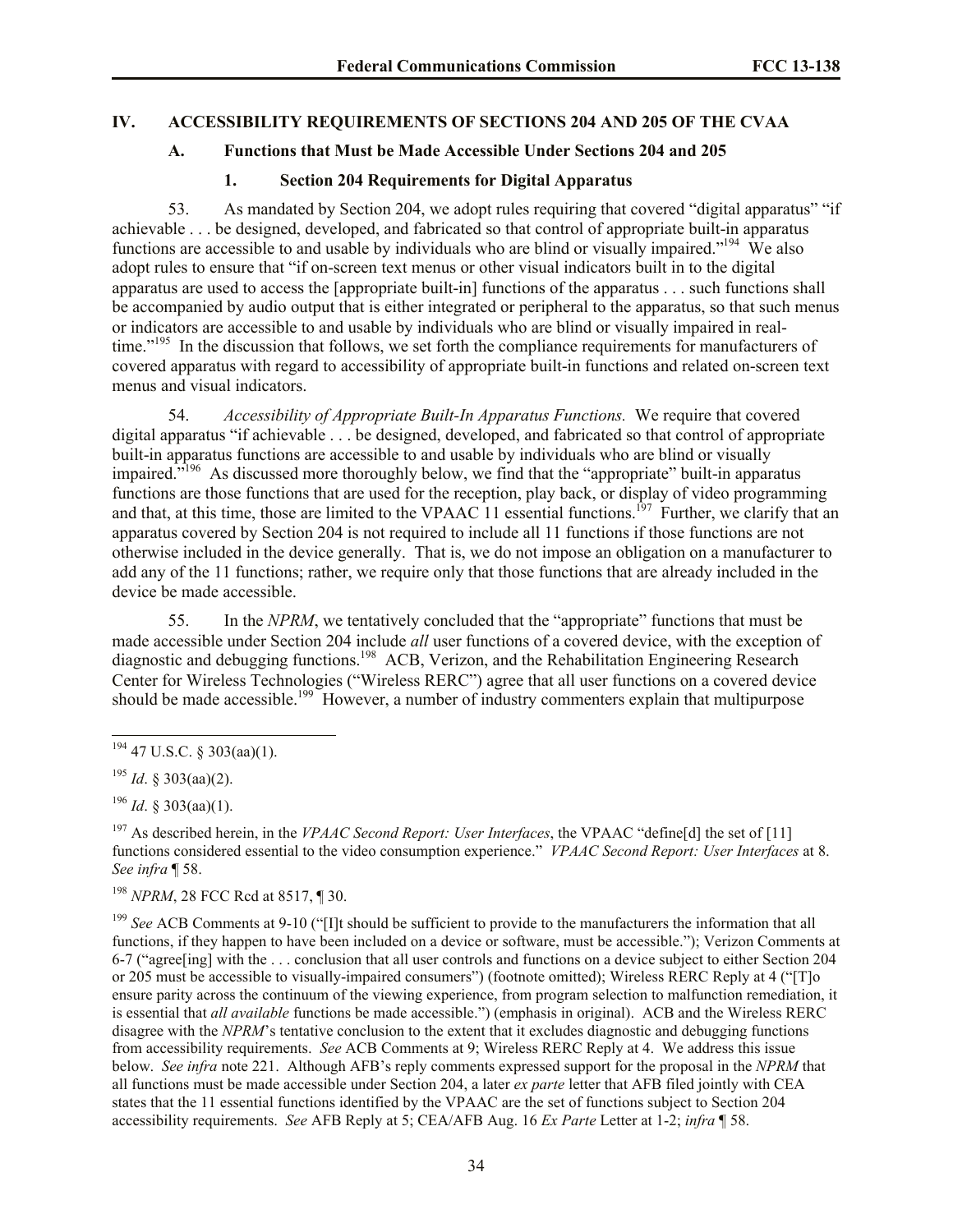devices include functions unrelated to the display of video programming, and they argue that the tentative conclusion is overbroad because it encompasses those functions.<sup>200</sup> For example, the Entertainment Software Association ("ESA") argues that the *NPRM*'s tentative conclusion "is broader than needed to achieve the accessibility goals behind Sections 204 and 205, which clearly are focused on video programming," and "also creates significant uncertainty for manufacturers in determining how to handle other device functions that are completely unrelated to video programming, such as game play features of a game console."<sup>201</sup> Other commenters argue that imposing accessibility requirements on all user functions of a device is contrary to the plain language of the statute, which imposes obligations only with respect to "appropriate built-in apparatus functions."<sup>202</sup> Upon further consideration of the arguments raised in the record, we decline to adopt our tentative conclusion to extend Section 204 accessibility requirements to all user functions of a device, excluding diagnostic and debugging functions. We agree with commenters that Congress's use of the term "appropriate" as a qualifier indicates that it did not intend for the requirements to broadly cover user functions that are unrelated to video programming.

56. Instead, we conclude that the "appropriate" apparatus functions are those functions that are used for the reception, play back, or display of video programming. We believe that interpreting "appropriate" user functions to include those related to video programming and to exclude those unrelated to video programming is consistent with the intent of the CVAA "to help ensure that individuals with disabilities are able to ... better access video programming."<sup>203</sup> We also believe that this interpretation of the term "appropriate" is consistent with the scope of Section 204, which specifies that covered digital apparatus are those that "receive" or "play back" video programming transmitted in digital format simultaneously with sound, as well as those that "receive" or "display" video programming transmitted in

<sup>201</sup> ESA Comments at 5 (footnote omitted). *See also* Reply Comments of the Entertainment Software Association at 1-2 ("ESA Reply").

 $\overline{a}$ 

<sup>&</sup>lt;sup>200</sup> *See* ESA Comments at 5, n. 21 (arguing that "nothing in the CVAA nor the legislative history suggests that Section 204 or 205 was to cover the entire user interface of multipurpose devices; for example, the user interface of game consoles controls several other functions, including game play, online marketplaces, and music streaming, that are not within the scope of this CVAA proceeding"); ITIC Comments at 6 ("Congress did not intend Section 204 to apply to the entire [user interface] of [multifunction] devices, but rather, only to the interface functions used to play[ ]back video programming. For example, on a PC, tablet, mobile device or gaming console, the *non-video programming features* of the user interface are not subject to Section 204.") (emphasis in original); Panasonic Comments at 9-10 (stating that "Congress did not intend to sweep in all the functions of multifunctional devices . . . but only [] those functions necessary to control the reception or play back of video programming"); TIA Comments at 8 (asking for clarification that non-video programming features on multipurpose devices are not subject to Section 204 "[b]ecause it is clear in Section 204 that requirements under this section [are] limited to the interface functions used to play back video programming"); CTIA Reply at 7 (arguing that devices such as "tablets, smartphones, and other mobile devices . . . have numerous functions beyond the reception and display of video programming, and the statute is clear that those functions are not subject to Section 204"); DiMA Sept. 6 *Ex Parte* Letter at 4 (making same point as ITIC).

<sup>&</sup>lt;sup>202</sup> *See* CEA Comments at 13 (arguing that "[t]he plain language of Section 204, which imposes requirements on '*appropriate* built-in apparatus functions,' contradicts" a conclusion that Section 204's requirements apply to all user functions) (footnote omitted) (emphasis in original); ITIC Comments at 4 (arguing that if Congress had intended the term "appropriate built-in apparatus functions" to include all user functions of a device, "they would not have used qualifying language in the Act"); Panasonic Comments at 9 (arguing that "Congress intended to limit the requirement to only the 'appropriate' functions that are necessary to control an apparatus in order to receive or play back video programming"); TIA Comments at 6 ("TIA does not agree that Congress intended for 'all functions' to be synonymous with their use of the word 'appropriate.'"); CEA Reply at 10 ("The plain language of Section 204 limits the scope of the functions subject to the statutory requirements to those functions deemed to be 'appropriate.'") (footnote omitted); CenturyLink Reply at 5 ("Interpreting the statute to mean that *all* end-user functions must be accessible . . . would render the words 'appropriate' and 'built-in' meaningless.") (emphasis in original).

<sup>203</sup> House Committee Report at 19. *See also* Senate Committee Report at 2.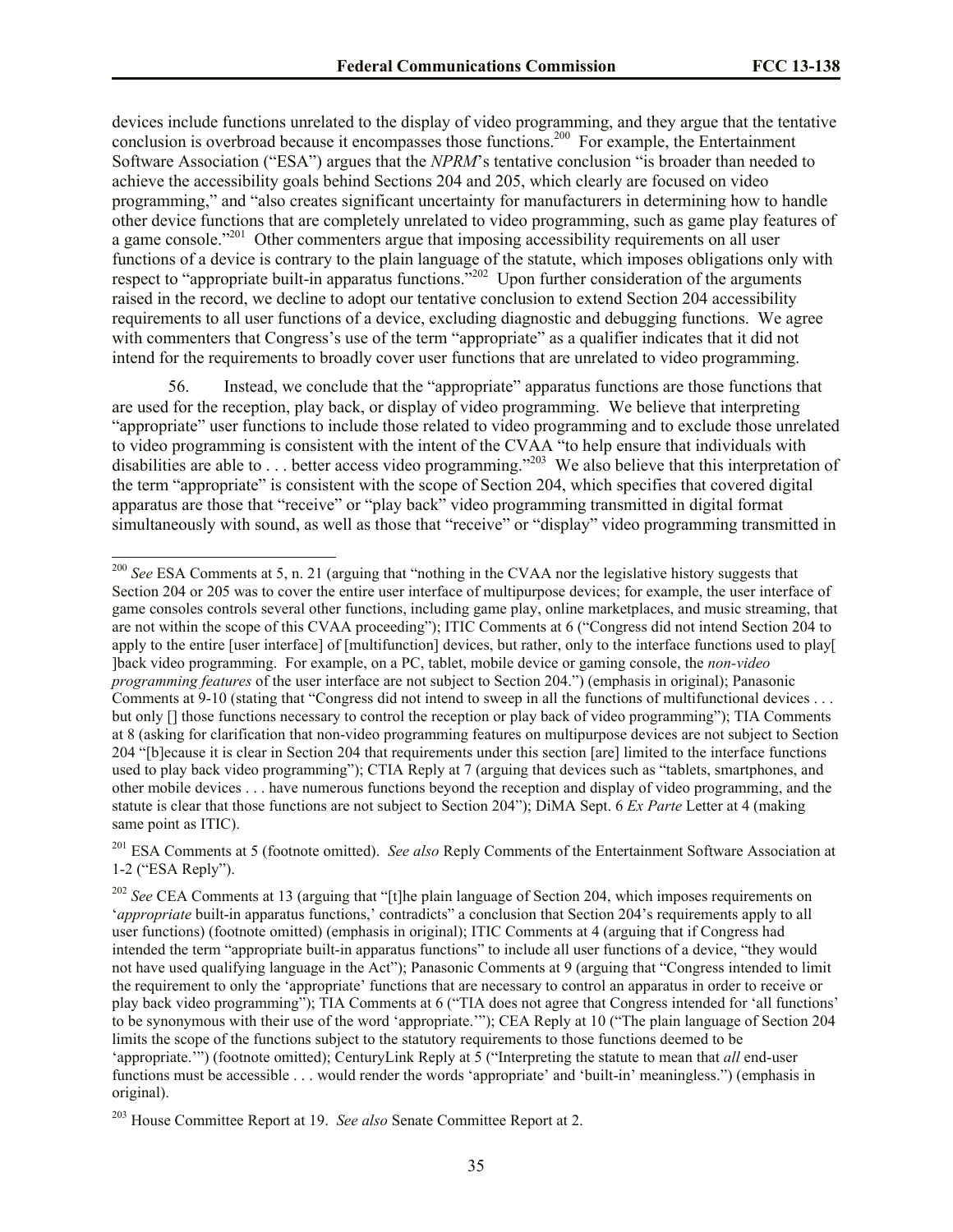digital format via Internet protocol.<sup>204</sup> Commenters including CEA, CTIA—The Wireless Association ("CTIA"), ESA, and Panasonic agree that "appropriate" built-in apparatus functions should encompass only those functions that relate in some manner to video programming.<sup>205</sup> In particular, CEA suggests that "[b]ecause Section 204 applies specifically to digital apparatus designed to receive or play back video programming, the functions to be considered 'appropriate' are limited to those that are *necessary for* the apparatus to receive or play back that programming.<sup>3206</sup> We are concerned, however, that the "necessary for" formulation put forth by CEA may be construed more narrowly than Congress had intended, resulting in the exclusion of some appropriate functions that are related to video programming from the accessibility requirements of Section 204. We believe that the approach more consistent with Congress's intent is to interpret "appropriate" more broadly as including those functions that are used for the reception, play back, or display of video programming.<sup>207</sup> Further, we disagree with AT&T's and CEA's contention "that Congress used the word 'appropriate' to mean 'appropriate for a person who is blind or visually impaired'" and, therefore, "appropriate" apparatus functions should include only "those functions that a person who is blind or visually impaired would need to use to select or access video programming."<sup>208</sup> As AFB explains, "if a control or function is made available to all customers generally, there should be a presumption that people who are blind or visually impaired, just like all other customers, may be expected, and possibly required, to use it."<sup>209</sup> We agree with AFB that we should presume that any functions used to receive, play back, or display video programming would be used by a person who is blind or visually impaired and, therefore, there is no need to distinguish between video programming functions that would and "would not be used by a person with a vision disability"<sup>210</sup> for purposes of determining which functions are "appropriate" under Section 204.

57. We disagree with commenters who suggest that manufacturers should have the discretion to determine which functions are "appropriate."<sup>211</sup> We believe that leaving this determination to the

 $\overline{a}$ 

<sup>205</sup> *See* CEA Comments at 13; ESA Comments at 6; Panasonic Comments at 9-10; CTIA Reply at 8. *See also* ITIC Comments at 6; TIA Comments at 8.

<sup>206</sup> CEA Comments at 13 (footnote omitted) (emphasis added). *See also* Panasonic Comments at 9 ("Congress intended to limit the requirement to only the 'appropriate' functions that are *necessary to* control an apparatus in order to receive or play back video programming.") (emphasis added); CEA Reply at 10.

<sup>207</sup> *See* CTIA Reply at 8 (stating that Section 204-covered functions should include "video programming functions"). *See also* ESA Comments at 6 (stating that "manufacturers should render accessible those functions that directly control reception or playback of video programming, including the selection and display of video programming, as well as any controls necessary to access those functions").

<sup>208</sup> AT&T Comments at 9-10. *See* CEA Reply at 11.

 $209$  AFB Reply at 5.

<sup>210</sup> AT&T Comments at 10.

<sup>211</sup> *See* CEA Comments at 14 (stating that "[a]s a practical matter, because manufacturers design and determine the functionality of the products that they sell, under the terms of the statute the Commission should afford manufacturers discretion in determining the functions that are 'appropriate functions' of covered digital apparatus to be made accessible pursuant to Section 204"); DISH/EchoStar Comments at 5 (stating that "the Commission should allow manufacturers to determine which functions of particular devices best satisfy the requirements of the CVAA"); CEA Reply at 10-11 (stating that "it is reasonable under the terms of the statute for the Commission to grant manufacturers discretion in determining the functions that are 'appropriate functions' to be made accessible pursuant to Section 204") (footnote omitted); CTIA Reply at 9 ("Congress made clear that it must be left up to the covered entity to determine which functions must be accessible to achieve the required programming accessibility."). *See also* Reply Comments of the Carl and Ruth Shapiro Family National Center for Accessible Media at WGBH at 2 ("NCAM Reply") (suggesting that covered entities be permitted to make decisions as to what is "appropriate" "via a formal or informal process informed by user input, with examination of specific devices and not just generic and general opinions," and with decisions guided by experts and individuals with disabilities).

 $204$  47 U.S.C. § 303(aa)(1).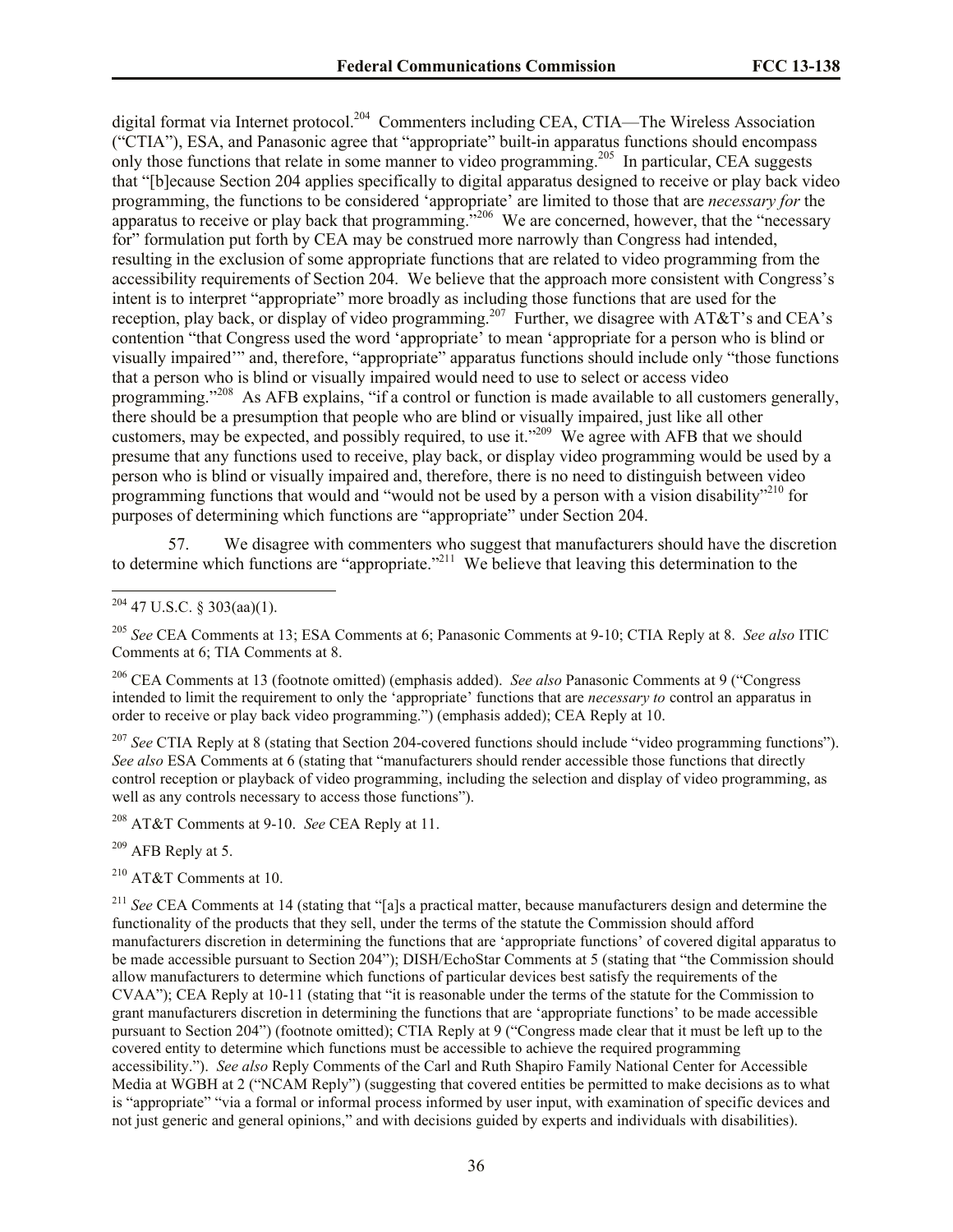discretion of manufacturers will lead to inconsistencies in compliance across devices and uncertainty for consumers with regard to which video programming functions are required to be accessible on covered apparatus. The discretionary framework suggested by these commenters could lead to a chaotic retail experience for consumers who could not be certain which functions would be accessible on particular devices. We also believe that allowing manufacturers to dictate which functions are "appropriate" is potentially harmful to consumers to the extent manufacturers can unilaterally decide not to make certain functions accessible to individuals with visual disabilities, even if such functions are related to video programming.<sup>212</sup> Given these concerns, we believe the suggested approach would be at odds with the intent of the CVAA to make the functionality of the apparatus "accessible to and usable by individuals who are blind or visually impaired."<sup>213</sup> We find that instead of permitting manufacturers to decide which functions on a covered device are the "appropriate" functions subject to accessibility requirements, we will provide clarity to the industry and consumers by specifying which user functions we consider to be "appropriate" (*i.e.*, used for the reception, play back, or display of video programming).

58. We find that, at this time, the 11 essential functions identified in the *VPAAC Second Report: User Interfaces* are the "appropriate" built-in apparatus functions used for the reception, play back, or display of video programming that must be made accessible to individuals who are blind or visually impaired pursuant to Section 204 if these functions are included in the device. Thus, we decline to adopt our tentative conclusion that the VPAAC functions are representative, but not an exhaustive list, of the categories of user functions on an apparatus that must be made accessible.<sup>214</sup> We note that AFB and CEA agree with limiting the "appropriate" functions to the VPACC 11 essential functions.<sup>215</sup> In its

 $\overline{a}$ 

<sup>214</sup> *NPRM*, 28 FCC Rcd at 8518, 1 32. The record reflects opposing views with regard to this tentative conclusion. ACB, NAD/Consumer Groups, Montgomery County, Maryland ("Montgomery County"), Verizon, and the Carl and Ruth Shapiro Family National Center for Accessible Media at WGBH ("NCAM") agree with the tentative conclusion. *See* ACB Comments at 10; Montgomery County Comments at 8; NAD/Consumer Groups Comments at 6; Verizon Comments at 7; NCAM Reply at 2. *See also* CTIA Reply at 9; Wireless RERC Reply at 5. These commenters maintain that Congress did not intend for Section 204 to apply to a subset of user functions deemed "essential" by an advisory committee, and that the list of essential functions delineated by the VPAAC omits certain video programming-related functions that should be made accessible. *See id*. *But see infra* notes 222-25 (interpreting the VPAAC list of 11 essential functions to include the examples of other video programming-related functions cited by commenters). On the other hand, numerous industry commenters argue that the 11 VPAAC functions comprise an exhaustive list of apparatus functions that are subject to Section 204 accessibility requirements, and they emphasize that the VPAAC viewed the 11 essential functions as the set of functions that must be made accessible under Section 204. *See* AT&T Comments at 10; CEA Comments at 14-15; ITIC Comments at 4-5; Panasonic Comments at 10; Rovi Comments at 7; TIA Comments at 6-7; CEA Reply at 11; CenturyLink Reply at 5. *See also* AFB Reply at 5 ("[I]t is critical that the Commission, at a minimum, require that section 204-covered equipment must offer people who are blind or visually impaired the full array of accessible controls that allow them to make full use of equipment to enjoy video programming of all kinds. The VPAAC articulated this array of accessible features in the so-called list of eleven essential functions.").

<sup>215</sup> *See* CEA/AFB Aug. 16 *Ex Parte* Letter at 1-2 ("[T]he VPAAC's list of eleven essential functions refers to the complete set of 'appropriate built-in apparatus functions' that must be accessible, if achievable, under Section 204."). *See also* AFB Reply at 5 ("It is our belief that there is no disagreement among industry and consumer advocates that the eleven essential functions are both necessary and legally appropriate."); Letter from Mark D. Richert, Director, Public Policy, AFB, to Marlene H. Dortch, Secretary, FCC, at 2 (Sept. 3, 2013) ("AFB Sept. 3 *Ex Parte* Letter") ("[W]ith respect to equipment functionality, the so-called eleven essential functions list is the benchmark against which each piece of equipment is evaluated to determine its accessibility."); Letter from Danielle Coffey, Vice President & General Counsel, Government Affairs, TIA, to Marlene H. Dortch, Secretary, FCC, at 2 (Sept. 5, 2013) ("TIA Sept. 5 *Ex Parte* Letter") (agreeing with the CEA/AFB Aug. 16 *Ex Parte* Letter and stating

(continued....)

<sup>212</sup> *See, e.g.*, *IP Closed Captioning Reconsideration Order*, 28 FCC Rcd at 8788-89, ¶ 7. *See also* Montgomery County Comments at 8 ("To ensure the goals of the CVAA are fully achieved, the Commission . . . cannot leave to the voluntary efforts of the MVPDs the interpretation of what are the appropriate standards.").

<sup>213</sup> 47 U.S.C. § 303(aa)(1).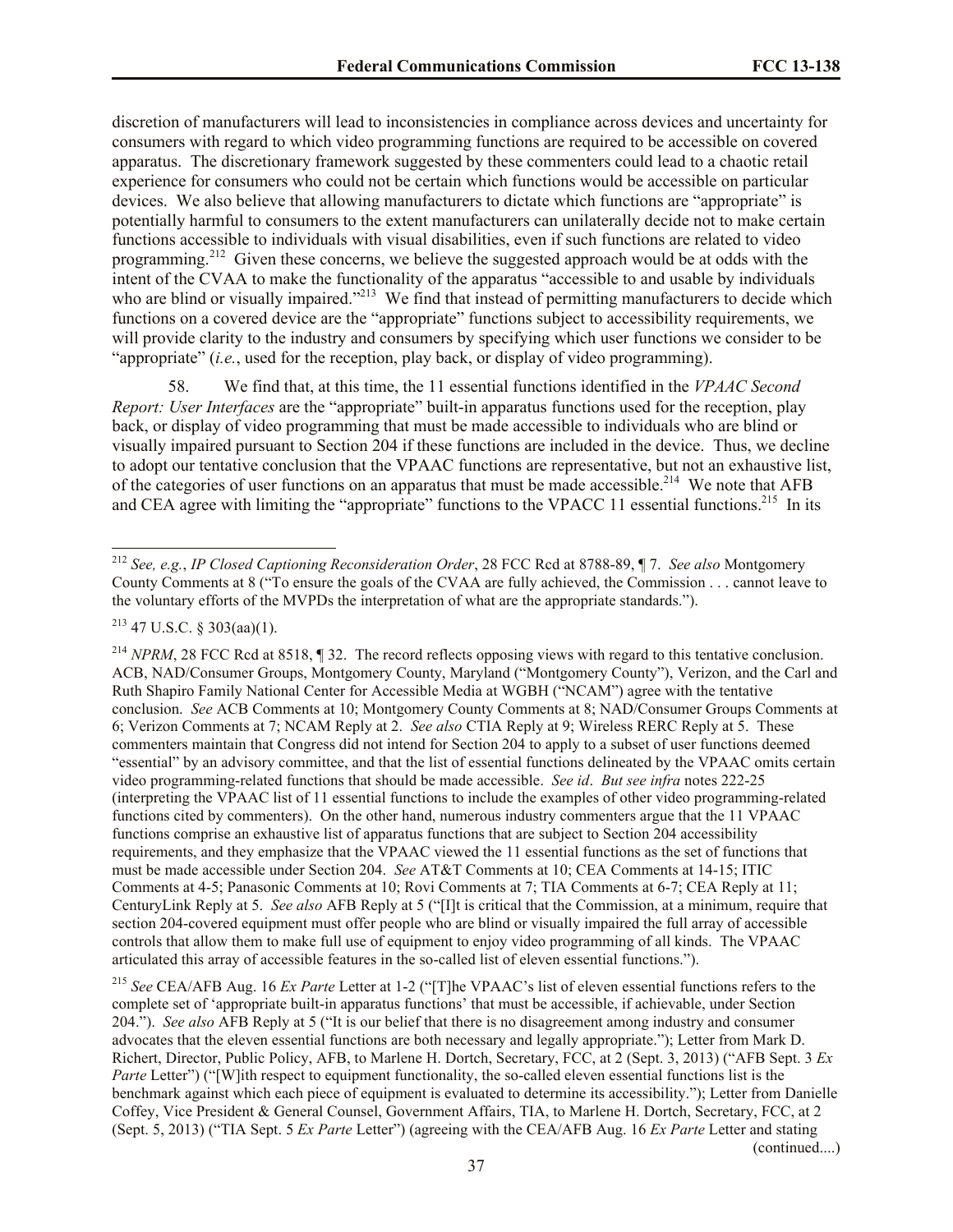report, the VPAAC observed that "the CVAA does not define the set of intended functions that must be made accessible and usable by individuals with disabilities," and, thus, as its first task, the VPAAC "define[d] the set of functions considered essential to the video consumption experience," as "applicable to devices covered under CVAA Section 204 and CVAA Section 205.<sup>316</sup> We recognize that the VPAAC was not specifically instructed to determine the "appropriate" user functions referred to in Section 204 of the CVAA,<sup>217</sup> nor are we bound by the VPAAC's recommendations. We attach great weight, however, to their findings on this subject, which were based on deliberations among industry and consumer representatives. The VPAAC defined these "essential functions" as the "*set* of appropriate built-in apparatus functions" under Section 204.<sup>218</sup> We concur with the VPAAC<sup>219</sup> and find that, at this time, the apparatus functions that must be made accessible to individuals who are blind or visually impaired if they are included in the device<sup>220</sup> are the following:<sup>221</sup>

- Power On / Off: Function that allows the user to turn the device on or off.
- Volume Adjust and Mute: Function that allows the user to adjust the volume and to mute or un-mute the volume.
- Channel / Program Selection: Function that allows the user to select channels and programs (*e.g.*, via physical numeric or channel up/channel down buttons or via onscreen guides and menus). $222$

(Continued from previous page)

that the Commission should "make clear that its requirements are limited to only video functions within the device and specifically to the eleven functions").

<sup>216</sup> *VPAAC Second Report: User Interfaces* at 8.

<sup>217</sup> *See* Pub. L. No. 111-260, § 201(e)(2).

<sup>218</sup> *VPAAC Second Report: User Interfaces* at 7, citing Pub. L. No. 111-260, § 204(a) (emphasis added). *See also* Senate Committee Report at 3 (stating that the reports submitted by the VPAAC "would likely form the basis of the Commission's rulemakings on . . . matters" including access to user interfaces and programming guides and menus).

<sup>219</sup> *VPAAC Second Report: User Interfaces* at 10-15.

<sup>220</sup> *See infra* ¶ 60. Consistent with our analysis in Section III.B above, we emphasize that if a third-party video programming application is pre-installed by the manufacturer on a covered apparatus (*i.e.*, if Netflix is pre-installed on a smart television), any of the 11 VPAAC functions that are included in that application must be made accessible. *See supra* Section III.B.

<sup>221</sup> ACB and the Wireless RERC argue that diagnostic and debugging functions should be subject to accessibility requirements because users who are blind or visually impaired may need to make use of such functions, for example when receiving technical support over the phone. *See* ACB Comments at 9; Wireless RERC Reply at 4. ACB also points out that the technicians who are expected to access and utilize diagnostic and debugging functions may themselves be blind or visually impaired. ACB Comments at 9. Although we understand that individuals who are blind or visually impaired may want to directly access diagnostic and debugging functions on occasion, the record does not demonstrate that there is a broad need for consumers to regularly access such functions in order to receive, play back, or display video programming. *See, e.g.*, CEA/AFB Aug. 16 *Ex Parte* Letter at 2 (stating that "AFB[] and ACB reached consensus [with CEA] that the VPAAC's list of eleven essential functions," which does not include diagnostic and debugging functions, "refers to the complete set of 'appropriate built-in apparatus functions' that must be accessible"). Therefore, at this time, we find that that the costs of imposing such a requirement outweigh its limited benefit. We also note that the VPAAC did not consider such functions to be essential to the video consumption experience.

<sup>222</sup> We interpret this to include, for example, the ability to select programs that are available on demand or on a digital video recorder ("DVR"), in addition to the ability to select linear programming that is available in real-time. *See* ACB Comments at 10. We also interpret this to include the ability to launch applications that are used for the selection and display of video programming. *See* AFB Reply at 5-6.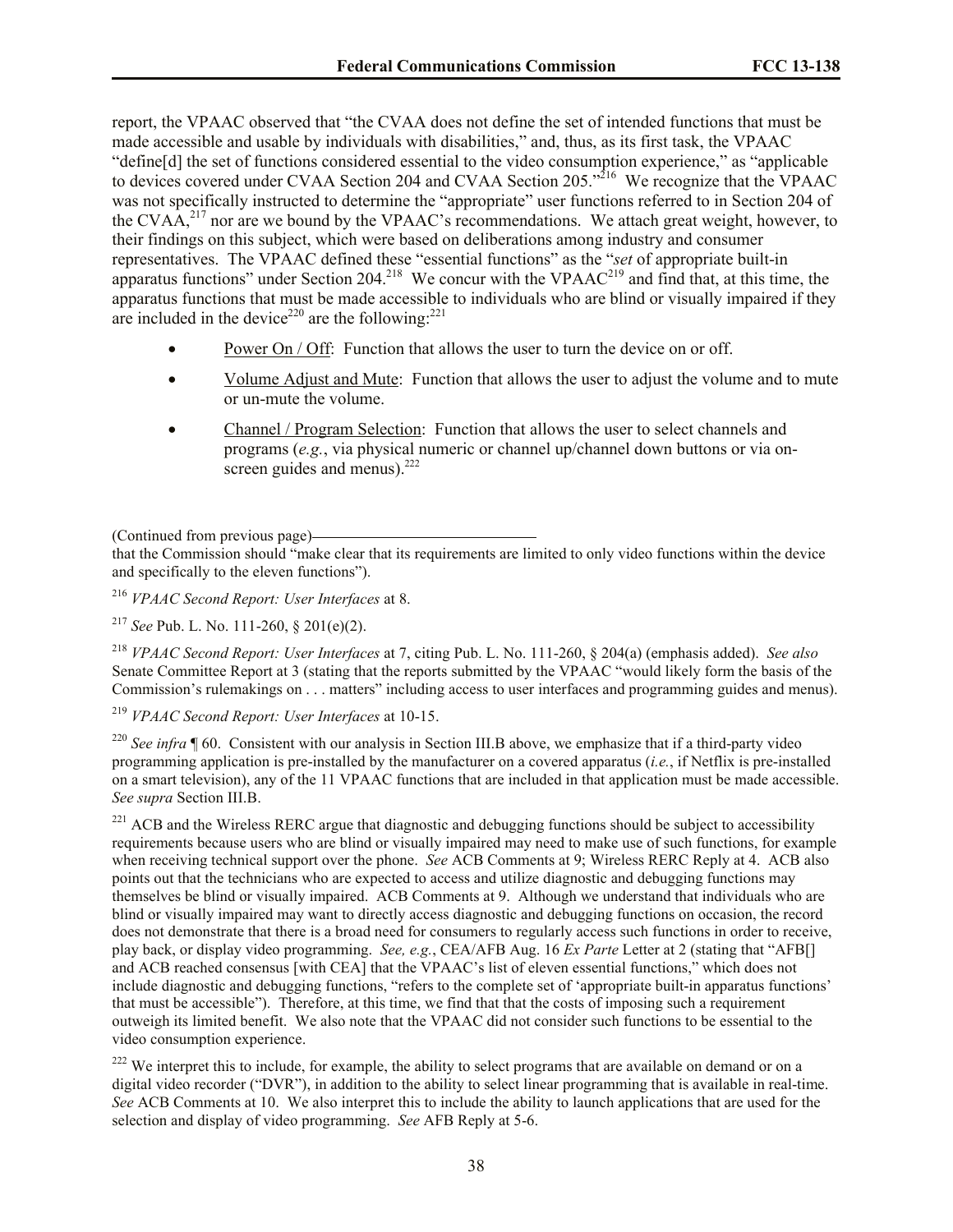- Display Channel / Program Information: Function that allows the user to display channel or program information.<sup>223</sup>
- Configuration Setup: Function that allows the user to access and change configuration or setup options (*e.g.*, configuration of video display and audio settings, selection of preferred language for on-screen guides or menus, etc.).<sup>224</sup>
- Configuration CC Control: Function that allows the user to enable or disable the display of closed captioning.
- Configuration CC Options: Function that allows the user to modify the display of closed caption data (*e.g.*, configuration of the font size, font color, background color, opacity, etc.).
- Configuration Video Description Control: Function that allows the user to enable or disable the output of video description (*i.e.*, allows the user to change from the main audio to the secondary audio stream that contains video description, and from the secondary audio stream back to the main audio).
- Display Configuration Info: Function that allows the user to display how user preferences are currently configured.
- Playback Functions: Function that allows the user to control playback functions (*e.g.*, pause, play, rewind, fast forward, stop, and record).<sup>225</sup>
- Input Selection: Function that allows the user to select their preferred input source.

59. We emphasize that at this time we consider the abovementioned functions to be the set of "appropriate" functions that are used for receiving, playing back, or displaying video programming based on current technology, but the Commission may revisit this list if and when technology evolves to a point where devices incorporate new user functions related to video programming that were not contemplated by the VPAAC.<sup>226</sup> We understand NAD/Consumer Groups' and other commenters' concern that "[a]s technology evolves, we can expect more functions to be added to devices and apparatus."<sup>227</sup> However, industry commenters argue that taking an expansive view of which apparatus functions are subject to accessibility requirements beyond the VPAAC 11 functions "would leave apparatus manufacturers

 $\overline{a}$ <sup>223</sup> We interpret this to include, for example, the ability to display channel and program information for programs that are available on demand or on a DVR, in addition to the ability to display channel and program information for linear programming that is available in real-time.

<sup>&</sup>lt;sup>224</sup> We interpret this to include, for example, the ability to change setup options for V-chip and parental controls. *See* Montgomery County Comments at 8.

 $225$  We interpret this to include, for example, the ability to control playback functions for programs that are available on demand or on a DVR, in addition to the ability to control playback functions for linear programming that is available in real-time. *See* Wireless RERC Reply at 5.

<sup>&</sup>lt;sup>226</sup> See CenturyLink Reply at 6 ("[T]o the extent what is 'appropriate' changes over time as new capabilities and functions emerge, the Commission can expand the list of . . . functions through notice-and-comment rulemaking so that the rules remain relevant and clear."). *See also* AT&T Comments at 10, n. 22 ("Given the pace of technological change, it would be reasonable for the Commission to reconvene the VPAAC, or similar body, periodically to review and modify these 'essential' functions as needed."). Any such modifications to this list will be made by the full Commission.

<sup>&</sup>lt;sup>227</sup> NAD/Consumer Groups Comments at 7 (arguing further that "Congress clearly intended for the CVAA to be flexible enough to cover new functions"). *See also* NCAM Reply at 2 ("For the FCC to enshrine in its regulations now only those 11 functions is to bar the possibility of accessibility of new features that are introduced over the coming years.").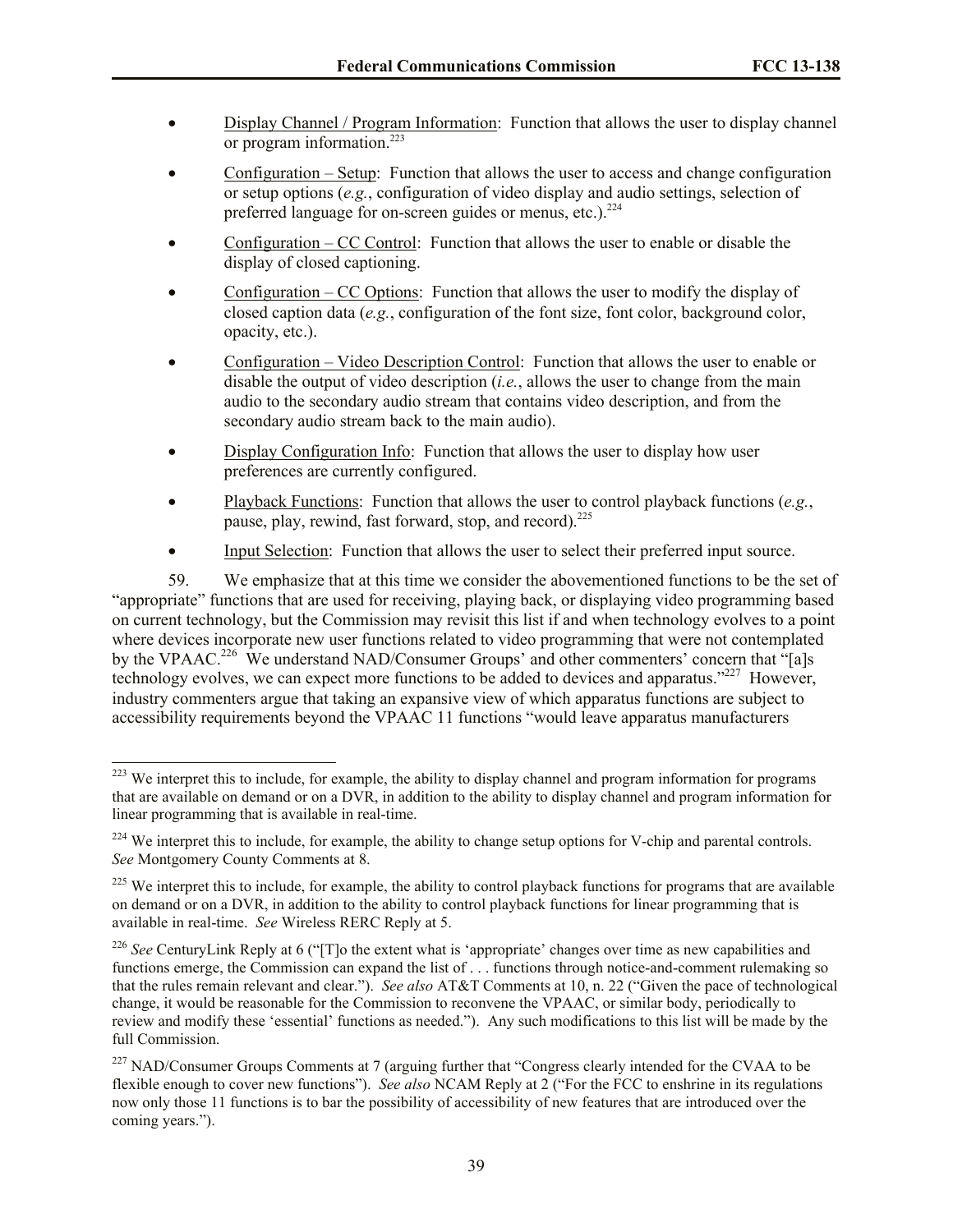guessing what other functions are 'appropriate,' and will stifle innovation."<sup>228</sup> While we do not reach the conclusion here that incorporating accessibility features for functions other than the VPAAC 11 functions will stifle innovation, and believe, based on past experience, that the incorporation of access features in some cases can enhance innovation and result in the development of improved products for the general public,<sup>229</sup> we agree that delineating the current set of "appropriate" functions with some specificity is necessary to eliminate uncertainty for manufacturers as they embark on designing and developing accessible products. We also believe that such an approach is consistent with our determination that decisions about what functions are made accessible should not be left to the discretion of manufacturers. The approach we implement balances the need to provide certainty to manufacturers when they are designing devices with the need to ensure that those functions currently used to receive, play back, or display video programming are made accessible to individuals who are blind or visually impaired, while also recognizing that the Commission may need to assess whether future, innovative functions on devices used to view video programming are subject to accessibility requirements.<sup>230</sup> We strongly encourage digital apparatus manufacturers, when designing innovative new functions, to concurrently design such features to be accessible to individuals who are blind or visually impaired.

60. We clarify that an apparatus covered by Section 204 is not required to *include* all 11 functions deemed to be "appropriate," understanding that some of these functions may not be provided for any users on certain devices.<sup>231</sup> We agree with commenters that Section 204 "do[es] not mandate the inclusion of any specific functions" in the design of a covered apparatus.<sup>232</sup> However, to the extent that

<sup>228</sup> Rovi Comments at 7. *See also* Panasonic Comments at 10 (arguing that "[t]hese eleven functions include all that are necessary to control an apparatus to receive or play back video programming" and that "[a]ny additional functions may greatly complicate product designs and add to consumer costs"); CenturyLink Reply at 5 ("Applying the eleven functions identified in the VPAAC report as a non-exhaustive list . . . would create a moving compliance target that would frustrate efforts by companies acting in good faith to improve accessibility.").

 $^{229}$  As we have previously noted, in many instances, innovative accessibility features are used by people without disabilities. *Implementation of Sections 716 and 717 of the Communications Act of 1934, as Enacted by the Twenty-First Century Communications and Video Accessibility Act of 2010; Consumer Electronics Association; National Cable & Telecommunications Association; Entertainment Software Association; Petitions for Class Waivers of Sections 716 and 717 of the Communications Act and Part 14 of the Commission's Rules Requiring Access to Advanced Communications Services (ACS) and Equipment by Peoples with Disabilities*, CG Docket No. 10-213, Order, 27 FCC Rcd 12970, 12992, ¶ 40, n. 184 (CGB 2012) (noting that talking caller ID systems, which enable people who are blind to ascertain the identities of incoming callers, are used by sighted people seeking to enjoy dinner without getting up from the table to answer a call). Closed captioning, an innovation originally designed to provide access to television programming for people who are deaf and hard of hearing, is now widely used by the general public in noisy locations, such as restaurants, bars and, exercise facilities, as well as locations where a quiet environment is preferred, such as legislative offices.

 $^{230}$  A number of industry commenters advocate for the adoption of a safe harbor for the VPAAC 11 functions. *See* AT&T Comments at 10; CEA Comments at 15; ESA Comments at 6; ITIC Comments at 5; TIA Comments at 7-8; CEA Reply at 12; CenturyLink Reply at 5; ESA Reply at 4; DiMA Sept. 6 *Ex Parte* Letter at 3; TIA Sept. 5 *Ex Parte* Letter at 2. *But see* NCAM Reply at 2; Wireless RERC Reply at 5. We believe the approach we adopt is preferable because it provides more certainty to manufacturers and consumers, while allowing the Commission to reevaluate whether the set of functions that must be made accessible on covered apparatus should be updated to include new functions to the extent technology evolves in the future.

<sup>231</sup> *See* AT&T Comments at 12; CEA Comments at 15; DIRECTV Comments at 17; Panasonic Comments at 10; CEA Reply at 12; CTIA Reply at 10; ESA Reply at 4; DiMA Sept. 6 *Ex Parte* Letter at 3. *See also* AFB Reply at 5 ("We think it would be appropriate for the Commission to simply make note of the fact that the requirement to make the eleven essential functions accessible does not impose an obligation on a manufacturer to add features or functions to the equipment that the manufacturer would not otherwise offer to customers generally.").

<sup>232</sup> AT&T Comments at 12. *See also* ITIC Comments at 5, n. 10 (stating "that if an apparatus does not include all 11 functions on the VPAAC list, Section 204 does not give the Commission authority to require a manufacturer to add any missing function to the device"); CTIA Reply at 10 (same).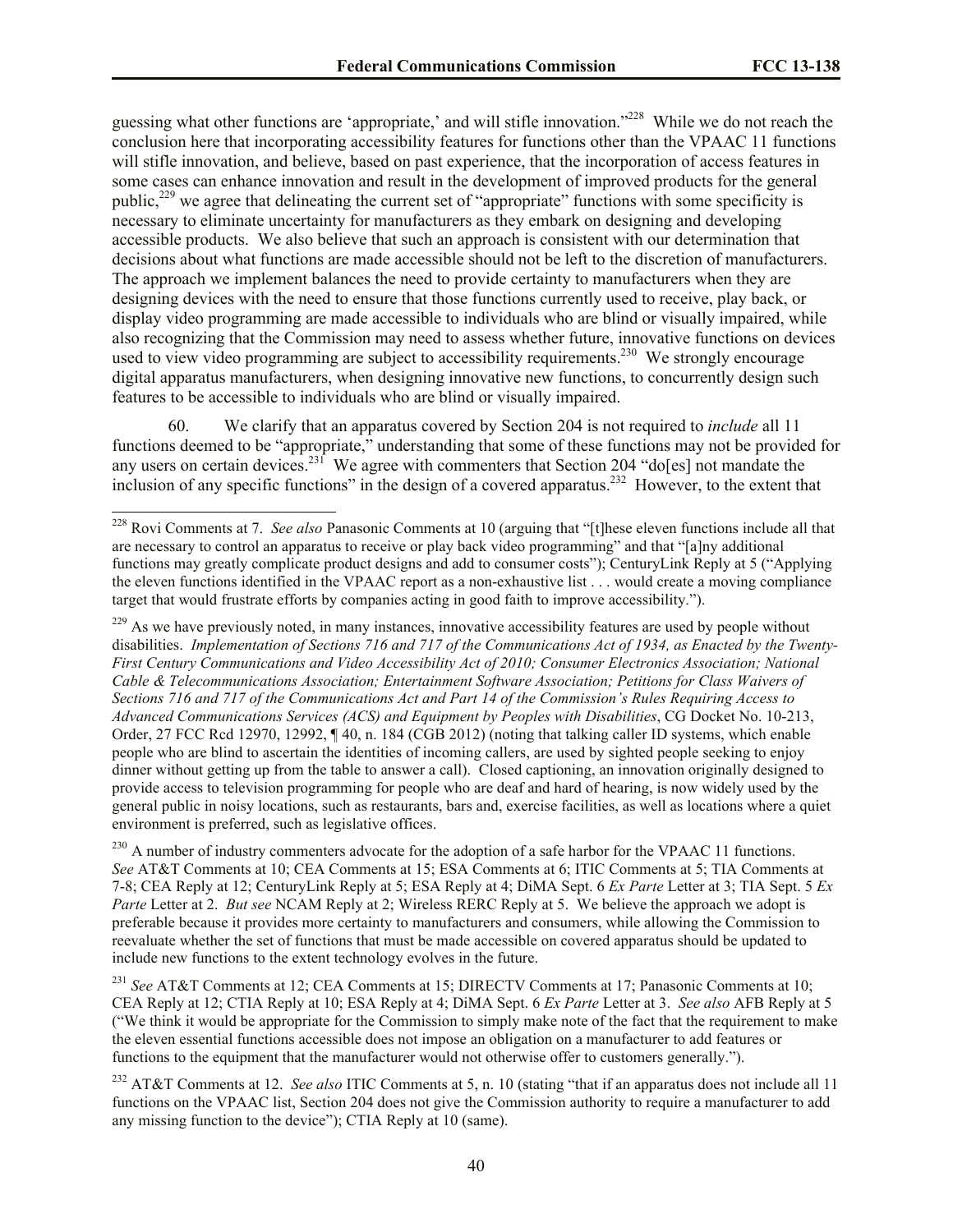an apparatus is designed to include an "appropriate" built-in apparatus function, such function must be made accessible in accordance with our rules.

61. As contemplated by the Act, we do not adopt any technical standards or other technical requirements for how covered apparatus should make the appropriate built-in apparatus functions "accessible to and usable by individuals who are blind or visually impaired."<sup>233</sup> We believe that Congress's intent is clear, and the Commission is prohibited by Section 303(aa)(1) from specifying the technical means by which covered entities must meet their accessibility obligations.<sup>234</sup>

62. While we do not adopt rules specifying the technical requirements for compliance with the accessibility mandate in Section 204, we will apply the definition of "accessible" in Section 6.3(a) of the Commission's rules to explain generally what "accessible" means for those functions that are not specifically required to be audibly accessible. To the extent the appropriate built-in apparatus functions are accessed through on-screen text menus or other visual indicators built in to the apparatus, the statute specifies that they must be made audibly accessible, and we find herein that this requirement is selfimplementing.<sup>235</sup> However, if the appropriate built-in apparatus functions are *not* accessed through onscreen text menus or other visual indicators built in to the apparatus, they must be made accessible generally to individuals who are blind or visually impaired, but need not be made audibly accessible.<sup>236</sup> In the *NPRM*, we asked whether we should apply relevant parts of the definition contained in Section 6.3(a) of the Commission's rules,<sup>237</sup> which implements Sections 255 and 716 of the Act,<sup>238</sup> to define what "accessible" means for those appropriate built-in apparatus functions that must be accessible, but are not specifically required to be audibly accessible  $(e.g.,$  power on/off).<sup>239</sup> ACB and Montgomery County support applying the definition of "accessible" in Section 6.3(a) to the requirements we adopt pursuant to

<sup>235</sup> 47 U.S.C. § 303(aa)(2). *See infra* ¶ 63.

 $236$  47 U.S.C. §§ 303(aa)(1)-(2).

<sup>237</sup> 47 C.F.R. § 6.3(a). The relevant parts of the definition include those provisions that relate to accessibility for individuals who are blind or visually impaired.

 $^{238}$  Section 6.3(a) of the Commission's rules implements Section 255 of the Act (requiring telecommunications providers and equipment manufacturers to make their products "accessible to and usable by" persons with disabilities), and Section 14.21(b) of the Commission's rules, which is analogous to Section 6.3(a), implements Section 716 of the Act (requiring providers of advanced communications services and manufacturers of equipment used for such services to make their products "accessible to and usable by" persons with disabilities). *Id*. §§ 6.3(a),  $14.21(b)$ .

<sup>239</sup> *NPRM*, 28 FCC Rcd at 8521, ¶ 37. We also inquired whether we should specify how a device accepts input from and provides feedback to users with respect to such functions. *Id*. The VPAAC explained that user input refers to "the need for users to be able to locate, identify, and interact with the control mechanism for each essential function of the device . . . in order to express their intent, for control of playback operations, setting preferences, making selections of content of interest, and the like," and that user feedback should "not depend on the impaired ability." *VPAAC Second Report: User Interfaces* at 9. Verizon, the only commenter who addresses this issue, opposes any specific requirements with regard to user input and feedback. Verizon Comments at 9 (stating that "the Commission should not adopt any rules for how a device accepts input or provides feedback to individuals who are blind or visually-impaired," because "there may be multiple ways to make user input and feedback accessible" and "[i]mposing rules or guidelines may limit innovation in developing accessible equipment"). *See also* CEA Comments at 12 (arguing that FCC should not mandate that user feedback required under Section 204 be tactile). Given the concerns raised by Verizon about the potential to hinder innovation by mandating the mechanisms for user input and feedback, we decline at this time to adopt rules specifying user input and feedback requirements.

 $\overline{a}$  $^{233}$  47 U.S.C. § 303(aa)(1).

 $234$  Section 303(aa)(1) of the Act states that "the Commission may not specify the technical standards, protocols, procedures, and other technical requirements for meeting" the accessibility and usability requirements of this section. *Id*. *See* CEA Comments at 26; DISH/EchoStar Comments at 6, n. 23; Verizon Comments at 1; AT&T Reply at 6; CTIA Reply at 5; ESA Reply at 3, n. 8.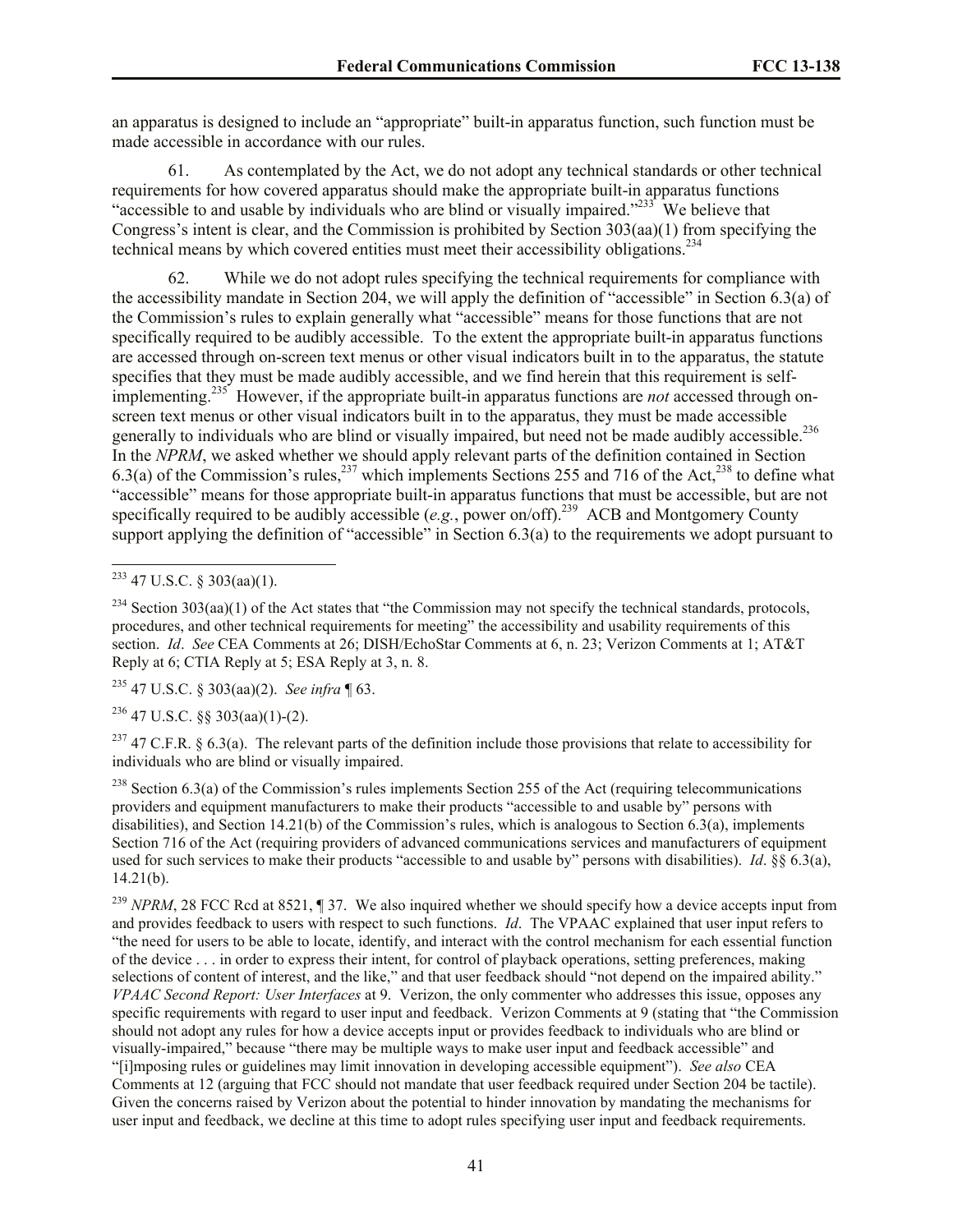Sections 204 and 205 of the CVAA.<sup>240</sup> Although NCTA and DIRECTV oppose using the Section 6.3(a) definition of "accessible" in the context of Section 205 because the on-screen text menus and guides covered by Section 205 are specifically required by statute to be made audibly accessible,<sup>241</sup> we do not propose to apply the definition in this context. To provide some clarity to industry in determining what it means to make a function generally accessible to individuals who are blind or visually impaired, we apply the following parts of Section  $6.3(a)$  of the Commission's rules to explain that "accessible" means:

(1) Input, control, and mechanical functions shall be locatable, identifiable, and operable in accordance with each of the following, assessed independently:

(i) Operable without vision. Provide at least one mode that does not require user vision.

(ii) Operable with low vision and limited or no hearing. Provide at least one mode that permits operation by users with visual acuity between 20/70 and 20/200, without relying on audio output.

(iii) Operable with little or no color perception. Provide at least one mode that does not require user color perception.<sup>242</sup>

63. *Accessibility of On-Screen Text Menus or Other Visual Indicators Used to Access Appropriate Built-In Apparatus Functions.* We codify the statutory language in Section 204 that requires "that if on-screen text menus or other visual indicators built in to the digital apparatus are used to access the [appropriate built-in] functions of the apparatus . . ., such functions shall be accompanied by audio output that is either integrated or peripheral to the apparatus, so that such menus or indicators are accessible to and usable by individuals who are blind or visually impaired in real-time."<sup>243</sup> In the *NPRM*, we tentatively concluded that the requirement that on-screen text menus or other visual indicators "be accompanied by audio output" is self-implementing.<sup>244</sup> No commenter addresses this tentative conclusion, but Verizon and CTIA argue generally that the obligations imposed by Section 204 should be self-implementing.<sup>245</sup> We adopt our tentative conclusion and find that this requirement is selfimplementing, and therefore simply codify this requirement in our rules. Panasonic emphasizes that Section 204 applies only to those on-screen text menus or visual indicators that are used to access the appropriate built-in apparatus functions, and not to all on-screen text menus or visual indicators on a device, and that Section 204 permits the audio output functionality to be either integrated or peripheral to the device. $246$  We agree.

#### **2. Section 205 Requirements for Navigation Devices**

64. We codify in our rules the language in Section  $303(bb)(1)$  of the Act, which requires "that the on-screen text menus and guides provided by navigation devices . . . for the display or selection

<sup>242</sup> 47 C.F.R. §§ 6.3(a)(1)(i)-(iii).

 $243$  47 U.S.C. § 303(aa)(2).

 $\overline{a}$ 

<sup>244</sup> *NPRM*, 28 FCC Rcd at 8521, ¶ 37.

<sup>&</sup>lt;sup>240</sup> See ACB Comments at 11 ("[W]e agree that the FCC should apply the guidance contained in Section 6.3(a) of FCC's rules (which implements Section 255 and 716 of the CVAA), to explain [what] 'accessible' means."); Montgomery County Comments at 15 (stating that it is "appropriate" for the Commission to "use its definition of 'accessible' contained in Section 6.3(a) of its rules for guidance as to what 'accessible' means").

<sup>241</sup> *See* DIRECTV Comments at 17-18; NCTA Comments at 6.

<sup>&</sup>lt;sup>245</sup> See Verizon Comments at 1 (stating that "with the exception of a few definitional issues and timing requirements, the Commission should view Sections 204 and 205 as self-implementing, and, should adopt only minimal regulatory directions in this proceeding"); CTIA Reply at 6-7 (stating that "the statute itself is largely self-implementing" and "[t]he language of Sections 204 and 205 clearly describes the obligations Congress[] intended to create"). *See also* AT&T Reply at 6.

<sup>246</sup> Panasonic Comments at 10-11.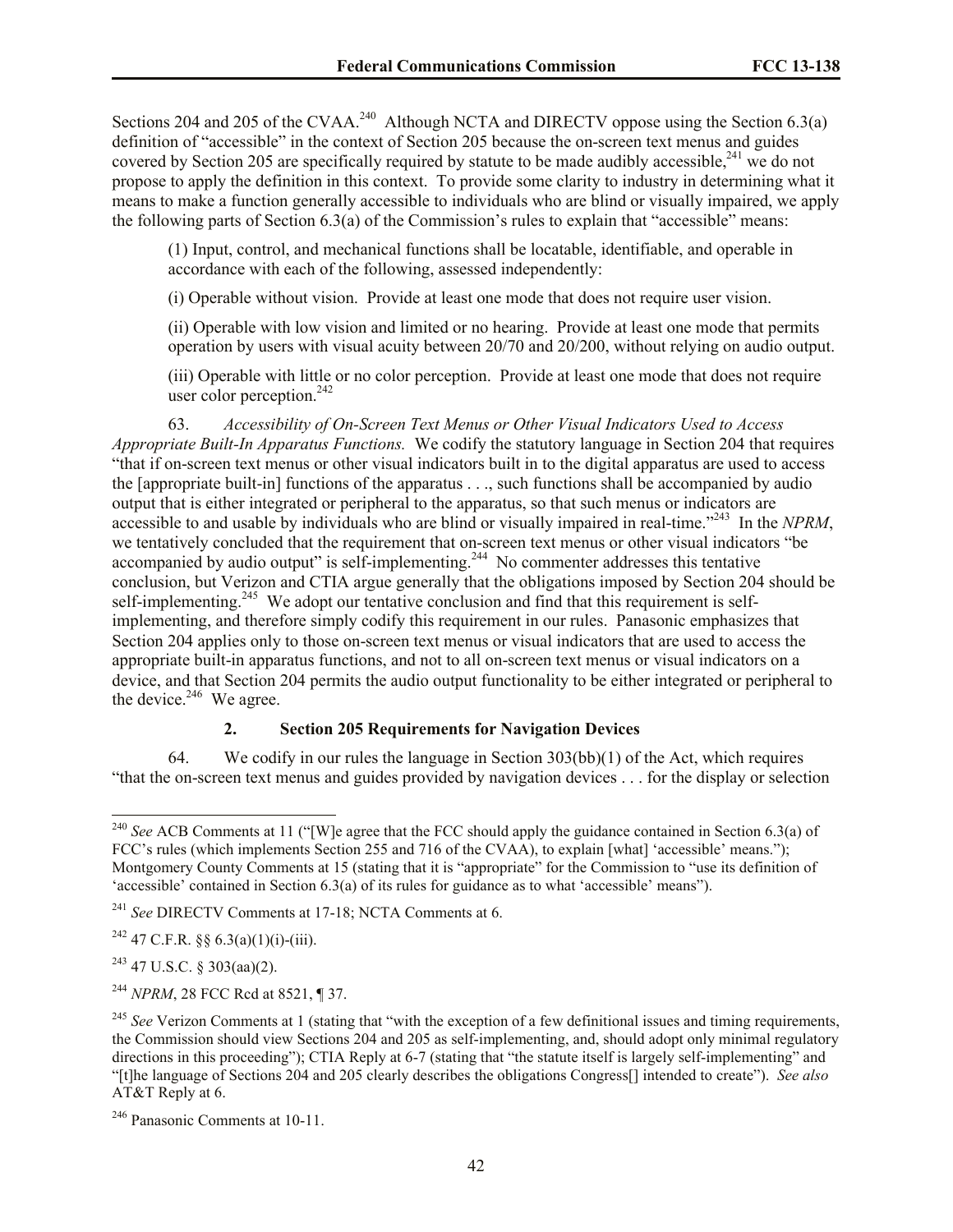of multichannel video programming are audibly accessible in real-time upon request by individuals who are blind or visually impaired."<sup>247</sup> In the discussion that follows, we set forth the compliance requirements for MVPDs and manufacturers with regard to accessibility of on-screen text menus and program guides on navigation devices. Specifically, we conclude that nine of the 11 VPAAC functions must be made audibly accessible on navigation devices because they are accessed through on-screen text menus and guides and used for the display or selection of multichannel video programming. We further conclude that the remaining two VPAAC functions must be made accessible to people who are blind or visually impaired because they are controls necessary to access covered functions, but that these need not be made *audibly* accessible. In addition, as we did with regard to Section 204, we find that the audible accessibility requirement is self-implementing, and therefore simply codify this requirement in our rules.

65. In the *NPRM*, we tentatively concluded that all user functions that are offered via onscreen text menus and guides should be accessible on navigation devices covered by Section 205.<sup>248</sup> We also sought comment on whether there should be any substantive difference between the functions of apparatus that must be accessible under Section 204 as opposed to the functions of navigation devices that must be accessible under Section 205.<sup>249</sup> With the exception of ACB and AT&T,<sup>250</sup> commenters argue that Congress adopted distinct requirements for apparatus subject to Section 204 and navigation devices subject to Section 205.<sup>251</sup> According to these commenters, navigation devices subject to Section 205 are governed by a more narrow provision that focuses on access to "on-screen text menus and guides . . . for the display or selection of multichannel video programming," whereas Section 204 applies more broadly to the "appropriate built-in functions" of an apparatus.<sup>252</sup> As discussed below, we take these differences into account in our analysis. Further, commenters point out that a navigation device may include functions unrelated to video programming.<sup>253</sup> Thus, based on the record, we no longer believe it is accurate to conclude that all of a navigation device's user functions that are activated via text menus and

<sup>248</sup> *NPRM*, 28 FCC Rcd at 8520, ¶ 35.

<sup>249</sup> *Id*.

<sup>250</sup> See ACB Comments at 11 (arguing that "the requirements for interface accessibility should not differ<sup>[]</sup> whether a device is covered by Section 204 or Section 205," because "devices and software covered under Section 205 are a subset of those covered in Section 204," and because having different requirements "will only sow unnecessary confusion"); AT&T Comments at 11 (arguing that "a more reasonable interpretation is that audio accessibility is required for those same functions that must be accessible under Section 204," because "[a]pplying the same interpretation as with Section 204 would allow Sections 204 and 205 to work in tandem," and "would also prevent confusion among persons with disabilities, allowing them to easily predict the accessible functions in all covered devices"). As discussed above, we disagree with ACB's contention that Section 205 devices are a subset of Section 204 devices. *See supra* Section III.A.

<sup>251</sup> *See* ACA Comments at 3-4; CEA Comments at 16-17; DIRECTV Comments at 10, 12-14; NCTA Comments at 4; Panasonic Comments at 11-12; Rovi Comments at 7-8; NCTA Reply at 7; Letter from William M. Wiltshire, Counsel for DIRECTV, to Marlene H. Dortch, Secretary, FCC, at 2 (Sept. 5, 2013) ("DIRECTV Sept. 5 *Ex Parte* Letter").

<sup>252</sup> *See id*.

<sup>253</sup> See DIRECTV Comments at 14-15 (arguing that the tentative conclusion that all user functions offered via onscreen text menus and guides should be accessible on navigation devices assumes that such devices "ha[ve] no functions unrelated to the display or selection of multichannel video programming" and "does not accurately reflect the state of modern technology"). *See also* CEA Comments at 16-17 (arguing that "the Commission should not apply Section 205 to 'user functions that are offered via on-screen text menus and guides' but that are *not* used for the display or selection of multi-channel video programming") (emphasis in original). *But see* Verizon Comments at 6-7 ("agree[ing] with the . . . conclusion that all user controls and functions on a device subject to either Section 204 or 205 must be accessible to visually-impaired consumers") (footnote omitted).

 $\overline{a}$  $^{247}$  47 U.S.C. § 303(bb)(1).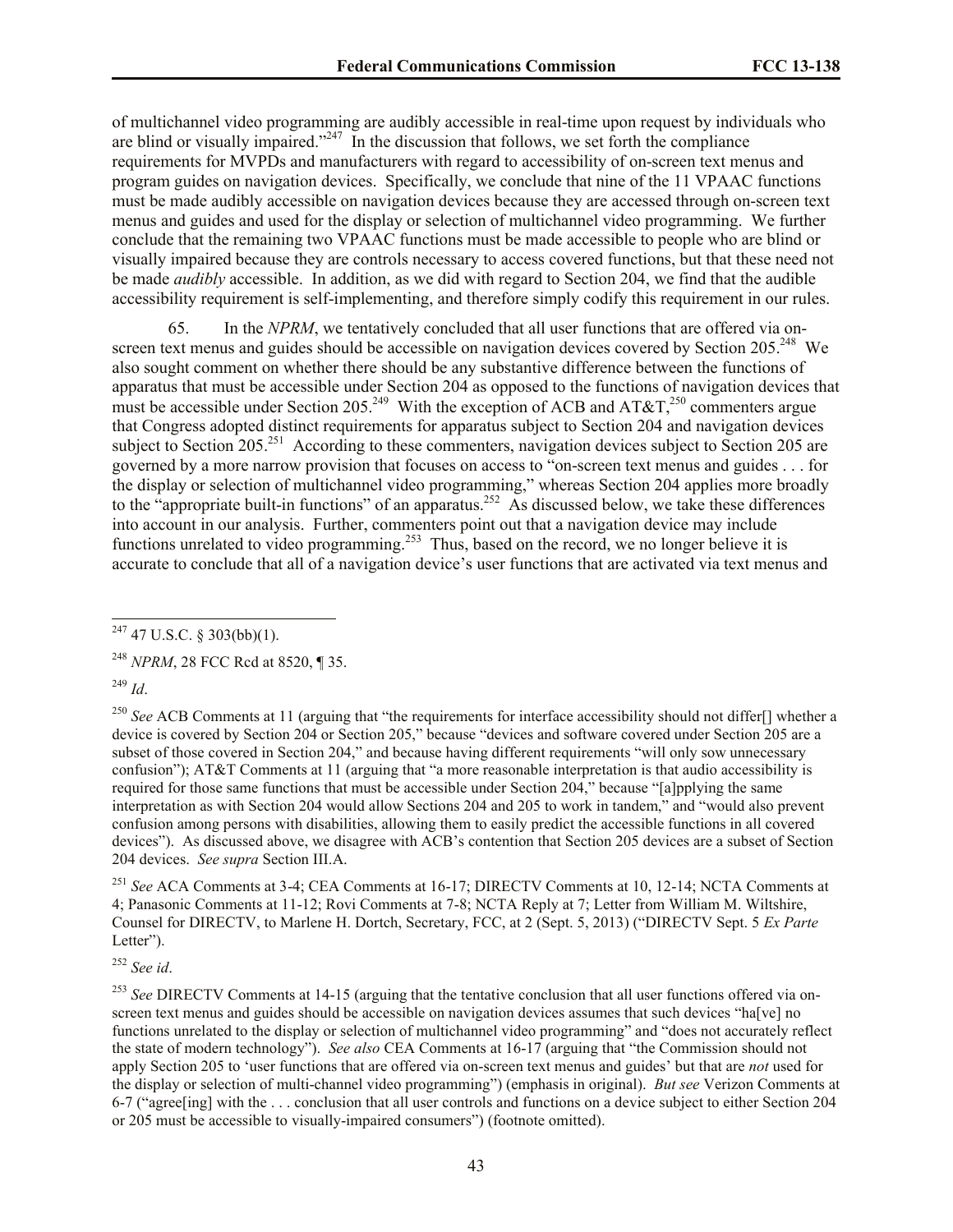guides are used for the display or selection of multichannel video programming.<sup>254</sup> Instead, we agree with DIRECTV that we "must determine which functions or categories of functions on a navigation device properly relate to the display or selection of multichannel video programming."<sup>255</sup>

66. Thus, we decline to adopt our tentative conclusion that *all* user functions that are offered via on-screen text menus and guides should be accessible on navigation devices, and instead find that Section 205 requires audible accessibility for those navigation device functions that are offered via onscreen text menus and guides and used *for the display or selection of multichannel video programming*, and more general accessibility for controls necessary to access those covered functions. For the same reasons we expressed in the Section 204 context, we disagree with DISH Network L.L.C. and EchoStar Technologies L.L.C. ("DISH/EchoStar") that the Commission should "allow manufacturers to determine which functions of particular devices best satisfy the requirements of [Section 205 of] the CVAA.<sup>5256</sup> If a function is provided via an on-screen text menu or guide and it is used for the display or selection of multichannel video programming, Section 205 mandates that it must be made audibly accessible. Our rules implementing Section 205 will reflect this mandate. Also, consistent with our implementation of Section 204, we are not requiring covered entities to add any particular functionality offered via an onscreen text menu or guide for the display or selection of video programming that it had not otherwise included on a navigation device. Rather, we require only that the functionality that is already included in the device be made accessible.<sup>257</sup>

67. Given the divergent views in the record, we believe it is necessary to specify which functions we consider to be used "for the display or selection of multichannel video programming." In the *NPRM*, we asked whether making the VPAAC 11 essential functions accessible on navigation devices would achieve Section 205's requirement that on-screen text menus and guides for the display or selection of multichannel video programming be made audibly accessible, and we tentatively concluded that the VPAAC 11 functions are representative, but not an exhaustive list, of the categories of functions that a navigation device must make accessible.<sup>258</sup> Certain MVPD commenters argue that, while the VPAAC list may be useful in providing some examples of functions that should be made accessible under Section 205, it includes functions that are beyond the scope of the accessibility mandate in Section 205.<sup>259</sup>

68. Rather than adopt our tentative conclusion that the entire VPAAC list is representative of what functionality is required to be accessible pursuant to Section 205, we now identify nine of the 11 functions on the VPAAC list of essential functions,<sup>260</sup> as defined in paragraph 58 above, as those that are used for the display or selection of multichannel video programming and therefore, are required to be

l

<sup>257</sup> *See supra* ¶ 60; AT&T Comments at 12; DIRECTV Comments at 17; NCTA Reply at 7-8.

<sup>258</sup> *NPRM*, 28 FCC Rcd at 8520, ¶ 36.

<sup>259</sup> *See* DIRECTV Comments at 16-17; DISH/EchoStar Comments at 5-6; NCTA Comments at 3-4. *But see* AT&T Comments at 11 (stating that "making the 11 essential functions in a navigation device used for multichannel video programming audibly accessible should be a safe harbor to meet the accessibility requirement for on-screen text menus and guides in Section 205"); CenturyLink Reply at 5 (arguing that the VPAAC 11 essential functions should be a regulatory safe harbor for navigation devices).

<sup>260</sup> We do not include the VPAAC categories of "Power On/Off" and "Volume Adjust and Mute" with the understanding that such functions are not typically accessed via on-screen text menus or guides, but instead, are functions that are accessed via a physical button on the remote control or device. *See, e.g.*, DISH/EchoStar Aug. 21 *Ex Parte* Letter at 2, n. 5 ("Because Power On/Off and Volume Adjust/Mute functions typically are not accessed via on-screen menus and guides, in many cases Section 205's audible output requirement would not apply to these functions."). However, we require these functions to be generally accessible because they are controls necessary to access covered functions. *See infra* ¶¶ 72-73.

<sup>254</sup> *NPRM*, 28 FCC Rcd at 8520, ¶ 35.

<sup>&</sup>lt;sup>255</sup> DIRECTV Comments at 16.

<sup>256</sup> DISH/EchoStar Comments at 6. *See supra* ¶ 57.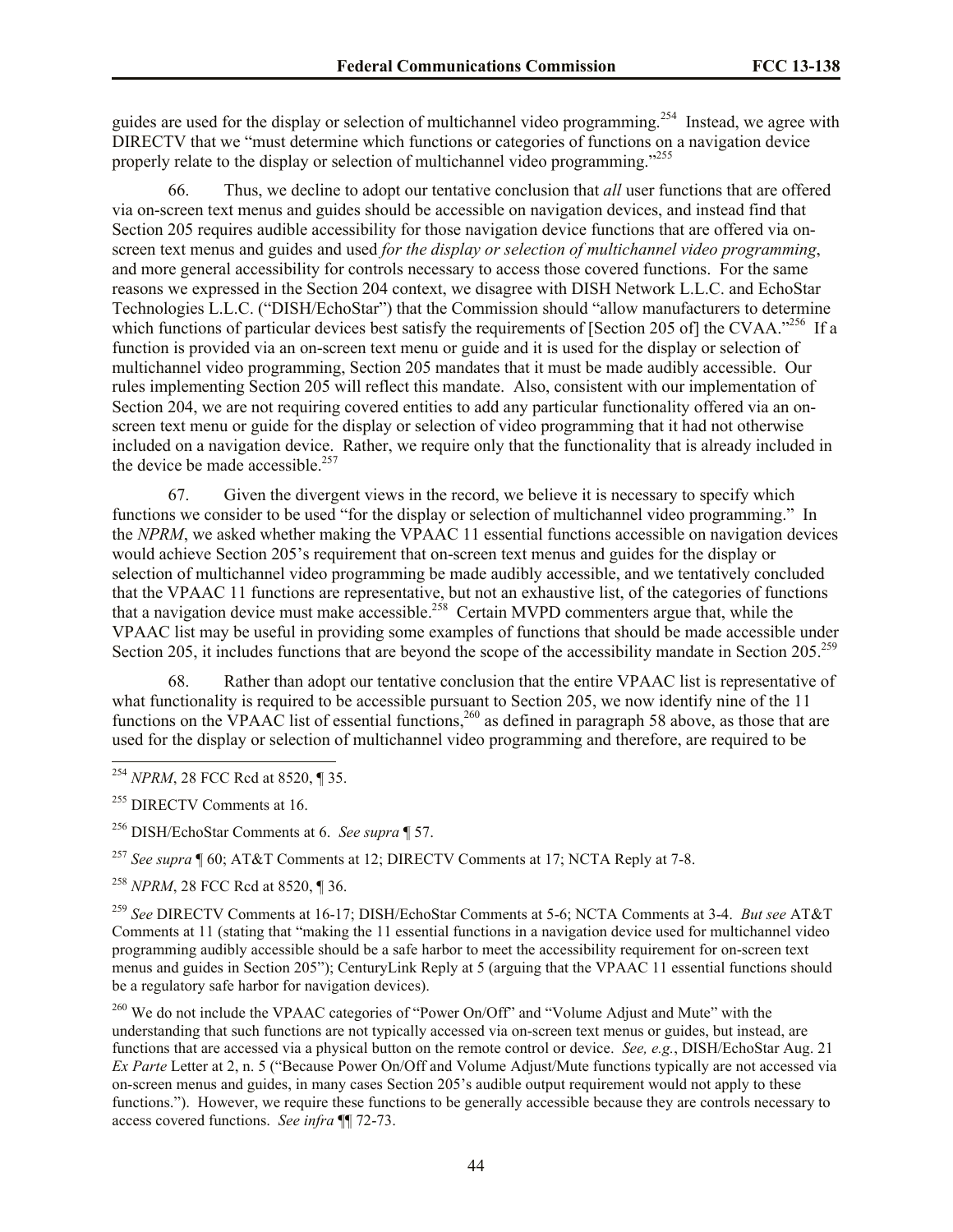made audibly accessible on navigation devices under Section 205 if they are offered via an on-screen text menu or guide: Channel / Program Selection; Display Channel / Program Information; Configuration – Setup; Configuration – CC Control; Configuration – CC Options; Configuration – Video Description Control; Display Configuration Info; Playback Functions; and Input Selection.<sup>261</sup> We believe that all of these functions are used for the *display* of multichannel video programming. To be more specific, the functions "Configuration – Setup" and "Display Configuration Info" are used to view and change the settings for the display of multichannel video programming; the functions "Channel / Program Selection" and "Display Channel / Program Information" are used to select and display specific channels and programs of multichannel video programming; the functions "Configuration – CC Control" and "Configuration – CC Options" are used to control and configure the captions that are part of the display of multichannel video programming;<sup>262</sup> the function "Configuration – Video Description Control" is used to control the audibly-described portions of the display of multichannel video programming; "Playback Functions" is used to play, pause, fast forward, and rewind multichannel video programming that is displayed; and "Input Selection" is used to select the input that permits the display of multichannel video programming. In addition, two of these functions – "Channel / Program Selection" and "Display Channel / Program Information" – also are used for the *selection* of multichannel video programming.

69. We find unpersuasive the arguments of MVPD commenters for excluding certain of these nine functions from the audible accessibility requirements of Section 205. NCTA and DISH/EchoStar agree that most of the nine functions are accessed by means of on-screen text menus or guides for the display or selection of multichannel video programming covered by Section 205.<sup>263</sup> NCTA argues that one category, "Input Selection," is not covered by Section 205 because it "is generally performed by the television set or audio/video receiver" and "is not part of an MVPD's program guide or menu."<sup>264</sup> We note that navigation devices covered by Section 205 include not only MVPD-provided set-top boxes but also CableCARD televisions and other navigation devices sold at retail and, therefore, it is appropriate to require that the "Input Selection" function, when offered via an on-screen text menu or guide on any navigation device, be made accessible under Section 205.<sup>265</sup> DISH/EchoStar argues that two categories, "Configuration – Setup" and "Display Configuration Info,"<sup>266</sup> are not covered by Section 205 because they are "broad, umbrella categories of functions" that "may not relate to the display or selection of

<sup>266</sup> *See supra* ¶ 58.

<sup>&</sup>lt;sup>261</sup> Although we find that these functions are used for the display of multichannel video programming and subject to Section 205 audible accessibility requirements when they are accessed via an on-screen text menu or guide, we note that to the extent such functions are provided by means of a mechanism other than an on-screen text menu or guide (*e.g.*, if playback functions are accessed via dedicated play, pause, rewind, and fast forward buttons on a remote; if closed captioning or video description is activated through a dedicated button on a remote, etc.), they are not subject to Section 205 audible accessibility requirements. However, we strongly encourage navigation device manufacturers to design such features to be accessible to individuals who are blind or visually impaired.

<sup>&</sup>lt;sup>262</sup> We reject the presumption that a person who is blind or visually impaired does not need to access closed captioning features and that, therefore, closed captioning features should not be subject to Section 205 audible accessibility requirements. *See* DIRECTV Comments at 17. For example, a person who is both visually impaired and deaf or hard of hearing may use the closed captioning control and settings when viewing video programming.

<sup>263</sup> NCTA Reply at 8; DISH/EchoStar Aug. 21 *Ex Parte* Letter at 2.

<sup>&</sup>lt;sup>264</sup> NCTA Reply at 8 (delineating those of the "VPAAC's 'essential functions' [that] relate to MVPDs' program guides and menus"). We note that NCTA does not argue that the input selection function is not provided through on-screen text menus or guides, but rather that it is not provided at all on MVPD-provided navigation devices. As we note above, if a particular function is not included on a navigation device, then there is no obligation to add that functionality; rather, we require only that the functionality that is already included in the device be made accessible.

<sup>&</sup>lt;sup>265</sup> However, when a navigation device accesses the input selection for that device or another device through a button on an included remote control, there is no obligation to make such a button accessible.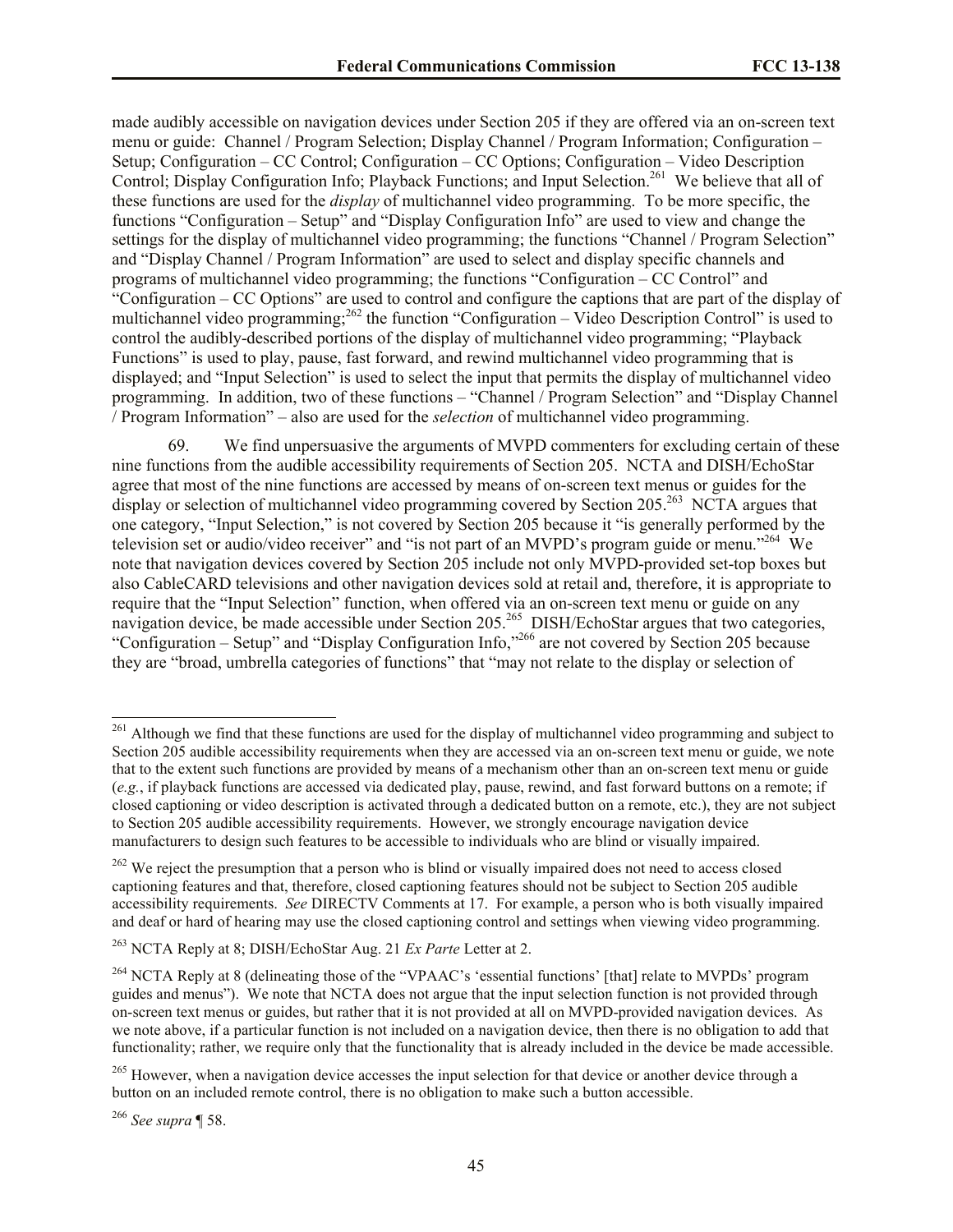multichannel video programming.<sup>2267</sup> However, a configuration menu that is used to view or adjust the display settings for multichannel video programming on a navigation device is covered by Section 205, regardless of whether it can *also* be used to view or adjust the display settings for features other than multichannel video programming. DIRECTV contends that only four of the VPAAC 11 functions are required to be accessible under Section 205.<sup>268</sup> We believe that DIRECTV's proposal is an inappropriately narrow interpretation of the phrase "display or selection of video programming" because it excludes five functions that we consider to be used for the display of video programming as explained in paragraph 68 above. $269$ 

70. In the *NPRM*, we tentatively concluded that the statutory requirement that on-screen text menus or guides be audibly accessible is self-implementing.<sup>270</sup> No commenter disagrees.<sup>271</sup> Further, Section 303(bb)(1) of the Act indicates that "the Commission may not specify the technical standards, protocols, procedures, and other technical requirements for meeting this requirement."<sup>272</sup> Given this statutory limitation, we do not adopt any technical standards or other requirements for how navigation devices should make covered on-screen text menus and guides "audibly accessible in real-time" to individuals who are blind or visually impaired, and instead find that this requirement is self-implementing and codify it in our rules.

71. DIRECTV, NCTA, and AT&T argue that the Commission should clarify that the audible accessibility requirement for text menus and guides does not require exactly replicating in audible form the complete on-screen text.<sup>273</sup> We conclude that the audible accessibility requirement requires consumers to receive the essential information from the on-screen text menus and guides that they seek, but we do not require that the audible version of an on-screen text menu or guide be an exact replication of the text. We recognize that covered entities need flexibility in implementing the audible accessibility requirement so that they can best respond to the needs of consumers who are blind or visually impaired. For example, a consumer may not want the entire programming guide made audible but rather may just want to know what programming is on a particular channel. Similarly, there may be a need to provide relevant information that may not appear as on-screen text (for example, a contextual description such as "displaying rows 10 through 20 of 100 channels," or "displaying menu 1 of 5 menus"). We emphasize,

<sup>269</sup> Specifically, DIRECTV excludes "Configuration – Setup," "Configuration – CC Control," "Configuration – CC Options," "Configuration – Video Description Control," and "Display Configuration Info." *See id*.

<sup>270</sup> *NPRM*, 28 FCC Rcd at 8521, ¶ 37.

 $\overline{a}$ 

<sup>271</sup> *See* DIRECTV Comments at 4; NCTA Comments at 6; NCTA Reply at 7. *See also* Verizon Comments at 1; CTIA Reply at 6-7.

<sup>272</sup> 47 U.S.C. § 303(bb)(1). *See* NCTA Comments at 2; NCTA Reply at 6-7.

<sup>267</sup> DISH/EchoStar Aug. 21 *Ex Parte* Letter at 2 & n. 4.

<sup>&</sup>lt;sup>268</sup> DIRECTV Comments at 17 (endorsing just four functions from the VPAAC list – channel and program selection; channel and program information; playback functions; and input selection – as those for which on-screen text menus and guides must be made audibly accessible under Section 205).

<sup>&</sup>lt;sup>273</sup> See DIRECTV Comments at 4-5 (stating that "MVPDs should be allowed to design systems that make text menus and guides audibly accessible in a manner that enhances functionality and the viewer experience, even if that means that only certain portions of the screen are relayed audibly at a given time, or even if relevant information *not* presented on-screen is relayed audibly") (emphasis in original); NCTA Reply at 4, citing DIRECTV's argument; AT&T Reply at 7 ("agree[ing] with DirectTV that audibly accessible menus and guides need not consist of a word for word replication of the full on-screen text," because "[a] read-out of the full menu or guide may be too voluminous and detailed to be helpful for the visually impaired") (footnote omitted). *See also* Verizon Comments at 9 (stating that "the Commission should allow the industry maximum discretion in developing accessibility mechanisms").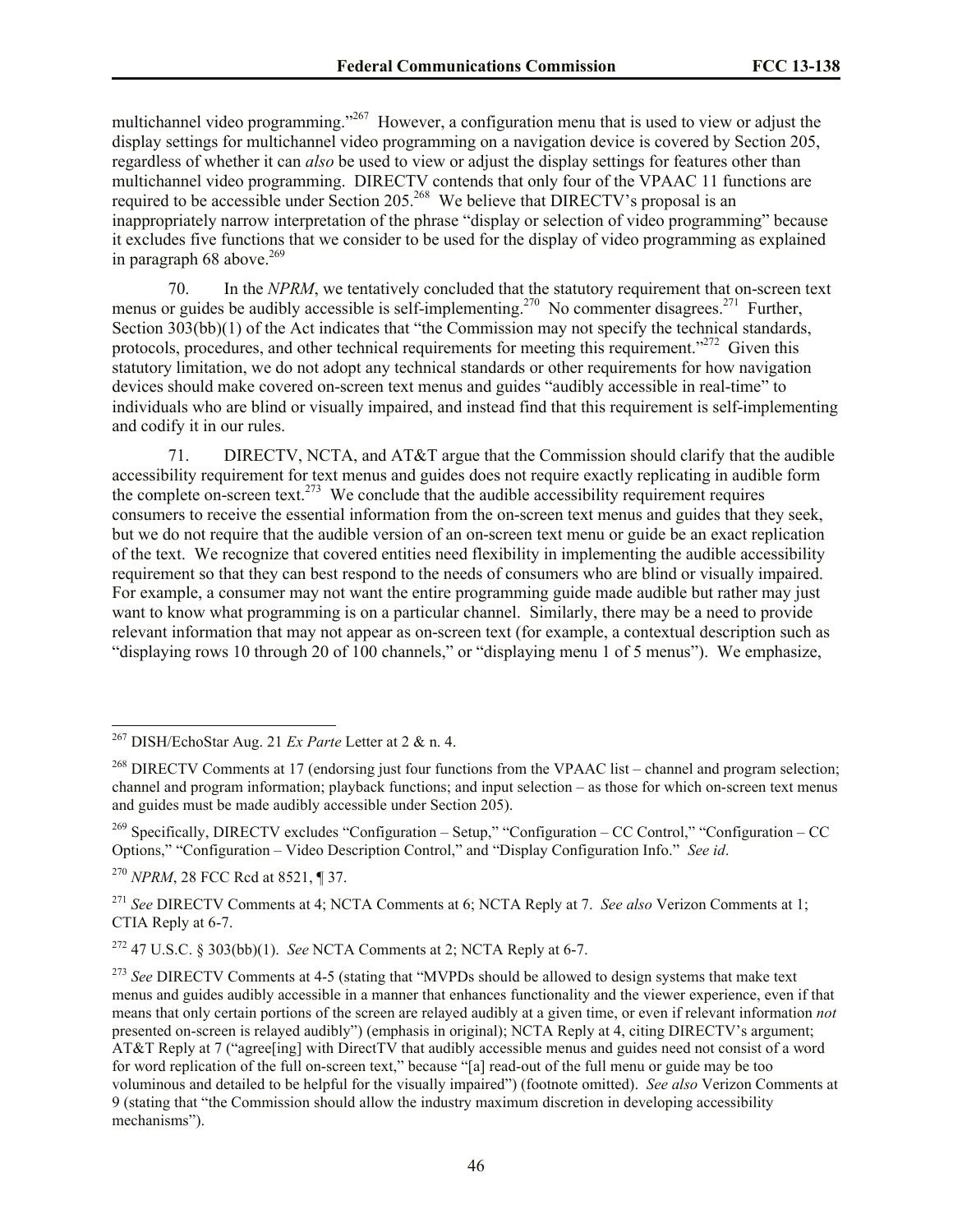however, that all of the essential information from the on-screen text menu or guide must be made audibly accessible as requested or selected by the consumer.<sup>274</sup>

72. *Accessibility of Controls Needed to Access Covered Functions*. We also conclude that covered entities must make certain functions accessible to individuals who are blind or visually impaired because they are necessary for individuals who are blind and visually impaired to access the audibly accessible on-screen text menus and guides for the display or selection of multichannel video programming.<sup>275</sup> Specifically, we conclude that "Power On/Off" and "Volume Adjust and Mute," as defined in paragraph 58 above, must be made accessible because they are necessary to make other covered functions of the device accessible. If a consumer who is blind or visually impaired cannot turn on a navigation device, then the device and all of its functionality are rendered inaccessible. And, if a consumer who is blind or visually impaired cannot adjust the volume to hear audible output, then those functions that are required to be audibly accessible under Section 205 are rendered inaccessible.<sup>276</sup>

73. We find our authority to require that these two functions be made accessible in Section 205(b)(1), which provides the Commission with authority to "prescribe such regulations as are necessary to implement" the requirements in Section 303(bb) of the Act.<sup>277</sup> We find that requiring the power on/off and volume adjust/mute functions to be accessible is *necessary* to ensure that on-screen text menus and guides for the display or selection of multichannel video programming are audibly accessible by individuals who are blind or visually impaired, as required by Section  $303(bb)(1)$  of the Act.<sup>278</sup> Congress's directive to require audibly accessible guides and menus for multichannel video programming on navigation devices would be meaningless if individuals who are blind or visually impaired are not even able to turn on the device or to adjust the volume. However, we do not require that the power on/off and volume controls be *audibly* accessible, so long as covered entities make these functions accessible to individuals who are blind or visually impaired, in accordance with the definition of "accessible" in Section 6.3(a) of the Commission's rules.<sup>279</sup>

74. *Program Information for PEG Channels*. We do not require MVPDs to include particular program information in their program guides at this time, but we inquire in the *Further Notice* about Commission authority to impose such a requirement. Aside from the comments of public, educational, and governmental ("PEG") programmers, there is little discussion in the record about imposing such requirements. In particular, there is limited discussion in the record about the costs to MVPDs if we adopt this requirement and whether it would be technically feasible to require all MVPDs

<sup>279</sup> *See supra* ¶ 62.

<sup>&</sup>lt;sup>274</sup> We expect that covered entities will consult with individuals who are blind or visually impaired in their efforts to ensure that on-screen text menus and guides are made accessible in a manner that effectively meets the accessibility needs of those individuals.

<sup>&</sup>lt;sup>275</sup> See ESA Comments at 6 (stating that "manufacturers should render accessible those functions that directly control . . . the selection and display of video programming, *as well as any controls necessary to access those functions*") (emphasis added).

 $276$  The ability to control volume for audible output is particularly important for individuals who are blind or visually impaired and also deaf or hard of hearing. *See, e.g.*, Comments of Dorothy L. Walt at 1 ("Walt Comments") (stating that the Commission should address the accessibility needs of individuals who are blind or visually impaired and deaf or hard of hearing).

<sup>277</sup> Pub. L. No. 111-260, § 205(b)(1). *But see* Letter from Diane B. Burstein, Vice President & Deputy General Counsel, NCTA, to Marlene H. Dortch, Secretary, FCC, at 2 (Sept. 3, 2013) ("NCTA Sept. 3 *Ex Parte* Letter") ("express[ing] concern that expanding the rules to cover functions not included in on-screen text menus and guides, such as volume control and power on and off, would exceed the scope of Section 205").

<sup>278</sup> 47 U.S.C. § 303(bb)(1).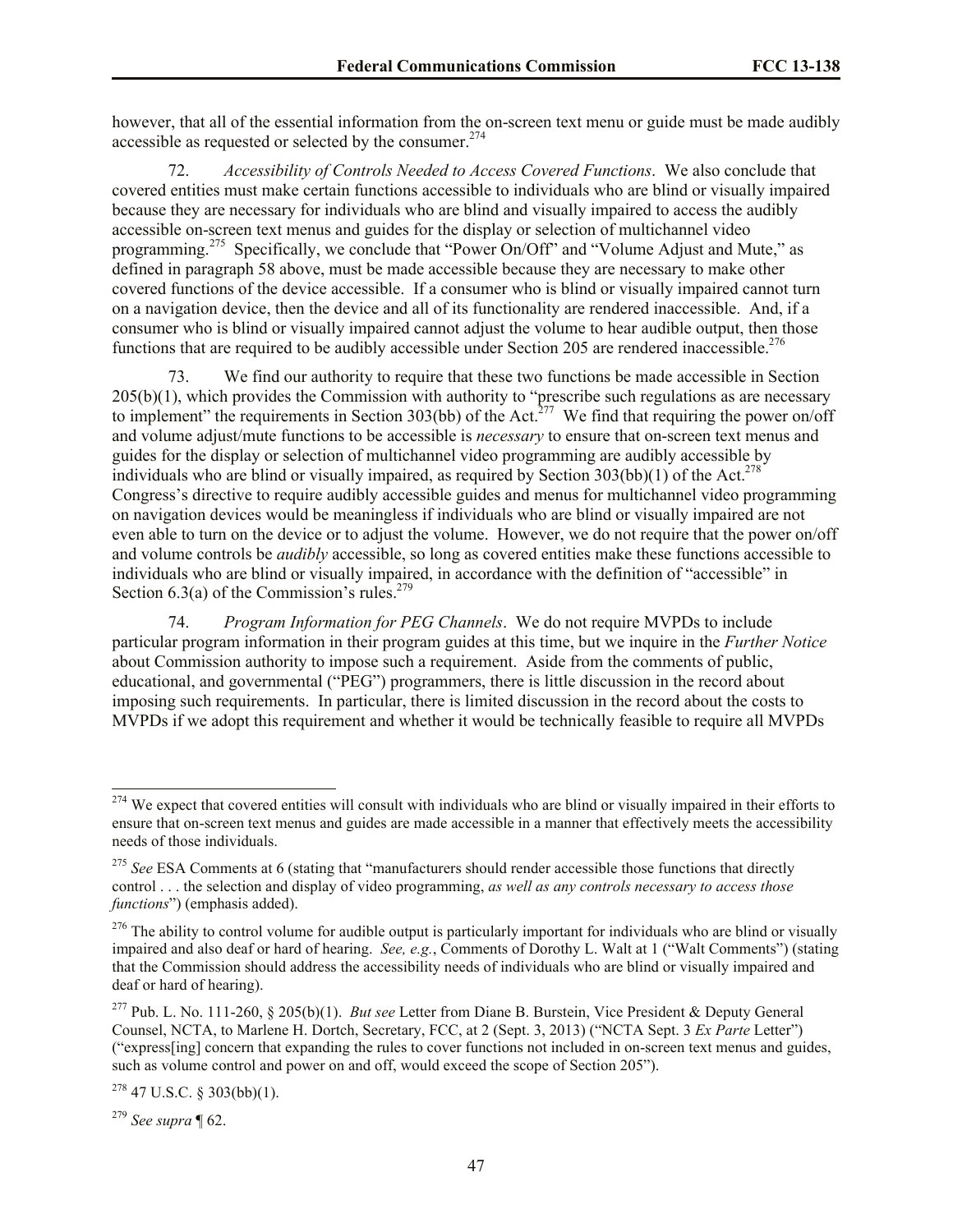to include program titles and other information in their program guides.<sup>280</sup> Montgomery County, the Alliance for Communications Democracy, the Alliance for Community Media, and the National Association of Counties *et al*., along with numerous providers of PEG programming from across the country (collectively, "PEG commenters") advocate for the Commission "to adopt rules that would require video programming guides and menus which display channel and program information [to] include, for all channels, high level channel and program descriptions and titles, as well as a symbol identifying the programs with accessibility options (captioning and video description)."<sup>281</sup> PEG commenters argue that the level of information that is currently provided for PEG channels on MVPD program guides is inadequate to satisfy the accessibility goals of the CVAA because viewers who are blind or visually impaired are unable to determine from the guide what the PEG program options are and whether such programs are accessible and, thus, are unable to make meaningful video program choices.<sup>282</sup>

75. We believe there is not sufficient information in the record to require MVPDs to include particular information in program guides. Section 205 of the CVAA requires that on-screen text menus and guides provided by navigation devices for the display or selection of multichannel video programming be made audibly accessible, but it does not govern the underlying content in the menus and guides.<sup>283</sup> In other words, this section requires that *if* there is text in a menu or program guide on the screen, then *that text* must be audibly accessible, but it does not impose requirements with regard to what substantive information must appear in the on-screen text.<sup>284</sup> To the extent a program guide lacks adequate information about the title and description of a program, this inadequacy affects the ability of all subscribers to make meaningful program choices, not just the ability of those who are blind or visually impaired to do so. Although we find the record insufficient to decide this issue at this time, we seek comment in the *Further Notice* on possible sources of authority for requiring MVPDs to include specific information for PEG programming in video programming guides and menus, as well as on the technical

<sup>284</sup> *See* 47 U.S.C. § 303(bb)(1).

 $^{280}$  The only two industry commenters that respond to the PEG issue, NCTA and AT&T, argue that the proposed requirement is beyond the scope of the CVAA. *See* NCTA Comments at 11-12; AT&T Reply at 9; NCTA Reply at 14.

<sup>281</sup> Comments of Lowell Telecommunications Corporation at 1-2 ("LTC Comments"). *See, e.g.*, Comments of the Alliance for Communications Democracy at 2 ("ACD Comments"); Comments of the Alliance for Community Media at 2-3 ("ACM Comments"); Comments of Chicago Access Corporation at 2 ("CAN TV Comments"); Montgomery County Comments at 9; Comments of the National Association of Counties *et al*. at 1-2 ("Nat'l Assoc. of Counties Comments"). In addition, a subset of PEG commenters contend that consumers who are blind or visually impaired face unique challenges in accessing PEG channels on AT&T's U-Verse system, and they ask the Commission to require that AT&T provide its U-Verse subscribers with access to PEG programming that is equivalent to the access provided to linear commercial programming channels on its system. *See, e.g.*, ACD Comments at 6-9; ACM Comments at 2; CAN TV Comments at 2. We note that there is a separate Commission proceeding with a record that specifically addresses these issues, and the instant proceeding may not be the appropriate place to resolve these issues. *See* Petition for Declaratory Ruling of The Alliance for Community Media, *et al.*, that AT&T's Method of Delivering Public, Educational and Government Access Channels Over Its U-Verse System is Contrary to the Communications Act of 1934, as Amended, and Applicable Commission Rules, MB Docket No. 09-13. *See also* AT&T Reply at 7-8. We also note that, pursuant to the rules we adopt herein, AT&T will be required to ensure that the on-screen text guides for selecting PEG programs on U-Verse are audibly accessible.

<sup>282</sup> *See, e.g.*, LTC Comments at 1. For this reason, PEG commenters argue that the Commission has direct authority under Section 205 of the CVAA to require MVPDs to provide more specific content in video programming guides and menus, as well as ancillary authority to do so. *See, e.g.*, Montgomery County Comments at 14-18; Nat'l Assoc. of Counties Comments at 1; Letter from James N. Horwood, Counsel for the Alliance for Communications Democracy, to Marlene H. Dortch, Secretary, FCC, at 2 & Att. 2 (Sept. 9, 2013).

<sup>283</sup> *See* NCTA Comments at 11-12; AT&T Reply at 9; NCTA Reply at 14.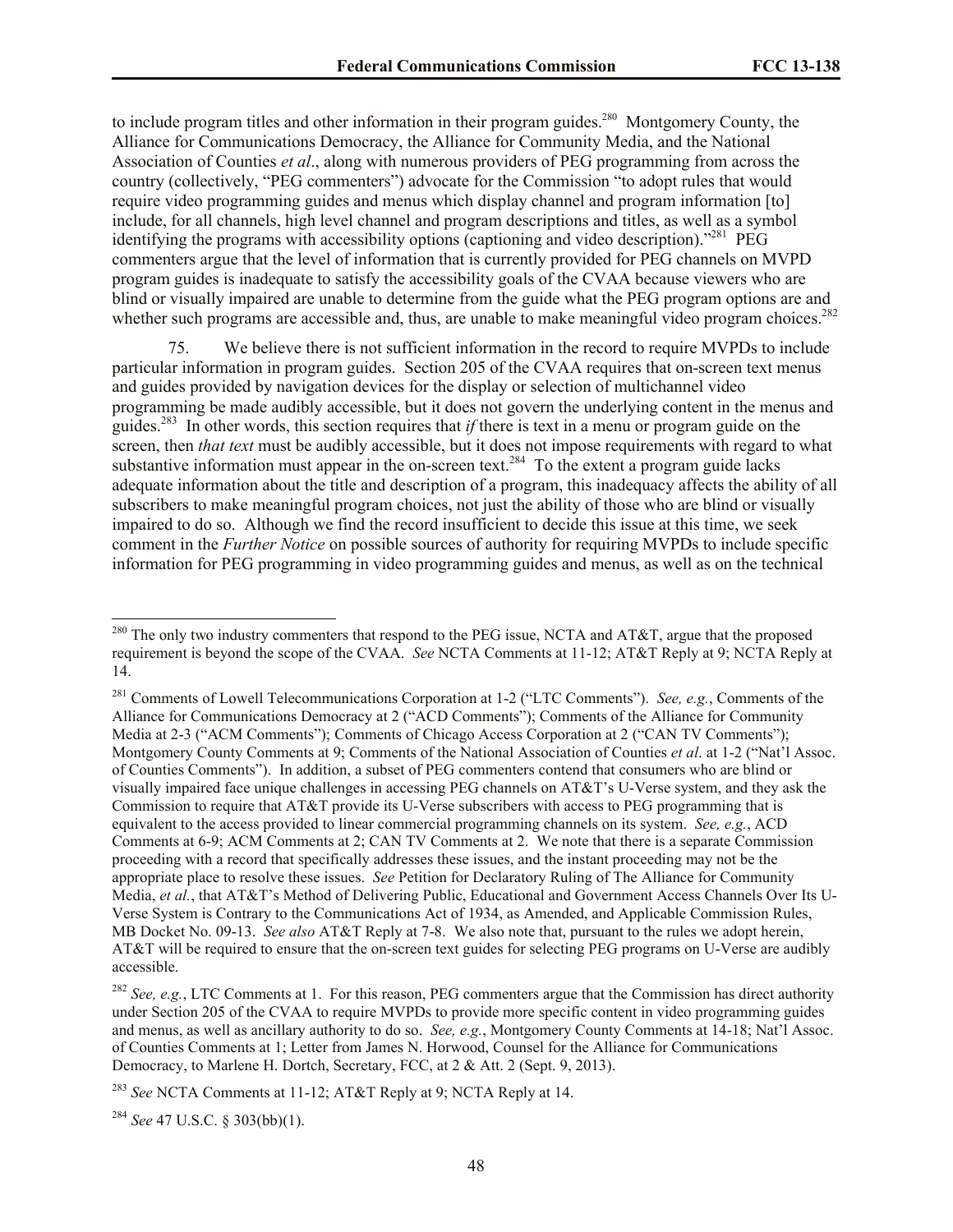issues and costs for MVPDs to comply with such requirements.<sup>285</sup> We recognize the important role of PEG providers in informing the public, including those who are blind or visually impaired, on local community issues, and we encourage MVPDs to provide more detailed information in their program guides for PEG programs where such information is provided by PEG providers and where it is technically feasible.

#### **3. Performance Objectives**

76. At this time, we decline to adopt performance objectives to evaluate accessibility or compliance with the rules we adopt pursuant to Sections 204 and 205. As noted above, Section 303(aa)(1) of the Act prohibits the Commission from "specify[ing] the technical standards, protocols, procedures, and other technical requirements for meeting" the accessibility requirements of this section.<sup>286</sup> Section 303(bb)(1) of the Act includes a similar restriction.<sup>287</sup> In the *NPRM*, we inquired whether we can adopt specific metrics to evaluate accessibility and compliance with Sections 204 and 205, given this limitation.<sup>288</sup> We also asked whether there are performance objectives or functional criteria that covered entities can look to voluntarily as an aid in meeting their Section 204 and 205 accessibility obligations.<sup>289</sup> CTIA cautions that "[w]hile guidance from the Commission on what it means to be 'accessible' may be appropriate and helpful, the rules should not contain any particular standards, objectives, or other metrics," because "[s]uch 'voluntary' standards or performance objectives will inevitably become the standards against which covered entities' accessibility approaches are judged, and so will serve as *de facto* requirements in contravention of Congress' intent.<sup>5290</sup> Because we are providing guidance on what it means to be "accessible" by applying the definition in Section 6.3(a) of the Commission's rules and because we do not wish to impede innovation in the design of accessible apparatus by prematurely adopting performance objectives, we decline to adopt any voluntary performance objectives, functional criteria, or any other specific metrics for accessibility at this time, but we can reconsider whether there is a need for voluntary guidelines on accessibility after the requirements go into effect. In the meantime, we encourage covered entities to engage in the type of voluntary effort envisioned by NCAM, which would involve coordination between industry and consumer groups on considering "a set of common and translatable approaches" to accessibility as a means to reduce confusion for consumers and to promote commonality across devices.<sup>291</sup> We also note that the *VPAAC Second Report: User Interfaces* describes accessibility criteria agreed upon by industry and consumer groups, which may be a helpful reference for covered entities as they undertake voluntary efforts to develop approaches to accessibility.<sup>292</sup>

<sup>288</sup> *NPRM*, 28 FCC Rcd at 8522, ¶ 38.

<sup>289</sup> *Id*.

l

<sup>291</sup> NCAM Reply at 4 (noting that "[c]ooperative trade associations, consumer groups and organizations with expertise in this field can be brought into a process that can aid in the implementation of better and more coherent solutions, with innovation supported and encouraged").

(continued....)

<sup>285</sup> *See infra* ¶ 144.

 $286$  47 U.S.C. § 303(aa)(1).

 $^{287}$  *Id.* § 303(bb)(1).

<sup>290</sup> CTIA Reply at 5. *See also* CEA Comments at 26-27; Verizon Comments at 9; AT&T Reply at 6. *But see* ACB Comments at 12-13 ("urg[ing] the FCC to establish performance objectives that will ensure that the devices and software will be usable," and suggesting use of the Department of Justice's "effective communication" standard); DISH/EchoStar Comments at 6, n. 23 (stating that "'[s]pecific metrics to evaluate accessibility and compliance' could be useful if based on functional criteria, but must not be any more specific than that"); AllVid Reply at 4-5 ("While the CVAA does not allow the Commission to mandate a particular technology to accomplish Section 205's specific access objectives, the agency could create performance standards or other guidelines.") (footnotes omitted).

<sup>292</sup> *See generally VPAAC Second Report: User Interfaces*. *See also* CTIA Reply at 7, n. 18 (observing that "[t]o the extent that covered entities feel they need greater guidance on what the community considers to be the meaning of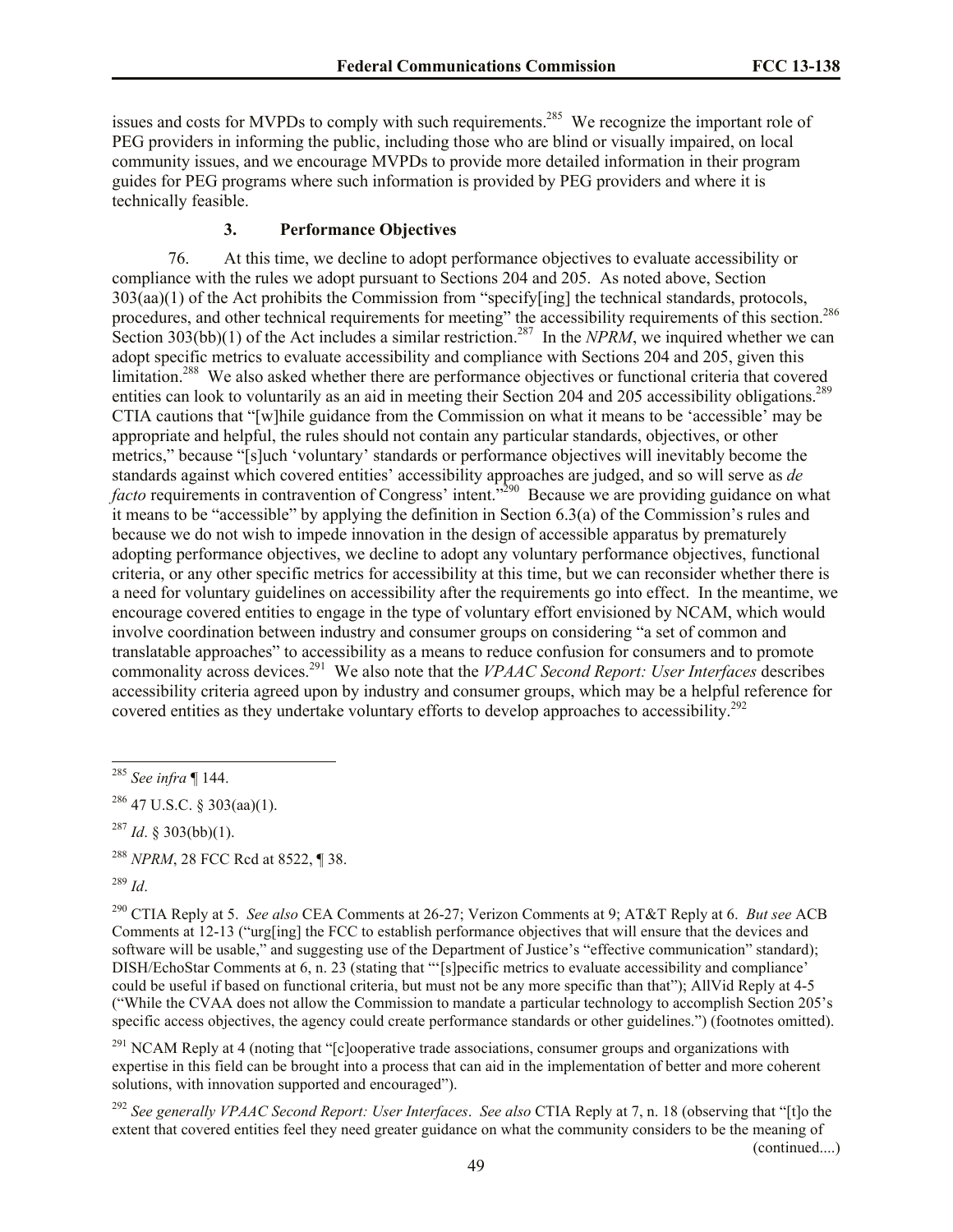#### **4. Achievability**

77. We adopt rules for "achievability" that are consistent with our implementation of standards for achievability in other CVAA contexts. Section 303(aa)(1) of the Act indicates that apparatus covered by Section 204 are required to make appropriate built-in apparatus functions accessible to and usable by individuals who are blind or visually impaired only "if achievable (as defined in section 716)."<sup>293</sup> Similarly, Section 303(bb)(1) requires on-screen text menus and guides for the display or selection of multichannel video programming on navigation devices covered by Section 205 to be audibly accessible by individuals who are blind or visually impaired only "if achievable (as defined in section 716)."<sup>294</sup> Section 716 of the Act defines "achievable" as "with reasonable effort or expense, as determined by the Commission," and it directs the Commission to consider the following factors in determining whether the requirements of a provision are achievable: "(1) The nature and cost of the steps needed to meet the requirements of this section with respect to the specific equipment or service in question. (2) The technical and economic impact on the operation of the manufacturer or provider and on the operation of the specific equipment or service in question, including on the development and deployment of new communications technologies. (3) The type of operations of the manufacturer or provider. (4) The extent to which the service provider or manufacturer in question offers accessible services or equipment containing varying degrees of functionality and features, and offered at differing price points."<sup>295</sup>

78. As proposed in the *NPRM*, we adopt a flexible approach to achievability, consistent with the approach adopted in the *Emergency Information/Video Description Order*, the *IP Closed Captioning*  Order, and the *ACS Order*.<sup>296</sup> When faced with a complaint or enforcement action for a violation of the requirements adopted herein pursuant to either Section 204 or Section 205 of the CVAA, a covered entity may raise as a defense that a particular apparatus or navigation device does not comply with the rules because compliance was not achievable under the statutory factors.<sup>297</sup> Alternatively, a covered entity may seek a determination from the Commission that compliance with all of our rules is not achievable *before* manufacturing or importing the apparatus or navigation device.<sup>298</sup> Covered entities that do not make a particular apparatus or navigation device accessible, and subsequently claim as a defense that it is not achievable for them to do so, bear the burden of proof on this defense.<sup>299</sup> Consistent with our implementation of achievability in prior CVAA contexts, we find that it is appropriate to weigh each of the four statutory factors equally, and that achievability should be evaluated on a case-by-case basis.<sup>300</sup>

(Continued from previous page)

 $^{293}$  47 U.S.C. § 303(aa)(1).

 $^{294}$  *Id.* § 303(bb)(1).

 $^{295}$  *Id.* § 617(g).

<sup>296</sup> *See NPRM*, 28 FCC Rcd at 8522-23, ¶ 39.

<sup>297</sup> *See Emergency Information/Video Description Order*, 28 FCC Rcd at 4918-19, ¶ 68; *IP Closed Captioning Order*, 27 FCC Rcd at 848, ¶ 105.

<sup>298</sup> *See Emergency Information/Video Description Order*, 28 FCC Rcd at 4919, ¶ 68; *IP Closed Captioning Order*, 27 FCC Rcd at 848-49, ¶ 105. *See also* 47 C.F.R. § 1.41 (permitting parties to file informal requests for Commission action, based on a clear and concise showing of the facts relied on and relief sought, among other requirements).

<sup>299</sup> *See ACS Order*, 26 FCC Rcd at 14567, 14651-52, ¶¶ 24, 220-22.

<sup>300</sup> *Emergency Information/Video Description Order*, 28 FCC Rcd at 4918, ¶ 68; *IP Closed Captioning Order*, 27 FCC Rcd at 848, ¶ 105; *ACS Order*, 26 FCC Rcd at 14608, ¶¶ 122-23.

<sup>&#</sup>x27;accessible,' such guidance already exists in the [*VPAAC Second Report: User Interfaces*]," which "contain[s] thoughtful discussions that covered entities may find helpful").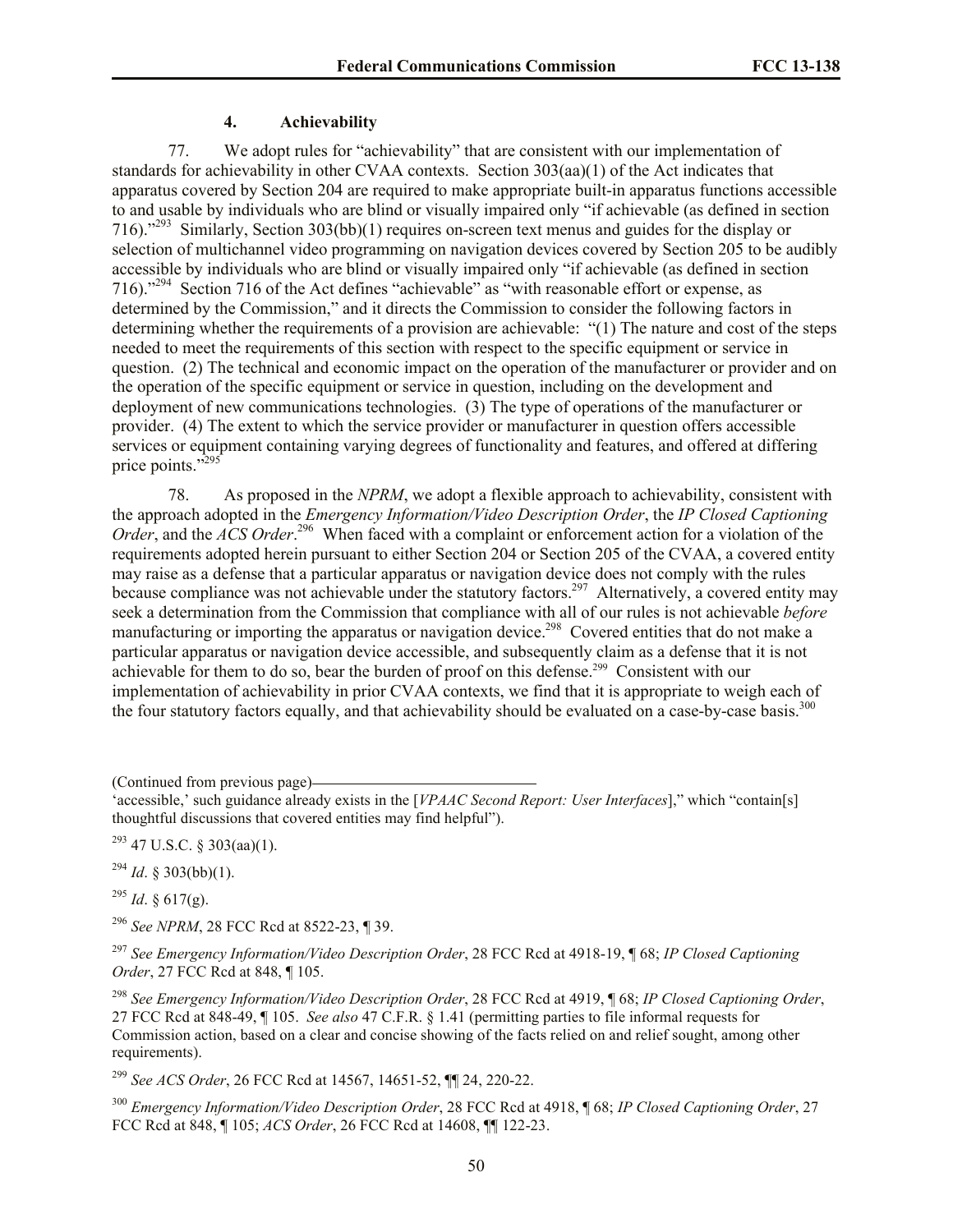Commenters agree with this approach.<sup>301</sup> In evaluating evidence offered to prove that compliance is not achievable, we will be informed by the analysis in the *ACS Order*, in which the Commission provided a detailed explanation of each of the four statutory factors.<sup>302</sup> We remind parties that the achievability limitation is applicable to Sections 303(aa)(1) and 303(bb)(1) of the Act.

### **B. Activating Accessibility Features Through a Mechanism Reasonably Comparable to a Button, Key, or Icon**

### **1. Reasonably Comparable Requirement**

79. We codify in our rules the language in Sections 303(aa)(3) and 303(bb)(2) of the Act, which provides that certain accessibility features must be accessible through a mechanism reasonably comparable to a button, key, or icon. Specifically, Section 303(aa)(3) requires digital apparatus covered by Section 204 of the CVAA to provide "built in access to [] closed captioning and video description features *through a mechanism that is reasonably comparable to a button, key, or icon* designated for activating the closed captioning or accessibility features."<sup>303</sup> Similarly, Section 303(bb)(2) requires "navigation devices with built-in closed captioning capability" covered by Section 205 of the CVAA to provide "access to that capability *through a mechanism [that] is reasonably comparable to a button, key,*  or icon designated for activating the closed captioning, or accessibility features."<sup>304</sup> In the discussion that follows, we provide guidance to covered entities with regard to which activation mechanisms are "reasonably comparable to a button, key, or icon." In determining whether an activation mechanism is reasonably comparable to a button, key, or icon, we will consider the simplicity and ease of use of the mechanism.

80. Based on the record, we decline to adopt our proposal to require that closed captioning or video description features be activated in a single step.<sup>305</sup> In the *NPRM*, we explained that such a requirement would allow users to activate the closed captioning or video description immediately in a single step just as a button, key, or icon can be pressed or clicked in a single step.<sup>306</sup> Commenters l

<sup>303</sup> 47 U.S.C. § 303(aa)(3) (emphasis added).

<sup>304</sup> *Id*. § 303(bb)(2) (emphasis added).

<sup>306</sup> *Id*. at 8524, ¶ 43.

<sup>301</sup> *See* DISH/EchoStar Comments at 6, n. 24; Montgomery County Comments at 19; NAD/Consumer Groups Comments at 7; Panasonic Comments at 13; Verizon Comments at 10.

<sup>302</sup> *See ACS Order*, 26 FCC Rcd at 14607-19, ¶¶ 119-48. Panasonic urges the Commission to "recognize that products are positioned at differing features and price points which may influence the achievability of accessibility features." Panasonic Comments at 13. We note that, pursuant to the fourth statutory factor, the Commission must consider "the extent to which the service provider or manufacturer in question offers accessible services or equipment containing varying degrees of functionality and features, and offered at differing price points" and weigh this consideration equally with the other three factors. 47 U.S.C. § 617(g). *See also ACS Order*, 26 FCC Rcd at 14616-19, ¶¶ 140-48. In interpreting this factor, the Commission has found that "[a] covered entit[y] generally need not consider what is achievable with respect to every product, if the entity offers consumers with the full range of disabilities meaningful choices through a range of accessible products with varying degrees of functionality and features, at differing price points." *Id*. at 14617, ¶ 142. Montgomery County asserts that all classes of devices should have accessibility features and that "[t]here is no basis for requiring only a subset of available devices [to] have the accessibility features." *See* Montgomery County Comments at 20-21. To the extent Montgomery County is arguing that all models of navigation devices must be made accessible, we believe that requiring a covered entity to make all models of navigation devices accessible would be at odds with Congress's intent in adopting the fourth factor of the achievability test, provided that the covered entity offers a full range of functionality within a line of products as well as a full range of prices within the product line, if achievable. *See ACS Order*, 26 FCC Rcd at 14617, ¶ 142 ("To satisfy the fourth achievability standard, a covered entity is required by the CVAA to offer people with each type of disability accessibility features within a line of products that includes the full range of functionality within the product line as well as a full range of prices within the product line, if achievable.").

<sup>305</sup> *See NPRM*, 28 FCC Rcd at 8524-25, ¶¶ 43, 46.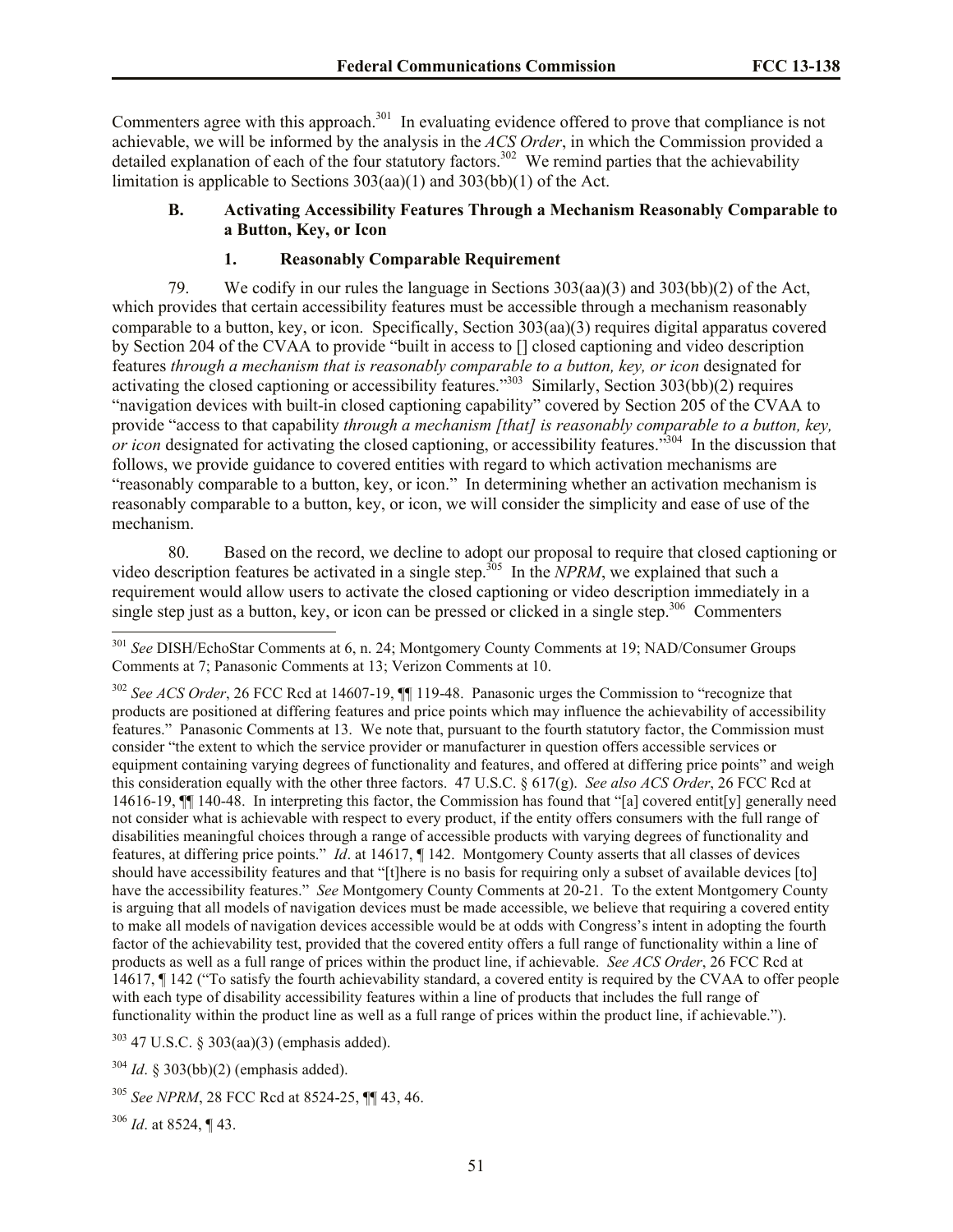generally oppose a single step requirement.<sup>307</sup> NAD/Consumer Groups believe that the single step proposal is too vague because it does not specify from where the single step is permitted.<sup>308</sup> Other commenters argue that a single step requirement would hinder innovation, observing that there are other useful activation mechanisms (*e.g.*, voice or gesture control) that may be reasonably comparable to a button, key, or icon and relatively simple for consumers to use, but would not satisfy a single step mandate.<sup>309</sup> Commenters also emphasize that Section 204 permits "alternate means of compliance," while Section 205 gives entities that provide navigation devices subject to that section "maximum flexibility in the selection of means for compliance with section 303(bb)(2) of the [Act]," and that requiring a single step contravenes the flexibility that Congress intended for covered entities.<sup>310</sup> Given the concerns raised in the record about its potential to inhibit simplified and innovative solutions, we decline to adopt a single step requirement. We are mindful of the need to ensure that covered entities can continue to develop innovative compliance solutions, without being precluded from using a particular technology to achieve an activation mechanism that is "reasonably comparable to a button, key, or icon."

Although we codify the statutory language that requires a mechanism reasonably comparable to a button, key, or icon to activate certain accessibility features and reject a single step requirement, we believe it is useful to provide guidance to covered entities as to what "reasonably comparable to a button, key, or icon" means. $311$  In determining whether an activation mechanism is reasonably comparable to a button, key, or icon, the Commission will consider the simplicity and ease of use of the mechanism.<sup>312</sup> We believe this approach is consistent with Congress's intent "to ensure ready"

 $\overline{a}$ 

<sup>308</sup> *See* NAD/Consumer Groups Comments at 9. *See also* Letter from Andrew S. Phillips, Policy Counsel, NAD, to Marlene H. Dortch, Secretary, FCC, at 2 (Aug. 1, 2013) ("NAD/Consumer Groups Aug. 1 *Ex Parte* Letter").

<sup>309</sup> *See* AT&T Comments at 15-17; CEA Comments at 20; DIRECTV Comments at 9; DISH/EchoStar Comments at 8; ITIC Comments at 7; NCTA Comments at 14-15; Rovi Comments at 8-9; TIA Comments at 11; Verizon Comments at 11; CEA Reply at 14-15; CenturyLink Reply at 6; NCTA Reply at 10. CEA also explains that imposing a single step requirement would pose a unique hardship for touchscreen devices, which typically have a small number of buttons. CEA Comments at 20.

<sup>310</sup> Pub. L. No. 111-260, §§ 204(c), 205(b)(5). *See NPRM*, 28 FCC Rcd at 8526-27, ¶ 49; AT&T Comments at 14 ("Section 205(b)(5) requires the Commission to permit the entity providing the navigation device used to access multichannel video programming 'maximum flexibility' in selecting the best means to make closed captioning accessible via a mechanism that is reasonably comparable to a button, key, or icon.") (footnote omitted); CEA Comments at 19 (stating that, in addition to "maximum flexibility" in Section 205 and "alternate means of compliance" in Section 204, "Congress's use of the phrase 'reasonably comparable' in Sections 204 and 205 demonstrates its intent to preserve industry flexibility to devise and implement innovative activation mechanisms for closed captioning and video description features") (footnote omitted). *See also* CEA Reply at 13-15; ESA Reply at 3; NCTA Reply at 9. *But see* NAD/Consumer Groups Comments at 11 (arguing that "an entity should be given flexibility as to where on a remote control the button for accessing the closed captioning control is placed, but the entity must provide a clearly labeled button on the remote, otherwise accessibility will not be achieved").

<sup>311</sup> We note that the VPAAC did not reach consensus on what the phrase "reasonably comparable to a button, key, or icon" means, and the discussion of this issue in the *VPAAC Second Report: User Interfaces* reflects the disparate views of industry and consumer groups as to the meaning of this phrase that are evident in the record of this proceeding. *See VPAAC Second Report: User Interfaces* at 20-21. *See also NPRM*, 28 FCC Rcd at 8523-24, ¶ 42.

<sup>312</sup> *See* ESA Comments at 8 (stating that the reasonably comparable requirement "should be interpreted to include *any simple means* for activating the specified capabilities") (emphasis added); AFB Reply at 6 (stating that the Commission should "at a minimum, expect equipment to offer *a simple straightforward mechanism* that is, like a button, key or icon, self-evident and that also requires minimal, if any, consultation with any accompanying documentation or on-board guidance.") (emphasis added).

<sup>307</sup> *See* AT&T Comments at 15-17; CEA Comments at 18-20; DIRECTV Comments at 8-9; DISH/EchoStar Comments at 7-8; ESA Comments at 7-8; ITIC Comments at 6-7; NAD/Consumer Groups Comments at 9; NCTA Comments at 13-15; Rovi Comments at 8-9; TIA Comments at 10-11; Verizon Comments at 11; CEA Reply at 13- 15; CenturyLink Reply at 6; CTIA Reply at 4; NCTA Reply at 9-11. *But see* Montgomery County Comments at 18- 19; AFB Reply at 6; Reply Comments of Montgomery County, Maryland at 11 ("Montgomery County Reply").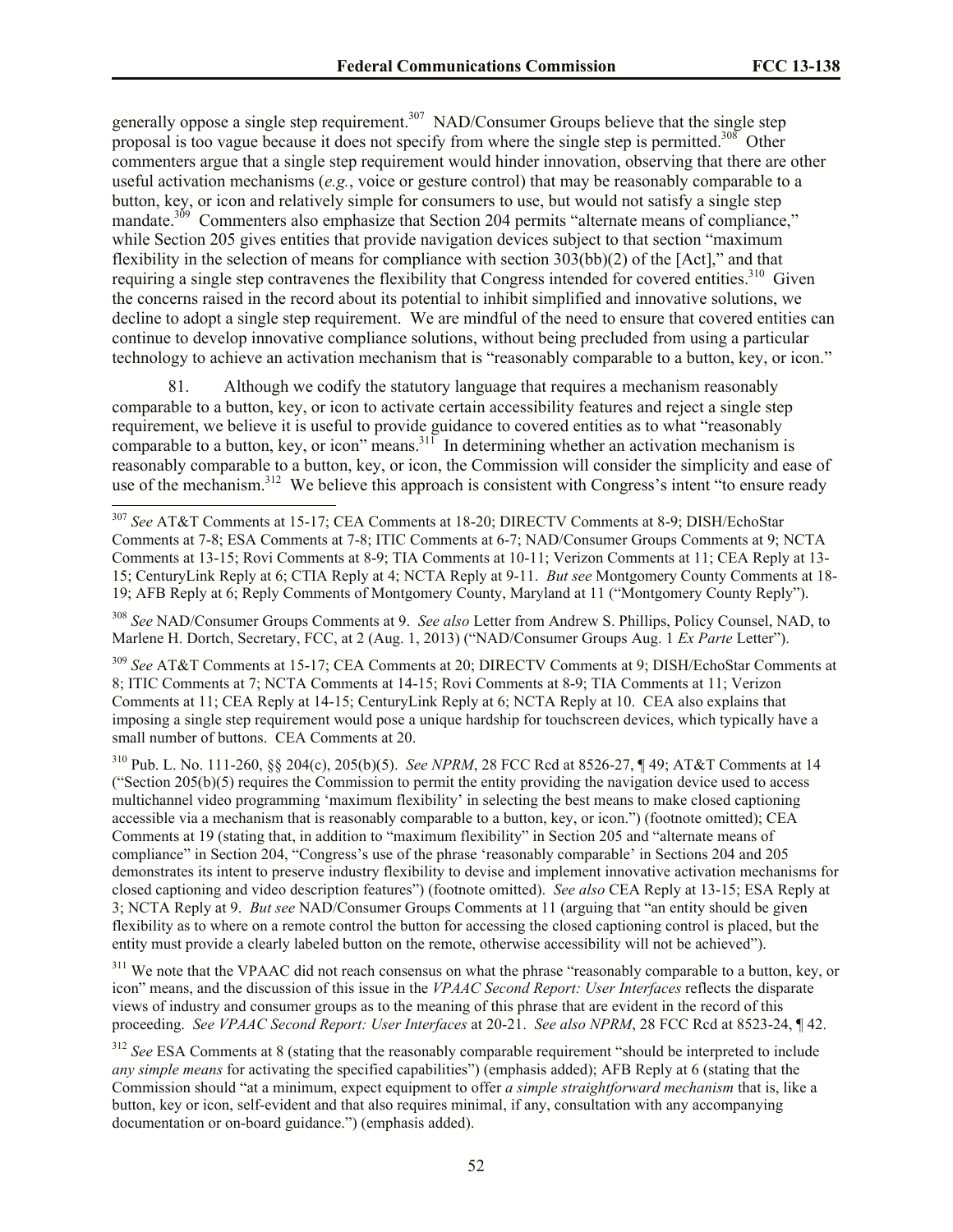access to these features by persons with disabilities,"<sup>313</sup> while still giving covered entities the flexibility contemplated by the statute. To provide some clarity to covered entities, we provide some examples of mechanisms that we consider to be and consider not to be reasonably comparable to a button, key, or icon. For example, we believe that compliant mechanisms include, but are not limited to, the following: a dedicated button,  $3^{314}$  key, or icon; voice commands;  $3^{315}$  gestures;  $3^{316}$  and a single step activation from the same location as the volume controls. In contrast, for example, we find that having to turn off the device in order to access the closed captioning activation mechanism through another menu is not a mechanism that is reasonably comparable to a button, key, or icon. 317

82. Consistent with the statute's "reasonably comparable" and "maximum flexibility" provisions, we do not require covered entities to use a specific mechanism to satisfy the requirements of Sections 303(aa)(3) and 303(bb)(2) of the Act. For example, if Congress had intended for the only permissible activation mechanism to be a button, or a key, or an icon, as some advocate, $318$  we expect that Congress would have expressly stated this. Instead, Congress required a mechanism "*reasonably* 

 $\overline{a}$ 

<sup>315</sup> *See, e.g.*, CEA Comments at 20 ("[S]ome devices do not include any buttons but instead rely on voice or gesture recognition to activate and deactivate certain features, which for some users may be better accessibility solutions than a designated physical button."); ITIC Comments at 7 ("[S]ome devices do not have buttons at all, but rather, rely either on touch interfaces, gestures or voice commands. Indeed, voice control may provide greater accessibility than physical buttons for individuals who are blind or visually-impaired.").

<sup>316</sup> *See id*. *See also* NCTA Comments at 14-15 (stating that "operators may eventually deploy devices with gesture recognition that will revolutionize accessibility").

<sup>317</sup> See NAD/Consumer Groups Comments at 8 ("Most infamously difficult to find, a specific cable box must be first 'turned off' before the closed captioning mechanism can be accessed through a special menu feature.").

<sup>&</sup>lt;sup>313</sup> House Committee Report at 31; Senate Committee Report at 14.

<sup>&</sup>lt;sup>314</sup> In the *NPRM*, we asked how the "reasonably comparable" requirement should apply with respect to programmable universal remotes that can be programmed with different features. *NPRM*, 28 FCC Rcd at 8524, ¶ 44. NAD/Consumer Groups argue that use of programmable buttons that can be programmed for activation of closed captioning is "completely at odds with the plain language of Sections 204 and 205 of the CVAA, which do not permit an apparatus to be delivered to the user without a *fully realized* mechanism comparable to a button, key, or icon able to activate or deactiv[ate] closed captions." NAD/Consumer Groups Aug. 1 *Ex Parte* Letter at 2 (emphasis in original). *But see* Letter from James R. Coltharp, Chief Policy Advisor, FCC & Regulatory Policy, Comcast Corporation, to Marlene H. Dortch, Secretary, FCC, at 1 (Aug. 1, 2013) (noting that Comcast's demonstration of its next-generation, cloud-based video platform with accessibility features used a remote with "programmable 'soft keys' that will be configurable to enable quick access to a number of features, including accessibility features"). While we recognize that the process of programming buttons on a remote control may not be simple and straightforward, particularly for an individual with disabilities, we believe that once a button is programmed for closed captioning or video description activation, it offers a mechanism that has the equivalent simplicity and ease of use as a dedicated physical button. Thus, we find that a button on a remote control that can be programmed as a dedicated activation mechanism for closed captioning or video description satisfies the "reasonably comparable to a button, key, or icon" requirement if the covered entities who choose to rely on this mechanism to satisfy their statutory obligation either ensure that the remote can be programmed in a simple, straightforward manner by an individual with disabilities, or provide customer support at the consumer's home to assist with programming the remote.

<sup>318</sup> *See* Walt Comments at 1; Comments of Maggie Tonkinson at 1; NAD/Consumer Groups Aug. 1 *Ex Parte* Letter at 2 ("The CVAA's mandate is clear: *covered apparatuses must have a dedicated button, key, or icon* that can be easily identified.") (emphasis in original); Wireless RERC Reply at 5-6 (stating that a "minimal step accessibility button, key, and/or icon" should be included on navigation devices). *But see* CEA Comments at 20; DISH/EchoStar Comments at 9; ESA Comments at 6-7; NCTA Comments at 14, n. 45; Rovi Comments at 9; CEA Reply at 13-14; CTIA Reply at 4. Although Sections 204 and 205 do not require dedicated physical buttons, keys, or icons, these are examples of mechanisms that would satisfy Sections 204 and 205. *See supra* ¶ 81.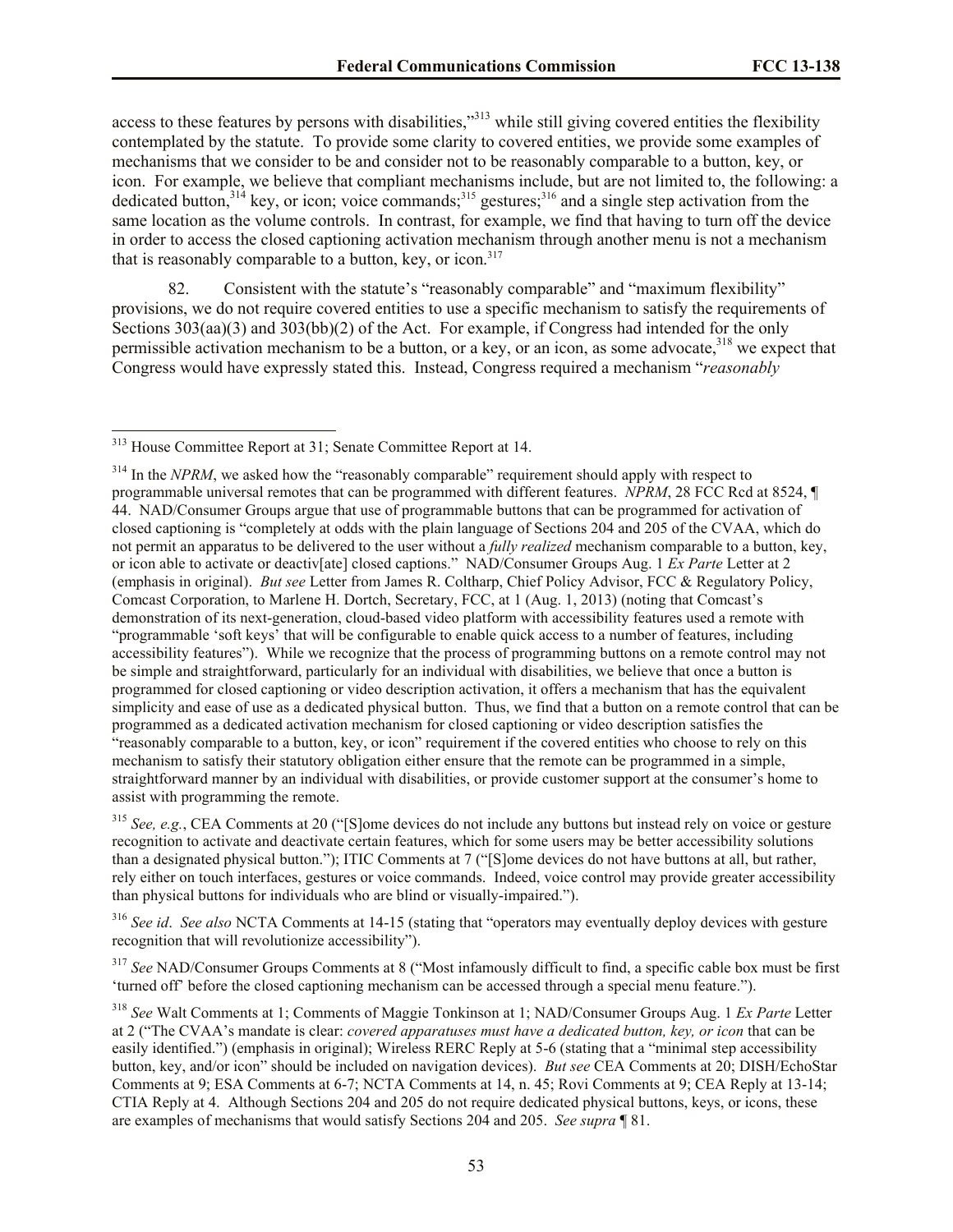*comparable to* a button, key, or icon<sup>319</sup> and, with respect to Section 205, gave providers and manufacturers of navigation devices "maximum flexibility in the selection of means for compliance."<sup>320</sup> For the same reason, we disagree with NAD/Consumer Groups that we should "require the closed captioning control to be activated in a single action from all of the same locations from which the volume can be adjusted in a single action, or if the apparatus lacks a volume control, from all of the same locations where the apparatus's other primary controls, such as play/pause or fast-forward and rewind buttons, are located."<sup>321</sup> The statute does not require that the mechanism be activated from the same location as the volume controls or other primary controls, and, with respect to Section 205, such a requirement would be inconsistent with the "maximum flexibility" granted to covered entities in determining the means of compliance. $322$ 

83. We also reject the notion put forth by CEA that "reasonably comparably to a button, key, or icon" means that a person with disabilities can access the covered accessibility features in the same or a similar number of steps as a person without disabilities.<sup>323</sup> Such an interpretation would lead to results that are wholly inconsistent with the intent of the statute to ensure that persons with disabilities have not only access but "ready" access to the features that make video programming accessible to them.<sup>324</sup> For example, under this approach, a mechanism that requires a person with disabilities to take ten steps to activate closed captioning would be permissible, as long as it also takes a person without disabilities ten steps to activate closed captioning. Such an approach is clearly inconsistent with Congress's intent in enacting Sections 204 and  $205$ .<sup>325</sup> For similar reasons, we find unpersuasive DISH/EchoStar's assertion that "the Commission should interpret 'reasonably comparable' to mean the same number of steps required to access other core features of a device (*e.g.*, for set-top boxes, the display and selection of programming)."<sup>326</sup> By DISH/EchoStar's own admission, "[t]he core features and number of steps may

<sup>320</sup> *See* 47 U.S.C. §§ 303(aa)(3), 303(bb)(2) (emphasis added); Pub. L. No. 111-260, § 205(b)(5).

<sup>321</sup> *See* NAD/Consumer Groups Aug. 1 *Ex Parte* Letter at 2. *But see* NCTA Reply at 9, n. 35 (arguing that NAD/Consumer Groups' approach "would provide even less flexibility than a 'single step' approach"). Although Sections 204 and 205 do not require an activation in a single action from the same location as the volume controls, we believe this is an example of a mechanism that would satisfy Sections 204 and 205. *See supra* ¶ 81.

 $322$  Pub. L. No. 111-260, § 205(b)(5). We note NCAM's caution that "quite often hearing and sighted users are just as frustrated by poor user interface design, so reliance on an 'equivalence' requirement could result in captioning and video description controls that are just as frustrating, just equally so with every other user." NCAM Reply at 3- 4.

<sup>&</sup>lt;sup>319</sup> CEA, DISH/EchoStar, DIRECTV, and Rovi suggest that "[w]hen dedicated physical buttons are used to control volume and/or channel selection, the controls for access to closed captions . . . must also be reasonably comparable to physical buttons, comparable in accessibility to those provided for control of volume or channel selection." DIRECTV Comments at 9, citing *VPAAC Second Report: User Interfaces* at 20. *See also* CEA Comments at 20-21; DISH/EchoStar Comments at 8; Rovi Comments at 9. We do not think that requiring a mechanism to be "reasonably comparable to physical buttons" if physical buttons are used for volume and channel selection differs in a meaningful way from the general requirement that activation mechanisms must be "reasonably comparable to a button, key, or icon;" in both instances, a physical button is not required. And, if an activation mechanism for closed captioning or video description is "comparable in accessibility" to the volume and channel selection controls, that may be an indication that it is simple and easy to use, but is not necessarily determinative.

<sup>323</sup> *See* CEA Comments at 21; CEA Reply at 15.

<sup>&</sup>lt;sup>324</sup> House Committee Report at 31 (stating that the purpose of the "reasonably comparable" requirement "is to ensure ready access to these features by persons with disabilities"); Senate Committee Report at 14 (same). *See* AFB Reply at 6 ("Since the 'same number of steps' standard is in effect what we are living with today and which Congress has clearly rejected, the requirement must certainly be stronger than some might suggest.").

<sup>&</sup>lt;sup>325</sup> *See supra* note 324 and accompanying text.

<sup>326</sup> DISH/EchoStar Aug. 21 *Ex Parte* Letter at 3.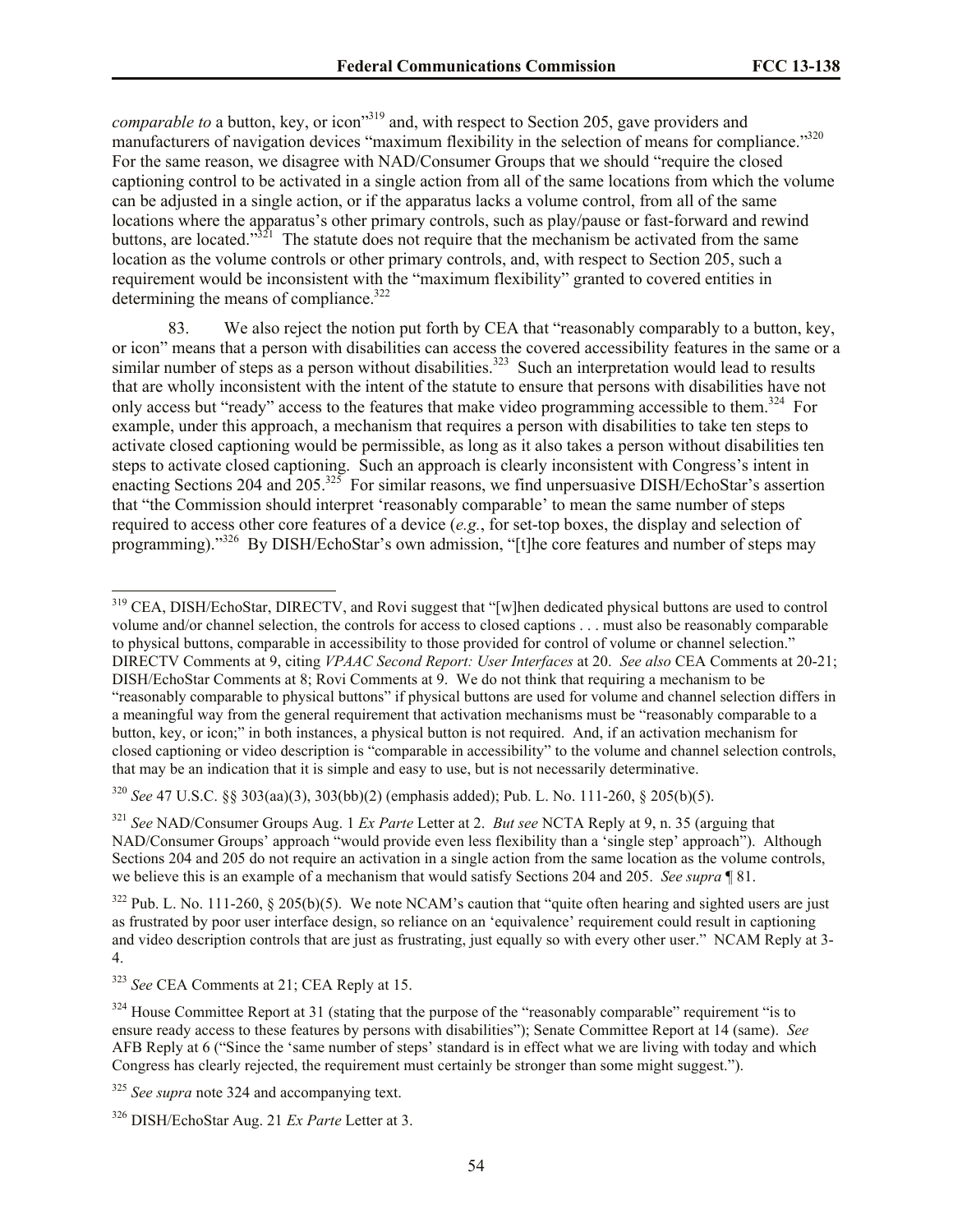vary" even "among devices designed by a single manufacturer,"<sup>327</sup> and DISH/EchoStar's explanation of what constitutes a "core feature" is vague; thus, such a standard would not ensure that individuals with disabilities have "ready" access to closed captioning and video description features, as Congress intended.

# **2. Accessibility Features Covered by Sections 204 and 205**

84. *Section 204 Requirements.* Section 303(aa)(3) of the Act requires covered digital apparatus to provide "built in access to [] *closed captioning and video description features* through a mechanism that is reasonably comparable to a button, key, or icon designated for activating the closed captioning or accessibility features."<sup>328</sup> We conclude that the statutory language is clear that closed captioning and video description on apparatus covered by Section 204 must have an activation mechanism that is reasonably comparable to a button, key, or icon. No commenter disagrees.<sup>329</sup>

85. *Section 205 Requirements*. Section 303(bb)(2) of the Act requires "navigation devices with *built-in closed captioning capability*" to provide "access to *that capability* through a mechanism [that] is reasonably comparable to a button, key, or icon designated for activating the closed captioning, or accessibility features.<sup>3330</sup> We conclude that Section 303(bb)(2) clearly applies to activation of closed captioning on navigation devices covered by Section 205. No commenter disagrees.<sup>331</sup> With regard to video description, in the *NPRM*, we noted that Section 205 includes a similar requirement for a mechanism reasonably comparable to a button, key, or icon as in Section 204, but that the provision in Section 205 explicitly references only closed captioning capability; video description is not expressly mentioned.<sup>332</sup> ACB, Montgomery County, and Rovi Corporation ("Rovi") believe that we should require a mechanism reasonably comparable to a button, key, or icon to activate video description in navigation devices covered by Section 205.<sup>333</sup> In particular, Montgomery County argues that requiring a mechanism reasonably comparable to a button, key, or icon to activate video description is a "reasonable interpretation[], consistent with the goals of the CVAA,"334 and Rovi asserts that "the Commission should reasonably interpret 'or accessibility features' in Section 205 as including video description."<sup>335</sup> Other commenters disagree, arguing that the literal language of the statute makes clear that Congress did not intend for Section 205 to apply to any features other than closed captioning.<sup>336</sup> CEA and other commenters further argue that the phrase "accessibility features" "merely describes an activation mechanism  $-i.e.,$  a mechanism for activating multiple accessibility features — to which the mandated user control mechanism for closed captioning . . . may be reasonably comparable to satisfy the requirements of the statute," and that it does not encompass video description.<sup>337</sup> Based on the record, at this time, we do not require Section 205 navigation devices to provide an activation mechanism that is

<sup>329</sup> *See* AT&T Comments at 17; CEA Comments at 18; DIRECTV Comments at 18; DISH/EchoStar Comments at 9.

<sup>332</sup> *NPRM*, 28 FCC Rcd at 8525, ¶ 45.

<sup>333</sup> *See* ACB Comments at 13; Montgomery County Comments at 18; Rovi Comments at 8.

<sup>334</sup> Montgomery County Comments at 18.

<sup>335</sup> Rovi Comments at 8.

<sup>336</sup> *See* AT&T Comments at 17-18; CEA Comments at 22; DIRECTV Comments at 18-19; DISH/EchoStar Comments at 9; NCTA Comments at 16; CEA Reply at 15-16; CenturyLink Reply at 7; NCTA Reply at 9, n. 34.

<sup>337</sup> CEA Comments at 22 (footnote omitted). *See also* AT&T Comments at 17; DIRECTV Comments at 19; CEA Reply at 16-17; CenturyLink Reply at 7.

 $\overline{a}$ <sup>327</sup> *Id*.

 $328$  47 U.S.C. § 303(aa)(3) (emphasis added).

<sup>330</sup> 47 U.S.C. § 303(bb)(2) (emphasis added).

<sup>331</sup> *See* AT&T Comments at 17; DIRECTV Comments at 18-19; DISH/EchoStar Comments at 9; NCTA Comments at 16.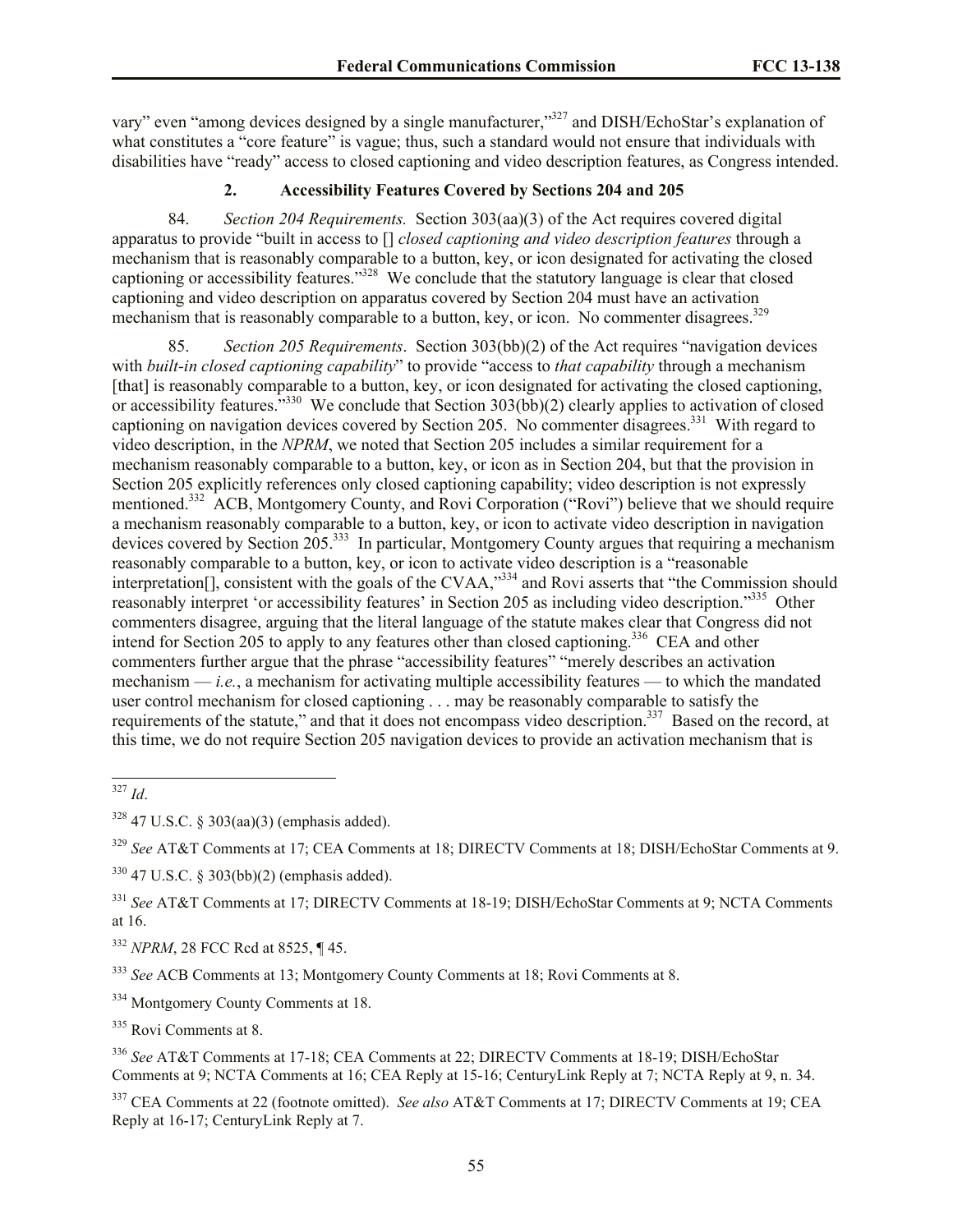reasonably comparable to a button, key, or icon for video description because we believe we are constrained by Congress's omission of video description in Section 205, but we inquire in the *Further Notice* whether the secondary audio stream for audible emergency information (which is also used for video description) must be activated through a mechanism reasonably comparable to a button, key, or icon pursuant to Section 203 of the CVAA.<sup>338</sup> However, we strongly encourage manufacturers and providers of navigation devices to provide a simple and easy means to access video description for consumers who are blind or visually impaired.

86. *Other Accessibility Features*.At this time, the record does not support requiring accessibility features other than closed captioning (for Section 204 and Section 205 devices) and video description (for Section 204 devices) to be activated by a mechanism reasonably comparable to a button, key, or icon. In the *NPRM*, we sought comment on whether there are additional "accessibility features" that Sections 204 and 205 require to be activated via a mechanism similar to a button, key, or icon.<sup>339</sup> For example, we asked whether "accessibility features" includes activation of the audible output of on-screen text menus or guides and related settings (*e.g.*, volume, speed, and verbosity), and whether it includes closed captioning settings (*e.g.*, font, color, and size of captions), and whether such settings should be required to be in the first level of a menu.<sup>340</sup> Montgomery County, NAD/Consumer Groups, and Dorothy L. Walt support a broad interpretation of the term "accessibility features" to include other accessibility settings.<sup>341</sup> CEA and other industry commenters argue that the phrase "accessibility features" "is *not* an invitation to impose new, and hitherto unspecified, regulatory requirements on additional accessibility features besides closed captioning and video description (in Section 204) and closed captioning (in Section 205)."<sup>342</sup> Because the record does not fully address how accessibility features that involve the selection of settings on a menu (as opposed to simply activating and deactivating the feature) can be "activated" through a mechanism reasonably comparable to a button, key, or icon, we do not adopt requirements for additional accessibility features at this time. However, we inquire in the *Further Notice*  whether we should impose such requirements and, if so, how such requirements could be implemented.<sup>343</sup> In addition, we strongly encourage covered entities, when designing their devices, to provide a simple and easy means to access accessibility settings for persons with disabilities.

# **V. OBLIGATION OF COVERED ENTITIES TO PROVIDE ACCESSIBILITY UNDER SECTION 205**

#### **A. Obligation to Provide Accessibility Upon Request Under Section 303(bb)(1)**

87. In this section, we discuss the respective obligations of MVPDs and manufacturers of navigation devices pursuant to Section 205(a) of the CVAA, which adds Section 303(bb)(1) to the Act, to provide navigation devices with audibly accessible on-screen text menus and guides "upon request" to individuals who are blind or visually impaired.<sup>344</sup> In the *NPRM*, the Commission sought comment on

 $\overline{a}$ 

(continued....)

<sup>&</sup>lt;sup>338</sup> See infra ¶ 145-47. Section 203 of the CVAA requires that apparatus designed to receive or play back video programming transmitted simultaneously with sound "have the capability to . . . make available emergency information (as that term is defined in section 79.2 of the Commission's regulations []) in a manner that is accessible to individuals who are blind or visually impaired."  $47 \text{ U.S.C.} \$   $303(u)(1)(C)$ .

<sup>339</sup> *NPRM*, 28 FCC Rcd at 8525, ¶ 47.

<sup>340</sup> *Id*. at 8525-26, ¶¶ 47-48.

<sup>341</sup> *See* Montgomery County Comments at 18; NAD/Consumer Groups Comments at 11; Walt Comments at 1; Montgomery County Reply at 12.

<sup>342</sup> CEA Comments at 22 (emphasis in original). *See also* AT&T Comments at 17; CEA Comments at 22-23; DIRECTV Comments at 19; DISH/EchoStar Comments at 9-10; CEA Reply at 16-17; CenturyLink Reply at 7.

<sup>343</sup> *See infra* ¶¶ 140-43.

<sup>344</sup> 47 U.S.C. § 303(bb)(1). *See also* Pub. L. No. 111-260, §§ 205(b)(3) ("to a requesting blind or visually impaired individual"), 205(b)(4)(A) and (B) ("to the requesting blind or visually impaired individual"). As discussed above,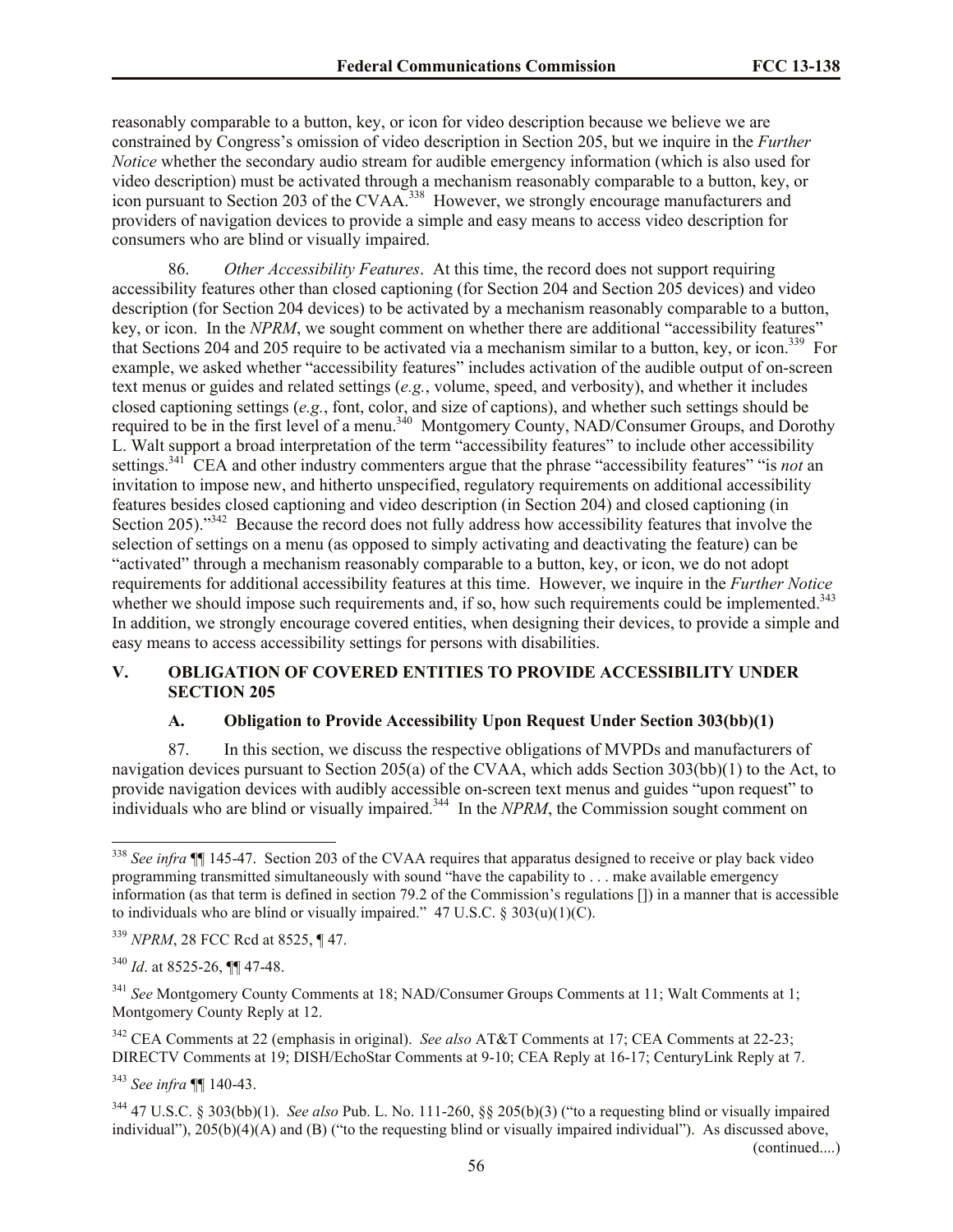how Section 205 should be implemented if it were to conclude that retail navigation devices come within the scope of that provision.<sup>345</sup> The Commission also inquired how it should implement Section 205 requirements if it were to conclude that Section 205 applied to entities other than MVPDs.<sup>346</sup> As discussed below, we conclude that when the covered entity is an MVPD that leases or sells navigation devices to subscribers, the obligation to provide compliant navigation devices "upon request" requires that such MVPD permit blind or visually impaired subscribers to request compliant devices through any means made available generally to other subscribers requesting navigation devices. Similarly, when the covered entity is a manufacturer of navigation devices, we conclude that such manufacturer can comply with its Section 303(bb)(1) obligation to provide compliant navigation devices "upon request" by offering such devices through the same means that it generally uses to provide navigation devices to other consumers (*i.e*., via retail outlets or by providing such devices directly to requesting consumers). We also conclude that, as part of its Section 303(bb)(1) obligation, a manufacturer that relies on retailers to fulfill requests from blind or visually impaired consumers must make a good faith effort to have such retailers make available compliant navigation devices to the same extent they make available navigation devices to other consumers generally. We also conclude that the obligation in Section 303(bb)(1) of the Act to provide compliant navigation devices "upon request" requires covered entities to provide such accessibility within a reasonable time and in a manner that is not more burdensome to requesting blind or visually impaired individuals than is required for other consumers generally to obtain navigation devices.<sup>347</sup>

88. *MVPDs*. Section 205 of the CVAA directs the Commission to require, among other things, that on-screen text menus and guides be made accessible in real time "upon request" and states that "[a]n entity shall only be responsible for compliance with the requirements added by this section with respect to navigation devices that it provides to a *requesting* blind or visually impaired individual."<sup>348</sup> Section 205 does not define the phrase "upon request" or otherwise indicate what Congress envisioned in imposing this obligation.<sup>349</sup> When the covered entity is an MVPD that leases or sells navigation devices to subscribers, we conclude that such MVPD must permit blind or visually impaired subscribers to request compliant devices through any means that it generally makes available to other subscribers requesting navigation devices in order to satisfy its statutory obligation to provide such devices "upon request."<sup>350</sup> For example, if an MVPD generally allows subscribers to order equipment by means of a phone call, email, in-person request or via the MVPD website, it must allow blind or visually impaired subscribers to request accessible devices by those means as well.<sup>351</sup> We emphasize, however, that

(Continued from previous page)

<sup>345</sup> *See NPRM*, 28 FCC Rcd at 8527, ¶ 50. *See also id.* ¶ 19 (seeking comment on whether Section 205 could be interpreted to apply to set top boxes provided at retail, and, if so, how to apply the requirements of Section 205 to such equipment).

<sup>346</sup> *See id.* ¶ 50*.* 

 $347$  However, under certain limited circumstances, an MVPD may require verification that the consumer is blind or visually impaired. *See infra* ¶ 132.

<sup>348</sup> *See* 47 U.S.C. § 303(bb)(1); Pub. L. No. 111-260, § 205(b)(3) (emphasis added). *See also* Pub. L. No. 111-260, §§ 205(b)(4)(A), (B).

<sup>349</sup> In the *NPRM*, the Commission sought comment on "whether a 'request' could take any form (*e.g.*, a phone call, an email, or a request made in-person)." *See NPRM*, 28 FCC Rcd at 8528, ¶ 53.

<sup>350</sup> See Montgomery County Comments at 20 ("the Commission should require MVPDs to permit subscribers to request the device in any manner that they may now order any other MVPD-supplied equipment").

<sup>351</sup> See AFB Reply at 6-7 ("The statute does not allow requests to be restricted only to written requests. . . .

[R]equests [should] be accepted verbally, in person, by phone, via electronic messaging, or through any other means of the customer's choosing.").

we have determined that the entities principally responsible for compliance with Section 205 are MVPDs that lease or sell navigation devices and manufacturers of navigation devices. *See supra* ¶¶ 43-44.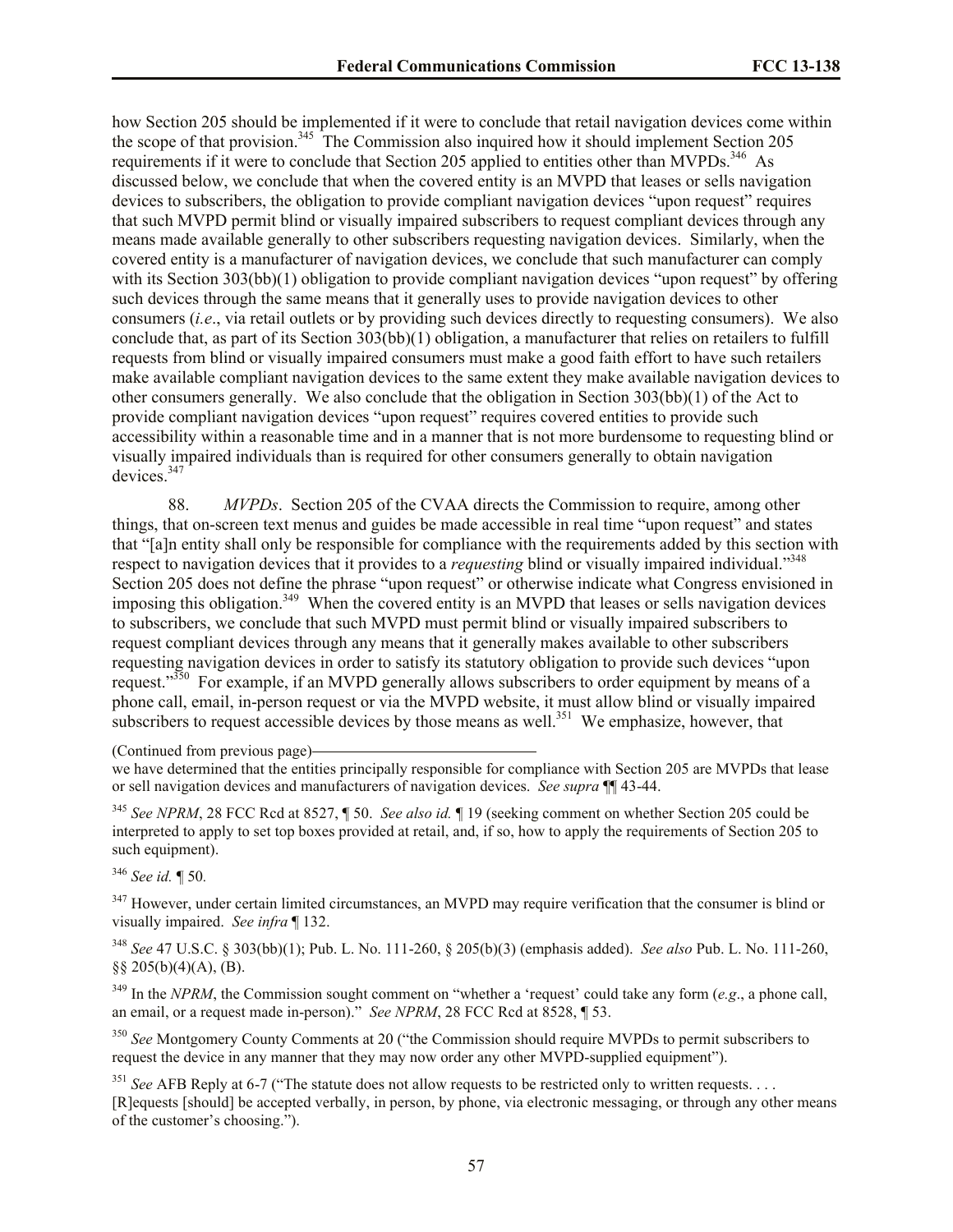although we agree with parties that covered entities should have discretion to select the means or processes by which consumers can make requests,<sup>352</sup> an MVPD must permit blind or visually impaired subscribers to make requests at least through those means it has established for accepting requests for navigation devices from other consumers. In addition, the means for accepting requests for devices compliant with Section 303(bb)(1) must not be more burdensome to blind or visually impaired subscribers than the means that the MVPD makes available to other consumers. For example, if an MVPD accepts requests for non-compliant navigation devices through a telephone number, the MVPD's customer service representatives must be prepared to handle requests for accessible devices in the same manner. In this regard, we note that an MVPD would not satisfy its obligation to provide Section 303(bb)(1)-compliant navigation devices "upon request" by, for example, requiring a blind or visually impaired consumer to make requests for accessible devices in person if it accepted requests for other navigation devices by phone. Likewise, if an MVPD establishes a website through which blind or visually impaired subscribers can request accessible devices, such website must be screen readable or otherwise allow the subscriber to request the device as seamlessly as could other consumers requesting navigation devices.

89. In the *NPRM*, the Commission interpreted Section 205 to require covered entities "to provide accessible navigation devices to requesting subscribers 'within a reasonable time.'"<sup>353</sup> We affirm the Commission's interpretation and conclude that the "upon request" obligation contained in Section 303(bb)(1) of the Act requires covered entities to provide compliant navigation devices within a reasonable time. Although Section 303(bb)(1) contains no express requirement that accessibility be provided "within a reasonable time," we believe that requiring covered entities to provide compliant navigation devices in a timely fashion is implicit in the phrase "upon request," and is necessary to implement the requirements of Section  $205^{354}$  We also find that requiring the timely provision of accessible devices is consistent with the overriding objectives of the CVAA and advances the public interest because delay in providing such devices would undermine the goal of the CVAA "to increase the access of persons with disabilities to modern communications.<sup>355</sup> Several parties support this interpretation,<sup>356</sup> and no party has asserted that navigation devices compliant with Section 303(bb)(1) should not be provided within a reasonable time.

<sup>&</sup>lt;sup>352</sup> See Verizon Comments at 13 (stating that the Commission need not specify the form or content of requests for accessible devices "because any reasonable communication method between the consumer and the MVPD should be sufficient to make such a request"); DISH/EchoStar Comments at 12 (stating that the Commission should permit providers to specify their own processes, which could include a phone call, email, online form, or in-person request); ACA Comments at 5 (asserting that the Commission should allow flexibility in how requests must be received).

<sup>353</sup> *See NPRM*, 28 FCC Rcd at 8527, ¶ 50.

<sup>&</sup>lt;sup>354</sup> Pub. L. No. 111-260, § 205(b)(1) (directing the Commission to "prescribe such regulations as are necessary to implement [section 205]").

<sup>355</sup> *See* 47 U.S.C. § 303(bb)(1) (directing the Commission to require accessibility of on-screen text menus and guides "as public convenience, interest or necessity requires"); Pub. L. No. 111-260, preamble (stating that the general purpose of the CVAA is "[t]o increase the access of persons with disabilities to modern communications").

<sup>&</sup>lt;sup>356</sup> See ACB Comments at 13 ("After the implementation of these regulations and the passage of the deadlines, consumers should expect no delay in obtaining the equipment or software."); DISH/EchoStar Comments at 11-12 (asserting that the Commission should require covered entities to provide accessible navigation devices to requesting subscribers within a reasonable time); Montgomery County Comments at 20. We decline to require that compliant devices be provided within a specified time period, as advocated by Montgomery County, but will revisit this decision if we find that covered entities are failing to provide such devices in a timely fashion. *Id*. (proposing that the Commission require compliance within a specific time period, such as seven or fourteen days, to eliminate uncertainty). Because the benchmark for compliance with the "reasonable time" requirement is the amount of time in which an MVPD typically provides navigation devices to consumers who are not blind or visually impaired, the issue of whether an MVPD has met this requirement will necessarily be MVPD-specific.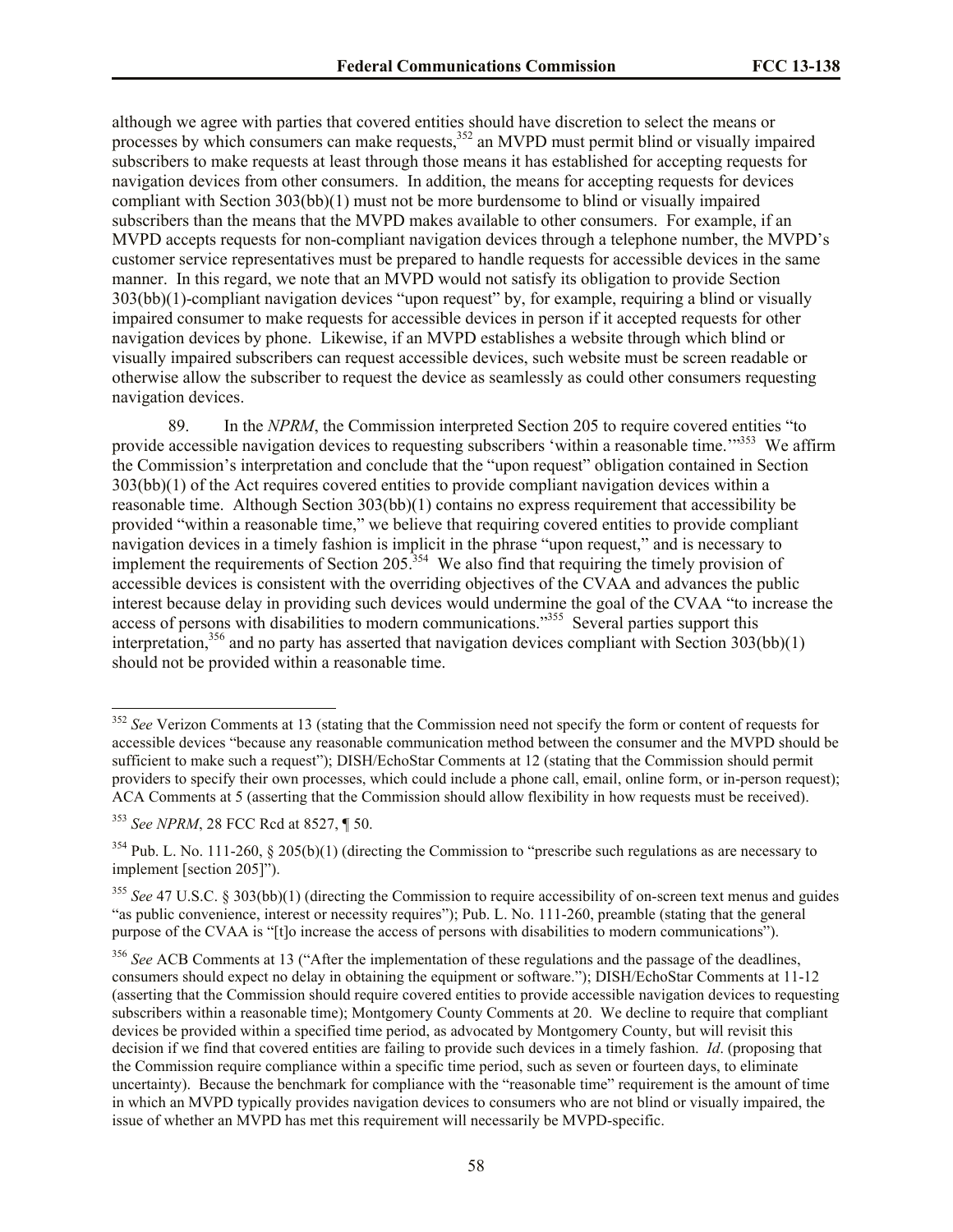90. To comply with its obligation to provide Section 303(bb)(1)-compliant devices "within a reasonable time," we conclude that an MVPD must provide such devices to requesting blind or visually impaired consumers within a time period comparable to the time that the MVPD's other subscribers generally receive navigation devices from the MVPD.<sup>357</sup> Absent such a requirement, an MVPD might choose not to order compliant devices in advance of a request, but rather to leave the requesting individual waiting while the MVPD seeks a compliant solution, a result that would be contrary to what Congress intended by requiring that compliant devices be provided "upon request." The Commission may consider a variety of factors in assessing whether an MVPD has provided an accessible navigation device within a time period equivalent to the period in which it typically provides navigation devices to subscribers who are not blind or visually impaired. As DISH/EchoStar notes, for example, factors that the Commission might consider include the amount of time necessary to schedule a truck roll, identify and deploy a specialist, or take any other action that is part of the process for providing any device to any customer. $358$ 

91. *Manufacturers*. When the covered entity is a manufacturer of navigation devices, we conclude that, in order to satisfy its obligation to provide Section 303(bb)(1)-compliant navigation devices "upon request," the manufacturer must make available such devices to blind or visually impaired individuals through the same means that it generally provides navigation devices to other consumers (*i.e*., via retailers or by providing such devices directly to requesting consumers).<sup>359</sup> For example, in cases where a manufacturer makes available navigation devices at retail, it can comply with its obligation to provide Section 303(bb)(1)-compliant devices "upon request" by offering accessible devices (*e.g*., at retail stores, the Internet) in the same way that it generally makes available other navigation devices. Similarly, where a manufacturer has established means for accepting and fulfilling consumer requests for navigation devices directly (*e.g.*, through a telephone number or email address)*,* we require that it make available those means to blind or visually impaired consumers who may wish to request navigation devices compliant with Section 303(bb)(1). As we concluded with respect to MVPDs above, any means that a manufacturer employs to accept requests for accessible devices must not be more burdensome to blind or visually impaired individuals than the means made available to other consumers for requesting navigation devices generally.

92. The phrase "upon request" in Section 303(bb)(1) does not lend itself to ready application to manufacturers because, in contrast to MVPDs, which lease equipment directly to their subscribers, manufacturers often sell their products through retail outlets.<sup>360</sup> For this reason, we interpret the phrase "upon request" with respect to situations involving manufacturers in a manner consistent with the statutory scheme and Congress's intent in the CVAA to "help ensure that individuals with disabilities are

<sup>357</sup> *See* AFB Sept. 3 *Ex Parte* Letter at 1 (asserting that "[w]ith regard to equipment made available from cable and satellite providers, consumers expect that a simple, straight forward request for an accessible set-top box or comparable equipment will result in delivery of that equipment promptly," and that MVPDs should be required to deliver and install accessible equipment "at the same time equipment ordinarily would be delivered and installed for customers generally").

<sup>358</sup> DISH/EchoStar Comments at 12.

<sup>359</sup> *See* AFB Sept. 3 *Ex Parte* Letter at 2 ("When fully implemented, the CVAA will mean that accessible TV and TV-like equipment will saturate the consumer electronics marketplace and be commonly available via retail outlets throughout the country."). We encourage manufacturers that make their accessible navigation devices available through retail stores to meet their Section 303(bb)(1) obligations, to also employ mechanisms that facilitate the provision of accessible devices to blind or visually impaired consumers, such as establishing a telephone number and/or an accessible Internet presence through which a consumer can find accessible devices at retail stores near them.

<sup>360</sup> *See* Daniel F. Spulber, *Should Business Method Inventions Be Patentable?*, 3 J. Legal Analysis 265, 321-22 (2010) (explaining the relationships among suppliers, wholesalers, and retail outlets, and the business functions they perform).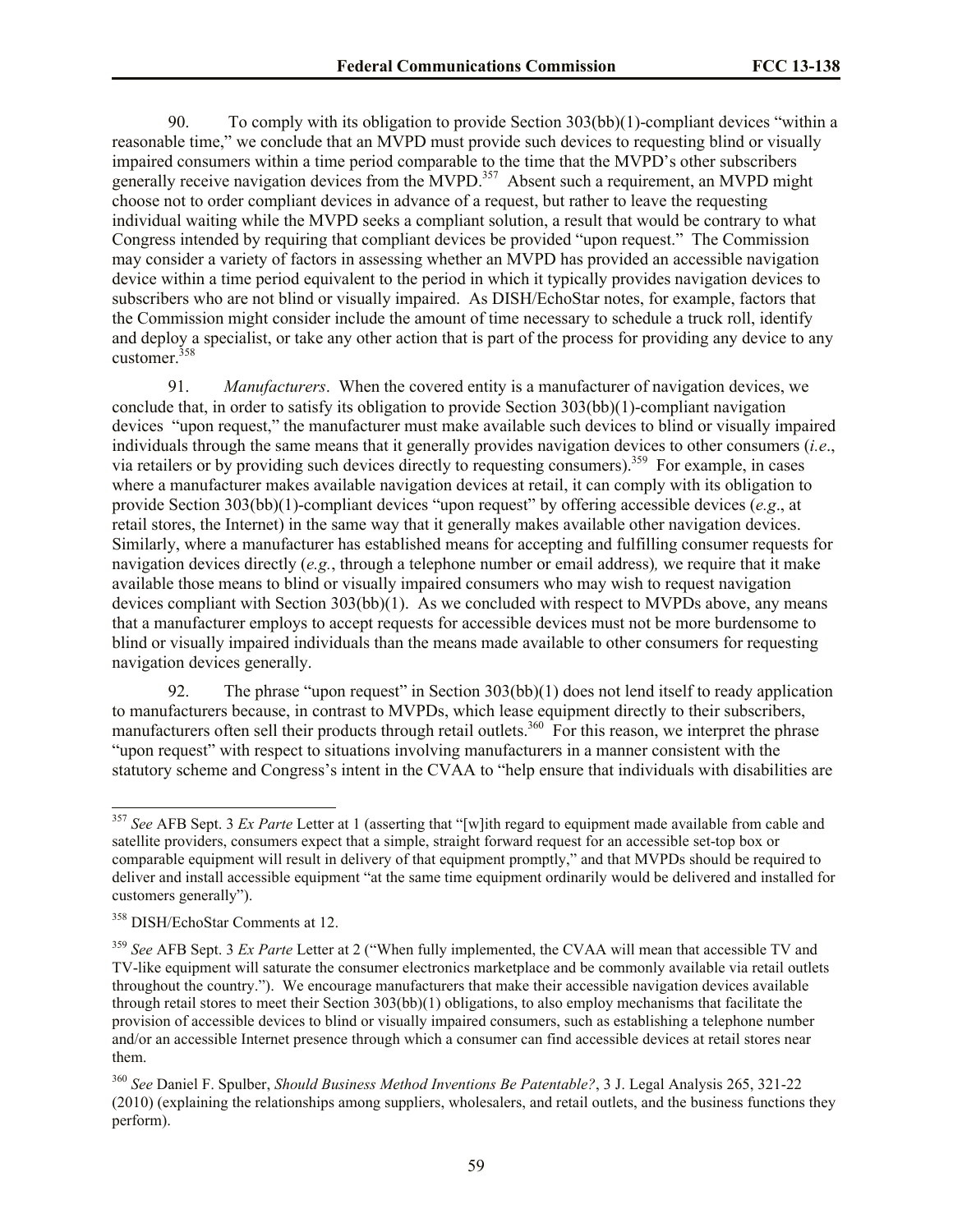able to fully utilize communications services and equipment and better access video programming,"<sup>361</sup> while at the same time recognizing the way in which the retail supply chain works. Consumers have made clear in the record that they prefer to be able to obtain accessible devices "off the shelf" at retail stores.<sup>362</sup> We conclude, therefore, that a manufacturer's Section 303(bb)(1) obligations require that it make a good faith effort to have retailers make available compliant devices to the same extent as navigation devices made available to other consumers generally. Because we do not wish to implement Section 303(bb)(1) in a way that intrudes unduly on manufacturers' business practices and find no basis in the record for doing so, we decline at this time to prescribe detailed rules governing manufacturers' agreements with retailers. Should we find after the compliance date for these rules that navigation device manufacturers' good faith obligations or efforts are not resulting in compliant devices being available through retailers, however, we will revisit this decision in the future.

93. We also emphasize that the obligation to provide compliant devices "upon request" rests with the manufacturer, not the retailer. Thus, it is incumbent on the manufacturer to make a good faith effort for accessible devices to be available at retail to blind or visually impaired consumers to the same extent that navigation devices are made available to other consumers generally. In cases where a manufacturer satisfies its "upon request" obligation by providing accessible devices directly to blind or visually impaired consumers, the means made available for accepting such requests (*e.g.*, a telephone number, email address, and/or website, whether or not dedicated for this purpose) may be no more burdensome to a requesting blind or visually impaired consumer than is obtaining navigation devices generally for other consumers. Based on the record, we believe that implementing Section 303(bb)(1) in the manner set forth above will address the needs and expectations of consumers who are blind or visually impaired while permitting manufacturers to discharge their Section 303(bb)(1) duties in a way that is consistent with their existing processes. Finally, we conclude that manufacturers must provide Section 303(bb)(1)-compliant devices to requesting blind or visually impaired consumers "within a reasonable time." Manufacturers can satisfy this requirement by providing such devices in a time period comparable to the time in which they provide navigation devices to other consumers (whether through retail outlets or directly to consumers).

#### **B. Obligation of Covered Entities Complying with Section 303(bb)(1) through the Use of Separate Equipment or Software**

94. In this section, we find that under Section 205(b)(4) of the CVAA, a covered entity that chooses to comply with the requirements of Section 303(bb)(1) of the Act through the use of a separate solution must provide such solution to the requesting blind or visually impaired individual; ensure that any separate solution relied upon provides accessibility in accordance with Section 303(bb)(1) and its

l

<sup>&</sup>lt;sup>361</sup> House Committee Report at 19; Senate Committee Report at 1.

<sup>362</sup> *See, e.g.*, Reply Comments of Claude Everett at 1 ("[I]t is the expectation of people who are blind or visually impaired across America, that accessible TVs and TV-like equipment will be readily and regularly available at commercial retail stores."); Reply Comments of DeAnna Noriega at 1 (asserting that accessible devices should be made available in retail stores and that "[b]egging for an accessible TV or similar equipment directly from a manufacturer is absolutely unacceptable"); Reply Comments of Gaylen Kapperman at 1 ("I would ask that accessible TV equipment should be made available in any regular retail outlet. We blind people are the last to have full access to television broadcasts which everyone else takes for granted and just assumes that their TV equipment will work properly in enabling them to watch any TV presentation they wish."); Reply Comments of Natalie Castro at 1 ("I want my right to accessible electronics just like everyone else has, not some ancient process where I have to jump through hoops in order to beg for a partial half-effort 'compromise.'"); Reply Comments of Spero Pipakis at 1 ("They want us to go directly to manufacturers rather than to local stores to purchase accessible equipment. This is not what [the CVAA] intended. I don't want to be separate but equal, I want to have the same rights and opportunities everyone else has to purchase accessible equipment."); Reply Comments of Thomas Tobin at 1 (asserting that he should have the same access that his sighted family and friends have to accessible equipment); Reply Comments of Mika Pyyhkala at 1-2 (asserting that he wants to obtain accessible devices off the shelf at a retail store); Reply Comments of Bruce Richman at 1-2 (same); Reply Comments of Karyn Campbell at 1 (same).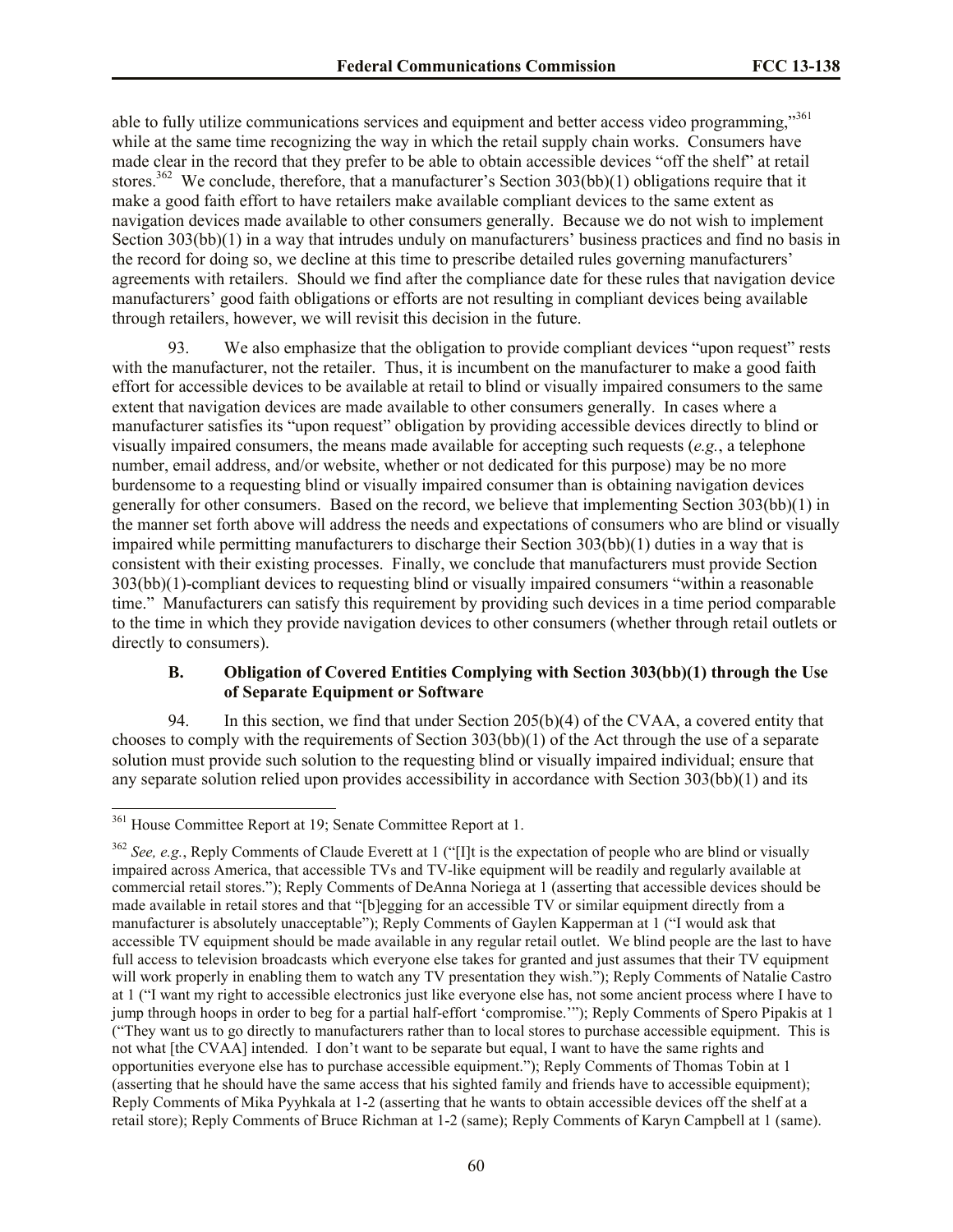implementing rules; and provide such solution within a reasonable time and at no additional charge. We also adopt our tentative conclusion in the *NPRM* and find that if a navigation device has any functions that are required to be made accessible pursuant to the rules we adopt in this *Report and Order*, any separate solution relied upon to achieve accessibility must make all of those functions accessible or enable the accessibility of those functions.<sup>363</sup> In addition, any separate solution relied upon to achieve accessibility must be provided in a manner that is not more burdensome to requesting blind or visually impaired individuals than the manner in which a covered entity generally provides navigation devices to other consumers.

95. Section 205(b)(4)(A) permits a covered entity to comply with Section 303(bb)(1) of the Act through the use of software, a peripheral device, specialized consumer premises equipment, a network-based service or other solution.<sup>364</sup> Section  $205(b)(4)(B)$  further provides that:

If an entity complies with section 303(bb)(1) of the ... Act ... [through the use of separate equipment or software], the entity providing the navigation device to the requesting blind or visually impaired individual shall provide any such software, peripheral device, equipment, service, or solution at no additional charge and within a reasonable time to such individual and shall ensure that such software, device, equipment, service or solution provides the access required by such regulations.<sup>365</sup>

The Commission's rules implementing Section 303(bb)(1) of the Act must provide such entity "maximum flexibility to select the manner of compliance.<sup>366</sup> Thus, although a covered entity may choose to comply with its Section 303(bb)(1) obligations by building in accessibility to its navigation devices, the statute does not mandate that it do so.

# **1. Provision of Separate Equipment or Software that Ensures Accessibility**

96. Based on the language of Section 205(b)(4), we adopt the Commission's tentative conclusion and require that an MVPD or navigation device manufacturer that complies with its Section 303(bb)(1) obligations through the use of separate equipment or software is responsible for providing such equipment or software to the requesting individual who is blind or visually-impaired.<sup>36</sup> Specifically, Section 205(b)(4)(B) states that "the *entity providing the navigation device . . . shall provide* any such software, peripheral device, equipment, service or solution" to the requesting blind or visually impaired individual.<sup>368</sup> In addition, Section 205(b)(4)(B) states that "the *entity providing the navigation device* . . . *shall ensure that* such software, device, equipment, service or *solution provides* the *access* required by such regulations."<sup>369</sup> We interpret this language to mean that the obligation to provide an effective accessibility solution under Section 205(b)(4) rests with the entity that provides the navigation device to the requesting blind or visually impaired consumer, even in cases where such entity relies on a retailer to provide accessible devices to requesting consumers. This interpretation finds considerable

 $\overline{a}$ 

<sup>366</sup> *Id*. § 205(b)(4)(A).

<sup>363</sup> *See NPRM*, 28 FCC Rcd at 8523, ¶ 40 ("We tentatively conclude that [a separate] solution must achieve the same functions as a built-in accessibility solution.").

 $364$  Pub. L. No. 111-260, § 205(b)(4)(A).

 $365$  *Id.* § 205(b)(4)(B).

<sup>&</sup>lt;sup>367</sup> See NPRM, 28 FCC Rcd at 8523, ¶ 40 ("We tentatively conclude that [separate equipment or software] . . . must be provided by the entity providing the navigation device, rather than requiring the customer to seek out such solution from a third party.").

<sup>368</sup> *See* Pub. L. No. 111-260, § 205(b)(4)(B) (emphasis added).

<sup>&</sup>lt;sup>369</sup> *See id.* § 205(b)(4)(B) (emphasis added).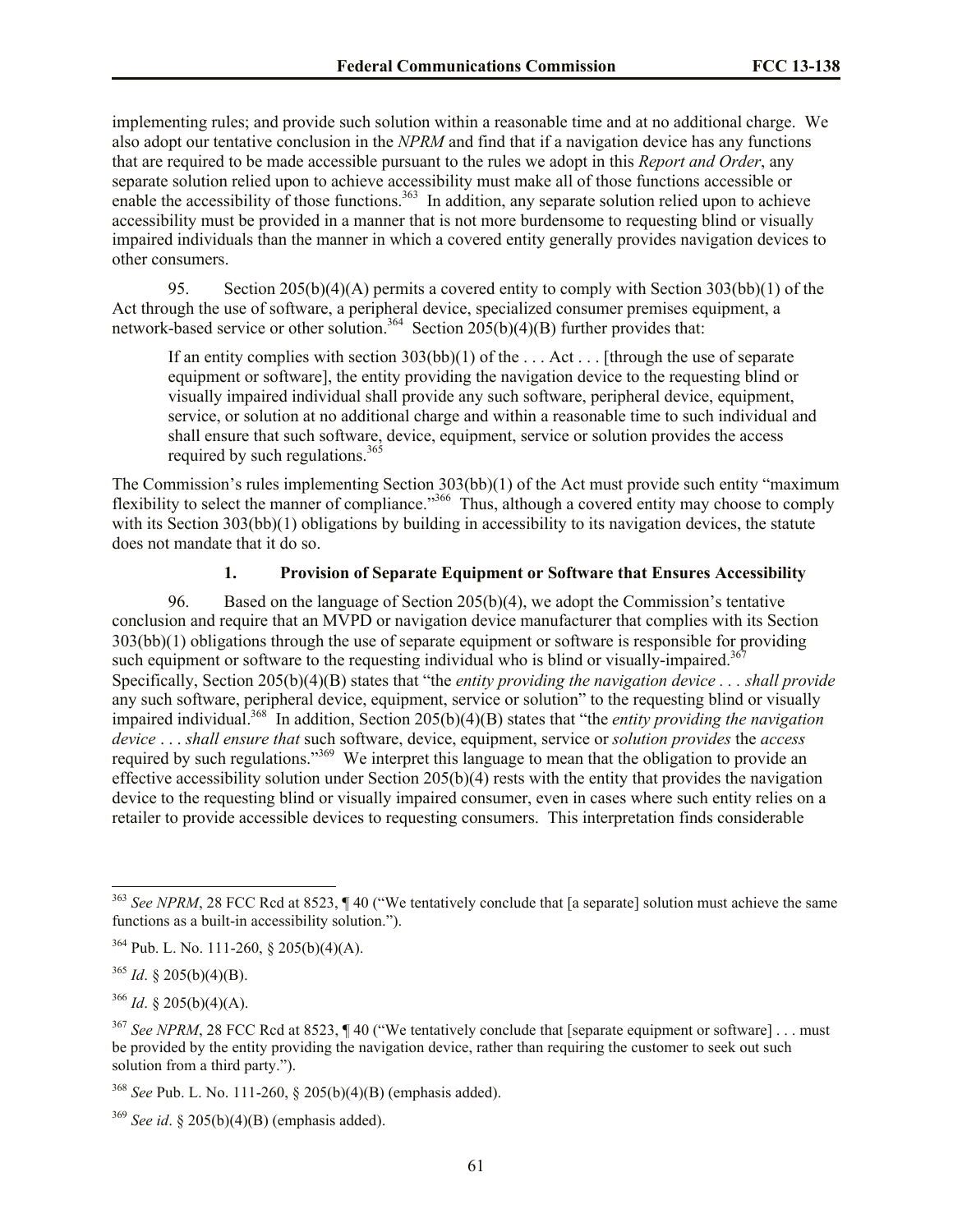support in the record, $370$  and no party has asserted that a covered entity relying on a separate solution to achieve accessibility is not responsible for providing such solution to a requesting blind or visually impaired consumer. Pursuant to our authority in Section 205(b)(1) to prescribe regulations necessary to implement the requirements in Section  $205(a)$ ,  $371$  we further conclude that any separate solution relied upon to achieve accessibility must be provided in a manner that is not more burdensome to requesting blind or visually impaired individuals than the manner in which other consumers obtain navigation devices.<sup>372</sup> For example, a covered entity could not subject requesting blind or visually impaired consumers to installation processes that were more cumbersome than those imposed on other consumers for navigation devices, or require blind or visually impaired consumers to install a separate solution without technical or logistical support, if it provided such support to other consumers.<sup>373</sup>

97. We also find, consistent with our tentative conclusion in the *NPRM*, that if a noncompliant navigation device has any functions that are required to be made accessible pursuant to the rules we adopt in this *Report and Order*, any separate solution relied upon to achieve accessibility must make all of those functions accessible or enable the accessibility of those functions.<sup>374</sup> Consistent with the text of Section 205(b)(4)(B), we conclude that regardless of whether an entity chooses to satisfy its accessibility obligations through a built*-*in solution or separate equipment or software, any solution chosen must ensure accessibility as required by Section  $303(bb)(1)$  of the Act and our implementing rules, if achievable.<sup>375</sup> To achieve Congress's intended goals in Section 205, it is irrelevant whether an entity provides accessibility through the use of a built-in or separate solution; any solution chosen must ensure that all of the functions required to be made accessible are, in fact, accessible. There is no support in the record for the suggestion that this requirement will inhibit innovation or hamper the provision of interim solutions as suggested by two commenters.<sup>376</sup> Moreover, a separate solution that does not make the covered functionality accessible (or enable the accessibility of the functions) would not comply with Section 205(b)(4)'s requirement that "the entity providing the navigation device to the requesting blind or visually impaired individual . . . ensure that [a separate solution] provides the access required by [the Commission's] regulations [implementing Section 205(a) of the CVAA]."<sup>377</sup>

 $372$  A manufacturer could meet its obligation by ensuring that a separate solution was made available to requesting blind or visually impaired consumers at the point of sale.

 $373$  However, when a covered entity relies on separate software to achieve accessibility, the obligation to provide the separate solution under Section 205(b)(4) requires the covered entity to assist blind or visually impaired consumers in downloading the software or to ensure that instructions for downloading software themselves are accessible.

<sup>374</sup> *See supra* ¶ 66. *See also* Rovi Comments at 9 ("[P]arties electing to comply with Section 205 by supplying software, peripheral devices, or other separate, additional technology should be required to provide the same functions as a built-in accessibility solution"); Montgomery County Comments at 7 (arguing that a separate solution must have the same functionality as a built-in solution because "it is consistent with the principle. . . that all means of accessing the video services should be treated the same in terms of accessibility"); DISH/EchoStar Comments at 10 (asserting that "[t]he Commission should adopt its tentative conclusion that this provision requires any separate solution to 'achieve the same functions' as a built-in accessibility solution, but should also permit a covered entity to pass through wholesale costs of obtaining the separate solution").

<sup>370</sup> *See, e.g.*, DIRECTV Comments at 7; AT&T Comments at 13; Rovi Comments at 9; Montgomery County Comments at 7.

<sup>371</sup> *See* Pub. L. No. 111-260, § 205(b)(1).

<sup>375</sup> *See supra* ¶¶ 77-78.

<sup>376</sup> *See* NCTA Comments at 5; Verizon Comments at 9-10.

<sup>377</sup> *See* Pub. L. No. 111-260, § 205(b)(4)(B).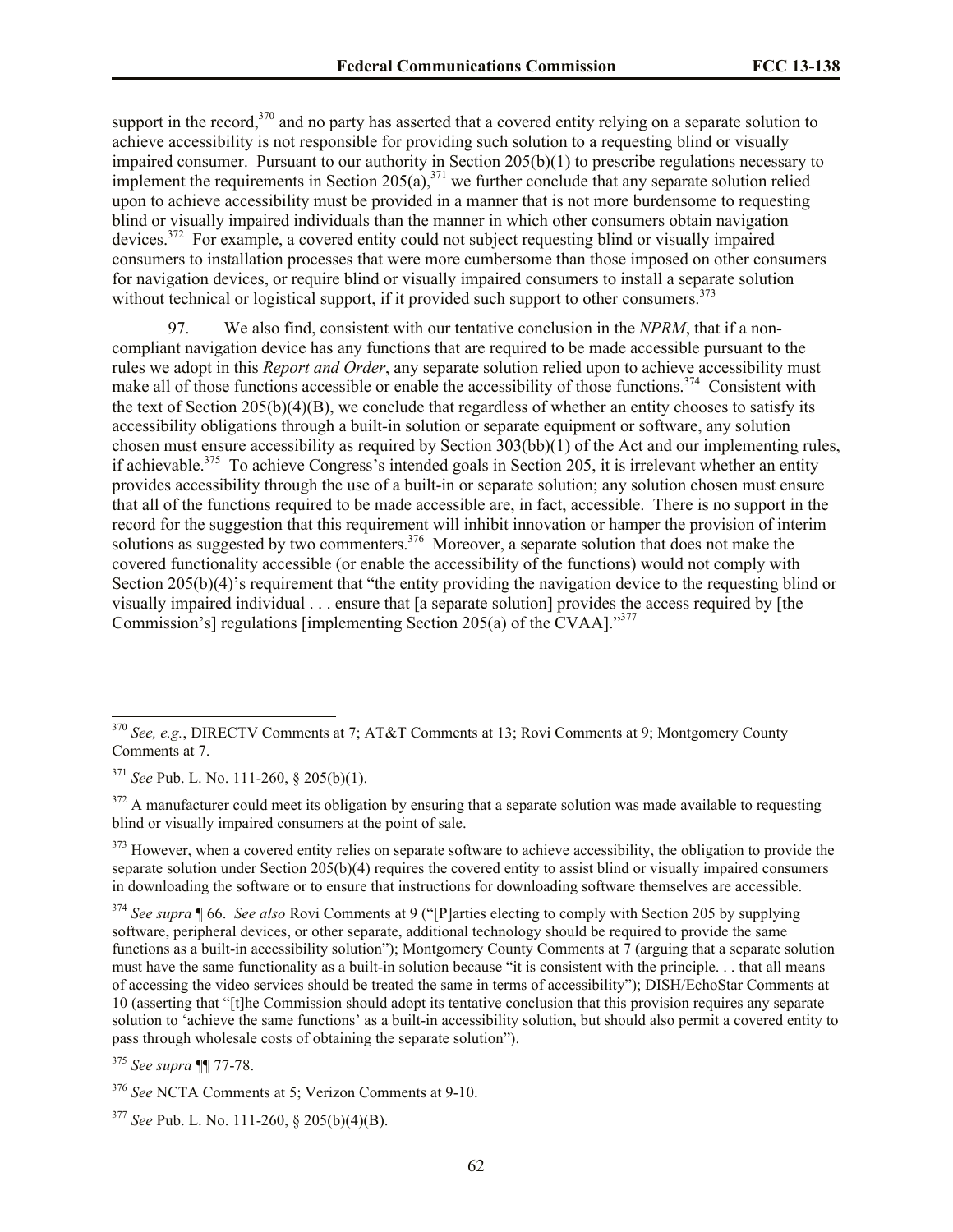### **2. Provision of Separate Equipment or Software "Within a Reasonable Time"**

98. Rather than specify a time frame in which a covered entity providing a separate accessibility solution under Section 205(b)(4) must make that separate solution available, we require it to do so within a time that is comparable to the time it provides navigation devices to consumers who are not blind or visually impaired. Section 205(b)(4)(B) of the CVAA expressly requires that an entity that complies with Section 303(bb)(1) of the Act through the use of separate equipment or software must provide such equipment or software "within a reasonable time."<sup>378</sup> We interpret this provision in the same manner that we implement the Section 303(bb)(1) obligation of covered entities to provide compliant navigation devices "upon request."<sup>379</sup> In particular, we conclude that a "reasonable time" is comparable to the time that a covered entity provides navigation devices generally to consumers who are not blind or visually impaired.

### **3. Provision of Separate Equipment or Software "At No Additional Charge"**

99. We find that the phrase "no additional charge" means that a covered entity that provides separate equipment or software under Section 205(b)(4)(B) may not impose on a requesting blind or visually impaired individual any charges beyond those it has imposed for a non-compliant navigation device. Section 205(b)(4)(B) of the CVAA provides that an entity complying with Section 303(bb)(1) of the Act through the use of separate equipment or software must provide such equipment or software "at no additional charge."<sup>380</sup> In the *NPRM*, the Commission tentatively concluded that this requirement was self-implementing, and sought comment on that tentative conclusion.<sup>381</sup>

100. DISH/EchoStar suggests that the Commission has discretion to interpret the phrase "no additional charge" to permit a covered entity "to pass through any wholesale costs associated with procuring such equipment."<sup>382</sup> We disagree with DISH/EchoStar and conclude that a covered entity may not impose on a requesting blind or visually impaired consumer the wholesale cost of providing separate equipment or software that is relied upon to achieve accessibility.<sup>383</sup> We note that the language in Section 205(b)(4)(B) is different from analogous provisions in Section 716 of the Act, which state that entities covered by Section 716 may satisfy their accessibility obligations through the use of "third party applications, peripheral devices, software, hardware or customer premises equipment that is available to

<sup>&</sup>lt;sup>378</sup> *Id*. The Commission sought comment in the *NPRM* on what constitutes a "reasonable time" in which to give a requesting subscriber an accessible separate solution. *See NPRM*, 28 FCC Rcd at 8523, ¶ 40.

<sup>379</sup> *See supra* ¶¶ 89, 90, 93.

<sup>380</sup> Pub. L. No. 111-260, § 205(b)(4)(B).

<sup>&</sup>lt;sup>381</sup> *See NPRM*, 28 FCC Rcd at 8523, ¶ 40 ("We tentatively conclude that the other requirements in this provision [including the "no additional charge" requirement] are self-implementing.").

<sup>382</sup> *See* DISH/EchoStar Comments at 10-11 ("[A]llowing a covered entity to recoup the wholesale cost of procuring necessary equipment or software, but prohibiting any retail mark-up or ongoing monthly fee, is a fair approach to all parties that is consistent with the statute.").

<sup>&</sup>lt;sup>383</sup> Further, to the extent that the sole solution a covered entity chooses to make available for a given non-compliant device provides accessibility beyond the requirements of Section 303(bb)(1) of the Act, the covered entity may not impose any additional charge for that enhanced accessibility. If, however, a covered entity makes more than one separate solution available to consumers, we agree with DISH/Echostar that the entity may impose reasonable charges if the consumer requests a solution with enhanced functionality. *See* DISH/EchoStar Comments at 10; DISH/EchoStar Aug. 21 *Ex Parte* Letter at 5 (asserting that "where a built-in solution is available under the cost structure set forth in the statute, but a covered entity develops a separate solution that does not just 'achieve the same functions' as the built-in solution but actually improves upon it (*e.g.*, by providing additional mechanisms for user input and/or feedback beyond that provided by the built-in solution), the Commission should not prohibit providers or manufacturers from imposing a reasonable charge for such a solution. Imposing such a ban would hinder innovation and delay or deter developments that could ultimately benefit blind and visually impaired individuals.").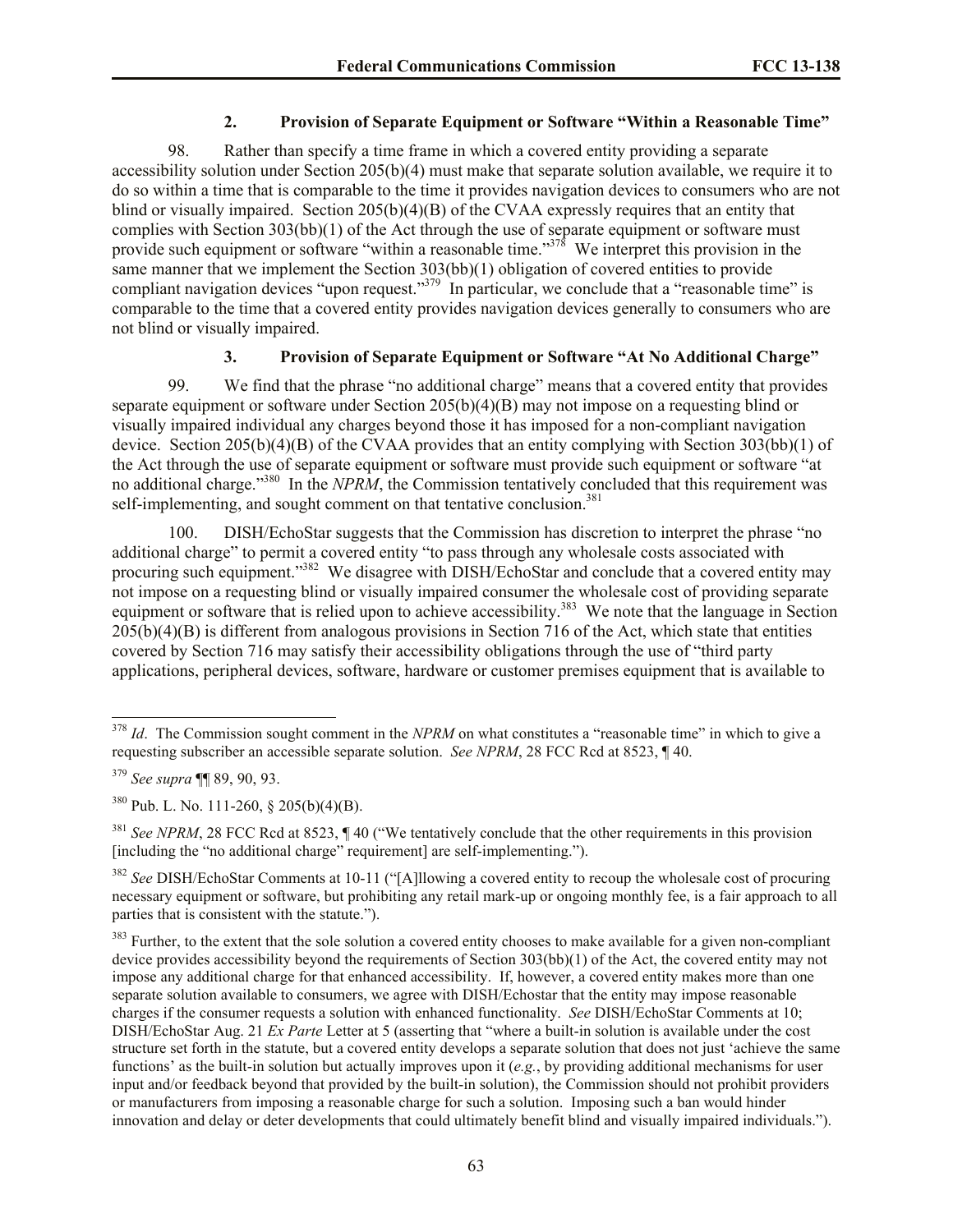the consumer *at nominal cost* and that individuals with disabilities can access."<sup>384</sup> Given the differing language of Section 205(b)(4)(B) of the CVAA and Sections 716(a)(1)(B) and 716(b)(2)(B) of the Act, we conclude that, although in other CVAA contexts it intended to allow entities to recover "nominal costs," Congress expressly declared that entities opting to comply with Section 303(bb)(1) of the Act by means of separate equipment or software must provide such equipment or software to requesting blind or visually impaired individuals "at no additional charge."<sup>385</sup> Accordingly, we implement Section 205(b)(4)(B) to give effect to that express declaration. We note that our interpretation of Section 205(b)(4)(B) would not prevent a covered entity from recovering the costs of providing separate solutions by passing such costs through to its entire subscriber base.<sup>386</sup>

101. Section 205(b)(4)(A) permits covered entities "maximum flexibility" to select the manner in which they intend to comply with their obligation to make on-screen text menus and guides audibly accessible.<sup>387</sup> In addition, under Section 205(b)(3), a covered entity is only responsible for compliance with this requirement with respect to navigation devices "that it provides to a requesting blind or visually impaired individual."<sup>388</sup> We interpret these provisions, taken together, to mean that a covered entity may choose to satisfy its accessibility obligations by making all of its navigation devices, subject to the achievability defense, accessible and available to requesting blind or visually impaired individuals,<sup>389</sup> or instead may choose to provide these individuals with "software, a peripheral device, specialized consumer premises equipment, a network-based service or other solution" at no additional charge.<sup>390</sup> One permissible "other solution" available to covered entities would be to make accessible only high-end navigation devices (*e.g.*, those with sophisticated features), but to make these devices available to requesting individuals who are blind or visually impaired without requiring them to pay an additional charge simply to obtain the accessibility features. This is consistent with Section  $205(b)(4)(B)$ , which precludes the entity from imposing any additional charges for an "other solution" on an individual requesting accessibility under Section 205.<sup>391</sup> That is, if the only accessible devices a covered entity

 $\overline{a}$ 

<sup>387</sup> Pub. L. No. 111-260, § 205(b)(4)(A). *See* DISH/EchoStar Aug. 21 *Ex Parte* Letter at 4 ("[P]ursuant to Section 205, the Commission should afford covered entities 'maximum flexibility' to determine in a commercially reasonable manner how to ensure that an appropriate selection of accessible navigation devices is available to blind and visually impaired individuals.").

<sup>388</sup> Pub. L. No. 111-260, § 205(b)(3).

<sup>389</sup> Given the fact that under Section 205 covered entities need only provide navigation devices with audibly accessible on-screen text menus and guides to requesting blind or visually impaired individuals, *see id*., they will be free to provide non-compliant devices to other customers. This provision does not relieve them, however, of the obligation to make accessible devices with "varying degrees of functionality and features, and offered at differing price points," *see supra* ¶¶ 77-78, available to requesting blind or visually impaired individuals, unless, as discussed below, they opt for a separate solution under Section 205(b)(4).

 $390$  Pub. L. No. 111-260, § 205(b)(4)(A), (B).

<sup>391</sup> *Id*. § 205(b)(4). *See also* AFB Sept. 3 *Ex Parte* Letter at 1 ("A cable or satellite provider may . . . give the consumer . . . some alternative device that is accessible, provided that the consumer will not be required to pay any additional money for accessible equipment. This means that a consumer asking for the accessible set-top box or other device cannot be required to lease such equipment at a higher rate than would otherwise be required for an inaccessible but less feature rich set-top box.").

<sup>384</sup> *See* 47 U.S.C. § 617(a)(1)(B) (applicable to equipment manufacturers), § 617(b)(2)(B) (applicable to providers of advanced communications services) (emphasis added).

<sup>385</sup> Pub. L. No. 111-260, § 205(b)(4)(B).

<sup>386</sup> *See* DISH/EchoStar Aug. 21 *Ex Parte* Letter at 4 ("If the Commission requires covered entities to provide accessible versions of all of the classes of devices they make available, and if it narrowly interprets the term 'no additional cost' to preclude providers from recouping the costs of incorporating accessibility functionality in accessible devices, it should affirmatively permit providers to apply a per-user charge to all customers that will help fund the research and development necessary to fund accessible solutions.").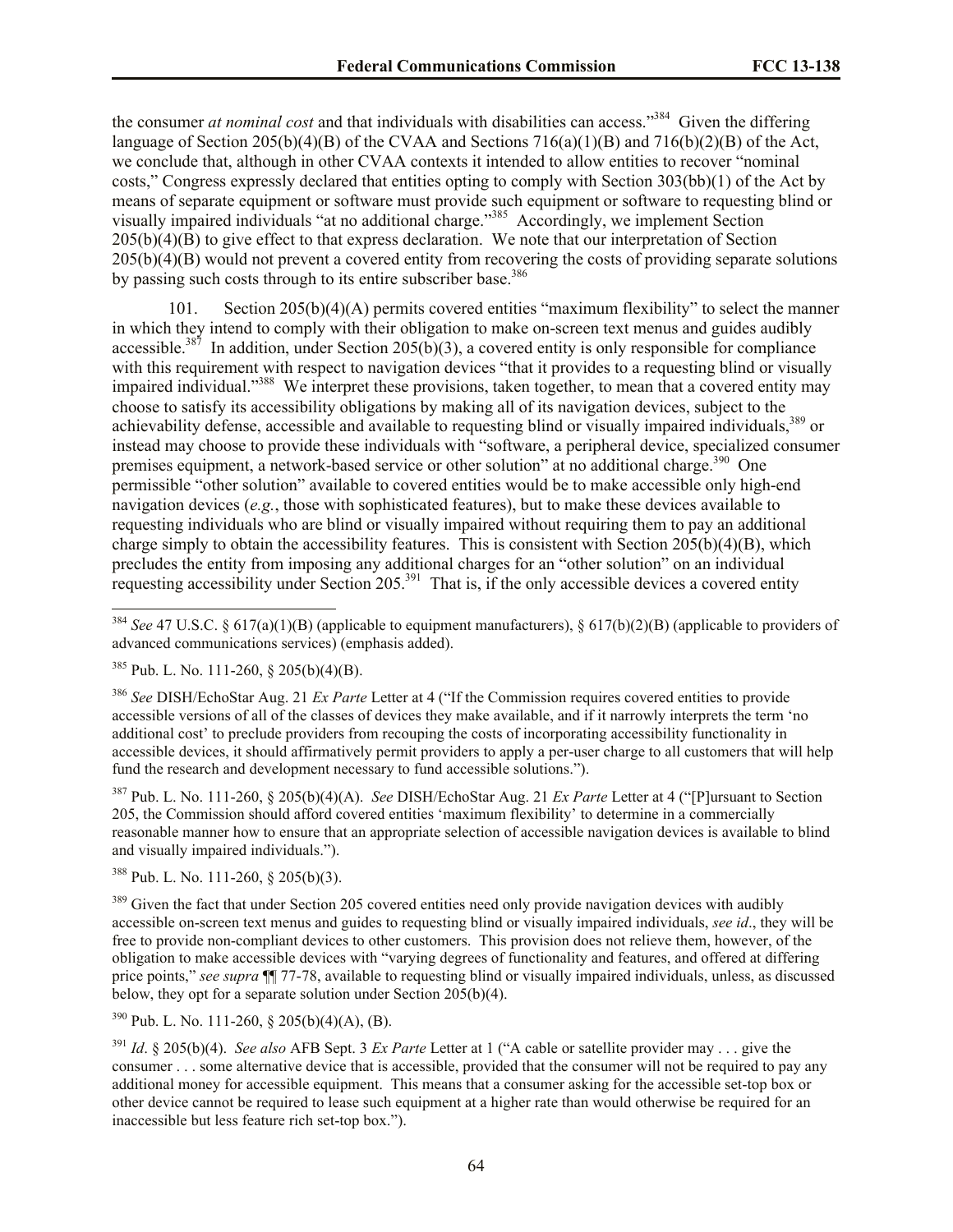makes available are among the more expensive devices being offered by that entity because of their sophisticated features, and a blind consumer requests an accessible lower-end device, then the entity must provide the accessible device at the lower price.<sup>392</sup>

102. For example, suppose an MVPD offers two models of set-top boxes for lease at \$5 and \$10 a month, but chooses to make only the \$10 box accessible as it is permitted to do under the analysis set out above. If a blind or visually impaired subscriber requests an accessible version of the lower end box, the MVPD would have to lease that subscriber the \$10 box at no more than the \$5 rate. Similarly, if a retail navigation device manufacturer makes navigation devices that cost \$200 and \$300, and elects not to make the \$200 device accessible but rather to designate the more sophisticated \$300 device as the accessibility solution for that less sophisticated device, the manufacturer cannot charge a requesting blind or visually impaired individual more than \$200 for that device.<sup>393</sup> In either case, this outcome is reasonable because the covered entity has chosen to comply with its obligations by providing accessibility through only one expensive, feature-rich device when it could have avoided providing a higher-end box at no additional charge by offering a range of accessible devices at differing price points.<sup>394</sup>

103. We agree with parties asserting that, if a covered entity's compliance solution depends upon software that can only be operated by means of a third-party device such as a laptop, tablet, or smart phone, the covered entity cannot rely on the consumer to own or acquire such a device or the services needed to download or use the additional software (such as Internet access service).<sup>395</sup> Although Section 205(b)(4)(A) affords covered entities "maximum flexibility" to select the manner of compliance with regard to separate solutions,<sup>396</sup> Section 205(b)(4)(B) also requires that such entities provide that manner of compliance "at no additional charge."<sup>397</sup> Accordingly, if a covered entity's chosen manner of compliance involves a software solution that must be operated on a third-party device (*e.g.*, a laptop, tablet, smart phone) or if additional services are required to make use of the device, we find that this manner of compliance constitutes an "other solution" under Section 205(b)(4)(B); thus, the covered entity must provide that solution  $-i.e.,$  both the software and the third-party device, as well as the service to use the accessible navigation features – to the requesting individual at no additional charge.<sup>398</sup>

 $392$  As discussed below, covered entities choosing this approach to compliance may require reasonable verification of disability. *See infra* ¶ 132.

<sup>&</sup>lt;sup>393</sup> Although some MVPDs could take the approach of providing subscribers more expensive set-top boxes at no additional charge, no retail manufacturers have suggested on the record that they intend to take this approach to complying with the statute. Given that retail device manufacturers often sell to consumers through intermediary retail partners, we recognize that if they opt for this compliance solution they may face challenges in ensuring that requesting blind or visually impaired consumers receive a compliant solution at no additional charge. We expect manufacturers opting for this approach to devise a mechanism for such consumers to request and receive such solutions at no additional charge.

<sup>&</sup>lt;sup>394</sup> In cases in which a consumer files a complaint with the Commission alleging that a covered entity has violated the "no additional charge" requirement in Section  $205(b)(4)(B)$ , such entity will bear the burden of demonstrating that it has imposed no charges beyond the cost of the non-compliant navigation device being replaced.

<sup>395</sup> *See* ACB Comments at 13; AFB Sept. 3 *Ex Parte* Letter at 2 (arguing that device manufacturers should not be permitted to presume that a consumer already possesses mainstream devices, such as smart phones, on which the manufacturer relies to achieve accessibility).

 $396$  Pub. L. No. 111-260, § 205(b)(4)(A).

 $397$  *Id.* § 205(b)(4)(B).

<sup>&</sup>lt;sup>398</sup> See Comments of Comcast Corporation at 3-4 (referencing the potential use of "device-based assistive voice" technologies" in which "an MVPD app running on a tablet or smartphone would rely on the platform-specific access technology embedded in the device" to provide accessibility); NCTA Reply at 3-4 (stating that in some situations, an MVPD might rely on device-assistive voice technology to ensure accessibility).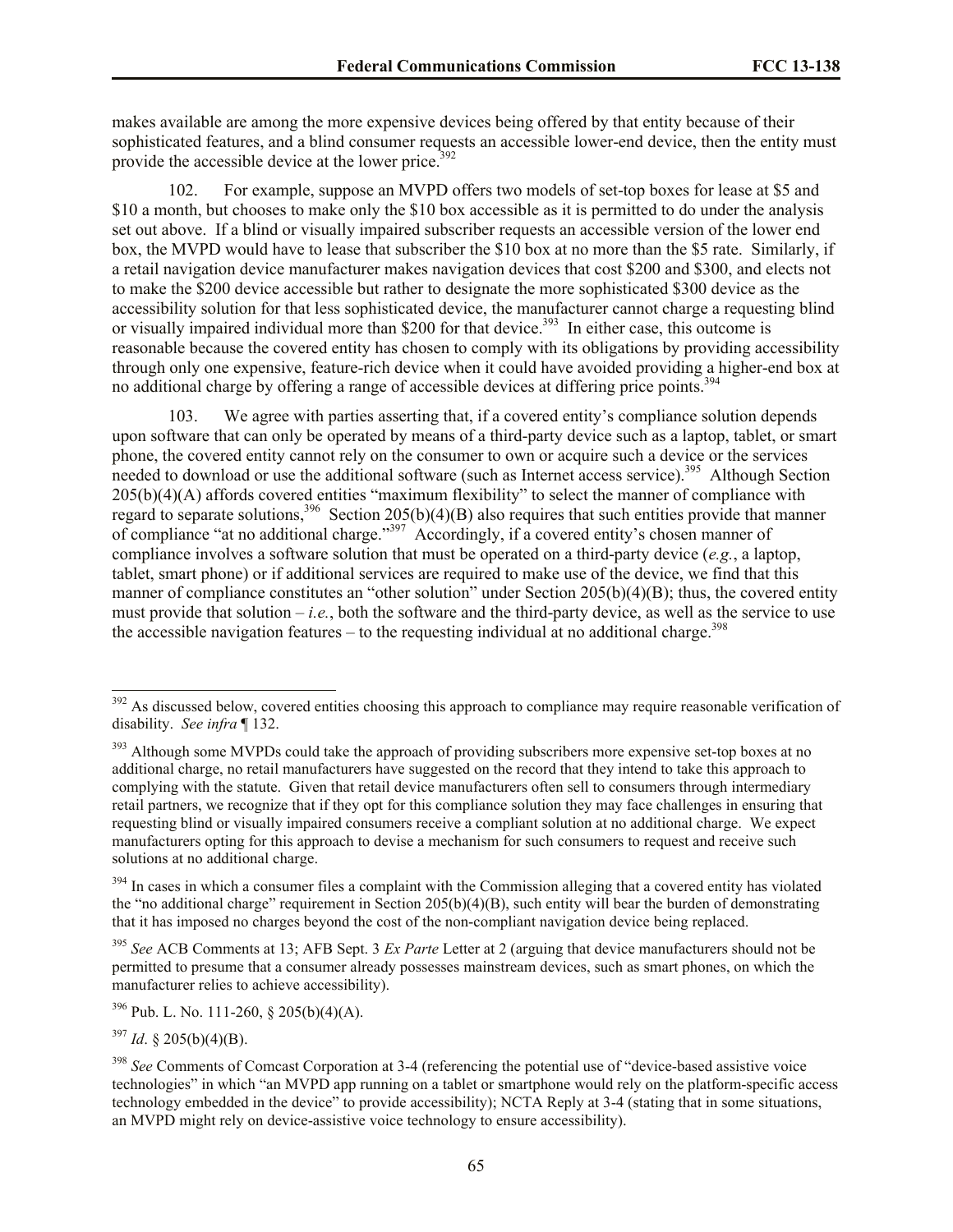# **C. Activation Mechanisms for Closed Captioning Under Section 205**

104. Based on the language and design of Section 205, we agree with parties asserting that a covered entity must provide a compliant mechanism to activate closed captioning pursuant to Section 303(bb)(2) of the Act irrespective of whether such entity has received a "request" for such mechanism from a "blind or visually impaired individual."<sup>399</sup> That is, covered entities must ensure that all of their navigation devices with built-in closed captioning capability provide a mechanism reasonably comparable to a button, key or icon to activate closed captioning. Although there is an ambiguity in the statute resulting from the uncertain relationship between new Section 303(bb)(2) of the Act and Section 205(b)(3) of the CVAA, we conclude that this is the most reasonable interpretation of Section 205. Section 303(bb)(2) of the Act requires "for navigation devices with built-in closed captioning capability," access to that capability must be provided "through a mechanism that is reasonably comparable to a button, key or icon designated for activating the closed captioning, or accessibility features . . . .<sup>400</sup> Section 205(b)(3) of the CVAA states that an "entity shall only be responsible for compliance with the requirements added by this section with respect to navigation devices that it provides to a requesting blind or visually impaired individual."<sup>401</sup> It is unclear whether Section  $205(b)(3)$  applies only to the requirements of Section 205 designed to afford accessibility of devices to individuals who are blind or visually impaired, *i.e.*, those required by Section 303(bb)(1) of the Act, or also to the closed captioning requirements in Section 303(bb)(2) of the Act. If Section 205(b)(3) of the CVAA were read as applying to the closed captioning requirements, that would mean the closed captioning activation mechanism would be provided only at the request of blind or visually impaired individuals, a group of consumers who would generally have far less need for a closed captioning feature (closed captioning being useless to someone who is blind), and not at the request of deaf or hard of hearing consumers for whom closed captioning is essential for understanding a program's content. We do not believe that Congress intended such an absurd result.<sup>402</sup> When "charged with understanding the relationship between two different provisions within the same statute, we must analyze the language of each to make sense of the whole."<sup>403</sup> Attempting to make sense of these provisions, the Commission sought comment in the *NPRM* on how Section 205(b)(3) of the CVAA should be read in conjunction with Section 303(bb)(2) of the Act.<sup>404</sup> The Commission also inquired whether the fact that Section  $303(b)(1)$  of the Act and Section  $205(b)(4)(B)$  of the CVAA focus on making navigation devices accessible to people with vision disabilities, and do not reference people who are deaf or hard of hearing, means that requests were not meant to be a pre-requisite to providing accessible activation mechanisms for closed captioning under Section 303(bb)(2) of the Act.<sup>405</sup> The Commission asked whether it was Congress's intent that covered entities include the mechanism to make closed captioning easily accessible on all devices with built-in closed captioning.<sup>406</sup>

105. We find that the statutory text and purpose support the interpretation that covered entities must ensure that all of their navigation devices with built-in closed captioning capability provide a

<sup>403</sup> *Id*. at 1047.

 $\overline{a}$ 

<sup>404</sup> 47 U.S.C. § 303(bb)(2). Section 205(b)(3) of the CVAA provides that "[a]n entity shall only be responsible for compliance with the requirements added by this section with respect to navigation devices that it provides to a requesting blind or visually impaired individual." Pub. L. No. 111-260, § 205(b)(3).

<sup>405</sup> *See NPRM*, 28 FCC Rcd at 8527, ¶ 51.

<sup>406</sup> *See id*.

<sup>399</sup> *See* NAD/Consumer Groups Comments at 12.

 $400$  47 U.S.C. § 303(bb)(2).

 $^{401}$  Pub. L. No. 111-260, § 205(b)(3).

<sup>402</sup> *Alarm Industry Communications Committee v. FCC*, 131 F.3d 1066, 1068-69 (D.C. Cir. 1997) ("When the purported 'plain meaning' of a statute's word or phrase happens to render the statute senseless, we are encountering ambiguity rather than clarity.").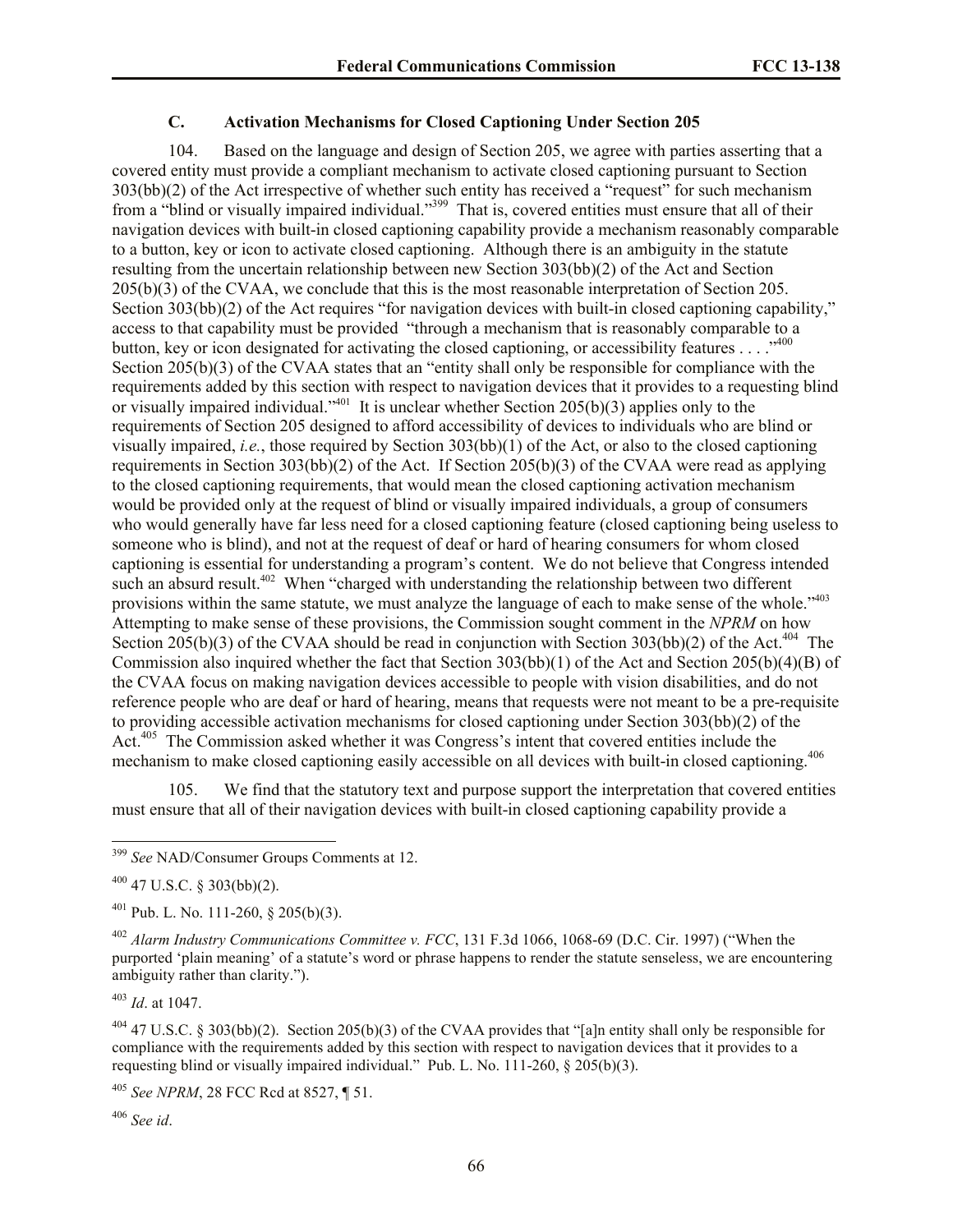mechanism to activate closed captioning that is reasonably comparable to a button, key, or icon. Section 303(bb)(2) of the Act requires a compliant activation mechanism for navigation devices with built-in closed captioning.<sup>407</sup> The "upon request" language does not appear anywhere in that section. As discussed above, the terms "request" and "requesting" are used in Section 205 of the CVAA only in connection with individuals who are blind or visually impaired.<sup>408</sup> We believe the absence of the "upon request" language in Section 303(bb)(2) of the Act, and the inclusion of such language in Section 303(bb)(1) of the Act, is most reasonably read as indicating that Congress intended the closed captioning activation mechanism to be included on all devices with built-in closed captioning capability, and not just provided to individuals who request them, as Congress provided with respect to audibly accessible onscreen text menus and guides.

106. Our interpretation of the obligations imposed by Section 303(bb)(2) of the Act is further supported by the language and structure of Section 205(b)(4) of the CVAA, which governs compliance with Section 303(bb)(1) of the Act through "separate equipment or software," 409 and Section 205(b)(5) of the CVAA, which governs the provision of devices with closed captioning pursuant to Section 303(bb)(2) of the Act.<sup>410</sup> Sections 205(b)(4)(A) and (B) of the CVAA give a covered entity flexibility in complying with the requirements of Section 303(bb)(1) of the Act by allowing the entity to provide audibly accessible on-screen text menus and guides to "requesting blind or visually impaired" individuals through separate equipment or software.<sup>411</sup> By contrast, Section 205(b)(5) of the CVAA, which relates to compliance with the requirements of Section 303(bb)(2) of the Act (closed captioning activation mechanism), references neither a "request" nor any limitation on the kinds of individuals entitled to receive accessible activation mechanisms for closed captioning.<sup>412</sup> Moreover, Section 205(b) of the CVAA does not permit entities to provide the closed captioning mechanism through separate equipment or software. We find that the inclusion of the "requesting" language in 303(bb)(1) of the Act and 205(b)(4) of the CVAA, and the omission of such language in 303(bb)(2) of the Act and 205(b)(5) of the CVAA, and the flexibility afforded to entities to provide on-screen menus and guides but not closed captioning activation mechanisms through separate equipment or software, further supports our conclusion that Congress did not intend to limit the provision of the closed captioning activation mechanism to individuals who request them, as it did with audibly accessible on-screen text menus and guides. Rather, it intended that the closed captioning mechanism be universally available.

107. The absence in Section 303(bb)(2) of the Act of the phrase "if achievable" (which is included in Section 303(bb)(1) of the Act) further confirms our conclusion that Congress intended to impose on covered entities an unqualified obligation to ensure that all navigation devices with built-in closed captioning capability provide access to such capability through a mechanism "reasonably comparable to a button, key or icon." That is, in contrast to the conditional requirements of Section 303(bb)(1) of the Act – entities must provide audibly accessible on-screen menus and guides to requesting blind or visually impaired individuals only "if achievable" -- Congress made the requirements of Section 303(bb)(2) of the Act unconditional. Thus, the closed captioning activation mechanism must be provided without regard to an "achievability" condition and cannot be provided through separate equipment or

 $\overline{a}$ 

 $412$  *Id.* § 205(b)(5).

 $407$  47 U.S.C. § 303(bb)(2).

<sup>408</sup> *See supra* ¶ 87.

 $^{409}$  Pub. L. No. 111-260, § 205(b)(4).

 $^{410}$  *Id.* § 205(b)(5).

<sup>&</sup>lt;sup>411</sup> *Id.* §§ 205(b)(4)(A) (providing that the regulations implementing Section 205(a) "shall permit but not require the entity providing the navigation device to the requesting blind or visually impaired individual" to comply with Section 303(bb)(1) through the use of a separate solution), 205(b)(4)(B) (stating that the entity "providing the navigation device to the requesting blind or visually impaired individual" shall provide a separate solution at no additional charge and within a reasonable time).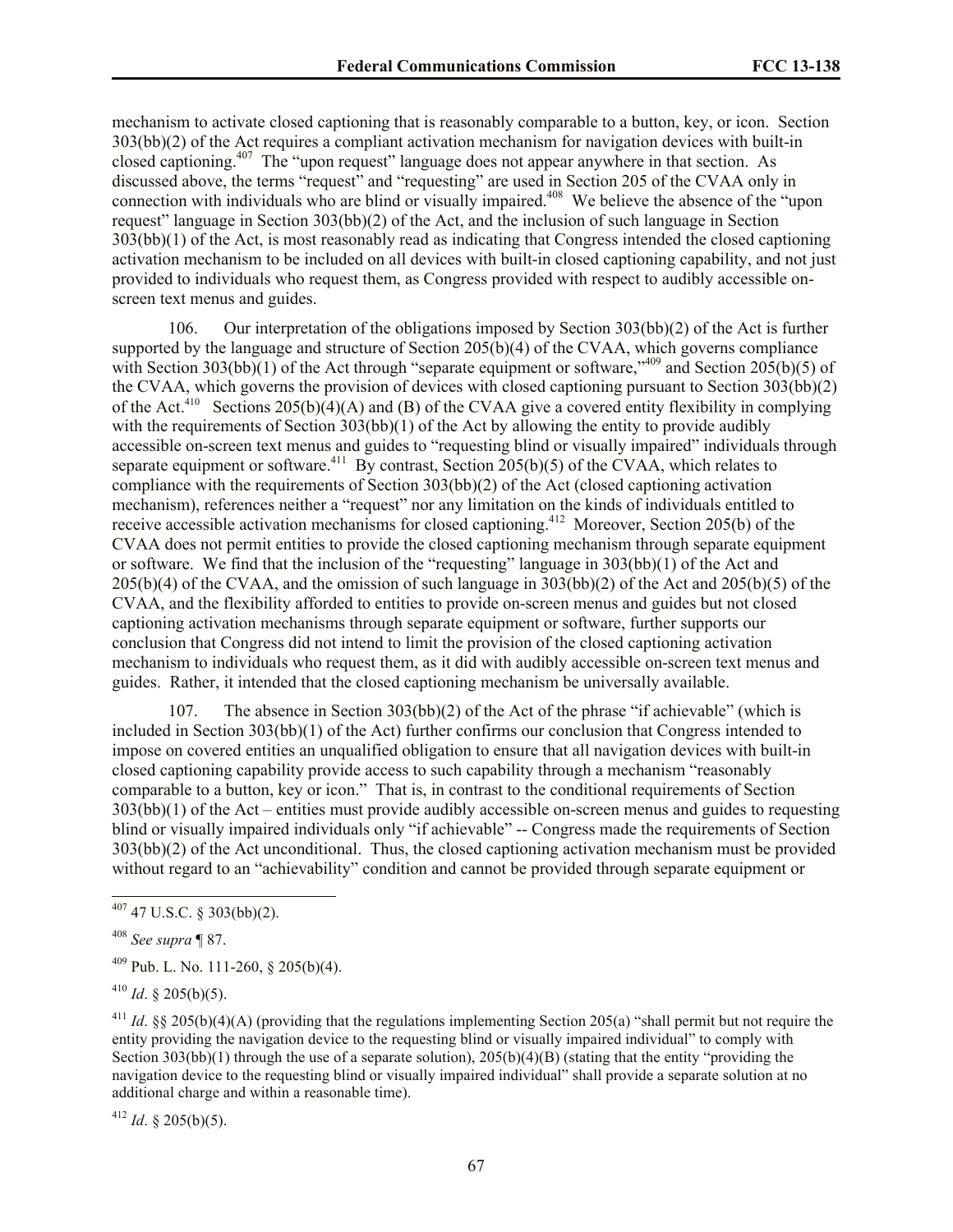software. We believe requiring activation mechanisms for closed captioning to be universally provided makes sense from a practical standpoint as well. Because both the CVAA and other statutes have made closed captioning a universal design feature, we find it reasonable to interpret Section 303(bb)(2) of the Act as ensuring that compliant activation mechanisms for built-in closed captioning be universally available as well.

108. We observe that Section 205(b)(3) of the CVAA provides that "[a]n entity shall only be responsible for compliance with the requirements added by this section with respect to navigation devices that it provides to a requesting blind or visually impaired individual."<sup>413</sup> Some commenters have argued that under this provision, a covered entity is responsible for providing a closed captioning activation mechanism only to requesting individuals who are blind or visually impaired.<sup>414</sup> We reject this argument. Commenters' proffered interpretation is based on an overly broad reading of the phrase "the requirements added by this section;" they contend that "this section" references Section 205 of the CVAA in its entirety. This reading, however, ignores the qualifier "with respect to navigation devices that it provides to a requesting blind or visually impaired individual." That is, by its terms, Section 205(b)(3) of the CVAA limits an entity's compliance responsibility to devices provided to requesting individuals, but only "with respect to navigation devices that it provides to a requesting blind or visually impaired individual." In other words, Section 205(b)(3) of the CVAA applies only with regard to those devices provided pursuant to Section 303(bb)(1) of the Act (audibly accessible on-screen text menus and guides provided on navigation devices "upon request by individuals who are blind or visually impaired"). <sup>415</sup> It does not apply to the closed captioning activation mechanism covered under Section 303(bb)(2) of the Act, which says nothing about requesting blind or visually impaired individuals. We believe our interpretation is the most sensible reading of Section 205(b)(3) of the CVAA in context. If we were to construe that provision as limiting a covered entity's obligation to comply with Section 303(bb)(2) of the Act to only those cases in which a blind or visually impaired individual requests the closed captioning activation device, such a reading would deny improvements in closed captioning accessibility to those consumers who need and utilize it most, *i.e.*, individuals who are deaf and hard of hearing, and make this feature accessible *only* to individuals who generally have far less of a need for it. We do not believe Congress intended such a nonsensical result, and we believe that the foregoing analysis of the language of the various provisions of Section 205 of the CVAA and how they fit together in context confirms that. For the reasons discussed above, we interpret Section 303(bb)(2) of the Act as requiring covered entities to include compliant closed captioning activation mechanisms on all navigation devices with built-in closed captioning capability. $41\overline{6}$ 

 $413$  *Id.* § 205(b)(3).

<sup>414</sup> *See* CEA Comments at 17-18 (asserting that under Section 205(b)(3) of the CVAA, a covered entity is responsible for compliance with Section 303(bb)(2) of the Act only with respect to devices that it provides to requesting blind or visually impaired individuals); NCTA Comments at 16-17 (arguing that the language of Section 205(b)(3) limits responsibility for compliance to entities providing navigation devices to requesting consumers); NCTA Sept. 3 *Ex Parte* Letter at 2 (same).

<sup>&</sup>lt;sup>415</sup> For example, under Section 205(b)(3), an MVPD would be responsible for compliance with the audibly accessible requirement in Section 303(bb)(1) only with regard to devices it supplies to the requesting individual; it would not be responsible for compliance with regard to a device an individual purchased at retail.

 $^{416}$  Our decision is consistent with the requirement in Section 205(b)(5) of the CVAA that our rules "permit the entity providing the navigation device maximum flexibility in the selection of means for compliance with Section  $303(bb)(2)$ ...." Pub. L. No. 111-260, § 205(b)(5). We interpret the phrase "selection of means for compliance" to refer to the selection of the mechanism that is "reasonably comparable to a button, key, or icon." Our decision thus does not restrict a covered entity's flexibility to choose the mechanism by which it will meet this requirement.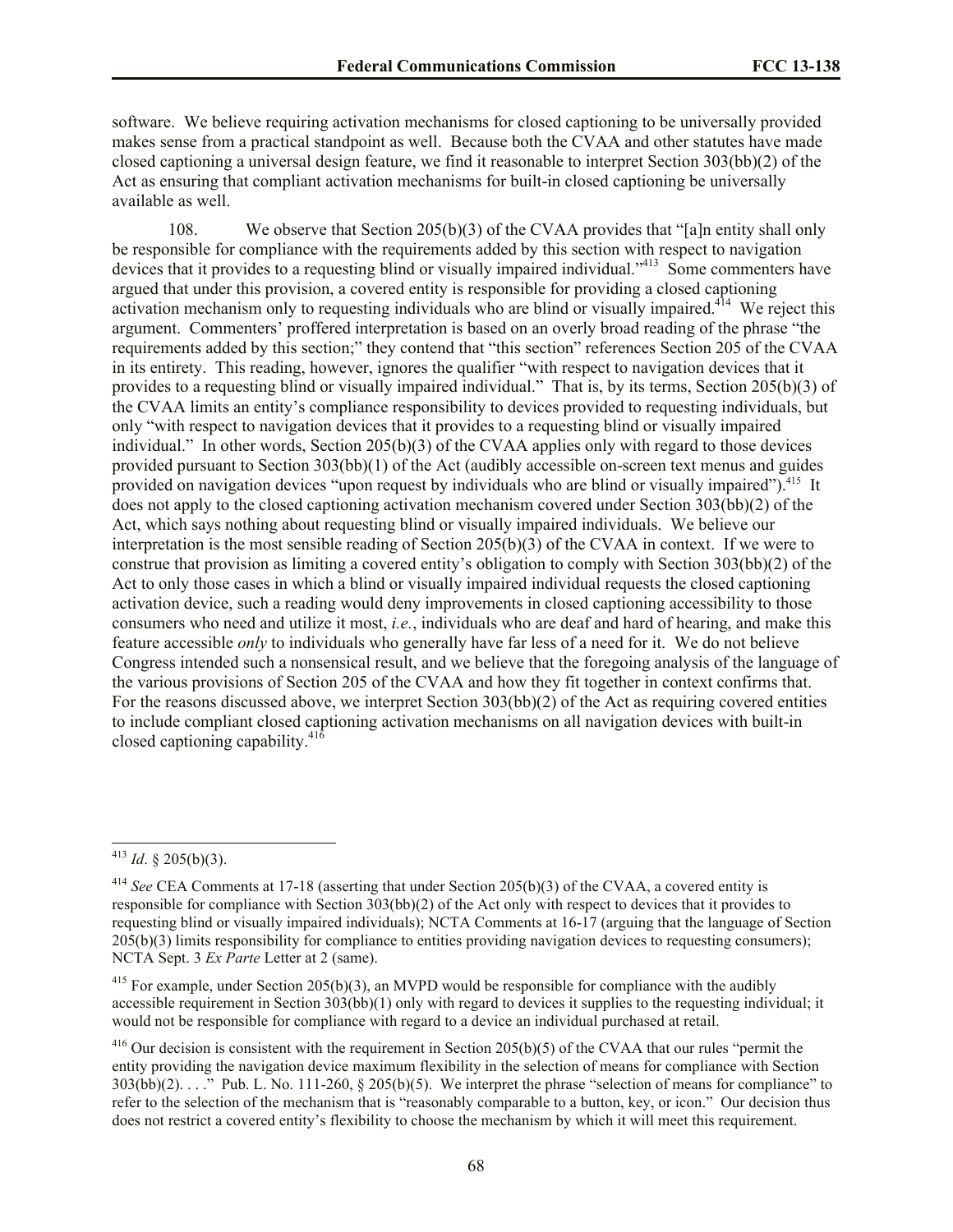#### **VI. OTHER ISSUES**

## **A. Alternate Means of Compliance**

109. Section 204 of the CVAA states that an entity may meet the requirements of Section 303(aa) of the Act "through alternate means than those prescribed by" the regulations that we adopt herein if the requirements of Section 303(aa) of the Act are met, as determined by the Commission.<sup>417</sup> We adopt our proposal in the *NPRM* to implement the same approach to alternate means of compliance that the Commission adopted in the *IP Closed Captioning Order*, which implemented a similar provision in Section 203 of the CVAA.<sup>418</sup> We note that the commenters on this issue generally support our proposal.<sup>419</sup> Under our approach, rather than specifying what may constitute a permissible alternate means of compliance, we will address any specific requests from parties subject to the new rules on a case-by-case basis when they are presented to us.<sup>420</sup> Should an entity seek to use an "alternate means" to comply with the applicable requirements, that entity may either: (i) request a Commission determination that the proposed alternate means of compliance satisfies the statutory requirements pursuant to Section 1.41 of our rules;<sup>421</sup> or (ii) claim in defense to a complaint or enforcement action that the Commission should determine that the party's actions were permissible alternate means of compliance.<sup> $422$ </sup> We note that covered entities that claim in defense to a complaint or enforcement action that their actions were a permissible alternate means of compliance bear the burden of proof on this defense. We delegate authority to the Media Bureau and the Consumer and Governmental Affairs Bureau, as we did in the *IP Closed Captioning Order* and other contexts, to consider all requests for a declaratory ruling regarding an alternate means of compliance.<sup>423</sup>

110. We reject DISH/EchoStar's proposal to set a 90-day time limit for Bureau action on requests for a declaratory ruling that a proposed alternate means of compliance satisfies the statutory requirements.<sup>424</sup> While we believe the Bureaus can act expeditiously on such requests, we conclude that the potentially complex nature of proposals for alternate means of compliance that may need to be evaluated makes it inadvisable to adopt binding time frames.

 $\overline{a}$ 

<sup>420</sup> *See IP Closed Captioning Order*, 27 FCC Rcd at 859, ¶ 121.

 $421$  47 C.F.R. § 1.41 (setting forth procedures for filing informal requests for Commission action).

<sup>422</sup> *See IP Closed Captioning Order*, 27 FCC Rcd at 858-59, ¶ 121. We note that this approach slightly differs from the approach recently adopted in the *Emergency Information/Video Description Order*, 28 FCC Rcd at 4923, ¶ 75. Under that approach, a covered entity that seeks to use an "alternate means" to comply with the Section 203 emergency information and video description apparatus requirements must request and receive a Commission determination that the proposed alternate means satisfies the statutory requirements through a request pursuant to Section 1.41 of our rules before using such alternate means of compliance. The covered entity is not permitted to claim in defense to a complaint or enforcement action that the Commission should determine that the party's actions were a permissible alternate means of compliance. *Id*. The Commission explained that it was deviating from the approach implemented in the *IP Closed Captioning Order* because of the uniquely heightened public interest in emergency information and the importance of ensuring that consumers know how they can use their apparatus to obtain emergency information provided via the secondary audio stream. *Id*.

<sup>423</sup> *See IP Closed Captioning Order*, 27 FCC Rcd at 864, ¶ 133.

<sup>424</sup> DISH/EchoStar Comments at 11.

 $417$  Pub. L. No. 111-260, § 204(c).

<sup>418</sup> *NPRM*, 28 FCC Rcd at 8528, ¶ 54. *See IP Closed Captioning Order*, 27 FCC Rcd at 858-59, ¶ 121.

<sup>419</sup> *See* DISH/EchoStar Comments at 11; Panasonic Comments at 12-13; ITIC Comments at 8; Rovi Comments at 10.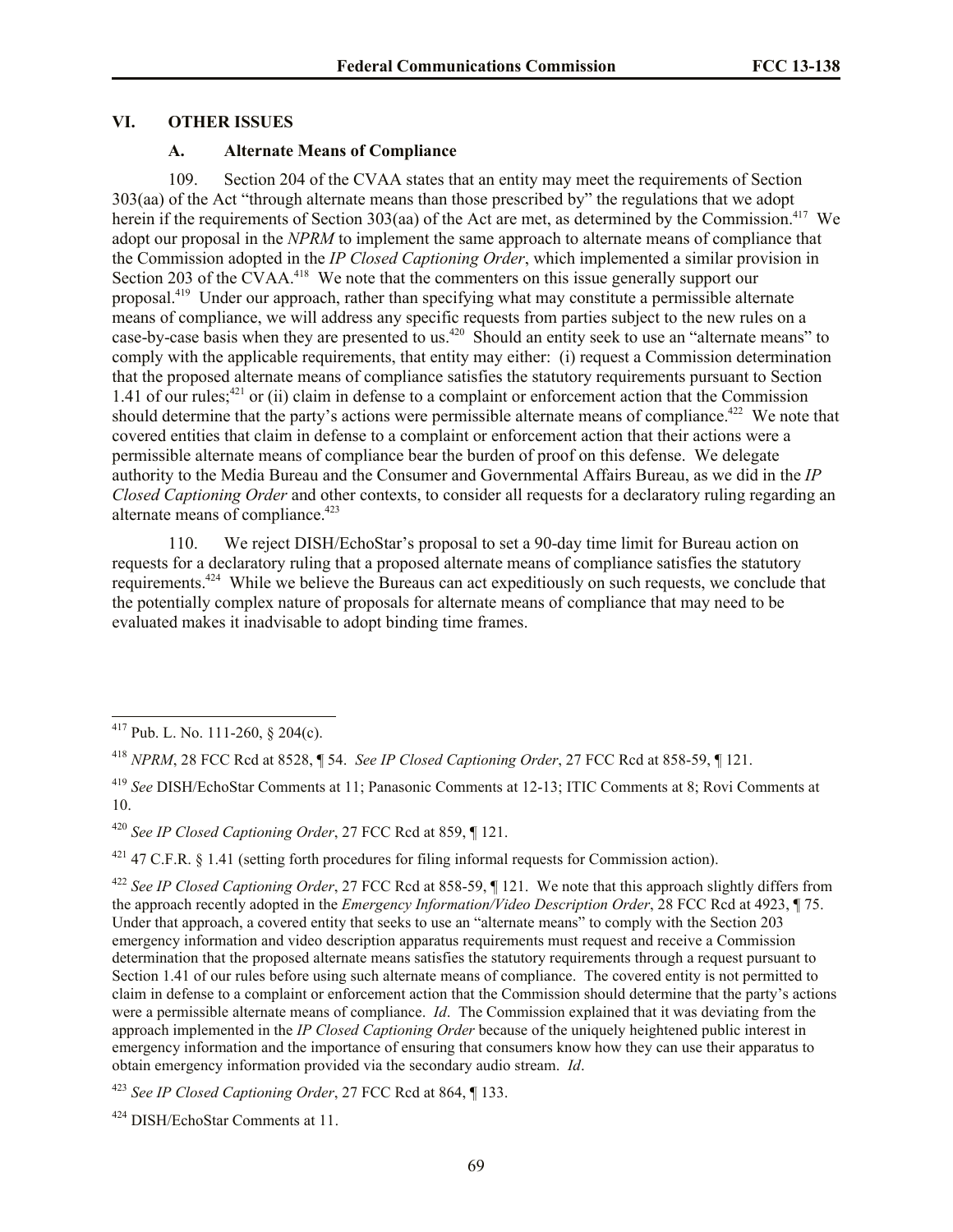# **B. Compliance Deadlines**

111. We set a compliance deadline of three (3) years from the date the *Report and Order* is published in the Federal Register by which covered entities must comply with the requirements of Sections 204 and 205<sup>125</sup> Section 204 does not specify the time frame by which digital apparatus must comply with the requirements for accessible user interfaces and programming guides.  $426$  However, Section 204(d) states that "[a] digital apparatus designed and manufactured to receive or play back the Advanced Television Systems Committee's Mobile DTV Standards A/153 shall not be required to meet the requirements of the regulations [adopted under Section 204] for a period of not less than 24 months after the date on which the final regulations are published in the Federal Register."<sup>427</sup> Section 205 sets forth a phase-in period of not less than two years from the date of adoption of rules by which navigation devices must comply with the requirements for a mechanism reasonably comparable to a button, key, or  $\frac{1}{28}$  icon for closed captioning or accessibility features,  $\frac{428}{2}$  and not less than three years by which navigation devices must comply with the requirements for accessible on-screen text menus and guides for the display or selection of video programming.<sup>429</sup> With respect to Section 204, the VPAAC recommends that the industry be given not less than two years after publication of the regulations in the Federal Register to come into compliance, consistent with the time frame adopted in both the *ACS Order* and the *IP Closed*  Captioning Order.<sup>430</sup> With respect to Section 205, the VPAAC recommends that we adopt the minimum phase-in periods described in the statute,<sup>431</sup> but suggests that they should run from the date of publication of the rules in the Federal Register, rather than from the date of adoption, consistent with its recommendation in the Section 204 context.<sup>432</sup> The *NPRM* tentatively concluded to adopt the VPAAC's recommendations.<sup>433</sup> Some commenters support the *NPRM*'s proposal,<sup>434</sup> while others advocate a "uniform" three-year compliance deadline for implementing all new rules under Sections 204 and 205.<sup>435</sup>

112. We are persuaded by industry commenters that a uniform three-year phase-in period for compliance with Sections 204 and 205 will simplify implementation and enforcement of these

<sup>429</sup> *Id.* § 205(b)(6)(A)(ii). Section 205 provides that "[t]he Commission shall provide affected entities with not less than 3 years after the adoption of such regulations to begin placing in service devices that comply with the requirements of Section 303(bb)(1) of the Communications Act."

<sup>430</sup> *VPAAC Second Report: User Interfaces* at 15.

<sup>431</sup> *Id.* (recommending that "devices covered under Section 205 be required to comply with Section 205 regulations under the 'Phase-In' schedule described in the CVAA," *i.e.*, a phase in period of not less than two years to require a mechanism reasonably comparable to a button, key, or icon for closed captioning or accessibility features and not less than three years to require accessible on-screen text menus and guides for the display or selection of video programming). *See* Pub. L. No. 111-260, § 205(b)(6)(A)(i)-(ii).

<sup>432</sup> *VPAAC Second Report: User Interfaces* at 15.

<sup>433</sup> *NPRM*, 28 FCC Rcd at 8529-30, ¶¶ 57-58.

<sup>434</sup> *See* NAD/Consumer Groups Comments at 14; DIRECTV Comments at 10; Verizon Comments at 14.

<sup>435</sup> *See* CEA Comments at 23-24; CEA Reply at 17-18; DISH/EchoStar Comments at 14; TIA Comments at 11-12; ESA Comments at 8-9; Rovi Comments at 10-11; AT&T Comments at 18-19; ITIC Comments at 8-9; CenturyLink Reply at 4; CTIA Comments at 13-14.

 $\overline{a}$ <sup>425</sup> *See* Appendix B final rules 47 C.F.R. §§ 79.107(b), 79.108(b), 79.109(c).

<sup>426</sup> Pub. L. No. 111-260, § 204(d).

<sup>427</sup> *Id*.

<sup>&</sup>lt;sup>428</sup> *Id.* § 205(b)(6)(A)(i). Section 205 provides that "[t]he Commission shall provide affected entities with not less than 2 years after the adoption of such regulations to begin placing in service devices that comply with the requirements of Section 303(bb)(2) of the Communications Act."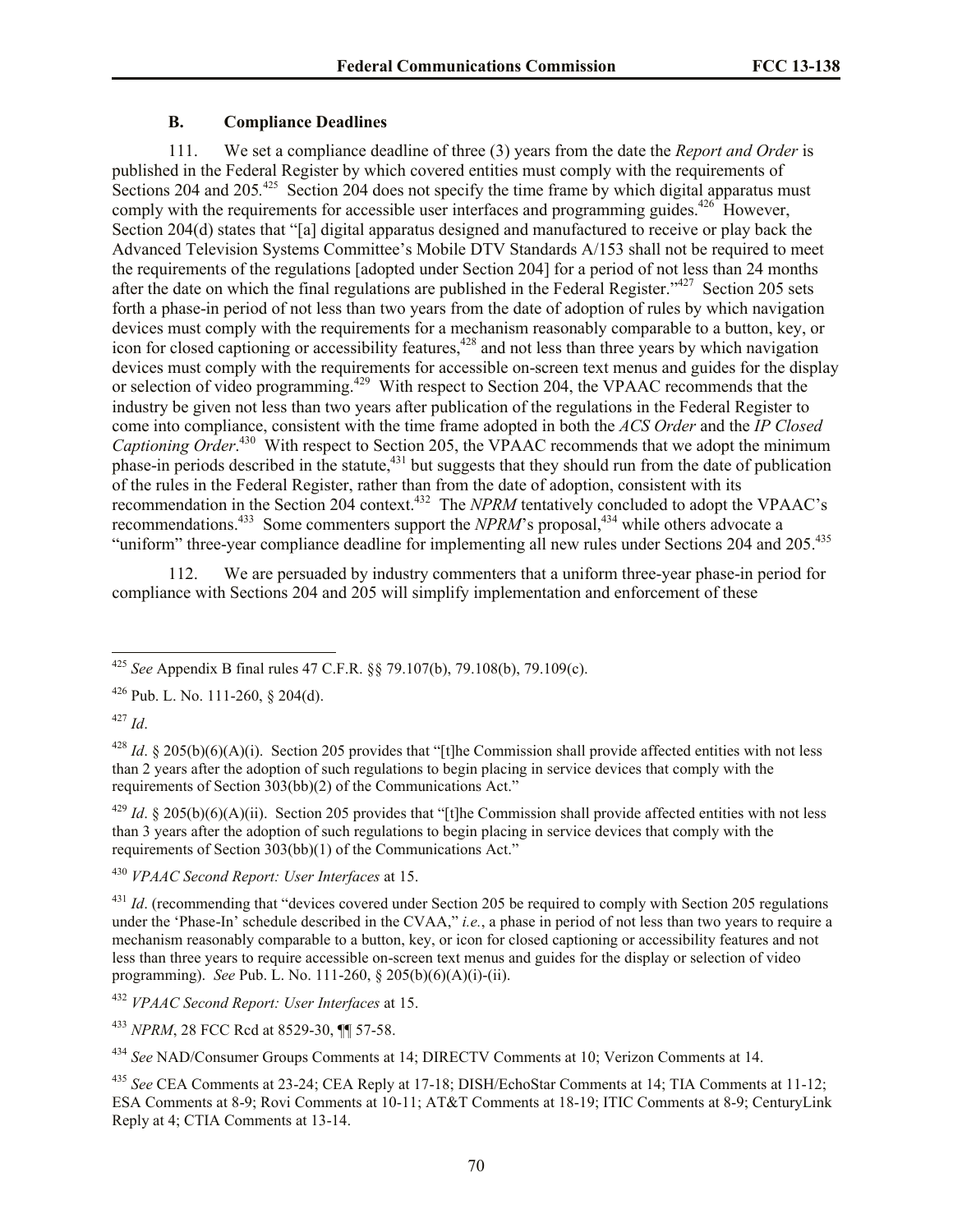provisions.<sup>436</sup> We recognize that the Commission has generally afforded manufacturers two years to comply with accessibility requirements under the CVAA. $437$  However, we agree with industry commenters that a common deadline will afford covered entities the flexibility to adopt similar accessibility solutions for Sections 204 and 205 equipment.<sup>438</sup> CEA explains that "covered digital apparatus and navigation devices may rely on the same third-party solutions to meet the applicable accessibility requirements" and that such "solutions would likely become available for both digital apparatus and navigation devices around the same time."<sup>439</sup> Industry commenters also explain that a common deadline would avoid uncertainty as to "when particular video programming features of a new, multipurpose or hybrid product" must comply.<sup>440</sup> Finally, CEA asserts that, "due to the timing of the product development cycle, especially for TVs," a uniform deadline "will greatly simplify the development of accessible solutions for apparatus covered by Section 204 without significantly delaying the introduction of accessible devices."<sup>441</sup> In addition, we believe more time is appropriate for covered entities to provide an accessible activation mechanism for built-in closed captioning because of our decision herein that this requirement applies to all navigation devices (irrespective of whether it has received a request from a consumer) and is not subject to the "achievability" limitation.<sup>442</sup> We also expect that having a common deadline for an accessible activation mechanism for built-in closed captioning and audibly accessible on-screen text menus and guides will allow covered entities to design devices that incorporate all of these required accessibility features, which should reduce consumer confusion about the accessibility of device features. We note that, while NAD/Consumer Groups endorsed the VPAAC timing recommendations,<sup>443</sup> they did not otherwise respond to industry's request for a uniform three-year phase-in period. We agree with industry commenters that the benefits of a simplified, uniform compliance deadline outweigh any inconvenience that may be caused to consumers. Although the compliance deadline is three years away, we expect manufacturers to take accessibility into

<sup>438</sup> ESA Comments at 8 (adding that this would mean consumers may not have to repeatedly adapt to different accessibility solutions).

<sup>439</sup> CEA Comments at 24.

 $\overline{a}$ 

<sup>440</sup> ESA Comments at 8. *See also* TIA Comments at 11-12 (multi-functional devices may present complex technical and operational issues).

<sup>442</sup> *See supra* Section V.C.

<sup>436</sup> *See, e.g.*, AT&T Comments at 18 ("[A] uniform date will allow for a clear, smooth transition to the new requirements and eliminate confusion that might occur with multiple compliance dates."); CEA Reply at 17 ("A uniform three-year phase-in period for compliance with Sections 204 and 205 will allow for a smooth transition to full implementation and enforcement of Sections 204 and 205. Industry's experience has demonstrated the need for a phase-in period that will allow manufacturers to comply with the new regulatory requirements in a coherent, coordinated, and efficient manner."); CTIA Reply at 13-14 ("[A] uniform phase-in period of three years for all aspects of Sections 204 and 205 will offer a bright-line standard for consumers and covered entities, and permit a smooth transition to full implementation and enforcement of the new rules.").

<sup>437</sup> *See, e.g.*, *IP Closed Captioning Order*, 27 FCC Rcd at 859, ¶ 122 (setting a two-year deadline by which devices must comply with the requirements of Section 203). The Commission has repeatedly determined that manufacturers generally require approximately two years to design, develop, test, manufacture, and make available for sale new products. *Id*.

<sup>&</sup>lt;sup>441</sup> CEA Reply at 17. CEA explains that new TV models are usually introduced in the spring, meaning that adoption of a 3-year compliance deadline that will go into effect in the fourth quarter of 2016 will lead to devices being introduced the previous spring, and thus amount to "an effective phase-in period of only about two and a half years." *Id.* ESA states that the extra time may allow manufacturers "to roll out accessibility solutions across product lines contemporaneously, which in turn may foster investment and innovation in improved accessibility technologies." ESA Comments at 8-9.

<sup>443</sup> NAD/Consumer Groups Comments at 14.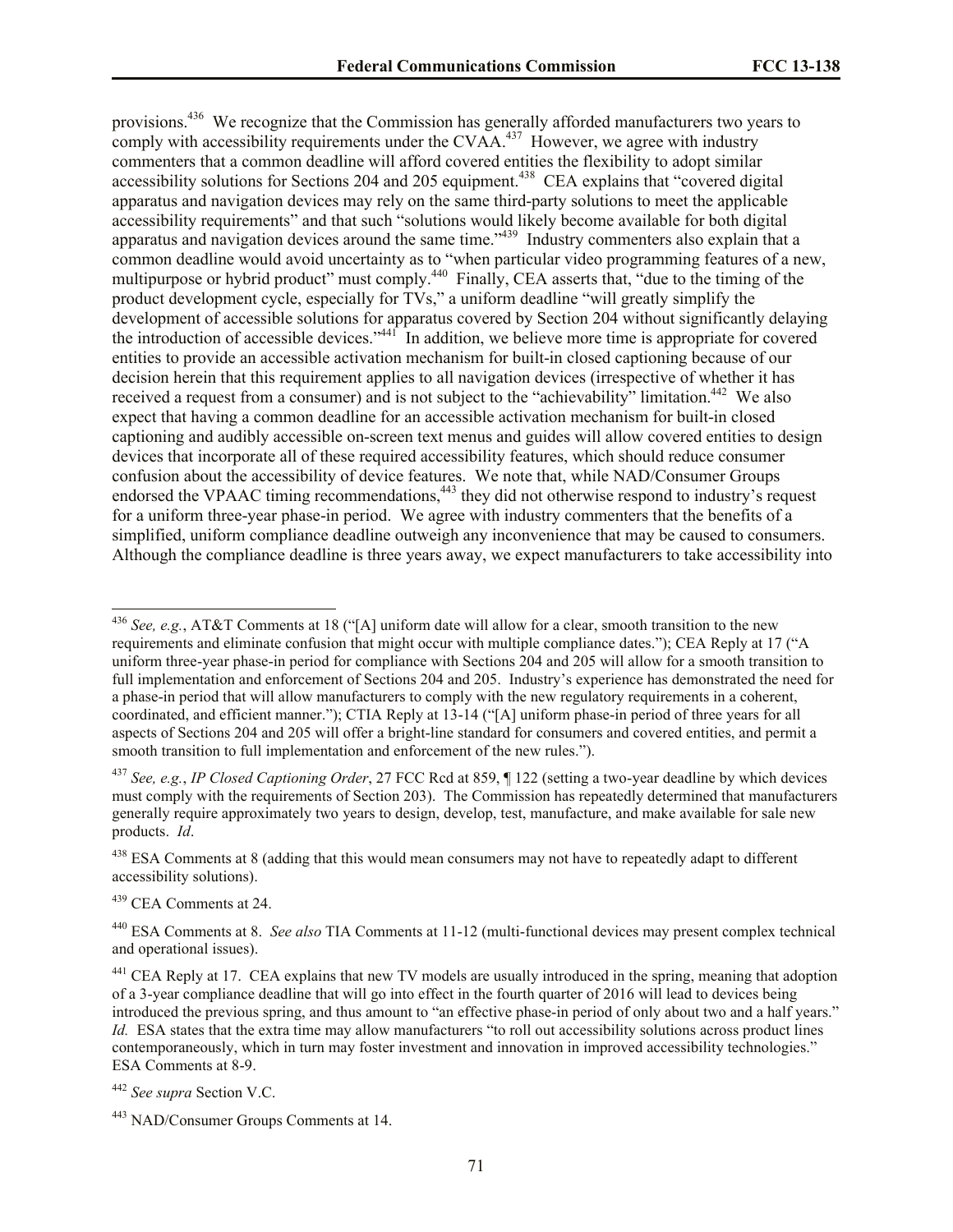consideration as early as possible during the design process for new and existing equipment and to begin taking steps to bring accessible equipment to consumers as required by our rules.<sup>44</sup>

113. We clarify that the compliance deadlines adopted herein refer only to the date of manufacture, consistent with the *IP Closed Captioning Reconsideration Order* and the *Emergency Information/Video Description Order.*<sup>445</sup> As explained in those orders, this approach is consistent with the Commission's past practices regarding similar equipment deadlines,<sup>446</sup> and a compliance deadline based on the date of importation or the date of sale would be unworkable in most circumstances, given that the manufacturer often does not control the date of importation or sale.<sup>447</sup>

114. Delayed Compliance for Mid-sized and Smaller MVPDs. We set a later compliance deadline of five (5) years from the date the *Report and Order* is published in the Federal Register by which certain mid-sized and smaller MVPD operators and small MVPD systems must comply with the requirements of Section 205.<sup>448</sup> Specifically, this later deadline will apply to:

- MVPD operators with 400,000 or fewer subscribers (*i.e.*, MVPD operators other than the top 14);<sup>449</sup> and
- MVPD systems with 20,000 or fewer subscribers that are not affiliated with an operator serving more than 10 percent of all MVPD subscribers  $(i.e., 10.1$  million<sup>450</sup>).

In addition, we will review the marketplace after the three-year compliance deadline for larger MVPDs to determine whether this five-year delayed compliance deadline should be retained or extended (in whole or in part). Once we reach the three-year compliance deadline for larger operators, we believe we will be better positioned to assess whether mid-sized and/or smaller operators will be able to comply within another two years.<sup>451</sup> We delegate authority to the Media Bureau to initiate this review.

115. As discussed above, Section 205 sets forth minimum compliance phase-in periods (*i.e.*, "not less than" two/three years). Therefore, Section 205 provides the Commission with the discretion to

<sup>446</sup> *See, e.g.*, Notes to 47 C.F.R. §§ 15.120(a), 79.101(a)(1), 79.102(a)(1), (2), 79.105(a), 79.106(a).

<sup>447</sup> *See IP Closed Captioning Reconsideration Order*, 28 FCC Rcd at 8798, ¶ 23 (finding that "manufacturers can identify and control the date of manufacture, but the date of importation is affected by variables outside of the manufacturer's control, and thus a deadline triggered by the date of importation may be unworkable in many situations for manufacturers"); *Emergency Information/Video Description Order*, 28 FCC Rcd at 4924-25, ¶ 77. *See* CEA Reply at 18-19.

<sup>448</sup> *See* Appendix B final rules 47 C.F.R. §§ 79.108(b), 79.109(c).

 $\overline{a}$ 

<sup>449</sup> *See* NCTA, Industry Data, Top 25 Multichannel Video Service Customers (2012), http://www.ncta.com/industrydata (visited Aug. 28, 2013) (showing the number of subscribers for each of the top 25 MVPDs, based on 2012 data). We will rely on this data for our purposes here.

<sup>450</sup> At the end of 2011, there were approximately 101.0 million MVPD subscribers. *See Annual Assessment of the Status of Competition in the Market for Delivery of Video Programming,* MB Docket No. 12-203, Fifteenth Report, 28 FCC Rcd 10496, 10507, ¶ 26, n. 43 (2013) ("*15th Annual Competition Report*"). We will use this 101.0 million total MVPD subscribers approximation for our purposes here, although we recognize that the total may now be slightly less. *See* NCTA, Industry Data (2012), http://www.ncta.com/industry-data (visited Aug. 28, 2013). In any case, our definition of a small MVPD system will exclude systems affiliated with one of the top four MVPDs – Comcast, DIRECTV, DISH Network, and Time Warner Cable, all of which have more than 10.1 million subscribers. *Id*.

<sup>451</sup> *See* NCTA Comments at 19 ("the Commission should review the marketplace after the three-year phase-in to determine whether audible accessibility is 'achievable' for smaller operators").

<sup>444</sup> *See, e.g.*, *IP Closed Captioning Order*, 27 FCC Rcd at 859, ¶ 122; *ACS Order*, 26 FCC Rcd at 14602, ¶ 108.

<sup>445</sup> *See* CEA Reply at 18-19 (seeking clarification that the new rules for Sections 204 and 205 will not restrict the import, shipping or sale of apparatus and/or navigation devices, as applicable, that were manufactured before the compliance deadline).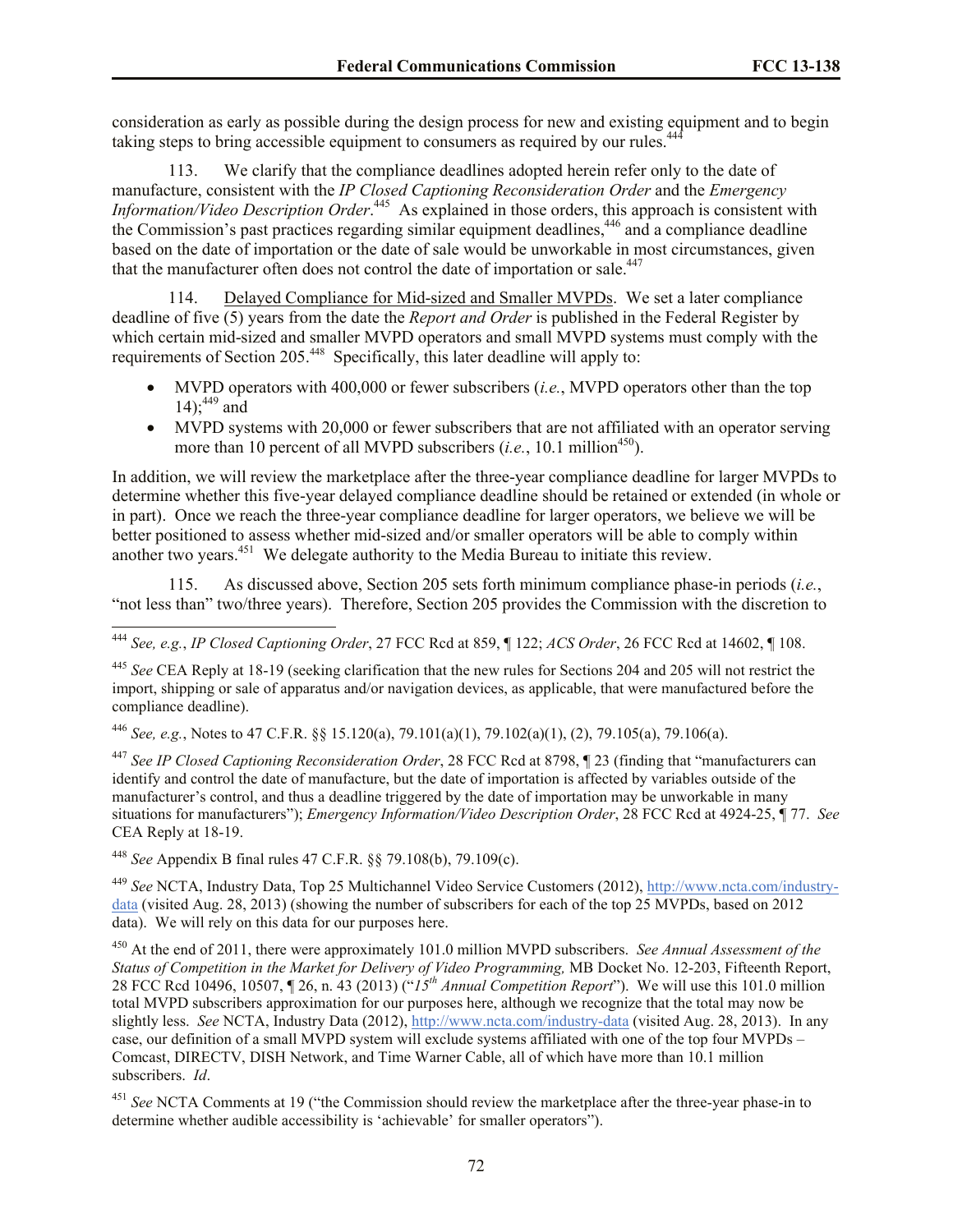set later deadlines if deemed appropriate.<sup>452</sup> MVPD commenters ask that we use this discretion to afford mid-sized and smaller MVPD operators and small MVPD systems with more time to comply with Section 205.<sup>453</sup> We agree with MVPD commenters that a longer phase-in is appropriate for certain mid-sized and smaller MVPD operators and small MVPD systems. $454$  We recognize that smaller operators generally lack the market power and resources to drive independently the development of MVPD headend or customer premises equipment.<sup>455</sup> NCTA explains that smaller operators "typically rely on the research and development efforts of the larger operators prior to deploying new equipment and services to their customers.<sup>3456</sup> Thus, it is the large cable operators that generally dictate equipment features to manufacturers and commonly get priority in the delivery of that equipment.<sup>457</sup> We also agree with NCTA that "small systems have a smaller customer base across which to spread costs."<sup>458</sup> We recognize that delayed compliance may mean fewer accessibility choices for subscribers to smaller systems with disabilities in the near term, particularly in rural areas.<sup>459</sup> However, we agree with NCTA that this concern will be mitigated by the presence of other accessibility options available in the marketplace when the rules take effect. As NCTA notes, most consumers should have access to satellite service, and subscribers to cable systems that are eligible for delayed compliance will be able to obtain navigation devices at retail that will be subject to the Section 205 audible accessibility requirement.<sup>460</sup> Therefore, we believe providing some relief to mid-sized and smaller operators is reasonable and consistent with congressional intent to allow the Commission to establish reasonable compliance deadlines.

116. However, cognizant of Congress's desire that consumers with disabilities gain better access to video programming without undue delay,<sup>461</sup> we limit the delay in compliance for mid-sized and

<sup>456</sup> NCTA Comments at 18.

 $\overline{a}$ 

<sup>457</sup> *Basic Service Tier Encryption; Compatibility Between Cable Systems and Consumer Electronics Equipment*, MB Docket No. 11-169, 27 FCC Rcd 12786, 12802, ¶ 21 (2012) ("*BST Encryption Order*").

<sup>458</sup> NCTA Comments at 17-19. However, as discussed below, we recognize that small systems that are part of a larger, multiple-cable-system network are able to spread even very high costs over large numbers of subscribers, easing the upgrade cost burden even in systems with small numbers of subscribers. Therefore, we exclude from our later compliance deadline any system affiliated with an operator serving more than 10.1 million subscribers. *See supra* ¶ 114 and note 450.

<sup>459</sup> NAD/Consumer Groups Comments at 13 (Consumers "living in rural areas often have fewer choices of video programming providers and for some, a small cable provider may be their only choice.").

<sup>460</sup> NCTA Reply at 13, n. 60 ("According to the Commission, cable operators compete with at least two other MVPDs, if not more. . . . This being the case, it is likely that there will be accessible options available in a particular market. Moreover, unless the Commission interprets Section 205 to be limited to MVPD-provided navigation devices, customers to these cable systems would still be able to obtain navigation devices at retail that would be subject to the audible accessibility requirement."). *See also 15th Annual Competition Report*, 28 FCC Rcd at 10505, ¶ 23.

<sup>461</sup> *See* Senate Committee Report at 1 (stating that the purpose of the law is to "ensure that individuals with disabilities are able to fully utilize communications services and equipment and better access video programming").

<sup>452</sup> Pub. L. No. 111-260, §§ 205(b)(6)(A)(i)-(ii). *See also* NCTA Comments at 18 (Section 205 "grants the Commission flexibility to extend the time frame for compliance by other entities.").

<sup>453</sup> *See* NCTA Comments at 17-19; ACA Comments 6-9; Reply Comments of NTCA—The Rural Broadband Association at 5-6 ("NTCA Reply"). *See also* Letter from Winslow L. Sargeant, Chief Council, Small Business Administration Office of Advocacy, to Marlene H. Dortch, Secretary, FCC, at 2 (Aug. 15, 2013). <sup>454</sup> *Id*.

<sup>455</sup> *See TiVo Inc.'s Request for Clarification and Waiver of the Audiovisual Output Requirement of Section 76.640(b)(4)(iii), etc.*, MB Docket No. 12-230, etc., Memorandum Opinion and Order, 27 FCC Rcd 14875, 14884, ¶ 17 ("small cable operators have, in the past, experienced difficulty obtaining compliant devices in the same time frame as larger operators") (2012) ("*TiVo Waiver Order*").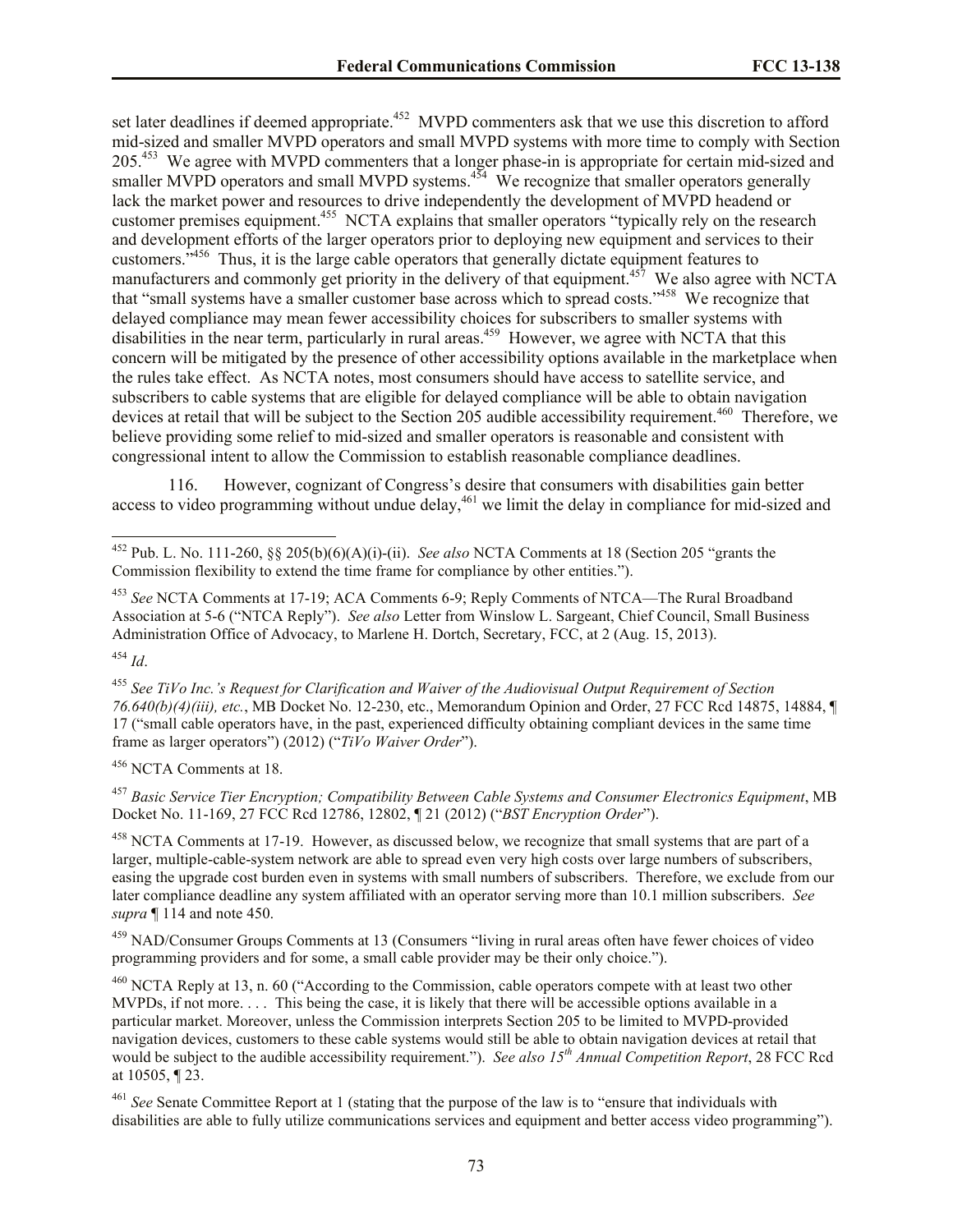smaller operators to two years. In addition to seeking a permanent exemption for all small cable systems serving 20,000 or fewer subscribers, industry commenters ask us to provide an indefinite extension to all but the largest operators and to review the marketplace after the three-year phase-in to determine whether accessibility is "achievable" for smaller operators.<sup>462</sup> We decline to provide an indefinite extension, and agree with the Consumer Groups that there is no reason to assume that smaller operators or small systems will never be able to achieve compliance.<sup>463</sup> Therefore, first, we limit our extension to two additional years, rather than providing an indefinite extension of time. We believe that an open-ended extension of time is unnecessary and would undermine the goals of the statute.<sup>464</sup> Nevertheless, as noted above, we will review the marketplace in three years to consider whether the five-year delayed compliance deadline should be retained or extended (in whole or in part).<sup>465</sup>

117. Second, we decline to extend the compliance deadline for any operator smaller than the six largest incumbent cable operators, as requested by  $NCTA<sub>1</sub><sup>466</sup>$  or to extend the compliance deadline for any small system affiliated with an operator serving more than 10 percent of all MVPD subscribers.<sup>467</sup> Under NCTA's approach, all MVPDs except Comcast, DIRECTV, DISH Network, Time Warner Cable, Verizon, Cox, AT&T, Charter, Cablevision, and Bright House would receive an extension of time to comply, and small systems owned by the two largest operators would never have to comply.<sup>468</sup> NCTA has provided no evidence to suggest that it would be too burdensome for all MVPDs included within this broad category to comply.<sup>469</sup> Instead, we provide relief to MVPD operators with 400,000 or fewer

<sup>465</sup> *See* NCTA Comments at 19.

<sup>466</sup> NCTA points to the *BST Encryption Order* to support this size standard. NCTA Comments at 19, nn. 64-65. In the *BST Encryption Order*, the Commission required only the six largest incumbent cable operators to adopt a solution that would make basic service tier channels available to consumers on third-party provided IP-enabled clear QAM devices. *BST Encryption Order*, 27 FCC Rcd at 12801, ¶ 20. Notably, the Commission found it unnecessary to extend the additional equipment requirement to smaller cable operators because "only a small number of consumers rely on IP-enabled devices to access the basic tier" and therefore the Commission expected "this particular compatibility problem to be extremely limited in scope." *Id*. at 12802, ¶ 21. In the instant accessibility context, however, the need for accessibility solutions is far greater and much more certain, as evidenced by the CVAA's enactment. *Compare id*. at 12788, 12802, ¶ 21, n. 11 (explaining that encryption will effect an "extremely limited" number of cable subscribers, and noting the possibility of the market to "not develop as expected") *with* Senate Committee Report at 1-2 (noting the importance of accessible communications technology and predicting that the number of disabled Americans will rise).

<sup>467</sup> *See* NCTA Comments at 17-19.

<sup>468</sup> *Id*.

 $462$  NCTA Comments at 19. As explained below, we decline this request, but consider it for purposes of affording a delayed compliance deadline to most small systems.

<sup>463</sup> NAD/Consumer Groups Comments at 14 ("No evidence shows that small cable providers are any less able to provide access to digital apparatus and navigation devices.").

<sup>&</sup>lt;sup>464</sup> Moreover, to the extent MVPDs can demonstrate that compliance is not "achievable," they have recourse under the statute. *See supra* Section IV.A.4. We remind covered entities that do not make their products or services accessible and claim as a defense that it is not achievable for them to do so, that they bear the burden of proof on this defense. *See ACS Order*, 26 FCC Rcd at 14567, 14651-52, ¶¶ 24, 220-22.

<sup>&</sup>lt;sup>469</sup> Three cable operators with more than 400,000 subscribers and fewer than 2 million subscribers argue that each would have difficulty complying in a timely manner because larger operators get priority in the delivery of equipment. Letter from Diane B. Burstein, Vice President & Deputy General Counsel, NCTA, to Marlene H. Dortch, Secretary, FCC, at 1-2 (Sept. 12, 2013) ("NCTA/Suddenlink Sept. 12 *Ex Parte* Letter"); Letter from Stephen A. Fox, Senior Vice President, Chief Technology Officer, Cable One, Inc., to Marlene H. Dortch, Secretary, FCC, at 1-2 (Sept. 25, 2013) ("Cable One Sept. 25 *Ex Parte* Letter"); Letter from Cash Hagen, Chief Technology Officer, WideOpenWest Finance, LLC ("WOW!"), to Marlene H. Dortch, Secretary, FCC, at 1-2 (Sept. 30, 2013) ("WOW! Sept. 30 *Ex Parte* Letter"). We note that Suddenlink has a partnership with TiVo, which is independently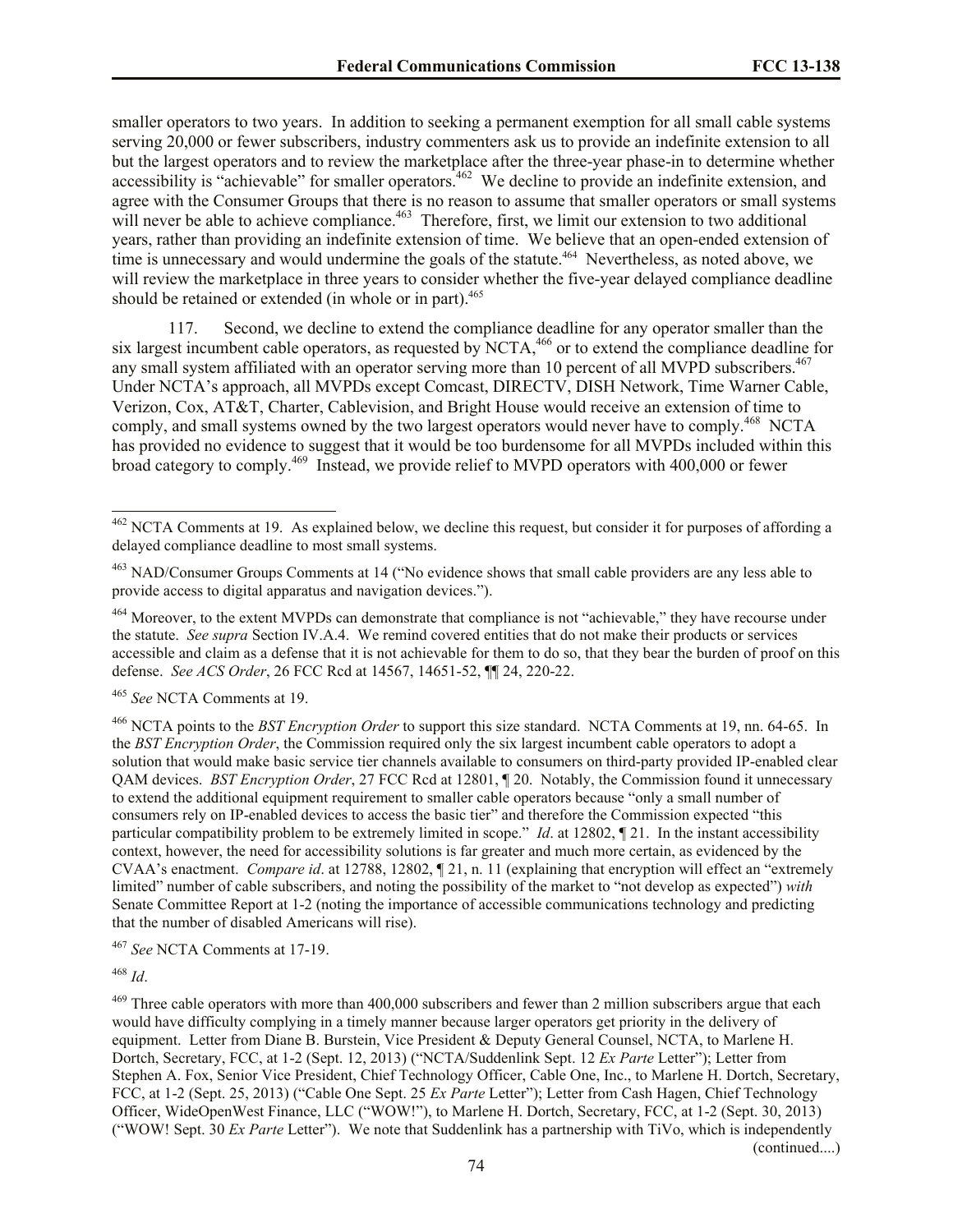subscribers (*i.e.*, MVPD operators other than the top 14) and MVPD systems with 20,000 or fewer subscribers that are not affiliated with an operator serving more than 10 percent of all MVPD subscribers. We base our decision allowing a deferred compliance deadline for MVPDs with 400,000 or fewer subscribers on the Commission's definition of "small" cable company in 47 C.F.R. § 76.901(e).<sup>470</sup> In addition, the Commission has recognized that small systems may be part of larger, multiple-cable-system, networks, potentially allowing even very high costs to be spread over large numbers of subscribers.<sup>471</sup> Therefore, while we generally provide relief to MVPD systems with 20,000 or fewer subscribers, we exclude from this relief those systems that are affiliated with an operator serving more than 10 percent of all MVPD subscribers.<sup>472</sup> Accordingly, we find that affording an extra two years for covered entities

#### (Continued from previous page)

subject to these accessibility requirements as a manufacturer of navigation devices sold at retail. *See* Suddenlink Communications, "Suddenlink & TiVo Announce Strategic Distribution Agreement" (press release), July 8, 2010, *available at* http://static.suddenlink.synacor.com/ul/pdf/pr/pr\_07\_08\_10.pdf. We also note that Suddenlink and Cable One each primarily rely on user interfaces provided by Rovi, and WOW! primarily relies on user interfaces provided by Cisco. *See* Rovi Corporation, "Rovi Announces New Guide Agreement with Suddenlink" (press release), June 15, 2011, *available at* http://www.rovicorp.com/company/newscenter/pressreleases/1434\_15354.htm. *See also* Cable One Sept. 25 *Ex Parte* Letter; WOW! Sept. 30 *Ex Parte* Letter. To the extent Rovi and Cisco will continue to supply electronic program guides also to larger operators, they will have to undertake the research and development to make these guides accessible by the compliance deadline for larger operators. At this time, therefore, it is premature for us to conclude that these operators will be unable to meet the requirements of Section 205 in three years. Nevertheless, Suddenlink, Cable One and WOW!, like other covered entities, may seek an extension of the compliance deadline if they determine they need additional time to comply and can provide evidence to support that request. We will entertain individual requests for a limited extension of time to comply for operators with more than 400,000 subscribers and fewer than 2 million subscribers, if a requesting operator can demonstrate that it attempted in good faith to obtain a compliant accessible solution by the three-year deadline, but that it could not feasibly procure such a solution by the deadline. *Cf.* Letter from Barbara S. Esbin, Counsel to ACA, to Marlene H. Dortch, Secretary, FCC, at 4 (Oct. 23, 2013). Such a showing must include a detailed factual statement describing the steps the operator has taken to comply with the requirements of Section 205, an estimate of how long it will take the operator to comply, supported by appropriate documentation (*e.g.*, letters to and from equipment suppliers), and a corroborating affidavit by an officer or director of the operator, pursuant to Section 1.16 of the rules, 47 C.F.R. § 1.16. We delegate authority to the Media Bureau to consider such requests.

<sup>470</sup> 47 C.F.R. § 76.901(e). In addition, in the *CALM Act Report and Order*, we used the 400,000 subscriber threshold to define a smaller operator, excusing such operators with 400,000 or fewer subscribers from having to perform annual spot checks. *See Implementation of the Commercial Advertisement Loudness Mitigation (CALM) Act*, MB Docket No. 11-93, Report and Order, 26 FCC Rcd 17222, 17245-46, ¶ 37 (2011) ("*CALM Act Report and Order*") (defining a "Large MVPD" as one serving more than 400,000 subscribers nationwide but fewer than 10 million, as of December 31, 2011, *i.e.*, the 5th through 15th largest MVPDs at the time the rules took effect). *See also* ACA Comments at 10-11 ("[s]everal previous Commission orders can serve as a guide for crafting compliance solutions depending on an MVPDs size and capabilities" and noting, among other orders, that "in the TiVo Waiver Order proceeding, where new technologies would have to be developed to satisfy navigation device requirements placed on cable operators, the Commission extended by 18 months the deadline for cable operators to deploy twoway HD set top boxes that support home networking functionalities, and for cable operators with 400,000 or fewer subscribers extended the deadline by 21 months – an additional 3 months").

<sup>471</sup> *See CALM Act Report and Order*, 26 FCC Rcd 17254, ¶ 54 (defining a "small MVPD system" for purposes of the streamlined waiver process and excluding systems affiliated with an operator serving more than 10 percent of all MVPD subscribers); *Carriage of Digital Television Broadcast Signals: Amendment to Part 76 of the Commission's Rules*, CS Docket No. 98-120, Fourth Report and Order, 23 FCC Rcd 13618, 13622, ¶ 2, ¶ 9 (2008) (defining "a small cable operator" in the context of broadcast carriage requirements and excluding cable systems affiliated with a cable operator serving more than 10 percent of all MVPD subscribers).

<sup>472</sup> Under this approach, systems affiliated with Comcast, DIRECTV, DISH Network, and Time Warner Cable would be excluded from the definition of a small system.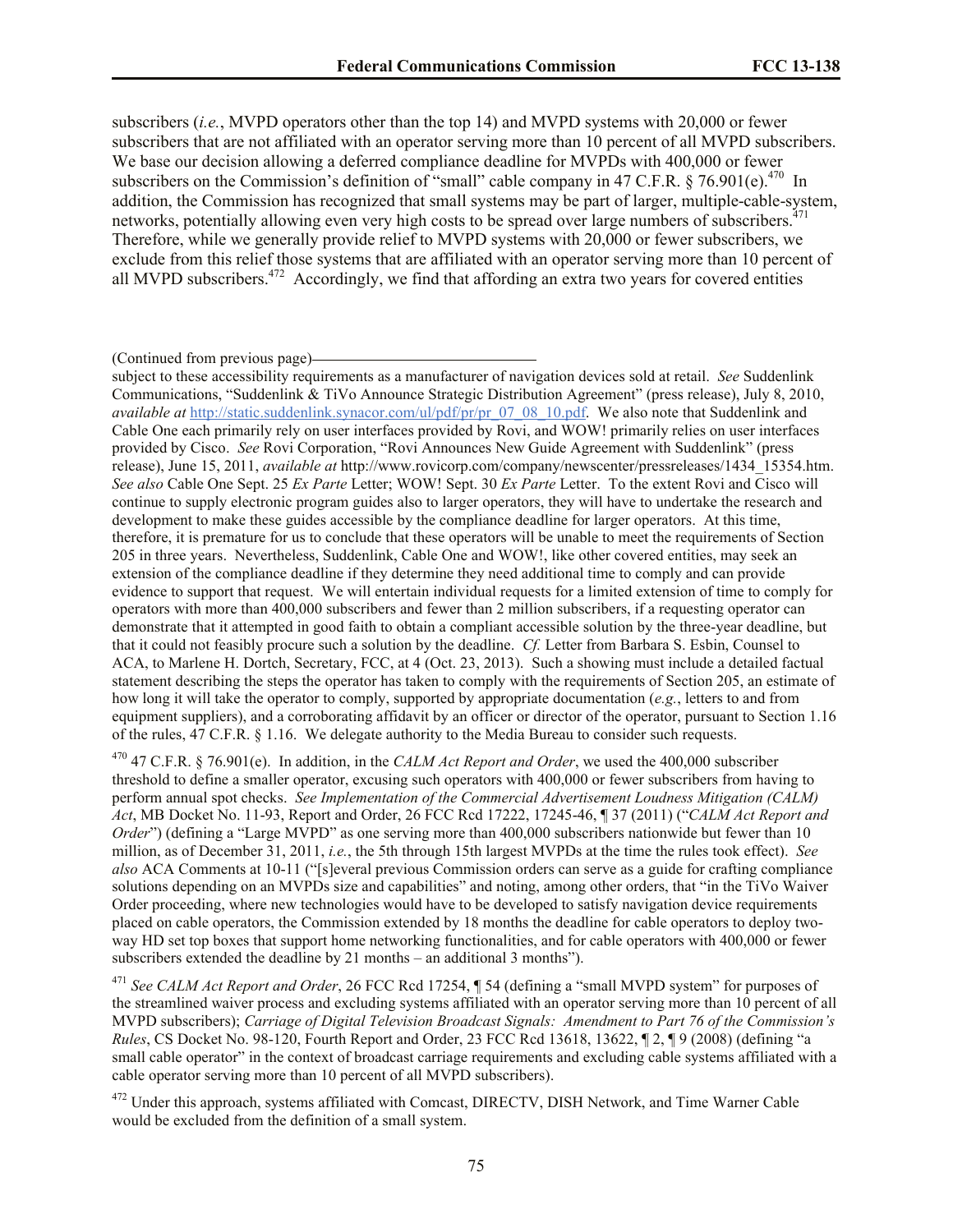meeting these size standards to comply with the requirements of Section 205 will ease burdens on smaller operators, while minimizing any adverse impact on consumers.<sup>473</sup>

118. Section 205 states that the Commission "may provide an exemption from the regulations for cable systems serving 20,000 or fewer subscribers."<sup>474</sup> As noted in the *NPRM*, use of the word "may" in this provision suggests that adoption of such an exemption is in the Commission's discretion.<sup>475</sup> MVPD commenters advocate that we afford this exemption,<sup>476</sup> while consumer groups oppose it.<sup>477</sup> We decline at this time to adopt a permanent exemption for small cable systems with 20,000 or fewer subscribers, as permitted by Section 205(b)(2). However, all small cable systems other than those affiliated with an operator serving more than  $10.1$  million subscribers<sup> $478$ </sup> will benefit from the longer phase-in deadline described above.

119. We find that the record does not support a permanent exemption. We agree with the Consumer Groups that MVPDs, regardless of size, should provide access to accessible equipment if doing so is achievable.<sup>479</sup> Whereas the uncertainty surrounding how covered small entities will comply makes it reasonable to afford a later compliance deadline, it also means it would be premature to assume that small cable systems will never be able to comply with the requirements of Section 205.<sup>480</sup>

# **C. Complaint Procedures**

120. We adopt the *NPRM*'s proposal to use the same procedures for the filing of consumer complaints alleging violations of the Commission's rules requiring accessibility of user interfaces and video programming guides and menus that the Commission adopted in the IP-closed captioning context.<sup>481</sup> Commenters on this issue generally support our proposal; however, NCTA seeks certain modifications to these procedures.<sup>482</sup> As explained below, we reject NCTA's proposed modifications. Accordingly, we establish the following procedures for the filing of consumer complaints alleging

 $\overline{\phantom{a}}$  $473$  We estimate that our longer phase-in period for smaller operators and small systems would apply to approximately 7 percent (or 7 million) of all MVPD subscribers. Of course, subscribers seeking an accessibility solution would account for an even smaller subset of these MVPD subscribers. *See* NCTA Reply at 13. Our estimate is based on industry data indicating that the 14 largest MVPD operators (*i.e.*, those operators serving more than 400,000 subscribers) accounted for approximately 95 million of the approximately 101 million MVPD subscribers, meaning approximately 6 million subscribers may potentially be affected. *See* NCTA, Industry Data (2012), http://www.ncta.com/industry-data (visited Aug. 28, 2013). Based on our Form 325 data, we estimate that MVPD systems with 20,000 or fewer subscribers which are not affiliated with an operator serving more than 10 percent of all MVPD subscribers account for less than 1 million subscribers, thus adding an additional 1 million subscribers to our estimate of the pool of potential subscribers that may be affected.

 $474$  Pub. L. No. 111-260, § 205(b)(2).

<sup>475</sup> *See NPRM*, 28 FCC Rcd at 8529, ¶ 56.

<sup>&</sup>lt;sup>476</sup> NCTA Comments at 17: ACA Comments at 6-10; Rovi Comments at 10; CenturyLink Reply at 7-8; NTCA Reply at 2-5.

<sup>477</sup> NAD/Consumer Groups Comments at 13-14.

 $478$  Since few systems with 20,000 or fewer subscribers are affiliated with an operator serving more than 10.1 million subscribers, almost all of these small systems will be able to take advantage of the deferred compliance deadline.

<sup>479</sup> NAD/Consumer Groups Comments at 14.

<sup>480</sup> *See*, *e.g.*, NCTA Comments at 17; ACA Comments at 6-7. If the delayed compliance deadline proves insufficient to allow small systems to implement an affordable solution, we may consider requests for a further extension on an individual or industry-wide basis. We delegate authority to the Media Bureau to consider such requests.

<sup>481</sup> *See NPRM*, 28 FCC Rcd at 8528-29, ¶ 55; *IP Closed Captioning Order*, 27 FCC Rcd at 831-38, ¶¶ 75-91.

<sup>482</sup> NAD/Consumer Groups Comments at 13; DISH/EchoStar Comments at 13; NCTA Comments at 20-21.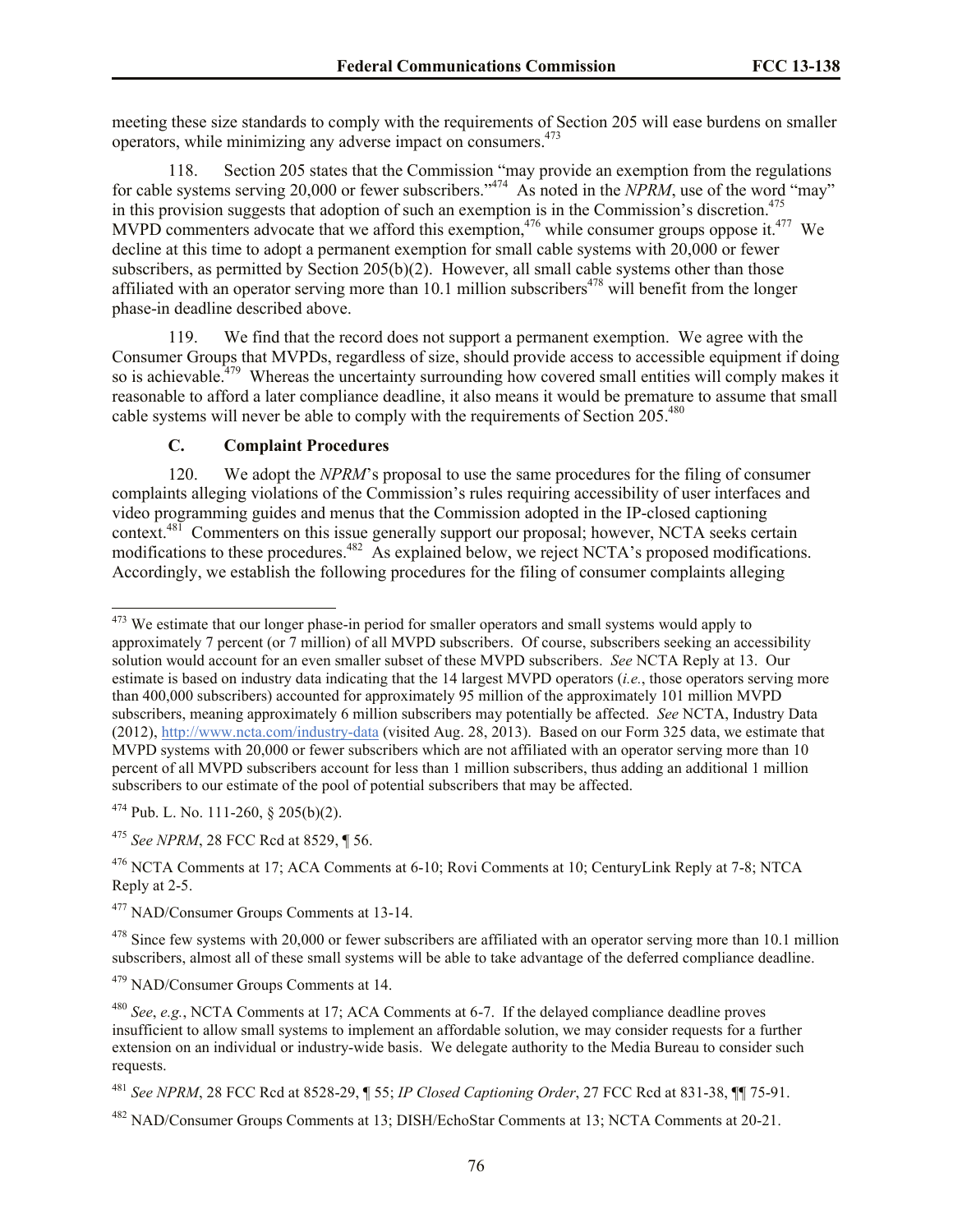violations of the Commission's rules requiring accessibility of user interfaces and video programming guides and menus: (i) require complainants to file within 60 days after experiencing a problem; (ii) allow complainants to file their complaints either with the Commission or with the covered entity responsible for the problem; (iii) provide the entity 30 days to respond to the complaint; (iv) do not specify a time frame within which the Commission must act on complaints; (v) follow the Commission's flexible, caseby-case forfeiture approach governed by Section 1.80(b)(6) of our rules; (vi) specify the information that the complaints must include; and (vii) require covered entities to make contact information available to end users for the receipt and handling of written complaints.<sup>483</sup>

121. Timing of Complaints. We adopt the *NPRM*'s proposal to require complainants to file within 60 days after experiencing a problem.<sup>484</sup> The Commission will accept a consumer's allegations as to the timeliness of a complaint as true, unless a covered entity demonstrates otherwise.

122. Option to File Complaints with the Commission or with the Covered Entity. We adopt the *NPRM*'s proposal to allow complainants to file their complaints either with the Commission or with the covered entity (e.g., manufacturer or MVPD) responsible for the problem.<sup>485</sup> We disagree with NCTA that consumers should be required to first attempt to resolve disputes with covered entities before filing a complaint with the Commission.<sup>486</sup> We previously had such a requirement for television closed captioning complaints, but that process proved problematic for many consumers who often were not sure whom to contact with their complaint.<sup>487</sup> As a result, we revised our television closed captioning complaint procedures to allow complaints to be first filed with the Commission and have adopted this revised procedure in subsequent contexts, such as the IP-closed captioning rules.<sup>488</sup> Accordingly, as the

 $\overline{\phantom{a}}$ 

<sup>485</sup> *See NPRM*, 28 FCC Rcd at 8528-29, ¶ 55; *IP Closed Captioning Order*, 27 FCC Rcd at 833, ¶ 79. DISH/EchoStar supports this proposal. DISH/EchoStar Comments at 13-14 (stating it would be "useful to allow complainants to file either with the Commission or with the responsible entity").

<sup>486</sup> NCTA Comments at 20. NCTA points to our video description rules, 47 C.F.R. § 79.3(e)(vi), which require consumers to certify that they "attempted in good faith to resolve the dispute" with the covered entity before filing a complaint with the Commission. The CVAA, however, required the Commission to reinstate the video description rules previously adopted in 2000. *See Video Description: Implementation of the Twenty-First Century Communications and Video Accessibility Act of 2010*, MB Docket No. 11-43, Report and Order, 26 FCC Rcd 11847 (2011) ("*Video Description Order*"). Our rule permitting a complainant to file either with the Commission or the covered entity is consistent with our rules in the other video programming accessibility contexts, such as closed captioning and emergency information. *See*, *e.g.*, 47 C.F.R. §§ 79.1(g) (TV closed captioning rule), 79.4(e) (IP closed captioning rule); *Emergency Information/Video Description Order*, 28 FCC Rcd at 4925, ¶ 78, n. 334.

<sup>487</sup> *See Closed Captioning of Video Programming; Closed Captioning Requirements for Digital Television Receivers*, CG Docket No. 05-231, ET Docket No. 99-254, Declaratory Ruling, Order, and Notice of Proposed Rulemaking, 23 FCC Rcd 16674, 16681-82, ¶ 20 (2008) ("*2008 Television Closed Captioning Order*") (explaining that "consumers often have difficulty determining where to file complaints").

<sup>488</sup> *See IP Closed Captioning Order*, 27 FCC Rcd at 833-35, ¶¶ 79-82; *Emergency Information/Video Description Order*, 28 FCC Rcd at 4925, ¶ 78, n. 334. We did not require that consumers file first with covered entities in the *IP Closed Captioning Order* and we see no need to do so here, where consumers may have difficulty identifying the apparatus or navigation device manufacturer or provider. We are not persuaded by NCTA's assertion that "there is no such difficulty in the instant proceeding." NCTA Comments at 20, n. 69. There may still be confusion about who is the responsible apparatus or navigation device manufacturer or provider in some situations, and allowing consumers to file directly with the Commission will provide a more expedient solution. Moreover, because there

(continued....)

<sup>483</sup> *See* Appendix B final rule 47 C.F.R. § 79.110. *See also NPRM*, 28 FCC Rcd at 8528-29, ¶ 55; *IP Closed Captioning Order*, 27 FCC Rcd at 831-38, ¶¶ 75-91; *Emergency Information/Video Description Order*, 28 FCC Rcd at 4925-26, ¶ 78-79.

<sup>484</sup> *See NPRM*, 28 FCC Rcd at 8528-29, ¶ 55; *IP Closed Captioning Order*, 27 FCC Rcd at 832, ¶ 77. DISH/EchoStar supports this proposal. DISH/EchoStar Comments at 13 (explaining that "this length of time affords sufficient time for a consumer to complain while also ensuring that providers will not receive complaints months or even years after the situation that prompted them").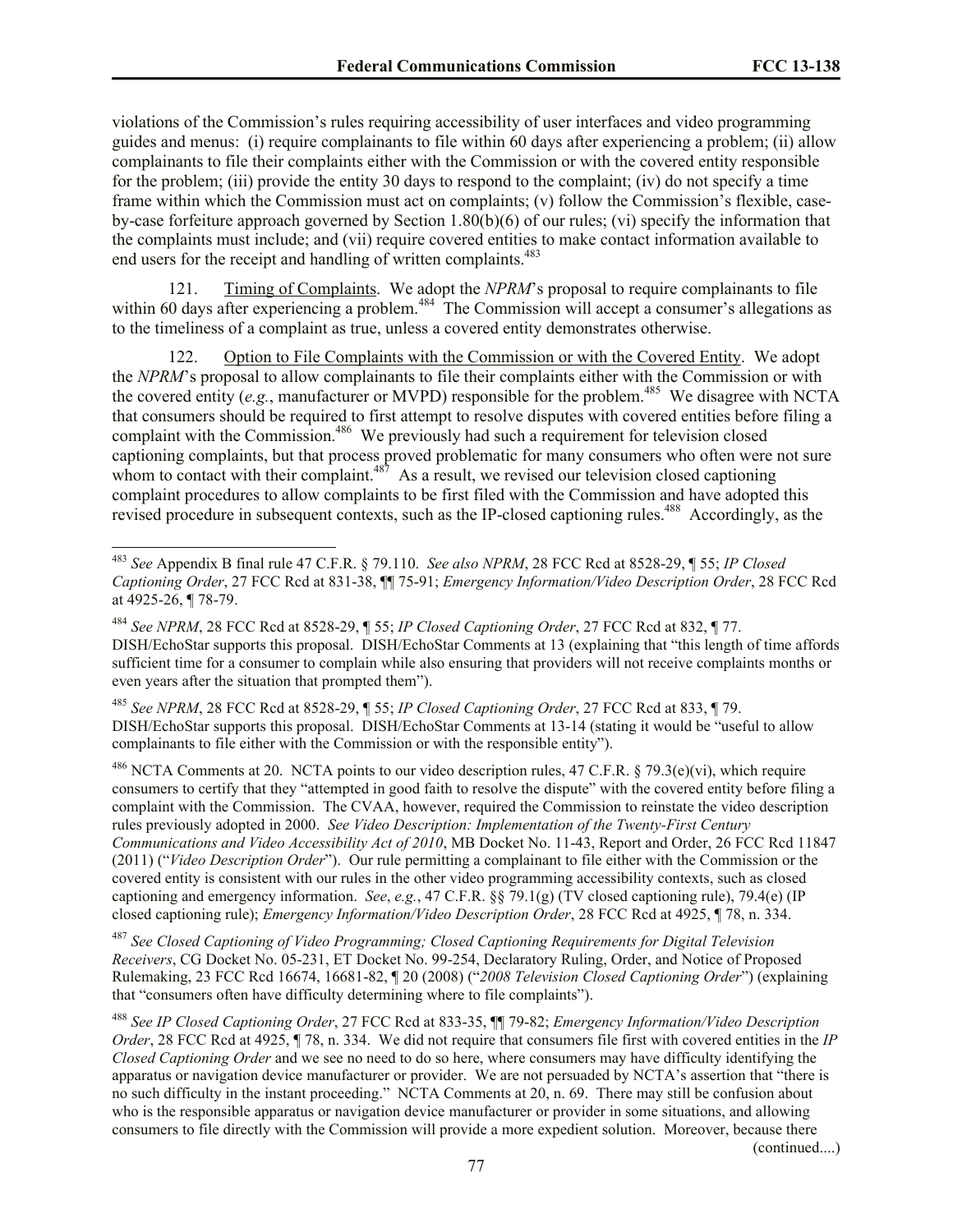Commission did in the IP-closed captioning rules, we will create a process for complainants to file their complaints either with the Commission or with the covered entity responsible for the problem.

123. Consumers who file their complaints first with the Commission may name a covered entity in their complaints. The Commission will forward such complaints, as appropriate, to the named covered entity for its response, as well as to any other entity that Commission staff determines may be involved, and the Commission may request additional information from any relevant parties when, in the estimation of Commission staff, such information is needed to investigate the complaint or adjudicate potential violations of Commission rules.

124. If a complaint is filed first with a covered entity, our rules will require the covered entity to respond in writing to the complainant within thirty (30) days after receipt of a complaint. If a covered entity fails to respond to the complainant within thirty (30) days, or the response does not satisfy the consumer, the complainant may file the complaint with the Commission within thirty (30) days after the time allotted for the covered entity to respond. If the consumer files the complaint with the Commission (after filing with the covered entity), the Commission will forward the complaint to the named covered entity, as well as to any other covered entity that Commission staff determines may be involved. If the Commission is aware that a complaint has been filed simultaneously with the Commission and the covered entity, the Commission may allow the process involving the covered entity and the consumer to reach its conclusion before moving forward with its complaint procedures, in the interest of efficiency.

125. If a consumer names a covered entity in its complaint, but the Commission determines that its investigation should be directed against another covered entity, the Commission will forward the complaint to that covered entity without requiring any further action by the consumer. In addition, if a covered entity receives a complaint from the Commission that it believes the Commission should have directed to a different covered entity, the covered entity may say so in its response to the complaint. In such instances, however, the covered entity's response should also indicate the identity and contact information of the covered entity to which the complaint should be directed, if known.

126. Complaint Response Time. We adopt the *NPRM*'s proposal to require covered entities to respond in writing to the Commission and the complainant within 30 days after receipt of a complaint from the Commission.<sup>489</sup> In response to a complaint, a covered entity must file with the Commission sufficient records and documentation to prove that it was (and remains) in compliance with the Commission's rules. Conclusory or insufficiently supported assertions of compliance will not meet a covered entity's burden of proof.<sup>490</sup> If the covered entity admits that it was not, or is not, in compliance with the Commission's rules, it must file with the Commission sufficient records and documentation to explain the reasons for its noncompliance, show what remedial steps it has taken or will take, and show why such steps have been or will be sufficient to remediate the problem.

127. Resolution of Complaints. We adopt the *NPRM*'s proposal not to specify a time frame within which the Commission must act on complaints.<sup>491</sup> No such time frame exists for IP closed captioning complaints.<sup>492</sup> In evaluating a complaint, the Commission will review all relevant information provided by the complainant and the subject entity, as well as any additional information the Commission deems relevant from its files or public sources. When the Commission requests additional information,

<sup>(</sup>Continued from previous page)

may be situations where consumers will know their MVPD service provider is responsible, our approach permits the filing of complaints directly with the MVPD service provider.

<sup>489</sup> *See NPRM*, 28 FCC Rcd at 8528-29, ¶ 55; *IP Closed Captioning Order*, 27 FCC Rcd at 835, ¶¶ 83-84.

<sup>490</sup> *See IP Closed Captioning Order*, 27 FCC Rcd at 835, ¶ 84.

<sup>491</sup> *See NPRM*, 28 FCC Rcd at 8528-29, ¶ 55; *IP Closed Captioning Order*, 27 FCC Rcd at 835-36, ¶ 85.

<sup>492</sup> *See IP Closed Captioning Order*, 27 FCC Rcd at 835-36, ¶ 85.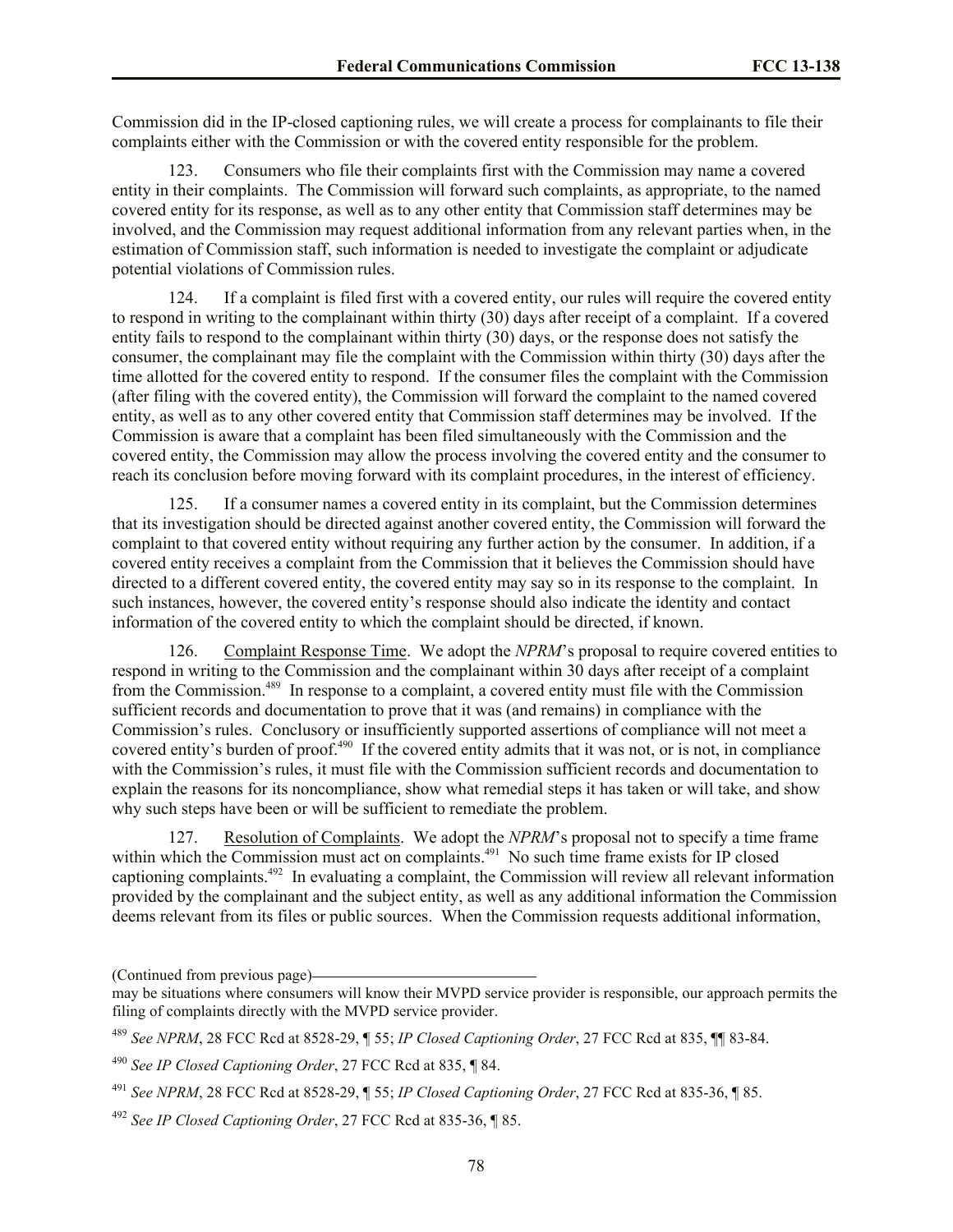parties to which such requests are addressed must provide the requested information in the manner and within the time period the Commission specifies.

128. Sanctions or Remedies. We adopt the *NPRM*'s proposal to follow the Commission's flexible, case-by-case approach to fashioning sanctions and remedies governed by Section 1.80 of our rules.<sup>493</sup> We will adjudicate complaints on the merits and may employ the full range of sanctions and remedies available to the Commission under the Act.

129. Content of Complaints. We adopt the *NPRM*'s proposal to specify the information that the complaints should include.<sup>494</sup> Consistent with the Commission's approach in the IP closed captioning context, complaints should include the following information: (a) the complainant's name, address, and other contact information, such as telephone number and email address; (b) the name and contact information of the covered entity; (c) information sufficient to identify the software or device used; (d) the date or dates on which the complainant purchased, acquired, or used, or tried to purchase, acquire, or use the apparatus or navigation device; (e) a statement of facts sufficient to show that the manufacturer or provider has violated or is violating the Commission's rules; (f) the specific relief or satisfaction sought by the complainant; (g) the complainant's preferred format or method of response to the complaint; and (h) if a Section 205 complaint, the date that the complainant requested an accessible navigation device and the person or entity to whom that request was directed. Complaints alleging a violation of the apparatus or navigation device rules that we adopt in this proceeding may be transmitted to the Consumer and Governmental Affairs Bureau<sup>495</sup> by any reasonable means, such as the Commission's online informal complaint filing system, letter, facsimile transmission, telephone (voice/TRS/TTY), e-mail, or some other method that would best accommodate the complainant's disability. Because some of the rules we are adopting are intended to make apparatus or navigation devices accessible to individuals who are blind or visually impaired, and therefore complainants may themselves be blind or visually impaired, if a complainant calls the Commission for assistance in preparing a complaint, Commission staff will document the complaint in writing for the consumer.

130. Contact Information. We adopt the *NPRM*'s proposal to require covered entities to make contact information available to consumers for the receipt and handling of complaints.<sup>496</sup> We disagree with NCTA that the Commission should not require the availability of specific contact information. Given that we will permit consumers to file their complaints directly with a covered entity, we think it is important that consumers have the information necessary to contact the covered entity. Although we do not specify how covered entities must provide contact information for the receipt and handling of consumer complaints, we encourage them to include this information with the other accessibility information they must post on their official website.<sup>497</sup> We expect that covered entities will prominently display their contact information in a way that makes it available and accessible to all consumers of their products and services. We emphasize that such notice should be provided in a location that is conspicuous to consumers and accessible to those who are blind or visually impaired. Consistent with the IP closed captioning rules, we will require covered entities to make available and accessible the contact information of a person with primary responsibility for accessibility compliance issues. Covered entities must provide that person's name and title or office, telephone number, fax number, postal mailing

<sup>493</sup> *See NPRM*, 28 FCC Rcd at 8528-29, ¶ 55; *IP Closed Captioning Order*, 27 FCC Rcd at 836, ¶ 86; 47 C.F.R. § 1.80.

<sup>494</sup> *See NPRM*, 28 FCC Rcd at 8528-29, ¶ 55; *IP Closed Captioning Order*, 27 FCC Rcd at 836-37, ¶ 87.

<sup>&</sup>lt;sup>495</sup> The Consumer and Governmental Affairs Bureau reserves the discretion to refer complaints that reveal a pattern of noncompliance to the Commission's Enforcement Bureau.

<sup>496</sup> *See NPRM*, 28 FCC Rcd at 8528-29, ¶ 55; *IP Closed Captioning Order*, 27 FCC Rcd at 837-38, ¶ 90.

 $497$  As discussed below, we require MVPDs to notify their subscribers about the availability of accessible devices through notice on their official websites, *see infra* ¶ 134, and encourage manufacturers to do the same, *see infra* ¶ 135.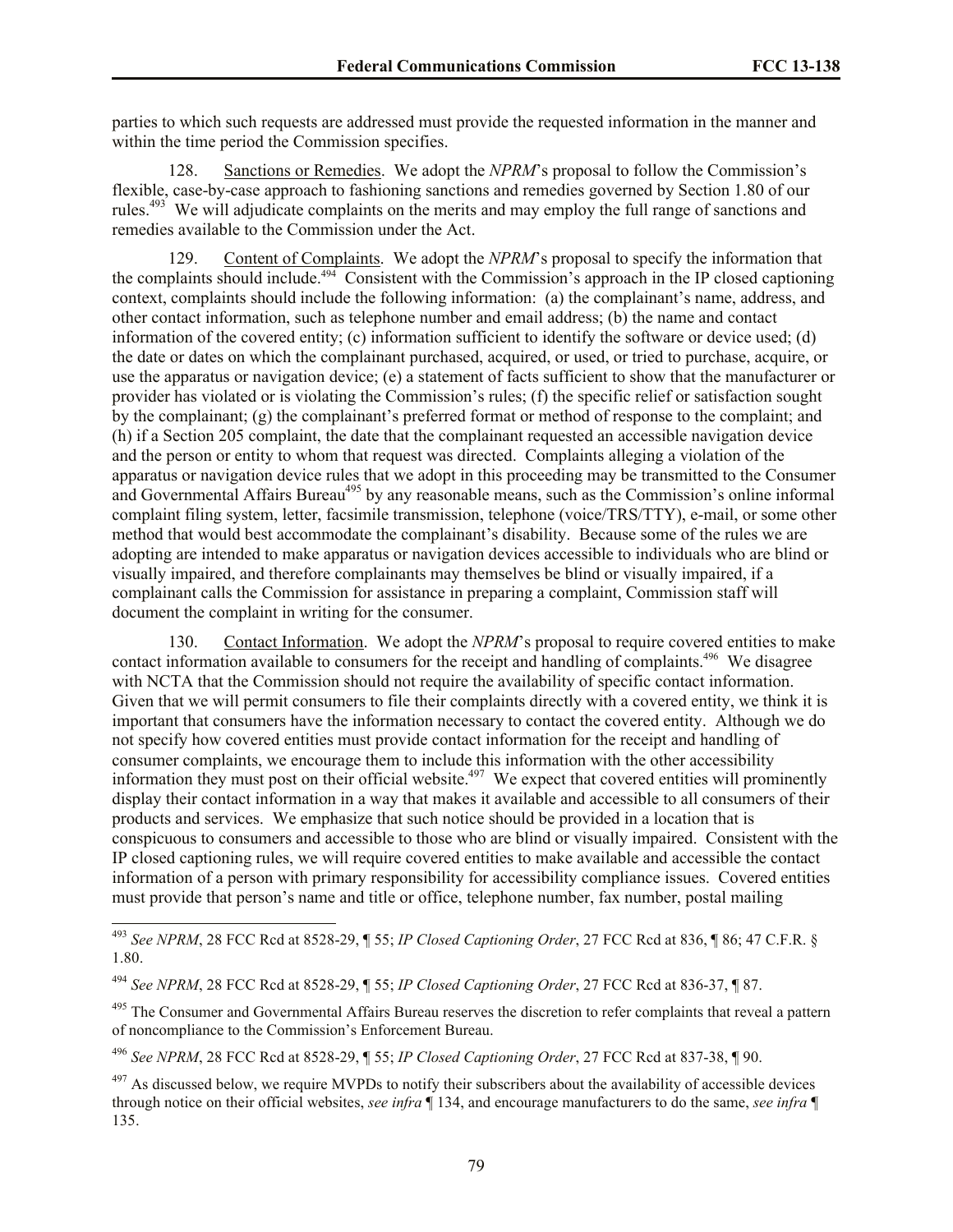address, and email address. Covered entities must keep this information current and update it within 10 business days of any change.

131. Revisions to Form 2000C. We direct the Consumer and Governmental Affairs Bureau to revise the existing complaint form for disability access complaints (Form 2000C) in accordance with this *Report and Order*, to facilitate the filing of complaints. In the *NPRM*, the Commission asked if it should revise the existing complaint form for disability access complaints (Form 2000C) and, if so, what changes should be made. $4\frac{498}{8}$  Consumer groups state that the form needs to be updated to accommodate complaints related to the accessibility of user interfaces, and video programming guides and menus.<sup>499</sup> We agree, and direct the Bureau to make any changes necessary to facilitate the filing of complaints pursuant to the rules we adopt herein.<sup>500</sup>

### **D. Verification of Eligibility**

132. As a general matter, we will not allow covered entities to require consumer verification of eligibility as an individual who is blind or visually impaired prior to the provision of accessible equipment.<sup>501</sup> There is consensus in the record, however, that verification of eligibility should be permitted in certain limited situations.<sup>502</sup> We will allow covered entities to verify that a consumer requesting an accessible navigation device or accessibility solution pursuant to Section 205 is eligible for such equipment when the covered entity chooses to rely on an accessibility solution that involves providing the consumer with sophisticated equipment and/or services at a price that is lower than that offered to the general public because the entity is relying on this solution to meet its accessibility obligations under Section 205.<sup>503</sup> NCTA, AFB, and ACB agree that MVPDs may establish reasonable verification eligibility procedures "*only* … in situations where an MVPD is providing the customer with an accessible solution that he or she would otherwise not be entitled to receive under his or her existing level of service and associated equipment."<sup>504</sup> For example, NCTA, AFB, and ACB state that "an MVPD might seek proof of eligibility in situations where it is providing an accessible on-screen text menu or guide via a set-top box different from (and more advanced than) the equipment that the customer is currently using to access MVPD service, or where an MVPD offers a separate accessibility solution, such

<sup>498</sup> *See NPRM*, 28 FCC Rcd at 8528-29, ¶ 55.

<sup>499</sup> *See* NAD/Consumer Groups Comments at 13.

<sup>500</sup> Should the complaint filing rules adopted in this *Report and Order* become effective before the revised Form 2000C is available to consumers, complaints may be filed in the interim by fax, mail, or e-mail.

<sup>&</sup>lt;sup>501</sup> We note that verification of eligibility is not at issue for consumers who are deaf or hard of hearing seeking an accessible closed captioning mechanism because, as discussed above, covered entities must ensure that all of their navigation devices with built-in closed captioning capability provide a mechanism to activate closed captioning. *See supra* ¶ 101.

<sup>502</sup> NCTA/AFB/ACB Sept. 12 *Ex Parte* Letter at 1-2. Consumer groups had previously opposed industry's requests to require verification of disabilities. *See* AFB Reply at 8 ("[T]he request for accessible equipment must be accepted by an entity as prima facie evidence of the need and eligibility for accessible equipment"). MVPDs favored permitting verification procedures. *See* NCTA Comments at 12 (citing the National Deaf-Blind Equipment Distribution Program and DIRECTV's waiver with respect to the *Emergency Information/Video Description Order*); DISH/EchoStar Comments at 12 (stating the Commission should permit covered entities to require information to demonstrate that the subscriber qualifies for a federal income tax deduction based on blindness); DIRECTV Comments at 8 (stating the Commission should allow MVPDs to require reasonable documentation of disability); ACA Reply at 1-5 (stating the Commission should establish objective and quantifiable eligibility criteria and identify with specificity the documentation needed to demonstrate eligibility).

<sup>503</sup> Pub. L. No. 111-260, § 205(b)(4)(B). *See* Appendix B final rule 47 C.F.R. § 79.108(e). *See also supra* ¶¶ 99- 103.

<sup>504</sup> NCTA/AFB/ACB Sept. 12 *Ex Parte* Letter at 1.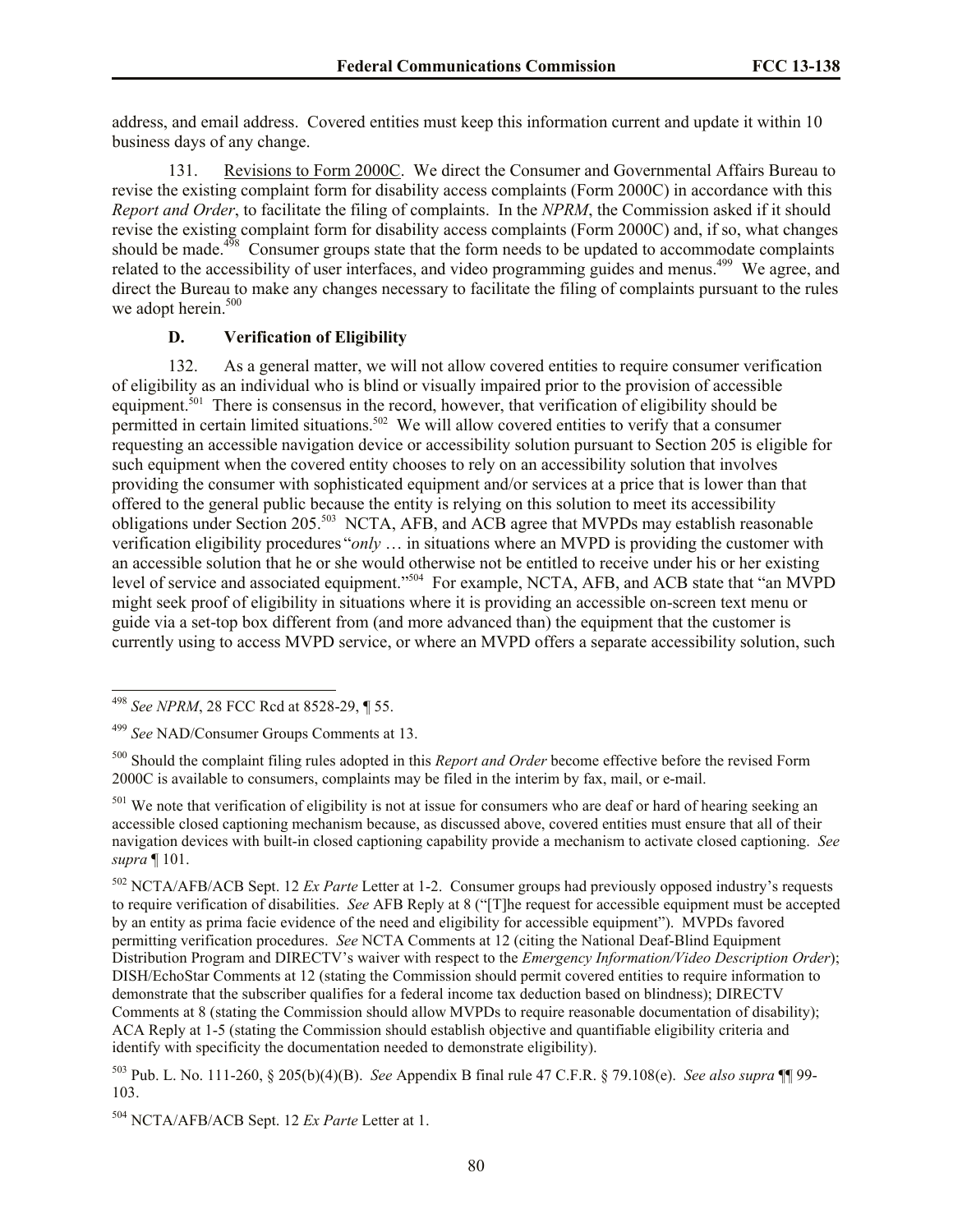as a tablet with an accessible app."<sup>505</sup> We understand that in these situations there may be sufficient risk of fraud or abuse by individuals who are not blind or visually impaired to warrant allowing verification of eligibility.<sup>506</sup> With respect to proof of eligibility, covered entities must allow a consumer to provide a wide array of documentation to verify eligibility for the accessibility solution provided.<sup>507</sup> In addition, they must protect personal information gathered from consumers through their verification procedures. We note that MVPDs have a statutory obligation pursuant to Sections  $338(i)(4)(A)$  and  $631(c)(1)$  of the Act to protect personal information gathered from subscribers.<sup>508</sup> We believe the privacy protections required by these provisions will adequately address our concerns about consumer privacy, because they generally forbid disclosure of personally identifiable information regarding subscribers without prior consent and require necessary actions to prevent unauthorized access to information by a person other than the subscriber.<sup>509</sup> We therefore find it appropriate for manufacturers that choose to require consumer verification of eligibility to also comply with the requirements of Sections  $338(i)(4)(A)$  and  $631(c)(1)$  of the Act to protect personal information gathered from consumers through their verification procedures.<sup>510</sup> We find that it is equally important that manufacturers protect the privacy of consumers to the same extent as MVPDs, given the personal nature of the eligibility information required and that the same confidentiality concerns are at issue. We also believe that establishing verification and privacy requirements for manufacturers consistent with those that apply to MVPD's will benefit consumers by creating one uniform standard with which regulated entities must comply. In determining which

<sup>507</sup> For example, we would consider as reasonable eligibility requirements that accommodate a wide array of methods for consumers to document eligibility, including, but not limited to: proof of participation in a nationallyestablished program for individuals who are blind or visually impaired, such as the Commission's National Deaf-Blind Equipment Distribution Program or the National Library Service's talking books program; or documentation from any professional or service provider with direct knowledge of the individual's disability, such as a social worker, case worker, counselor, teacher, school superintendent, professional librarian, doctor, ophthalmologist, optometrist, or registered nurse. *See* NCTA/AFB/ACB Sept. 12 *Ex Parte* Letter at 2. *See also NDBEDP Report and Order*, 26 FCC Rcd at 5653-54,  $\P$  31-32 ("requiring individuals seeking equipment under the NDBEDP to provide verification from any practicing professional that has direct knowledge of the individual's disability," who "must be able to attest to the individual's disability").

<sup>508</sup> *See* 47 U.S.C. §§ 338(i)(4)(A), 551(c)(1) (both sections requiring that satellite carriers and cable operators "shall not disclose personally identifiable information concerning any subscriber without the prior written or electronic consent of the subscriber concerned" and "shall take such actions as are necessary to prevent unauthorized access to such information by a person other than the subscriber or satellite carrier").

<sup>509</sup> *See id.*

<sup>505</sup> *Id*. A manufacturer could impose a verification requirement in the analogous situation in which, in fulfillment of its Section 205 obligations, it provides an accessible retail navigation device different from (and more advanced than) a less sophisticated, non-compliant navigation device that the customer preferred to purchase, but at the same price as the less sophisticated device. *See supra* ¶¶ 99-103.

<sup>506</sup> *See* NCTA/AFB/ACB Sept. 12 *Ex Parte* Letter at 1 (expressing industry concern that "some individuals may misrepresent themselves in order to obtain from MVPDs, at no additional cost, equipment or services that they would not be eligible to receive or would otherwise be required to pay for"). *See supra* ¶¶ 99-103. This is consistent with other accessibility contexts in which we permitted reasonable verification eligibility procedures because of a significant risk of fraud or abuse. *See Implementation of the Twenty-First Century Communications and Video Accessibility Act of 2010, Section 105, Relay Services for Deaf-Blind Individuals*, CG Docket No. 10-210, Report and Order, 26 FCC Rcd 5640, 5653-54, ¶¶ 31-32 (2011) ("*NDBEDP Report and Order*") ("implementing measures to prevent potential fraud or abuse of this program"); *Emergency Information/Video Description Order*, 28 FCC Rcd at 4905, ¶ 44 (requiring DIRECTV to offer set-top boxes with emergency information functionality "upon request and at no additional cost to customers who are blind or visually impaired" but allowing DIRECTV to "require reasonable documentation of disability as a condition to providing the box at no additional cost"). *See also* NCTA Comments at 12 (citing the aforementioned orders).

 $510$  We note that the requirements in Sections 338(i) and 631 of the Act to protect personal information are identical so manufacturers need only refer to one of these provisions for their requirements.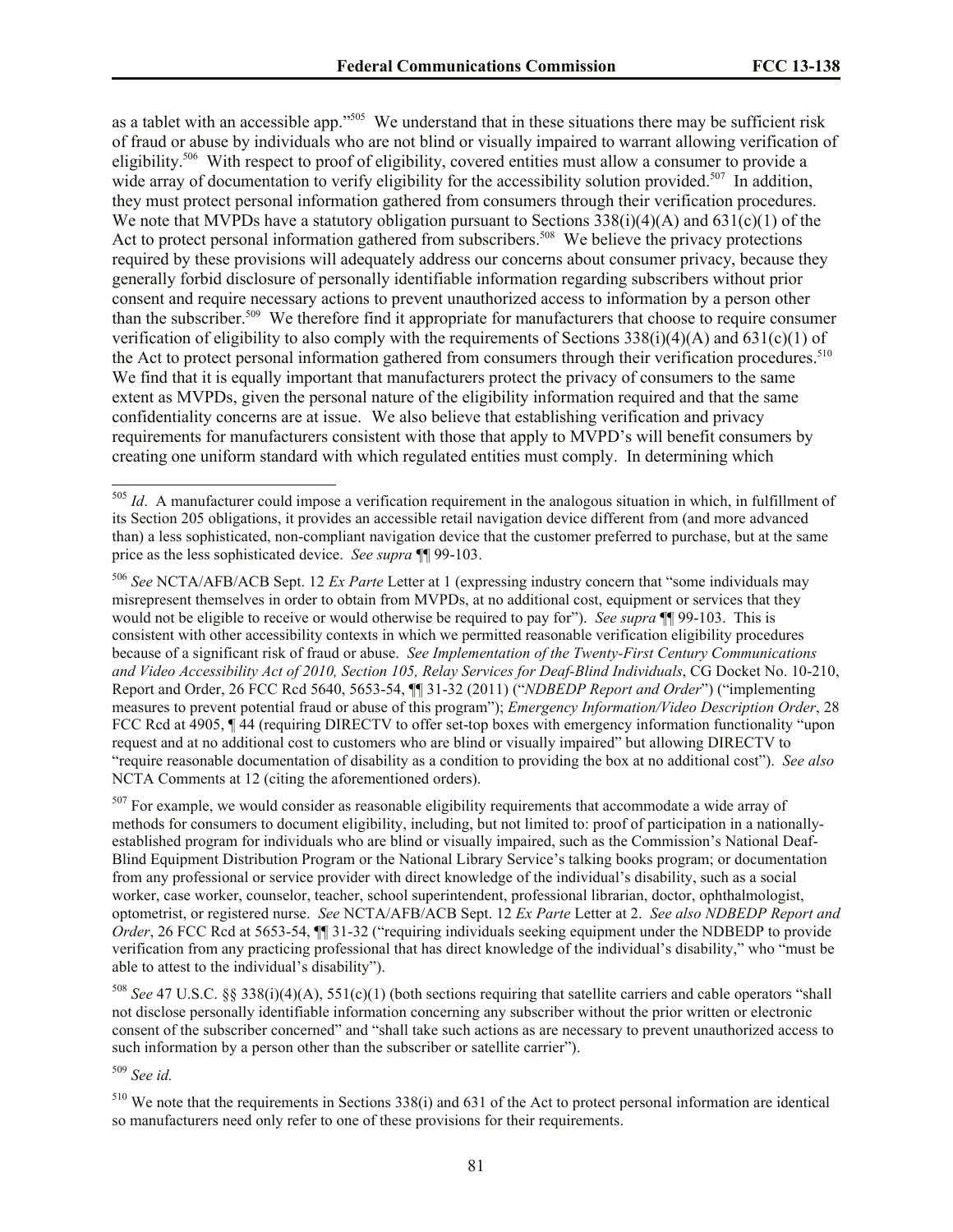verification procedures to adopt to verify the consumers' eligibility to receive the device, we strongly encourage covered entities to consult with people who are blind and visually impaired to ensure that whatever processes they adopt are not burdensome on consumers. Similarly, while we do not require it, we encourage a covered entity to seek a determination from the Commission as to whether its proposed verification procedures would be burdensome to consumers *before* implementing such procedures. 511 Except in the limited situations in which verification is permitted (as discussed above), we require that covered entities accept all requests for an accessible navigation device or accessibility solution from consumers who self-identify (disclose) that they are blind or visually impaired for the purpose of obtaining an accessible navigation device or accessibility solution "upon request" pursuant to Section 205.<sup>512</sup>

## **E. Notification to Consumers**

133. We conclude that MVPDs must notify consumers that navigation devices with the required accessibility features are available to consumers who are blind or visually impaired "upon request" to the extent discussed below.<sup>513</sup> Section 205(b)(1) gives the Commission authority to "prescribe" such regulations as are necessary to implement" the requirements that "on-screen text menus and guides provided by navigation devices … for the display or selection of multichannel video programming are audibly accessible in real-time upon request by individuals who are blind or visually impaired."<sup>514</sup> In the *NPRM*, we sought comment on whether to require MVPDs to notify their subscribers, in an accessible format, that accessible devices are available upon request.<sup>515</sup> Consumer groups favor notice requirements,  $516$  while industry commenters oppose such requirements.  $517$ 

<sup>513</sup> *See* Appendix B final rule 47 C.F.R. § 79.108(d).

 $514$  Pub. L. No. 111-260, § 205(b)(1).

l

(continued....)

<sup>&</sup>lt;sup>511</sup> Any such requests should follow the procedures for an informal request for Commission action pursuant to section 1.41 of our rules. 47 C.F.R. § 1.41. *Cf. IP Closed Captioning Order*, 27 FCC Rcd at 848-49, ¶ 105 and n. 418 (providing for a Commission determination of whether compliance is not achievable). We delegate authority to the Chief of the Consumer and Governmental Affairs Bureau to make these determinations.

<sup>&</sup>lt;sup>512</sup> *See* AFB Reply at 8 ("The request for accessible equipment must be accepted by an entity as prima facie evidence of the need and eligibility for accessible equipment"). This is consistent with other accessibility contexts, such as implementation of Sections 255, 716, and 718 of the Communications Act, in which the potential for fraud or abuse was not raised as an issue. *See, e.g.*, *ACS Order*, 26 FCC Rcd at 14557 (requiring accessible advanced communications services and equipment and establishing recordkeeping and enforcement requirements for entities covered under Sections 255, 716, and 718 of the Communications Act); *Implementation of Sections 255 and 251(a)(2) of the Communications Act of 1934, as Enacted by the Telecommunications Act of 1996: Access to Telecommunications Service, Telecommunications Equipment and Customer Premises Equipment by Persons with Disabilities*, WT Docket No. 96-198, Report and Order and Further Notice of Inquiry, 16 FCC Rcd 6417 (1999) ("*Section 255 Order*").

<sup>515</sup> *NPRM*, 28 FCC Rcd at 8528, ¶ 53 ("We … seek comment on whether we should require MVPDs to notify their subscribers in braille or other accessible format that accessible devices are available upon request, and if so, how MVPDs should notify their subscribers (*e.g.*, bill inserts). In addition to, or instead of, requiring MVPDs to notify subscribers, what other procedures could we adopt to ensure that individuals who are blind or visually impaired know that they can request an accessible navigation device?").

<sup>516</sup> *See* AFB Reply at 8 (saying the Commission should require covered entities "to publically, frequently, widely and obviously make known to all customers with and without disabilities the means for making requests for accessible equipment and the specific person, office or entity to whom such requests are to be made"); Montgomery County Comments at 20 ("The County submits that MVPDs should be required to notify subscribers of the option of obtaining the accessible equipment at the time of subscription, and annually thereafter."). Montgomery County is a local franchise authority.

<sup>&</sup>lt;sup>517</sup> Verizon Comments at 14 ("There is no provision in Section 205 that requires such notices, and the competitive market will ensure that all features and functions available to consumers will be advertised in some format.");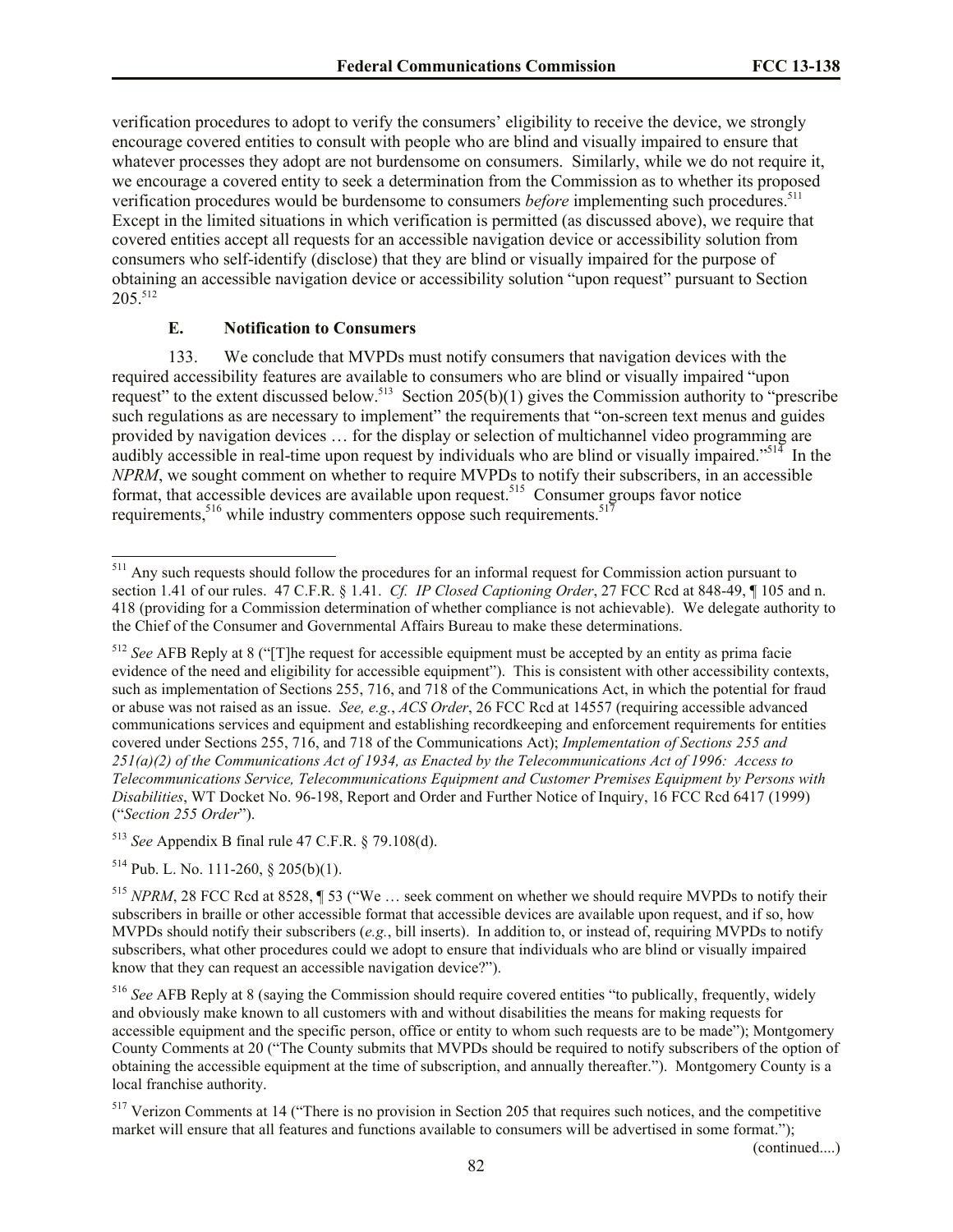134. We believe consumer notification is an essential part of a covered entity's obligation to make audibly accessible devices (or separate solutions, such as software, peripheral devices, specialized consumer premises equipment, a network-based service, or other solution) available to consumers who are blind or visually impaired "upon request."<sup>518</sup> Indeed, the ability to purchase or request an audibly accessible device or accessibility solution means little if consumers are unaware of its existence and availability. Certainly, the Commission will do its part to inform consumers about the availability of audibly accessible devices upon request, but we believe such efforts are no substitute for consumers getting information directly from service providers. Accordingly, we establish two notification rules requiring MVPDs to notify consumers that navigation devices with the required accessibility features are available to consumers who are blind or visually impaired upon request.<sup>519</sup> First, when providing information about equipment options in response to a consumer inquiry about service, accessibility, or other issues, MVPDs must clearly and conspicuously inform consumers about the availability of accessible navigation devices.<sup>520</sup> Although we do not require a specific means for satisfying this notice requirement, we find that the MVPD could provide this required notice by instructing their customer service representatives to provide this information orally to consumers calling the MVPD's customer service line.<sup>521</sup> Second, MVPDs must provide notice on their official websites about the availability of accessible navigation devices.<sup>522</sup> MVPDs must prominently display accessibility information on their websites in a way that makes it available (and in an accessible format) to all current and potential customers of their products and services. For example, we agree with DIRECTV that providing notice through a link on the home page would be appropriate.<sup>523</sup> Also, while we do not specify the content of these notifications, we agree with Consumer Groups that the notices must publicize the availability of accessible devices and solutions and convey "the means for making requests for accessible equipment and the specific person, office or entity to whom such requests are to be made."<sup>524</sup> In the accompanying *Further Notice*, we seek comment on whether additional notification requirements on MVPDs are necessary and, if so, what those requirements should be.

135. At this time, we do not impose any notification requirements on equipment manufacturers. We find the record is insufficient regarding the scope of what such obligations, if any, should be. However, we encourage equipment manufacturers to publicize information about their accessible devices and accessibility solutions through information on their websites, in marketing efforts, and through their retailers. In the accompanying *Further Notice*, we seek comment on whether and how equipment manufacturers should notify consumers about the availability of accessible devices.

<sup>519</sup> *See* Appendix B final rule 47 C.F.R. § 79.108(d)(1)-(2).

<sup>520</sup> *See* Appendix B final rule 47 C.F.R. § 79.108(d)(1).

 $521$  We note that customer service representatives are not required to repeat this required notice to a repeat caller about the same inquiry.

<sup>522</sup> *See* Appendix B final rule 47 C.F.R. § 79.108(d)(2).

<sup>523</sup> DIRECTV Sept. 5 *Ex Parte* Letter at 2 ("providing notice through a link available on the home page might be a suitable approach").

<sup>524</sup> AFB Reply at 8.

<sup>(</sup>Continued from previous page)

DISH/EchoStar Comments at 13 ("[A]ny mandate could hinder efforts to advertise the availability of accessible devices."); NCTA Comments at 21, n. 72 (saying the Commission and consumer groups should help make consumers aware of the availability of accessibility solutions and that "[c]able operators may not know which of their customers are likely to benefit from accessibility features").

<sup>518</sup> Notice to consumers about the availability of accessible devices takes on even more importance given that covered entities may be subject to different compliance deadlines and may have different equipment roll-out schedules. *See supra* Section VI.B.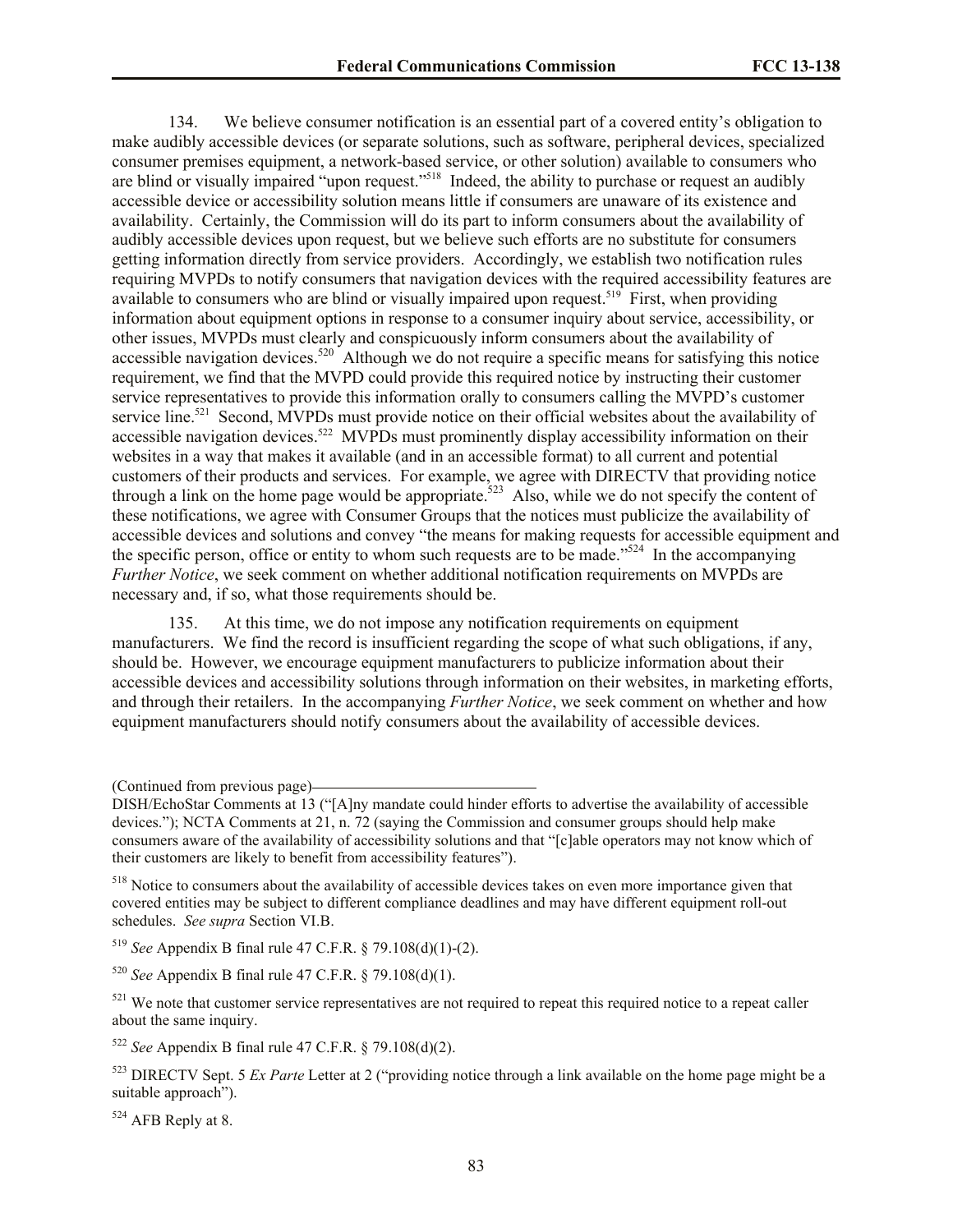#### **VII. ELIMINATION OF ANALOG CLOSED CAPTIONING LABELING REQUIREMENT AND RENAMING PART 79**

136. Although this is not mandated by the CVAA, we adopt the *NPRM*'s tentative conclusion to eliminate the analog closed captioning labeling requirements from our rules. That is, we will eliminate the requirement that manufacturers label analog television receivers based on whether they contain an analog closed captioning decoder and the requirement that manufacturers include information in a television's user manual if the receiver implements only a subset of the analog closed captioning functionality.<sup>525</sup> As we explained in the *NPRM*, we find that these requirements are no longer necessary. As of March 1, 2007, our rules require that all televisions contain a digital television receiver,<sup>526</sup> and, by extension, a digital closed captioning decoder.<sup>527</sup> CEA and NAD/Consumer Groups, the only two commenters who addressed our tentative conclusion to eliminate the analog closed captioning labeling requirements, both agree that the requirements are unnecessary because all television receivers that are currently sold are required to support the features of digital closed captioning, which are more extensive than those of analog closed captioning.<sup>528</sup> Given that it appears that no televisions are being manufactured in or imported into the United States today that implement only a subset of the analog closed captioning functionality, we believe that it is no longer appropriate to continue requiring the labeling of television receivers that include analog tuners or the requirement that user manuals indicate if a device does not support all of the aspects of the analog closed captioning standard.

137. We also adopt our proposal to rename Part 79 and divide Part 79 into two subparts; the first subpart includes rules applying to video programming owners, providers, and distributors and the second subpart includes rules that apply to apparatus manufacturers. CEA and NAD/Consumer Groups were the only commenters to address our proposed renaming and reorganization and both expressed support for the idea.<sup>529</sup> We agree with CEA that our proposed reorganization of Part 79 will assist readers in browsing and locating our accessibility rules.<sup>530</sup> We therefore rename Part 79 of the Commission's rules "Accessibility of Video Programming" and divide it into two subparts, Subpart A, entitled "Video Programming Owners, Distributors, and Providers," which will contain those rules regarding the provision of various services, and Subpart B, "Apparatus," which will contain those rules pertaining to devices and other equipment used to receive, play back, or record video programming. In taking this action, we clarify that the renaming and reorganization of Part 79 is purely procedural in nature and does not affect any of the underlying substance of the rules.<sup>531</sup>

# **VIII. FURTHER NOTICE OF PROPOSED RULEMAKING**

138. *Usability Requirements*. We seek comment on whether we should adopt rules to define the term "usable" for purposes of implementing Section 204 of the CVAA. Section 303(aa)(1) of the Act specifies that covered apparatus must "be designed, developed, and fabricated so that control of appropriate built-in apparatus functions are accessible to *and usable by* individuals who are blind or visually impaired."<sup>532</sup> Similarly, Section 303(aa)(2) of the Act specifies that the appropriate built-in apparatus functions that are accessed through on-screen text menus or other visual indicators "shall be accompanied by audio output that is either integrated or peripheral to the apparatus, so that such menus or

 $\overline{a}$ 

<sup>525</sup> *See* 47 C.F.R. § 79.101(m).

<sup>526</sup> *See id*. § 15.117(i).

<sup>527</sup> *Id*. § 79.102.

<sup>528</sup> CEA Comments at 27; NAD/Consumer Groups Comments at 14.

<sup>529</sup> CEA Comments at 27; NAD/Consumer Groups Comments at 14-15.

<sup>&</sup>lt;sup>530</sup> CEA Comments at 27.

<sup>531</sup> *See* NAD/Consumer Groups Comments at 15.

 $532$  47 U.S.C. § 303(aa)(1) (emphasis added).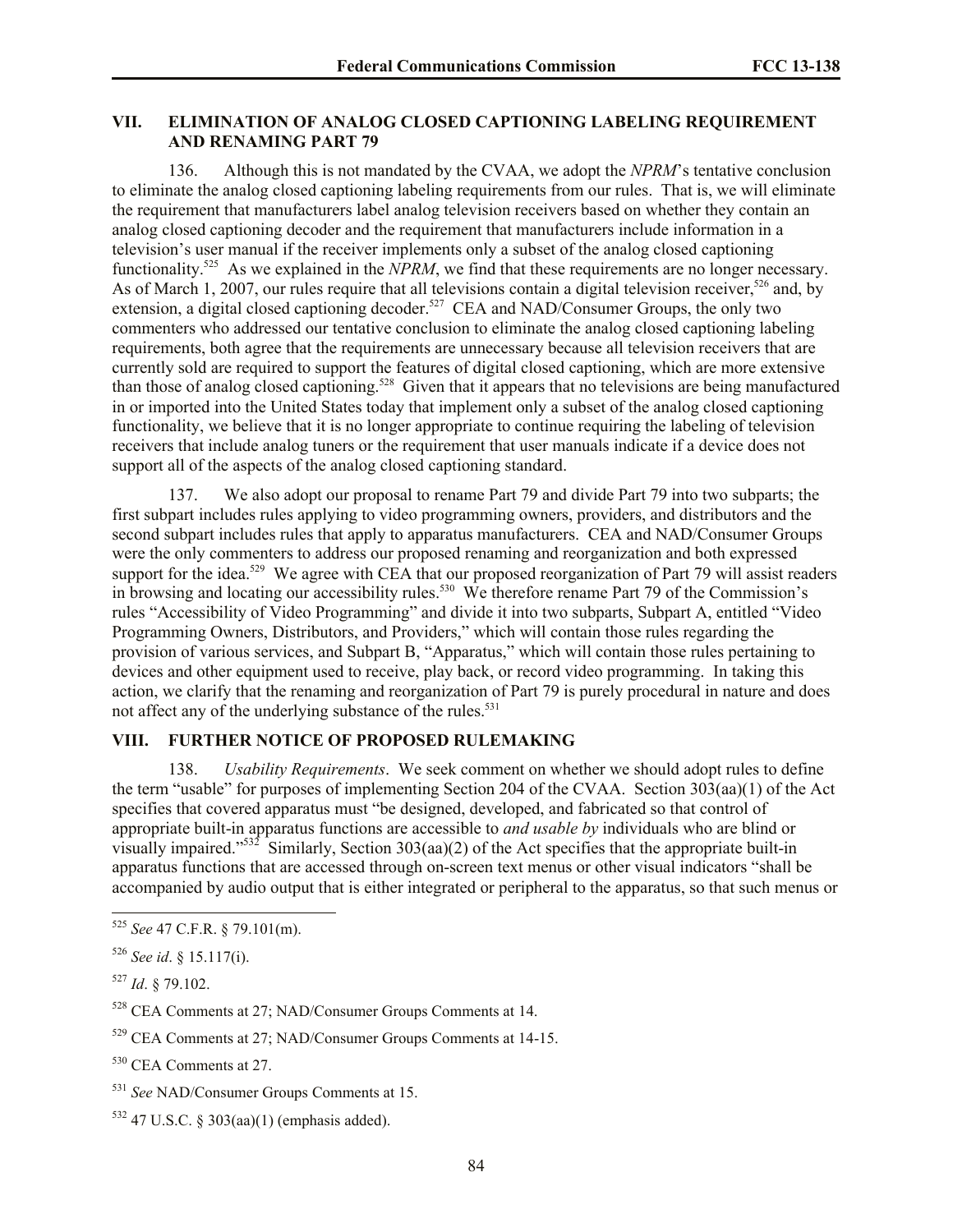indicators are accessible to *and usable by* individuals who are blind or visually impaired in real-time."<sup>533</sup> In other CVAA contexts, the Commission has relied on the definition of "usable" in Section 6.3(1) of our rules, which states that "[t]he term *usable* shall mean that individuals with disabilities have access to the full functionality and documentation for the product, including instructions, product information (including accessible feature information), documentation, bills and technical support which is provided to individuals without disabilities."<sup>534</sup> For example, Section 716 of the Act requires providers of advanced communications services ("ACS") (*i.e.*, non-interconnected VoIP service, electronic messaging service, and interoperable video conferencing service) and manufacturers of equipment used for ACS to make their products "accessible to and usable by" persons with disabilities, and the rules implementing these sections adopt the Commission's "well established" definition of "usable" in Section  $6.3(1).$ <sup>535</sup> In addition, when implementing Section 718 of the Act, which imposes accessibility requirements on service providers and manufacturers with respect to Internet browsers on mobile phones, the Commission defined the term "usable" "as the Commission has previously defined th[is] term[] when implementing Sections [716 and 255] of the Act."<sup>536</sup> We seek comment on whether we should define the term "usable" consistent with the definition in Section 6.3(l). We also seek comment on the costs and benefits of imposing usability requirements on covered entities, including small entities.

139. Further, we seek comment on whether we should impose information, documentation, and training requirements consistent with the requirements set forth in Section 6.11 of our rules for purposes of implementing Sections 204 and 205 of the CVAA. Section 6.11 of our rules requires manufacturers and service providers to "ensure access to information and documentation it provides to its customers, if readily achievable," which "includes user guides, bills, installation guides for end-user installable devices, and product support communications, regarding both the product in general and the accessibility features of the product," and it delineates "other readily achievable steps" that should be taken "as necessary."<sup>537</sup> Section 6.11 also requires manufacturers and service providers to include the contact method for obtaining the information required by Section 6.11(a) in general product information, and to consider certain accessibility-related topics when developing or modifying training programs.<sup>538</sup> The Commission previously has adopted information, documentation, and training requirements when implementing Sections 716 and 718 of the Act, which both require that covered products be "accessible to and usable by" individuals with disabilities.<sup>539</sup> We seek comment on whether to adopt analogous requirements pursuant to Section 204, which likewise requires that covered apparatus be "accessible to and usable by" individuals with visual disabilities. We also seek comment on whether we should impose such information, documentation, and training requirements on entities covered by Section 205, pursuant to our authority to "prescribe such regulations as are necessary to implement" the requirements of that

 $\overline{\phantom{a}}$ 

<sup>535</sup> *See* 47 C.F.R. § 14.21(c); *ACS Order*, 26 FCC Rcd at 14605, ¶ 115.

<sup>536</sup> *Implementation of Sections 716 and 717 of the Communications Act of 1934, as Enacted by the Twenty-First Century Communications and Video Accessibility Act of 2010*, CG Docket Nos. 10-213, 10-145, WT Docket No. 96- 198, Second Report and Order, 28 FCC Rcd 5957, 5967, ¶ 19 (2013) ("*ACS Second Report and Order*").

<sup>537</sup> 47 C.F.R. § 6.11(a).

 $538$  *Id.* §§ 6.11(b)-(c).

<sup>539</sup> *See id*. § 14.20(d); *ACS Order*, 26 FCC Rcd at 14595-96, ¶ 94; *ACS Second Report and Order*, 28 FCC Rcd at 5969, ¶ 23.

 $533$  *Id.* § 303(aa)(2) (emphasis added).

 $534$  47 C.F.R. § 6.3(1). The Commission adopted the definition of "usable" in Section 6.3(1) of its rules pursuant to Section 255 of the Act, which requires telecommunications providers and equipment manufacturers to make their products "accessible to and usable by" persons with disabilities, relying on the U.S. Access Board's guidelines. *See Section 255 Order*, 16 FCC Rcd at 6429-30, ¶¶ 21-29. The U.S. Access Board is "an independent Federal agency devoted to accessibility for people with disabilities [which] . . . develops and maintains design criteria for the built environment, transit vehicles, telecommunications equipment, and for electronic and information technology." *ACS Order*, 26 FCC Rcd at 14563, ¶ 10, n. 30.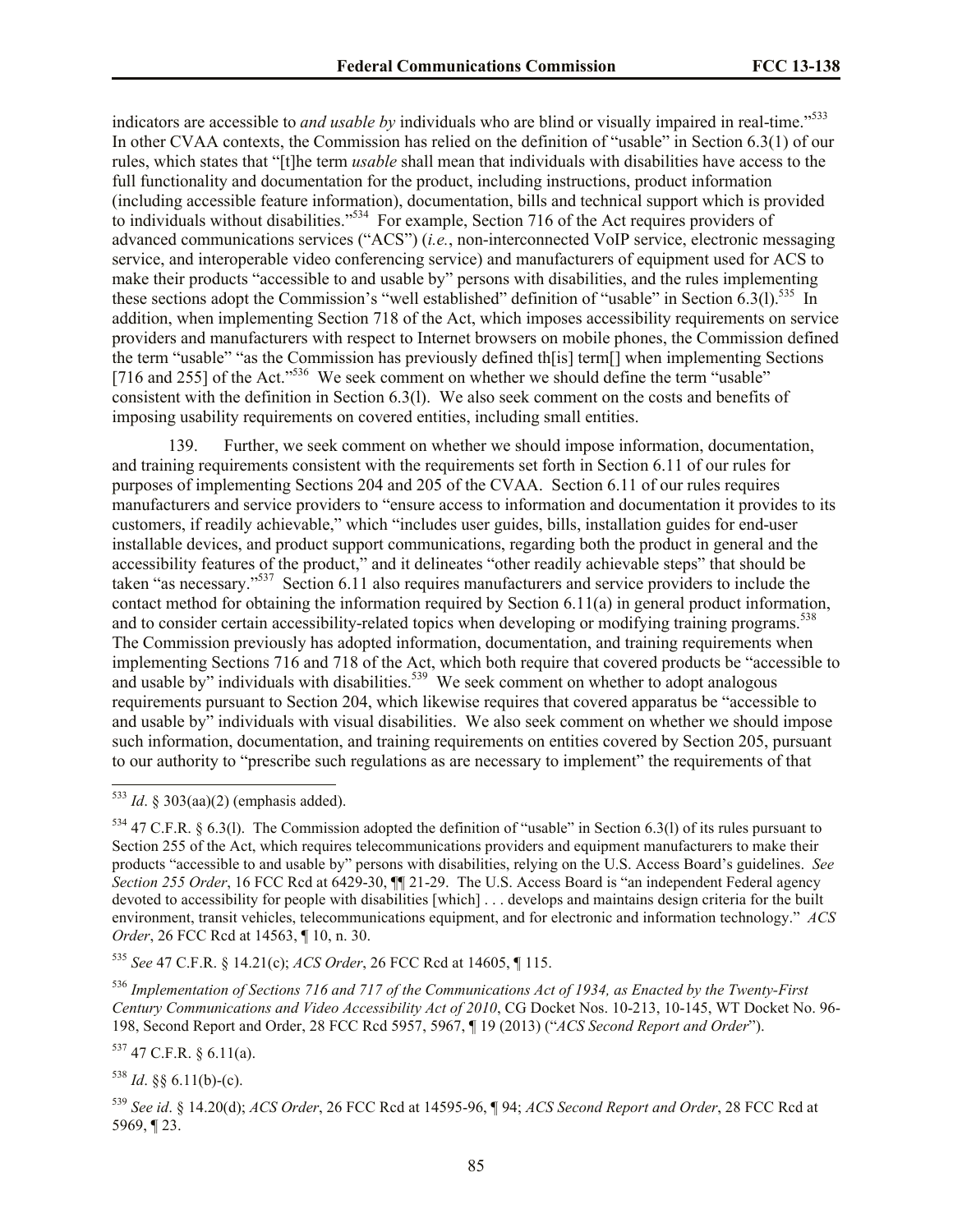section.<sup>540</sup> We seek comment on the costs and benefits of imposing information, documentation, and training requirements on covered entities, including small entities.

140. *Mechanism for Activating Other Accessibility Features*. We seek further comment on whether the phrase "accessibility features" in Sections  $303(aa)(3)$  and  $303(bb)(2)$  of the Act includes user display settings for closed captioning and whether those sections can be interpreted to require covered entities to ensure that consumers are able to locate and control such settings. In the *NPRM*, we sought comment on whether there are additional "accessibility features" that Sections 204 and 205 require to be activated via a mechanism similar to a button, key, or icon, including closed captioning settings (*e.g.*, font, color, and size of captions), and whether such settings should be required to be in the first level of a menu.<sup>541</sup> The record reflects divergent views on this issue. As discussed in the *Report and Order*, several commenters support a broad interpretation of the term "accessibility features" to include other accessibility settings such as closed captioning settings,<sup>542</sup> whereas CEA and other industry commenters argue that the phrase "accessibility features" "is *not* an invitation to impose new, and hitherto unspecified, regulatory requirements on additional accessibility features."<sup>543</sup>

141. We believe there are important public interest considerations in favor of ensuring that consumers are able to locate and access user display settings for closed captioning. When the Commission adopted technical standards for the display of closed captions on digital television receivers, it explained that the "capability to alter fonts, sizes, colors, backgrounds and more, can enable a greater number of persons who are deaf and hard of hearing to take advantage of closed captioning."<sup>544</sup> Noting the limitations of the "one-size fits all approach" in use by the analog captioning system, the Commission concluded that "[o]nly by requiring decoders to respond to these various [display] features can we ensure that closed captioning will be accessible for the greatest number of persons who are deaf and hard of hearing, and thereby achieve Congress' vision that to the fullest extent made possible by technology, people who are deaf or hard of hearing have equal access to the television medium."<sup>545</sup> More recently, the Commission adopted a recommendation from the VPAAC to ensure viewer access to display capabilities in video devices that deliver closed captions on programs over the Internet.<sup>546</sup> The Commission explained that access to these display capabilities would ensure that consumers viewing such online programming would have a captioning experience equivalent to the experience provided when the

 $\overline{a}$ 

<sup>543</sup> CEA Comments at 22 (emphasis in original). *See also* AT&T Comments at 17; CEA Comments at 22-23; DIRECTV Comments at 19; DISH/EchoStar Comments at 9-10; CEA Reply at 16-17; CenturyLink Reply at 7.

<sup>544</sup> *Closed Captioning Requirements for Digital Television Receivers; Closed Captioning and Video Description of Video Programming, Implementation of Section 305 of the Telecommunications Act of 1996, Video Programming Accessibility*, ET Docket No. 99-254, MM Docket No. 95-176, Report and Order, 15 FCC Rcd 16788, 16792, ¶ 10 (2000) ("*DTV Closed Captioning Order*").

<sup>545</sup> *Id*. at 16793, ¶ 13.

 $540$  Pub. L. No. 111-260, § 205(b)(1).

<sup>541</sup> *NPRM*, 28 FCC Rcd at 8525-26, ¶¶ 47-48.

<sup>542</sup> *See* Montgomery County Comments at 18; NAD/Consumer Groups Comments at 11; Walt Comments at 1; Montgomery County Reply at 12 (noting the "significant number of older adult television viewers within the County who experience both hearing and vision loss as they age," and urging the Commission to enact rules that would make captioning accessibility features "as useful as possible to the television audience"); Letter from Andrew S. Phillips, Policy Counsel, NAD, to Marlene H. Dortch, Secretary, FCC, at 2 (Sept. 11, 2013) ("NAD/Consumer Groups Sept. 11 *Ex Parte* Letter") (requesting the Commission to ensure that covered entities provide user interfaces that provide viewers access to the ten specific capabilities that video apparatus must implement, including requirements related to "presentation, character color, character opacity, character size, fonts, caption background color and opacity, character edge attributes, caption window color, language and preview and setting retention") (footnote omitted). *See supra* Section IV.B.2.

<sup>546</sup> *IP Closed Captioning Order*, 27 FCC Rcd at 850-54, ¶¶ 109-13.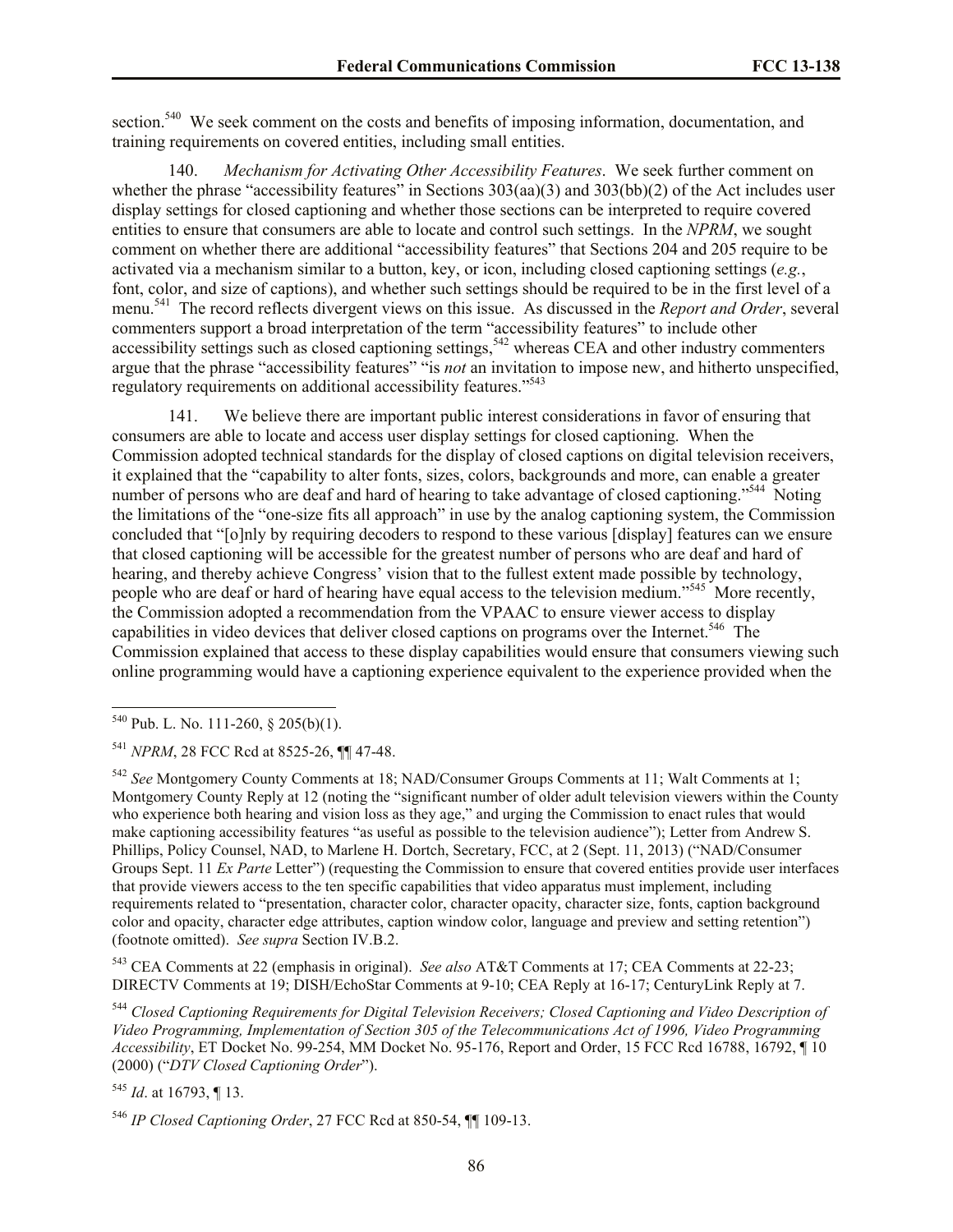content was aired on television,<sup>547</sup> and further "noted the 'substantial benefits for consumers' that are provided when video programming apparatus support user options that enable closed caption displays to be customized to suit the needs of individual viewers."<sup>548</sup>

142. Notwithstanding these Commission efforts to provide consumers with the ability to tailor the display of closed captions to their needs, the record in this proceeding reflects the ongoing problems that consumers have in finding and controlling these display features.<sup>549</sup> NAD/Consumer Groups reference the "long and frustrating history of the difficulties in accessing closed captioning features on apparatus and navigation devices," and describe the "[m]ost infamously difficult" example, in which a cable box must first be turned off in order to access the captioning mechanisms through a special menu feature.<sup>550</sup> One interpretation of the statute could be that the explicit inclusion of the term "accessibility features" in Sections  $303(aa)(3)$  and  $303(bb)(2)$  of the Act by Congress,<sup>551</sup> which had prior knowledge of Commission efforts to provide viewers with the tools to control the appearance of closed captions, gives the Commission sufficient discretion to require the provision of a mechanism that is reasonably comparable to a button, key, or icon designated for accessing caption display settings. We seek comment on this interpretation, including the costs to covered entities, including small entities, and the benefits to consumers of requiring this access. Alternatively, under another interpretation of the statute the phrase "accessibility features" "merely describes an activation mechanism — *i.e.*, a mechanism for activating multiple accessibility features — to which the mandated user control mechanism for closed captioning . . . may be reasonably comparable to satisfy the requirements of the statute."<sup>552</sup> Thus, under this interpretation, Sections 303(aa)(3) and 303(bb)(2) would not give the Commission the authority to require the provision of a mechanism that is reasonably comparable to a button, key, or icon designated for accessing caption display settings. We seek comment on this interpretation.

143. In addition, to develop the record more fully on this issue, we seek comment on how we would implement a requirement to provide an activation mechanism reasonably comparable to a button, key, or icon with regard to user display settings for closed captioning, which, at the present time, typically require users to navigate through multiple on-screen text menus to select settings. Specifically, should we require, pursuant to Sections 303(aa)(3) and 303(bb)(2) of the Act, that covered entities facilitate the ability of viewers to locate and control such settings? Would inclusion of closed captioning settings in the first level of a menu be one way of achieving compliance with such a requirement? Alternatively, should the first level menu include a means of generally accessing "accessibility features," which could

 $\overline{\phantom{a}}$ 

<sup>550</sup> NAD/Consumer Groups Comments at 8. *See also* NAD/Consumer Groups Sept. 11 *Ex Parte* Letter at 3 (noting that "[t]o this day, many people who are deaf or hard of hearing continue to have difficulties accessing closed captioning controls on MVPD-provided products," and that consumers must "navigate complex menu settings in order to find the closed captioning control or configuration settings").

<sup>551</sup> 47 U.S.C. §§ 303(aa)(3), 303(bb)(2). Section 303(aa)(3) requires digital apparatus covered by Section 204 of the CVAA to provide "built in access to [] closed captioning and video description features through a mechanism that is reasonably comparable to a button, key, or icon designated for activating the closed captioning *or accessibility features*." *Id.* § 303(aa)(3) (emphasis added). Similarly, Section 303(bb)(2) requires "navigation devices with builtin closed captioning capability" covered by Section 205 of the CVAA to provide "access to that capability through a mechanism [that] is reasonably comparable to a button, key, or icon designated for activating the closed captioning, *or accessibility features*." *Id*. § 303(bb)(2) (emphasis added).

<sup>552</sup> CEA Comments at 22 (footnote omitted). *See also* AT&T Comments at 17; DIRECTV Comments at 19; CEA Reply at 16-17; CenturyLink Reply at 7.

<sup>547</sup> *Id*. at 852-53, ¶ 112.

<sup>548</sup> *Id*. at 851, ¶ 109, citing *DTV Closed Captioning Order*, 15 FCC Rcd at 16793, ¶ 7.

<sup>&</sup>lt;sup>549</sup> The technical standards for closed captioning display for digital television receivers have been in effect for over a decade. *See* 47 C.F.R. § 79.102; *DTV Closed Captioning Order*, 15 FCC Rcd at 16810, ¶ 66. Similar rules for other apparatus (such as computers and tablets) adopted in the *IP Closed Captioning Order* will begin applying to devices manufactured after January 1, 2014. *See IP Closed Captioning Reconsideration Order*, 28 FCC Rcd at 8786, ¶ 1.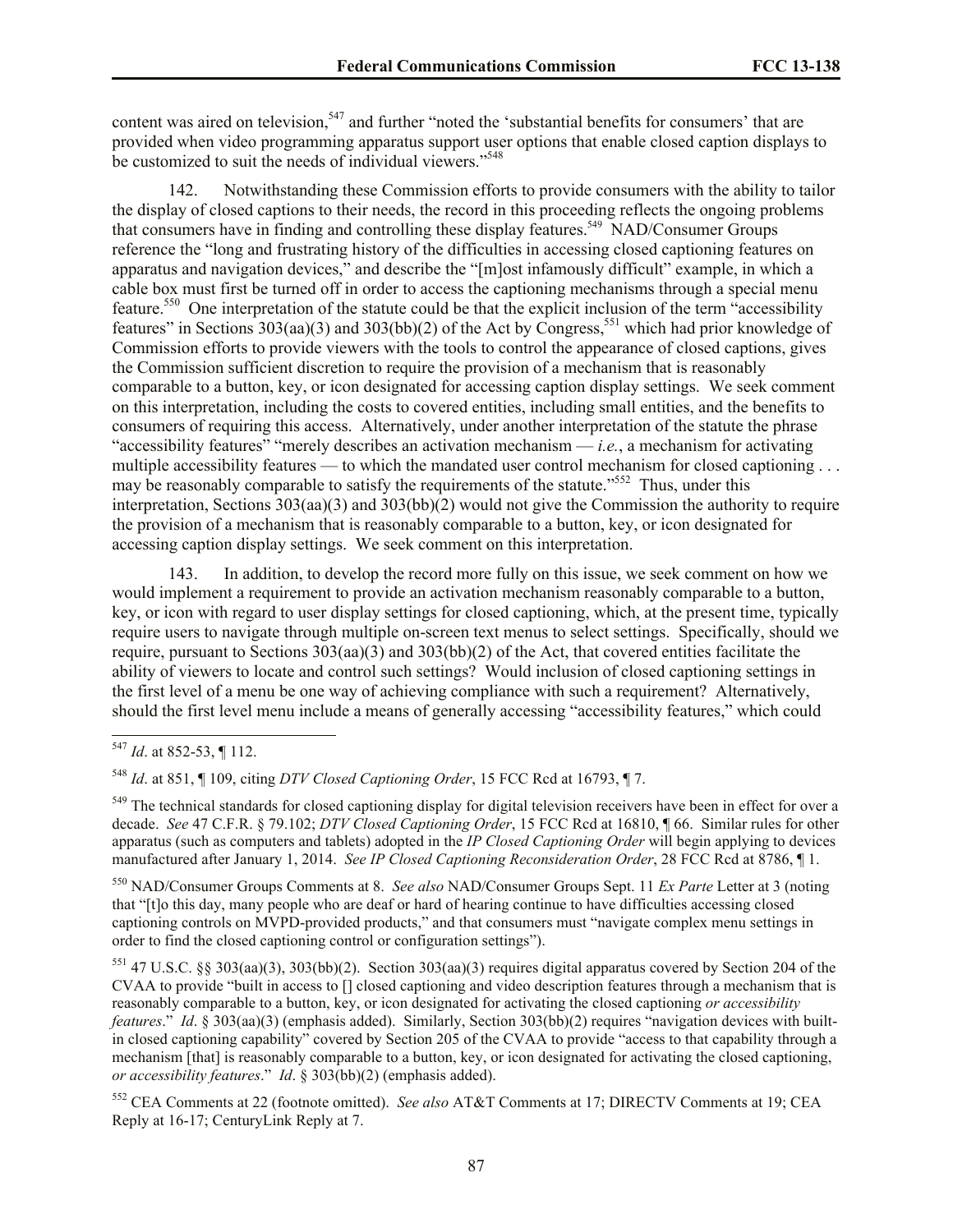then guide consumers to various features, including the closed captioning display settings, as well as any information about built-in or the peripheral provision of audible output for on-screen text menus (and program guides for 205 navigation devices)? With respect to Section 205 of the CVAA, would this approach provide the "maximum flexibility" to covered entities "in the selection of means for compliance," as mandated by the statute?<sup>553</sup> Should we require covered entities to consult with consumer groups to achieve best practices to ensure the accessibility of closed captioning settings? What time frame would be appropriate for requiring covered entities to provide a mechanism reasonably comparable to a button, key, or icon for activating the caption display user settings? We ask commenters to justify any deadline they propose by explaining what must be done by that deadline to comply with the proposed requirement.

144. *Program Information for PEG Channels*. We find in the *Report and Order* above that the record is insufficient to require MVPDs to include specific information in video programming guides and menus at this time. 554 We seek comment on possible sources of authority for requiring MVPDs to ensure that video programming guides and menus that provide channel and program information include "high level channel and program descriptions and titles, as well as a symbol identifying the programs with accessibility options (captioning and video description)."<sup>555</sup> For example, some commenters state that the Commission has direct authority under the CVAA to adopt this requirement.<sup>556</sup> We seek comment on that assertion. We also seek comment from industry members on any technical issues that MVPDs may face in complying with a requirement to include specific information in video programming guides and menus, and in particular whether it is technically feasible for operators to provide this specific information for PEG or other programs. What are the costs that would be incurred by MVPDs, including small MVPDs, to comply with such a requirement, and what would be the benefits of adopting this requirement? Should such a requirement apply to all channels and programs included in a guide or menu, or should it apply only to PEG channels and programs?<sup>557</sup>

145. *Accessing Secondary Audio Stream for Emergency Information (MB Docket No. 12-107)*. We seek comment on whether to require manufacturers of apparatus covered by Section 203 of the CVAA to provide access to the secondary audio stream used for audible emergency information by a mechanism reasonably comparable to a button, key, or icon. Section 203 requires that apparatus designed to receive and play back video programming transmitted simultaneously with sound "have the capability to . . . make available emergency information (as that term is defined in section 79.2 of the Commission's regulations []) in a manner that is accessible to individuals who are blind or visually impaired."<sup>558</sup> In the *Emergency Information/Video Description Order*, we adopted rules implementing Section 202 of the CVAA that require video programming distributors, video programming providers, and program owners to convey televised emergency information aurally in a secondary audio stream, when such information is

 $553$  Pub. L. No. 111-260, § 205(b)(5).

<sup>554</sup> *See supra* ¶¶ 74-75.

<sup>555</sup> *See, e.g.*, LTC Comments at 1-2.

<sup>556</sup> *See also* Letter from Claude L. Stout, Chair, Deaf and Hard of Hearing Consumer Advocacy Network (DHHCAN), to Chairwoman Mignon Clyburn, Commissioner Ajit Pai, and Commissioner Jessica Rosenworcel, FCC, at 2-3 (Oct. 22, 2013) (stating that the Commission has direct authority under Sections 204 and 205 of the CVAA, and citing the *VPAAC Second Report: User Interfaces*); Letter from Benjamin J. Soukup, Chief Executive Officer, Communication Service for the Deaf, Inc., to FCC, at 2 (Oct. 2, 2013) (same).

<sup>557</sup> *See* Letter from Claude L. Stout, Chair, Deaf and Hard of Hearing Consumer Advocacy Network (DHHCAN), to Chairwoman Mignon Clyburn, Commissioner Ajit Pai, and Commissioner Jessica Rosenworcel, FCC, at 1 (Oct. 22, 2013).

<sup>&</sup>lt;sup>558</sup> 47 U.S.C. § 303(u)(1)(C). Section 203 also requires covered apparatus to "have the capability to . . . make available the transmission and delivery of video description services." *Id.*  $\frac{303(u)(1)(B)}{2}$ .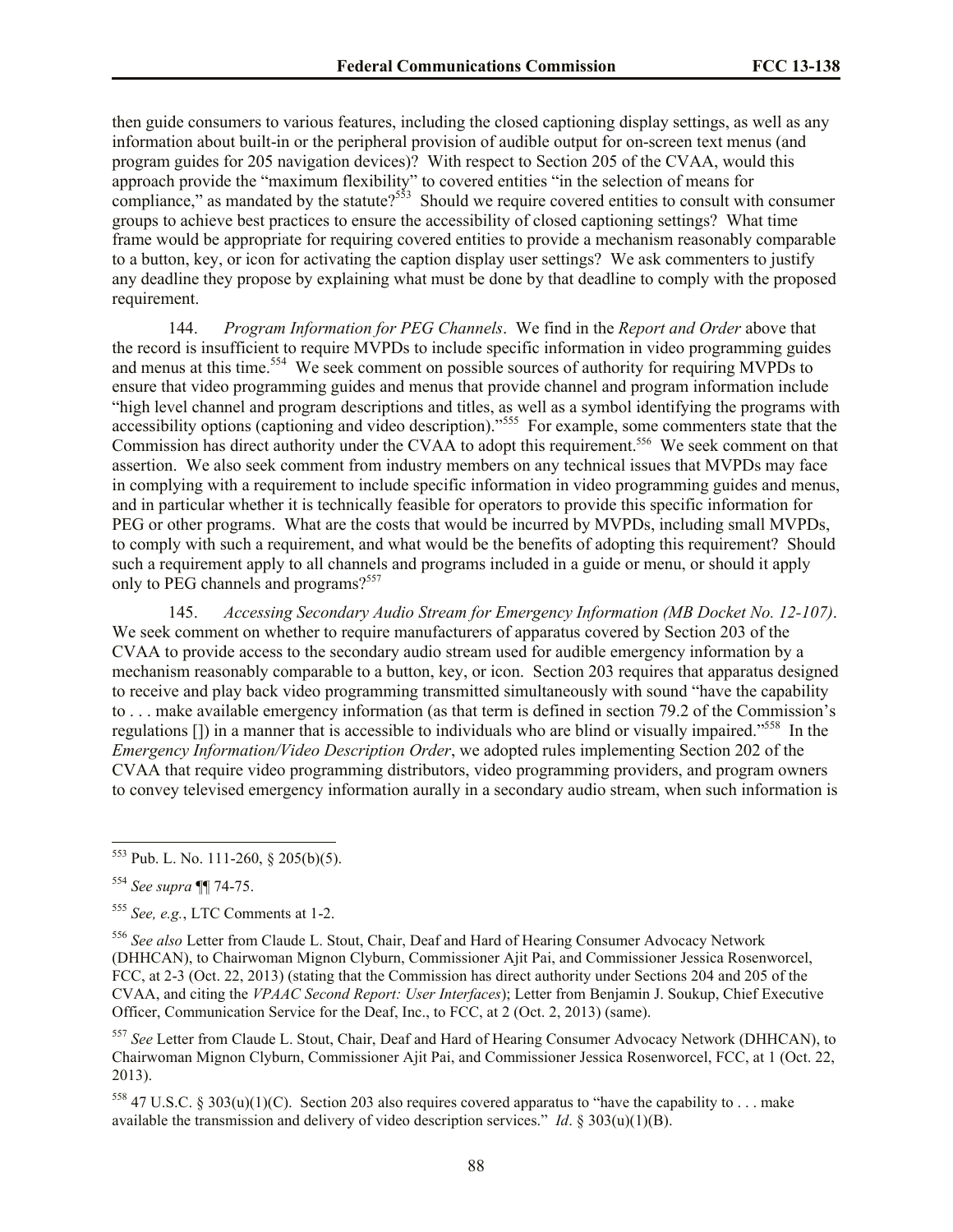conveyed visually during programming other than newscasts, for example, in an on-screen crawl.<sup>559</sup> We also adopted rules implementing Section 203 of the CVAA that "require covered apparatus to decode and make available the secondary audio stream, in a manner that enables consumers to select the stream used for the transmission and delivery of emergency information."<sup>560</sup> The record in this proceeding reflects the experiences of numerous individuals who are blind or visually impaired who currently are unable to get to the secondary audio stream to access video described programming because the mechanism for switching from the main program audio to the secondary audio stream is buried in on-screen menus that are not accessible to them. While it is important that consumers who are blind or visually impaired be able to access the video description services that make video programming accessible to them, it is even more critical that consumers who are blind or visually impaired be able to access the audible emergency information that will be required to be provided via the secondary audio stream.

146. Section  $303(u)(1)(C)$  requires covered apparatus to "make available emergency" information . . . in a manner that is accessible to individuals who are blind or visually impaired."<sup>561</sup> Because of the critically urgent nature of emergency information, which is defined in our rules as "[i]nformation, about a current emergency, that is intended to further the protection of life, health, safety, and property,"<sup>562</sup> we believe that individuals who are blind or visually impaired should be able to access the secondary audio stream to obtain audible emergency information in a simple, straightforward, and timely manner. Does Section  $303(u)(1)(C)$  of the Act give the Commission authority to require that access to the secondary audio stream for audible emergency information on apparatus covered by Section 203 be available in a simple, straightforward, and timely manner, such as through a mechanism that is reasonably comparable to a button, key, or icon?<sup>563</sup> Or, is the Commission's authority to impose such a requirement limited to the Section 204 or 205 context? For example, because Congress specifically required a mechanism reasonably comparable to a button, key, or icon in Sections 204 and 205 but did not do so in Section 203, does the statute restrict the Commission from imposing such a requirement in the Section 203 context? We also seek comment on the costs and benefits of imposing these requirements on covered entities, including small entities.

147. We invite input on how we would implement a requirement that entities covered by Section 203 of the CVAA provide access to the secondary audio stream used for audible emergency information by a mechanism reasonably comparable to a button, key, or icon. What time frame would be appropriate for requiring covered entities to provide a mechanism reasonably comparable to a button, key, or icon for accessing the secondary audio stream? Should the deadline be consistent with the deadline for compliance with Section 203 apparatus requirements that we adopted in the *Emergency Information/Video Description Order*? 564 Or would device manufacturers need additional time to come into compliance? We ask commenters to justify any deadline they propose by explaining what must be done by that deadline to comply with the proposed requirement. We also seek comment on the costs to manufacturers, including those that are small entities, and the benefits to consumers of requiring access to the secondary audio stream used for audible emergency information by a mechanism reasonably comparable to a button, key, or icon.

 $\overline{a}$ 

 $561$  47 U.S.C. § 303(u)(1)(C).

 $562$  47 C.F.R. § 79.2(a)(2).

<sup>559</sup> *See Emergency Information/Video Description Order*, 28 FCC Rcd at 4881, ¶ 12.

<sup>560</sup> *Id*. at 4907, ¶ 50.

<sup>563</sup> *See supra* Section IV.B.1.

<sup>564</sup> *See Emergency Information/Video Description Order*, 28 FCC Rcd at 4923, ¶ 76 (imposing a deadline of two years from the date of *Federal Register* publication for compliance with the emergency information and video description apparatus requirements of Section 203 adopted therein; the compliance deadline is May 26, 2015).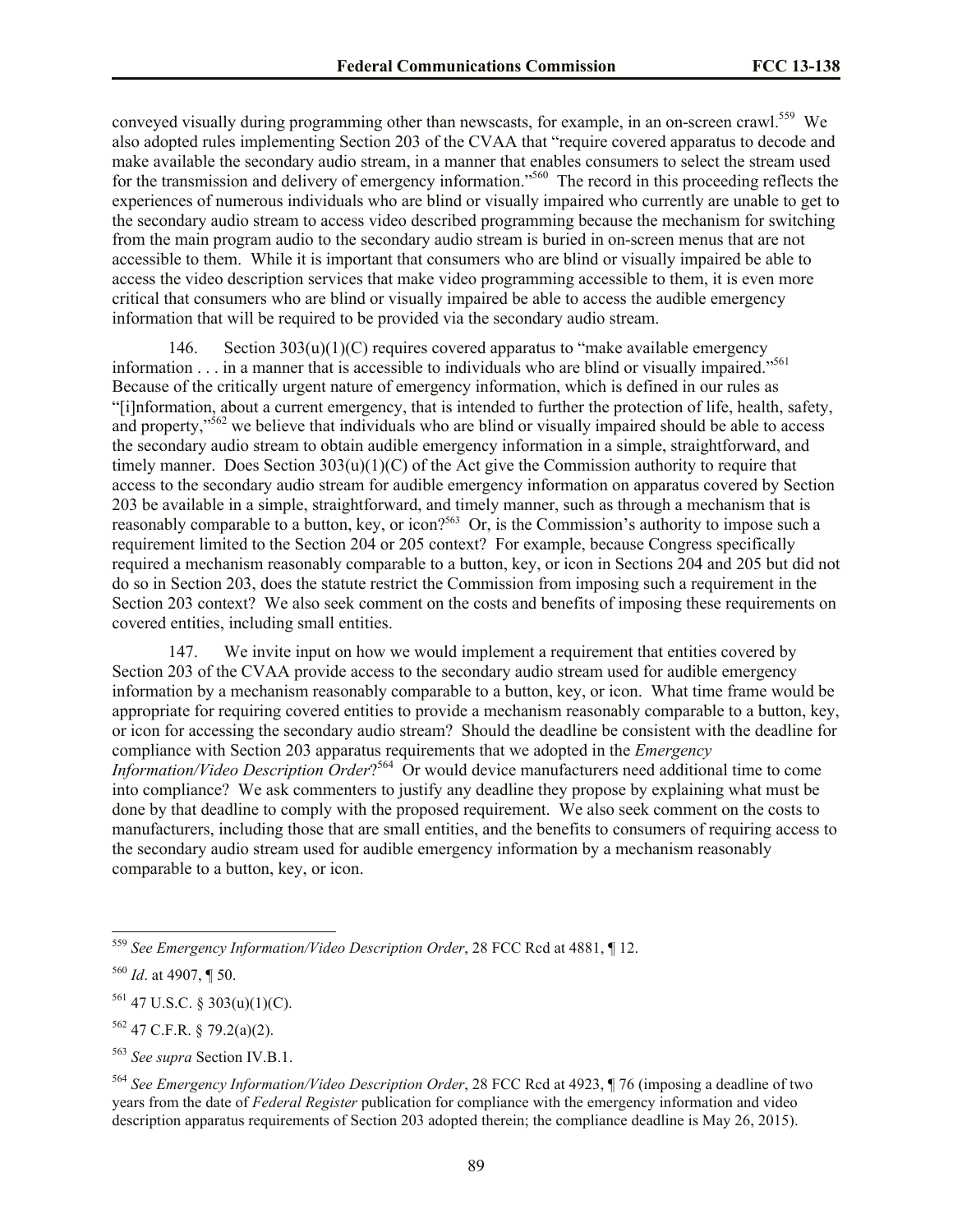148. *Additional MVPD Notice.* The accompanying *Report and Order* concludes that MVPDs subject to Section 205 must inform their subscribers about the availability of audibly accessible devices and accessibility solutions pursuant to Section 205(b)(1). Specifically, we require that, when providing information about equipment options in response to a consumer inquiry about service, accessibility, or other issues, MVPDs must clearly and conspicuously inform consumers about the availability of accessible navigation devices. We also require that MVPDs provide notice on their official websites about the availability of accessible navigation devices.<sup>565</sup> We seek comment on whether we should impose additional notification requirements on MVPDs and, if so, what those notification requirements should be. Should we require annual notices to all subscribers, as proposed by Montgomery County?<sup>566</sup> Should MVPDs be required to include this information on or with every monthly bill? Are there other methods by which we should require MVPDs to publicize information about their audibly accessible devices and accessibility solutions? For example, should MVPDs be required to notify consumers about the availability of accessible devices or accessibility solutions in marketing efforts, through their customer service centers and phone systems, or by other means? If so, describe what those measures should be and the costs and benefits associated with such measures to covered entities, including small entities. To what extent should voluntary notification efforts by covered MVPDs obviate the need for additional requirements?

149. We seek specific comment from individuals who are blind or visually impaired about the types of MVPD notices that would most effectively communicate information about the availability of audibly accessible devices and accessibility solutions. We also seek comment about whether MVPD notification requirements are necessary to inform consumers about the availability of devices with an accessible activation mechanism for built-in closed captioning and, if so, what those notification requirements should be. We seek specific comment from individuals who are deaf or hard of hearing about the types of notices that would most effectively communicate this information.

150. *Equipment Manufacturer Notice.* We tentatively conclude that equipment manufacturers subject to Section 205 should be required pursuant to Section 205(b)(1) to inform consumers about the availability of audibly accessible devices and accessibility solutions. We propose that equipment manufacturers must prominently display accessibility information on their official websites, such as a through a link on their home pages. Similar to our requirement on MVPDs, such notices must publicize the availability of accessible devices and solutions and convey "the means for making requests for accessible equipment and the specific person, office or entity to whom such requests are to be made."<sup>567</sup> In addition, we seek comment on whether we need to impose additional notification requirements on equipment manufacturers subject to Section 205 and, if so, what those notification requirements should be. Should manufacturers also be required to notify consumers about the availability of audibly accessible devices or accessibility solutions in marketing efforts, through their customer service centers and phone systems, or by other means? If so, describe what those measures should be and the costs and benefits associated with those measures to covered entities, including small entities.

151. If manufacturers choose to make available Section 303(bb)(1)-compliant devices or solutions at retail in the same way they make available other navigation devices in order to satisfy the "upon request" requirement in Section 205, should we require them to notify consumers at the point of sale that audibly accessible devices or accessibility solutions are available to consumers with disabilities to purchase or request. What should be the form of such a notice requirement? For example, do we need to impose a labeling requirement to identify Section 303(bb)(1) audibly accessible devices, or can

l

<sup>565</sup> *See supra* ¶ 134.

<sup>566</sup> *See* Montgomery County Comments at 20. If so, should the annual requirement be limited to no more than five years after the rules become effective? Should the notices occur more frequently than annually, such as on a monthly or quarterly basis?

<sup>567</sup> *See supra* ¶ 134.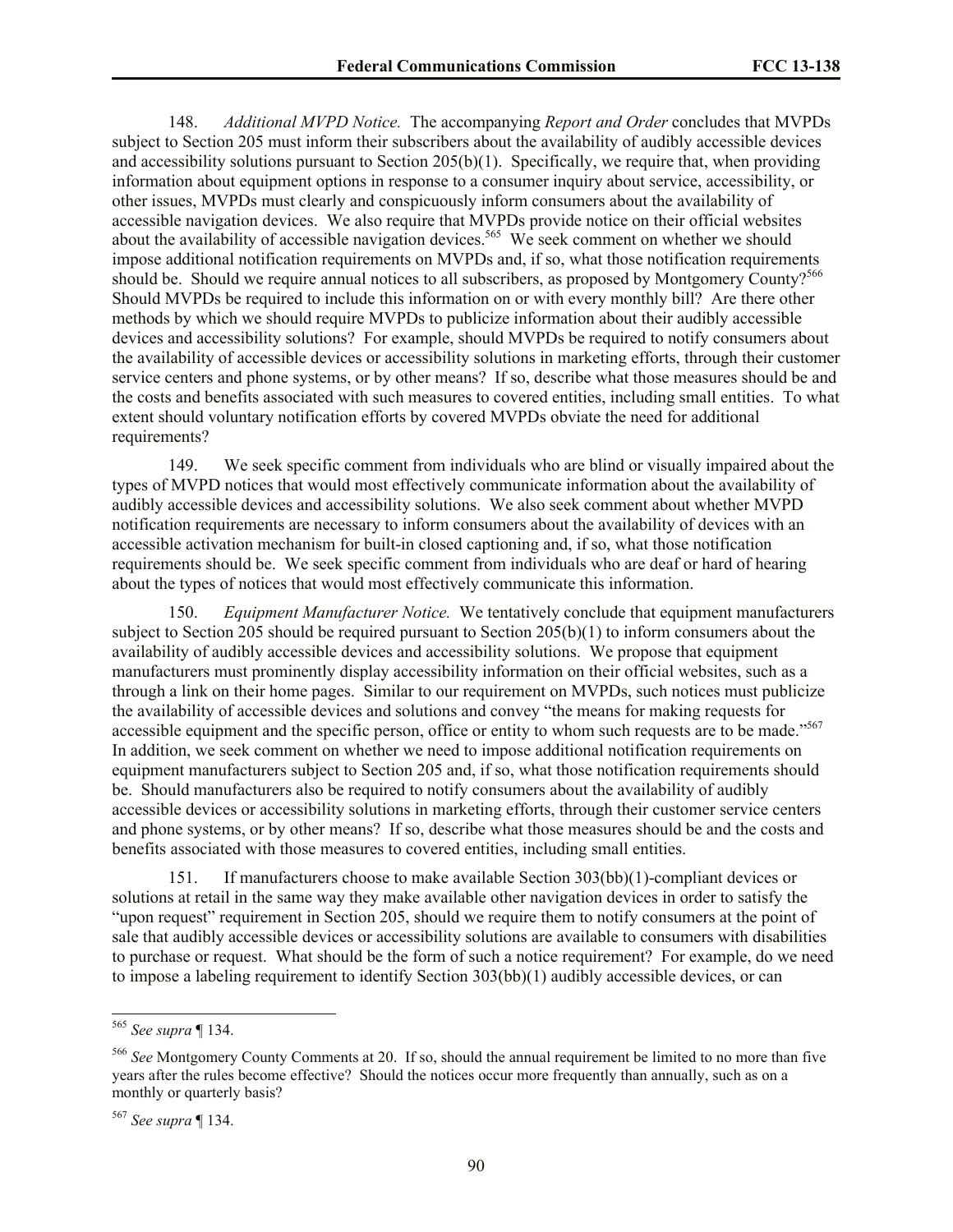manufacturers otherwise ensure adequate information to consumers at the point of sale about which devices contain the required accessibility features? To what extent should voluntary notification efforts by covered equipment manufacturers obviate the need for any specific notice requirements? We seek comment on the costs and benefits associated with such requirements on covered entities, including small entities. We seek specific comment from individuals who are blind or visually impaired about the types of equipment manufacturer notices that would most effectively communicate information about the availability of audibly accessible devices and accessibility solutions. We also seek comment about whether equipment manufacturer notification requirements are necessary to inform consumers about the availability of devices with an accessible activation mechanism for built-in closed captioning and, if so, what those notification requirements should be. We seek specific comment from individuals who are deaf or hard of hearing about the types of notices that would most effectively communicate this information.

152. We seek comment on whether we need to impose notification requirements on equipment manufacturers subject to Section 204 to ensure consumers with disabilities are informed about which products contain the required accessibility features and which ones lack such features. To the extent we should adopt any notification requirements, we ask parties to describe what those notification requirements should be and the costs and benefits associated with any such requirements to covered entities, including small entities. Similar to our proposal for Section 205 covered equipment manufacturers, should we require Section 204 covered equipment manufacturers to display accessibility information on their official websites prominently, such as a through a link on their home pages?<sup>568</sup> Such information might include a point of contact, as well as other information about how to seek assistance about accessibility issues or concerns. Should we require that customer service representatives of covered entities be able to answer consumer questions about which products contain the required accessibility features and which ones lack such features? How can manufacturers ensure that consumers are provided with accessibility information at the point of sale? For example, do we need to impose a labeling requirement to identify accessible digital apparatus, or can manufacturers otherwise ensure adequate information to consumers at the point of sale about which apparatus contain the required accessibility features? To what extent should voluntary notification efforts by covered equipment manufacturers obviate the need for any specific notice requirements? We seek specific comment from individuals who are blind or visually impaired and who are deaf or hard of hearing about the types of notices that would most effectively communicate this information.

#### **IX. PROCEDURAL MATTERS**

#### **A. Regulatory Flexibility Act**

153. *Final Regulatory Flexibility Analysis*. As required by the Regulatory Flexibility Act of 1980, as amended ("RFA"),<sup>569</sup> the Commission has prepared a Final Regulatory Flexibility Analysis ("FRFA") relating to this *Report and Order* in MB Docket No. 12-108. The FRFA is set forth in Appendix C.

154. *Initial Regulatory Flexibility Analysis*. As required by the RFA, the Commission has prepared an Initial Regulatory Flexibility Analysis ("IRFA") relating to the *Further Notice*. The IRFA is attached to this *Report and Order and Further Notice of Proposed Rulemaking* as Appendix E.

#### **B. Paperwork Reduction Act**

155. The *Report and Order* contains new and modified information collection requirements subject to the Paperwork Reduction Act of 1995 (PRA).<sup>570</sup> The requirements will be submitted to the Office of Management and Budget (OMB) for review under Section 3507(d) of the PRA. OMB, the

 $\overline{a}$ <sup>568</sup> *See supra* ¶ 150.

<sup>569</sup> *See* 5 U.S.C. § 603. The RFA, *see* 5 U.S.C. § 601 *et seq.*, has been amended by the Small Business Regulatory Enforcement Fairness Act of 1996 ("SBREFA"), Pub. L. No. 104-121, Title II, 110 Stat. 857 (1996). The SBREFA was enacted as Title II of the Contract with America Advancement Act of 1996 ("CWAAA").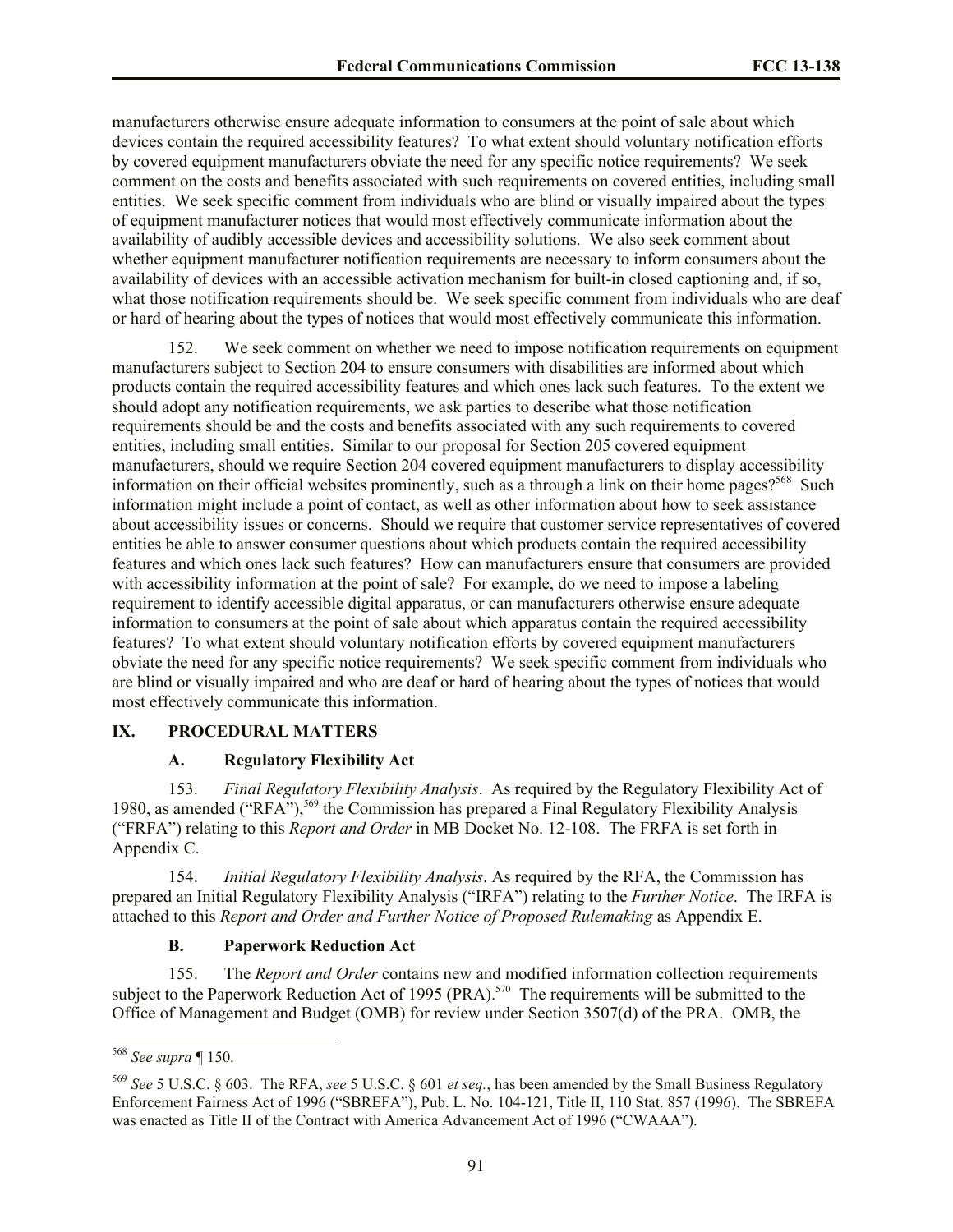general public, and other Federal agencies will be invited to comment on the information collection requirements contained in this proceeding. The Commission will publish a separate document in the *Federal Register* at a later date seeking these comments. In addition, we note that pursuant to the Small Business Paperwork Relief Act of 2002 (SBPRA),<sup>571</sup> we seek specific comment on how the Commission might further reduce the information collection burden for small business concerns with fewer than 25 employees.

156. The *Further Notice* contains new information collection requirements. The Commission, as part of its continuing effort to reduce paperwork burdens, invites the general public and the OMB to comment on the information collection requirements contained in this *Further Notice*, as required by the PRA.<sup>572</sup> In addition, pursuant to the SBPRA, the Commission seeks specific comment on how it might "further reduce the information collection burden for small business concerns with fewer than 25 employees."<sup>573</sup>

# **C. Congressional Review Act**

157. The Commission will send a copy of the *Report and Order* in MB Docket No. 12-108 in a report to be sent to Congress and the Government Accountability Office pursuant to the Congressional Review Act, *see* 5 U.S.C. § 801(a)(1)(A).

#### **D. Ex Parte Rules**

158. Permit-But-Disclose. This proceeding shall be treated as a "permit-but-disclose" proceeding in accordance with the Commission's *ex parte* rules.<sup>574</sup> Persons making *ex parte* presentations must file a copy of any written presentation or a memorandum summarizing any oral presentation within two business days after the presentation (unless a different deadline applicable to the Sunshine period applies). Persons making oral *ex parte* presentations are reminded that memoranda summarizing the presentation must (1) list all persons attending or otherwise participating in the meeting at which the *ex parte* presentation was made, and (2) summarize all data presented and arguments made during the presentation. If the presentation consisted in whole or in part of the presentation of data or arguments already reflected in the presenter's written comments, memoranda or other filings in the proceeding, the presenter may provide citations to such data or arguments in his or her prior comments, memoranda, or other filings (specifying the relevant page and/or paragraph numbers where such data or arguments can be found) in lieu of summarizing them in the memorandum. Documents shown or given to Commission staff during *ex parte* meetings are deemed to be written *ex parte* presentations and must be filed consistent with rule 1.1206(b). In proceedings governed by rule 1.49(f) or for which the Commission has made available a method of electronic filing, written *ex parte* presentations and memoranda summarizing oral *ex parte* presentations, and all attachments thereto, must be filed through the electronic comment filing system available for that proceeding, and must be filed in their native format (*e.g.*, .doc, .xml, .ppt, searchable .pdf). Participants in this proceeding should familiarize themselves with the Commission's *ex parte* rules.

<sup>(</sup>Continued from previous page)

 $570$  The Paperwork Reduction Act of 1995 (PRA), Pub. L. No. 104-13, 109 Stat. 163 (1995) (codified in Chapter 35 of title 44 U.S.C.).

<sup>571</sup> The Small Business Paperwork Relief Act of 2002 (SBPRA), Pub. L. No. 107-198, 116 Stat. 729 (2002) (codified in Chapter 35 of title 44 U.S.C.). *See* 44 U.S.C. § 3506(c)(4).

<sup>572</sup> *See* 44 U.S.C. §§ 3501-3520.

 $573$  *See id.* § 3506(c)(4).

<sup>574</sup> 47 C.F.R. §§ 1.1200 *et seq*.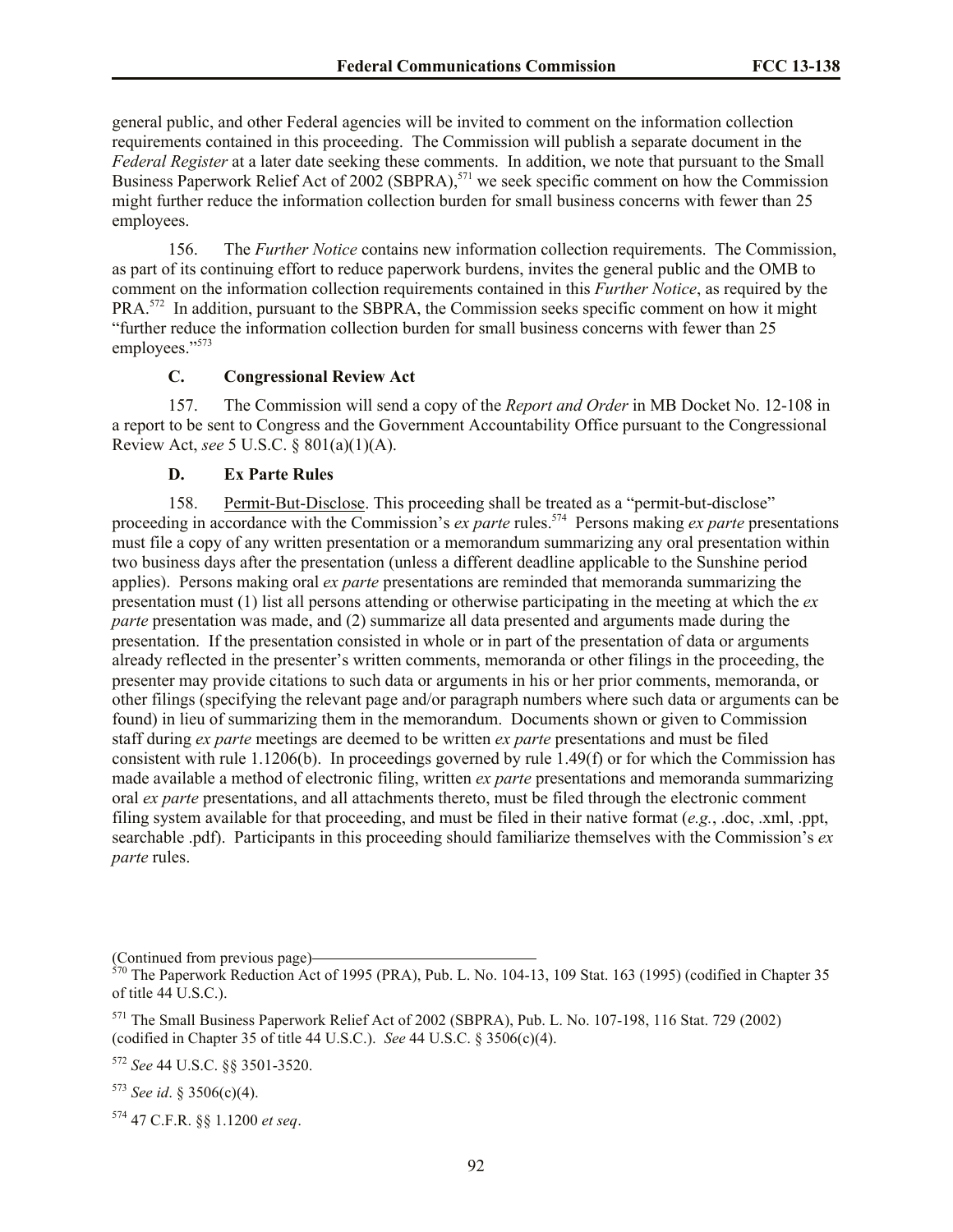# **E. Filing Requirements**

159. Comments and Replies. Pursuant to Sections 1.415 and 1.419 of the Commission's rules, 47 C.F.R. §§ 1.415, 1.419, interested parties may file comments and reply comments on or before the dates indicated on the first page of this document. Comments may be filed using the Commission's Electronic Comment Filing System (ECFS). *See Electronic Filing of Documents in Rulemaking Proceedings*, 63 FR 24121 (1998).

- Electronic Filers: Comments may be filed electronically using the Internet by accessing the ECFS: [http://fjallfoss.fcc.gov/ecfs2/.](http://fjallfoss.fcc.gov/ecfs2/)
- Paper Filers: Parties who choose to file by paper must file an original and one copy of each filing. If more than one docket or rulemaking number appears in the caption of this proceeding, filers must submit two additional copies for each additional docket or rulemaking number.

Filings can be sent by hand or messenger delivery, by commercial overnight courier, or by first-class or overnight U.S. Postal Service mail. All filings must be addressed to the Commission's Secretary, Office of the Secretary, Federal Communications Commission.

- All hand-delivered or messenger-delivered paper filings for the Commission's Secretary must be delivered to FCC Headquarters at 445 12th Street, SW, Room TW-A325, Washington, DC 20554. The filing hours are 8:00 a.m. to 7:00 p.m. All hand deliveries must be held together with rubber bands or fasteners. Any envelopes and boxes must be disposed of before entering the building.
- Commercial overnight mail (other than U.S. Postal Service Express Mail and Priority Mail) must be sent to 9300 East Hampton Drive, Capitol Heights, MD 20743.
- U.S. Postal Service first-class, Express, and Priority mail must be addressed to 445 12th Street, SW, Washington, DC 20554.

160. Availability of Documents. Comments, reply comments, and *ex parte* submissions will be available for public inspection during regular business hours in the FCC Reference Center, Federal Communications Commission, 445 12th Street, SW, CY-A257, Washington, DC, 20554. These documents will also be available via ECFS. Documents will be available electronically in ASCII, Microsoft Word, and/or Adobe Acrobat.

161. People with Disabilities. To request materials in accessible formats for people with disabilities (Braille, large print, electronic files, audio format), send an e-mail to [fcc504@fcc.gov](mailto:fcc504@fcc.gov) or call the FCC's Consumer and Governmental Affairs Bureau at (202) 418-0530 (voice), (202) 418-0432 (TTY).

# **F. Additional Information**

162. For additional information on this proceeding, contact Adam Copeland, [Adam.Copeland@fcc.gov,](mailto:Adam.Copeland@fcc.gov) or Maria Mullarkey, [Maria.Mullarkey@fcc.gov,](mailto:Maria.Mullarkey@fcc.gov) of the Media Bureau, Policy Division, (202) 418-2120.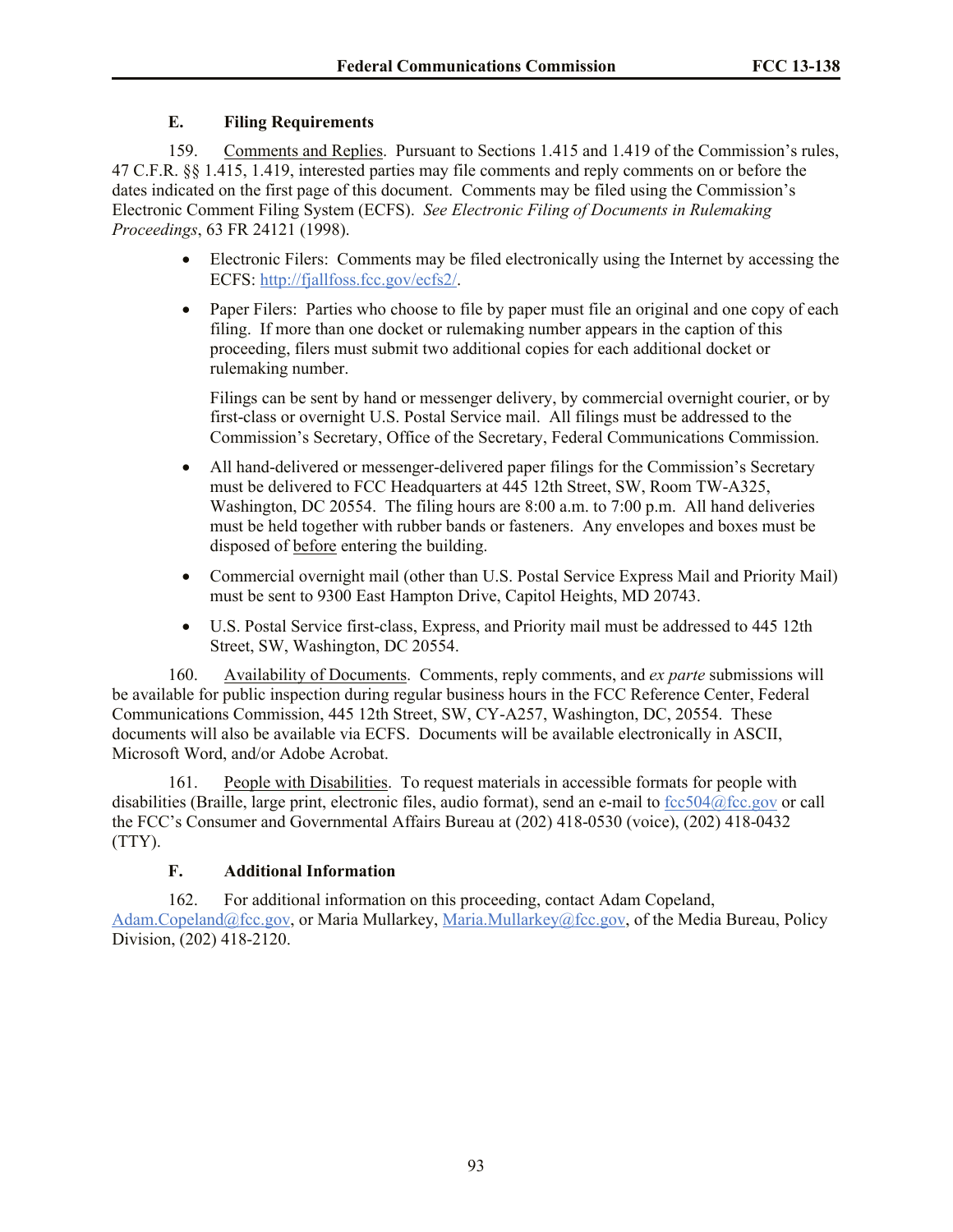# **X. ORDERING CLAUSES**

163. Accordingly, **IT IS ORDERED** that, pursuant to the Twenty-First Century Communications and Video Accessibility Act of 2010, Pub. L. No. 111-260, 124 Stat. 2751, and the authority found in Sections  $4(i)$ ,  $4(j)$ ,  $303(j)$ ,  $303(k)$ ,  $303(k)$ ,  $303(k)$ , and  $716(g)$  of the Communications Act of 1934, as amended, 47 U.S.C. §§ 154(i), 154(j), 303(r), 303(u), 303(aa), 303(bb), and 617(g), this *Report and Order and Further Notice of Proposed Rulemaking* **IS ADOPTED**, effective thirty (30) days after the date of publication in the *Federal Register*, except for 47 C.F.R. §§ 79.107(c), 79.108(a)(5), 79.108(c)-(e), and 79.110, which shall become effective upon announcement in the *Federal Register* of OMB approval and an effective date of the rules.

164. **IT IS ORDERED** that, pursuant to the Twenty-First Century Communications and Video Accessibility Act of 2010, Pub. L. No. 111-260, 124 Stat. 2751, and the authority found in Sections 4(i), 4(j), 303(r), 303(aa), 303(bb), and 716(g) of the Communications Act of 1934, as amended, 47 U.S.C. §§ 154(i), 154(j), 303(r), 303(aa), 303(bb), and 617(g), the Commission's rules **ARE HEREBY AMENDED** as set forth in Appendix B.

165. **IT IS FURTHER ORDERED** that we delegate authority to the Media Bureau and the Consumer and Governmental Affairs Bureau to consider all requests for declaratory rulings pursuant to Section 1.2 of the Commission's rules, 47 C.F.R. § 1.2, all waiver requests pursuant to Section 1.3 of the Commission's rules, 47 C.F.R. § 1.3, and all informal requests for Commission action pursuant to Section 1.41 of the Commission's rules, 47 C.F.R. § 1.41, filed under these rules and pursuant to Sections 204 and 205 of the CVAA as discussed herein.

166. **IT IS FURTHER ORDERED** that the Commission's Consumer and Governmental Affairs Bureau, Reference Information Center, **SHALL SEND** a copy of this *Report and Order and Further Notice of Proposed Rulemaking* in MB Docket No. 12-108, including the Final Regulatory Flexibility Analysis and the Initial Regulatory Flexibility Analysis, to the Chief Counsel for Advocacy of the Small Business Administration.

167. **IT IS FURTHER ORDERED** that the Commission **SHALL SEND** a copy of this *Report and Order and Further Notice of Proposed Rulemaking* in MB Docket No. 12-108 in a report to be sent to Congress and the Government Accountability Office pursuant to the Congressional Review Act, *see* 5 U.S.C. § 801(a)(1)(A).

# FEDERAL COMMUNICATIONS COMMISSION

Marlene H. Dortch **Secretary**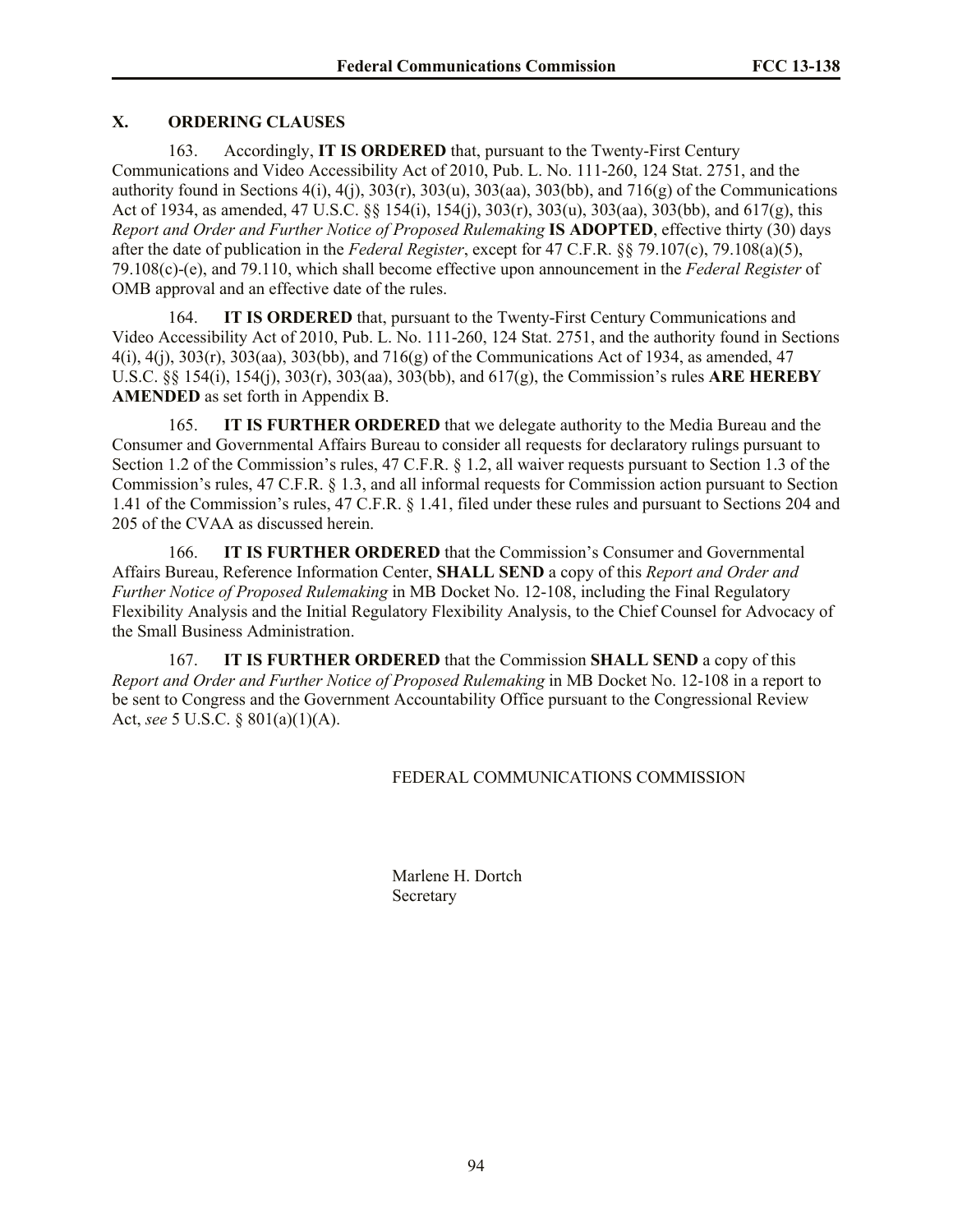# **APPENDIX A**

## **List of Commenters**

### **Comments filed in MB Docket No. 12-108**

Alliance for Communications Democracy Alliance for Community Media American Cable Association (ACA) American Council of the Blind (ACB) AT&T Services, Inc. Chicago Access Corporation Comcast Corporation Consumer Electronics Association (CEA) DIRECTV, LLC DISH Network L.L.C. & EchoStar Technologies L.L.C. Entertainment Software Association (ESA) Information Technology Industry Council (ITIC) Lowell Telecommunications Corporation Montgomery County, Maryland National Association of Counties, National Association of Telecommunications Officers and Advisors, & U.S. Conference of Mayors National Association of the Deaf *et al.* (NAD/Consumer Groups<sup>1</sup>) National Cable & Telecommunications Association (NCTA) Panasonic Corporation of North America Rovi Corporation Telecommunications Industry Association (TIA) Tonkinson, Maggie Verizon and Verizon Wireless Walt, Dorothy L.

# **Reply Comments filed in MB Docket No. 12-108**

 $\overline{a}$ 

Alliance for Communications Democracy AllVid Tech Company Alliance American Cable Association (ACA) American Foundation for the Blind (AFB) AT&T Services, Inc. CenturyLink, Inc. Consumer Electronics Association (CEA) CTIA—The Wireless Association (CTIA) Entertainment Software Association (ESA) Montgomery County, Maryland Motorola Solutions, Inc. National Cable & Telecommunications Association (NCTA) NTCA—The Rural Broadband Association (NTCA) Rehabilitation Engineering Research Center for Wireless Technologies (Wireless RERC)

<sup>&</sup>lt;sup>1</sup> In addition to NAD, Consumer Groups include Telecommunications for the Deaf and Hard of Hearing, Inc., Deaf and Hard of Hearing Consumer Advocacy Network, Association of Late-Deafened Adults, Inc., Hearing Loss Association of America, California Coalition of Agencies Serving the Deaf and Hard of Hearing, Cerebral Palsy and Deaf Organization, and Telecommunication-RERC.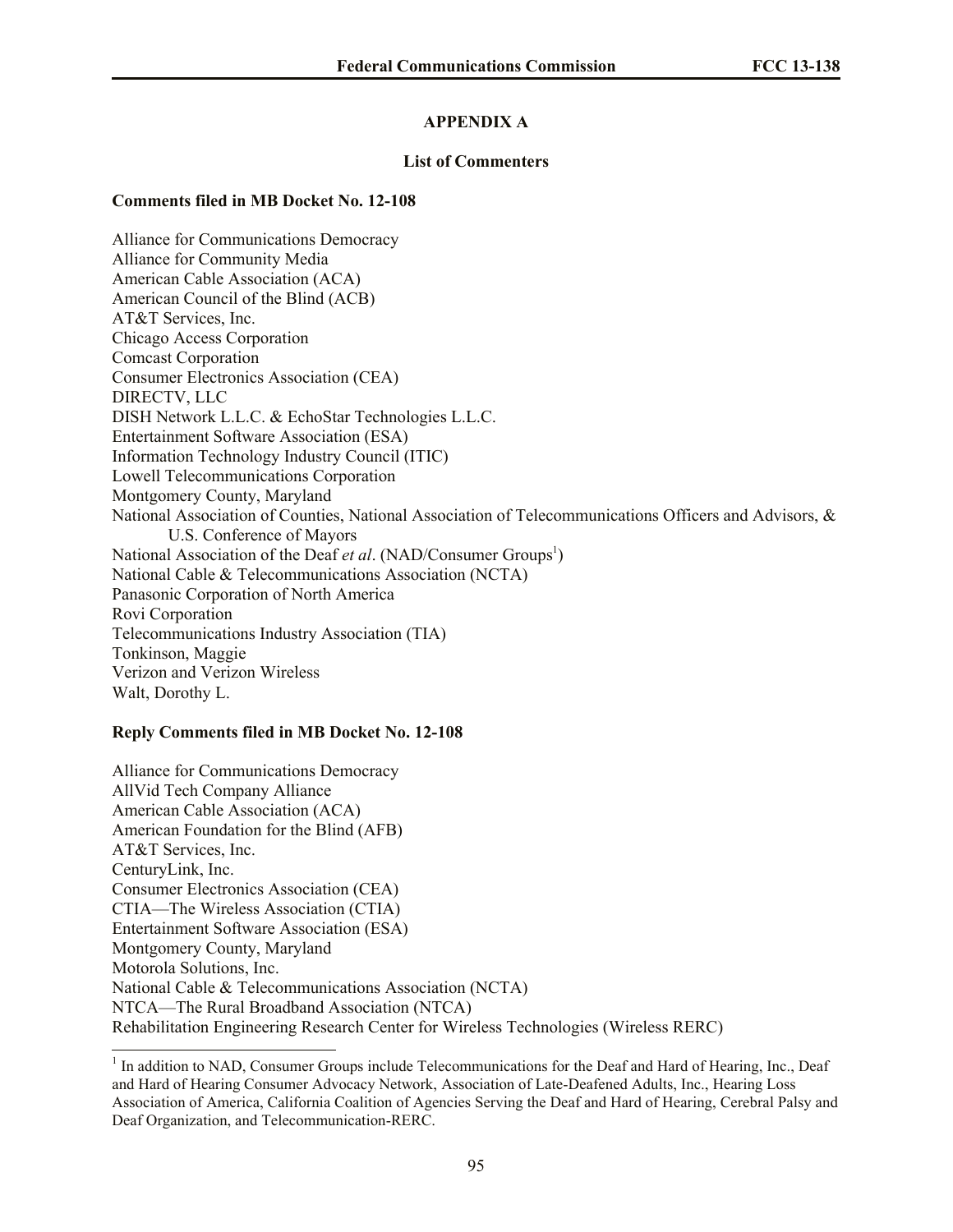WGBH, Carl and Ruth Shapiro Family National Center for Accessible Media (NCAM)

In addition, several dozen individual consumers filed comments and reply comments in this proceeding, and public, educational, and governmental ("PEG") programmers<sup>2</sup> filed reply comments in this proceeding.

<sup>&</sup>lt;sup>2</sup> PEG reply commenters include: Access Fort Wayne; Access Humboldt; Access Tucson Community Media; Amherst Media; Arlington TV; Athol-Orange Community Television, Inc.; Belmont Community Media Center, Inc.; Beverly Community Access Media; Bloomfield Municipal Access; Brattleboro Community Television; Cambridge Public Access Corporation; Capital Community Television; CCTV Center for Media & Democracy; CitiCable; Citizens Television, Inc.; City of Boston, Massachusetts; City of Connersville TV3; City of Germantown, Tennessee Telecommunications Commission; City of Oakland KTOP-TV; City of Tacoma, Washington; City of Wheaton, Illinois; Community Access Partners of San Buenaventura; Community Access Television Services; Community Media Center of Marin; Community Television Association of Maine; Community Television Network; Dakota Media Access; Danvers Community Access Television, Inc.; Davis Community Television; Dayton Access Television; Easton Community Access Television; Falmouth Community Television; Framingham Public Access Corporation; Greater Northshire Access Television, Inc.; Howard County, Maryland Office of Cable Administration; HTV Houston Television; The Iris Network; KTOP TV-10; Lincoln County Television; Ludlow Community Television; MCTV Network; Media Alliance; Methuen Community Television; MetroEast Community Media; Metro Television; Middlebury Community Television; Montgomery Community Media; Montgomery County Public Schools Television; Mountain View Community Television; Newburyport Community Media Center, Inc.; Northampton Community Television; North Andover Community Access & Media, Inc.; Pasadena Media; Pasco City Television; Peabody Access Telecommunications, Inc.; Pittsburgh Community Television Corporation; Pittsfield Community Cable Broadcasting, Inc.; Philadelphia Community Access Media; Portland Community Media; Raynham Community Access & Media Inc.; Regional Educational Television Network, Inc.; San Jose Community Media Access Corporation; Santa Maria Community Television; South Coast Community Media Access Center; Thornton 8; Thurston Community Television; TV-2 Sacopee Valley; Vermont Access Network; Village of Elk Grove Village, Illinois; WACA TV; Watertown TV; Waycross Community Media; WCCA TV 13; West Bend Community Television; West Hartford Community Television; and Winchester Community Access & Media.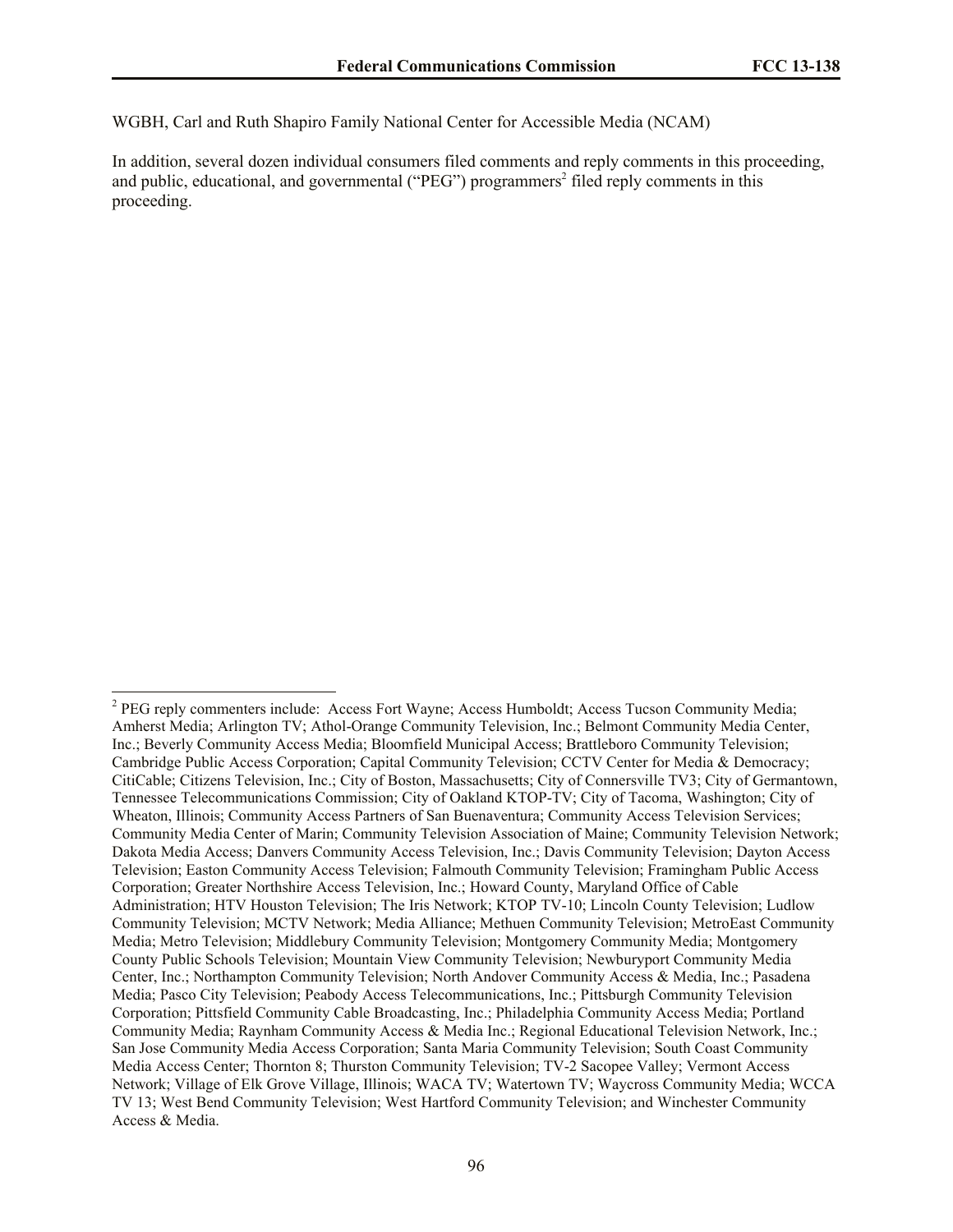# **APPENDIX B**

## **Final Rules**

The Federal Communications Commission amends Part 79 of Title 47 of the Code of Federal Regulations (CFR) as follows:

# **PART 79 – Closed Captioning and Video Description of Video Programming**

1. The authority citation for Part 79 continues to read as follows:

AUTHORITY: 47 U.S.C. 151, 152(a), 154(i), 303, 307, 309, 310, 330, 544a, 613, 617.

2. Rename Part 79 as follows:

### PART 79 – Accessibility of Video Programming

3. Revise the Table of Contents for Part 79 to add Subparts A and B as follows:

# Subpart A – Video Programming Owners, Providers, and Distributors

- § 79.1 Closed captioning of video programming.
- § 79.2 Accessibility of programming providing emergency information.
- § 79.3 Video description of video programming.
- § 79.4 Closed captioning of video programming delivered using Internet protocol.

# Subpart B – Apparatus

- § 79.100 Incorporation by reference.
- § 79.101 Closed caption decoder requirements for analog television receivers.
- § 79.102 Closed caption decoder requirements for digital television receivers and converter boxes.
- § 79.103 Closed caption decoder requirements for apparatus.
- § 79.104 Closed caption decoder requirements for recording devices.

§ 79.105 Video description and emergency information accessibility requirements for all apparatus.

§ 79.106 Video description and emergency information accessibility requirements for recording devices.

- § 79.107 User interfaces provided by digital apparatus.
- § 79.108 Video programming guides and menus provided by navigation devices.
- § 79.109 Activating accessibility features.

§ 79.110 Complaint procedures for user interfaces, menus and guides, and activating accessibility features on digital apparatus and navigation devices.

4. Remove and reserve § 79.101(m):

### **§ 79.101 Closed caption decoder requirements for analog television receivers.**

\* \* \* \* \*

(m) [reserved] Labeling and consumer information requirements. (1) The box or other package in which the individual television receiver is to be marketed shall carry a statement in a prominent location, visible to the buyer before purchase, which reads as follows:

This television receiver provides display of television closed captioning in accordance with FCC rules.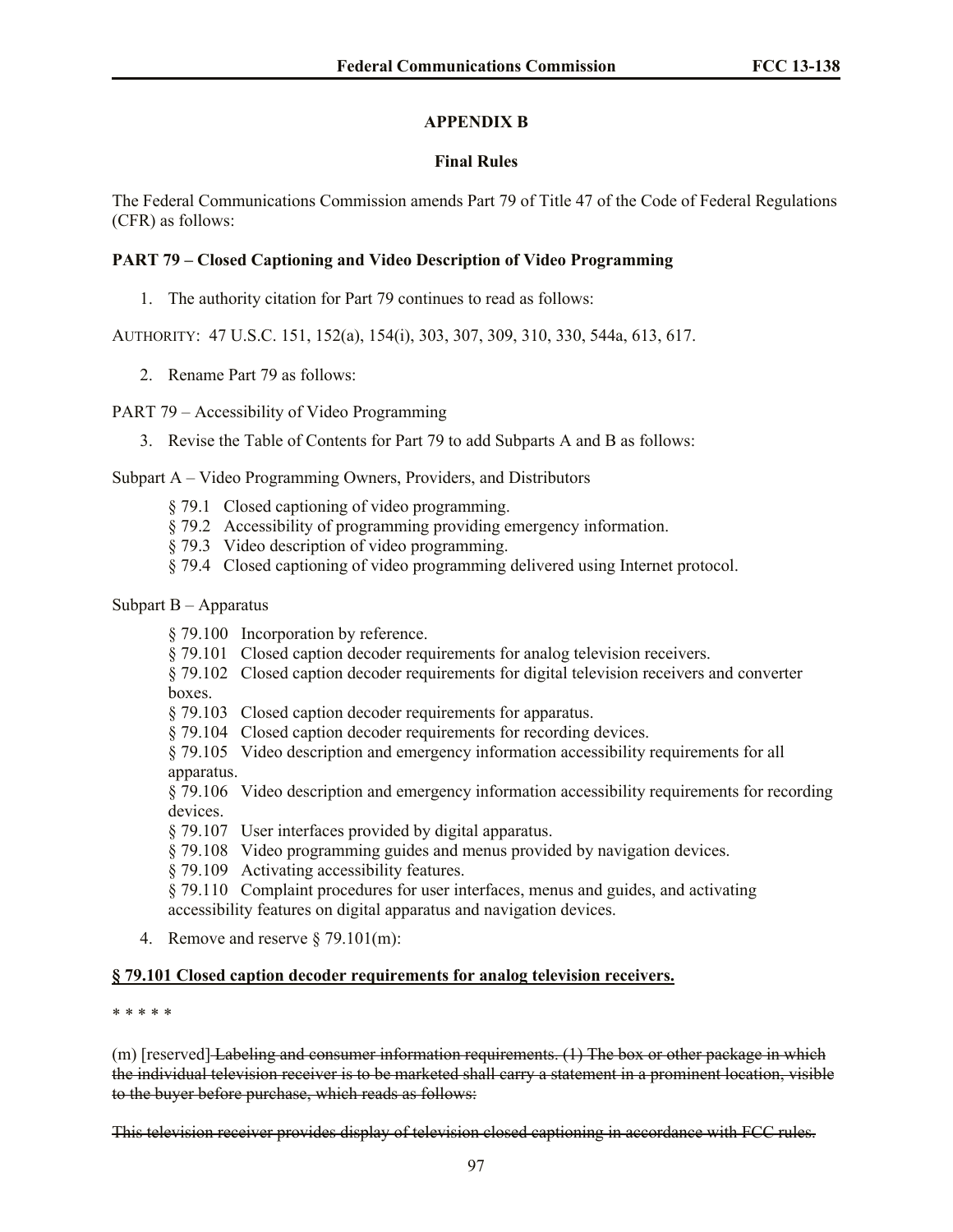(2) Receivers that do not support color attributes or text mode, as well as receivers that display only upper-case characters pursuant to paragraph  $(g)$  of this section, must include with the statement, and in the owner's manual, language indicating that those features are not supported.

\* \* \* \* \*

5. Rename § 79.103 to read as follows:

§ 79.103 Closed caption decoder requirements for apparatus

\* \* \* \* \*

6. Add § 79.107 to read as follows:

§ 79.107. User interfaces provided by digital apparatus.

(a)(1) A manufacturer of digital apparatus manufactured in or imported for use in the United States and designed to receive or play back video programming transmitted in digital format simultaneously with sound, including apparatus designed to receive or display video programming transmitted in digital format using Internet protocol, must ensure that digital apparatus be designed, developed, and fabricated so that control of appropriate built-in functions included in the digital apparatus are accessible to and usable by individuals who are blind or visually impaired. Digital apparatus do not include navigation devices as defined in § 76.1200 of this subchapter. Manufacturers must comply with the provisions of this section only if achievable as defined in  $\S$  79.107(c)(2).

Note 1 to paragraph  $(a)(1)$ : The term digital apparatus as used in this section includes the physical device and the video player(s) capable of displaying video programming transmitted in digital format simultaneously with sound that manufacturers install into the devices they manufacturer before sale, whether in the form of hardware, software, or a combination of both, as well as any video players capable of displaying video programming in digital format transmitted simultaneously with sound that manufacturers direct consumers to install after sale. The term software includes third-party applications that are pre-installed on a device by the manufacturer or that the manufacturer directs consumers to install after sale.

Note 2 to paragraph (a)(1): This paragraph places no restrictions on the importing, shipping, or sale of digital apparatus manufactured before the applicable compliance deadline for this section.

(2) If on-screen text menus or other visual indicators built in to the digital apparatus are used to access the appropriate built-in apparatus functions, manufacturers of the digital apparatus must ensure that those functions are accompanied by audio output that is either integrated or peripheral to the digital apparatus, so that such menus or indicators are accessible to and usable by individuals who are blind or visually impaired in real time.

(3) For appropriate built-in digital apparatus functions that are not accessed through on-screen text menus or other visual indicators, *i.e.*, those that are not required to be accompanied by audio output in accordance with paragraph  $(a)(2)$  of this section, manufacturers of digital apparatus must make such functions accessible to individuals who are blind or visually impaired by ensuring that the input, control, and mechanical functions are locatable, identifiable, and operable in accordance with each of the following, assessed independently:

(i) Operable without vision. The digital apparatus must provide at least one mode that does not require user vision.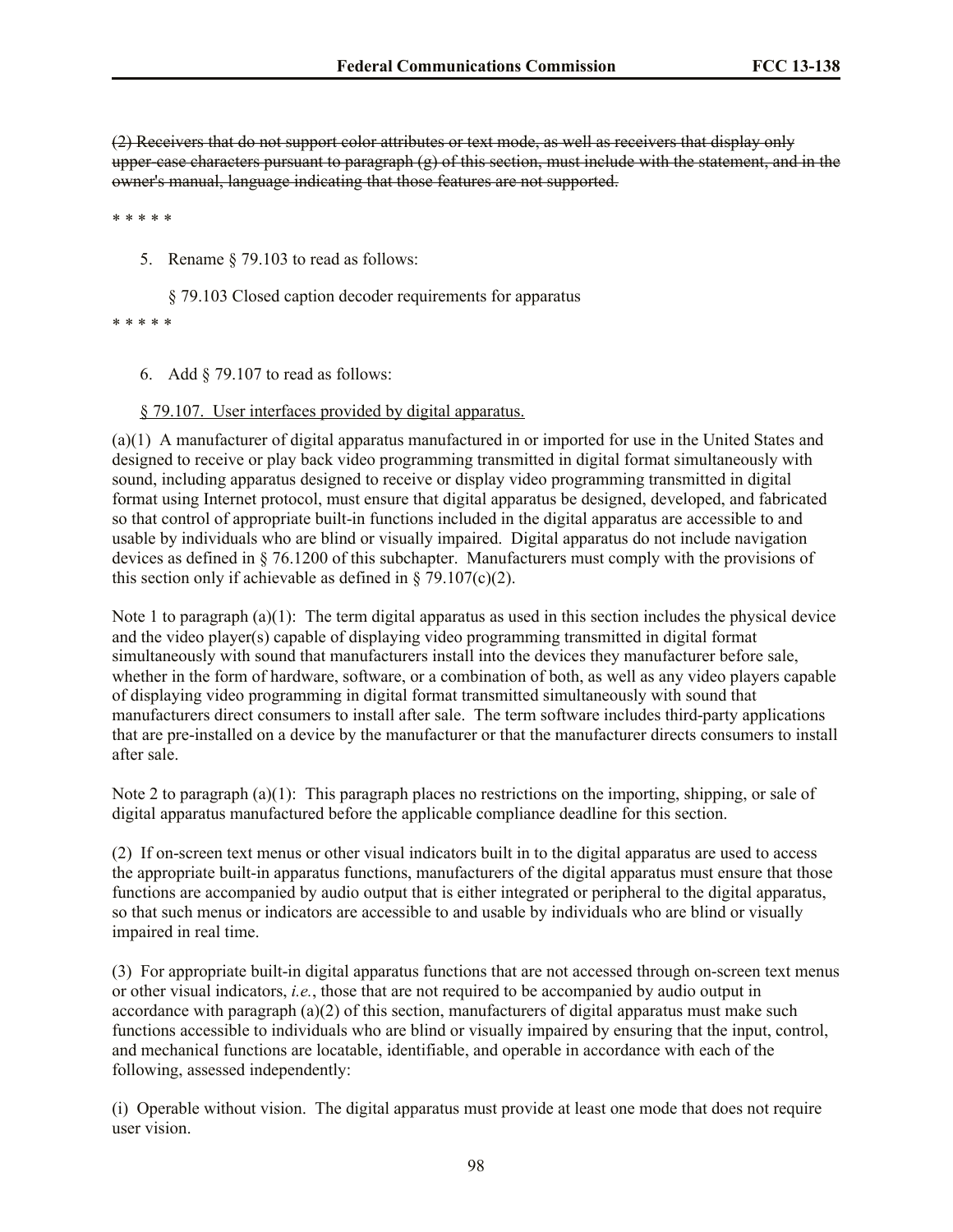(ii) Operable with low vision and limited or no hearing. The digital apparatus must provide at least one mode that permits operation by users with visual acuity between 20/70 and 20/200, without relying on audio output.

(iii) Operable with little or no color perception. The digital apparatus must provide at least one mode that does not require user color perception.

(4) Appropriate built-in apparatus functions are those functions that are used for receiving, playing back, or displaying video programming, and include the following functions:

(i) Power On / Off. Function that allows the user to turn the device on or off.

(ii) Volume Adjust and Mute. Function that allows the user to adjust the volume and to mute or un-mute the volume.

(iii) Channel / Program Selection. Function that allows the user to select channels and programs (*e.g.*, via physical numeric or channel up/channel down buttons or via on-screen guides and menus).

(iv) Display Channel / Program Information. Function that allows the user to display channel or program information.

(v) Configuration – Setup. Function that allows the user to access and change configuration or setup options (*e.g.*, configuration of video display and audio settings, selection of preferred language for onscreen guides or menus, etc.).

(vi) Configuration – CC Control. Function that allows the user to enable or disable the display of closed captioning.

(vii) Configuration – CC Options. Function that allows the user to modify the display of closed caption data (*e.g.*, configuration of the font size, font color, background color, opacity, etc.).

(viii) Configuration – Video Description Control. Function that allows the user to enable or disable the output of video description (*i.e.*, allows the user to change from the main audio to the secondary audio stream that contains video description, and from the secondary audio stream back to the main audio).

(ix) Display Configuration Info. Function that allows the user to display how user preferences are currently configured.

(x) Playback Functions. Function that allows the user to control playback functions (*e.g.*, pause, play, rewind, fast forward, stop, and record).

(xi) Input Selection. Function that allows the user to select their preferred input source.

(b) *Compliance deadline*. Compliance with the requirements of this section is required no later than [INSERT DATE THREE YEARS AFTER FEDERAL REGISTER PUBLICATION]; except that compliance with the requirements of this section is required no later than [INSERT DATE EIGHT YEARS AFTER FEDERAL REGISTER PUBLICATION] for the following digital apparatus: (1) display-only monitors and video projectors; (2) devices that are primarily designed to capture and display still and/or moving images consisting of consumer generated media, or of other images that are not video programming as defined under  $\S 79.4(a)(1)$  of this part, and that have limited capability to display video programming transmitted simultaneously with sound; and (3) devices that are primarily designed to display still images and that have limited capability to display video programming transmitted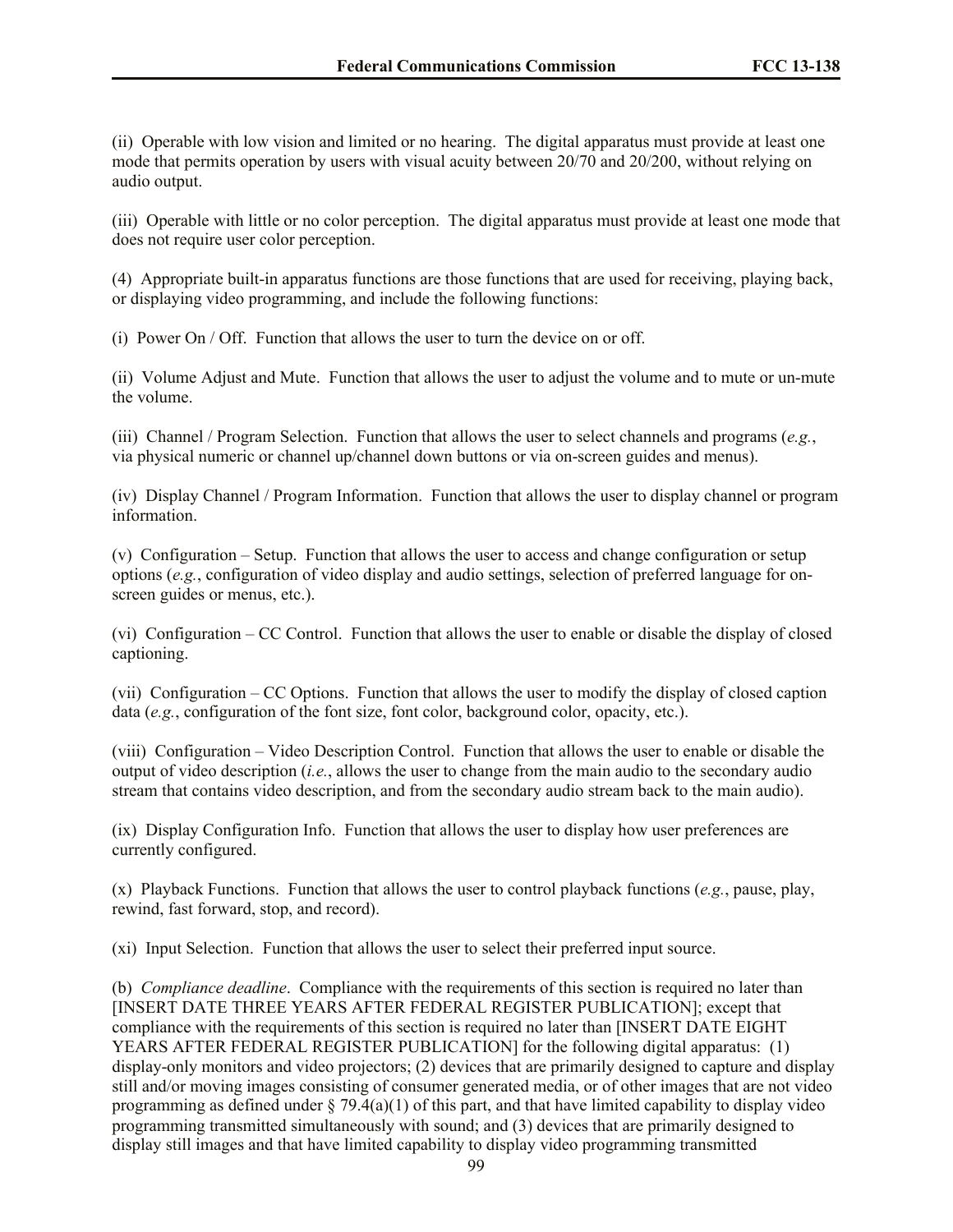simultaneously with sound.

(c)(1) *Achievable*. Manufacturers of digital apparatus (i) may file a petition seeking a determination from the Commission, pursuant to  $\S 1.41$  of this chapter, that compliance with the requirements of this section is not achievable, which the Commission may grant upon a finding that such compliance is not achievable, or (ii) may raise as a defense to a complaint or Commission enforcement action that a particular digital apparatus does not comply with the requirements of this section because compliance was not achievable, and the Commission may dismiss a complaint or Commission enforcement action upon a finding that such compliance is not achievable.

(2) The petitioner or respondent must support a petition filed pursuant to paragraph (c)(1) of this section or a response to a complaint or Commission enforcement action with sufficient evidence to demonstrate that compliance with the requirements of this section is not "achievable." "Achievable" means with reasonable effort or expense. The Commission will consider the following factors when determining whether compliance with the requirements of this section is not "achievable" under the factors set out in 47 U.S.C. 617(g):

(i) The nature and cost of the steps needed to meet the requirements of this section with respect to the specific equipment or service in question;

(ii) The technical and economic impact on the operation of the manufacturer or provider and on the operation of the specific equipment or service in question, including on the development and deployment of new communications technologies;

(iii) The type of operations of the manufacturer or provider; and

(iv) The extent to which the service provider or manufacturer in question offers accessible services or equipment containing varying degrees of functionality and features, and offered at differing price points.

7. Add § 79.108 to read as follows:

### § 79.108. Video programming guides and menus provided by navigation devices.

(a)(1) Manufacturers that place navigation devices, as defined by  $\S$  76.1200 of this subchapter, into the chain of commerce for purchase by consumers, and multichannel video programming distributors ("MVPDs") as defined by  $\S$  76.1200 of this subchapter that lease or sell such devices must ensure that the on-screen text menus and guides provided by navigation devices for the display or selection of multichannel video programming are audibly accessible in real time upon request by individuals who are blind or visually impaired. Manufacturers and MVPDs must comply with the provisions of this section only if doing so is achievable as defined in  $\S$  79.108(c)(2).

Note 1 to paragraph (a)(1): This paragraph places no restrictions on the importing, shipping, or sale of navigation devices manufactured before the applicable compliance deadline for this section.

Note 2 to paragraph (a)(1): In determining whether a particular device is considered a "navigation device" subject to the requirements of this section, the Commission will look to the device's built-in functionality at the time of manufacture.

(2) The following functions are used for the display or selection of multichannel video programming and must be made audibly accessible by manufacturers of navigation devices and MVPDs covered by this section when included in a navigation device and accessed through on-screen text menus or guides:

(i) Channel / Program Selection. Function that allows the user to select channels and programs (*e.g.*, via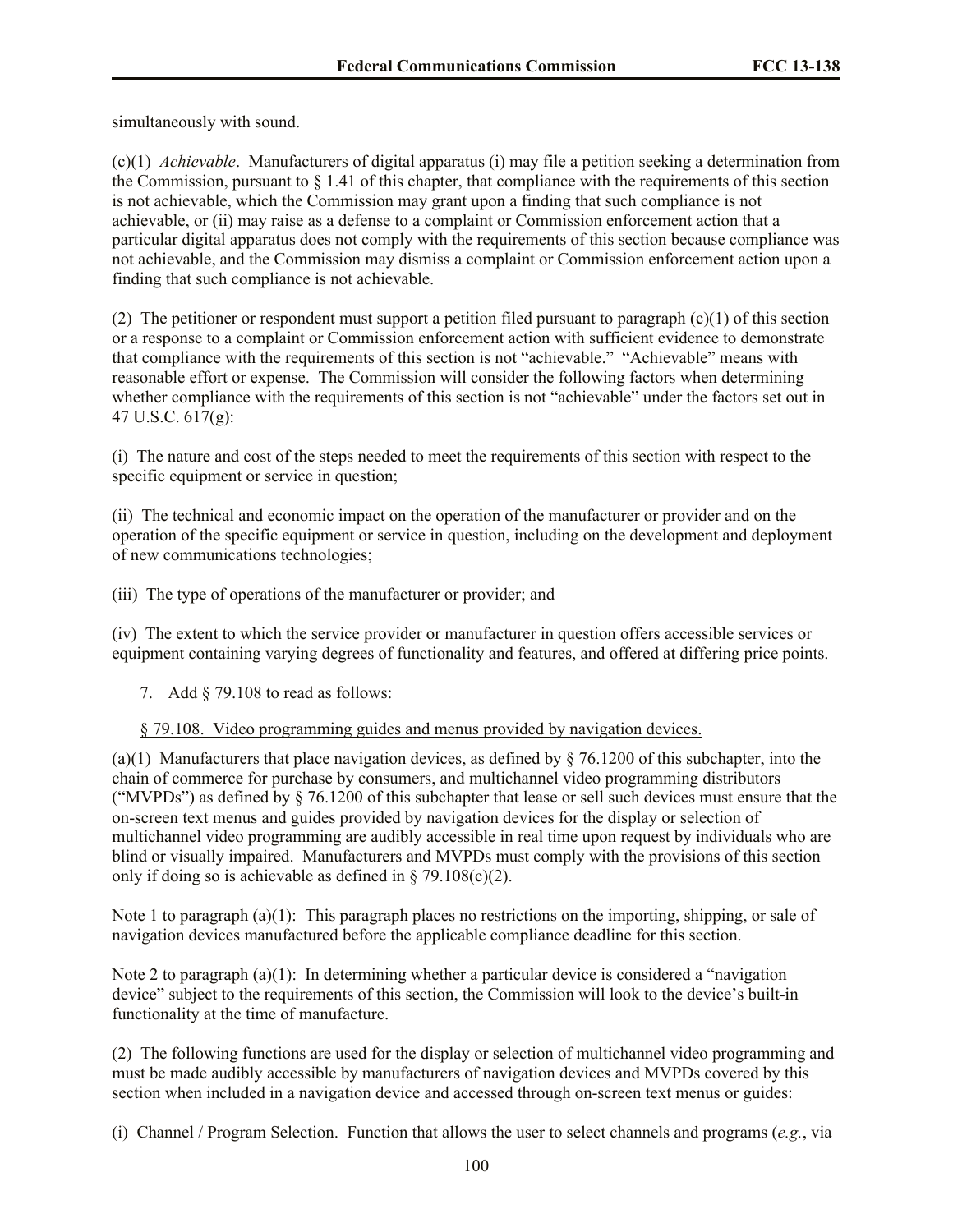physical numeric or channel up/channel down buttons or via on-screen guides and menus).

(ii) Display Channel / Program Information. Function that allows the user to display channel or program information.

(iii) Configuration – Setup. Function that allows the user to access and change configuration or setup options (*e.g.*, configuration of video display and audio settings, selection of preferred language for onscreen guides or menus, etc.).

(iv) Configuration – CC Control. Function that allows the user to enable or disable the display of closed captioning.

(v) Configuration – CC Options. Function that allows the user to modify the display of closed caption data (*e.g.*, configuration of the font size, font color, background color, opacity, etc.).

(vi) Configuration – Video Description Control. Function that allows the user to enable or disable the output of video description (*i.e.*, allows the user to change from the main audio to the secondary audio stream that contains video description, and from the secondary audio stream back to the main audio).

(vii) Display Configuration Info. Function that allows the user to display how user preferences are currently configured.

(viii) Playback Functions. Function that allows the user to control playback functions (*e.g.*, pause, play, rewind, fast forward, stop, and record).

(ix) Input Selection. Function that allows the user to select their preferred input source.

(3) Manufacturers of navigation devices and MVPDs covered by this section must ensure that the following functions are made accessible, as defined by  $\S$  79.107(a)(3), to individuals who are blind or visually impaired:

(i) Power On / Off. Function that allows the user to turn the device on or off.

(ii) Volume Adjust and Mute. Function that allows the user to adjust the volume and to mute or un-mute the volume.

(4) With respect to navigation device features and functions:

(i) Delivered in software, the requirements set forth in this section shall apply to the manufacturer of such software; and

(ii) Delivered in hardware, the requirements set forth in this section shall apply to the manufacturer of such hardware.

(5) Manufacturers of navigation devices and MVPDs covered by this section must permit a requesting blind or visually impaired individual to request an accessible navigation device through any means that such covered entities generally use to make available navigation devices to other consumers. Any such means must not be more burdensome to a requesting blind or visually impaired individual than the means required for other consumers to obtain navigation devices. A manufacturer that provides navigation devices at retail to requesting blind or visually impaired consumers must make a good faith effort to have retailers make available compliant navigation devices to the same extent they make available navigation devices to other consumers generally.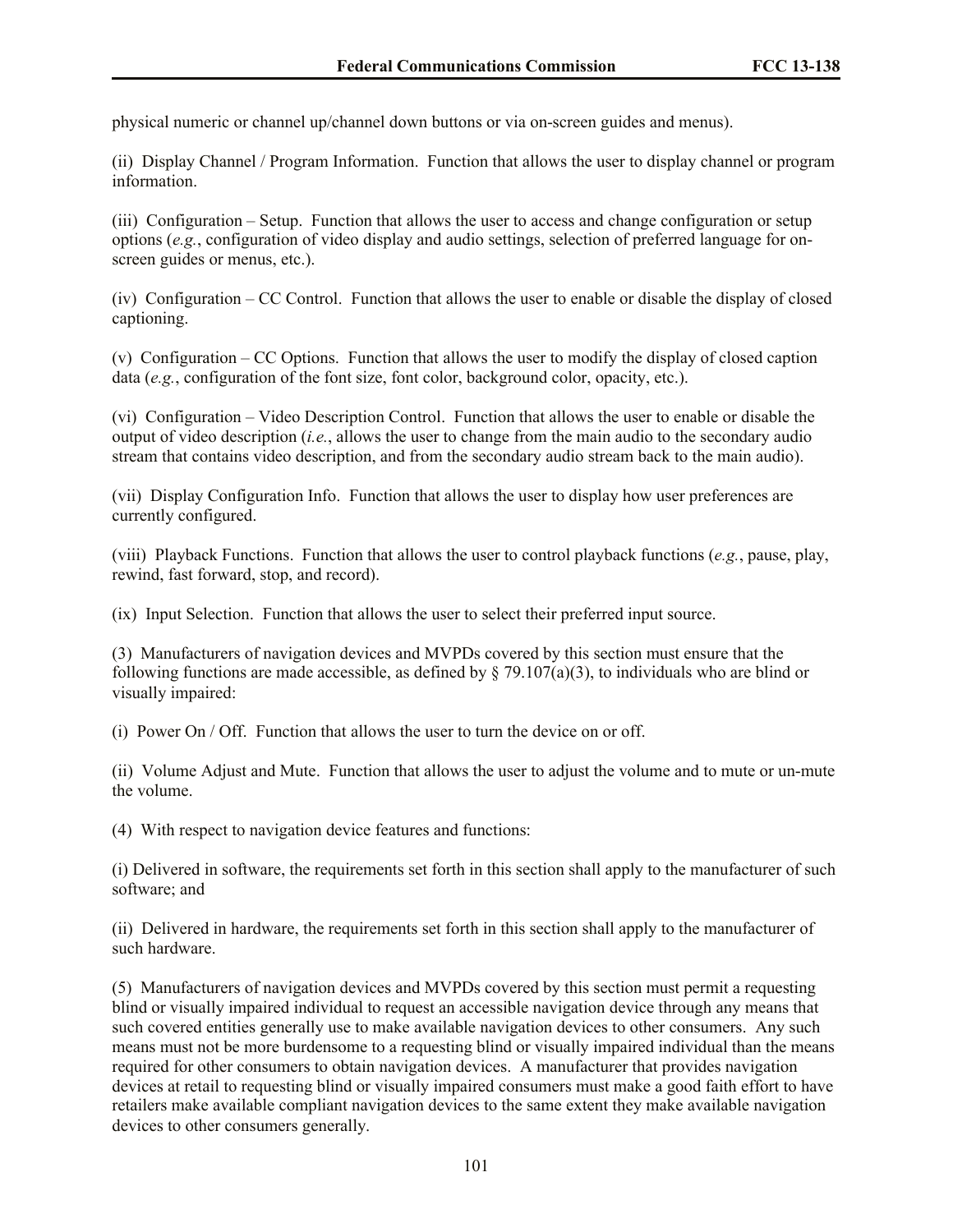(6) Manufacturers of navigation devices and MVPDs covered by this section must provide an accessible navigation device to a requesting blind or visually impaired individual within a reasonable time, defined as a time period comparable to the time that such covered entities generally provide navigation devices to other consumers.

(7) *Compliance through the use of separate equipment or software*. Manufacturers of navigation devices and MVPDs covered by this section may comply with the requirements of paragraphs (a)(1) through (a)(3) of this section through the use of software, a peripheral device, specialized consumer premises equipment, a network-based service or other solution, and shall have maximum flexibility to select the manner of compliance. An entity that chooses to comply with paragraphs  $(a)(1)$  through  $(a)(3)$  of this section through the use of separate equipment or software must:

(i) ensure that any software, peripheral device, equipment, service or solution relied upon achieves the accessibility required by this section. If a navigation device has any functions that are required to be made accessible pursuant to this section, any separate solution must make all of those functions accessible or enable the accessibility of those functions.

(ii) provide any software, peripheral device, equipment, service or solution in a manner that is not more burdensome to a requesting blind or visually impaired individual than the manner in which such entity generally provides navigation devices to other consumers.

(iii) provide any software, peripheral device, equipment, service or solution at no additional charge.

(iv) provide any software, peripheral device, equipment, service or solution within a reasonable time, defined as a time period comparable to the time that such entity generally provides navigation devices to other consumers.

(8) Manufacturers of navigation devices and MVPDs covered by this section shall only be responsible for compliance with the requirements of this section with respect to navigation devices that such covered entities provide to a requesting blind or visually impaired individual.

(b) *Compliance deadline*. Compliance with the requirements of this section is required no later than [INSERT DATE THREE YEARS AFTER FEDERAL REGISTER PUBLICATION]; except that compliance with the requirements of this section is required no later than [INSERT DATE FIVE YEARS AFTER FEDERAL REGISTER PUBLICATION] for the following covered entities: (1) MVPD operators with 400,000 or fewer subscribers as of year-end 2012; and (2) MVPD systems with 20,000 or fewer subscribers that are not affiliated with an operator serving more than 10 percent of all MVPD subscribers as of year-end 2012.

(c)(1) *Achievable.* MVPDs and manufacturers of navigation device hardware or software (i) may file a petition seeking a determination from the Commission, pursuant to  $\S 1.41$  of this chapter, that compliance with the requirements of this section is not achievable, which the Commission may grant upon a finding that such compliance is not achievable, or (ii) may raise as a defense to a complaint or Commission enforcement action that a particular navigation device does not comply with the requirements of this section because compliance was not achievable, and the Commission may dismiss a complaint or Commission enforcement action upon a finding that such compliance is not achievable.

(2) The petitioner or respondent must support a petition filed pursuant to paragraph (c)(1) of this section or a response to a complaint or Commission enforcement action with sufficient evidence to demonstrate that compliance with the requirements of this section is not "achievable." "Achievable" means with reasonable effort or expense. The Commission will consider the following factors when determining whether compliance with the requirements of this section is not "achievable" under the factors set out in 47 U.S.C. 617(g):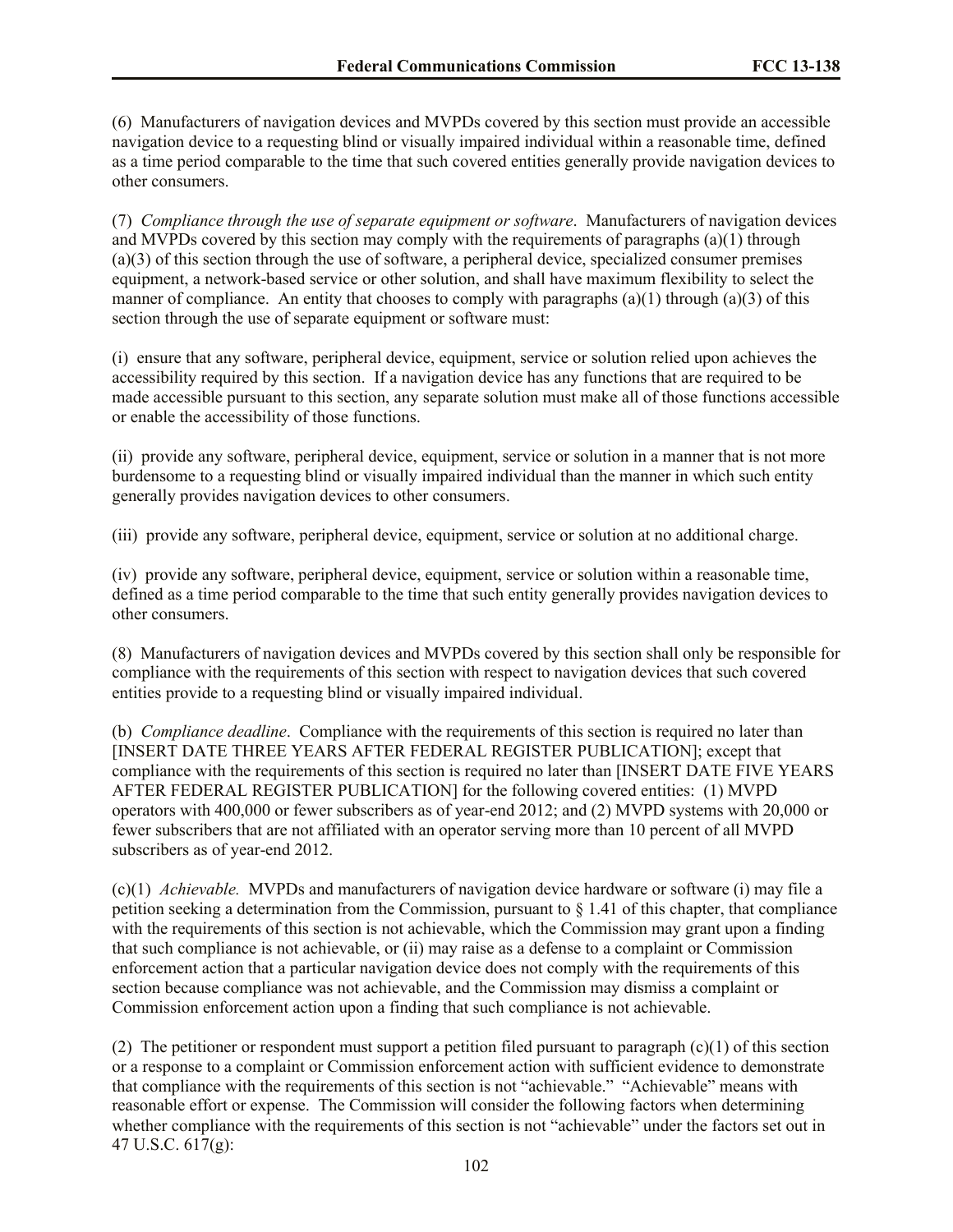(i) The nature and cost of the steps needed to meet the requirements of this section with respect to the specific equipment or service in question;

(ii) The technical and economic impact on the operation of the manufacturer or provider and on the operation of the specific equipment or service in question, including on the development and deployment of new communications technologies;

(iii) The type of operations of the manufacturer or provider; and

(iv) The extent to which the service provider or manufacturer in question offers accessible services or equipment containing varying degrees of functionality and features, and offered at differing price points.

(d) *MVPD notices*. Covered MVPDs must notify consumers that navigation devices with the required accessibility features are available to consumers who are blind or visually impaired upon request as follows:

(1) When providing information about equipment options in response to a consumer inquiry about service, accessibility, or other issues, MVPDs must clearly and conspicuously inform consumers about the availability of accessible navigation devices.

(2) MVPDs must provide notice on their official websites about the availability of accessible navigation devices. MVPDs must prominently display information about accessible navigation devices and separate solutions on their websites in a way that makes such information available to all current and potential subscribers. The notice must publicize the availability of accessible devices and separate solutions and explain the means for making requests for accessible equipment and the specific person, office or entity to whom such requests are to be made. All information required by this section must be provided in a website format that is accessible to people with disabilities.

(e) *Verification of eligibility*. Entities covered by this section may only require consumer verification of eligibility as an individual who is blind or visually impaired to the extent the entity chooses to rely on an accessibility solution that involves providing the consumer with sophisticated equipment and/or services at a price that is lower than that offered to the general public. In this situation, entities covered by this section must allow a consumer to provide a wide array of documentation to verify eligibility for the accessibility solution provided. Entities covered by this section that choose to require verification of eligibility must comply with the requirements of 47 U.S.C.  $338(i)(4)(A)$  and 47 U.S.C.  $631(c)(1)$  to protect personal information gathered from consumers through their verification procedures.

8. Add § 79.109 to read as follows:

### § 79.109 Activating accessibility features.

### (a) *Requirements applicable to digital apparatus*.

(1) Manufacturers of digital apparatus designed to receive or play back video programming transmitted in digital format simultaneously with sound, including apparatus designed to receive or display video programming transmitted in digital format using Internet protocol, with built-in closed-captioning capability must ensure that closed captioning can be activated through a mechanism that is reasonably comparable to a button, key, or icon. Digital apparatus do not include navigation devices as defined in § 76.1200 of this subchapter.

(2) Manufacturers of digital apparatus designed to receive or play back video programming transmitted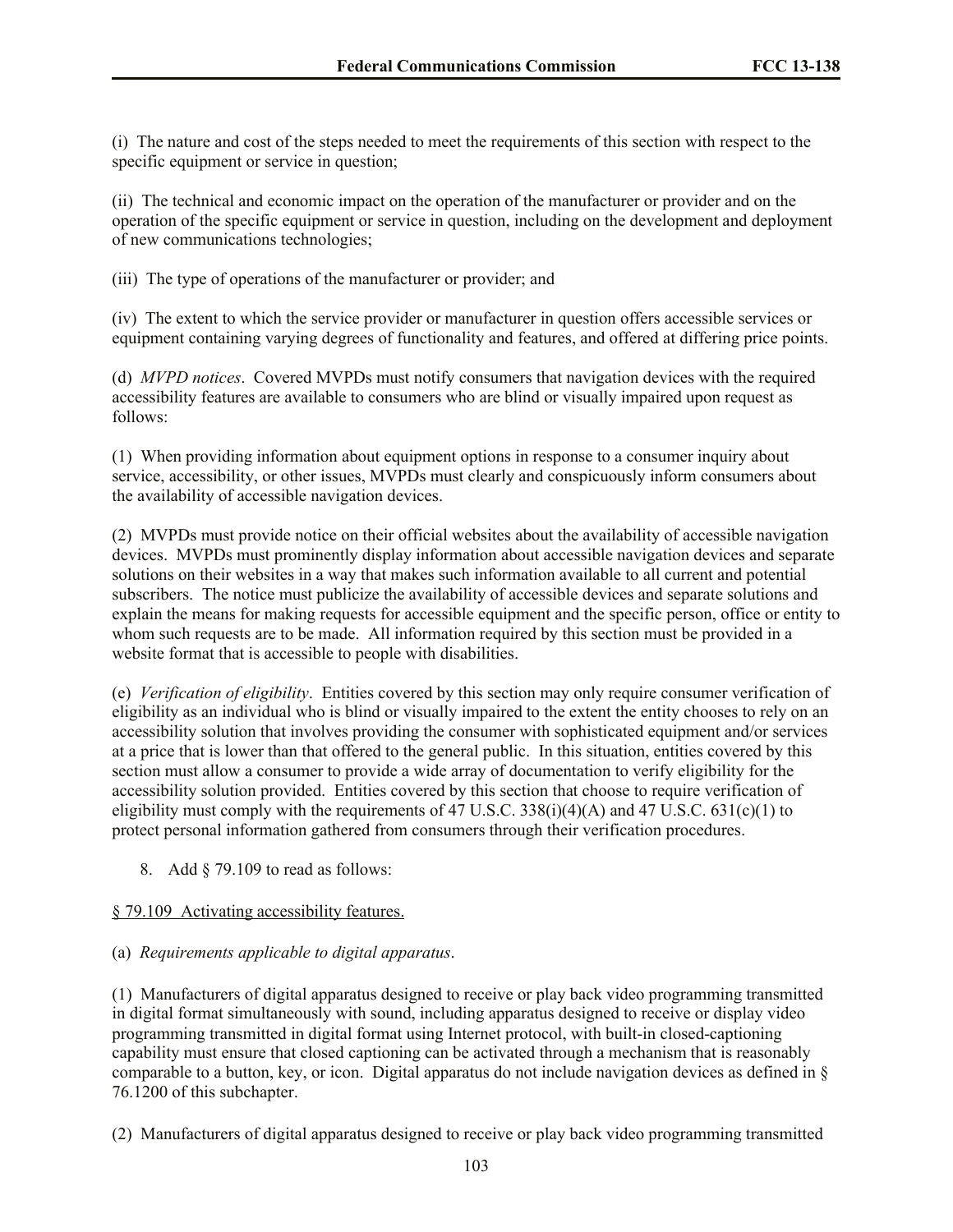in digital format simultaneously with sound, including apparatus designed to receive or display video programming transmitted in digital format using Internet protocol, with built-in video description capability must ensure that video description can be activated through a mechanism that is reasonably comparable to a button, key, or icon. Digital apparatus do not include navigation devices as defined in § 76.1200 of this subchapter.

Note 1 to paragraph (a): The term digital apparatus includes the physical device and the video player(s) capable of displaying video programming transmitted in digital format simultaneously with sound that manufacturers install into the devices they manufacture before sale, whether in the form of hardware, software, or a combination of both, as well as any video players capable of displaying video programming in digital format transmitted simultaneously with sound that manufacturers direct consumers to install after sale. The term software includes third-party applications that are pre-installed on a device by the manufacturer or that the manufacturer directs consumers to install after sale.

Note 2 to paragraph (a): This paragraph places no restrictions on the importing, shipping, or sale of digital apparatus manufactured before the applicable compliance deadline for this section.

(b) *Requirements applicable to navigation devices*. Manufacturers that place navigation devices, as defined in § 76.1200 of this subchapter, into the chain of commerce for purchase by consumers, and MVPDs that lease or sell such navigation devices with built-in closed-captioning capability must ensure that closed captioning can be activated through a mechanism that is reasonably comparable to a button, key, or icon.

Note 1 to paragraph (b): In determining whether a particular device is considered a "navigation device" subject to the requirements of this section, the Commission will look to the device's built-in functionality at the time of manufacture.

Note 2 to paragraph (b): This paragraph places no restrictions on the importing, shipping, or sale of navigation devices manufactured before the applicable compliance deadline for this section.

(c) *Compliance deadline*. Compliance with the requirements of this section is required no later than [INSERT DATE THREE YEARS AFTER FEDERAL REGISTER PUBLICATION]; except that compliance with the requirements of this section is required no later than [INSERT DATE FIVE YEARS AFTER FEDERAL REGISTER PUBLICATION] for the following covered entities: (1) MVPD operators with 400,000 or fewer subscribers as of year-end 2012; and (2) MVPD systems with 20,000 or fewer subscribers that are not affiliated with an operator serving more than 10 percent of all MVPD subscribers as of year-end 2012.

9. Add § 79.110 to read as follows:

### § 79.110. Complaint procedures for user interfaces, menus and guides, and activating accessibility features on digital apparatus and navigation devices.

(a) Complaints concerning an alleged violation of the requirements of §§ 79.107, 79.108, or 79.109 of this part must be filed in accordance with this section. For purposes of this section, a covered entity is the entity or entities responsible for compliance with §§ 79.107, 79.108, or 79.109.

(1) Complaints must be filed with the Commission or with the covered entity within 60 days after the date the complainant experiences a problem relating to compliance with the requirements of §§ 79.107, 79.108, or 79.109. A complaint filed with the Commission may be transmitted to the Consumer and Governmental Affairs Bureau by any reasonable means, such as the Commission's online informal complaint filing system, letter, facsimile, telephone (voice/TRS/TTY), e-mail, or some other method that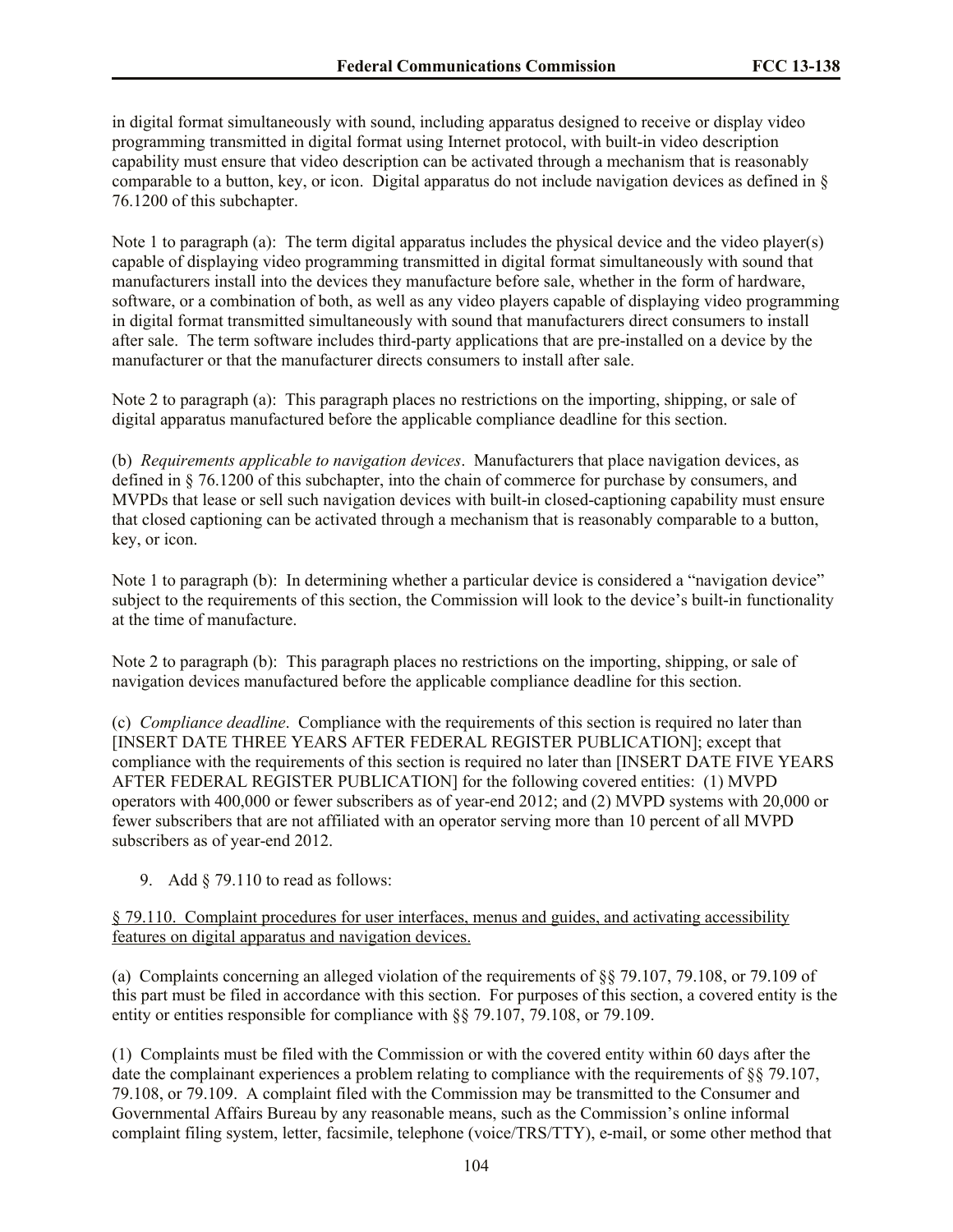would best accommodate the complainant's disability.

(2) A complaint should include the following information:

(i) The complainant's name, address, and other contact information, such as telephone number and e-mail address;

(ii) The name and contact information of the covered entity;

(iii) Information sufficient to identify the software or digital apparatus/navigation device used;

(iv) The date or dates on which the complainant purchased, acquired, or used, or tried to purchase, acquire, or use the digital apparatus/navigation device;

(v) A statement of facts sufficient to show that the covered entity has violated, or is violating, the Commission's rules;

(vi) The specific relief or satisfaction sought by the complainant;

(vii) The complainant's preferred format or method of response to the complaint; and

(viii) If a complaint pursuant to  $\S$  79.108 of this part, the date that the complainant requested an accessible navigation device and the person or entity to whom that request was directed.

(3) If a complaint is filed first with the Commission, the Commission will forward a complaint satisfying the above requirements to the named covered entity for its response, as well as to any other entity that Commission staff determines may be involved. The covered entity or entities must respond in writing to the Commission and the complainant within 30 days after receipt of the complaint from the Commission.

(4) If a complaint is filed first with the covered entity, the covered entity must respond in writing to the complainant within 30 days after receipt of a complaint. If the covered entity fails to respond to the complainant within 30 days, or the response does not satisfy the consumer, the complainant may file the complaint with the Commission within 30 days after the time allotted for the covered entity to respond. If the consumer subsequently files the complaint with the Commission (after filing with the covered entity) and the complaint satisfies the above requirements in paragraph 2 of this section, the Commission will forward the complaint to the named covered entity for its response, as well as to any other entity that Commission staff determines may be involved. The covered entity must then respond in writing to the Commission and the complainant within 30 days after receipt of the complaint from the Commission.

(5) In response to a complaint, the covered entity must file with the Commission sufficient records and documentation to prove that it was (and remains) in compliance with the Commission's rules. Conclusory or insufficiently supported assertions of compliance will not carry the covered entity's burden of proof. If the covered entity admits that it was not, or is not, in compliance with the Commission's rules, it must file with the Commission sufficient records and documentation to explain the reasons for its noncompliance, show what remedial steps it has taken or will take, and show why such steps have been or will be sufficient to remediate the problem.

(6) The Commission will review all relevant information provided by the complainant and the covered entity, as well as any additional information the Commission deems relevant from its files or public sources. The Commission may request additional information from any relevant parties when, in the estimation of Commission staff, such information is needed to investigate the complaint or adjudicate potential violations of Commission rules. When the Commission requests additional information, parties to which such requests are addressed must provide the requested information in the manner and within the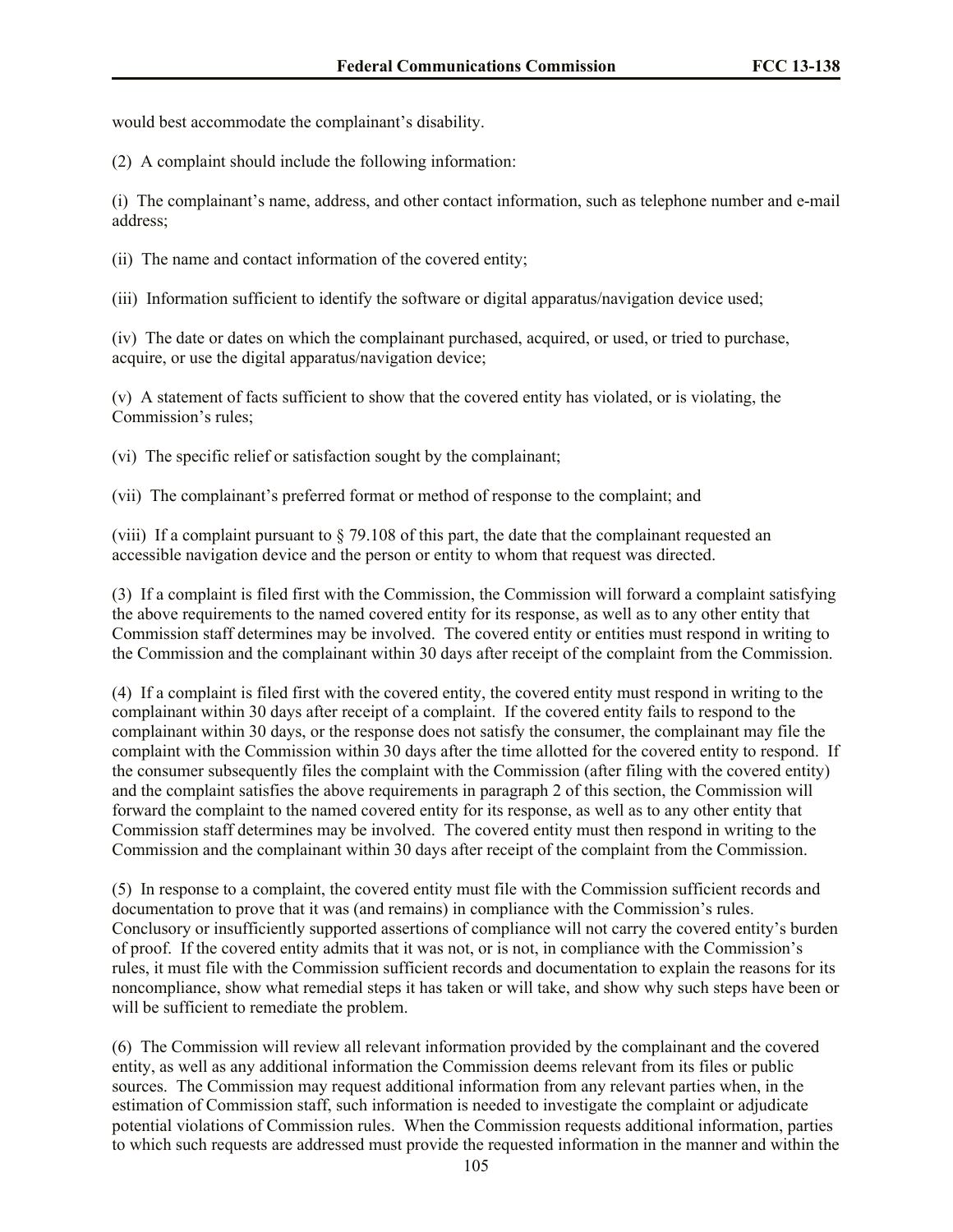time period the Commission specifies.

(7) If the Commission finds that a covered entity has violated the requirements of §§ 79.107, 79.108, or 79.109 of this part, it may employ the full range of sanctions and remedies available under the Communications Act of 1934, as amended, against any or all of the violators.

(b) *Contact information*. A covered entity must make contact information available for the receipt and handling of complaints. The contact information required must include the name of a person with primary responsibility for accessibility compliance issues. This contact information must also include that person's title or office, telephone number, fax number, postal mailing address, and e-mail address. A covered entity must keep this information current and update it within 10 business days of any change.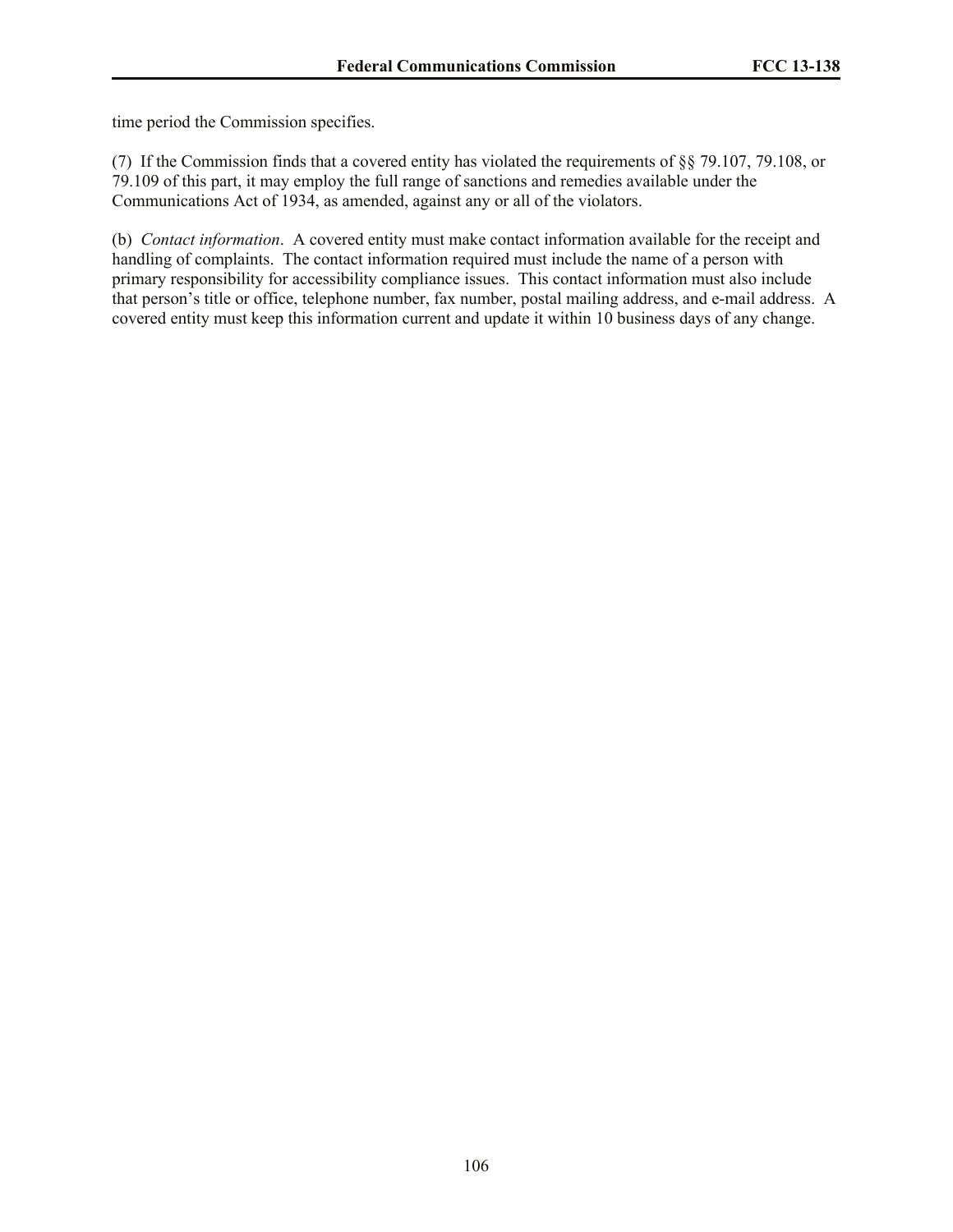### **APPENDIX C**

#### **Final Regulatory Flexibility Act Analysis for the** *Report and Order*

1. As required by the Regulatory Flexibility Act of 1980, as amended ("RFA"),<sup>1</sup> an Initial Regulatory Flexibility Analysis ("IRFA") was incorporated in the *Notice of Proposed Rulemaking* in this proceeding.<sup>2</sup> The Federal Communications Commission ("Commission") sought written public comment on the proposals in the *NPRM*, including comment on the IRFA. The Commission received no comments on the IRFA. This present Final Regulatory Flexibility Analysis ("FRFA") conforms to the RFA.<sup>3</sup>

### **A. Need for, and Objectives of, the Report and Order**

2. Pursuant to the Twenty-First Century Communications and Video Accessibility Act of 2010 ("CVAA"),<sup>4</sup> the *Report and Order* adopts rules requiring the accessibility of user interfaces on digital apparatus and navigation devices used to view video programming for individuals with disabilities. The rules we adopt here will effectuate Congress's goals in enacting Sections 204 and 205 of the CVAA by: (1) enabling individuals who are blind or visually impaired to more easily access video programming on a range of video devices; and (2) enabling consumers who are deaf or hard of hearing to more easily activate closed captioning on video devices. Specifically, and as discussed more thoroughly in Section D *infra*, the rules require that digital apparatus subject to Section 204<sup>5</sup> make appropriate built-in apparatus functions (*i.e.*, the functions used to receive, play back, and display video programming) accessible to individuals who are blind or visually impaired.<sup>6</sup> The rules also require that navigation devices subject to Section 205<sup>7</sup> make on-screen text menus and guides used for the display or selection of multichannel video programming audibly accessible, and that they make the controls used to access covered functions (*i.e.*, power on/off, volume adjust/mute) accessible to individuals who are blind or visually impaired.<sup>8</sup> Covered entities must also provide a mechanism reasonably comparable to a button, key, or icon for accessing certain accessibility features.<sup>9</sup> By imposing new requirements with regard to the accessibility of user interfaces and video programming guides and menus, the regulations adopted herein further the

2 *See Accessibility of User Interfaces, and Video Programming Guides and Menus*, MB Docket No. 12-108, Notice of Proposed Rulemaking, FCC 13-77 (rel. May 30, 2013) ("*NPRM*").

3 *See* 5 U.S.C. § 604.

4 Pub. L. No. 111-260, 124 Stat. 2751 (2010) (as codified in various sections of 47 U.S.C.). *See also* Amendment of Twenty-First Century Communications and Video Accessibility Act of 2010, Pub. L. No. 111-265, 124 Stat. 2795 (2010) (making technical corrections to the CVAA). The foregoing are collectively referred to herein as the CVAA. The CVAA was enacted on October 8, 2010.

<sup>5</sup> Specifically, Section 204 applies to "digital apparatus designed to receive or play back video programming transmitted in digital format simultaneously with sound, including apparatus designed to receive or display video programming transmitted in digital format using Internet protocol," excluding navigation devices. 47 U.S.C. §  $303(aa)(1)$ .

6 *See Report and Order*, Section IV.A.1.

<sup>7</sup> Specifically, Section 205 applies to "navigation devices (as such term is defined in section 76.1200 of title 47, Code of Federal Regulations)." 47 U.S.C. § 303(bb)(1). Section 76.1200 of the Commission's rules defines "navigation device" to include "[d]evices such as converter boxes, interactive communications equipment, and other equipment used by consumers to access multichannel video programming and other services offered over multichannel video programming systems." 47 C.F.R. § 76.1200(c).

8 *See Report and Order*, Section IV.A.2.

9 *See id*. Section IV.B.

<sup>&</sup>lt;sup>1</sup> See 5 U.S.C. § 603. The RFA, see 5 U.S.C. §§ 601-612, has been amended by the Small Business Regulatory Enforcement Fairness Act of 1996 ("SBREFA"), Pub. L. No. 104-121, Title II, 110 Stat. 857 (1996). The SBREFA was enacted as Title II of the Contract With America Advancement Act of 1996 ("CWAAA").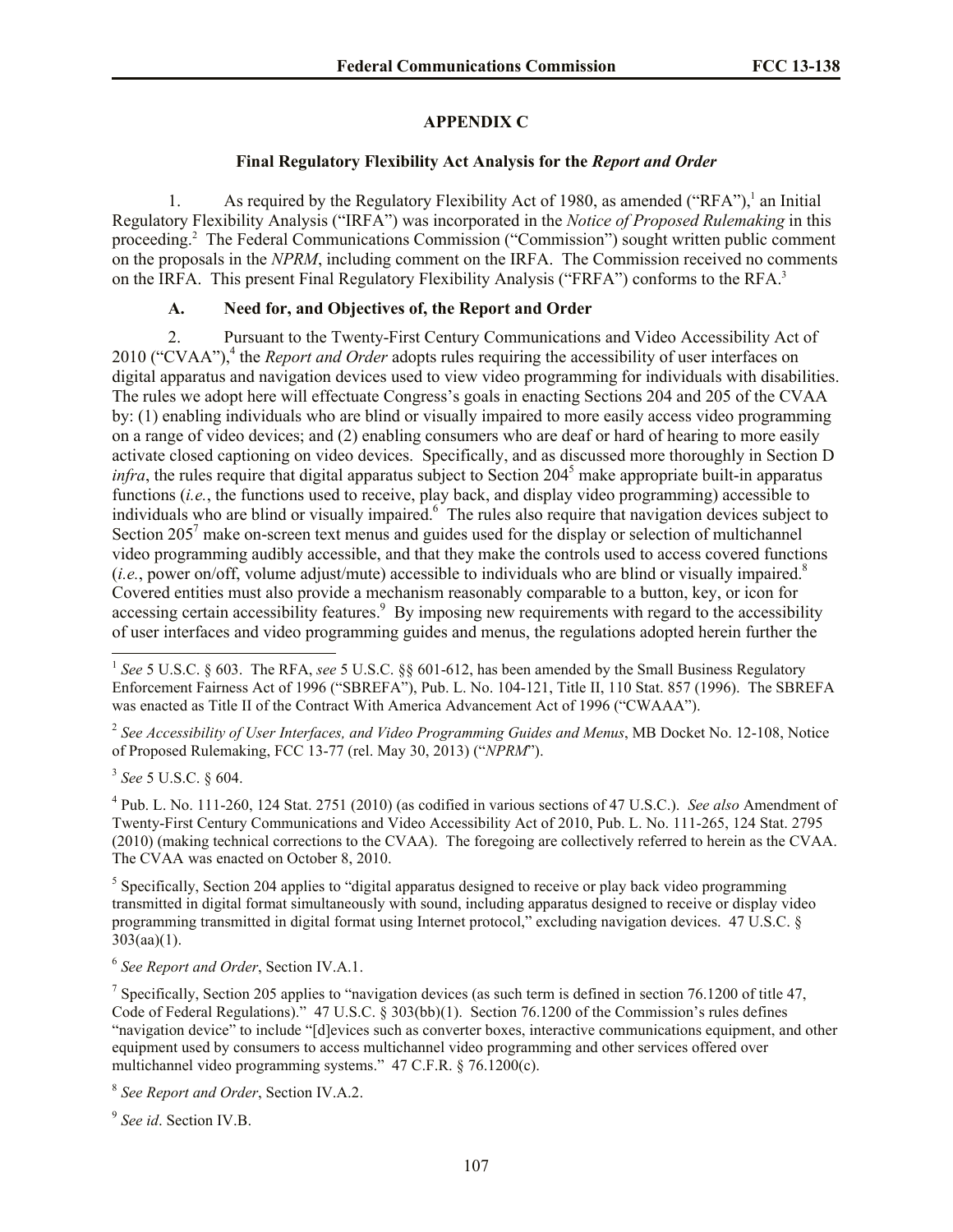purpose of the CVAA to "update the communications laws to help ensure that individuals with disabilities are able to fully utilize communications services and equipment and better access video programming."<sup>10</sup>

3. Legal Basis. The authority for the action taken in this rulemaking is contained in the Twenty-First Century Communications and Video Accessibility Act of 2010, Pub. L. No. 111-260, 124 Stat. 2751, and Sections 4(i), 4(j), 303(aa), 303(bb), and 716(g) of the Communications Act of 1934, as amended, 47 U.S.C. §§ 154(i), 154(j), 303(aa), 303(bb), and 617(g).

# **B. Summary of Significant Issues Raised in Response to the IRFA**

# **1. Summary of Significant Issues Raised by Public Comments**

4. No public comments were filed in response to the IRFA.

# **2. Response to Comments filed by the Small Business Administration**

5. The Small Business Administration ("SBA") Office of Advocacy filed an *ex parte* letter in MB Docket No. 12-108, in which it forwarded the concerns of small multichannel video programming distributors ("MVPDs"), including those affiliated with rural local exchange carriers, "regarding the potential for the proposed rule to place a disproportionate economic impact on small MVPDs," and in which it recommended that the Commission exempt small MVPDs serving fewer than 20,000 subscribers from the proposed rule and adopt a delayed compliance schedule for all small MVPDs.<sup>11</sup> SBA also shared concerns regarding compliance with the  $RFA$  in the IRFA,<sup>12</sup> which we address in Sections D and E of this FRFA by providing a discussion of the potential disproportionate impact of the final rules on small entities, as well as steps taken to mitigate those impacts.

## **C. Description and Estimate of the Number of Small Entities to Which the Rules Will Apply**

6. The RFA directs the Commission to provide a description of and, where feasible, an estimate of the number of small entities that will be affected by the rules adopted in the *Report and Order*.<sup>13</sup> The RFA generally defines the term "small entity" as having the same meaning as the terms "small business," "small organization," and "small governmental jurisdiction."<sup>14</sup> In addition, the term "small business" has the same meaning as the term "small business concern" under the Small Business Act.<sup>15</sup> A "small business concern" is one which: (1) is independently owned and operated; (2) is not dominant in its field of operation; and (3) satisfies any additional criteria established by the SBA.<sup>16</sup> Small entities that are directly affected by the rules adopted in the *Report and Order* include manufacturers of digital apparatus, MVPDs leasing or selling navigation devices, equipment manufacturers of navigation devices that place devices into the chain of commerce for sale to consumers, and other manufacturers of navigation device hardware and software.

<sup>12</sup> *See id*. at 2-3.

 $\overline{\phantom{a}}$ 

 $13$  5 U.S.C. § 603(b)(3).

 $^{14}$  *Id*. § 601(6).

<sup>16</sup> 15 U.S.C. § 632.

<sup>&</sup>lt;sup>10</sup> H.R. Rep. No. 111-563, 111th Cong., 2d Sess. at 19 (2010); S. Rep. No. 111-386, 111th Cong., 2d Sess. at 1 (2010).

<sup>&</sup>lt;sup>11</sup> *See* Letter from Winslow L. Sargeant, Chief Counsel, Small Business Administration Office of Advocacy, at 1-2 (Aug. 15, 2013) ("SBA Aug. 15 *Ex Parte* Letter").

<sup>&</sup>lt;sup>15</sup> *Id.*  $\&$  601(3) (incorporating by reference the definition of "small-business concern" in the Small Business Act, 15 U.S.C.  $\S 632$ ). Pursuant to 5 U.S.C.  $\S 601(3)$ , the statutory definition of a small business applies "unless an agency, after consultation with the Office of Advocacy of the Small Business Administration and after opportunity for public comment, establishes one or more definitions of such term which are appropriate to the activities of the agency and publishes such definition(s) in the Federal Register."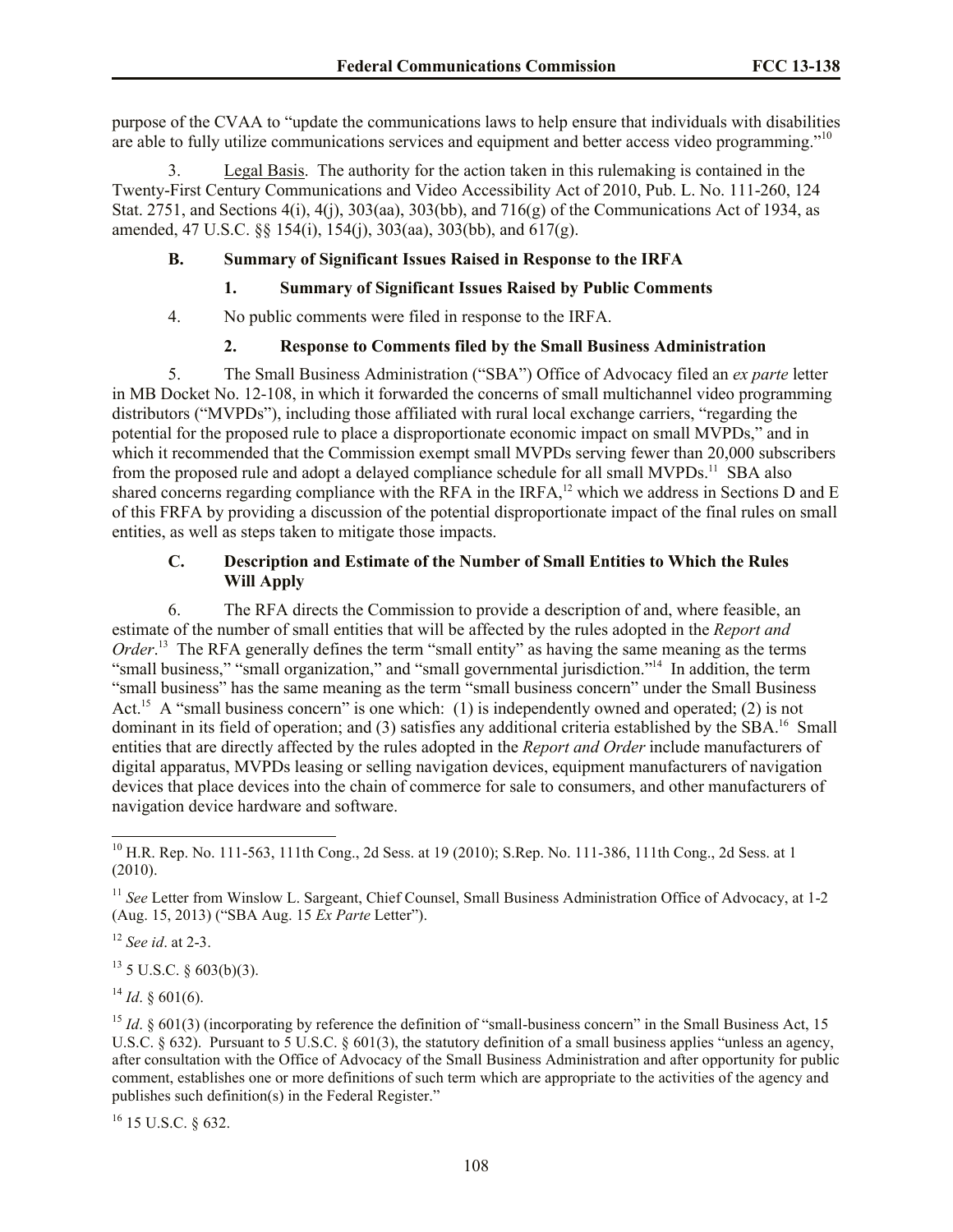7. Cable Television Distribution Services*.* Since 2007, these services have been defined within the broad economic census category of Wired Telecommunications Carriers, which was developed for small wireline businesses. This category is defined as follows: "This industry comprises establishments primarily engaged in operating and/or providing access to transmission facilities and infrastructure that they own and/or lease for the transmission of voice, data, text, sound, and video using wired telecommunications networks. Transmission facilities may be based on a single technology or a combination of technologies. Establishments in this industry use the wired telecommunications network facilities that they operate to provide a variety of services, such as wired telephony services, including VoIP services; wired (cable) audio and video programming distribution; and wired broadband Internet services."<sup>17</sup> The SBA has developed a small business size standard for this category, which is: all such businesses having 1,500 or fewer employees.<sup>18</sup> Census data for 2007 shows that there were 31,996 establishments that operated that year.<sup>19</sup> Of this total,  $30,178$  establishments had fewer than 100 employees, and 1,818 establishments had 100 or more employees.<sup>20</sup> Therefore, under this size standard, we estimate that the majority of businesses can be considered small entities.

8. Cable Companies and Systems. The Commission has also developed its own small business size standards for the purpose of cable rate regulation. Under the Commission's rules, a "small cable company" is one serving  $400,000$  or fewer subscribers nationwide.<sup>21</sup> Industry data shows that there were  $1,141$  cable companies at the end of June  $2012<sup>22</sup>$  Of this total, all but 10 incumbent cable companies are small under this size standard.<sup>23</sup> In addition, under the Commission's rate regulation rules,

<sup>19</sup> U.S. Census Bureau, 2007 Economic Census. *See* U.S. Census Bureau, American FactFinder, "Information: Subject Series – Estab and Firm Size: Employment Size of Establishments for the United States: 2007 – 2007 Economic Census," NAICS code 517110, Table EC0751SSSZ2; available at http://factfinder2.census.gov/faces/nav/jsf/pages/index.xhtml.

<sup>20</sup> *Id*.

<sup>21</sup> 47 C.F.R. § 76.901(e). The Commission determined that this size standard equates approximately to a size standard of \$100 million or less in annual revenues. *Implementation of Sections of the Cable Television Consumer Protection And Competition Act of 1992: Rate Regulation*, MM Docket No. 92-266, MM Docket No. 93-215, Sixth Report and Order and Eleventh Order on Reconsideration, 10 FCC Rcd 7393, 7408 (1995).

<sup>22</sup> NCTA, Industry Data, Number of Cable Operating Companies (June 2012), http://www.ncta.com/Statistics.aspx (visited Sept. 28, 2012). Depending upon the number of homes and the size of the geographic area served, cable operators use one or more cable systems to provide video service. *See Annual Assessment of the Status of Competition in the Market for Delivery of Video Programming*, MB Docket No. 12-203, Fifteenth Report, FCC 13- 99 at ¶ 24 (rel. July 22, 2013) ("*15th Annual Competition Report*").

<sup>23</sup> *See* SNL Kagan, "Top Cable MSOs – 12/12 Q"; available at

http://www.snl.com/InteractiveX/TopCableMSOs.aspx?period=2012Q4&sortcol=subscribersbasic&sortorder=desc. We note that, when applied to an MVPD operator, under this size standard *(i.e.*, 400,000 or fewer subscribers) all but 14 MVPD operators would be considered small. *See* NCTA, Industry Data, Top 25 Multichannel Video Service Customers (2012), http://www.ncta.com/industry-data (visited Aug. 30, 2013). The Commission applied this size standard to MVPD operators in its implementation of the CALM Act. *See Implementation of the Commercial Advertisement Loudness Mitigation (CALM) Act*, MB Docket No. 11-93, Report and Order, 26 FCC Rcd 17222, 17245-46, ¶ 37 (2011) ("*CALM Act Report and Order*") (defining a smaller MVPD operator as one serving 400,000 or fewer subscribers nationwide, as of December 31, 2011).

 $\overline{a}$ <sup>17</sup> U.S. Census Bureau, 2012 NAICS Definitions, "517110 Wired Telecommunications Carriers" (partial definition) at http://www.census.gov/cgi-bin/sssd/naics/naicsrch. Examples of this category are: broadband Internet service providers (*e.g.*, cable, DSL); local telephone carriers (wired); cable television distribution services; long-distance telephone carriers (wired); closed circuit television ("CCTV") services; VoIP service providers, using own operated wired telecommunications infrastructure; direct-to-home satellite system ("DTH") services; telecommunications carriers (wired); satellite television distribution systems; and multichannel multipoint distribution services ("MMDS").

<sup>18</sup> 13 C.F.R. § 121.201; 2012 NAICS code 517110.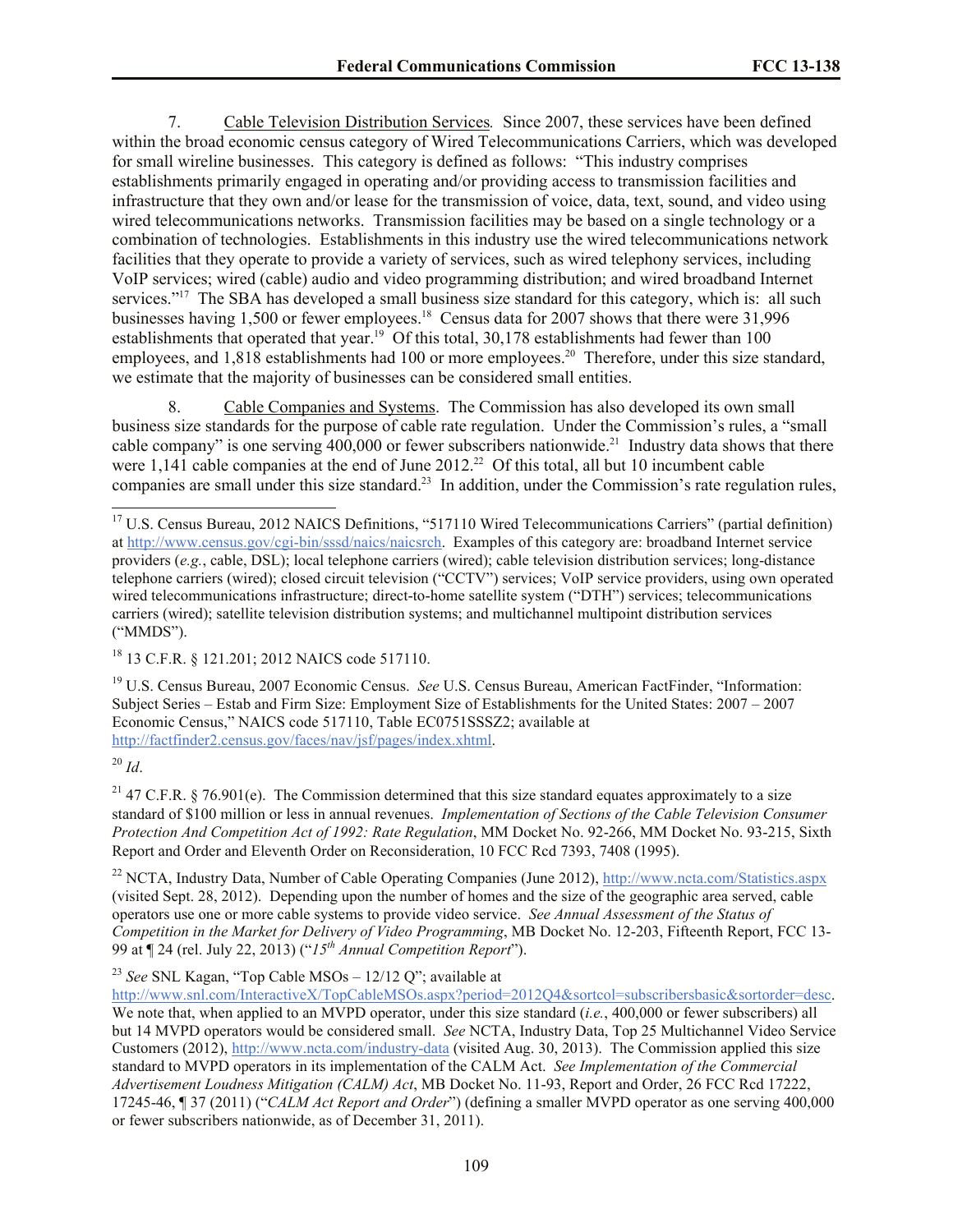a "small system" is a cable system serving 15,000 or fewer subscribers.<sup>24</sup> Current Commission records show 4,945 cable systems nationwide.<sup>25</sup> Of this total, 4,380 cable systems have less than 20,000 subscribers, and 565 systems have 20,000 subscribers or more, based on the same records. Thus, under this standard, we estimate that most cable systems are small.

9. Cable System Operators (Telecom Act Standard).The Communications Act of 1934, as amended, also contains a size standard for small cable system operators, which is "a cable operator that, directly or through an affiliate, serves in the aggregate fewer than 1 percent of all subscribers in the United States and is not affiliated with any entity or entities whose gross annual revenues in the aggregate exceed \$250,000,000."<sup>26</sup> There are approximately 56.4 million incumbent cable video subscribers in the United States today.<sup>27</sup> Accordingly, an operator serving fewer than 564,000 subscribers shall be deemed a small operator, if its annual revenues, when combined with the total annual revenues of all its affiliates, do not exceed \$250 million in the aggregate.<sup>28</sup> Based on available data, we find that all but 10 incumbent cable operators are small under this size standard.<sup>29</sup> We note that the Commission neither requests nor collects information on whether cable system operators are affiliated with entities whose gross annual revenues exceed \$250 million.<sup>30</sup> Although it seems certain that some of these cable system operators are affiliated with entities whose gross annual revenues exceed \$250,000,000, we are unable at this time to estimate with greater precision the number of cable system operators that would qualify as small cable operators under the definition in the Communications Act.

10. Direct Broadcast Satellite (DBS) Service*.* DBS service is a nationally distributed subscription service that delivers video and audio programming via satellite to a small parabolic "dish" antenna at the subscriber's location. DBS, by exception, is now included in the SBA's broad economic census category, Wired Telecommunications Carriers,<sup>31</sup> which was developed for small wireline businesses. Under this category, the SBA deems a wireline business to be small if it has 1,500 or fewer

l

<sup>26</sup> 47 U.S.C. § 543(m)(2); *see* 47 C.F.R. § 76.901(f) & nn. 1-3.

<sup>28</sup> 47 C.F.R. § 76.901(f); *see* Public Notice, FCC Announces New Subscriber Count for the Definition of Small Cable Operator, DA 01-158 (Cable Services Bureau, Jan. 24, 2001).

<sup>29</sup> *See* NCTA, Industry Data, Top 25 Multichannel Video Service Customers (2012), http://www.ncta.com/industrydata (visited Aug. 30, 2013).

<sup>30</sup> The Commission does receive such information on a case-by-case basis if a cable operator appeals a local franchise authority's finding that the operator does not qualify as a small cable operator pursuant to  $\S$  76.901(f) of the Commission's rules. *See* 47 C.F.R. § 76.901(f).

<sup>31</sup> See 13 C.F.R. § 121.201; 2012 NAICS code 517110. This category of Wired Telecommunications Carriers is defined as follows: "This industry comprises establishments primarily engaged in operating and/or providing access to transmission facilities and infrastructure that they own and/or lease for the transmission of voice, data, text, sound, and video using wired telecommunications networks. Transmission facilities may be based on a single technology or a combination of technologies. Establishments in this industry use the wired telecommunications network facilities that they operate to provide a variety of services, such as wired telephony services, including VoIP services; wired (cable) audio and video programming distribution; and wired broadband Internet services. *By exception, establishments providing satellite television distribution services using facilities and infrastructure that they operate are included in this industry.*" (*Emphasis* added to text relevant to satellite services.) U.S. Census Bureau, 2012 NAICS Definitions, "517110 Wired Telecommunications Carriers" at http://www.census.gov/cgibin/sssd/naics/naicsrch.

 $^{24}$  47 C.F.R. § 76.901(c).

<sup>&</sup>lt;sup>25</sup> The number of active, registered cable systems comes from the Commission's Cable Operations and Licensing System (COALS) database on Aug. 28, 2013. A cable system is a physical system integrated to a principal headend.

<sup>27</sup> *See* NCTA, Industry Data, Cable Video Customers (2012), http://www.ncta.com/industry-data (visited Aug. 30, 2013).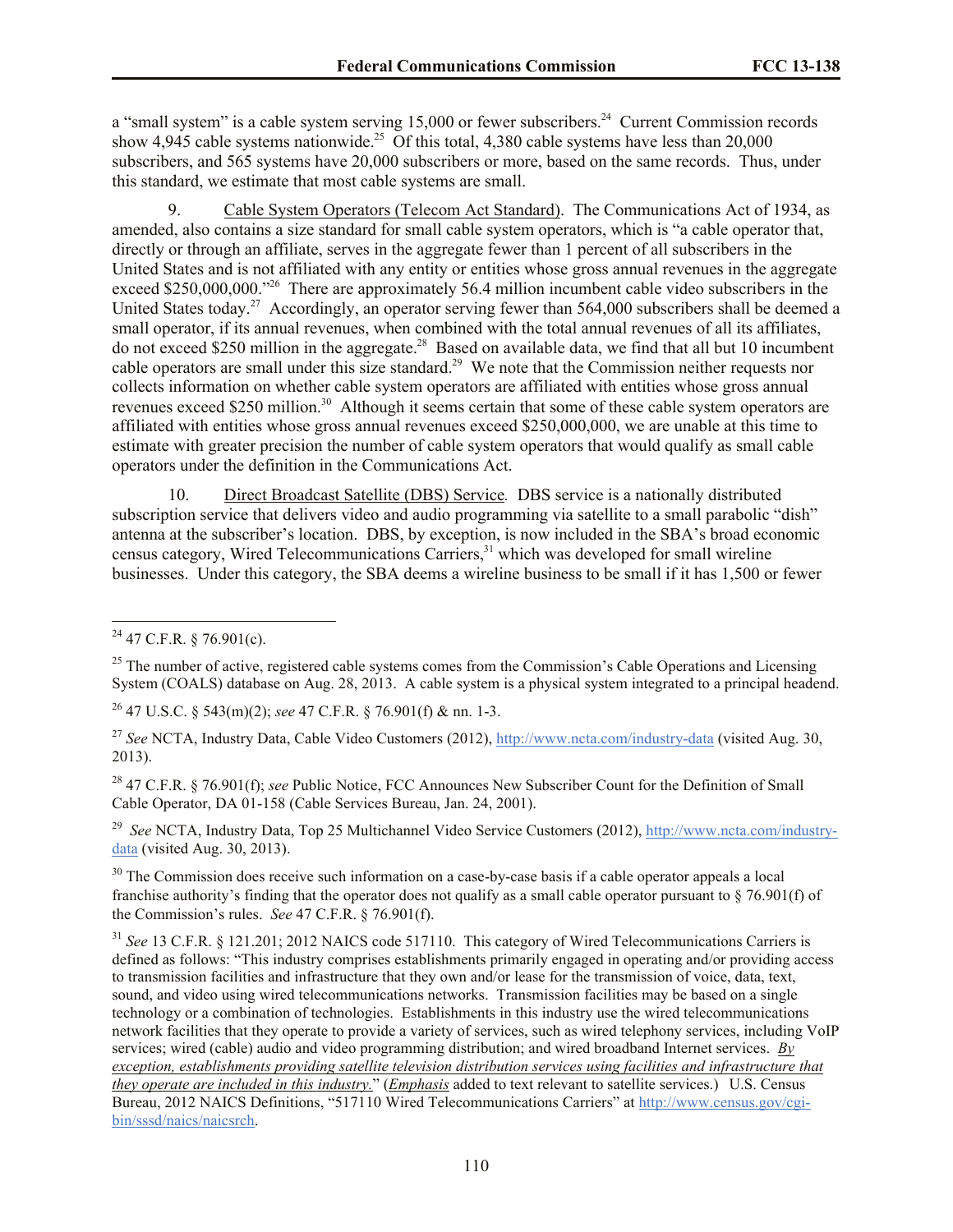employees.<sup>32</sup> Census data for 2007 shows that there were 31,996 establishments that operated that year.<sup>33</sup> Of this total, 30,178 establishments had fewer than 100 employees, and 1,818 establishments had 100 or more employees.<sup>34</sup> Therefore, under this size standard, the majority of such businesses can be considered small. However, the data we have available as a basis for estimating the number of such small entities were gathered under a superseded SBA small business size standard formerly titled "Cable and Other Program Distribution." The definition of Cable and Other Program Distribution provided that a small entity is one with \$12.5 million or less in annual receipts.<sup>35</sup> Currently, only two entities provide DBS service, which requires a great investment of capital for operation: DIRECTV and DISH Network.<sup>36</sup> Each currently offer subscription services. DIRECTV and DISH Network each report annual revenues that are in excess of the threshold for a small business. Because DBS service requires significant capital, we believe it is unlikely that a small entity as defined by the SBA would have the financial wherewithal to become a DBS service provider.

11. Satellite Master Antenna Television (SMATV) Systems, also known as Private Cable Operators (PCOs). SMATV systems or PCOs are video distribution facilities that use closed transmission paths without using any public right-of-way. They acquire video programming and distribute it via terrestrial wiring in urban and suburban multiple dwelling units such as apartments and condominiums, and commercial multiple tenant units such as hotels and office buildings. SMATV systems or PCOs are now included in the SBA's broad economic census category, Wired Telecommunications Carriers,<sup>37</sup> which was developed for small wireline businesses. Under this category, the SBA deems a wireline business to be small if it has  $1,500$  or fewer employees.<sup>38</sup> Census data for 2007 shows that there were 31,996 establishments that operated that year.<sup>39</sup> Of this total, 30,178 establishments had fewer than 100

 $\overline{a}$ 

<sup>35</sup> 13 C.F.R. § 121.201; NAICS code 517510 (2002).

<sup>36</sup> S*ee 15th Annual Competition Report*, at ¶ 27. As of June 2012, DIRECTV is the largest DBS operator and the second largest MVPD in the United States, serving approximately 19.9 million subscribers. DISH Network is the second largest DBS operator and the third largest MVPD, serving approximately 14.1 million subscribers. *Id.* at ¶ 27, 110-11.

<sup>37</sup> *See* 13 C.F.R. § 121.201; 2012 NAICS code 517110. This category of Wired Telecommunications Carriers is defined as follows: "This industry comprises establishments primarily engaged in operating and/or providing access to transmission facilities and infrastructure that they own and/or lease for the transmission of voice, data, text, sound, and video using wired telecommunications networks. Transmission facilities may be based on a single technology or a combination of technologies. Establishments in this industry use the wired telecommunications network facilities that they operate to provide a variety of services, such as wired telephony services, including VoIP services; wired (cable) audio and video programming distribution; and wired broadband Internet services. *By exception, establishments providing satellite television distribution services using facilities and infrastructure that they operate are included in this industry.*" (*Emphasis* added to text relevant to satellite services.) U.S. Census Bureau, 2012 NAICS Definitions, "517110 Wired Telecommunications Carriers" at http://www.census.gov/cgibin/sssd/naics/naicsrch.

<sup>38</sup> 13 C.F.R. § 121.201; 2012 NAICS code 517110.

<sup>39</sup> U.S. Census Bureau, 2007 Economic Census. *See* U.S. Census Bureau, American FactFinder, "Information: Subject Series – Estab and Firm Size: Employment Size of Establishments for the United States: 2007 – 2007 Economic Census," NAICS code 517110, Table EC0751SSSZ2; available at http://factfinder2.census.gov/faces/nav/jsf/pages/index.xhtml.

<sup>32</sup> 13 C.F.R. § 121.201; 2012 NAICS code 517110.

<sup>33</sup> U.S. Census Bureau, 2007 Economic Census. *See* U.S. Census Bureau, American FactFinder, "Information: Subject Series – Estab and Firm Size: Employment Size of Establishments for the United States: 2007 – 2007 Economic Census," NAICS code 517110, Table EC0751SSSZ2; available at http://factfinder2.census.gov/faces/nav/jsf/pages/index.xhtml.

<sup>34</sup> *Id*.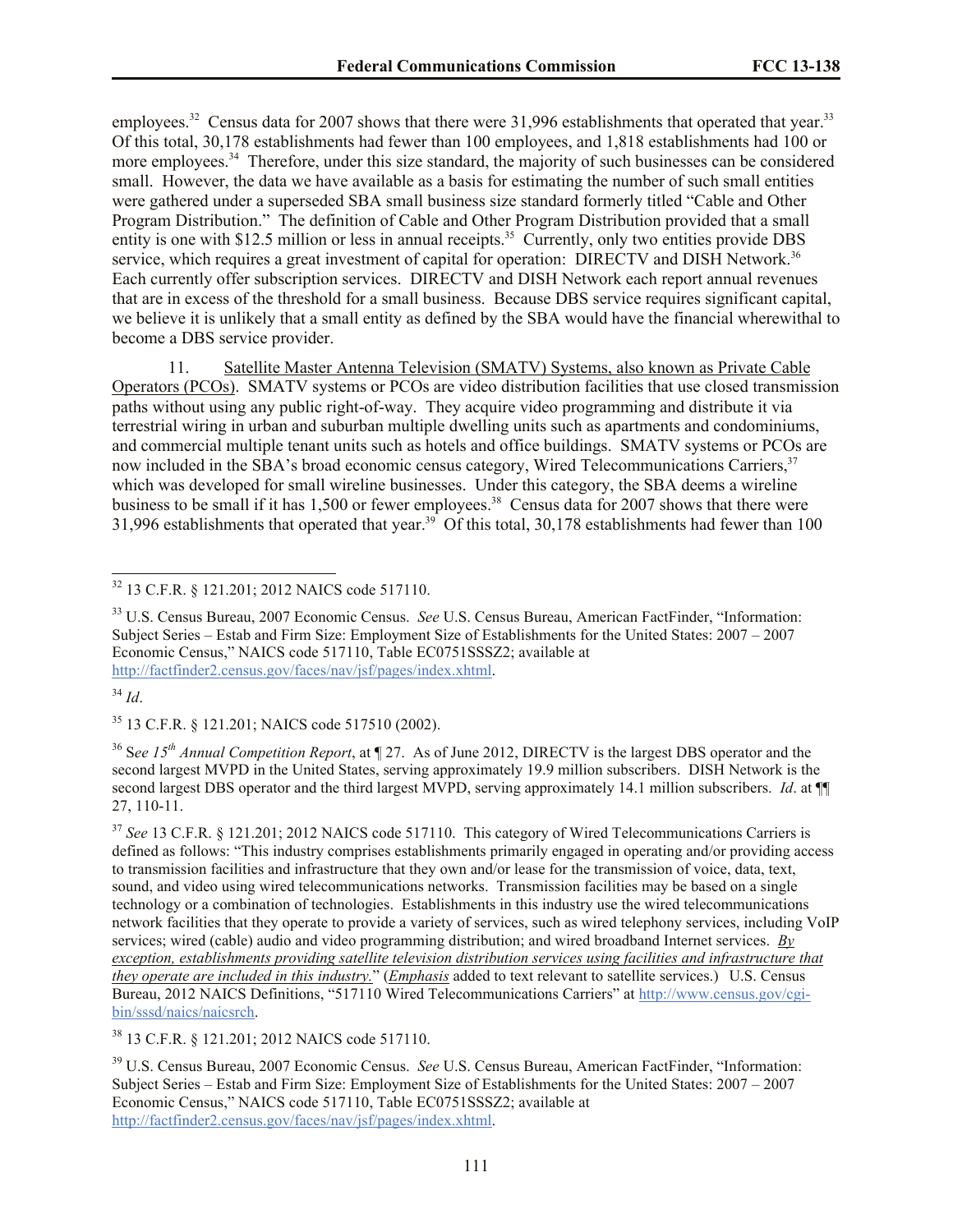employees, and 1,818 establishments had 100 or more employees.<sup>40</sup> Therefore, under this size standard, the majority of such businesses can be considered small.

12. Home Satellite Dish (HSD) Service. HSD or the large dish segment of the satellite industry is the original satellite-to-home service offered to consumers, and involves the home reception of signals transmitted by satellites operating generally in the C-band frequency. Unlike DBS, which uses small dishes, HSD antennas are between four and eight feet in diameter and can receive a wide range of unscrambled (free) programming and scrambled programming purchased from program packagers that are licensed to facilitate subscribers' receipt of video programming. Because HSD provides subscription services, HSD falls within the SBA-recognized definition of Wired Telecommunications Carriers.<sup>41</sup> The SBA has developed a small business size standard for this category, which is: all such businesses having 1,500 or fewer employees.<sup>42</sup> Census data for 2007 shows that there were 31,996 establishments that operated that year.<sup>43</sup> Of this total, 30,178 establishments had fewer than 100 employees, and 1,818 establishments had 100 or more employees.<sup>44</sup> Therefore, under this size standard, we estimate that the majority of businesses can be considered small entities.

13. Open Video Services. The open video system (OVS) framework was established in 1996, and is one of four statutorily recognized options for the provision of video programming services by local exchange carriers.<sup>45</sup> The OVS framework provides opportunities for the distribution of video programming other than through cable systems. Because OVS operators provide subscription services,<sup>46</sup> OVS falls within the SBA small business size standard covering cable services, which is Wired Telecommunications Carriers.<sup>47</sup> The SBA has developed a small business size standard for this category,

<sup>42</sup> 13 C.F.R. § 121.201; 2012 NAICS code 517110.

<sup>43</sup> U.S. Census Bureau, 2007 Economic Census. *See* U.S. Census Bureau, American FactFinder, "Information: Subject Series – Estab and Firm Size: Employment Size of Establishments for the United States: 2007 – 2007 Economic Census," NAICS code 517110, Table EC0751SSSZ2; available at http://factfinder2.census.gov/faces/nav/jsf/pages/index.xhtml.

<sup>44</sup> *Id*.

45 47 U.S.C. § 571(a)(3)-(4). *See Annual Assessment of the Status of Competition in the Market for the Delivery of Video Programming*, MB Docket No. 06-189, Thirteenth Annual Report, 24 FCC Rcd 542, 606, ¶ 135 (2009) ("*Thirteenth Annual Cable Competition Report*").

46 *See* 47 U.S.C. § 573.

<sup>47</sup> *See* 13 C.F.R. § 121.201; 2012 NAICS code 517110. This category of Wired Telecommunications Carriers is defined in part as follows: "This industry comprises establishments primarily engaged in operating and/or providing access to transmission facilities and infrastructure that they own and/or lease for the transmission of voice, data, text, sound, and video using wired telecommunications networks. Transmission facilities may be based on a single technology or a combination of technologies. Establishments in this industry use the wired telecommunications network facilities that they operate to provide a variety of services, such as wired telephony services, including VoIP services; wired (cable) audio and video programming distribution; and wired broadband Internet services." U.S. Census Bureau, 2012 NAICS Definitions, "517110 Wired Telecommunications Carriers" at http://www.census.gov/cgi-bin/sssd/naics/naicsrch.

l <sup>40</sup> *Id*.

<sup>&</sup>lt;sup>41</sup> See 13 C.F.R. § 121.201; 2012 NAICS code 517110. This category of Wired Telecommunications Carriers is defined in part as follows: "This industry comprises establishments primarily engaged in operating and/or providing access to transmission facilities and infrastructure that they own and/or lease for the transmission of voice, data, text, sound, and video using wired telecommunications networks. Transmission facilities may be based on a single technology or a combination of technologies. Establishments in this industry use the wired telecommunications network facilities that they operate to provide a variety of services, such as wired telephony services, including VoIP services; wired (cable) audio and video programming distribution; and wired broadband Internet services." U.S. Census Bureau, 2012 NAICS Definitions, "517110 Wired Telecommunications Carriers" at http://www.census.gov/cgi-bin/sssd/naics/naicsrch.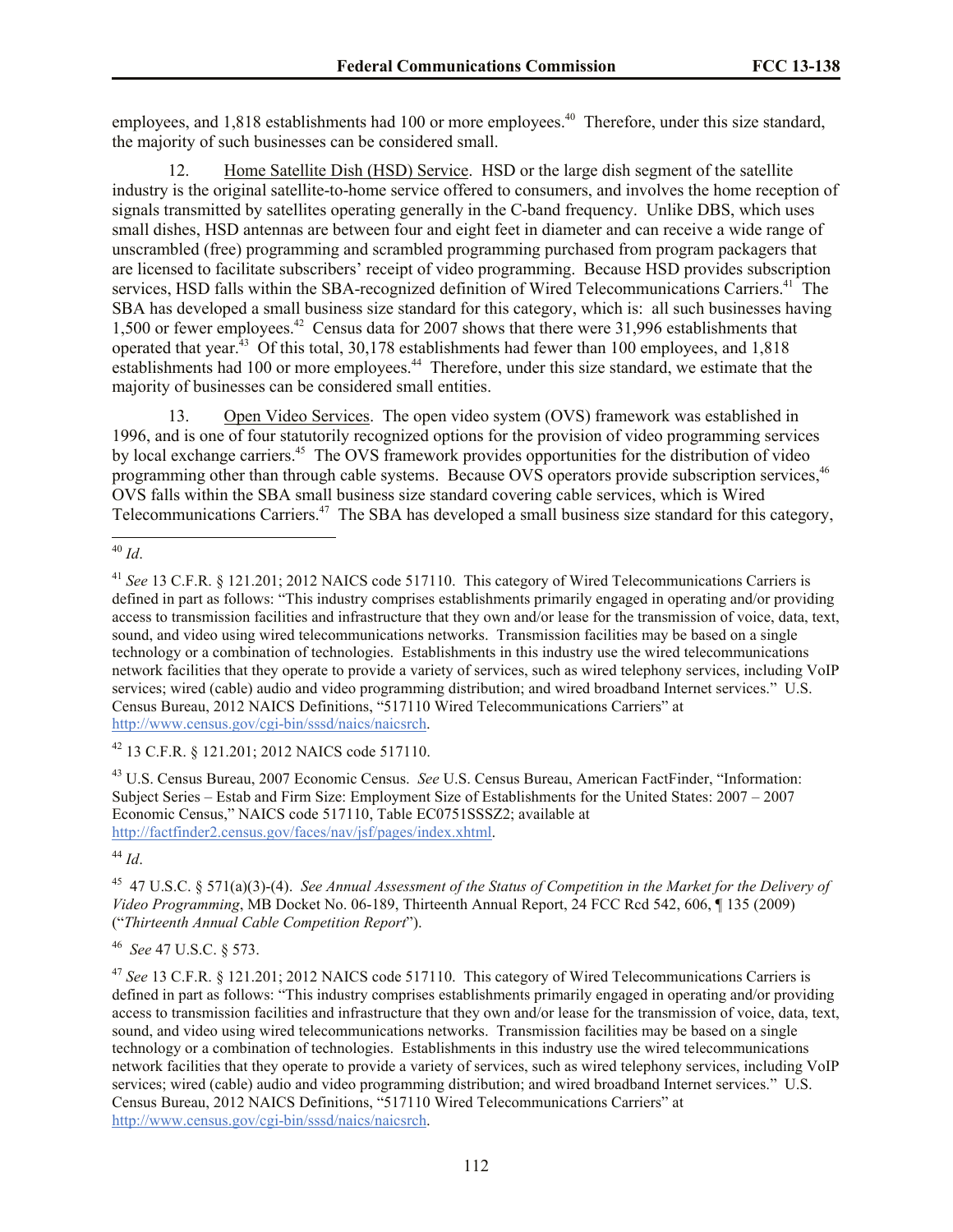which is: all such businesses having  $1,500$  or fewer employees.<sup>48</sup> Census data for 2007 shows that there were  $31,996$  establishments that operated that year.<sup>49</sup> Of this total,  $30,178$  establishments had fewer than 100 employees, and 1,818 establishments had 100 or more employees.<sup>50</sup> Therefore, under this size standard, we estimate that the majority of businesses can be considered small entities. In addition, we note that the Commission has certified some OVS operators, with some now providing service.<sup>51</sup> Broadband service providers ("BSPs") are currently the only significant holders of OVS certifications or local OVS franchises.<sup>52</sup> The Commission does not have financial or employment information regarding the entities authorized to provide OVS, some of which may not yet be operational. Thus, again, at least some of the OVS operators may qualify as small entities.

14. Wireless cable systems – Broadband Radio Service and Educational Broadband Service. Wireless cable systems use the Broadband Radio Service (BRS)<sup>53</sup> and Educational Broadband Service  $(EBS)^{54}$  to transmit video programming to subscribers. In connection with the 1996 BRS auction, the Commission established a small business size standard as an entity that had annual average gross revenues of no more than \$40 million in the previous three calendar years.<sup>55</sup> The BRS auctions resulted in 67 successful bidders obtaining licensing opportunities for 493 Basic Trading Areas (BTAs). Of the 67 auction winners, 61 met the definition of a small business. BRS also includes licensees of stations authorized prior to the auction. At this time, we estimate that of the 61 small business BRS auction winners, 48 remain small business licensees. In addition to the 48 small businesses that hold BTA authorizations, there are approximately 392 incumbent BRS licensees that are considered small entities.<sup>56</sup> After adding the number of small business auction licensees to the number of incumbent licensees not already counted, we find that there are currently approximately 440 BRS licensees that are defined as small businesses under either the SBA or the Commission's rules. In 2009, the Commission conducted Auction 86, the sale of 78 licenses in the BRS areas.<sup>57</sup> The Commission offered three levels of bidding credits: (i) a bidder with attributed average annual gross revenues that exceed \$15 million and do not exceed \$40 million for the preceding three years (small business) received a 15 percent discount on its

<sup>49</sup> U.S. Census Bureau, 2007 Economic Census. *See* U.S. Census Bureau, American FactFinder, "Information: Subject Series – Estab and Firm Size: Employment Size of Establishments for the United States: 2007 – 2007 Economic Census," NAICS code 517110, Table EC0751SSSZ2; available at http://factfinder2.census.gov/faces/nav/jsf/pages/index.xhtml.

l

 $^{51}$  A list of OVS certifications may be found at  $\frac{http://www.fcc.gov/mb/ovs/csovscer.html}{$ .

52 *See Thirteenth Annual Cable Competition Report*, 24 FCC Rcd at 606-07, ¶ 135. BSPs are newer businesses that are building state-of-the-art, facilities-based networks to provide video, voice, and data services over a single network.

<sup>53</sup> BRS was previously referred to as Multipoint Distribution Service (MDS) and Multichannel Multipoint Distribution Service (MMDS). *See Amendment of Parts 21 and 74 of the Commission's Rules with Regard to Filing Procedures in the Multipoint Distribution Service and in the Instructional Television Fixed Service and Implementation of Section 309(j) of the Communications Act—Competitive Bidding*, MM Docket No. 94-131, PP Docket No. 93-253, Report and Order, 10 FCC Rcd 9589, 9593, ¶ 7 (1995).

<sup>54</sup> EBS was previously referred to as the Instructional Television Fixed Service (ITFS). *See id*.

 $55$  47 C.F.R. § 21.961(b)(1).

<sup>56</sup> 47 U.S.C. § 309(j). Hundreds of stations were licensed to incumbent MDS licensees prior to implementation of Section 309(j) of the Communications Act of 1934, 47 U.S.C. § 309(j). For these pre-auction licenses, the applicable standard is SBA's small business size standard of 1,500 or fewer employees.

<sup>48</sup> 13 C.F.R. § 121.201; 2012 NAICS code 517110.

<sup>50</sup> *Id*.

<sup>57</sup> *Auction of Broadband Radio Service (BRS) Licenses, Scheduled for October 27, 2009, Notice and Filing Requirements, Minimum Opening Bids, Upfront Payments, and Other Procedures for Auction 86*, Public Notice, 24 FCC Rcd 8277 (2009).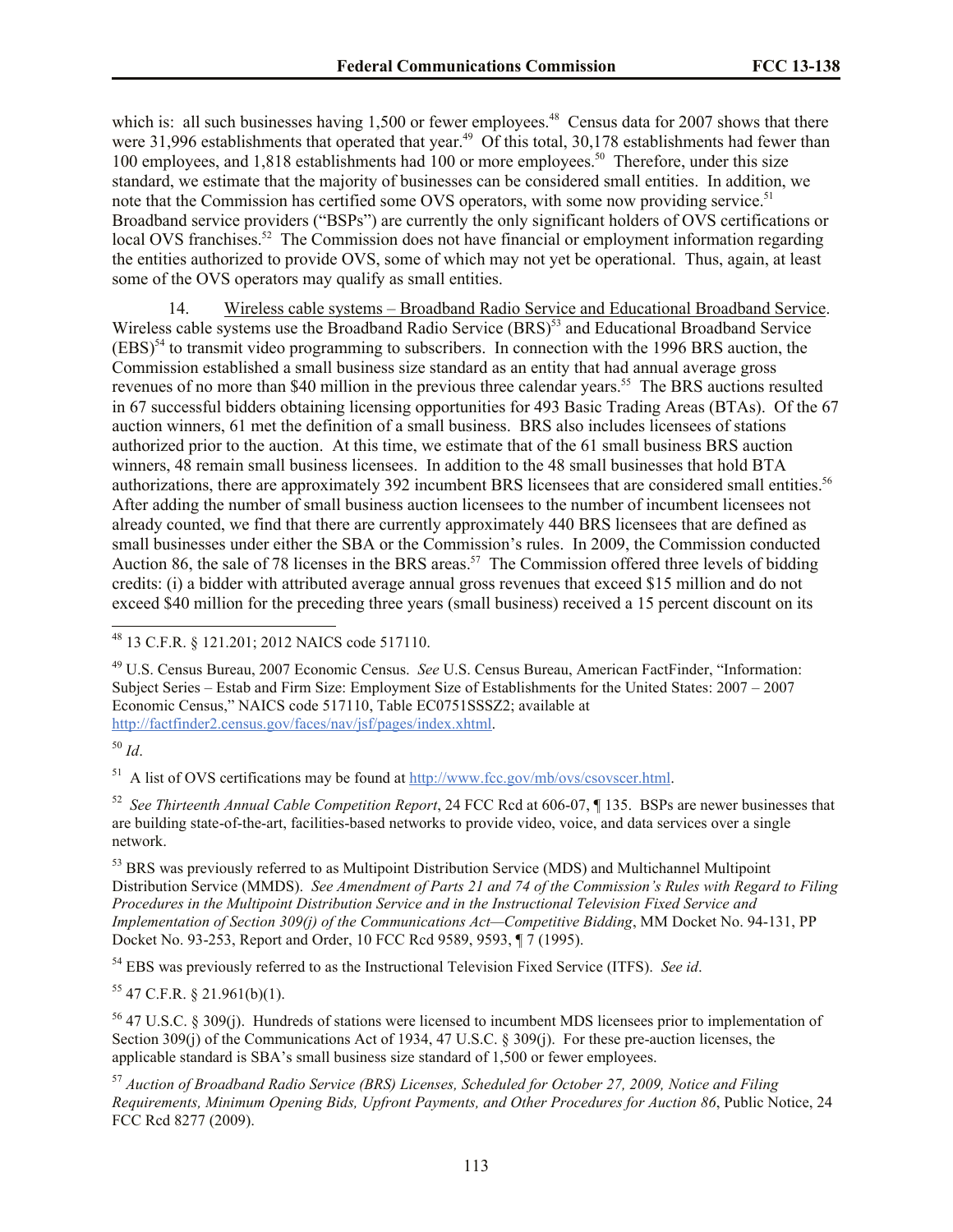winning bid; (ii) a bidder with attributed average annual gross revenues that exceed \$3 million and do not exceed \$15 million for the preceding three years (very small business) received a 25 percent discount on its winning bid; and (iii) a bidder with attributed average annual gross revenues that do not exceed \$3 million for the preceding three years (entrepreneur) received a 35 percent discount on its winning bid.<sup>58</sup> Auction 86 concluded in 2009 with the sale of 61 licenses.<sup>59</sup> Of the 10 winning bidders, two bidders that claimed small business status won four licenses; one bidder that claimed very small business status won three licenses; and two bidders that claimed entrepreneur status won six licenses.

15. In addition, the SBA's placement of Cable Television Distribution Services in the category of Wired Telecommunications Carriers is applicable to cable-based Educational Broadcasting Services. Since 2007, these services have been defined within the broad economic census category of Wired Telecommunications Carriers, which was developed for small wireline businesses. This category is defined as follows: "This industry comprises establishments primarily engaged in operating and/or providing access to transmission facilities and infrastructure that they own and/or lease for the transmission of voice, data, text, sound, and video using wired telecommunications networks. Transmission facilities may be based on a single technology or a combination of technologies. Establishments in this industry use the wired telecommunications network facilities that they operate to provide a variety of services, such as wired telephony services, including VoIP services; wired (cable) audio and video programming distribution; and wired broadband Internet services."<sup>60</sup> The SBA has developed a small business size standard for this category, which is: all such businesses having 1,500 or fewer employees.<sup>61</sup> Census data for 2007 shows that there were 31,996 establishments that operated that year.<sup>62</sup> Of this total, 30,178 establishments had fewer than 100 employees, and 1,818 establishments had 100 or more employees.<sup>63</sup> Therefore, under this size standard, we estimate that the majority of businesses can be considered small entities. In addition to Census data, the Commission's internal records indicate that as of September 2012, there are 2,241 active EBS licenses.<sup>64</sup> The Commission estimates that of these 2,241 licenses, the majority are held by non-profit educational institutions and school districts, which are by statute defined as small businesses.<sup>65</sup>

 $\overline{a}$ 

<sup>61</sup> 13 C.F.R. § 121.201; 2012 NAICS code 517110.

<sup>63</sup> *Id*.

64 http://wireless2.fcc.gov/UlsApp/UlsSearch/results.jsp.

<sup>58</sup> *Id.* at 8296.

<sup>59</sup> *Auction of Broadband Radio Service Licenses Closes, Winning Bidders Announced for Auction 86, Down Payments Due November 23, 2009, Final Payments Due December 8, 2009, Ten-Day Petition to Deny Period*, Public Notice, 24 FCC Rcd 13572 (2009).

<sup>60</sup> U.S. Census Bureau, 2012 NAICS Definitions, "517110 Wired Telecommunications Carriers" (partial definition) at http://www.census.gov/cgi-bin/sssd/naics/naicsrch. Examples of this category are: broadband Internet service providers (*e.g.*, cable, DSL); local telephone carriers (wired); cable television distribution services; long-distance telephone carriers (wired); closed circuit television ("CCTV") services; VoIP service providers, using own operated wired telecommunications infrastructure; direct-to-home satellite system ("DTH") services; telecommunications carriers (wired); satellite television distribution systems; and multichannel multipoint distribution services ("MMDS").

<sup>62</sup> U.S. Census Bureau, 2007 Economic Census. *See* U.S. Census Bureau, American FactFinder, "Information: Subject Series – Estab and Firm Size: Employment Size of Establishments for the United States: 2007 – 2007 Economic Census," NAICS code 517110, Table EC0751SSSZ2; available at http://factfinder2.census.gov/faces/nav/jsf/pages/index.xhtml.

 $65$  The term "small entity" within SBREFA applies to small organizations (non-profits) and to small governmental jurisdictions (cities, counties, towns, townships, villages, school districts, and special districts with populations of less than 50,000). 5 U.S.C. §§ 601(4)-(6).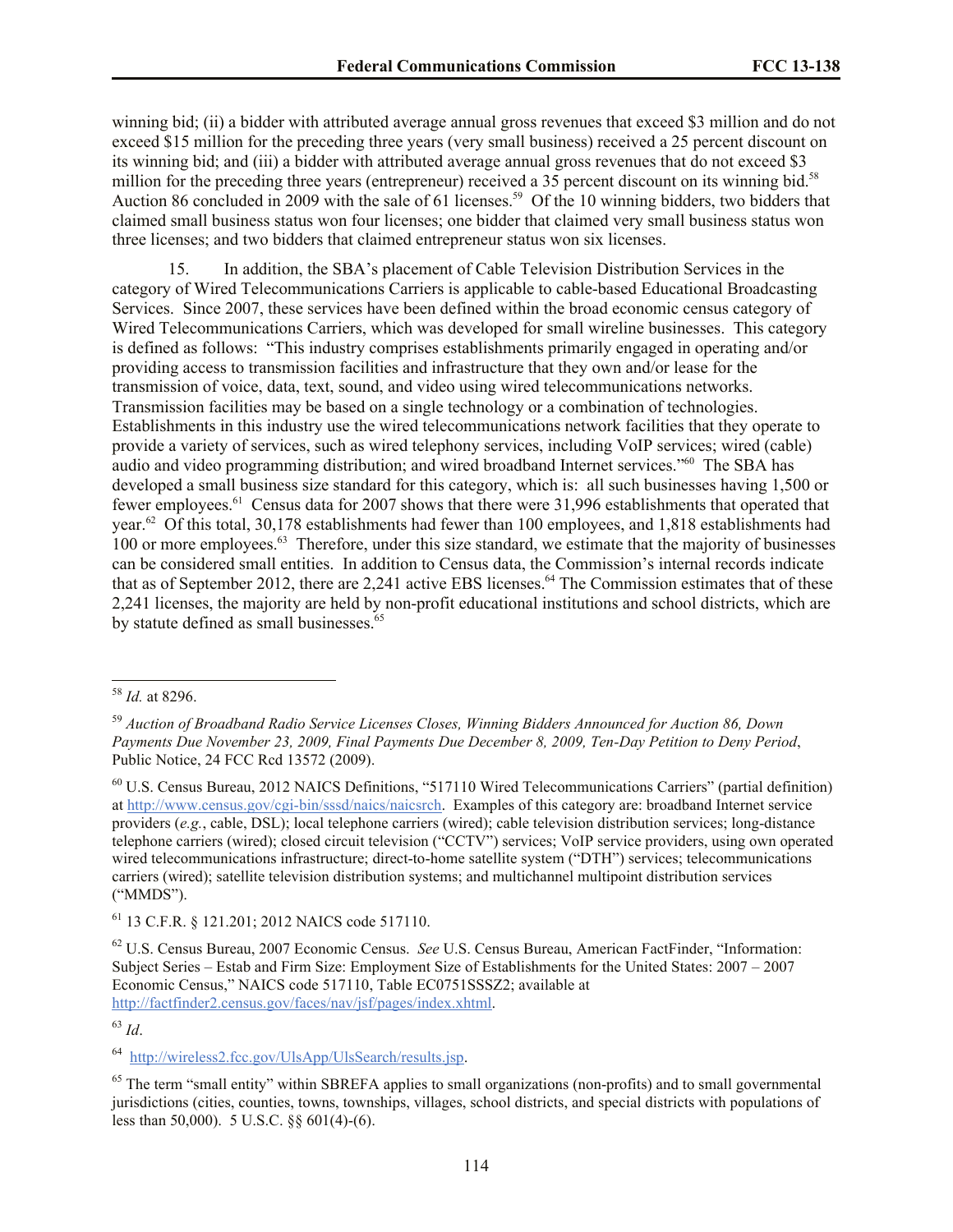16. Incumbent Local Exchange Carriers (ILECs). Neither the Commission nor the SBA has developed a small business size standard specifically for incumbent local exchange services. ILECs are included in the SBA's economic census category, Wired Telecommunications Carriers.<sup>66</sup> Under this category, the SBA deems a wireline business to be small if it has  $1,500$  or fewer employees.<sup>67</sup> Census data for 2007 shows that there were 31,996 establishments that operated that year.<sup>68</sup> Of this total, 30,178 establishments had fewer than 100 employees, and 1,818 establishments had 100 or more employees.<sup>69</sup> Therefore, under this size standard, the majority of such businesses can be considered small.

17. Small Incumbent Local Exchange Carriers. We have included small incumbent local exchange carriers in this present RFA analysis. A "small business" under the RFA is one that, *inter alia*, meets the pertinent small business size standard (*e.g.*, a telephone communications business having 1,500 or fewer employees), and "is not dominant in its field of operation."<sup>70</sup> The SBA's Office of Advocacy contends that, for RFA purposes, small incumbent local exchange carriers are not dominant in their field of operation because any such dominance is not "national" in scope.<sup>71</sup> We have therefore included small incumbent local exchange carriers in this RFA analysis, although we emphasize that this RFA action has no effect on Commission analyses and determinations in other, non-RFA contexts.

18. Competitive Local Exchange Carriers (CLECs), Competitive Access Providers (CAPs), Shared-Tenant Service Providers, and Other Local Service Providers. Neither the Commission nor the SBA has developed a small business size standard specifically for these service providers. These entities are included in the SBA's economic census category, Wired Telecommunications Carriers.<sup>72</sup> Under this

<sup>67</sup> 13 C.F.R. § 121.201; 2012 NAICS code 517110.

<sup>68</sup> U.S. Census Bureau, 2007 Economic Census. *See* U.S. Census Bureau, American FactFinder, "Information: Subject Series – Estab and Firm Size: Employment Size of Establishments for the United States: 2007 – 2007 Economic Census," NAICS code 517110, Table EC0751SSSZ2; available at http://factfinder2.census.gov/faces/nav/jsf/pages/index.xhtml.

<sup>69</sup> *Id*.

 $\overline{a}$ 

 $70$  15 U.S.C. § 632.

 $71$  Letter from Jere W. Glover, Chief Counsel for Advocacy, SBA, to William E. Kennard, Chairman, FCC (May 27, 1999). The Small Business Act contains a definition of "small-business concern," which the RFA incorporates into its own definition of "small business." *See* 15 U.S.C. § 632(a) (Small Business Act); 5 U.S.C. § 601(3) (RFA). SBA regulations interpret "small business concern" to include the concept of dominance on a national basis. *See* 13 C.F.R. § 121.102(b).

<sup>72</sup> *See* 13 C.F.R. § 121.201; 2012 NAICS code 517110. This category of Wired Telecommunications Carriers is defined as follows: "This industry comprises establishments primarily engaged in operating and/or providing access to transmission facilities and infrastructure that they own and/or lease for the transmission of voice, data, text, sound, and video using wired telecommunications networks. Transmission facilities may be based on a single technology or a combination of technologies. Establishments in this industry use the wired telecommunications network facilities that they operate to provide a variety of services, such as wired telephony services, including VoIP services; wired (cable) audio and video programming distribution; and wired broadband Internet services. *By exception, establishments providing satellite television distribution services using facilities and infrastructure that* 

(continued....)

<sup>66</sup> *See* 13 C.F.R. § 121.201; 2012 NAICS code 517110. This category of Wired Telecommunications Carriers is defined as follows: "This industry comprises establishments primarily engaged in operating and/or providing access to transmission facilities and infrastructure that they own and/or lease for the transmission of voice, data, text, sound, and video using wired telecommunications networks. Transmission facilities may be based on a single technology or a combination of technologies. Establishments in this industry use the wired telecommunications network facilities that they operate to provide a variety of services, such as wired telephony services, including VoIP services; wired (cable) audio and video programming distribution; and wired broadband Internet services. *By exception, establishments providing satellite television distribution services using facilities and infrastructure that they operate are included in this industry.*" (*Emphasis* added to text relevant to satellite services.) U.S. Census Bureau, 2012 NAICS Definitions, "517110 Wired Telecommunications Carriers" at http://www.census.gov/cgibin/sssd/naics/naicsrch.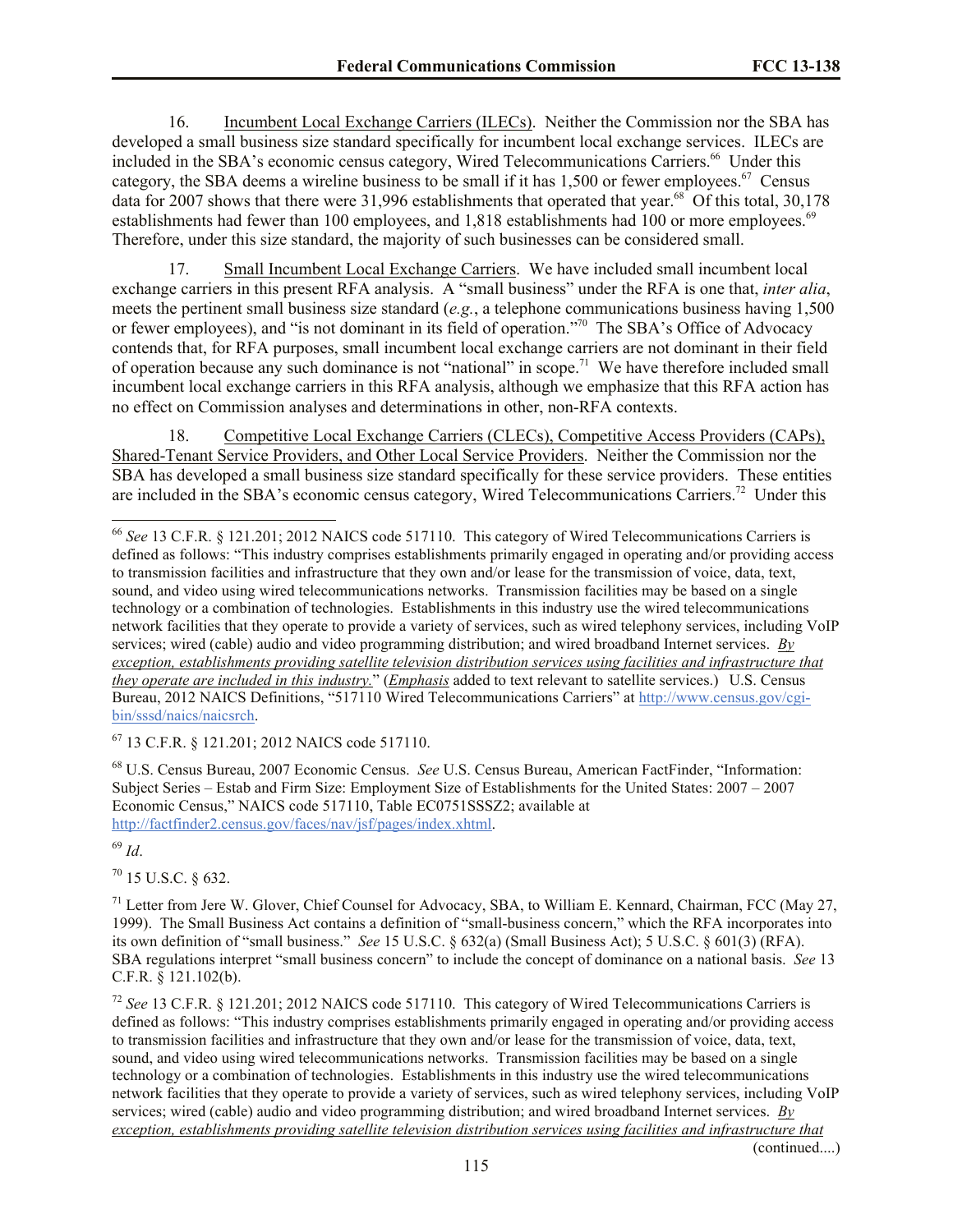category, the SBA deems a wireline business to be small if it has  $1,500$  or fewer employees.<sup>73</sup> Census data for 2007 shows that there were 31,996 establishments that operated that year.<sup>74</sup> Of this total, 30,178 establishments had fewer than 100 employees, and 1,818 establishments had 100 or more employees.<sup>75</sup> Therefore, under this size standard, the majority of such businesses can be considered small.

19. Radio and Television Broadcasting and Wireless Communications Equipment Manufacturing. The Census Bureau defines this category as follows: "This industry comprises establishments primarily engaged in manufacturing radio and television broadcast and wireless communications equipment. Examples of products made by these establishments are: transmitting and receiving antennas, cable television equipment, GPS equipment, pagers, cellular phones, mobile communications equipment, and radio and television studio and broadcasting equipment."<sup>76</sup> The SBA has developed a small business size standard for this category, which is: all such businesses having 750 or fewer employees.<sup>77</sup> Census data for 2007 shows that there were 939 establishments that operated for part or all of the entire year.<sup>78</sup> Of those, 912 operated with fewer than 500 employees, and 27 operated with 500 or more employees.<sup>79</sup> Therefore, under this size standard, the majority of such establishments can be considered small.

20. Audio and Video Equipment Manufacturing*.* The Census Bureau defines this category as follows: "This industry comprises establishments primarily engaged in manufacturing electronic audio and video equipment for home entertainment, motor vehicles, and public address and musical instrument amplification. Examples of products made by these establishments are video cassette recorders, televisions, stereo equipment, speaker systems, household-type video cameras, jukeboxes, and amplifiers for musical instruments and public address systems."<sup>80</sup> The SBA has developed a small business size standard for this category, which is: all such businesses having 750 or fewer employees.<sup>81</sup> Census data for 2007 shows that there were 492 establishments in this category operated for part or all of the entire year.<sup>82</sup> Of those, 488 operated with fewer than 500 employees, and four operated with 500 or more

*they operate are included in this industry.*" (*Emphasis* added to text relevant to satellite services.) U.S. Census Bureau, 2012 NAICS Definitions, "517110 Wired Telecommunications Carriers" at http://www.census.gov/cgibin/sssd/naics/naicsrch.

<sup>73</sup> 13 C.F.R. § 121.201; 2012 NAICS code 517110.

<sup>74</sup> U.S. Census Bureau, 2007 Economic Census. *See* U.S. Census Bureau, American FactFinder, "Information: Subject Series – Estab and Firm Size: Employment Size of Establishments for the United States: 2007 – 2007 Economic Census," NAICS code 517110, Table EC0751SSSZ2; available at http://factfinder2.census.gov/faces/nav/jsf/pages/index.xhtml.

<sup>75</sup> *Id*.

<sup>76</sup> U.S. Census Bureau, 2012 NAICS Definitions, "334220 Radio and Television Broadcasting and Wireless Communications Equipment Manufacturing" at http://www.census.gov/cgi-bin/sssd/naics/naicsrch.

<sup>77</sup> 13 C.F.R. § 121.201; 2012 NAICS code 334220.

<sup>78</sup> U.S. Census Bureau, 2007 Economic Census. *See* U.S. Census Bureau, American FactFinder, "Manufacturing: Summary Series: General Summary: Industry Statistics for Subsectors and Industries by Employment Size: 2007 – 2007 Economic Census," NAICS code 334220, Table EC0731SG3; available at http://factfinder2.census.gov/faces/nav/jsf/pages/index.xhtml.

<sup>79</sup> *Id*.

<sup>80</sup> U.S. Census Bureau, 2012 NAICS Definitions, "334310 Audio and Video Equipment Manufacturing" at http://www.census.gov/cgi-bin/sssd/naics/naicsrch.

<sup>81</sup> 13 C.F.R. § 121.201; 2012 NAICS code 334310.

<sup>82</sup> U.S. Census Bureau, 2007 Economic Census. *See* U.S. Census Bureau, American FactFinder, "Manufacturing: Summary Series: General Summary: Industry Statistics for Subsectors and Industries by Employment Size: 2007 –

(continued....)

<sup>(</sup>Continued from previous page)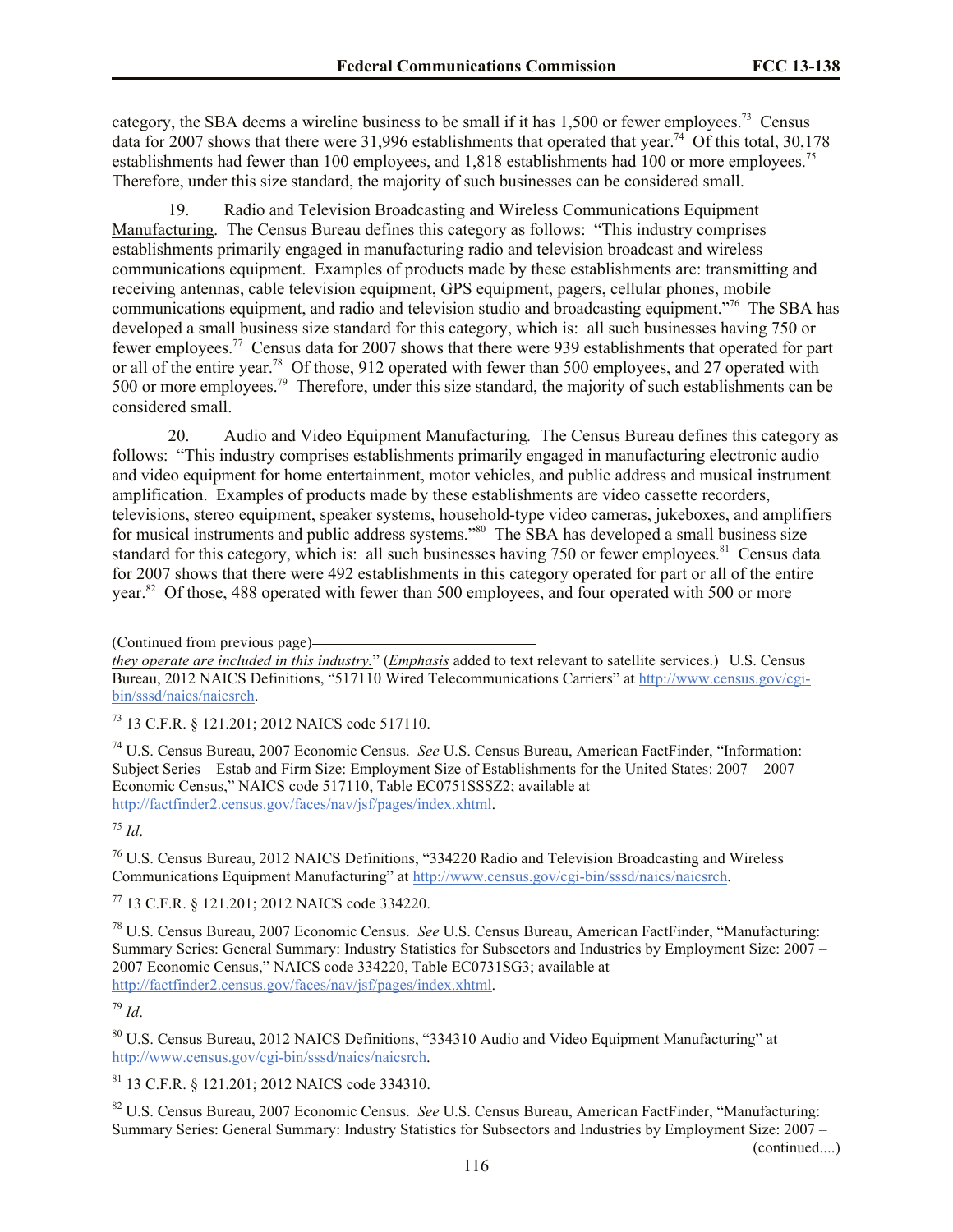employees.<sup>83</sup> Therefore, under this size standard, the majority of such establishments can be considered small.

## **D. Description of Projected Reporting, Recordkeeping, and Other Compliance Requirements for Small Entities**

21. In this section, we describe the reporting, recordkeeping, and other compliance requirements adopted in the *Report and Order* and consider whether small entities are affected disproportionately by these requirements.

22. *Reporting Requirements*. The *Report and Order* does not adopt reporting requirements.

23. *Recordkeeping Requirements*.The *Report and Order* adopts certain recordkeeping requirements, which are applicable to covered small entities. Specifically, the following provisions will require covered entities to make a filing and, thus, to make and keep records of the filing:

- Achievability The *Report and Order* implements rules for determining whether compliance with Section 204 and 205 accessibility requirements is "achievable."<sup>84</sup> When faced with a complaint or enforcement action for a violation of the requirements adopted herein pursuant to either Section 204 or Section 205 of the CVAA, a covered entity may raise as a defense that a particular apparatus or navigation device does not comply with the rules because compliance was not achievable under the statutory factors.<sup>85</sup> Alternatively, a covered entity may seek a determination from the Commission that compliance with all of our rules is not achievable before manufacturing or importing the apparatus or navigation device.
- Alternate Means of Compliance The *Report and Order* permits entities covered by Section 204 to comply with the requirements adopted pursuant to that section by alternate means.<sup>86</sup> A covered entity seeking to use an alternate means of compliance with Section 204 may either: (i) request a Commission determination that the proposed alternate means satisfies the statutory requirements through a request pursuant to Section 1.41 of the Commission's rules; or (ii) claim in defense to a complaint or enforcement action that the Commission should determine that the party's actions were permissible alternate means of compliance.
- Complaint Procedures The *Report and Order* adopts procedures for consumer complaints alleging a violation of the Commission's rules requiring accessibility of user interfaces and video programming guides and menus.<sup>87</sup> These procedures allow complainants to file their complaints either with the Commission or with the covered entity responsible for the problem and provide the covered entity 30 days to respond in writing to the complaint. In response to a complaint, a

<sup>83</sup> *Id*.

<sup>84</sup> *See Report and Order*, Section IV.A.4.

<sup>85</sup> Achievability is determined through a four factor analysis that examines: "(1) The nature and cost of the steps needed to meet the requirements of this section with respect to the specific equipment or service in question. (2) The technical and economic impact on the operation of the manufacturer or provider and on the operation of the specific equipment or service in question, including on the development and deployment of new communications technologies. (3) The type of operations of the manufacturer or provider. (4) The extent to which the service provider or manufacturer in question offers accessible services or equipment containing varying degrees of functionality and features, and offered at differing price points." *Id*. Through this analysis, an otherwise covered entity can demonstrate that accessibility is not achievable.

<sup>86</sup> *See id*. Section VI.A.

<sup>87</sup> *See id*. Section VI.C.

<sup>(</sup>Continued from previous page) 2007 Economic Census," NAICS code 334310, Table EC0731SG3; available at http://factfinder2.census.gov/faces/nav/jsf/pages/index.xhtml.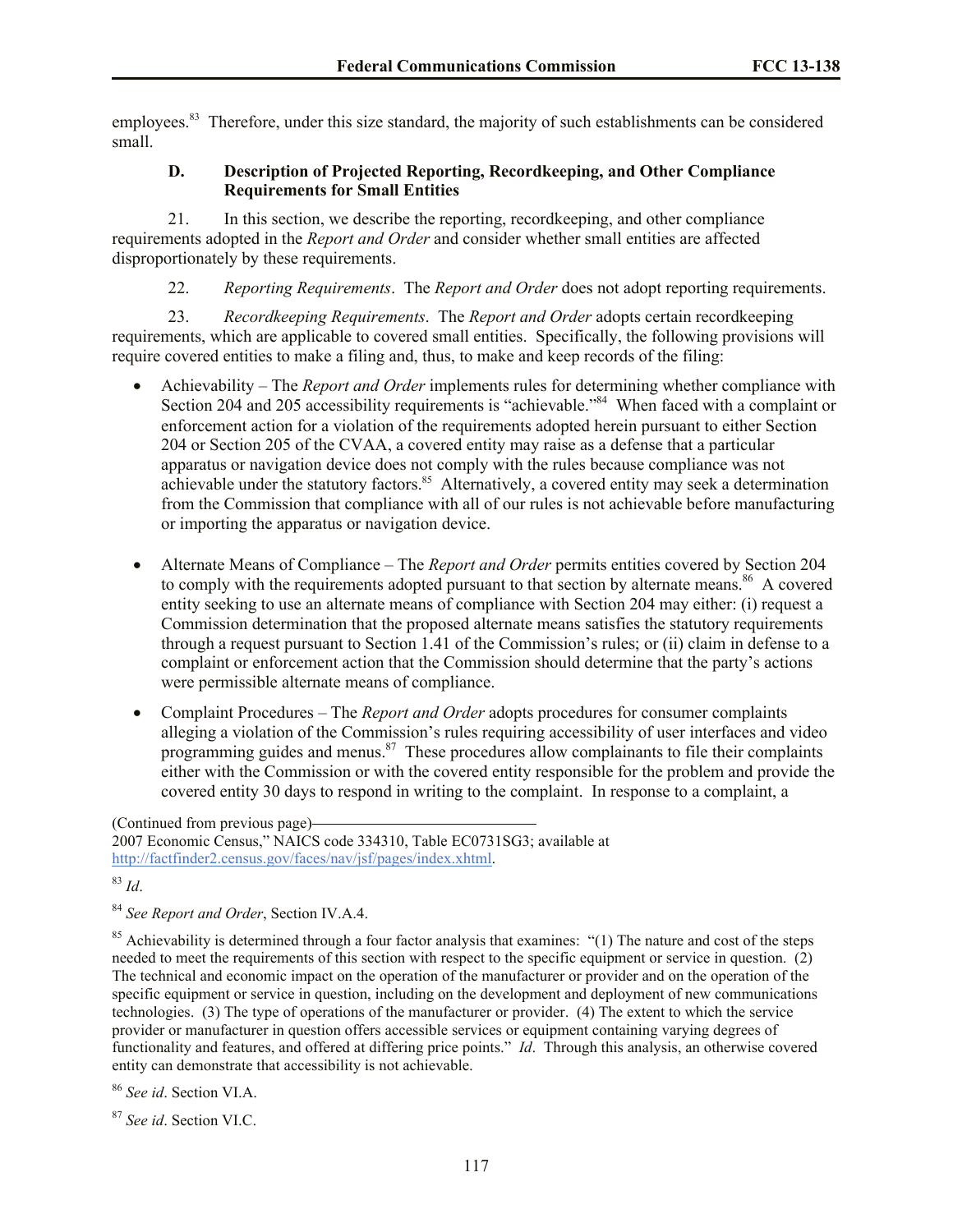covered entity must file with the Commission sufficient records and documentation to prove that it was (and remains) in compliance with the Commission's rules.<sup>88</sup> The procedures also require covered entities to make contact information available to consumers for the receipt and handling of written complaints.<sup>89</sup>

- Notification Requirements The *Report and Order* requires MVPDs to notify consumers that navigation devices with the required accessibility features are available to consumers who are blind or visually impaired "upon request."<sup>90</sup> Specifically, MVPDs must clearly and conspicuously inform consumers about the availability of accessible navigation devices when providing information about equipment options in response to a consumer inquiry about service, accessibility, or other issues $91$  and also must provide notice about the availability of accessible navigation devices on their official website, such as a through a link on their home page. The notices must publicize the availability of accessible devices and solutions and convey the means for making requests for accessible equipment and the specific person, office or entity to whom such requests are to be made.
- Verification Requirements The *Report and Order* allows covered entities to require verification of eligibility (as an individual who is blind or visually impaired) to the extent the covered entity chooses to rely on an accessibility solution that involves providing the consumer with sophisticated equipment and/or services at a price that is lower than that offered to the general public.<sup>92</sup> With respect to proof of eligibility, covered entities must allow a consumer to provide a wide array of documentation to verify eligibility for the accessibility solution provided.<sup>93</sup> In addition, they must protect personal information gathered from consumers through their verification procedures.<sup>94</sup>

24. *Other Compliance Requirements*. Under Section 204, the entities responsible for compliance are digital apparatus manufacturers.<sup>95</sup> Under Section 205, the entities responsible for compliance are MVPDs leasing or selling navigation devices, equipment manufacturers of navigation devices that place devices into the chain of commerce for sale to consumers, and other manufacturers of

<sup>90</sup> *See id*. Section VI.E.

<sup>91</sup> The *Report and Order* does not require a specific means of notification for these notices. *See id*.

<sup>92</sup> *See id*. Section VI.D.

<sup>94</sup> *See id*.

 $\overline{a}$ <sup>88</sup> *See id*.

<sup>89</sup> *See id*. Covered entities are encouraged to include this information with the other accessibility information they must post on their official website and are expected to prominently display their contact information in a way that makes it available and accessible to all consumers of their products and services. The *Report and Order* emphasizes that such notice should be provided in a location that is conspicuous to consumers and accessible to those who are blind or visually impaired, and requires covered entities to make available and accessible the contact information of a person with primary responsibility for accessibility compliance issues. Covered entities must provide that person's name and title or office, telephone number, fax number, postal mailing address, and email address. Covered entities must keep this information current and update it within 10 business days of any change.

 $^{93}$  *Id*. In order to ensure that fulfilling such verification requests and the processes needed to verify the consumer's eligibility to receive the device will not be burdensome to consumers, the *Report and Order* strongly encourages covered entities to consult with people who are blind and visually impaired. In addition, although not required, the *Report and Order* encourages a covered entity to seek a determination from the Commission's Consumer and Governmental Affairs Bureau as to whether its proposed verification procedures would be burdensome to consumers before implementing such procedures. *Id*.

<sup>95</sup> *See id*. Section III.B.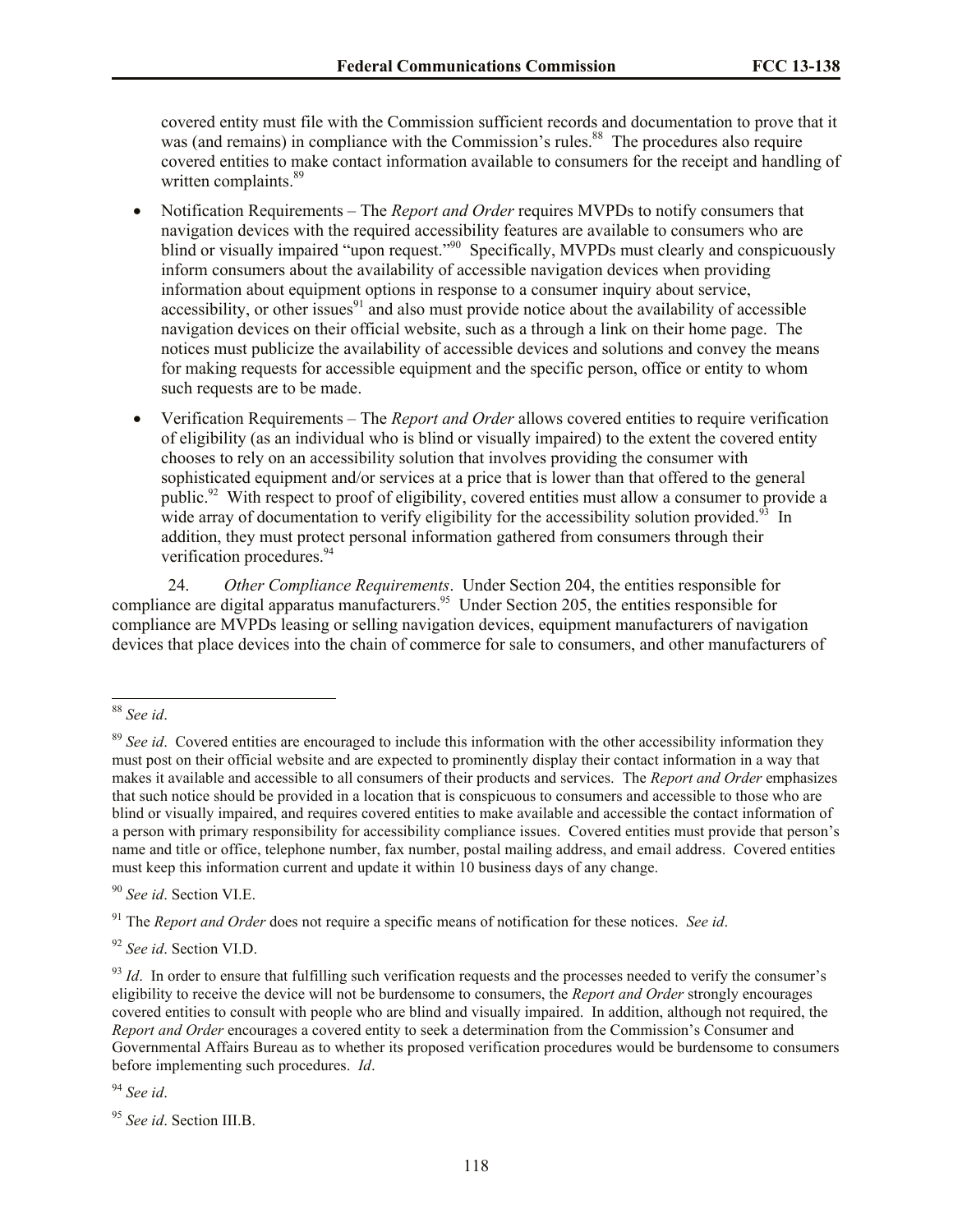navigation device hardware and software.<sup>96</sup> The *Report and Order* adopts the following compliance requirements, which are applicable to covered small entities:

- Requires apparatus covered by Section  $204 i.e.,$  digital apparatus designed to receive or play back video programming transmitted simultaneously with sound – to make "appropriate" built-in functions (*i.e.*, those used for the reception, play back, or display of video programming) accessible to individuals who are blind or visually impaired.<sup>97</sup> At this time, the "appropriate" built-in functions under Section 204 are limited to the 11 essential functions identified by the Video Programming Accessibility Advisory Committee ("VPAAC"), an advisory committee comprised of industry and consumer groups established by the Chairman of the Commission pursuant to the CVAA.<sup>98</sup>
- Requires navigation devices covered by Section 205 to make on-screen text menus and guides for the display or selection of multichannel video programming audibly accessible.<sup>99</sup> Nine of the 11 essential functions identified by the VPAAC are used for the display or selection of video programming and must be made audibly accessible on navigation devices to the extent they are accessed through on-screen text menus and guides. In addition, two functions (power on/off and volume adjust/mute) must be made accessible (but not necessarily *audibly* accessible) because they are controls necessary to access covered functions.
- Requires apparatus covered by Section 204 to provide access to closed captioning and video description through a mechanism for each that is reasonably comparable to a button, key, or icon, $100$  and requires navigation devices covered by Section 205 to provide access to closed captioning through a mechanism reasonably comparable to a button, key, or icon.<sup>101</sup> With regard to Section 205, covered entities must ensure that mechanisms reasonably comparable to a button, key, or icon for activating closed captioning are provided on all their navigation devices (*i.e.*, such mechanisms are not subject to the "upon request" language in Section  $205$ ).<sup>102</sup>
- Requires entities covered by Section 205 to provide accessible navigation devices to requesting blind or visually impaired individuals "within a reasonable time," defined as a time period comparable to the time it takes such entity to provide navigation devices generally to other consumers<sup>103</sup>
- Requires entities covered by Section 205 to permit consumers who are blind or visually impaired to request compliant devices through any means that they generally make available to other consumers that request navigation devices.<sup>104</sup>

 $\overline{a}$ 

<sup>96</sup> *See id*. Section III.C.

<sup>97</sup> *See id*. Section IV.A.1.

<sup>98</sup> *See id*. *See also* Pub. L. No. 111-260, § 201(a).

<sup>99</sup> *See Report and Order*, Section IV.A.2.

<sup>100</sup> *See id*. Section IV.B.

<sup>101</sup> *See id*.

<sup>102</sup> *See id*. Section V.C.

<sup>103</sup> *See id*. Section V.A.

<sup>104</sup> *See id*.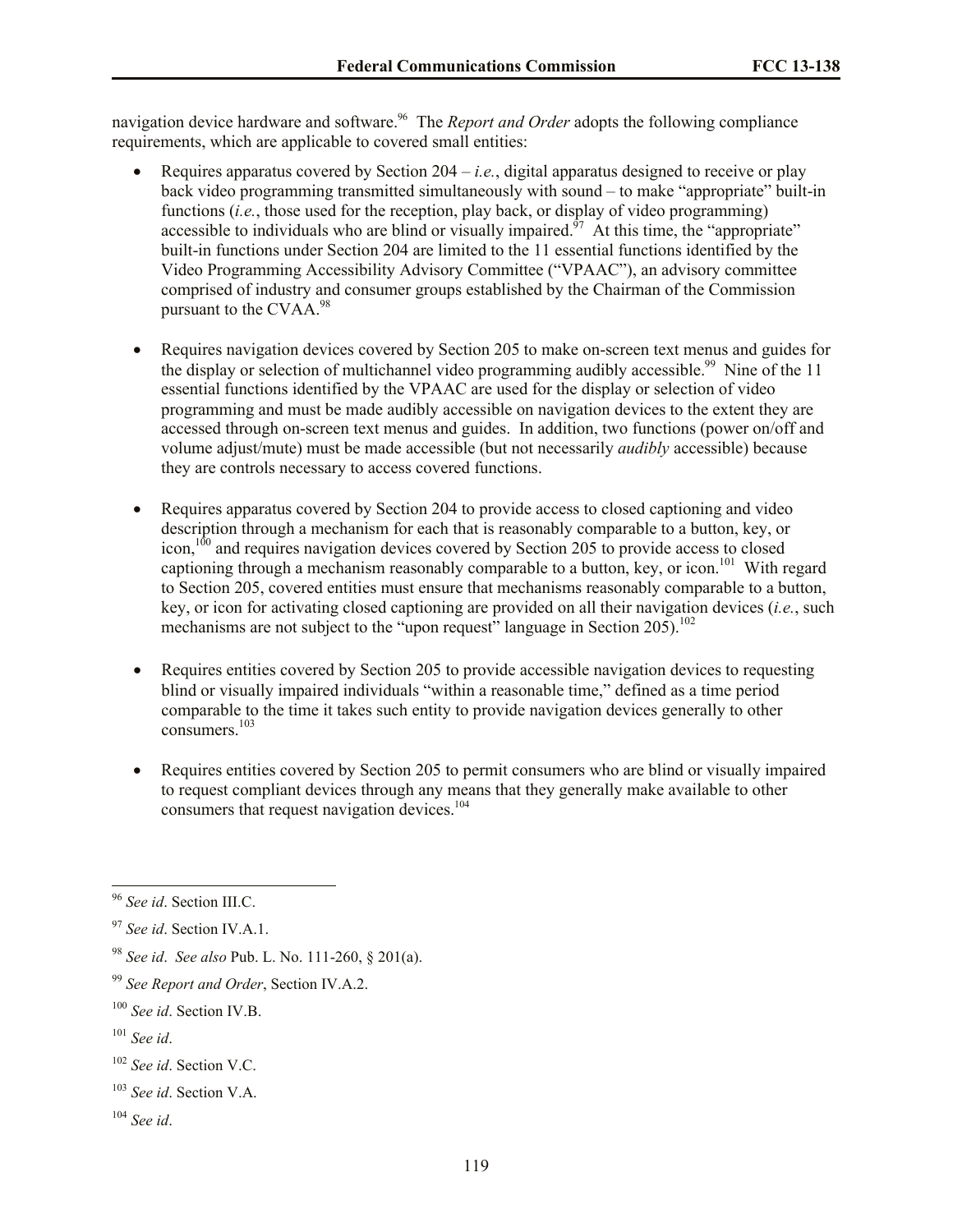- Requires a manufacturer that provides navigation devices at retail to requesting blind or visually impaired consumers to make a good faith effort to have retailers make available compliant navigation devices to the same extent they make available navigation devices to other consumers generally. 105
- Requires entities covered by Section 205 to ensure that any means they employ to accept requests for accessible devices are not more burdensome to blind or visually impaired individuals than the means they employ to provide navigation devices generally to other consumers.<sup>106</sup>
- Requires entities covered by Section 205 that rely on separate equipment or software ("separate") solution") to achieve accessibility under Section 205(b)(4) to provide such solution to a requesting individual who is blind or visually impaired. 107 In addition, the *Report and Order*:
	- $\circ$  Requires that if a non-compliant navigation device has any functions that are required to be made accessible pursuant to the rules we adopt in the *Report and Order*, any separate solution relied upon to achieve accessibility must make all of those functions accessible or enable the accessibility of those functions;
	- o Requires that a separate solution be provided in a manner that is not more burdensome to requesting blind or visually impaired individuals than the manner in which other consumers generally obtain navigation devices;
	- o Requires that a covered entity relying on a separate solution must make available such solution "within a reasonable time," defined as a period of time comparable to the time in which it generally provides navigation devices to consumers who are not blind or visually impaired;
	- o Concludes that a covered entity that provides separate equipment or software may not impose on a requesting consumer who is blind or visually impaired any charges beyond those it has imposed for the non-compliant navigation device. In cases where an entity provides accessibility functionality in only select devices, this constitutes an "other solution" under Section 205(b)(4)(B) for which an entity can impose no additional charge. For example, if a covered entity's only solution is to provide a sophisticated navigation device (one with enhanced features and functions) to a consumer that requests a less sophisticated device, it cannot charge the consumer more than the price of the less sophisticated device; and
	- o Concludes that if a covered entity's chosen manner of compliance involves a software solution that must be operated on a third-party device (*e.g.*, a laptop, tablet, smart phone) or if additional services are required to make use of the device, this manner of compliance constitutes an "other solution" under Section  $205(b)(4)(B)$ ; thus, the covered entity must provide that solution - *i.e.*, the software, third-party device, and any service needed to use the accessibility features - to the requesting individual at no additional charge.<sup>108</sup>
- Sets a three-year compliance deadline by which covered entities must generally comply with the requirements of Sections 204 and 205, and sets a five-year compliance deadline by which certain

 $\overline{a}$ 

<sup>105</sup> *See id*.

<sup>106</sup> *See id*.

<sup>107</sup> *See id*. Section V.B.

<sup>108</sup> *See id*.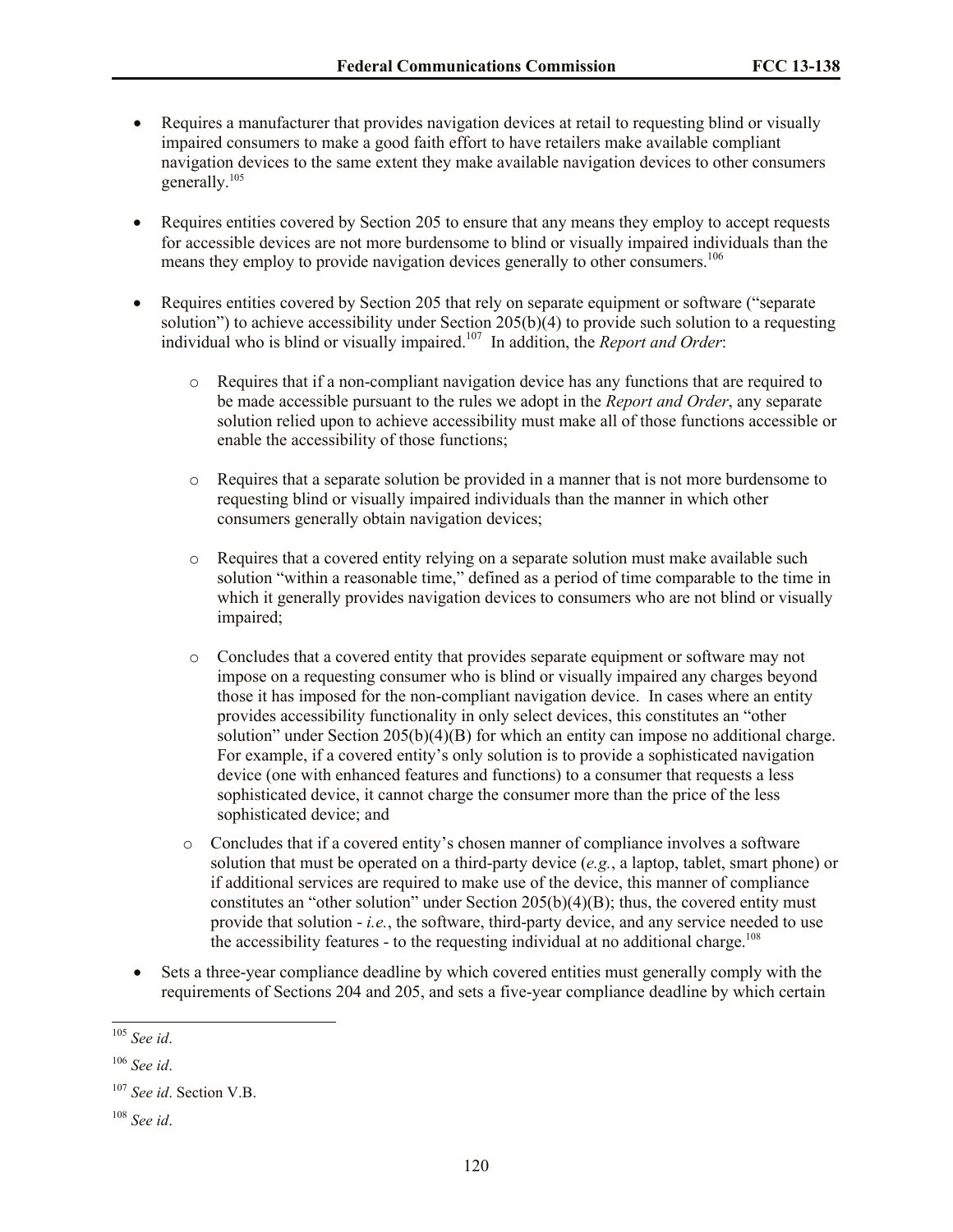mid-sized and smaller MVPD operators and small MVPD systems must comply with the requirements of Section 205.<sup>109</sup>

25. *Potential for disproportionate impact on small entities*. As required by Sections 204 and 205 of the CVAA, the rules require covered entities, such as equipment manufacturers and MVPD service providers, to ensure that user interfaces and video programming guides on digital apparatus and navigation devices used to view video programming are accessible to consumers with disabilities (unless doing such is not achievable). Neither the statute nor the rules mandate a specific means of compliance. Indeed, Sections 204 and 205 of the CVAA restrict the Commission from specifying the technical standards, protocols, procedures, and other technical requirements for meeting the accessibility requirements of those sections.<sup>110</sup> In addition, entities covered by Section 205 of the CVAA have "maximum flexibility to select the manner of compliance" with Section 303(bb)(1) of the Act, as well as "maximum flexibility in the selection of the means for compliance with Section  $303(bb)(2)$ " of the Act.<sup>111</sup> Entities covered by Section 204 may build in accessibility on digital apparatus or they can use alternate means to comply with the accessibility requirements of that section. Entities covered by Section 205 may build in solutions to make navigation devices accessible or they may use separate solutions (such as software, peripheral devices, specialized consumer premises equipment, a network-based service, or other solution) to ensure accessibility. No commenter provided information concerning the costs and administrative burdens associated with the *Report and Order*'s compliance requirements. Although the record does not contain specific information about the costs of compliance, covered entities have flexibility to choose the most cost-effective solution possible, and we anticipate that some solutions may be considerably less costly than others. For example, MVPDs may be able to purchase an accessible navigation device (*e.g.*, TiVo) and provide it to a requesting customer who is blind or visually impaired to satisfy their accessibility obligations, which may be significantly less costly than having to develop a built-in solution and make corresponding changes to their headend facility. As discussed below, MVPD commenters said they do not know how they will comply, only that they expect that, whatever means is used, the costs will likely be greater for smaller entities than for larger ones.

26. In the record of this proceeding, MVPDs, in particular, have expressed concern regarding the potential for the proposed rule to place a disproportionate economic impact on smaller MVPDs.<sup>112</sup> Industry commenters, such as NCTA and NTCA, $^{113}$  state that the proposed rules may have greater impacts on smaller companies than larger ones,<sup>114</sup> and that "[s]maller cable operators do not have the financial wherewithal to develop these solutions on their own and typically rely on the research and development efforts of the larger operators prior to deploying new equipment and services to their customers."<sup>115</sup> ACA states that "compliance with the accessible user guide requirements within a threeyear timeframe will be challenging for all but the very largest MVPDs because there is substantial uncertainty about how accessibility requirements will be implemented, what technologies and equipment

 $\overline{a}$ 

<sup>114</sup> NCTA Comments at 18: NTCA Comments at 5.

<sup>109</sup> *See id*. Section VI.B.

 $110$  47 U.S.C. §§ 303(aa)(1), 303(bb)(1).

<sup>111</sup> *See* Pub. L. No. 111-260, §§ 205(b)(4)(A), 205(b)(5).

<sup>112</sup> *See* NCTA Comments at 17-19; ACA Comments 6-9; NTCA Comments at 5-6. *See also* SBA Aug. 15 *Ex Parte* Letter.

<sup>&</sup>lt;sup>113</sup> NTCA represents small, rural local exchange carrier-affiliated MVPDs that use a myriad of different technologies to provide video in high-cost rural markets. NTCA Comments at 1and 6.

<sup>115</sup> NCTA Comments at 18-19. *See also* ACA Comments at 8 ("accessibility solutions will be developed for the larger operators first and will benefit smaller operators only if these solutions are compatible with smaller or older systems"); SBA Aug. 15 *Ex Parte* Letter at 2 ("smaller MVPDs will face higher costs while possessing less of an ability to absorb or pass-through those costs to consumers").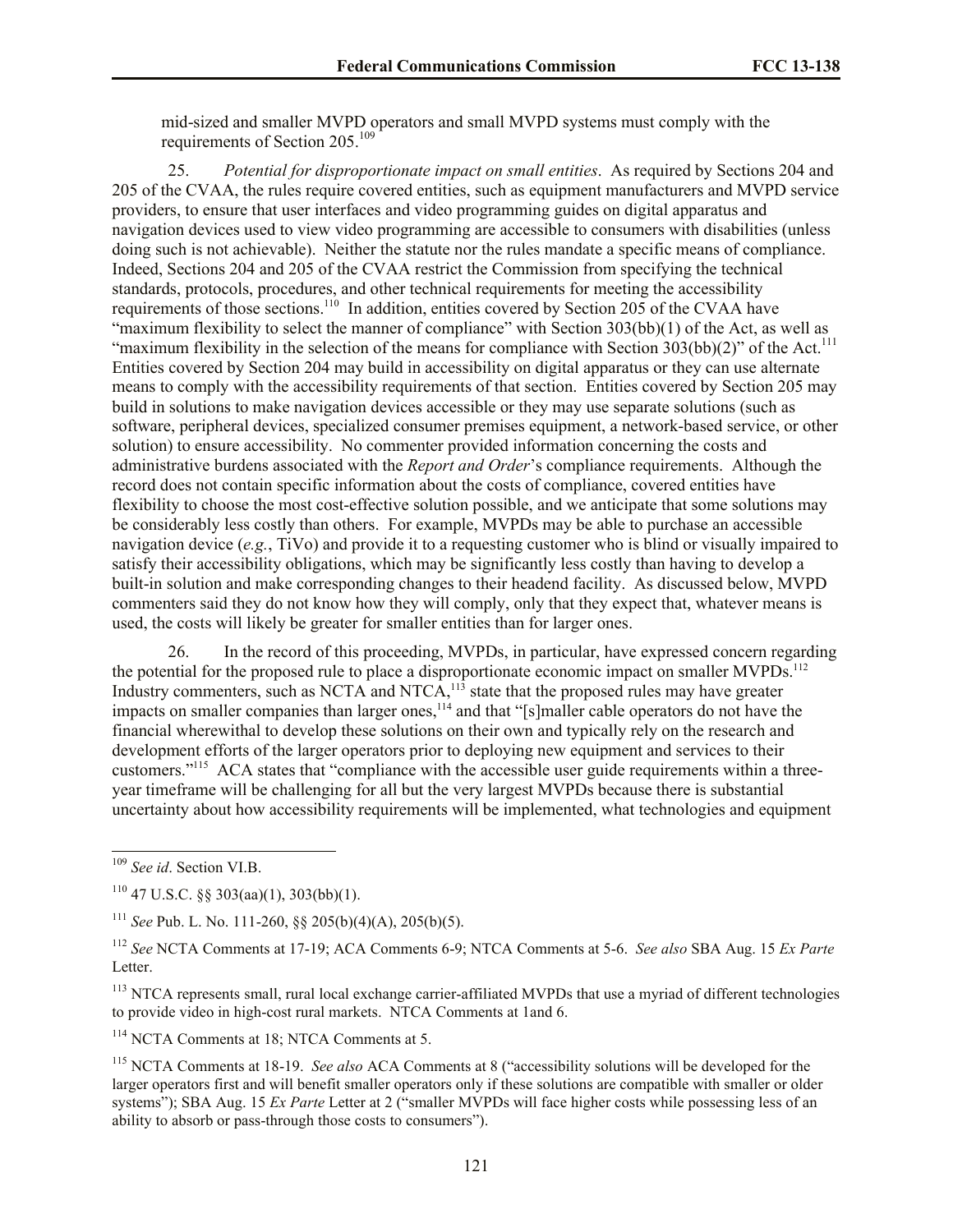will be available for operators to meet them, and when they will be made commercially available."<sup>116</sup> Regardless of the solution ultimately employed, MVPDs explain that, because of their relatively diminished purchasing power, small MVPDs will likely face higher prices than large MVPDs for technology solutions developed to meet the statute's accessibility requirements. Therefore, while the economic impacts of the rules are uncertain at this time, it seems likely that the rules may disproportionately impact small MVPDs. As a result, the Commission takes steps to minimize this impact on small entities (see discussion below in Section E of this FRFA), consistent with the statutory mandate.

27. We note that it would be premature to undertake the formal cost-of-compliance analysis required by Section D of the RFA because the flexibility granted to covered entities in accordance with Sections 204 and 205 of the CVAA permits a wide array of means of compliance with varied costs, the Commission does not yet know how covered entities will choose to comply with the accessibility requirements, and more concrete financial data based on experience is not available because the rules have not yet gone into effect.

## **E. Steps Taken to Minimize Significant Economic Impact on Small Entities and Significant Alternatives Considered**

28. The RFA requires an agency to describe any significant alternatives that it has considered in reaching its proposed approach, which may include the following four alternatives (among others): (1) the establishment of differing compliance or reporting requirements or timetables that take into account the resources available to small entities; (2) the clarification, consolidation, or simplification of compliance or reporting requirements under the rule for small entities; (3) the use of performance, rather than design, standards; and (4) an exemption from coverage of the rule, or any part thereof, for small entities.<sup>117</sup> The *NPRM* invited comment on issues that had the potential to have significant impact on some small entities.<sup>118</sup>

29. The rules adopted in this *Report and Order* may have a significant economic impact in some cases, and that impact may affect a substantial number of small entities. Although the Commission has considered alternatives where possible, as directed by the RFA, to minimize economic impact on small entities, we emphasize that our action is governed by the congressional mandate contained in Sections 204 and 205 of the CVAA.

30. In formulating the final rules, however, the Commission has considered alternatives to minimize the economic impact on small entities. As discussed below, covered entities (including small entities) may avoid potentially economically burdensome compliance with certain requirements if accessibility is not "achievable" and are afforded flexibility with respect to the means of compliance. In addition, based on the record in the proceeding, certain mid-sized and smaller MVPD operators (*i.e.*, those with 400,000 or fewer subscribers) and small MVPD systems (*i.e.*, those with 20,000 or fewer subscribers that are not affiliated with an operator serving more than 10 percent of all MVPD subscribers) are afforded more time to comply with the requirements of Section 205.

31. With regard to the accessibility requirements adopted pursuant to Sections 303(aa)(1) and 303(bb)(1) of the Act, the *Report and Order* adopts procedures enabling the Commission to grant exemptions to the rules where a petitioner has shown that compliance is not achievable (*i.e.*, cannot be accomplished with reasonable effort or expense).<sup>119</sup> This process will allow the Commission to address the impact of the rules on individual entities, including smaller entities, on a case-by-case basis and to

l

 $116$  ACA Comments at 6-7.

 $117$  5 U.S.C. § 603(c)(1)-(c)(4).

<sup>118</sup> *See NPRM*, 28 FCC Rcd at 8538, Appendix B, ¶ 1.

<sup>119</sup> *See Report and Order*, Section IV.A.4. *See also supra* note 85.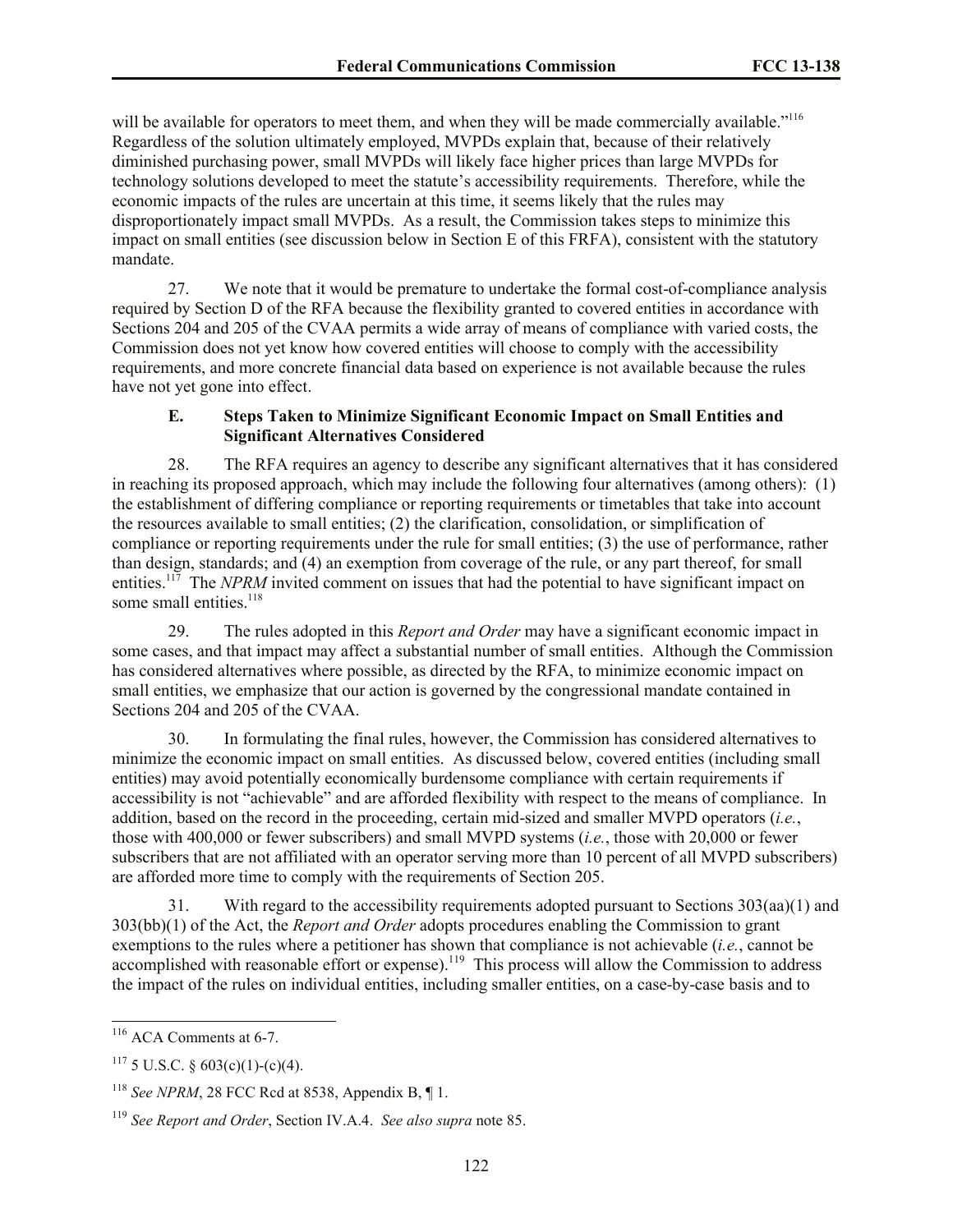modify the application of the rules to accommodate individual circumstances, which can reduce the costs of compliance for these entities. We note that two of the four statutory factors that the Commission will consider in determining achievability are particularly relevant to small entities: the nature and cost of the steps needed to meet the requirements, and the technical and economic impact on the entity's operations.

32. As an additional means of reducing the costs of compliance, the *Report and Order* provides that entities covered by Section 204 of the CVAA may use alternate means of compliance for the rules adopted pursuant to this section.<sup>120</sup> Under this approach, the Commission will permit an entity that seeks to use an alternate means of compliance to file a request pursuant to Section 1.41 of the Commission's rules for a determination that the proposed alternate means of compliance satisfies the requirements, or to claim in defense to a complaint or enforcement action that the Commission should determine that the party's actions were permissible alternate means of compliance. The Commission will evaluate these filings on a case-by-case basis. In addition, entities covered by Section 205 of the CVAA have "maximum flexibility to select the manner of compliance" with Section 303(bb)(1) of the Act, as well as "maximum flexibility in the selection of the means for compliance with Section 303(bb)(2)" of the Act.<sup>121</sup> Individual entities, including small entities, can benefit from the flexibility provided by these provisions.

33. Finally, in response to industry's request, the Commission adopted a two-year delay in compliance with the requirements of Section 205 for certain mid-sized and smaller MVPD operators and small MVPD systems.<sup>122</sup> Specifically, the later deadline will apply to: (1) MVPD operators with 400,000 or fewer subscribers; and (2) MVPD systems with 20,000 or fewer subscribers that are not affiliated with an operator serving more than 10 percent of all MVPD subscribers. The delayed compliance deadline (which will be five (5) years from the date the *Report and Order* is published in the Federal Register) for such smaller entities will help minimize the economic impact of Section 205's requirements and addresses the potential for disproportionate impact discussed above (in Section D of this FRFA).

34. We note that the Commission also considered, but declined at this time to grant, a permanent exemption for small cable systems with 20,000 or fewer subscribers, as permitted by Section  $205(b)(2)$ .<sup>123</sup> However, all small cable systems other than those affiliated with an operator serving more than 10.1 million subscribers will benefit from the delayed compliance deadline described above. In addition, we note that, if the delayed compliance deadline proves insufficient to allow small systems to implement an affordable solution, the Commission may consider requests for a further extension on an individual or industry-wide basis. Whereas the uncertainty surrounding how covered small entities will comply makes it reasonable to afford a later compliance deadline, it also means it would be premature to assume that small cable systems will never be able to comply with the requirements of Section 205.

35. Overall, we believe we have appropriately considered both the interests of individuals with disabilities and the interests of the entities who will be subject to the rules, including those that are smaller entities, consistent with Congress' goal to "update the communications laws to help ensure that individuals with disabilities are able to fully utilize communications services and equipment and better access video programming."<sup>124</sup>

 $\overline{a}$ 

<sup>120</sup> *See Report and Order*, Section VI.A.

<sup>121</sup> *See* Pub. L. No. 111-260, §§ 205(b)(4)(A), 205(b)(5).

<sup>122</sup> *See Report and Order*, Section VI.B.

<sup>123</sup> *See id*.

<sup>&</sup>lt;sup>124</sup> H.R. Rep. No. 111-563, 111th Cong., 2d Sess. at 19 (2010); S.Rep. No. 111-386, 111th Cong., 2d Sess. at 1 (2010).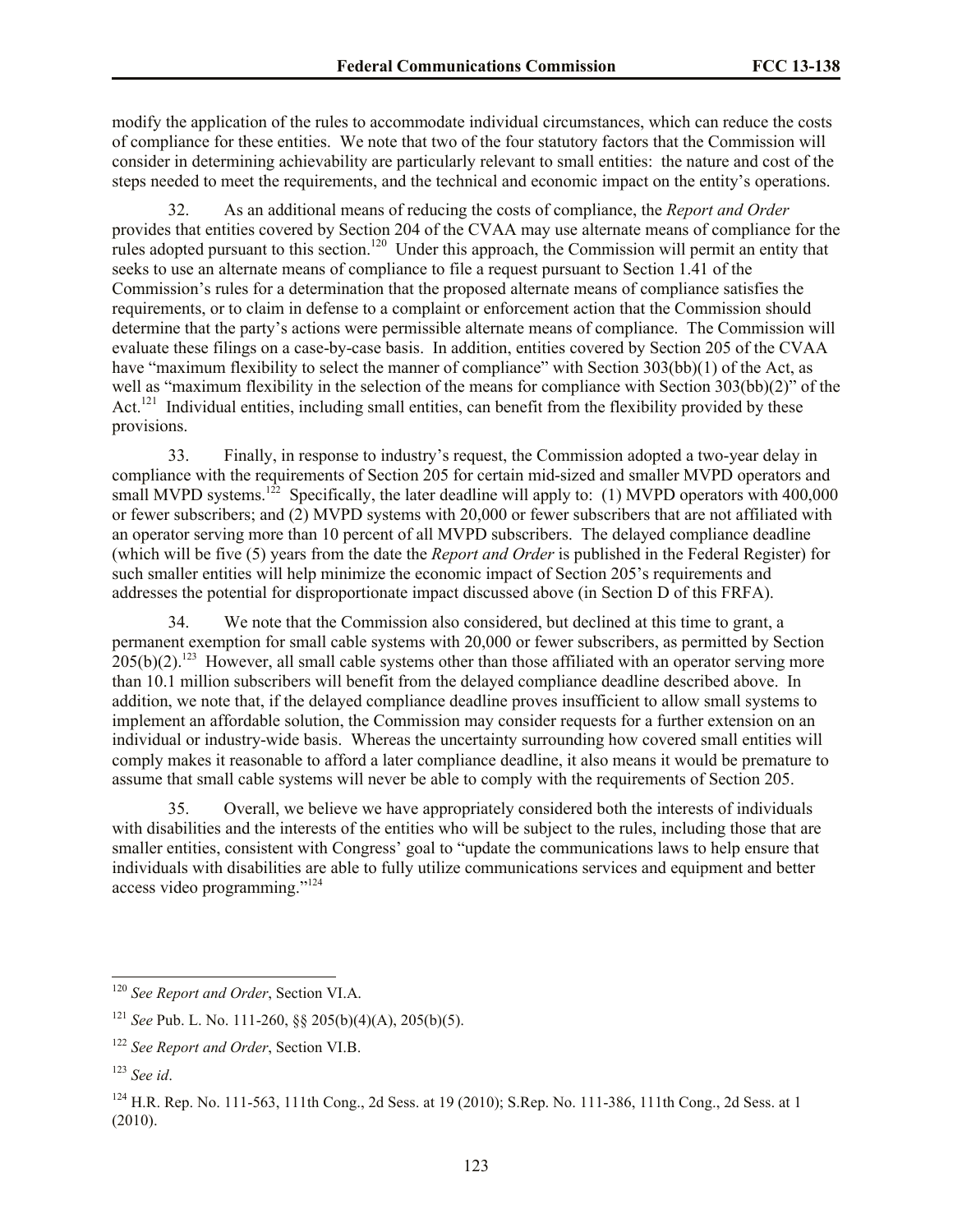# **F. Report to Congress**

36. The Commission will send a copy of the *Report and Order*, including this FRFA, in a report to be sent to Congress pursuant to the Congressional Review Act.<sup>125</sup> In addition, the Commission will send a copy of the *Report and Order*, including this FRFA, to the Chief Counsel for Advocacy of the SBA. The *Report and Order* and FRFA (or summaries thereof) will also be published in the Federal Register.<sup>126</sup>

 $\overline{a}$ 

<sup>125</sup> *See* 5 U.S.C. § 801(a)(1)(A).

<sup>126</sup> *See id*. § 604(b).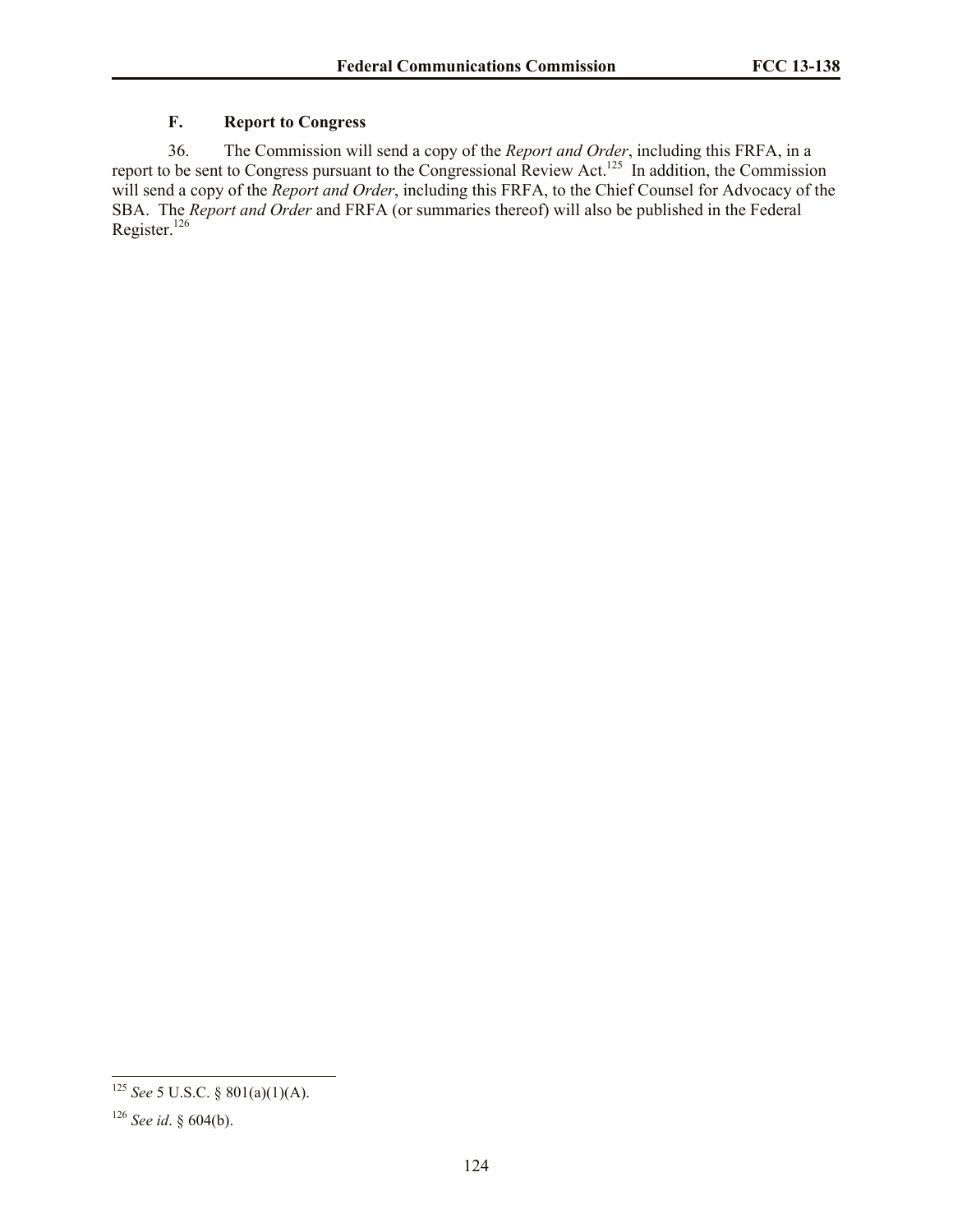# **APPENDIX D**

# **Proposed Rules**

The Federal Communications Commission proposes to amend Part 79 of Title 47 of the Code of Federal Regulations (CFR) as follows:

# **PART 79 – Closed Captioning and Video Description of Video Programming**

1. The authority citation for Part 79 will continue to read as follows:

AUTHORITY: 47 U.S.C. 151, 152(a), 154(i), 303, 307, 309, 310, 330, 544a, 613, 617.

2. Amend  $\S$  79.108 by revising paragraph (d) and adding new paragraph (d)(2) to read as follows:

## § 79.108. Video programming guides and menus provided by navigation devices.

\* \* \* \* \*

# **(d)** *Notification Requirements***.**

**(1)** *MVPD notices*. Covered MVPDs must notify consumers that navigation devices with the required accessibility features are available to consumers who are blind or visually impaired upon request as follows:

**(i)** When providing information about equipment options in response to a consumer inquiry about service, accessibility, or other issues, MVPDs must clearly and conspicuously inform consumers about the availability of accessible navigation devices.

**(ii)** MVPDs must provide notice on their official websites about the availability of accessible navigation devices. MVPDs must prominently display information about accessible navigation devices and separate solutions on their websites in a way that makes such information available to all current and potential subscribers. The notice must publicize the availability of accessible devices and separate solutions and explain the means for making requests for accessible equipment and the specific person, office or entity to whom such requests are to be made. All information required by this section must be provided in a website format that is accessible to people with disabilities.

**(2)** *Navigation device manufacturer notices***. Navigation device manufacturers must notify consumers that navigation devices with the required accessibility features are available to consumers who are blind or visually impaired upon request as follows: A navigation device manufacturer must provide notice on its official website about the availability of accessible navigation devices. A navigation device manufacturer must prominently display information about accessible navigation devices and solutions on its website in a way that makes such information available to all current and potential consumers. The notice must publicize the availability of accessible devices and solutions and explain the means for making requests for accessible equipment and the specific person, office or entity to whom such requests are to be made. All information required by this section must be provided in a website format that is accessible to people with disabilities.**

\* \* \* \* \*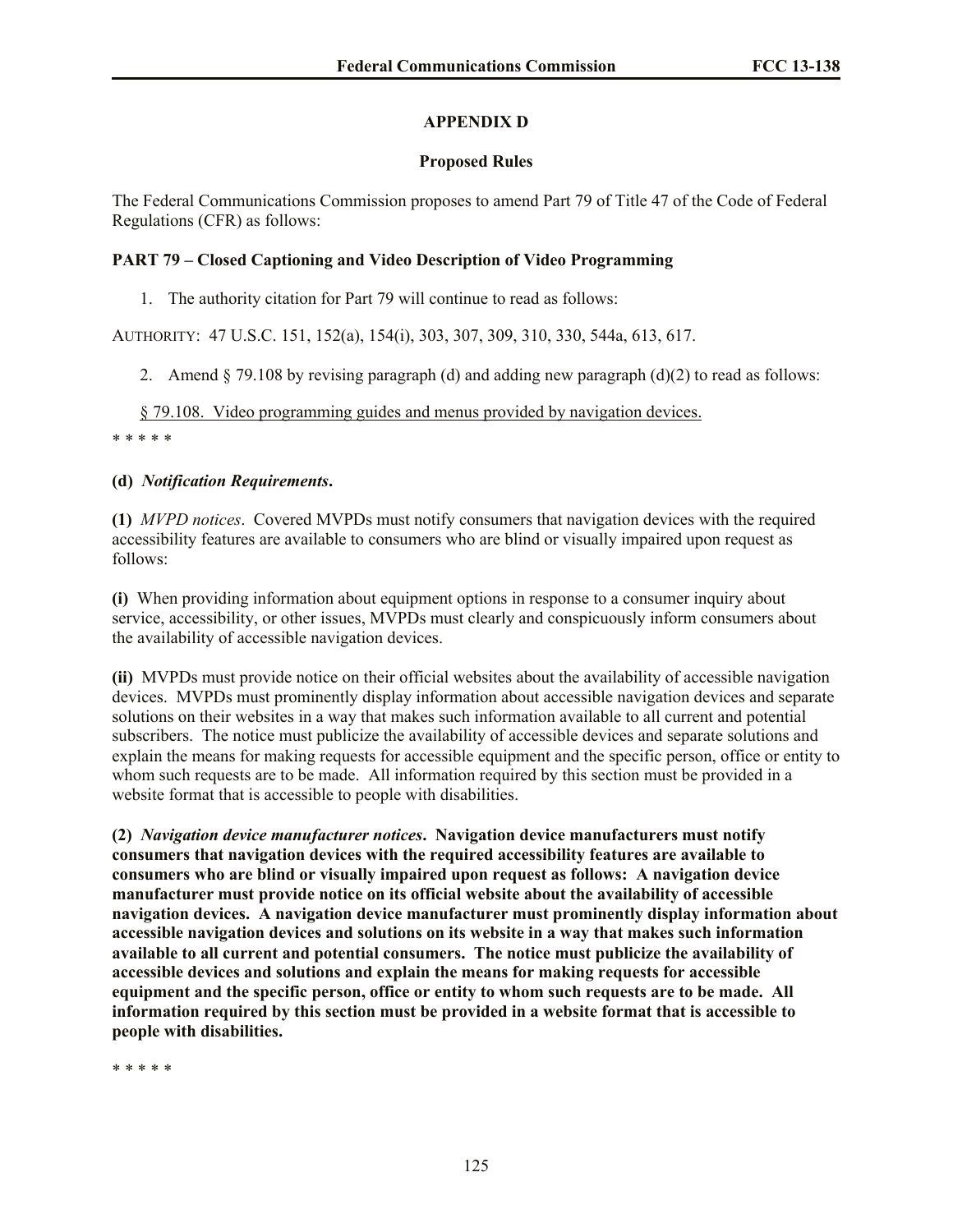### **APPENDIX E**

#### **Initial Regulatory Flexibility Act Analysis for the** *Further Notice*

1. As required by the Regulatory Flexibility Act of 1980, as amended ("RFA"),<sup>1</sup> the Commission has prepared this present Initial Regulatory Flexibility Analysis ("IRFA") concerning the possible significant economic impact on small entities by the policies and rules proposed in the *Further Notice*. Written public comments are requested on this IRFA. Comments must be identified as responses to the IRFA and must be filed by the deadlines for comments as specified in the *Further Notice.* The Commission will send a copy of the *Further Notice*, including this IRFA, to the Chief Counsel for Advocacy of the Small Business Administration ("SBA").<sup>2</sup> In addition, the *Further Notice* and this IRFA (or summaries thereof) will be published in the *Federal Register*. 3

# **A. Need for, and Objectives of, the Proposed Rule Changes**

2. The *Further Notice* seeks comment on several issues relating to implementation of Sections 204 and 205 of the Twenty-First Century Communications and Video Accessibility Act of 2010 ("CVAA"). In general, these provisions direct the Commission to adopt rules requiring that digital apparatus and navigation device user interfaces used to view video programming be accessible to and usable by individuals who are blind or visually impaired. Specifically, Section 204 directs the Commission to require that "appropriate built-in apparatus functions" be made accessible to blind or visually impaired people. Section 205 directs the Commission to require that "on-screen text menus and guides provided by navigation devices" be made accessible upon request by blind or visually impaired individuals. Both of these provisions also require that covered devices provide a mechanism that is "reasonably comparable to a button, key, or icon designated for activating" closed captioning, video description, and accessibility features. In the *Further Notice,* the Commission also seeks comment on whether Section 203 of the CVAA provides the agency with authority to require apparatus covered by that provision to make the secondary audio stream used for audible emergency information accessible through a mechanism reasonably comparable to a button, key, or icon.

3. The *Report and Order* accompanying the *Further Notice* adopts rules requiring the accessibility of user interfaces on digital apparatus and navigation devices used to view video programming. The rules adopted in the *Report and Order* effectuate Congress's goals in enacting Sections 204 and 205 of the CVAA by: (1) enabling individuals who are blind or visually impaired to more easily access video programming on a range of devices; and (2) enabling consumers who are deaf or hard of hearing to more easily activate closed captioning on video programming devices. By imposing requirements with regard to the accessibility of user interfaces and video programming guides and menus, the rules adopted in the *Report and Order* advance Congress's objective in the CVAA to "update the communications laws to help ensure that individuals with disabilities are able to fully utilize communications services and equipment and better access video programming."<sup>4</sup> In the *Further Notice*, the Commission seeks comment on the adoption of targeted additional rules to implement Sections 204 and 205 of the CVAA, as discussed in Section D below.

 1 *See* 5 U.S.C. § 603. The RFA, *see* 5 U.S.C. §§ 601 – 612, has been amended by the Small Business Regulatory Enforcement Fairness Act of 1996 ("SBREFA"), Pub. L. No. 104-121, Title II, 110 Stat. 857 (1996).

<sup>2</sup> *See* 5 U.S.C. § 603(a).

<sup>3</sup> *See id.*

<sup>4</sup> H.R. Rep. No. 111-563, 111th Cong., 2d Sess. at 19 (2010); S. Rep. No. 111-386, 111th Cong., 2d Sess. at 1 (2010).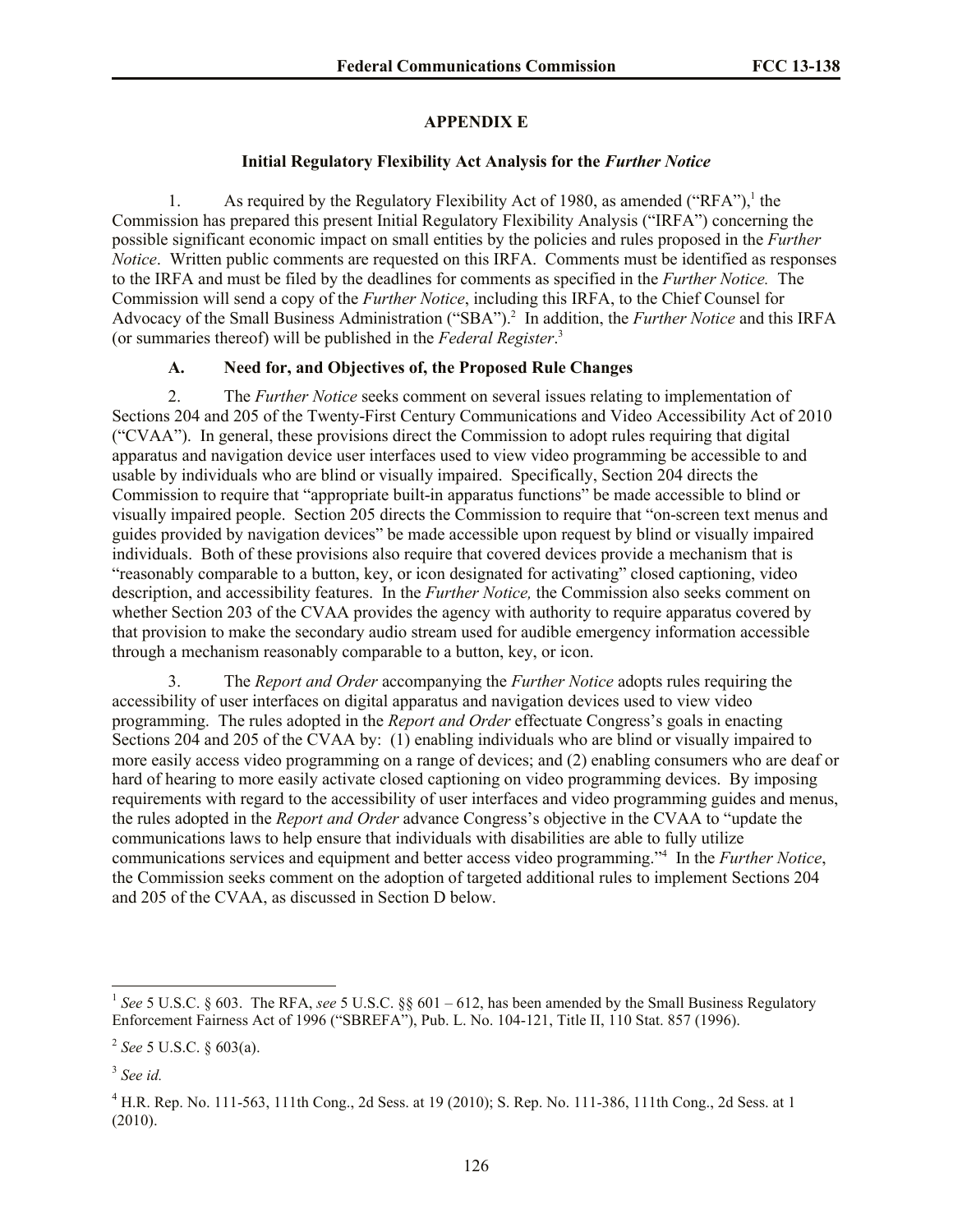# **B. Legal Basis**

4. The proposed action is authorized pursuant to the Twenty-First Century Communications and Video Accessibility Act of 2010, Pub. L. No. 111-260, 124 Stat. 2751, and the authority contained in Sections 4(i), 4(j), 303(aa), 303(bb), 303(r), 303(u), and 716(g) of the Communications Act of 1934, as amended, 47 U.S.C. §§ 154(i), 154(j), 303(aa), 303(bb), 303(r), 303(u), 617(g).

# **C. Description and Estimate of the Number of Small Entities to Which the Proposed Rules Will Apply**

5. The RFA directs the Commission to provide a description of and, where feasible, an estimate of the number of small entities that will be affected by the rules adopted in the *Report and Order*.<sup>5</sup> The RFA generally defines the term "small entity" as having the same meaning as the terms "small business," "small organization," and "small governmental jurisdiction." In addition, the term "small business" has the same meaning as the term "small business concern" under the Small Business Act.<sup>7</sup> A "small business concern" is one which: (1) is independently owned and operated; (2) is not dominant in its field of operation; and (3) satisfies any additional criteria established by the SBA.<sup>8</sup> Small entities that are directly affected by the rules adopted in the *Report and Order* and proposed in the *Further Notice* include manufacturers of digital apparatus, MVPDs leasing or selling navigation devices, equipment manufacturers of navigation devices that place devices into the chain of commerce for sale to consumers, and other manufacturers of navigation device hardware and software.

6. Cable Television Distribution Services*.* Since 2007, these services have been defined within the broad economic census category of Wired Telecommunications Carriers, which was developed for small wireline businesses. This category is defined as follows: "This industry comprises establishments primarily engaged in operating and/or providing access to transmission facilities and infrastructure that they own and/or lease for the transmission of voice, data, text, sound, and video using wired telecommunications networks. Transmission facilities may be based on a single technology or a combination of technologies. Establishments in this industry use the wired telecommunications network facilities that they operate to provide a variety of services, such as wired telephony services, including VoIP services; wired (cable) audio and video programming distribution; and wired broadband Internet services."<sup>9</sup> The SBA has developed a small business size standard for this category, which is: all such businesses having 1,500 or fewer employees.<sup>10</sup> Census data for 2007 shows that there were 31,996 establishments that operated that year.<sup>11</sup> Of this total,  $30,178$  establishments had fewer than 100

 $\overline{a}$ 

 $8$  15 U.S.C. § 632.

<sup>9</sup> U.S. Census Bureau, 2012 NAICS Definitions, "517110 Wired Telecommunications Carriers" (partial definition) at http://www.census.gov/cgi-bin/sssd/naics/naicsrch. Examples of this category are: broadband Internet service providers (*e.g.*, cable, DSL); local telephone carriers (wired); cable television distribution services; long-distance telephone carriers (wired); closed circuit television ("CCTV") services; VoIP service providers, using own operated wired telecommunications infrastructure; direct-to-home satellite system ("DTH") services; telecommunications carriers (wired); satellite television distribution systems; and multichannel multipoint distribution services ("MMDS").

<sup>10</sup> 13 C.F.R. § 121.201; 2012 NAICS code 517110.

<sup>11</sup> U.S. Census Bureau, 2007 Economic Census. *See* U.S. Census Bureau, American FactFinder, "Information: Subject Series – Estab and Firm Size: Employment Size of Establishments for the United States: 2007 – 2007

(continued....)

 $5$  5 U.S.C. § 603(b)(3).

 $6$  *Id*. § 601(6).

 $<sup>7</sup>$  *Id*. § 601(3) (incorporating by reference the definition of "small-business concern" in the Small Business Act, 15</sup> U.S.C. § 632). Pursuant to 5 U.S.C. § 601(3), the statutory definition of a small business applies "unless an agency, after consultation with the Office of Advocacy of the Small Business Administration and after opportunity for public comment, establishes one or more definitions of such term which are appropriate to the activities of the agency and publishes such definition(s) in the Federal Register."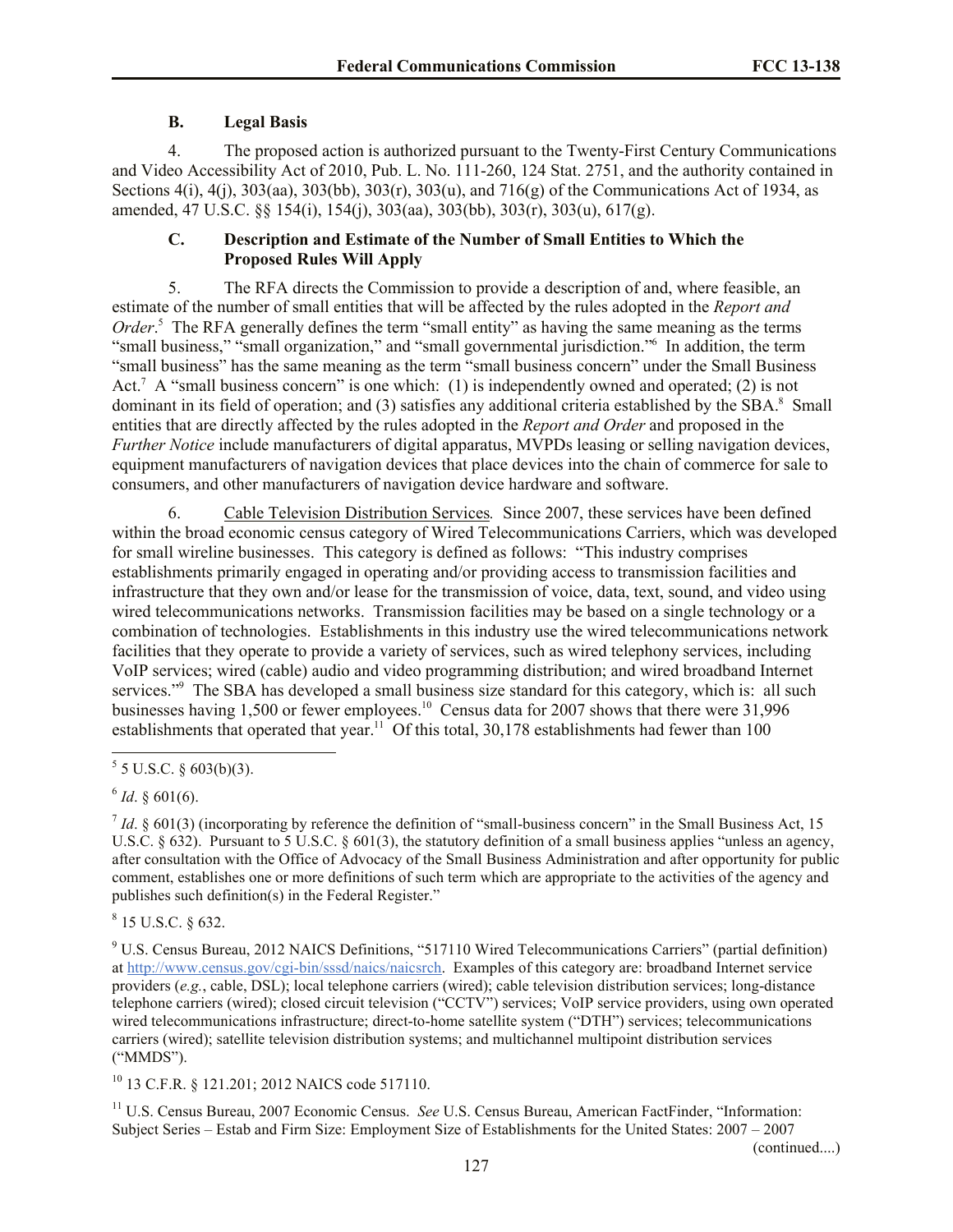employees, and  $1,818$  establishments had 100 or more employees.<sup>12</sup> Therefore, under this size standard, we estimate that the majority of businesses can be considered small entities.

7. Cable Companies and Systems. The Commission has also developed its own small business size standards for the purpose of cable rate regulation. Under the Commission's rules, a "small cable company" is one serving  $400,000$  or fewer subscribers nationwide.<sup>13</sup> Industry data shows that there were  $1,141$  cable companies at the end of June  $2012<sup>14</sup>$  Of this total, all but 10 incumbent cable companies are small under this size standard.<sup>15</sup> In addition, under the Commission's rate regulation rules, a "small system" is a cable system serving 15,000 or fewer subscribers.<sup>16</sup> Current Commission records show 4,945 cable systems nationwide.<sup>17</sup> Of this total, 4,380 cable systems have less than 20,000 subscribers, and 565 systems have 20,000 subscribers or more, based on the same records. Thus, under this standard, we estimate that most cable systems are small.

8. Cable System Operators (Telecom Act Standard).The Communications Act of 1934, as amended, also contains a size standard for small cable system operators, which is "a cable operator that, directly or through an affiliate, serves in the aggregate fewer than 1 percent of all subscribers in the United States and is not affiliated with any entity or entities whose gross annual revenues in the aggregate exceed \$250,000,000."<sup>18</sup> There are approximately 56.4 million incumbent cable video subscribers in the United States today.<sup>19</sup> Accordingly, an operator serving fewer than 564,000 subscribers shall be deemed a small operator, if its annual revenues, when combined with the total annual revenues of all its affiliates,

(Continued from previous page)

 $12 \, H$ 

 $13$  47 C.F.R. § 76.901(e). The Commission determined that this size standard equates approximately to a size standard of \$100 million or less in annual revenues. *Implementation of Sections of the Cable Television Consumer Protection And Competition Act of 1992: Rate Regulation*, MM Docket No. 92-266, MM Docket No. 93-215, Sixth Report and Order and Eleventh Order on Reconsideration, 10 FCC Rcd 7393, 7408 (1995).

<sup>14</sup> NCTA, Industry Data, Number of Cable Operating Companies (June 2012), http://www.ncta.com/Statistics.aspx (visited Sept. 28, 2012). Depending upon the number of homes and the size of the geographic area served, cable operators use one or more cable systems to provide video service. *See Annual Assessment of the Status of Competition in the Market for Delivery of Video Programming*, MB Docket No. 12-203, Fifteenth Report, FCC 13- 99 at ¶ 24 (rel. July 22, 2013) ("*15th Annual Competition Report*").

<sup>15</sup> *See* SNL Kagan, "Top Cable MSOs – 12/12 Q"; available at

http://www.snl.com/InteractiveX/TopCableMSOs.aspx?period=2012Q4&sortcol=subscribersbasic&sortorder=desc. We note that, when applied to an MVPD operator, under this size standard (*i.e.*, 400,000 or fewer subscribers) all but 14 MVPD operators would be considered small. *See* NCTA, Industry Data, Top 25 Multichannel Video Service Customers (2012), http://www.ncta.com/industry-data (visited Aug. 30, 2013). The Commission applied this size standard to MVPD operators in its implementation of the CALM Act. *See Implementation of the Commercial Advertisement Loudness Mitigation (CALM) Act*, MB Docket No. 11-93, Report and Order, 26 FCC Rcd 17222, 17245-46, ¶ 37 (2011) ("*CALM Act Report and Order*") (defining a smaller MVPD operator as one serving 400,000 or fewer subscribers nationwide, as of December 31, 2011).

 $16$  47 C.F.R. § 76.901(c).

 $17$  The number of active, registered cable systems comes from the Commission's Cable Operations and Licensing System (COALS) database on Aug. 28, 2013. A cable system is a physical system integrated to a principal headend.

<sup>18</sup> 47 U.S.C. § 543(m)(2); *see* 47 C.F.R. § 76.901(f) & nn. 1-3.

<sup>19</sup> *See* NCTA, Industry Data, Cable Video Customers (2012), http://www.ncta.com/industry-data (visited Aug. 30, 2013).

Economic Census," NAICS code 517110, Table EC0751SSSZ2; available at http://factfinder2.census.gov/faces/nav/jsf/pages/index.xhtml.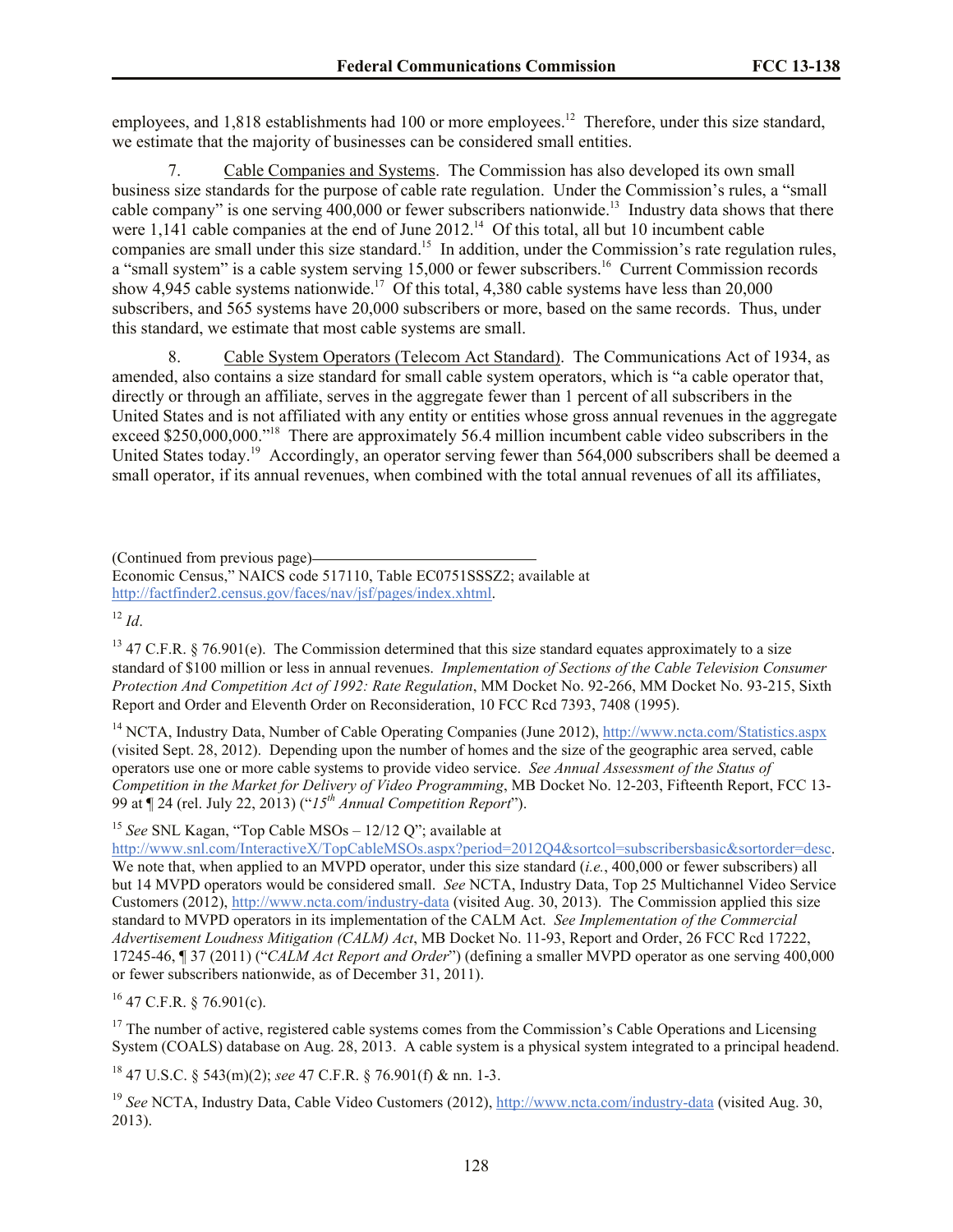do not exceed \$250 million in the aggregate.<sup>20</sup> Based on available data, we find that all but 10 incumbent cable operators are small under this size standard.<sup>21</sup> We note that the Commission neither requests nor collects information on whether cable system operators are affiliated with entities whose gross annual revenues exceed \$250 million.<sup>22</sup> Although it seems certain that some of these cable system operators are affiliated with entities whose gross annual revenues exceed \$250,000,000, we are unable at this time to estimate with greater precision the number of cable system operators that would qualify as small cable operators under the definition in the Communications Act.

9. Direct Broadcast Satellite (DBS) Service*.* DBS service is a nationally distributed subscription service that delivers video and audio programming via satellite to a small parabolic "dish" antenna at the subscriber's location. DBS, by exception, is now included in the SBA's broad economic census category, Wired Telecommunications Carriers,<sup>23</sup> which was developed for small wireline businesses. Under this category, the SBA deems a wireline business to be small if it has 1,500 or fewer employees.<sup>24</sup> Census data for 2007 shows that there were 31,996 establishments that operated that year.<sup>25</sup> Of this total, 30,178 establishments had fewer than 100 employees, and 1,818 establishments had 100 or more employees.<sup>26</sup> Therefore, under this size standard, the majority of such businesses can be considered small. However, the data we have available as a basis for estimating the number of such small entities were gathered under a superseded SBA small business size standard formerly titled "Cable and Other Program Distribution." The definition of Cable and Other Program Distribution provided that a small entity is one with \$12.5 million or less in annual receipts.<sup>27</sup> Currently, only two entities provide DBS service, which requires a great investment of capital for operation: DIRECTV and DISH Network.<sup>28</sup>

<sup>24</sup> 13 C.F.R. § 121.201; 2012 NAICS code 517110.

<sup>25</sup> U.S. Census Bureau, 2007 Economic Census. *See* U.S. Census Bureau, American FactFinder, "Information: Subject Series – Estab and Firm Size: Employment Size of Establishments for the United States: 2007 – 2007 Economic Census," NAICS code 517110, Table EC0751SSSZ2; available at http://factfinder2.census.gov/faces/nav/jsf/pages/index.xhtml.

<sup>26</sup> *Id*.

l

<sup>27</sup> 13 C.F.R. § 121.201; NAICS code 517510 (2002).

<sup>28</sup> S*ee 15th Annual Competition Report*, at ¶ 27. As of June 2012, DIRECTV is the largest DBS operator and the second largest MVPD in the United States, serving approximately 19.9 million subscribers. DISH Network is the second largest DBS operator and the third largest MVPD, serving approximately 14.1 million subscribers. *Id.* at ¶ 27, 110-11.

<sup>20</sup> 47 C.F.R. § 76.901(f); *see* Public Notice, FCC Announces New Subscriber Count for the Definition of Small Cable Operator, DA 01-158 (Cable Services Bureau, Jan. 24, 2001).

<sup>&</sup>lt;sup>21</sup> *See* NCTA, Industry Data, Top 25 Multichannel Video Service Customers (2012), http://www.ncta.com/industrydata (visited Aug. 30, 2013).

 $22$  The Commission does receive such information on a case-by-case basis if a cable operator appeals a local franchise authority's finding that the operator does not qualify as a small cable operator pursuant to § 76.901(f) of the Commission's rules. *See* 47 C.F.R. § 76.901(f).

<sup>&</sup>lt;sup>23</sup> See 13 C.F.R. § 121.201; 2012 NAICS code 517110. This category of Wired Telecommunications Carriers is defined as follows: "This industry comprises establishments primarily engaged in operating and/or providing access to transmission facilities and infrastructure that they own and/or lease for the transmission of voice, data, text, sound, and video using wired telecommunications networks. Transmission facilities may be based on a single technology or a combination of technologies. Establishments in this industry use the wired telecommunications network facilities that they operate to provide a variety of services, such as wired telephony services, including VoIP services; wired (cable) audio and video programming distribution; and wired broadband Internet services. *By exception, establishments providing satellite television distribution services using facilities and infrastructure that they operate are included in this industry.*" (*Emphasis* added to text relevant to satellite services.) U.S. Census Bureau, 2012 NAICS Definitions, "517110 Wired Telecommunications Carriers" at http://www.census.gov/cgibin/sssd/naics/naicsrch.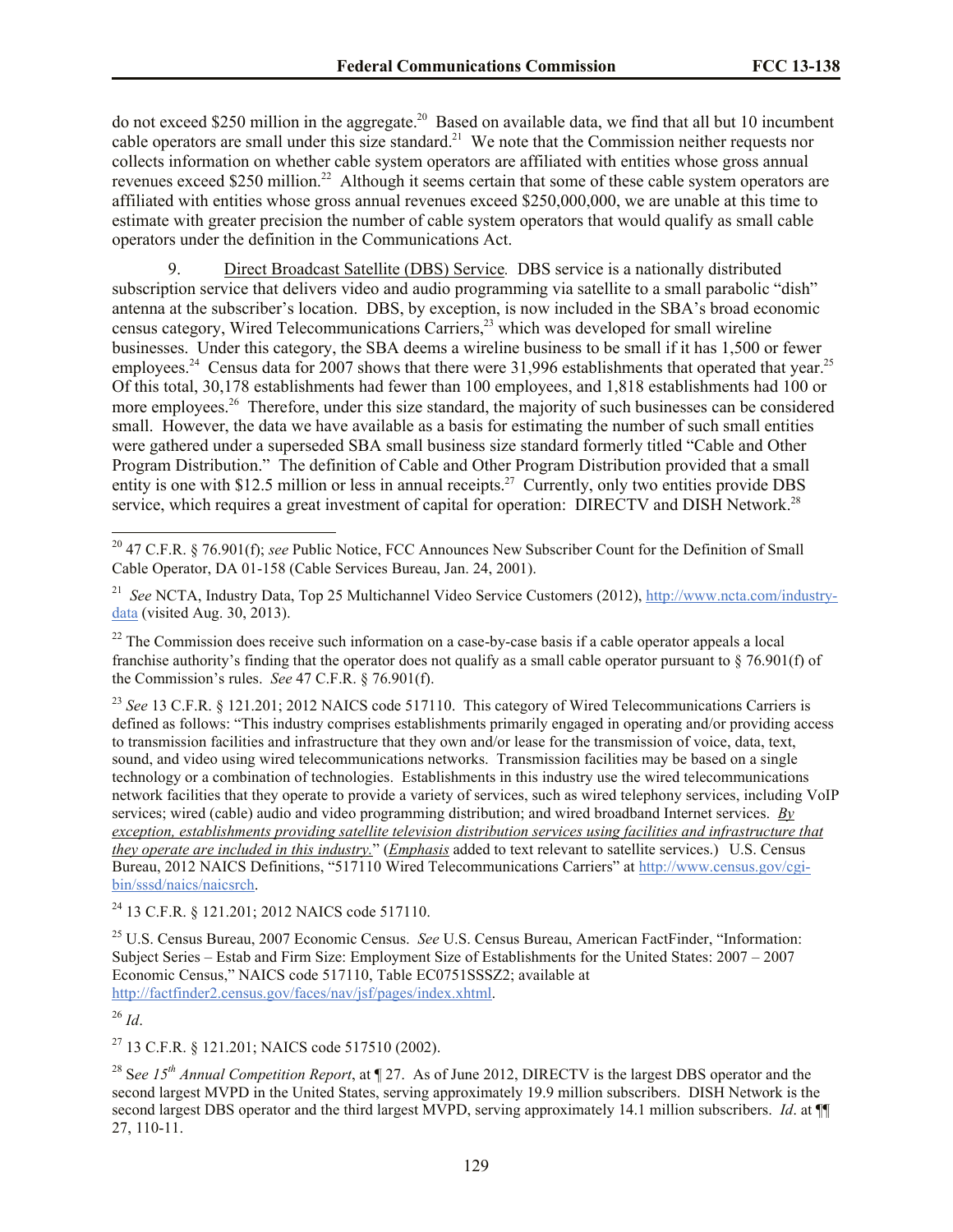Each currently offer subscription services. DIRECTV and DISH Network each report annual revenues that are in excess of the threshold for a small business. Because DBS service requires significant capital, we believe it is unlikely that a small entity as defined by the SBA would have the financial wherewithal to become a DBS service provider.

10. Satellite Master Antenna Television (SMATV) Systems, also known as Private Cable Operators (PCOs). SMATV systems or PCOs are video distribution facilities that use closed transmission paths without using any public right-of-way. They acquire video programming and distribute it via terrestrial wiring in urban and suburban multiple dwelling units such as apartments and condominiums, and commercial multiple tenant units such as hotels and office buildings. SMATV systems or PCOs are now included in the SBA's broad economic census category, Wired Telecommunications Carriers,<sup>29</sup> which was developed for small wireline businesses. Under this category, the SBA deems a wireline business to be small if it has  $1,500$  or fewer employees.<sup>30</sup> Census data for 2007 shows that there were 31,996 establishments that operated that year.<sup>31</sup> Of this total, 30,178 establishments had fewer than 100 employees, and 1,818 establishments had 100 or more employees.<sup>32</sup> Therefore, under this size standard, the majority of such businesses can be considered small.

11. Home Satellite Dish (HSD) Service. HSD or the large dish segment of the satellite industry is the original satellite-to-home service offered to consumers, and involves the home reception of signals transmitted by satellites operating generally in the C-band frequency. Unlike DBS, which uses small dishes, HSD antennas are between four and eight feet in diameter and can receive a wide range of unscrambled (free) programming and scrambled programming purchased from program packagers that are licensed to facilitate subscribers' receipt of video programming. Because HSD provides subscription services, HSD falls within the SBA-recognized definition of Wired Telecommunications Carriers.<sup>33</sup> The SBA has developed a small business size standard for this category, which is: all such businesses having

<sup>30</sup> 13 C.F.R. § 121.201; 2012 NAICS code 517110.

<sup>31</sup> U.S. Census Bureau, 2007 Economic Census. *See* U.S. Census Bureau, American FactFinder, "Information: Subject Series – Estab and Firm Size: Employment Size of Establishments for the United States: 2007 – 2007 Economic Census," NAICS code 517110, Table EC0751SSSZ2; available at http://factfinder2.census.gov/faces/nav/jsf/pages/index.xhtml.

<sup>32</sup> *Id*.

 $\overline{a}$ 

<sup>29</sup> *See* 13 C.F.R. § 121.201; 2012 NAICS code 517110. This category of Wired Telecommunications Carriers is defined as follows: "This industry comprises establishments primarily engaged in operating and/or providing access to transmission facilities and infrastructure that they own and/or lease for the transmission of voice, data, text, sound, and video using wired telecommunications networks. Transmission facilities may be based on a single technology or a combination of technologies. Establishments in this industry use the wired telecommunications network facilities that they operate to provide a variety of services, such as wired telephony services, including VoIP services; wired (cable) audio and video programming distribution; and wired broadband Internet services. *By exception, establishments providing satellite television distribution services using facilities and infrastructure that they operate are included in this industry.*" (*Emphasis* added to text relevant to satellite services.) U.S. Census Bureau, 2012 NAICS Definitions, "517110 Wired Telecommunications Carriers" at http://www.census.gov/cgibin/sssd/naics/naicsrch.

<sup>&</sup>lt;sup>33</sup> See 13 C.F.R. § 121.201; 2012 NAICS code 517110. This category of Wired Telecommunications Carriers is defined in part as follows: "This industry comprises establishments primarily engaged in operating and/or providing access to transmission facilities and infrastructure that they own and/or lease for the transmission of voice, data, text, sound, and video using wired telecommunications networks. Transmission facilities may be based on a single technology or a combination of technologies. Establishments in this industry use the wired telecommunications network facilities that they operate to provide a variety of services, such as wired telephony services, including VoIP services; wired (cable) audio and video programming distribution; and wired broadband Internet services." U.S. Census Bureau, 2012 NAICS Definitions, "517110 Wired Telecommunications Carriers" at http://www.census.gov/cgi-bin/sssd/naics/naicsrch.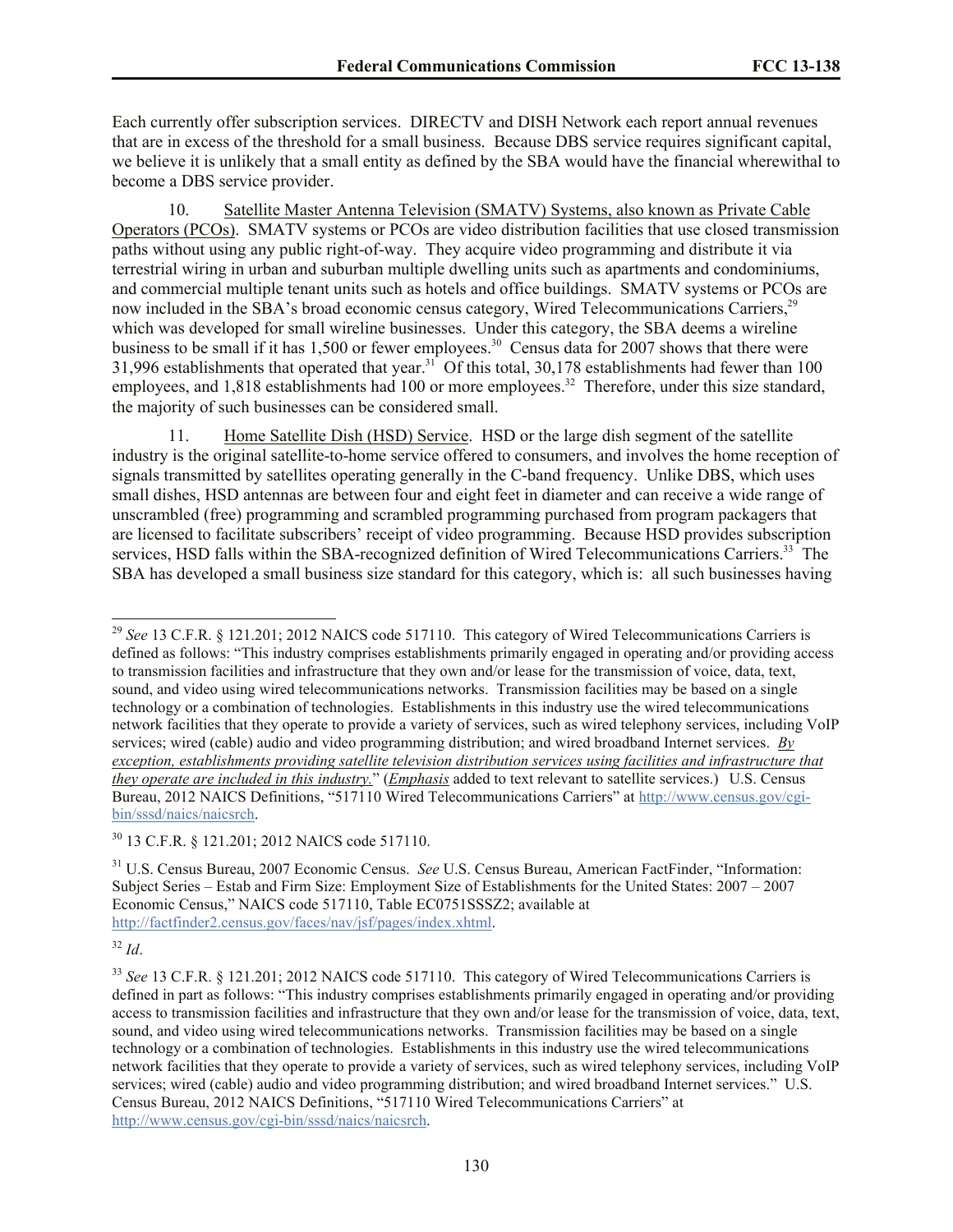1,500 or fewer employees.<sup>34</sup> Census data for 2007 shows that there were 31,996 establishments that operated that year.<sup>35</sup> Of this total, 30,178 establishments had fewer than 100 employees, and 1,818 establishments had 100 or more employees.<sup>36</sup> Therefore, under this size standard, we estimate that the majority of businesses can be considered small entities.

12. Open Video Services. The open video system (OVS) framework was established in 1996, and is one of four statutorily recognized options for the provision of video programming services by local exchange carriers.<sup>37</sup> The OVS framework provides opportunities for the distribution of video programming other than through cable systems. Because OVS operators provide subscription services.<sup>38</sup> OVS falls within the SBA small business size standard covering cable services, which is Wired Telecommunications Carriers.<sup>39</sup> The SBA has developed a small business size standard for this category, which is: all such businesses having  $1,500$  or fewer employees.<sup>40</sup> Census data for 2007 shows that there were  $31,996$  establishments that operated that year.<sup>41</sup> Of this total,  $30,178$  establishments had fewer than 100 employees, and 1,818 establishments had 100 or more employees.<sup>42</sup> Therefore, under this size standard, we estimate that the majority of businesses can be considered small entities. In addition, we note that the Commission has certified some OVS operators, with some now providing service.<sup>43</sup> Broadband service providers ("BSPs") are currently the only significant holders of OVS certifications or local OVS franchises.<sup>44</sup> The Commission does not have financial or employment information regarding the entities authorized to provide OVS, some of which may not yet be operational. Thus, again, at least some of the OVS operators may qualify as small entities.

<sup>36</sup> *Id*.

37 47 U.S.C. § 571(a)(3)-(4). *See Annual Assessment of the Status of Competition in the Market for the Delivery of Video Programming*, MB Docket No. 06-189, Thirteenth Annual Report, 24 FCC Rcd 542, 606, ¶ 135 (2009) ("*Thirteenth Annual Cable Competition Report*").

38 *See* 47 U.S.C. § 573.

<sup>39</sup> See 13 C.F.R. § 121.201; 2012 NAICS code 517110. This category of Wired Telecommunications Carriers is defined in part as follows: "This industry comprises establishments primarily engaged in operating and/or providing access to transmission facilities and infrastructure that they own and/or lease for the transmission of voice, data, text, sound, and video using wired telecommunications networks. Transmission facilities may be based on a single technology or a combination of technologies. Establishments in this industry use the wired telecommunications network facilities that they operate to provide a variety of services, such as wired telephony services, including VoIP services; wired (cable) audio and video programming distribution; and wired broadband Internet services." U.S. Census Bureau, 2012 NAICS Definitions, "517110 Wired Telecommunications Carriers" at http://www.census.gov/cgi-bin/sssd/naics/naicsrch.

<sup>40</sup> 13 C.F.R. § 121.201; 2012 NAICS code 517110.

<sup>41</sup> U.S. Census Bureau, 2007 Economic Census. *See* U.S. Census Bureau, American FactFinder, "Information: Subject Series – Estab and Firm Size: Employment Size of Establishments for the United States: 2007 – 2007 Economic Census," NAICS code 517110, Table EC0751SSSZ2; available at http://factfinder2.census.gov/faces/nav/jsf/pages/index.xhtml.

<sup>42</sup> *Id*.

 $^{43}$  A list of OVS certifications may be found at  $\frac{http://www.fcc.gov/mb/ovs/csovscer.html.}{http://www.fcc.gov/mb/ovs/csovscer.html.}$ 

44 *See Thirteenth Annual Cable Competition Report*, 24 FCC Rcd at 606-07, ¶ 135. BSPs are newer businesses that are building state-of-the-art, facilities-based networks to provide video, voice, and data services over a single network.

 $\overline{a}$ <sup>34</sup> 13 C.F.R. § 121.201; 2012 NAICS code 517110.

<sup>35</sup> U.S. Census Bureau, 2007 Economic Census. *See* U.S. Census Bureau, American FactFinder, "Information: Subject Series – Estab and Firm Size: Employment Size of Establishments for the United States: 2007 – 2007 Economic Census," NAICS code 517110, Table EC0751SSSZ2; available at http://factfinder2.census.gov/faces/nav/jsf/pages/index.xhtml.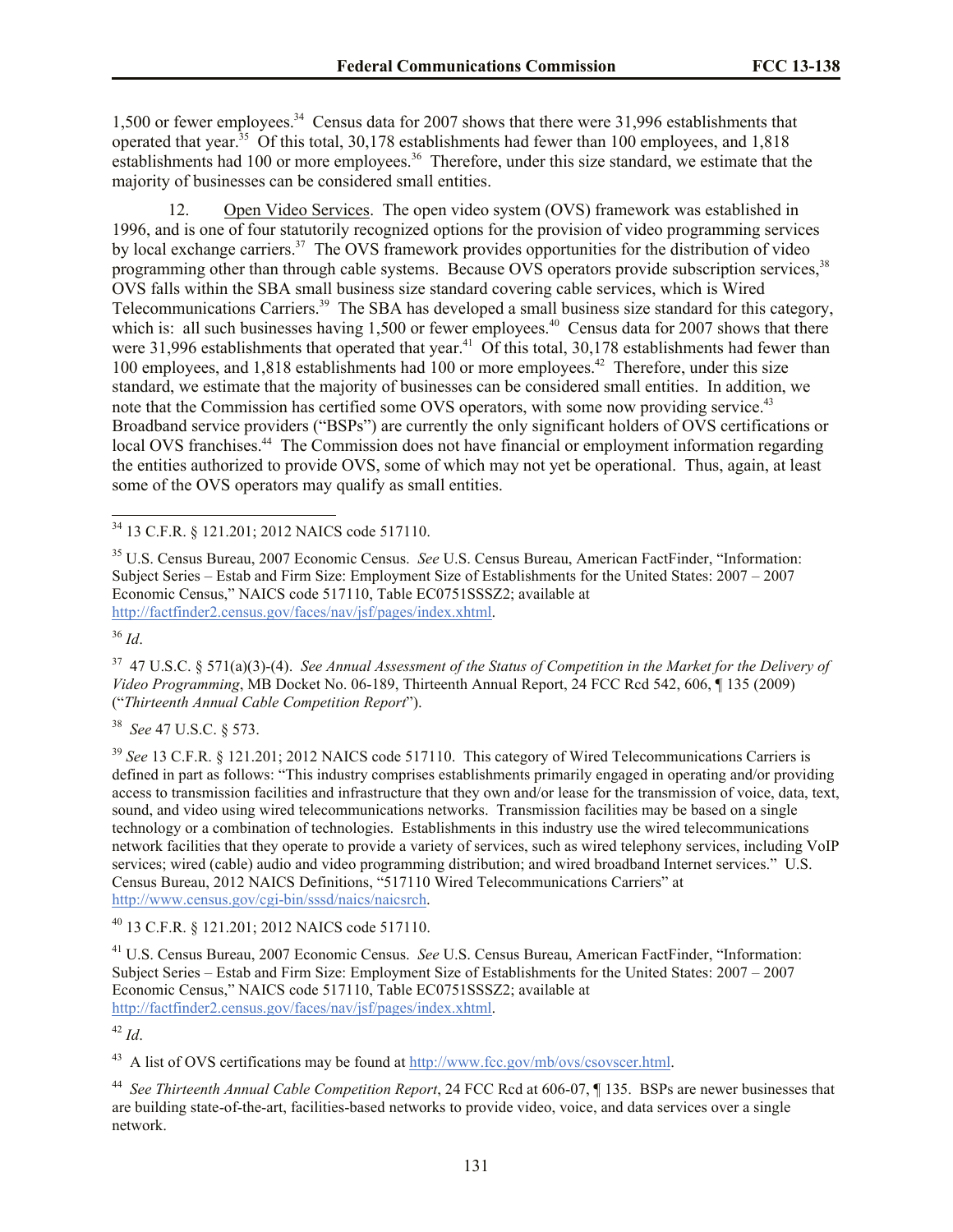13. Wireless cable systems – Broadband Radio Service and Educational Broadband Service. Wireless cable systems use the Broadband Radio Service (BRS)<sup>45</sup> and Educational Broadband Service (EBS)<sup>46</sup> to transmit video programming to subscribers. In connection with the 1996 BRS auction, the Commission established a small business size standard as an entity that had annual average gross revenues of no more than \$40 million in the previous three calendar years.<sup>47</sup> The BRS auctions resulted in 67 successful bidders obtaining licensing opportunities for 493 Basic Trading Areas (BTAs). Of the 67 auction winners, 61 met the definition of a small business. BRS also includes licensees of stations authorized prior to the auction. At this time, we estimate that of the 61 small business BRS auction winners, 48 remain small business licensees. In addition to the 48 small businesses that hold BTA authorizations, there are approximately 392 incumbent BRS licensees that are considered small entities.<sup>48</sup> After adding the number of small business auction licensees to the number of incumbent licensees not already counted, we find that there are currently approximately 440 BRS licensees that are defined as small businesses under either the SBA or the Commission's rules. In 2009, the Commission conducted Auction 86, the sale of 78 licenses in the BRS areas.<sup>49</sup> The Commission offered three levels of bidding credits: (i) a bidder with attributed average annual gross revenues that exceed \$15 million and do not exceed \$40 million for the preceding three years (small business) received a 15 percent discount on its winning bid; (ii) a bidder with attributed average annual gross revenues that exceed \$3 million and do not exceed \$15 million for the preceding three years (very small business) received a 25 percent discount on its winning bid; and (iii) a bidder with attributed average annual gross revenues that do not exceed \$3 million for the preceding three years (entrepreneur) received a 35 percent discount on its winning bid.<sup>50</sup> Auction 86 concluded in 2009 with the sale of 61 licenses.<sup>51</sup> Of the 10 winning bidders, two bidders that claimed small business status won four licenses; one bidder that claimed very small business status won three licenses; and two bidders that claimed entrepreneur status won six licenses.

14. In addition, the SBA's placement of Cable Television Distribution Services in the category of Wired Telecommunications Carriers is applicable to cable-based Educational Broadcasting Services. Since 2007, these services have been defined within the broad economic census category of Wired Telecommunications Carriers, which was developed for small wireline businesses. This category is defined as follows: "This industry comprises establishments primarily engaged in operating and/or providing access to transmission facilities and infrastructure that they own and/or lease for the transmission of voice, data, text, sound, and video using wired telecommunications networks. Transmission facilities may be based on a single technology or a combination of technologies. Establishments in this industry use the wired telecommunications network facilities that they operate to

<sup>46</sup> EBS was previously referred to as the Instructional Television Fixed Service (ITFS). *See id*.

 $47$  47 C.F.R. § 21.961(b)(1).

 $^{48}$  47 U.S.C. § 309(j). Hundreds of stations were licensed to incumbent MDS licensees prior to implementation of Section 309(j) of the Communications Act of 1934, 47 U.S.C. § 309(j). For these pre-auction licenses, the applicable standard is SBA's small business size standard of 1,500 or fewer employees.

<sup>49</sup> *Auction of Broadband Radio Service (BRS) Licenses, Scheduled for October 27, 2009, Notice and Filing Requirements, Minimum Opening Bids, Upfront Payments, and Other Procedures for Auction 86*, Public Notice, 24 FCC Rcd 8277 (2009).

<sup>50</sup> *Id.* at 8296.

l

<sup>&</sup>lt;sup>45</sup> BRS was previously referred to as Multipoint Distribution Service (MDS) and Multichannel Multipoint Distribution Service (MMDS). *See Amendment of Parts 21 and 74 of the Commission's Rules with Regard to Filing Procedures in the Multipoint Distribution Service and in the Instructional Television Fixed Service and Implementation of Section 309(j) of the Communications Act—Competitive Bidding*, MM Docket No. 94-131, PP Docket No. 93-253, Report and Order, 10 FCC Rcd 9589, 9593, ¶ 7 (1995).

<sup>51</sup> *Auction of Broadband Radio Service Licenses Closes, Winning Bidders Announced for Auction 86, Down Payments Due November 23, 2009, Final Payments Due December 8, 2009, Ten-Day Petition to Deny Period*, Public Notice, 24 FCC Rcd 13572 (2009).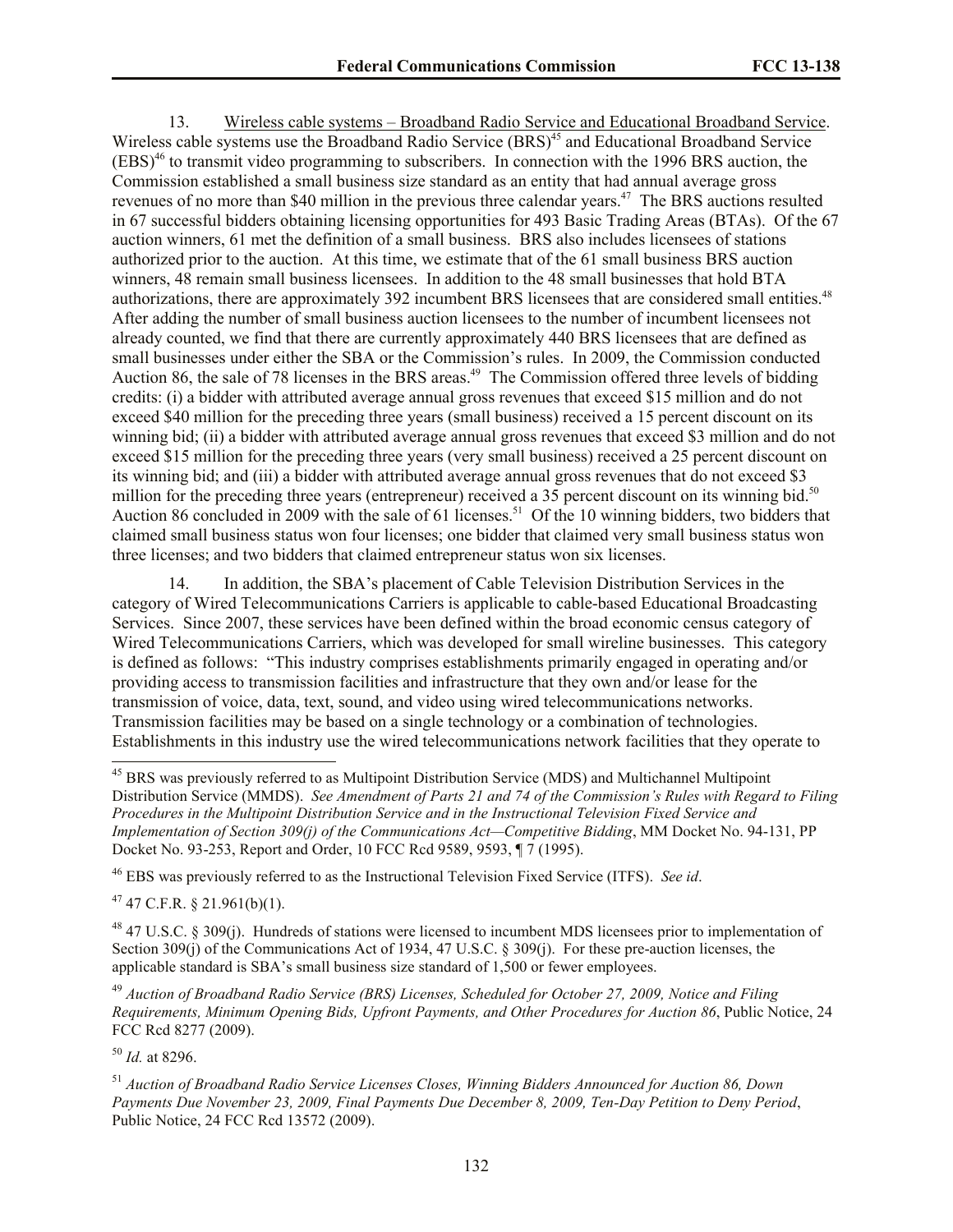provide a variety of services, such as wired telephony services, including VoIP services; wired (cable) audio and video programming distribution; and wired broadband Internet services."<sup>52</sup> The SBA has developed a small business size standard for this category, which is: all such businesses having 1,500 or fewer employees.<sup>53</sup> Census data for 2007 shows that there were 31,996 establishments that operated that year.<sup>54</sup> Of this total, 30,178 establishments had fewer than 100 employees, and 1,818 establishments had 100 or more employees.<sup>55</sup> Therefore, under this size standard, we estimate that the majority of businesses can be considered small entities. In addition to Census data, the Commission's internal records indicate that as of September 2012, there are  $2.241$  active EBS licenses.<sup>56</sup> The Commission estimates that of these 2,241 licenses, the majority are held by non-profit educational institutions and school districts, which are by statute defined as small businesses.<sup>57</sup>

15. Incumbent Local Exchange Carriers (ILECs). Neither the Commission nor the SBA has developed a small business size standard specifically for incumbent local exchange services. ILECs are included in the SBA's economic census category, Wired Telecommunications Carriers.<sup>58</sup> Under this category, the SBA deems a wireline business to be small if it has 1,500 or fewer employees.<sup>59</sup> Census data for 2007 shows that there were 31,996 establishments that operated that year.<sup>60</sup> Of this total, 30,178

<sup>55</sup> *Id*.

 $\overline{a}$ 

<sup>59</sup> 13 C.F.R. § 121.201; 2012 NAICS code 517110.

 $52$  U.S. Census Bureau, 2012 NAICS Definitions, "517110 Wired Telecommunications Carriers" (partial definition) at http://www.census.gov/cgi-bin/sssd/naics/naicsrch. Examples of this category are: broadband Internet service providers (*e.g.*, cable, DSL); local telephone carriers (wired); cable television distribution services; long-distance telephone carriers (wired); closed circuit television ("CCTV") services; VoIP service providers, using own operated wired telecommunications infrastructure; direct-to-home satellite system ("DTH") services; telecommunications carriers (wired); satellite television distribution systems; and multichannel multipoint distribution services ("MMDS").

<sup>53</sup> 13 C.F.R. § 121.201; 2012 NAICS code 517110.

<sup>54</sup> U.S. Census Bureau, 2007 Economic Census. *See* U.S. Census Bureau, American FactFinder, "Information: Subject Series – Estab and Firm Size: Employment Size of Establishments for the United States: 2007 – 2007 Economic Census," NAICS code 517110, Table EC0751SSSZ2; available at http://factfinder2.census.gov/faces/nav/jsf/pages/index.xhtml.

<sup>&</sup>lt;sup>56</sup> http://wireless2.fcc.gov/UlsApp/UlsSearch/results.jsp.

<sup>&</sup>lt;sup>57</sup> The term "small entity" within SBREFA applies to small organizations (non-profits) and to small governmental jurisdictions (cities, counties, towns, townships, villages, school districts, and special districts with populations of less than 50,000). 5 U.S.C. §§ 601(4)-(6).

<sup>58</sup> *See* 13 C.F.R. § 121.201; 2012 NAICS code 517110. This category of Wired Telecommunications Carriers is defined as follows: "This industry comprises establishments primarily engaged in operating and/or providing access to transmission facilities and infrastructure that they own and/or lease for the transmission of voice, data, text, sound, and video using wired telecommunications networks. Transmission facilities may be based on a single technology or a combination of technologies. Establishments in this industry use the wired telecommunications network facilities that they operate to provide a variety of services, such as wired telephony services, including VoIP services; wired (cable) audio and video programming distribution; and wired broadband Internet services. *By exception, establishments providing satellite television distribution services using facilities and infrastructure that they operate are included in this industry.*" (*Emphasis* added to text relevant to satellite services.) U.S. Census Bureau, 2012 NAICS Definitions, "517110 Wired Telecommunications Carriers" at http://www.census.gov/cgibin/sssd/naics/naicsrch.

<sup>60</sup> U.S. Census Bureau, 2007 Economic Census. *See* U.S. Census Bureau, American FactFinder, "Information: Subject Series – Estab and Firm Size: Employment Size of Establishments for the United States: 2007 – 2007 Economic Census," NAICS code 517110, Table EC0751SSSZ2; available at http://factfinder2.census.gov/faces/nav/jsf/pages/index.xhtml.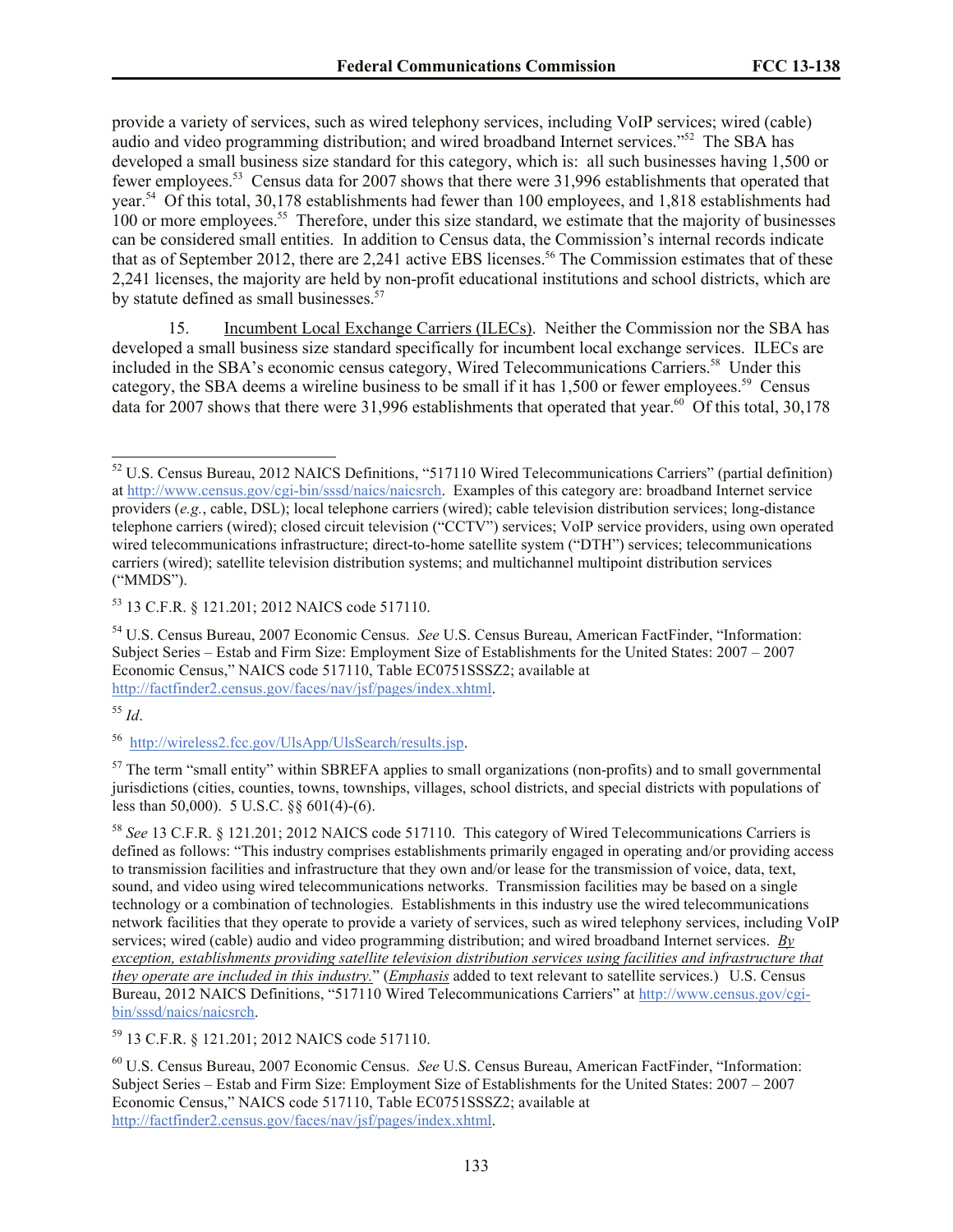establishments had fewer than 100 employees, and 1,818 establishments had 100 or more employees.<sup>61</sup> Therefore, under this size standard, the majority of such businesses can be considered small.

16. Small Incumbent Local Exchange Carriers. We have included small incumbent local exchange carriers in this present RFA analysis. A "small business" under the RFA is one that, *inter alia*, meets the pertinent small business size standard (*e.g.*, a telephone communications business having 1,500 or fewer employees), and "is not dominant in its field of operation."<sup>62</sup> The SBA's Office of Advocacy contends that, for RFA purposes, small incumbent local exchange carriers are not dominant in their field of operation because any such dominance is not "national" in scope.<sup>63</sup> We have therefore included small incumbent local exchange carriers in this RFA analysis, although we emphasize that this RFA action has no effect on Commission analyses and determinations in other, non-RFA contexts.

17. Competitive Local Exchange Carriers (CLECs), Competitive Access Providers (CAPs), Shared-Tenant Service Providers, and Other Local Service Providers. Neither the Commission nor the SBA has developed a small business size standard specifically for these service providers. These entities are included in the SBA's economic census category, Wired Telecommunications Carriers.<sup>64</sup> Under this category, the SBA deems a wireline business to be small if it has 1,500 or fewer employees.<sup>65</sup> Census data for 2007 shows that there were 31,996 establishments that operated that year.<sup>66</sup> Of this total, 30,178 establishments had fewer than 100 employees, and 1,818 establishments had 100 or more employees.<sup>67</sup> Therefore, under this size standard, the majority of such businesses can be considered small.

18. Radio and Television Broadcasting and Wireless Communications Equipment Manufacturing. The Census Bureau defines this category as follows: "This industry comprises establishments primarily engaged in manufacturing radio and television broadcast and wireless communications equipment. Examples of products made by these establishments are: transmitting and receiving antennas, cable television equipment, GPS equipment, pagers, cellular phones, mobile

<sup>64</sup> *See* 13 C.F.R. § 121.201; 2012 NAICS code 517110. This category of Wired Telecommunications Carriers is defined as follows: "This industry comprises establishments primarily engaged in operating and/or providing access to transmission facilities and infrastructure that they own and/or lease for the transmission of voice, data, text, sound, and video using wired telecommunications networks. Transmission facilities may be based on a single technology or a combination of technologies. Establishments in this industry use the wired telecommunications network facilities that they operate to provide a variety of services, such as wired telephony services, including VoIP services; wired (cable) audio and video programming distribution; and wired broadband Internet services. *By exception, establishments providing satellite television distribution services using facilities and infrastructure that they operate are included in this industry.*" (*Emphasis* added to text relevant to satellite services.) U.S. Census Bureau, 2012 NAICS Definitions, "517110 Wired Telecommunications Carriers" at http://www.census.gov/cgibin/sssd/naics/naicsrch.

<sup>65</sup> 13 C.F.R. § 121.201; 2012 NAICS code 517110.

<sup>66</sup> U.S. Census Bureau, 2007 Economic Census. *See* U.S. Census Bureau, American FactFinder, "Information: Subject Series – Estab and Firm Size: Employment Size of Establishments for the United States: 2007 – 2007 Economic Census," NAICS code 517110, Table EC0751SSSZ2; available at http://factfinder2.census.gov/faces/nav/jsf/pages/index.xhtml.

 $\overline{a}$ <sup>61</sup> *Id*.

 $62$  15 U.S.C.  $8632$ .

<sup>&</sup>lt;sup>63</sup> Letter from Jere W. Glover, Chief Counsel for Advocacy, SBA, to William E. Kennard, Chairman, FCC (May 27, 1999). The Small Business Act contains a definition of "small-business concern," which the RFA incorporates into its own definition of "small business." *See* 15 U.S.C. § 632(a) (Small Business Act); 5 U.S.C. § 601(3) (RFA). SBA regulations interpret "small business concern" to include the concept of dominance on a national basis. *See* 13 C.F.R. § 121.102(b).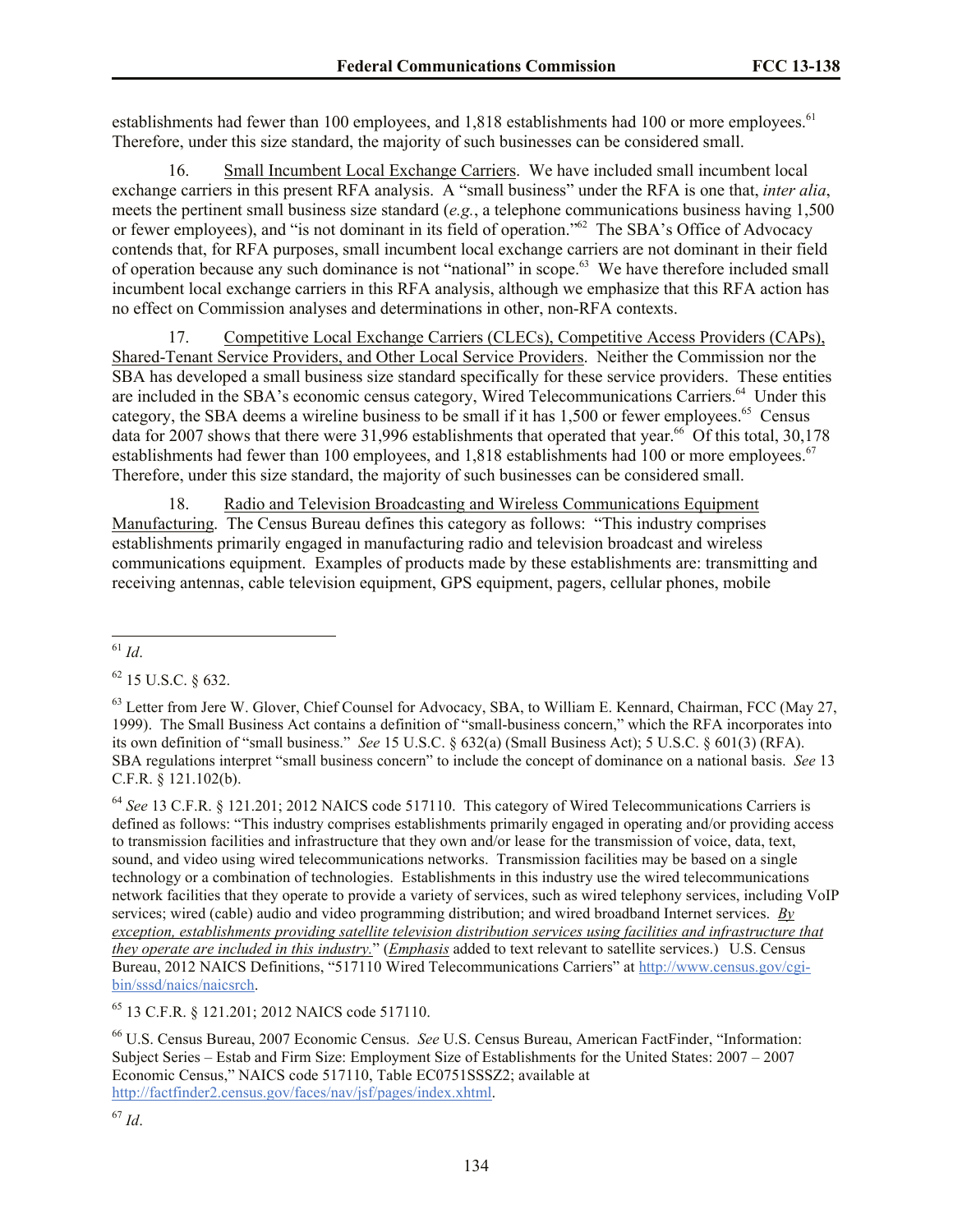communications equipment, and radio and television studio and broadcasting equipment."<sup>68</sup> The SBA has developed a small business size standard for this category, which is: all such businesses having 750 or fewer employees.<sup>69</sup> Census data for 2007 shows that there were 939 establishments that operated for part or all of the entire year.<sup>70</sup> Of those, 912 operated with fewer than 500 employees, and 27 operated with 500 or more employees.<sup>71</sup> Therefore, under this size standard, the majority of such establishments can be considered small.

19. Audio and Video Equipment Manufacturing*.* The Census Bureau defines this category as follows: "This industry comprises establishments primarily engaged in manufacturing electronic audio and video equipment for home entertainment, motor vehicles, and public address and musical instrument amplification. Examples of products made by these establishments are video cassette recorders, televisions, stereo equipment, speaker systems, household-type video cameras, jukeboxes, and amplifiers for musical instruments and public address systems."<sup>72</sup> The SBA has developed a small business size standard for this category, which is: all such businesses having 750 or fewer employees.<sup>73</sup> Census data for 2007 shows that there were 492 establishments in this category operated for part or all of the entire year.<sup>74</sup> Of those, 488 operated with fewer than 500 employees, and four operated with 500 or more employees.<sup>75</sup> Therefore, under this size standard, the majority of such establishments can be considered small.

# **D. Description of Projected Reporting, Recordkeeping, and Other Compliance Requirements**

20. In the accompanying *Report and Order*, the Commission adopted rules establishing the general regulatory framework applicable to entities subject to Sections 204 and 205 of the CVAA. The Commission, in the *Further Notice,* proposes a few additional rules to address possible gaps in coverage of rules adopted in the *Report and Order*. In this section, we describe the reporting, recordkeeping, and other compliance requirements proposed in the *Further Notice* and consider whether small entities are affected disproportionately by any such requirements.

21. *Reporting Requirements.* The *Further Notice* does not propose to adopt reporting requirements.

22. *Recordkeeping Requirements.* The *Further Notice* proposes certain recordkeeping requirements that would be applicable to covered small entities. In particular, the *Further Notice*:

 $\overline{a}$ 

<sup>73</sup> 13 C.F.R. § 121.201; 2012 NAICS code 334310.

<sup>68</sup> U.S. Census Bureau, 2012 NAICS Definitions, "334220 Radio and Television Broadcasting and Wireless Communications Equipment Manufacturing" at http://www.census.gov/cgi-bin/sssd/naics/naicsrch.

<sup>69</sup> 13 C.F.R. § 121.201; 2012 NAICS code 334220.

<sup>70</sup> U.S. Census Bureau, 2007 Economic Census. *See* U.S. Census Bureau, American FactFinder, "Manufacturing: Summary Series: General Summary: Industry Statistics for Subsectors and Industries by Employment Size: 2007 – 2007 Economic Census," NAICS code 334220, Table EC0731SG3; available at http://factfinder2.census.gov/faces/nav/jsf/pages/index.xhtml.

 $17^{1}$  *Id.* 

 $72$  U.S. Census Bureau, 2012 NAICS Definitions, "334310 Audio and Video Equipment Manufacturing" at http://www.census.gov/cgi-bin/sssd/naics/naicsrch.

<sup>74</sup> U.S. Census Bureau, 2007 Economic Census. *See* U.S. Census Bureau, American FactFinder, "Manufacturing: Summary Series: General Summary: Industry Statistics for Subsectors and Industries by Employment Size: 2007 – 2007 Economic Census," NAICS code 334310, Table EC0731SG3; available at http://factfinder2.census.gov/faces/nav/jsf/pages/index.xhtml.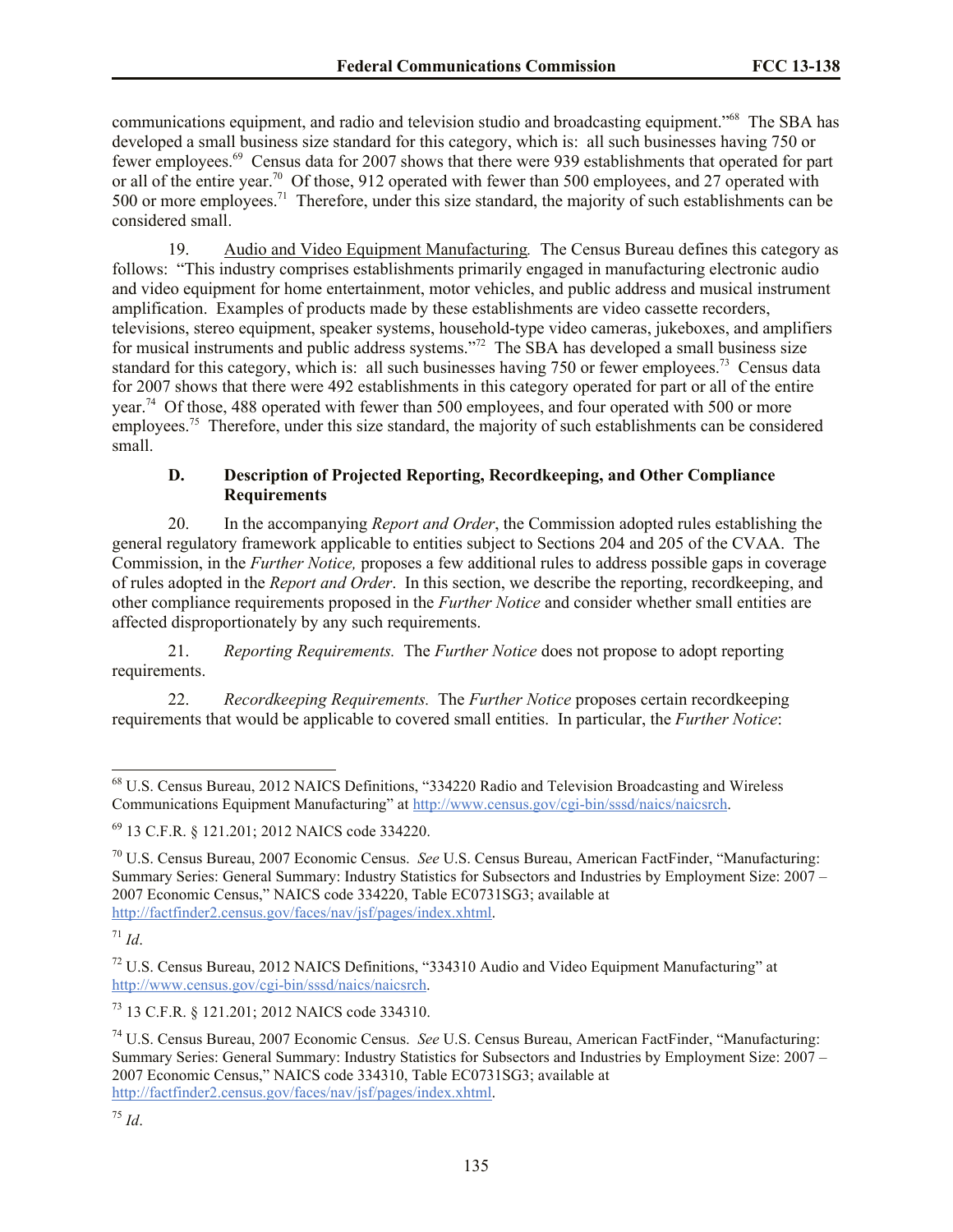- proposes to implement the requirement that covered apparatus make appropriate built-in functions "usable by" individuals who are blind or visually impaired, by defining the term "usable," and by adopting information, documentation, and training requirements that are analogous to rules the Commission has adopted in other CVAA contexts;
- seeks comment on whether to adopt additional consumer notification requirements for MVPDs, and what those requirements should be;
- tentatively concludes that equipment manufacturers subject to Section 205 should be required to inform consumers about the availability of accessible devices and accessibility solutions, proposes that equipment manufacturers must prominently display accessibility information on their official website, and seeks comment on whether additional notification requirements are necessary and, if so, what those requirements should be; and
- requests comment on whether to impose notification requirements on equipment manufacturers subject to Section 204 to ensure consumers with disabilities are informed about which products contain the required accessibility features and which ones lack such features.

23. *Other Compliance Requirements.* The *Further Notice* proposes other compliance requirements that would be applicable to covered small entities. In particular, the *Further Notice*:

- $\bullet$  seeks comment on whether the phrase "accessibility features" in Sections 303(aa)(3) and 303(bb)(2) of the Act includes user display settings for closed captioning, whether those sections can be interpreted to require covered entities to ensure that consumers are able to locate and control such settings, and how the Commission would implement a requirement to provide an activation mechanism reasonably comparable to a button, key or icon with regard to user display settings for closed captioning;
- seeks comment on whether to require manufacturers of apparatus covered by Section 203 of the CVAA to provide access to the secondary audio stream used for audible emergency information by a mechanism reasonably comparable to a button, key, or icon, and how to implement such a requirement.

24. Because no commenter provided specific information quantifying the costs and administrative burdens associated with the rules adopted in the accompanying *Report and Order,* we cannot precisely estimate the impact of the rules proposed in the *Further Notice* on small entities. As discussed in Section E *infra,* however, Sections 204 and 205 of the CVAA afford covered entities maximum flexibility in the means and manner of complying with the statute and its implementing rules, including those proposed in the *Further Notice.* In addition, entities subject to Sections 203, 204 and 205 need not comply with certain accessibility requirements if they are able to demonstrate to the Commission that compliance is not achievable.<sup>76</sup>

25. Based on the record of this proceeding, MVPDs, in particular, have expressed concern regarding the potential for the rules adopted in accompanying *Report and Order* to place a disproportionate economic impact on smaller MVPDs.<sup>77</sup> In particular, NCTA and NTCA<sup>78</sup> have asserted

 $\overline{a}$ 

<sup>76</sup> *See* 47 U.S.C. § 303(u)(2) (requiring that certain apparatus comply with accessibility requirements in Section 303(u)(1) of the Act only "if achievable"); 47 U.S.C. § 303(aa)(1) (requiring, among other things, that certain digital apparatus be designed, developed, and fabricated so that control of appropriate built-in functions are accessible to and usable by individuals who are blind or visually impaired "if achievable"); 303(bb)(1) (requiring, among other things, that certain on-screen text menus and guides be audibly accessible in real time "if achievable").

<sup>77</sup> *See* NCTA Comments at 17-19; ACA Comments 6-9; NTCA Comments at 5-6. *See also* SBA *ex parte* letter (dated Aug. 15, 2013).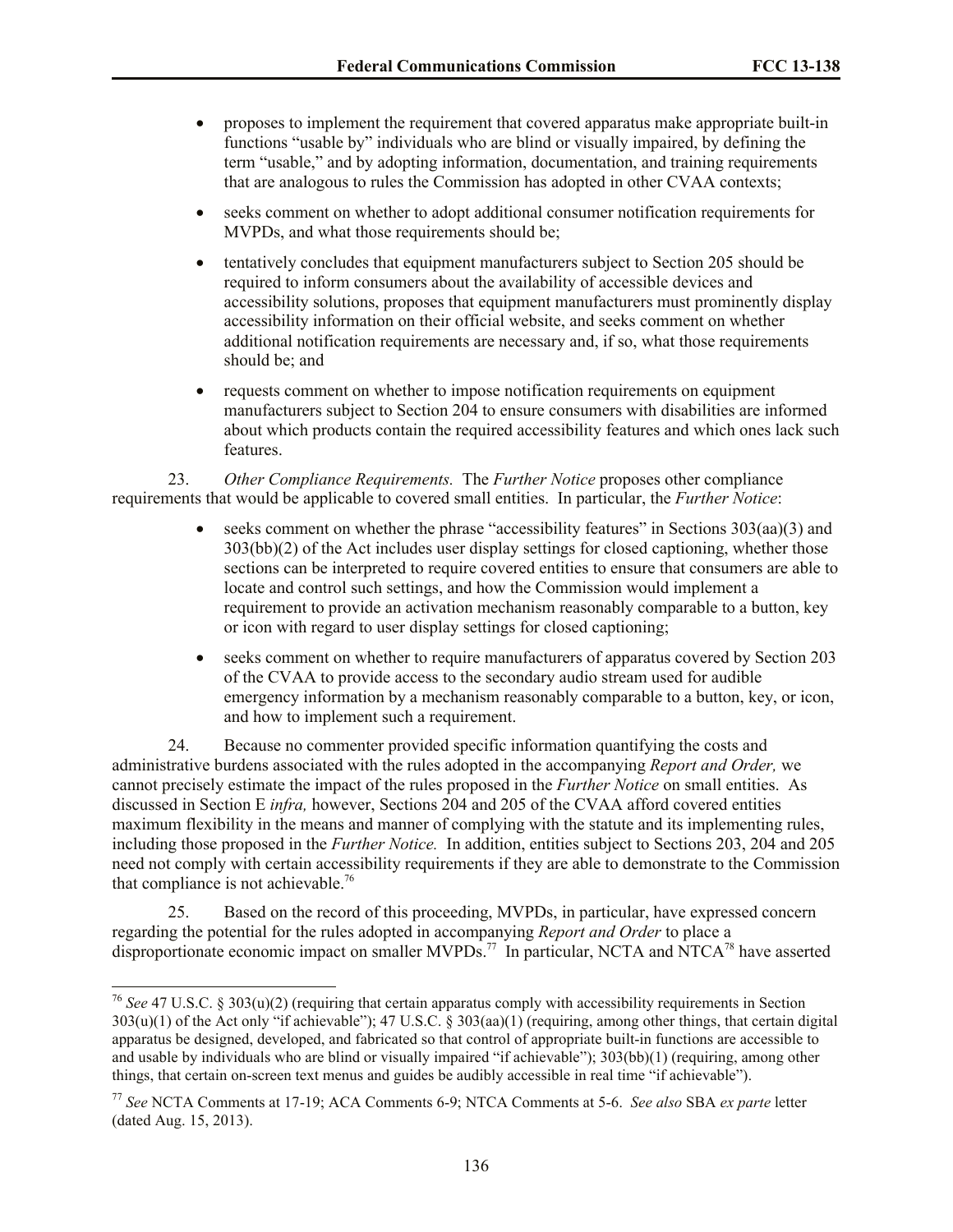that the rules proposed in the *Notice of Proposed Rulemaking* likely would affect small companies to a greater extent than large companies.<sup>79</sup> Thus, while the economic impact of the rules on small entities is not quantifiable at this time, based on the general assertions of these parties, it appears likely that the proposed rules, if adopted, would affect small MVPDs disproportionately. As a result, the Commission in Section E below considers alternatives that have the potential to minimize the economic effect of its proposed rules on small entities, consistent with Congress's mandates in Sections 203, 204 and 205.<sup>80</sup>

## **E. Steps Taken to Minimize Significant Impact on Small Entities and Significant Alternatives Considered**

26. The RFA requires an agency to describe any significant alternatives that it has considered in reaching its proposed approach, which may include the following four alternatives (among others): (1) the establishment of differing compliance or reporting requirements or timetables that take into account the resources available to small entities; (2) the clarification, consolidation, or simplification of compliance and reporting requirements under the rule for small entities; (3) the use of performance, rather than design, standards; and (4) an exemption from coverage of the rule, or any part thereof, for small entities.<sup>81</sup>

27. Similar to the rules promulgated in the accompanying *Report and Order*, the rules proposed in the *Further Notice*, if adopted, could have a significant economic impact on a substantial number of small entities. 82 Although the proposals in the *Further Notice* stem from the Congressional mandates set forth in Sections 203, 204 and 205 of the CVAA, the Commission has considered whether any alternatives exist that would allow it to minimize the economic impact of such proposals (if adopted) on small entities. As discussed below, Sections 203, 204 and 205 of the CVAA each contain provisions that allow the Commission to tailor its rules, as necessary, to small entities for whom compliance with such rules is economically burdensome.

28. First, an entity (including a small entity) subject to Sections 203, 204 and 205 can avoid compliance with certain accessibility requirements if it is able to demonstrate to the Commission that such compliance is not "achievable" (*i.e.*, cannot be accomplished with reasonable effort or expense).<sup>83</sup> In the accompanying *Report and Order*, the Commission adopted procedures enabling it to determine that a particular entity, including a small entity, need not comply with the accessibility requirements in Sections 204 and 205 where such entity has made this showing.<sup>84</sup> These procedures will allow the

<sup>80</sup> We note that SBA filed comments in response to the initial IRFA in this proceeding expressing concerns regarding the IRFA's compliance with the RFA. In view of SBA's concerns, we discuss in greater detail in this IRFA the potential disproportionate impact on small entities of the rules proposed in the *Further Notice,* as well as discussing the impact of the final rules on such entities. *See* FRFA*,* Appendix C, Sections B, D and E.

 $81$  5 U.S.C. § 603(c)(1)-(c)(4).

<sup>82</sup> In the *Further Notice*, the Commission seeks comment on the impact of its proposed rules on small entities. *See Further Notice*, ¶¶ 138-52.

<sup>83</sup> *See supra* note 76.

<sup>84</sup> *See Report and Order*, Section IV.A.4. Achievability is determined through a four factor analysis that examines: "(1) the nature and cost of the steps needed to meet the requirements of this section with respect to the specific equipment or service in question; (2) the technical and economic impact on the operation of the manufacturer or provider and on the operation of the specific equipment or service in question, including on the development and deployment of new communications technologies; (3) the type of operations of the manufacturer or provider; and (4) the extent to which the service provider or manufacturer in question offers accessible services or equipment

(continued....)

<sup>(</sup>Continued from previous page)

 $78$  NTCA represents small, rural local exchange carrier-affiliated MVPDs that use a myriad of different technologies to provide video in high-cost rural markets. NTCA Comments at 1and 6.

<sup>79</sup> NCTA Comments at 18; NTCA Comments at 5.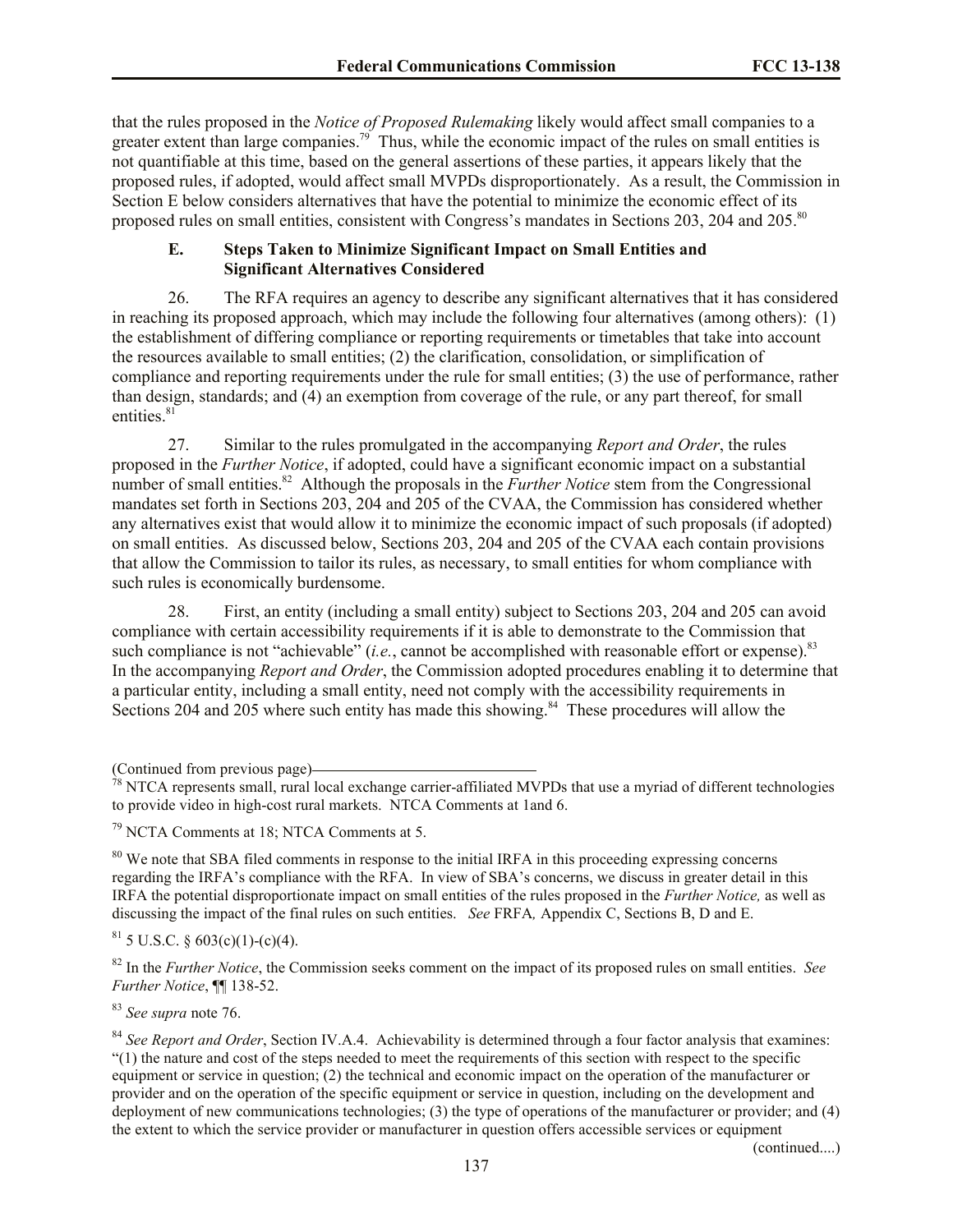Commission to address the impact of the rules on individual entities, including smaller entities, on a caseby-case basis, and to modify application of its rules to accommodate individual circumstances, thereby potentially reducing the costs of compliance for such entities. We note that two of the four statutory factors that the Commission must consider in assessing achievability are particularly relevant to small entities: (i) the nature and cost of the steps needed to meet the requirements, and (ii) the technical and economic impact on the entity's operations. Thus, with respect to certain proposed rules that derive from Sections 203, 204 or 205 of the CVAA, a small entity may be able to avoid compliance in cases where it can demonstrate that compliance is not achievable.

29. In addition, with respect to rules proposed in the *Further Notice* that have their statutory basis in Section 204 of the CVAA (*e.g.*, proposal to define the term "usable" and to adopt information, documentation, and training requirements analogous to rules the Commission has adopted in other CVAA contexts), we note that entities covered by Section 204(a), including small entities, can pursue alternate means of complying with the requirements of that provision. As set forth in the accompanying *Report and Order*, the Commission will permit an entity that seeks to use an alternate means of compliance to file a request pursuant to Section 1.41 of the Commission's rules for a determination that the proposed alternate means of compliance satisfies the relevant requirements, or to claim in defense to a complaint or enforcement action that the Commission should determine that the party's actions were permissible alternate means of compliance. The Commission will evaluate such filings on a case-by-case basis.<sup>85</sup> Similarly, entities covered by Section 205 of the CVAA can satisfy their accessibility obligations through the use of built-in or separate solutions and are given "maximum flexibility to select the manner of compliance" with Section 303(bb)(1) of the Act, as well as "maximum flexibility in the selection of the means for compliance with Section 303(bb)(2)" of the Act.<sup>86</sup> Individual entities, including small entities, can take advantage of the flexibility afforded by these provisions.

30. With respect to the proposal in the *Further Notice* to require apparatus covered by Section 203 to make the secondary audio stream used for audible emergency information accessible through a mechanism reasonably comparable to a button, key, or icon,<sup>87</sup> we note that if the Commission were to adopt this requirement, entities covered by Section 203, including small entities, potentially can benefit from provisions in Section 203 that impose certain accessibility requirements only where "achievable" or "technically feasible."<sup>88</sup>

31. Finally, in the accompanying *Report and Order*, the Commission adopted rules that defer compliance with the requirements of Section 205 by two years for certain mid-sized and smaller MVPD operators and small MVPD systems.<sup>89</sup> In particular, the Commission afforded certain mid-sized and smaller MVPD operators (*i.e.*, those with 400,000 or fewer subscribers) and small MVPD systems (*i.e.*, those with 20,000 or fewer subscribers that are not affiliated with an operator serving more than 10 percent of all MVPD subscribers) more time to comply with the requirements of Section 205. This type of delayed compliance schedule can help to minimize the economic impact of any requirements adopted pursuant to the *Further Notice* and address any disproportionate impact of such requirements on small entities. In addition, we note that, if the delayed compliance deadline proves insufficient to allow small systems to implement an affordable solution, the Commission may consider requests for a further extension on an individual or industry-wide basis.

(Continued from previous page)

<sup>87</sup> *See Further Notice*, ¶ 147.

<sup>88</sup> *See* 47 U.S.C. § 303(u)(1), (2).

containing varying degrees of functionality and features, and offered at differing price points." *Id*. Through this analysis, an otherwise covered entity can demonstrate that accessibility is not achievable.

<sup>85</sup> *See Report and Order,* Section VI.A.

<sup>86</sup> *See* Pub. L. No. 111-260, §§ 205(b)(4)(A), 205(b)(5).

<sup>89</sup> *See Report and Order*, Section VI.B.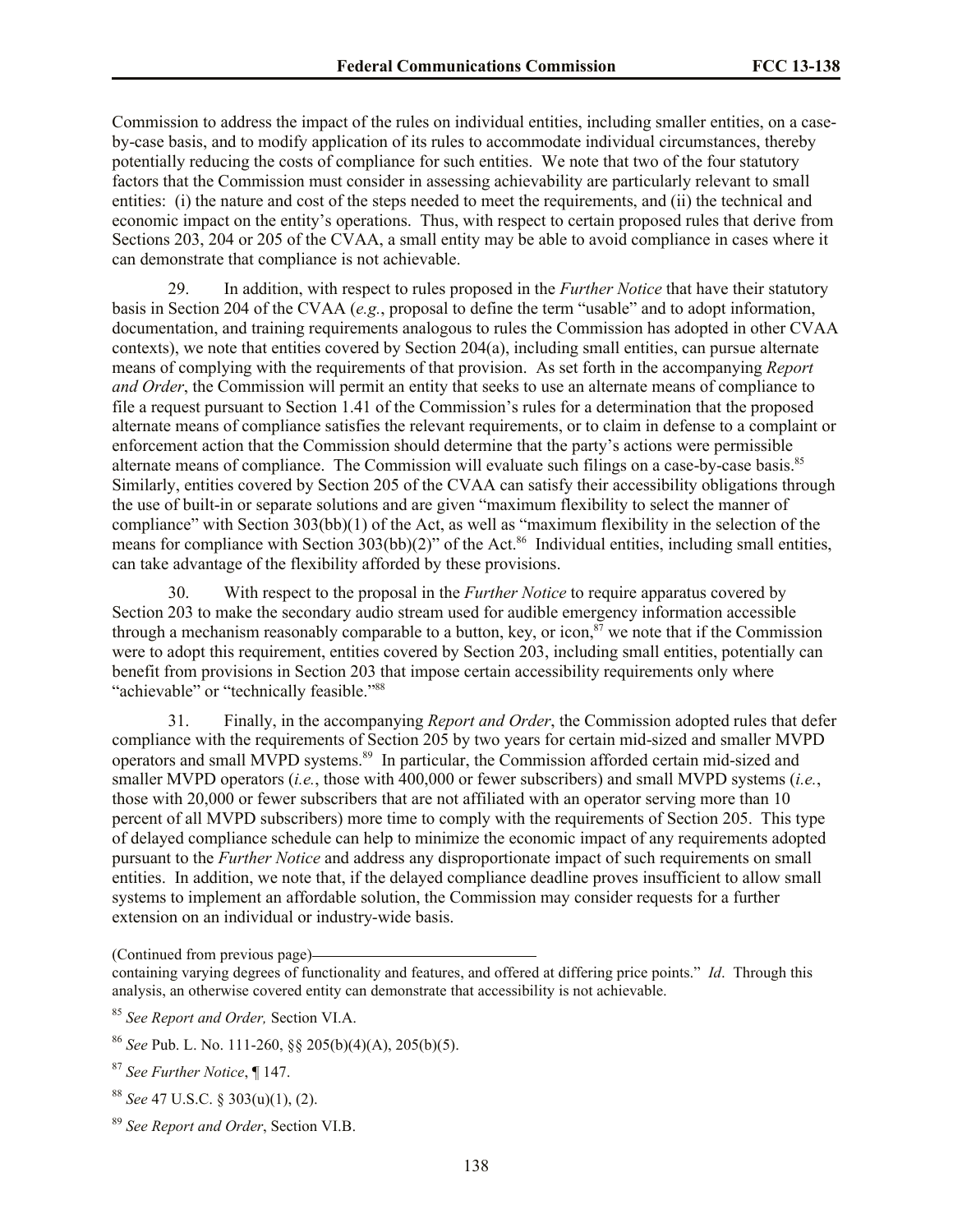32. Based on these considerations, we believe that, in proposing additional rules in the *Further Notice,* we have appropriately considered both the interests of blind or visually impaired individuals and the interests of the entities who will be subject to the rules, including those that are smaller entities, consistent with Congress' goal to "update the communications laws to help ensure that individuals with disabilities are able to fully utilize communications services and equipment and better access video programming."<sup>90</sup>

# **F. Federal Rules that May Duplicate, Overlap, or Conflict with the Proposed Rule**

33. None.

 $\overline{a}$ 

 $^{90}$  H.R. Rep. No. 111-563, 111th Cong., 2d Sess. at 19 (2010); S.Rep. No. 111-386, 111th Cong., 2d Sess. at 1 (2010).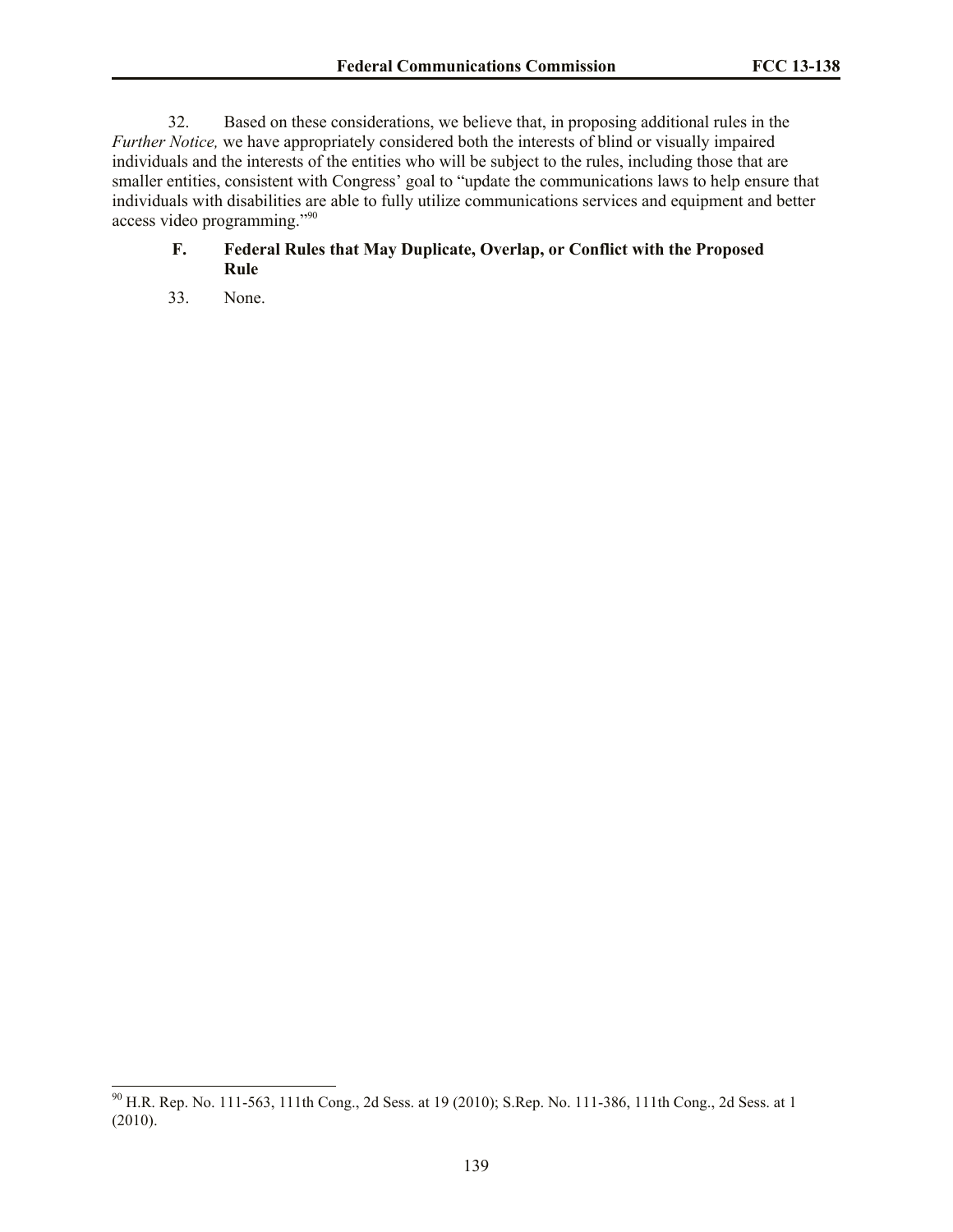## **APPENDIX F**

### **Relevant Portions of the CVAA**

## **SEC. 204. USER INTERFACES ON DIGITAL APPARATUS.**

(a) Amendment- Section 303 of the Communications Act of 1934 (47 U.S.C. 303) is further amended by adding after subsection  $(z)$ , as added by section 203 of this Act, the following new subsection:

### `(aa) Require--

 $\Gamma(1)$  if achievable (as defined in section 716) that digital apparatus designed to receive or play back video programming transmitted in digital format simultaneously with sound, including apparatus designed to receive or display video programming transmitted in digital format using Internet protocol, be designed, developed, and fabricated so that control of appropriate built-in apparatus functions are accessible to and usable by individuals who are blind or visually impaired, except that the Commission may not specify the technical standards, protocols, procedures, and other technical requirements for meeting this requirement;

`(2) that if on-screen text menus or other visual indicators built in to the digital apparatus are used to access the functions of the apparatus described in paragraph (1), such functions shall be accompanied by audio output that is either integrated or peripheral to the apparatus, so that such menus or indicators are accessible to and usable by individuals who are blind or visually impaired in real-time;

`(3) that for such apparatus equipped with the functions described in paragraphs (1) and (2) built in access to those closed captioning and video description features through a mechanism that is reasonably comparable to a button, key, or icon designated for activating the closed captioning or accessibility features; and

`(4) that in applying this subsection the term `apparatus' does not include a navigation device, as such term is defined in section 76.1200 of the Commission's rules (47 CFR 76.1200).'.

(b) Implementing Regulations- Within 18 months after the submission to the Commission of the Advisory Committee report required by section  $201(e)(2)$ , the Commission shall prescribe such regulations as are necessary to implement the amendments made by subsection (a).

(c) Alternate Means of Compliance- An entity may meet the requirements of section 303(aa) of the Communications Act of 1934 through alternate means than those prescribed by regulations pursuant to subsection (b) if the requirements of those sections are met, as determined by the Commission.

(d) Deferral of Compliance with ATSC Mobile DTV Standard A/153- A digital apparatus designed and manufactured to receive or play back the Advanced Television Systems Committee's Mobile DTV Standards A/153 shall not be required to meet the requirements of the regulations prescribed under subsection (b) for a period of not less than 24 months after the date on which the final regulations are published in the Federal Register.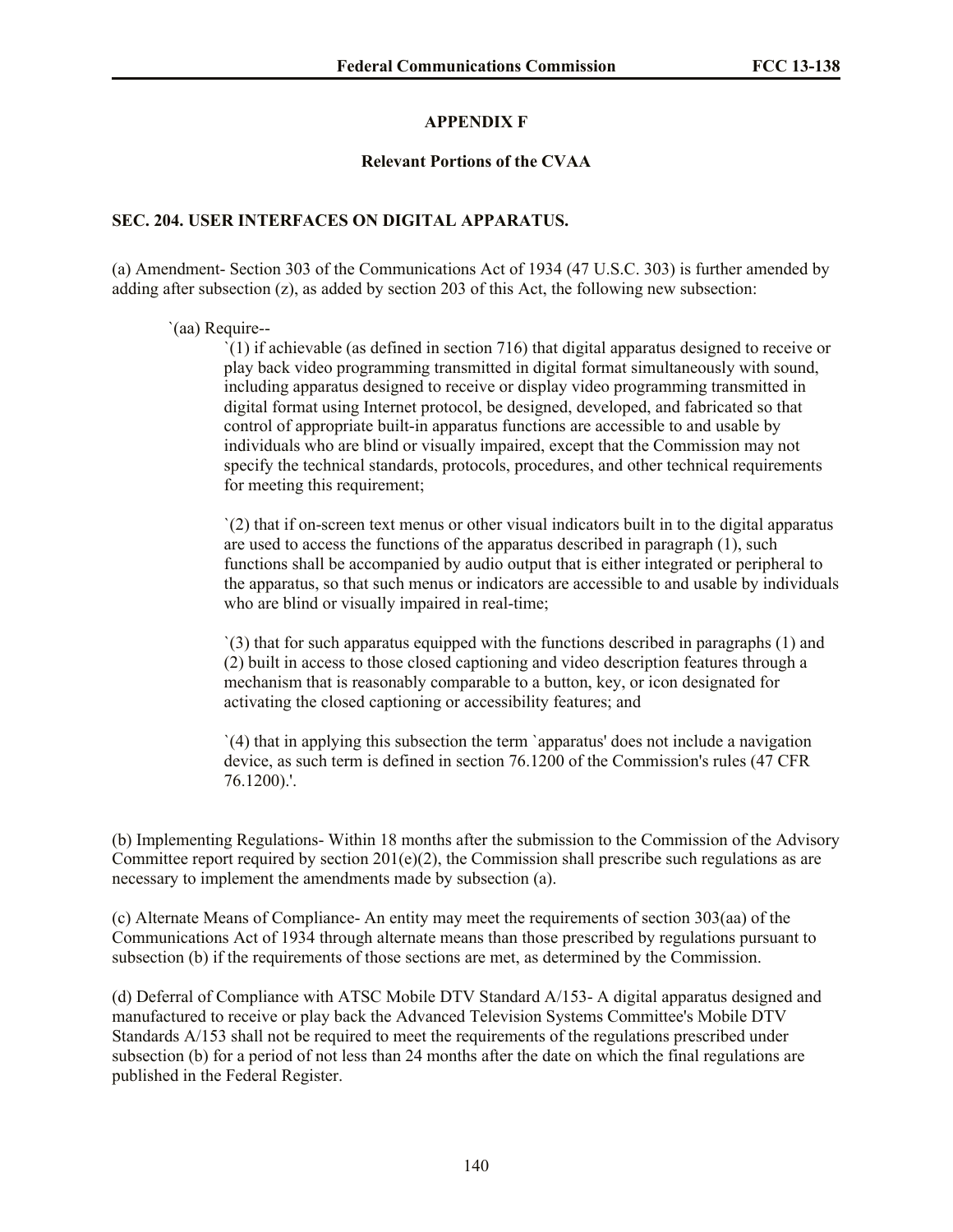# **SECTION 205— ACCESS TO VIDEO PROGRAMMING GUIDES AND MENUS PROVIDED ON NAVIGATION DEVICES.**

(a) Amendment- Section 303 of the Communications Act of 1934 (47 U.S.C. 303) is further amended by adding after subsection (aa), as added by section 204 of this Act, the following new subsection

#### `(bb) Require--

`(1) if achievable (as defined in section 716), that the on-screen text menus and guides provided by navigation devices (as such term is defined in section 76.1200 of title 47, Code of Federal Regulations) for the display or selection of multichannel video programming are audibly accessible in real-time upon request by individuals who are blind or visually impaired, except that the Commission may not specify the technical standards, protocols, procedures, and other technical requirements for meeting this requirement;

`(2) for navigation devices with built-in closed captioning capability, that access to that capability through a mechanism is reasonably comparable to a button, key, or icon designated for activating the closed captioning, or accessibility features; and

`(3) that, with respect to navigation device features and functions--

`(A) delivered in software, the requirements set forth in this subsection shall apply to the manufacturer of such software; and

`(B) delivered in hardware, the requirements set forth in this subsection shall apply to the manufacturer of such hardware.'.

(b) Implementing Regulations-

(1) IN GENERAL- Within 18 months after the submission to the Commission of the Advisory Committee report required by section  $201(e)(2)$ , the Commission shall prescribe such regulations as are necessary to implement the amendment made by subsection (a).

(2) EXEMPTION- Such regulations may provide an exemption from the regulations for cable systems serving 20,000 or fewer subscribers.

(3) Responsibility- An entity shall only be responsible for compliance with the requirements added by this section with respect to navigation devices that it provides to a requesting blind or visually impaired individual.

(4) SEPARATE EQUIPMENT OR SOFTWARE-

(A) IN GENERAL- Such regulations shall permit but not require the entity providing the navigation device to the requesting blind or visually impaired individual to comply with section 303(bb)(1) of the Communications Act of 1934 through that entity's use of software, a peripheral device, specialized consumer premises equipment, a network-based service or other solution, and shall provide the maximum flexibility to select the manner of compliance.

(B) REQUIREMENTS- If an entity complies with section 303(bb)(1) of the Communications Act of 1934 under subparagraph (A), the entity providing the navigation device to the requesting blind or visually impaired individual shall provide any such software, peripheral device, equipment, service, or solution at no additional charge and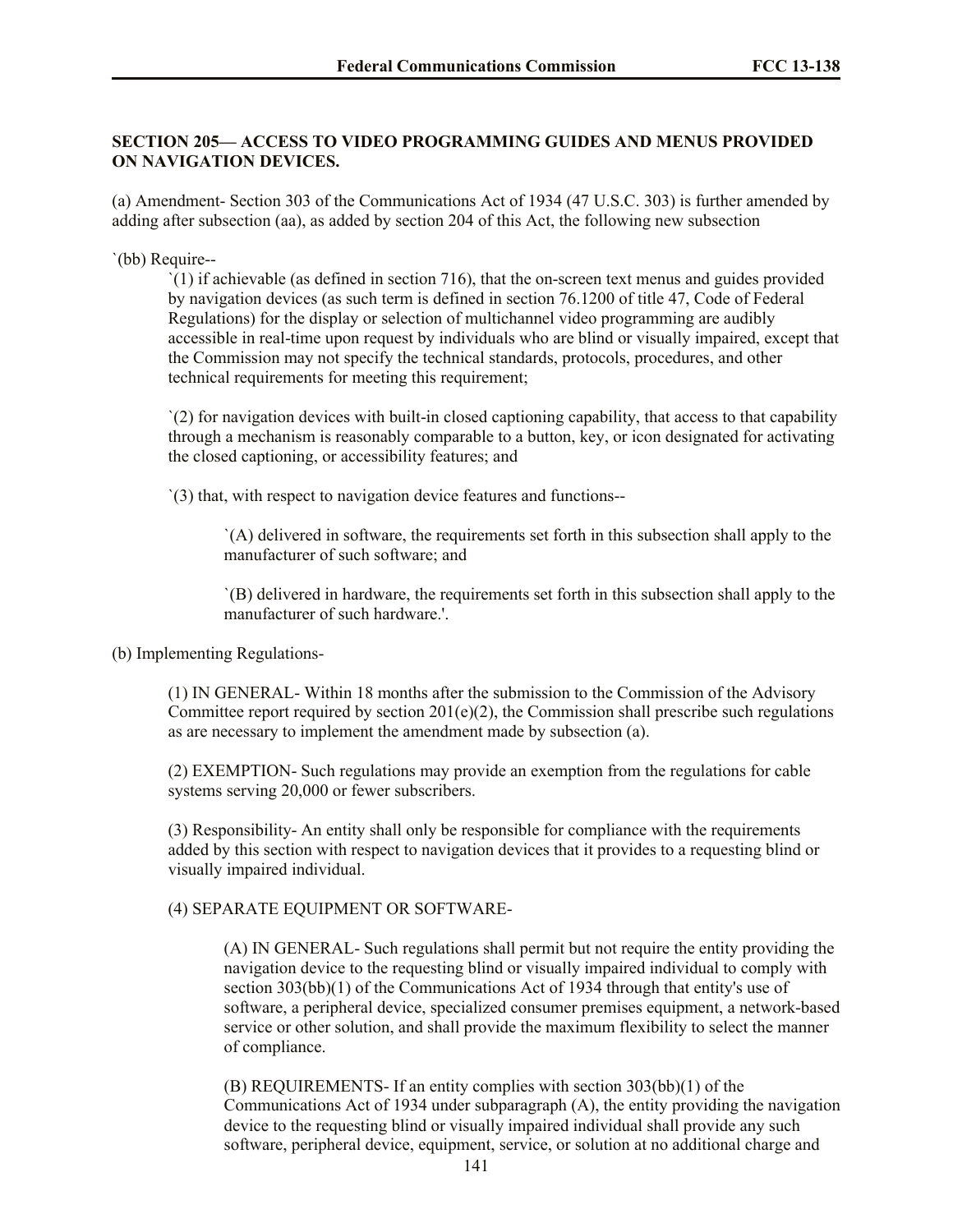within a reasonable time to such individual and shall ensure that such software, device, equipment, service, or solution provides the access required by such regulations.

(5) USER CONTROLS FOR CLOSED CAPTIONING- Such regulations shall permit the entity providing the navigation device maximum flexibility in the selection of means for compliance with section 303(bb)(2) of the Communications Act of 1934 (as added by subsection (a) of this section).

#### (6) PHASE-IN-

(A) IN GENERAL- The Commission shall provide affected entities with--

(i) not less than 2 years after the adoption of such regulations to begin placing in service devices that comply with the requirements of section 303(bb)(2) of the Communications Act of 1934 (as added by subsection (a) of this section); and

(ii) not less than 3 years after the adoption of such regulations to begin placing in service devices that comply with the requirements of section 303(bb)(1) of the Communications Act of 1934 (as added by subsection (a) of this section).

(B) APPLICATION- Such regulations shall apply only to devices manufactured or imported on or after the respective effective dates established in subparagraph (A).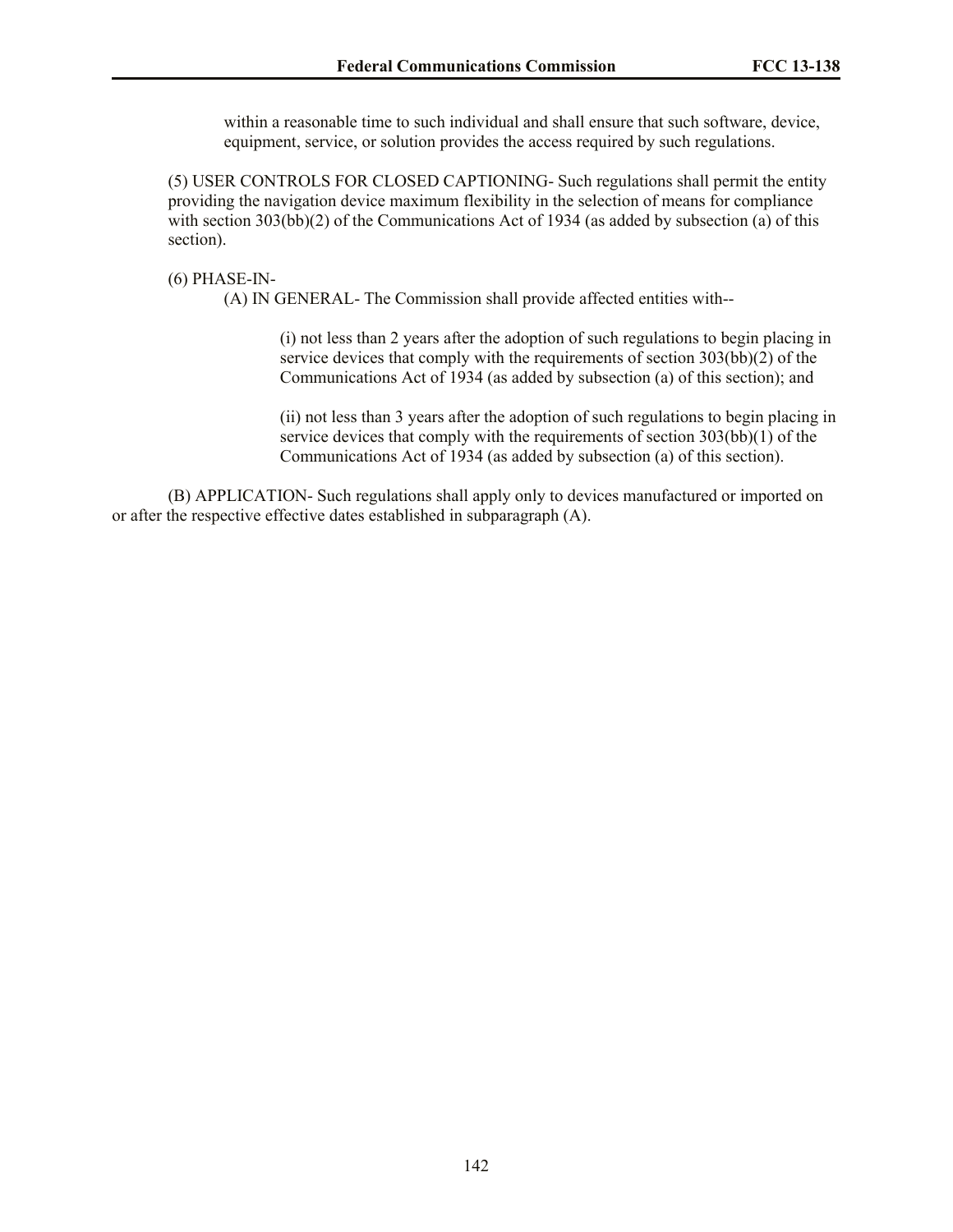#### **STATEMENT OF ACTING CHAIRWOMAN MIGNON L. CLYBURN**

*Re: Accessibility of User Interfaces, and Video Programming Guides and Menus, MB Docket No. 12- 108; Accessible Emergency Information, and Apparatus Requirements for Emergency Information and Video Description: Implementation of the Twenty-First Century Communications and Video Accessibility Act of 2010, MB Docket No. 12-107*

The way that Americans watch video has changed profoundly in the twenty-first century. The modern television is connected to an array of set-top boxes, video game systems, and removable media players that allow consumers to view online video, cable and satellite video, DVDs, and Blu-ray discs. Companies in all sectors constantly develop new solutions for consumers to use when navigating this universe of content and viewing video, but consumers with disabilities have often been left behind because too few of these options are accessible to them. With this Order, we adopt rules that fulfill Congress's goal of making these solutions available to all.

Congress adopted Sections 204 and 205 of the Twenty-First Century Communications and Video Accessibility Act of 2010 because they recognized that people with disabilities need better access to video programming devices and navigational tools. These days, it is nearly impossible to find the channel or show you want to watch without navigating some sort of visual guide that can only be accessed on your television screen. But for people who are blind or visually impaired, that may leave them at risk because they are unable to find a news channel during an emergency or frustrated by missing the hottest new show or a big game. Likewise, it is often too difficult to switch captions and video description on and off. Congress recognized these challenges and directed us to adopt rules to address them, and I am pleased that we are doing just that.

This Order was carefully written to ensure that manufacturers, cable, and satellite providers have the flexibility to comply with our rules in ways that make sense for them. It certainly helps that consumer and industry groups found a lot of common ground as the rulemaking proceeded, and for that I am grateful. With companies using the flexibility our rules affords them, along with guidance from those in the disability community, to develop accessibility solutions that are as easy to use and as innovative as the navigation solutions they continue to develop, I am hopeful that we are only at the beginning of a long, fruitful relationship that will blossom as companies discover innovative ways to make their devices accessible.

The Media Bureau, Consumer and Governmental Affairs Bureau, and Office of General Counsel staff members that worked on this Order and Further Notice deserve special recognition. They worked diligently with a complex part of the statute and under an extremely tight deadline to present us with an item that will make it easier for people with disabilities to access video programming. They are shining examples of the important work that our federal government employees do on behalf of all Americans, and I thank them for their service.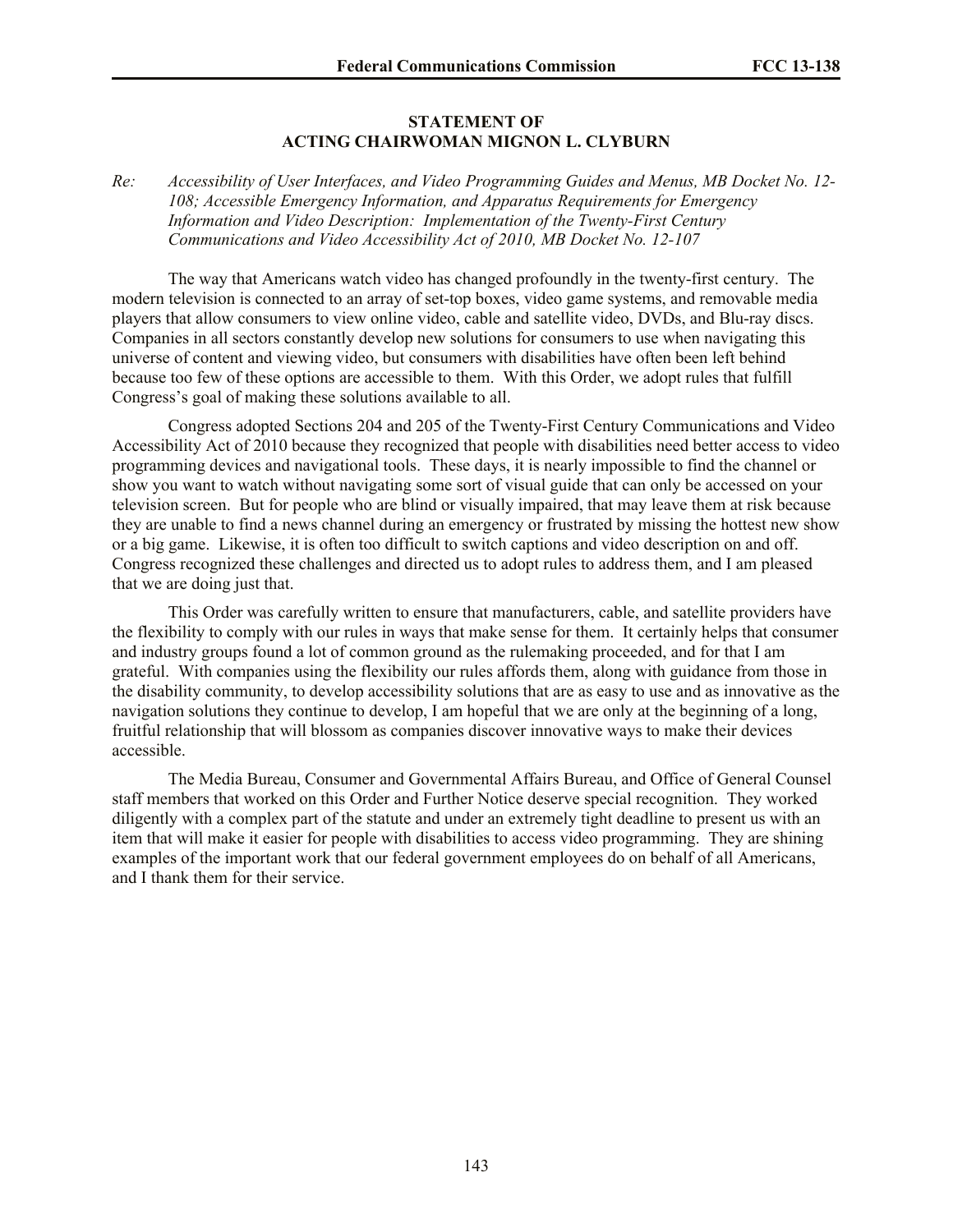#### **STATEMENT OF COMMISSIONER JESSICA ROSENWORCEL**

Re: *Accessibility of User Interfaces, and Video Programming Guides and Menus*, MB Docket No. 12-108; *Accessible Emergency Information, and Apparatus Requirements for Emergency Information and Video Description: Implementation of the Twenty-First Century Communications and Video Accessibility Act of 2010*, MB Docket No. 12-107, Report and Order and Further Notice of Proposed Rulemaking

We live in a world of programming abundance. The number of available channels has multiplied—and with it the choices we need to make every time we turn on the television or seek video programming on any screen handy. Yet for the blind and visually impaired, small tasks—like finding a favorite show or tracking down information about programs—can be difficult.

That is why today's decision is so important. It will help ensure that individuals who are blind or visually impaired can more easily access video programming on a wide range of video devices. It also will enable consumers who are deaf and hard of hearing to more easily activate closed captioning on video devices. Given the speed with which programming guides are changing, crafting rules and regulations like this is no small task. Going forward we need to be vigilant and enforce the rules we have put in place. But more than that, we will need to monitor the marketplace and to make sure that as time and technology march on our rules continue to provide the access contemplated in the law.

This decision marks the last new rulemaking that the Commission must complete to implement the Twenty-First Century Communications and Video Act. Our work is not yet done, but this milestone merits attention. For all the complexity of this law, its goal is undeniably simple: putting in place policies that will extend opportunity and access in the digital age. I want to thank my colleagues at the Commission for their hard work to date implementing this legislation. I also want to recognize the work of the consumer electronics industry, telecommunications companies, and providers and distributors of video programming.

Finally, we would not be celebrating our success today without the tireless advocacy of the many champions of Americans with disabilities who fought for this law and pressed for its just implementation. I know that both from my time at the Commission and from my work on Capitol Hill before I arrived at the agency. They have my support and deep admiration.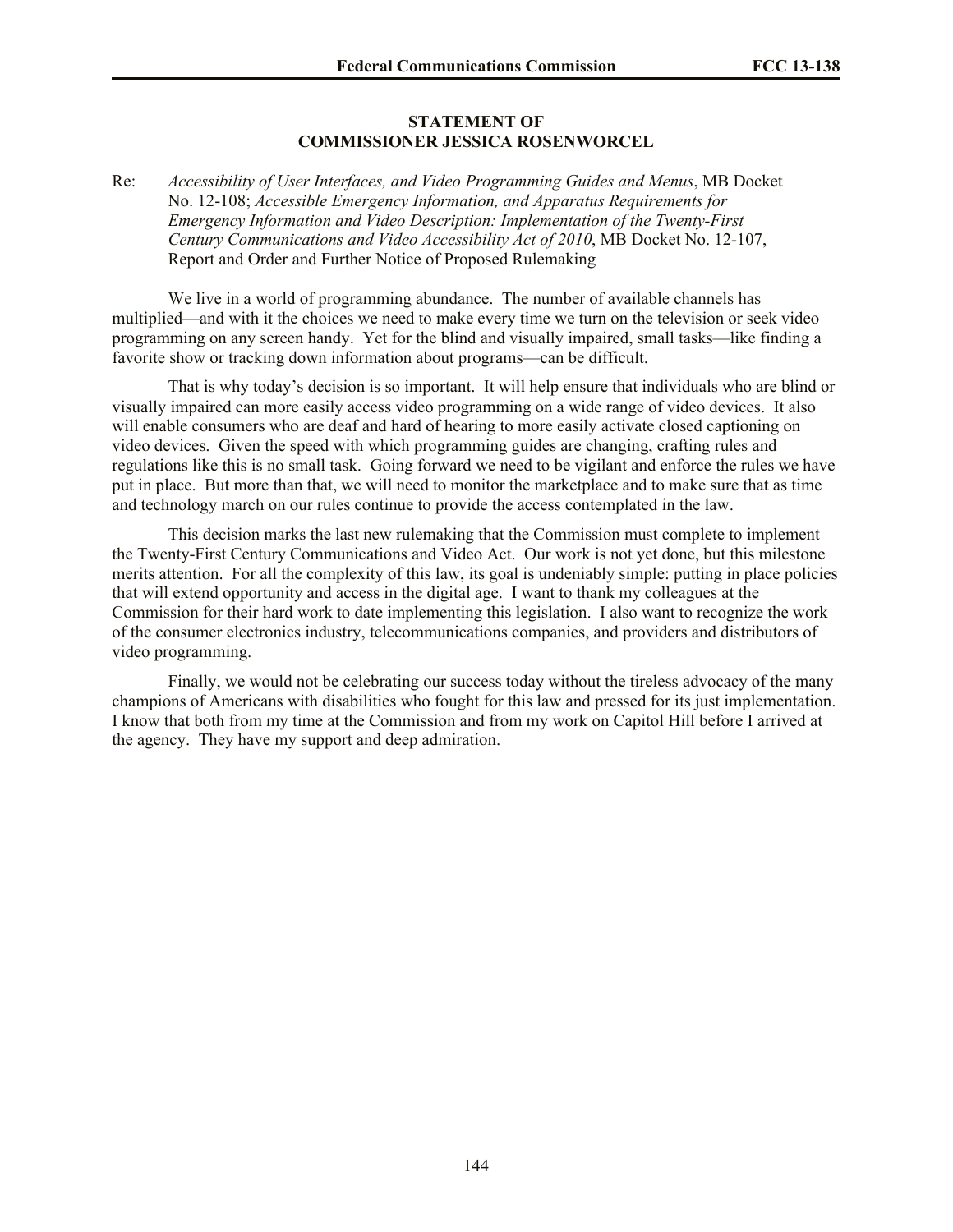## **STATEMENT OF COMMISSIONER AJIT PAI APPROVING IN PART AND CONCURRING IN PART**

*Re: Accessibility of User Interfaces, and Video Programming Guide and Menus*, MB Docket No. 12- 108; *Accessible Emergency Information, and Apparatus Requirements for Emergency Information and Video Description: Implementation of the Twenty-First Century Communications and Video Act of 2010*, MB Docket No. 12-107.

Today, the Commission issues the final set of rules required by the Twenty-First Century Communications and Video Accessibility Act (CVAA). We certainly didn't save the easiest for last. Sections 204 and 205 of the CVAA present many interpretive challenges. In fact, they are probably the most difficult statutory provisions I have encountered during my tenure at the Commission.

Much hard work has gone into this item, and on the whole, I believe that we have ended up with a good result. The rules that we adopt today will help our nation's blind and visually impaired citizens access video programming more easily while also providing the private sector with sufficient flexibility to achieve this important objective. I commend all stakeholders for coming to the table and helping the Commission formulate the sensible approach that is embodied in this Order.

I am particularly pleased that this item remains true to the language of the statute in distinguishing devices covered by Section 204 from those covered by Section 205. As I indicated in my statement accompanying the Notice of Proposed Rulemaking,<sup>1</sup> the CVAA clearly provides that navigation devices—whether or not they are supplied by a multichannel video programming distributor—are covered by Section 205 while digital apparatus that are not navigation devices are covered by Section 204.<sup>2</sup> The regulations promulgated in this item respect this dividing line drawn by Congress.

Although I approve of the vast majority of today's Order, I am concurring in part for two reasons. *First*, for the reasons set forth in my statement accompanying the *IP Closed Captioning Reconsideration*  Order,<sup>3</sup> I continue to believe that items such as digital still cameras and baby monitors are not "designed" to receive or play back video programming transmitted . . . simultaneously with sound." The language of the CVAA ("designed to") indicates that we should not focus solely on a device's capabilities but rather employ an objective intent test under which we ask whether a reasonable person would conclude that a device was intended to receive or play back video programming. Applying this test, I do not think that digital still cameras and baby monitors fall within the scope of Section 204. I appreciate the Commission's decision here to defer manufacturers' obligations with respect to such equipment for a lengthy period of eight years. And I recognize that the Commission's interpretation of Section 204 today is consistent with our interpretation of similar language in Section 203. Nevertheless, I continue to believe that the Commission's prior interpretation was flawed and that the better course in this item would

 $\overline{a}$ 

<sup>1</sup> *Accessibility of User Interfaces, and Video Programming Guides and Menus*, MB Docket No. 12-108, Notice of Proposed Rulemaking, 28 FCC Rcd 8506, 8554 (2013) (Statement of Commissioner Ajit Pai, Approving in Part and Concurring in Part), *available at* http://go.usa.gov/W2Tw.

<sup>&</sup>lt;sup>2</sup> See 47 U.S.C. § 303(aa)(4) ("[I]n applying this subsection the term 'apparatus' does not include a navigation device, as such term is defined in section 76.1200 of the Commission's rules (47 CFR 76.1200)."); 47 U.S.C. § 303(bb)(1) (covering "navigation devices (as such term is defined in section 76.1200 of title 47, Code of Federal Regulations)").

<sup>3</sup> *See Closed Captioning of Internet Protocol-Delivered Video Programming: Implementation of the Twenty-First Century Communications and Video Accessibility Act of 2010*, MB Docket No. 11-54, Order on Reconsideration and Further Proposed Notice of Rulemaking, 28 FCC Rcd 8785, 8828–29 (2013) (Statement of Commissioner Ajit Pai, Approving in Part and Concurring in Part), *available at* http://go.usa.gov/W2Te.